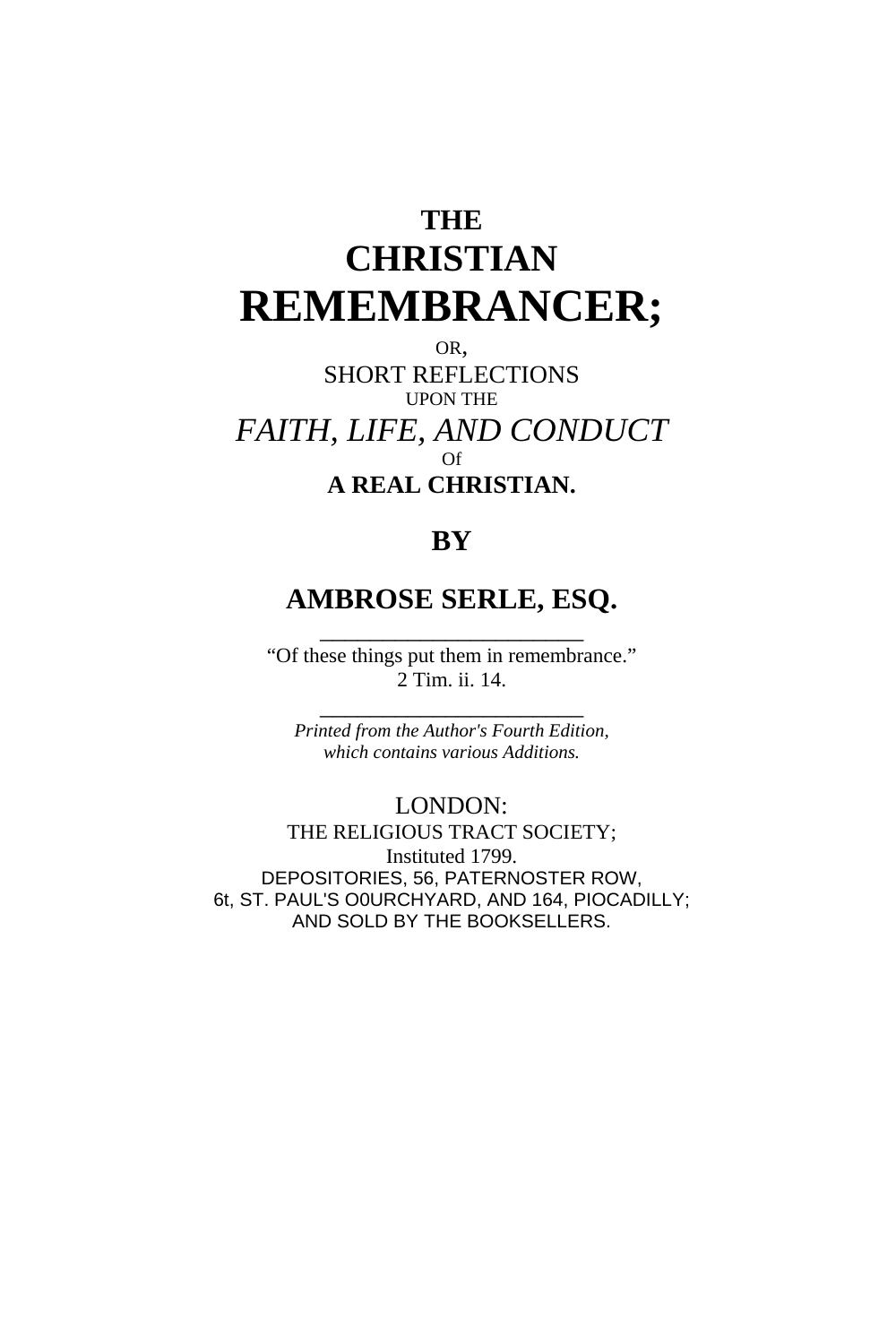## **ABOUT AMBROSE SERLE**

When this book first came to the attention of Grace-eBooks.com, it was immediately evident that Christ was on every page of it's contents, and in virtually every chapter title. That not only means the word *Christ*, but the *person* of Christ. If you are a lover of Christ and the message of reconciliation and redemption in Him, you will find this one of the most assuring and easily read e-books on the site. Come and see what author Ambrose Serle thinks of Christ. You won't be disappointed.

Ambrose Serle (1742–1812) was an English civil servant, diarist and writer of Christian prose and hymns as well as the book titled The Christian Remembrancer here being posted.

His *The American Journal of Ambrose Serle*, *Secretary to Lord Howe 1776-1778* is a primary source in the history of the American Revolution. The Lord Howe concerned was Richard Howe, 1st Earl Howe.

Ambrose Serle was the private secretary to the British general William Howe. He was the author of *Americans Against Liberty* a pamphlet published anonymously that defends the British Empire as a rightful and just government. It also criticizes the American colonists as enemies of the British public and opponents of the freedoms provided by Great Britain. He believed the colonists' complaints against King George III were unimportant and were not a strong enough reason to revolt against the government. He thought that the colonies harmed England financially, but Britain had little choice but to govern and protect them.

He was a strong loyalist and supported England greatly. His pamphlet writings of finances influenced the speeches of Lord North, an influential representative in Parliament, and an important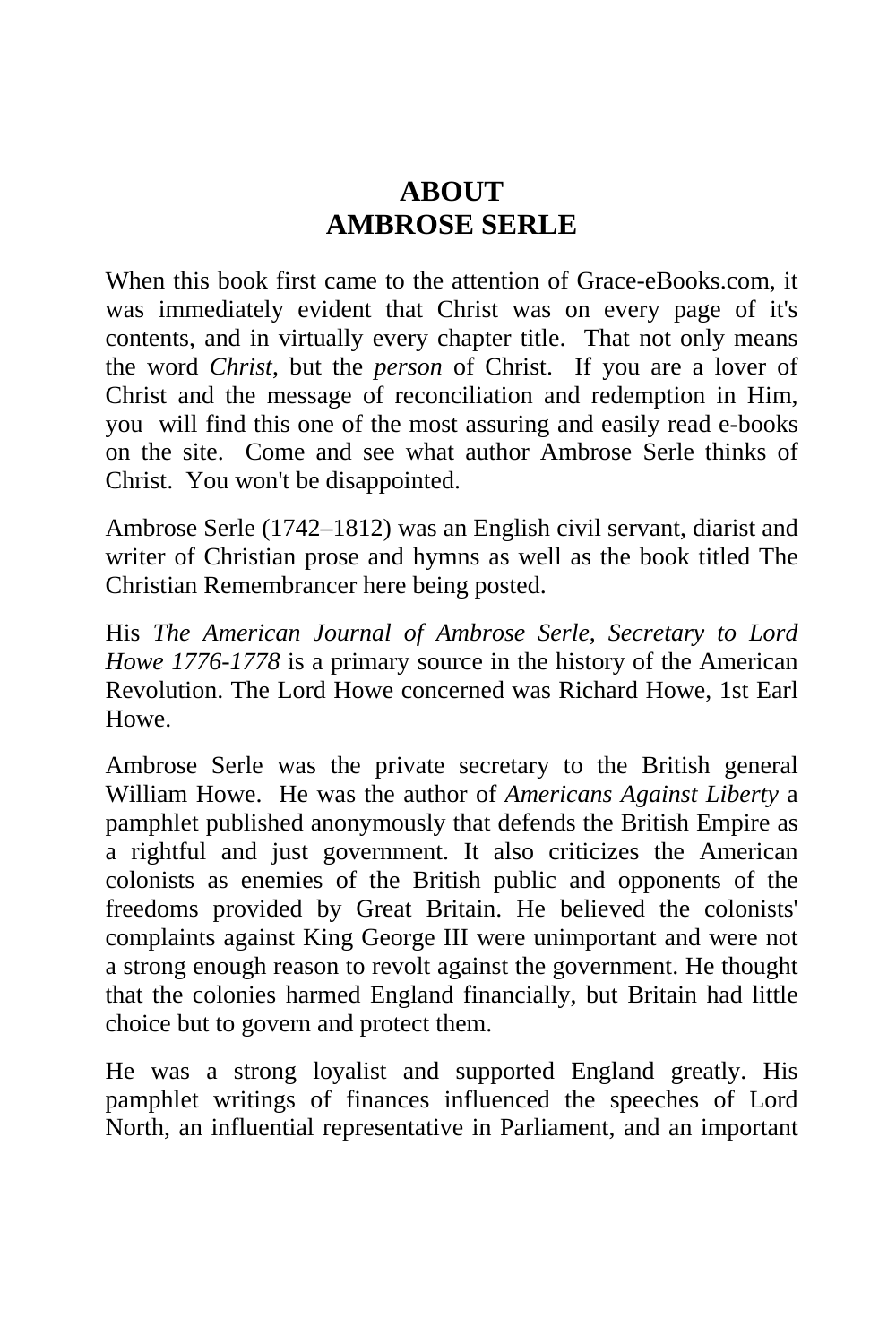figure for both sides in the revolution. While the pamphlets effects were less noticeable with the patriots, they were there just the same.

Those things said, please do not let them influence your resolve to read this work. Forgive him, and read on.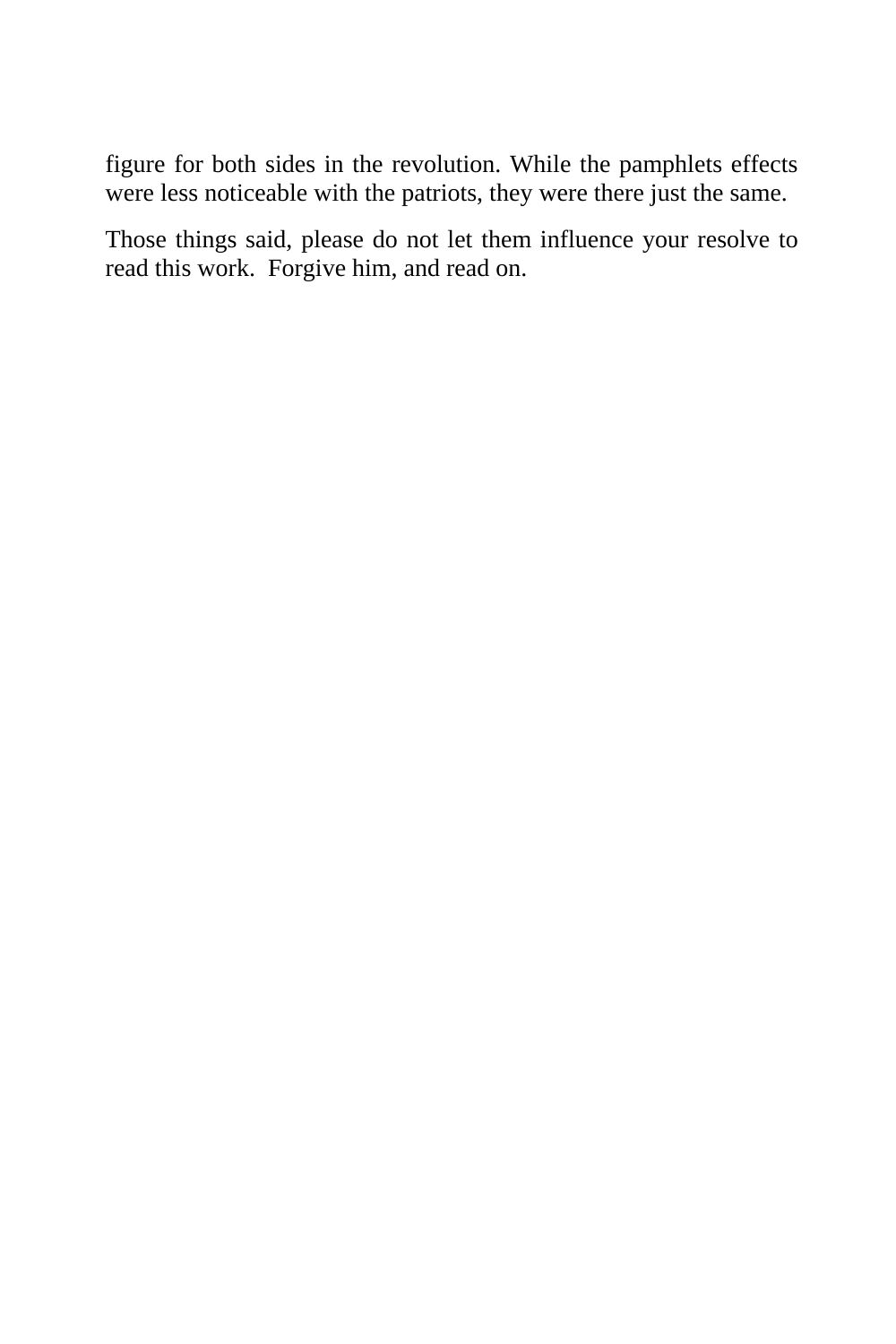#### **PREFACE**

THIS little treatise is divided into three parts; the first of which relates chiefly to the word and work of God in the redemption of souls by Jesus Christ; the second, to the inward and practical experience of this redemption in the heart of the believer; and the third, to his outward conversation and conduct with others. The addresses to God, at the end of each part, may be read alone, or all together, in their order, as one prayer.

On this wide and important subject, the reflections, which might have been greatly multiplied, are brought into as narrow a compass as possible, being intended rather for hints to carry on the mind to farther meditations, than for full or exact meditations themselves. This treatise therefore is printed for the pocket, that the serious Christian may find it a little Remembrancer, with many short errands to his heart, which will neither encumber him to carry, nor fatigue him to read.

As the Author humbly believes, that he has had no other view in these reflections which have employed some of his solitary hours, than the glory of a gracious God and the edification of believers; he only requests, as one of the greatest favors he needs, that the pious reader will remember him, in return, before the throne of grace; that the (things, of which he has endeavored to put others in remembrance, may never be forgotten by himself, but be known, experienced, and enjoyed, by him more and more. The acquisition of many prayers on this account, from his Christian brethren, is of such value and importance in his mind, as would make him a far higher compensation indeed, than he has a right to expect, for these humble labors,, which need the mercy and favor of God, and the kindness and candor of every good man.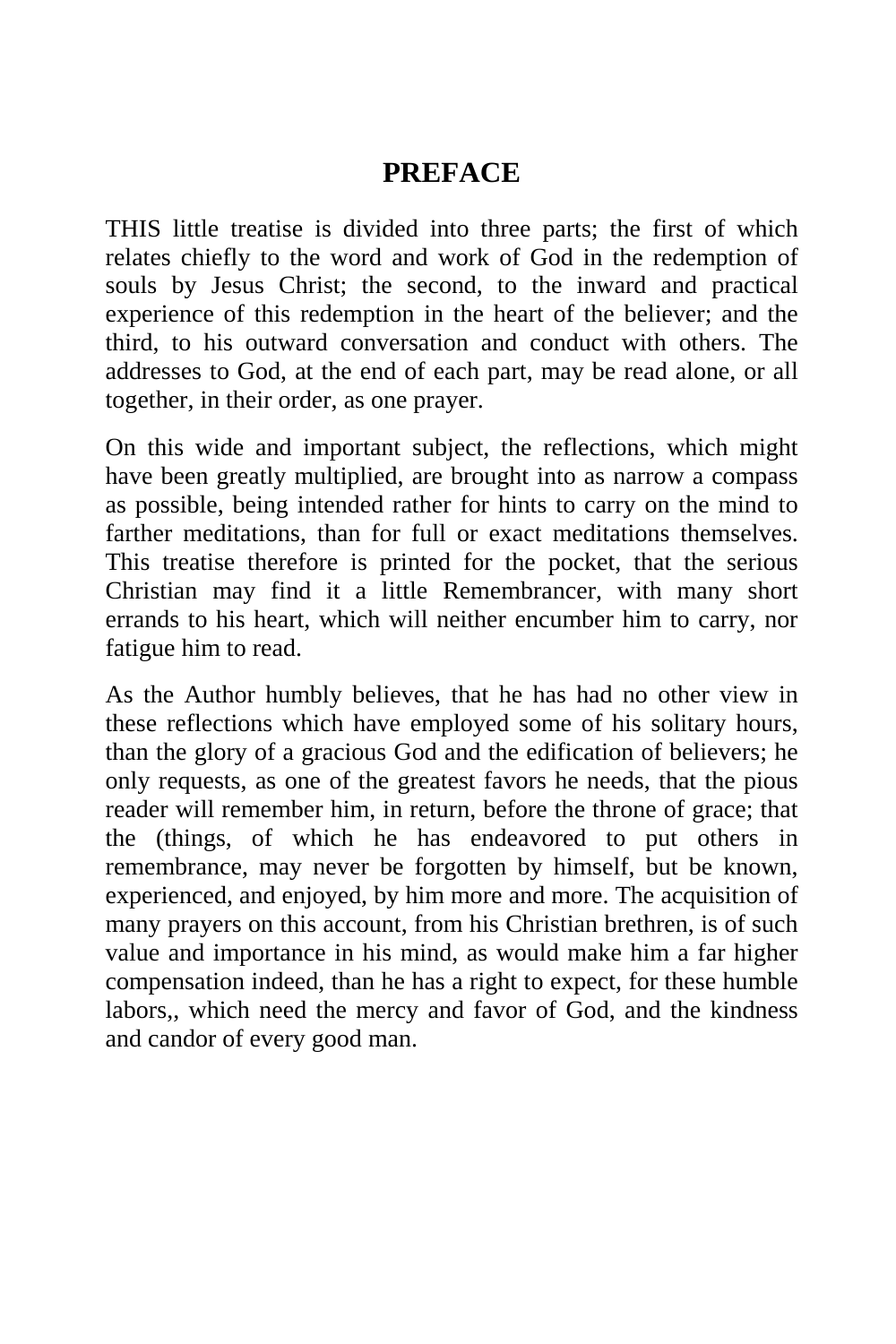## **SKETCH OF THE LIFE AND WRITINGS OF AMBROSE SERLE, ESQ.**

Not equal grace, by Paul obtain'd, Nor Peter's pardon I require; But what upon the Cross was gain'd By the poor thief, would I desire!

COPERNICUS' EPITAPH.

IT is a natural wish to become acquainted with the *Lives* of those individuals by whose writings we have been delighted and improved. We inquire after the spot that gave them birth, after the education which they received, and want to know the sphere in which they moved with pleasure to themselves and with advantage to the community. This is congenial with the disposition of man, and gratifying to the curiosity of creatures endowed with the least degree of rationality: It is a source of innocent gratification.

Mr. AMBROSE SERLE, the subject of this short Biography, as he loved so he always lived in a state of seclusion and retirement. In vain, therefore, have we sought after particulars of his life beyond those suggested to us by his writings. He occupied a situation under Government, and the duties of which he discharged with diligence and integrity. Upon the decline of his health at an advanced age he visited *Worthing,* in Sussex, where he expired after having exhibited a degree of fortitude and resignation under his bodily sufferings becoming his Christian Profession. We should have been happy to furnish the Reader with some incidents of his *Life* and *Death;* but our inquiries have not been crowned with success. Suffice it, therefore, to say, that he lived and died a sincere and zealous professor of our common Christianity.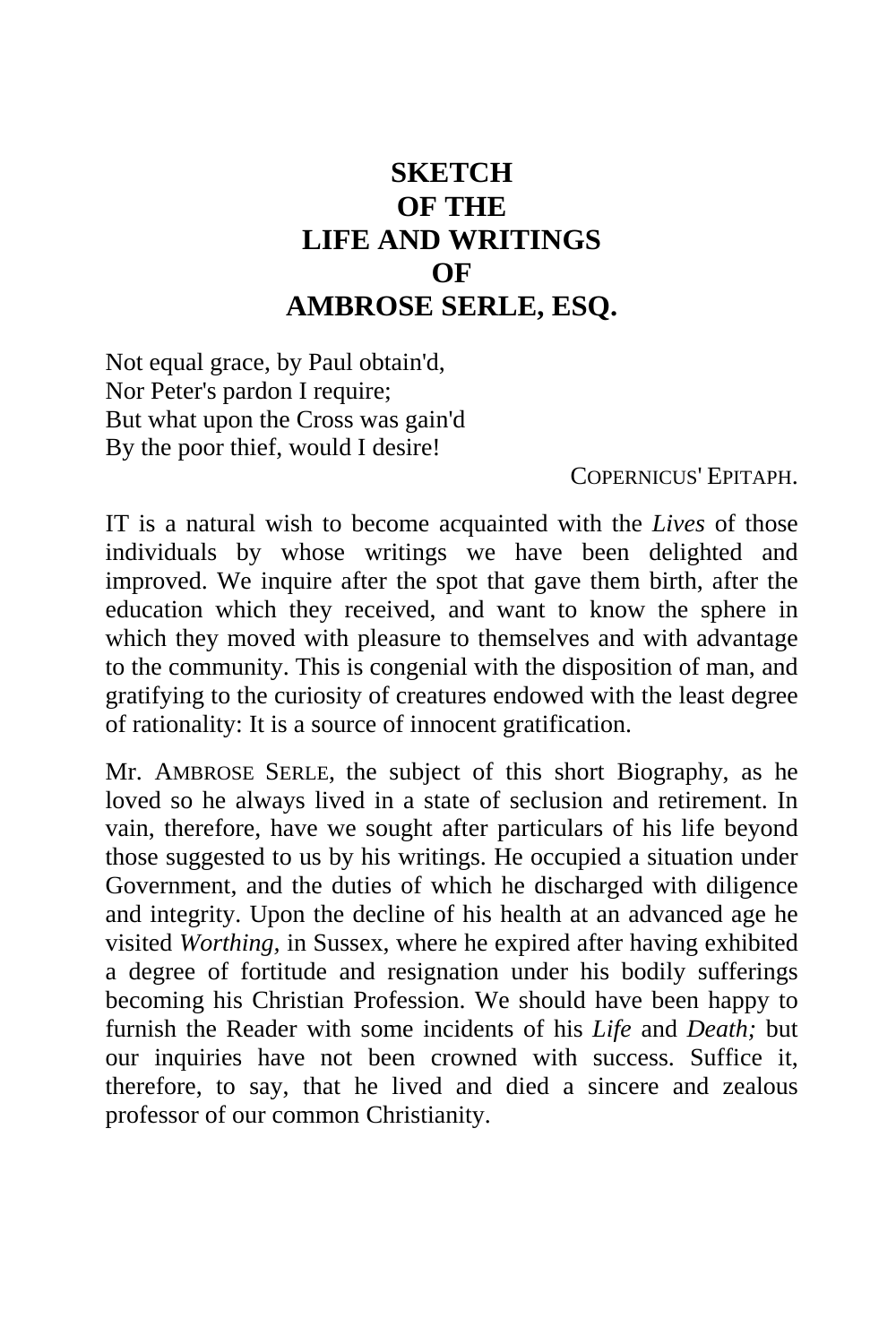Indeed the Reader will be enabled to form a just idea of the character of the *deceased* from various parts of his writings. In these representations we cannot err, and *extracts* of this description will be gratifying to the curiosity.

His Works were *Horae Solitaries; the Church of God; the Christian Parent; the Christian Husbandry, or Companion in the Field and Garden; Charis, or Reflections on the Holy Spirit; the Christian Remembrancer; A New Dialogue of the Dead; Five Minutes' Consideration; Apology for the Church of Rome;* and several other small tracts. The volumes whose titles are here enumerated shall be briefly characterized; and a few extracts from a posthumous work *Secret Thoughts of a Christian lately departed* shall conclude this piece of biography.

*Horae Solitaries* consists of two volumes; the one having for its subject the divinity of Jesus Christ; the other, treating on the divinity of the Holy Spirit. The work is made up of ESSAYS on some remarkable names and titles both of Christ and of the Spirit occurring in the Old and New Testaments. The Hebrew is well known to attach significant names to every thing. This peculiarity of the sacred language is here made subservient to the establishment of the Holy Trinity. A' *third* volume, which may be denominated an appendix to this work, has been added, entitled *the Church of God,*  being ESSAYS on various names and titles given *to* the church in the Holy Scriptures. The whole forms one compact system of divinity. It has passed through several editions, and has been well received by the religious world.

The *Christian Parent* is a small volume, but replete with instruction. It consists of short and plain discourses concerning God and the works and word of God in creation, redemption, and sanctification, intended originally for some young persons in a family. The plan embraces a large and entertaining variety. . *Christian Husbandry,* or a Companion for the Christian in his Field and Garden. The very title of this work is indicative of its genius and tendency. Some divines have exercised their pen in a similar way, particularly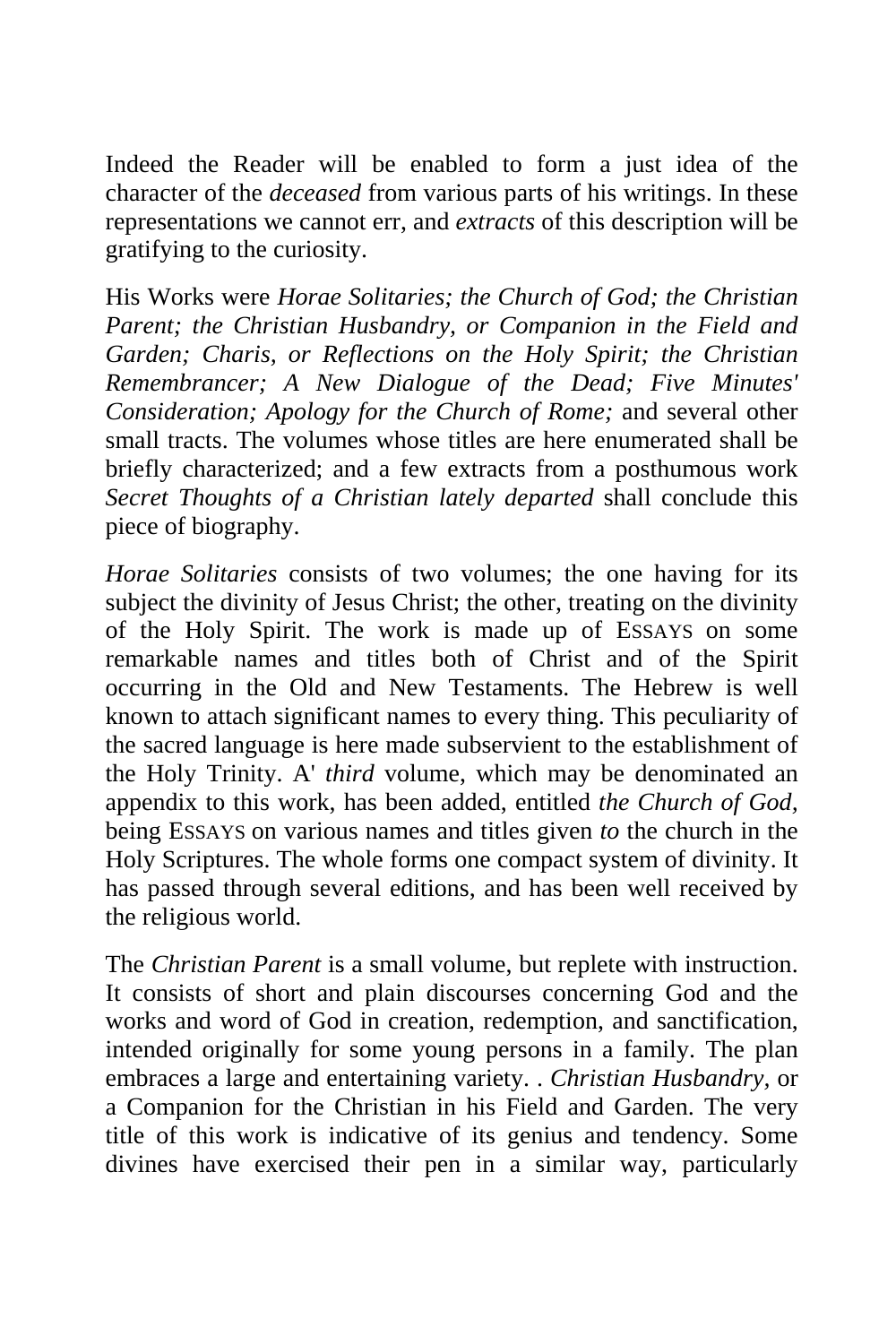Hervey and Pearsall, as well as Flavel and Bunyan of pious memory. This little treatise is recommended strongly by the late Rev. W. Romaine, in an address to the reader, dated 1789, and which is prefixed to the work. The volume is distributed into four portions, denominated after the FOUR SEASONS of the year; The whole closes with a few pieces of devotional poetry.

*Charis,* or *Reflections on the Holy Spirit in the Salvation of Men.* In the Preface the Author informs the reader that the Reflections of which the work consists " originated at some distance from town in a conversation with which he was indulged in the company of two pious clergymen." Here is much curious discussion, and the subject cannot fail to interest every professor of Christianity.

*The Christian Remembrancer* comes next, and will be noticed towards the close of this biography. It may, however, here be pronounced the most popular of all the Author's productions, having ran through various editions, and been widely circulated throughout the religious world.

*A New Dialogue of the Dead*.• this is a supposed debate between a crucified Thief and the Apostle Paul upon the question—Who was the greatest sinner before conversion? It is a small pamphlet, and will gratify pious curiosity.

*Five Minutes' Consideration* on TIME and ETERNITY is likewise a small pamphlet of a serious and useful tendency.

The *Apology for the Church of Rome,* which is ascribed to the same Author, is an ironical piece, exposing its superstition, uncharitableness, and bigotry.

After the Author's decease, *Secret Thoughts of a Christian lately departed,* was published, and well received by all the admirers of his former works. From this production we shall select a few passages illustrative of his general temper and conduct. Indeed, there runs through all the effusions of his pen a strong vein of benevolence and piety. Sincerely convinced of the truth and excellence of revealed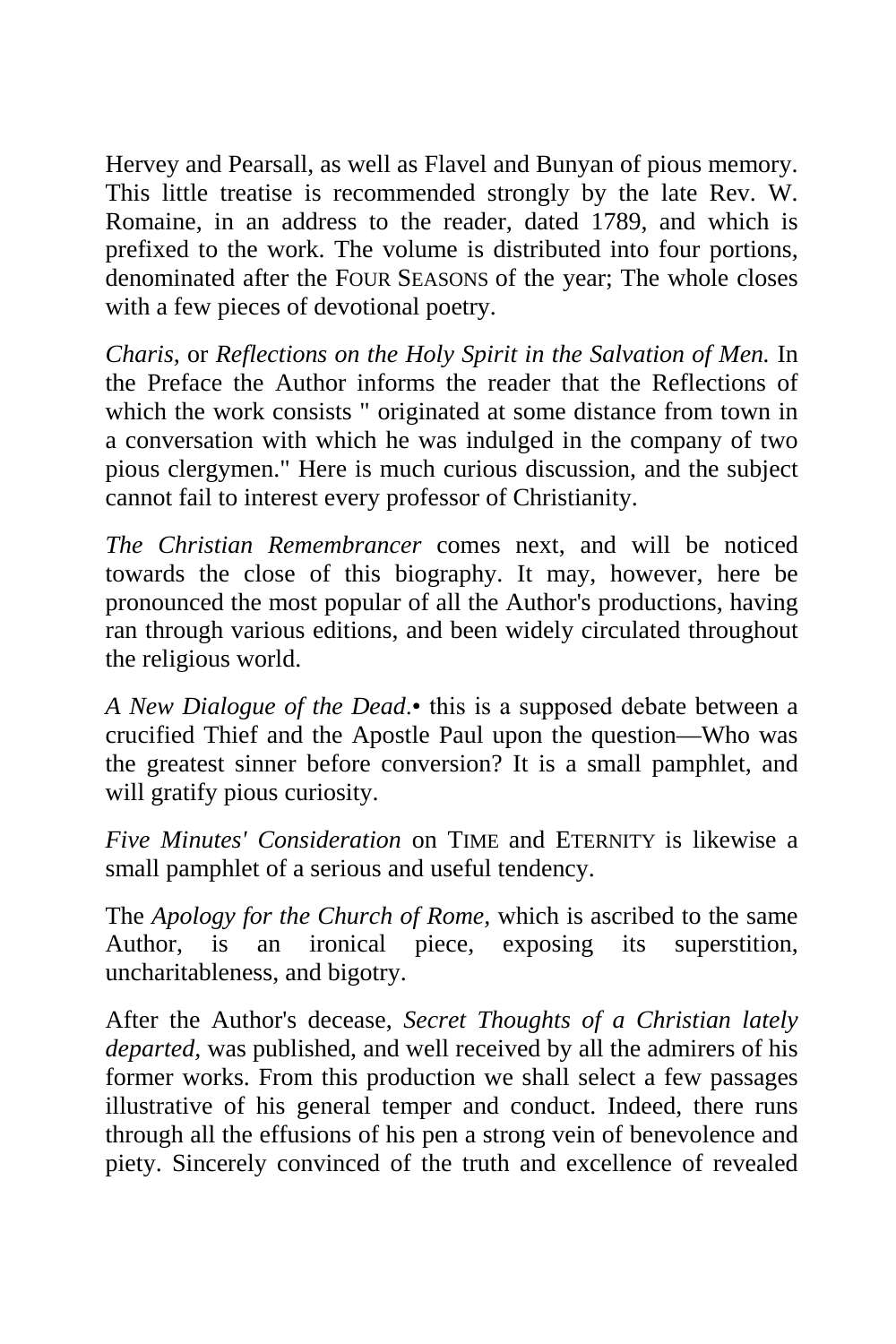religion, he earnestly strove to facilitate its spread among his fellow creatures. Thus he promoted the present welfare and eternal happiness of mankind.

This excellent man died in August 1812, and in the preceding September he thus expresses himself with great seriousness and resignation: " I am now entering upon the seventieth year of my age; and here J may raise an Ebenezer of gratitude and praise. Thus has the Lord sustained me many years more than *\* once supposed that I could have lived upon earth. How much of mercy and goodness have I enjoyed all my days! Once I was nothing. Your favor brought me into being. Yet, being born a sinner, your patience endured for many years, till your Holy Spirit renewed me in the spirit of my mind, and rendered me, O Lord, capable of receiving your truth in its light and love, and of tasting how good and gracious you are, of which I have had a thousand proofs and pledges. From how many dangers and sins have I been delivered, from my youth up until now! How many mercies, temporal and spiritual, have I enjoyed through your bountiful providence and exuberant grace! When I have been departing from you, your goodness has prevented me, and turned my heart and feet in the right way. It was your grace which bestowed faith upon me, and kept that faith alive from day to day. If you had withdrawn your powerful hand, I should have been like the backsliding heifer, and have fallen by degrees into all the corruptions of the world, of the flesh, and of the devil: None would have been worse than myself. I should soon have been both a practical and a theoretical atheist, and have lived according to my fallen nature, without God in the world. To what dreadful extremities might I have run! But your mercy prevented the horrid career. Not unto me, O Lord, not unto me, but unto you be all the praise, that I am a sinner redeemed, restored, and made willing to love, to serve, to follow, and to enjoy your holy truth, and to walk in all your blessed ways! O! may I still be fighting the good fight of faith to the end, and never draw back, till I receive the crown, which, I trust, you have prepared for me at your appearing, or when I am called to appear before you!—My times, I bless him, are all in his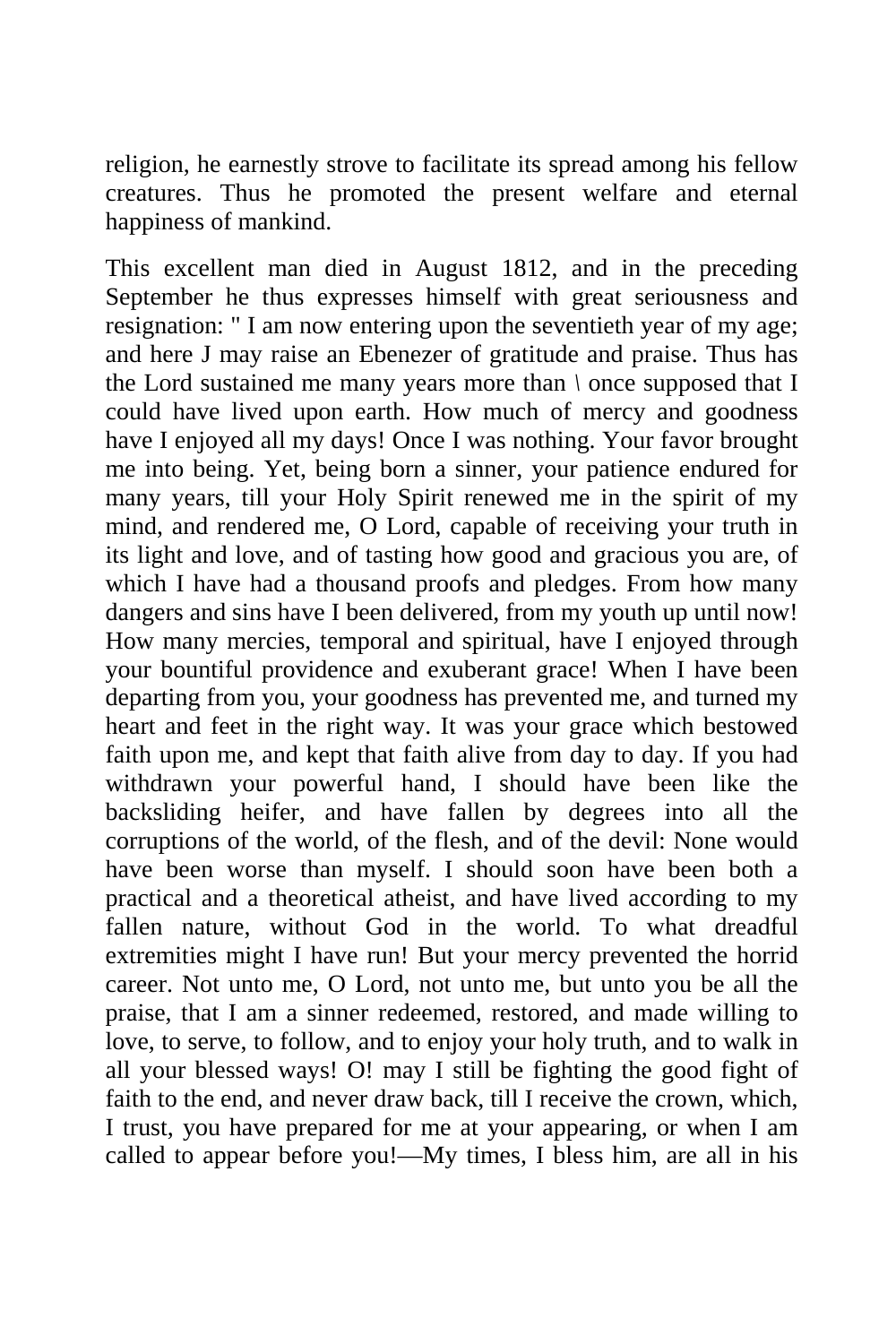hands ; and I rejoice, that they are lodged there for my true welfare and safety. The world and its vanities, with my weakness and infirmities, are all passing away, and will soon come to an end; and now is the day coming on, which shall introduce me into a glorious world, and a blissful eternity. It is my Lord's appointment, and therefore must be well. He has loved me with an everlasting love, for the purpose of drawing me, and at this very period of time, to himself and to his glory. All is well, because he has done it. I am, and I desire to be, perfectly satisfied. My flesh shall rest in hope ; and my soul shall soar above all corruption and sorrow. O! blessed be my God, and my Father, for bringing me to this issue! To him be ascribed all glory, through my dear and gracious Redeemer!"

It is also worthy of notice, that *two months* only previous to his departure he writes with unfeigned humility: "Mine *age* and my *disorder* put me continually in mind that I have no long continuance here. How shall I face death, usually styled the king of terrors? How shall I appear in the presence of God? I have surely no other foundation of hope but in the atoning blood and perfect righteousness of Jesus Christ, my Lord and Savior. I have no help but in the Spirit of Truth, by whom I have access to this grace wherein I stand. I have no plea but this one, which the Lord will not reject,—God be merciful to me a sinner!

"What is it to die! I know not how my present disorder may terminate; but God, my heavenly Father, knows: I desire to be all submission to his holy will, wisdom, and truth, which is engaged to make every thing work together for my good. It is however a serious thing to die—a very serious thing to lie in the grave, and to be crumbled into forsaken and unknown dust. It is a serious thing to fly in spirit into regions we know not where, and to become all mind dissolved from matter. There is but one stay or hope, and it will be well tried; but one anchor to the soul, which is sure and stedfast, which is the promise of God's word respecting Jesus Christ, and his finished salvation. The Spirit of Grace also must apply this, and keep it in force, or the soul will sink in gloom, or be swallowed up in despair. Lord, my God, be with me in my departing hours; make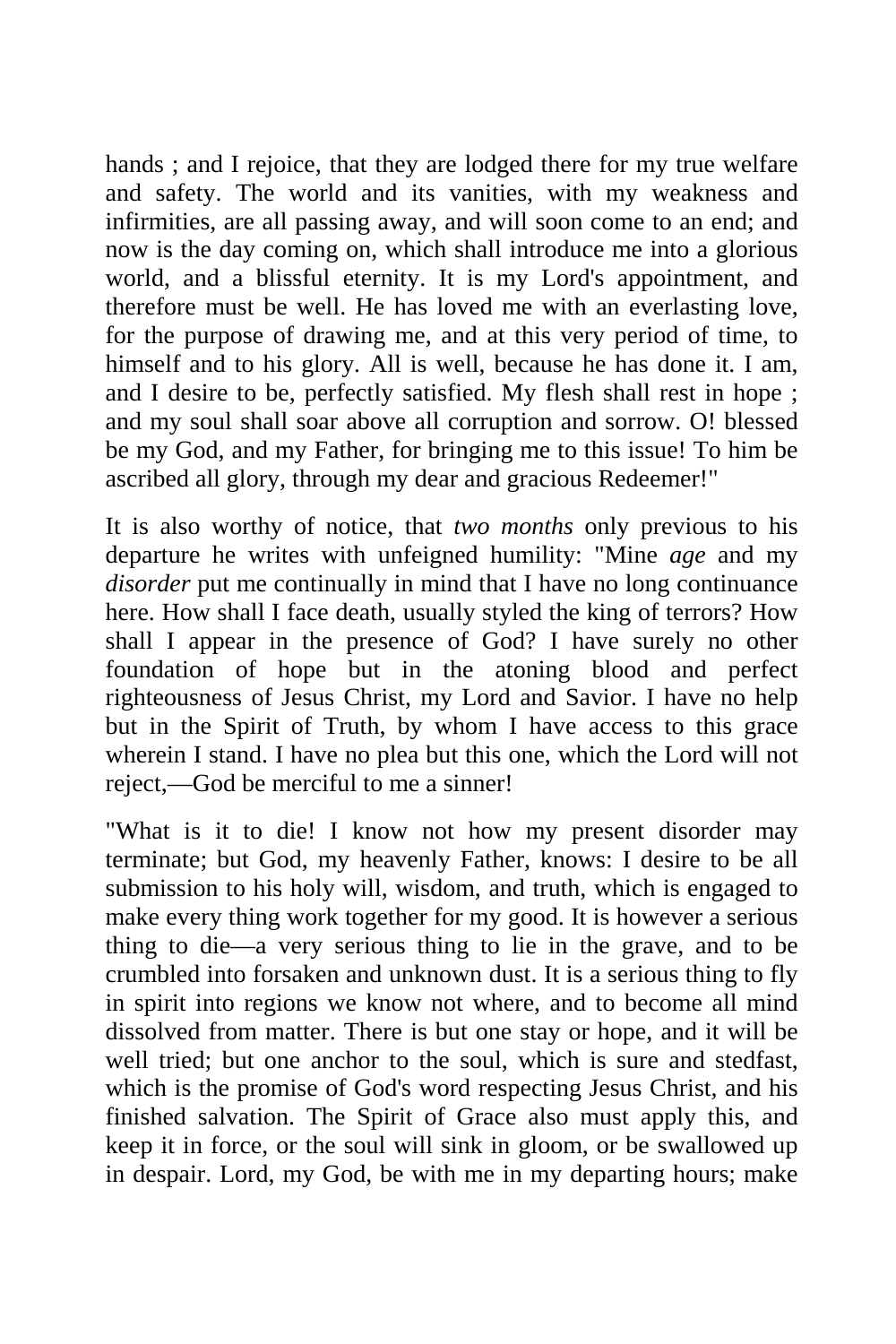all my bed in my sickness; sustain my drooping spirit; and when my flesh and heart fail, be the strength of my heart, and my portion for ever! Amen!"

Nor must we omit to introduce his observations *two days* only previous to the attack of that disorder whose ravages consigned him to the tomb. They are the thoughts of a serious rational being, conscious that he was approaching the confines of an eternal world. He therefore justly remarks:

"I know not *when, where,* or by *what* disease I shall die. This I leave, with entire submission, to the will and disposal of my heavenly Father, who has engaged himself to do the best for me; who has promised to make all my bed in my sickness, and who has conquered death for me, through my Lord and Savior Jesus Christ. It is, however, no slight affair to be dissolved from the body, and for the spirit to fly to an unknown world. It requires no ordinary degree of faith and patience to meet it well, and as becomes a Christian. May I never presume upon my own strength; wisdom, or righteousness, but depart from them as he has enabled me to live, upon the mercy, help, and righteousness of my Lord and Savior, who has engaged himself to me by a thousand ties, not one of which, I trust, shall ever be broken. Lord, help me to believe, and help my natural unbelief! Stand by, and support me, by your Holy Spirit, in my dying hour. Let not Satan prevail over the weakness of my mortal frame, but strengthen me with special might by your Spirit, in the inner man; that while the outward man verges to decay, I may meet what is terrible to nature with holy calmness, and with such composure of soul as may glorify you, and encourage my Christian friends to rejoice in your goodness towards me, and to be encouraged for themselves! O! let me depart in peace; for mine eyes have seen, and my soul has tasted, your precious salvation! Be with, and uphold me, and then all shall be well, and I shall have nothing to do or say, but blessed be God, who gives me the victory, through our Lord Jesus Christ! Amen! Hallelujah, for evermore! Amen! I write this with a trembling hand; but blessed be God, with an undismayed heart, through the love of Christ vouchsafed to me.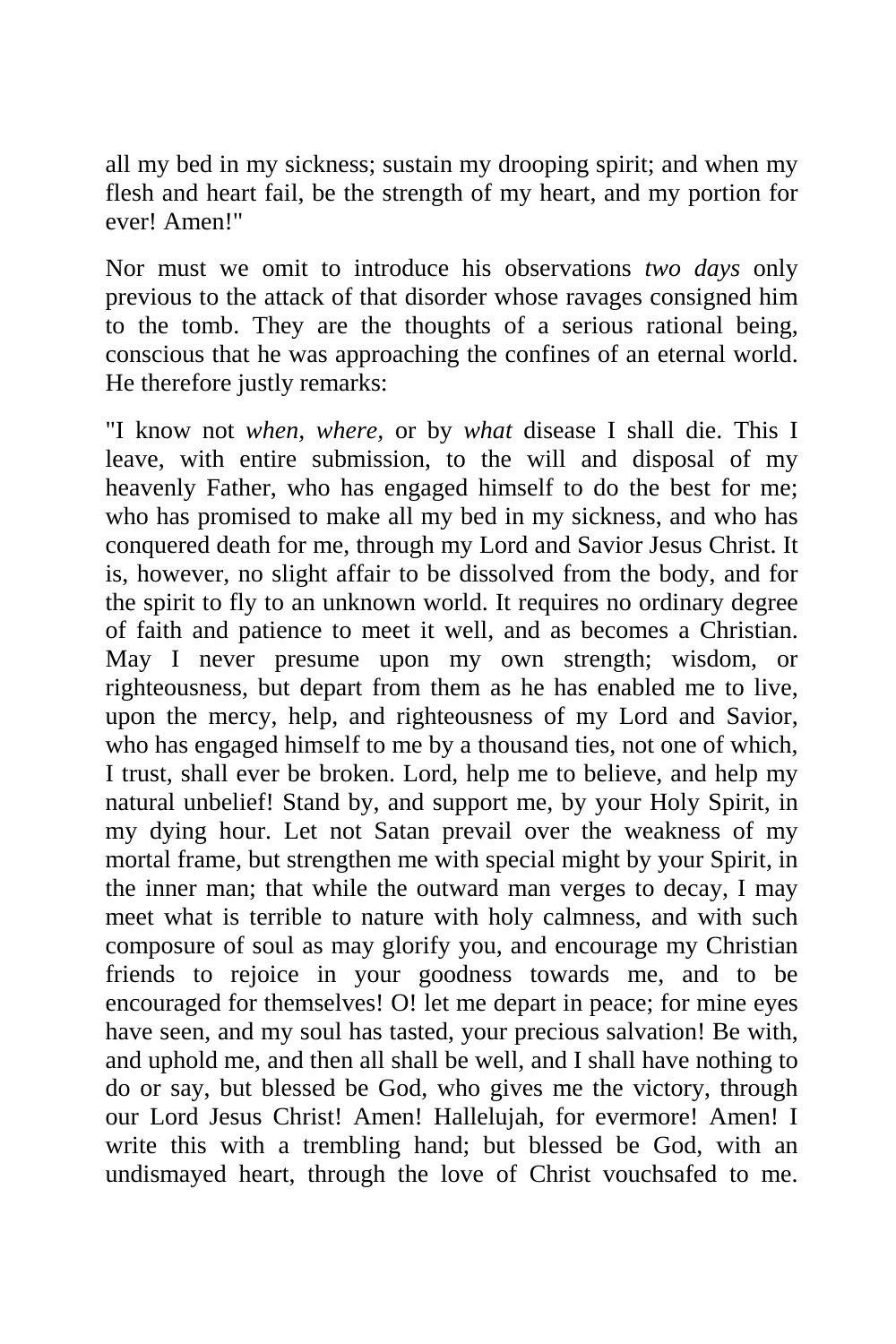Blessing, glory, honor, power, to HIM that sits upon the throne, and to the Lamb for ever and ever! Amen! Hallelu-JAH ! — July 14th, 1812."

In the Preface to the *Secret Thoughts,* which it will be recollected was a *posthumous* publication, it is mentioned that he suffered two attacks of a paralytic disorder, which though marked on its primary appearance by the most favorable appearance proved fatal in its subsequent recurrence. And it is then added—" The circumstances which attended the latter part of the Author's illness were such as precluded his friends the mournful gratification of conversing with him, but his patient resignation under suffering, and his undisturbed serenity in the contemplation of his approaching departure, afforded at once an evidence of his feelings and a consolation to their own." Dying at Worthing, he was interred in the church-yard of Broadwater, which is the parish in which this celebrated watering place stands. The following lines constitute the inscription which his sorrowing relatives have placed on his tomb.

> H. S. E. O. Q. M. F. AMBKOSII SERLE, Lector, Animam cognoscere si vis, Ad coelum, per fidem in Cliristo, Surge ac Sequere. Natus est 30°. die August!, 1742: Denatus lmo. die Augusti, 1812.

It now remains that something should be said respecting the nature and tendency of the following work. Little indeed need be advanced concerning a production which has been so great a favorite with the religious world. It is too well known to require any elaborate description. Its sentiments accord with the articles of the church of England, and its spirit is in unison with the New Testament.

*Love of the Brethren* is at once the glory and badge of the religion of Christ. PEACE he bequeathed to his beloved disciples as his last and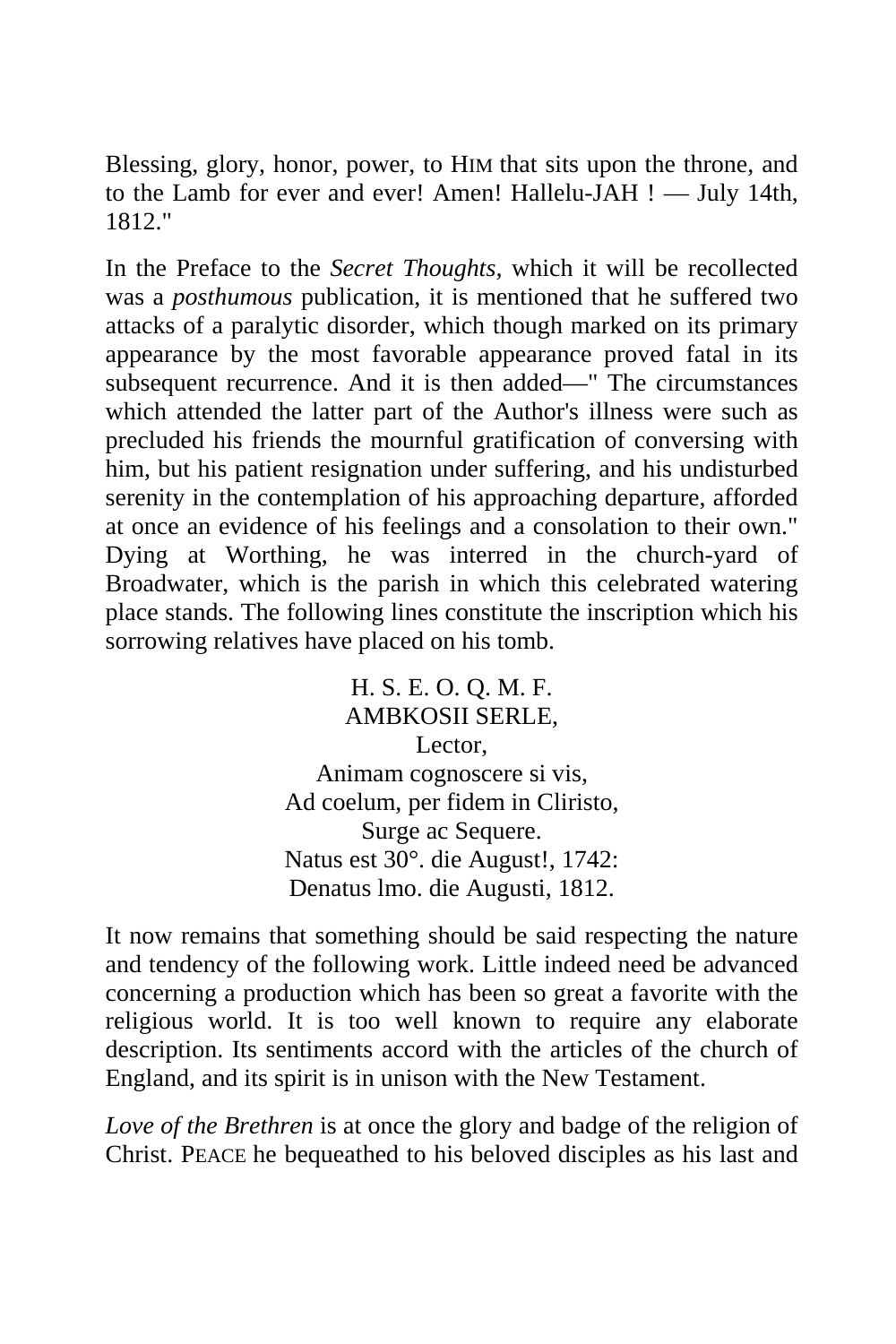best legacy. And the Apostle assures us, that there NOW abideth *Faith, Hope,* and *Charity,* but the *greatest* of these is CHARITY.

"O thou *love of the brethren,''* exclaims the author in the following work, "where have you fled? We profess to believe in *the communion of saints;* but where are the saints, who have this communion? We talk of the unity of God's church with respect to its members: but where are those members who live in this unity? O shame upon us, that we differ at all, that we differ on trifles, that w e love to differ, that we urge and promote differences, and that the healing spirit is not more to be found amongst us! Lord, if you wouldest differ with us at any time, as we are ready at all-times to differ with others; O how should we stand before you, or what could we answer for ourselves! Give, O give, more of your grace, that we may be humble in our own hearts, true and just in our desires, mild to others, and deeply submissive to you."

Such is the spirit and temper of this little Work— whilst it inculcates *glory to God in the highest,* it also enjoins *peace on earth,* and breathes in the purest strains *goodwill towards man* in every region and district of the habitable globe. Noblest and sublimest of iEras! when the *Earth shall be full of the knowledge of the Lord,* including the principles and practice of the Christian religion—*as the waters cover the sea.* 

*London, March 5, 1814.*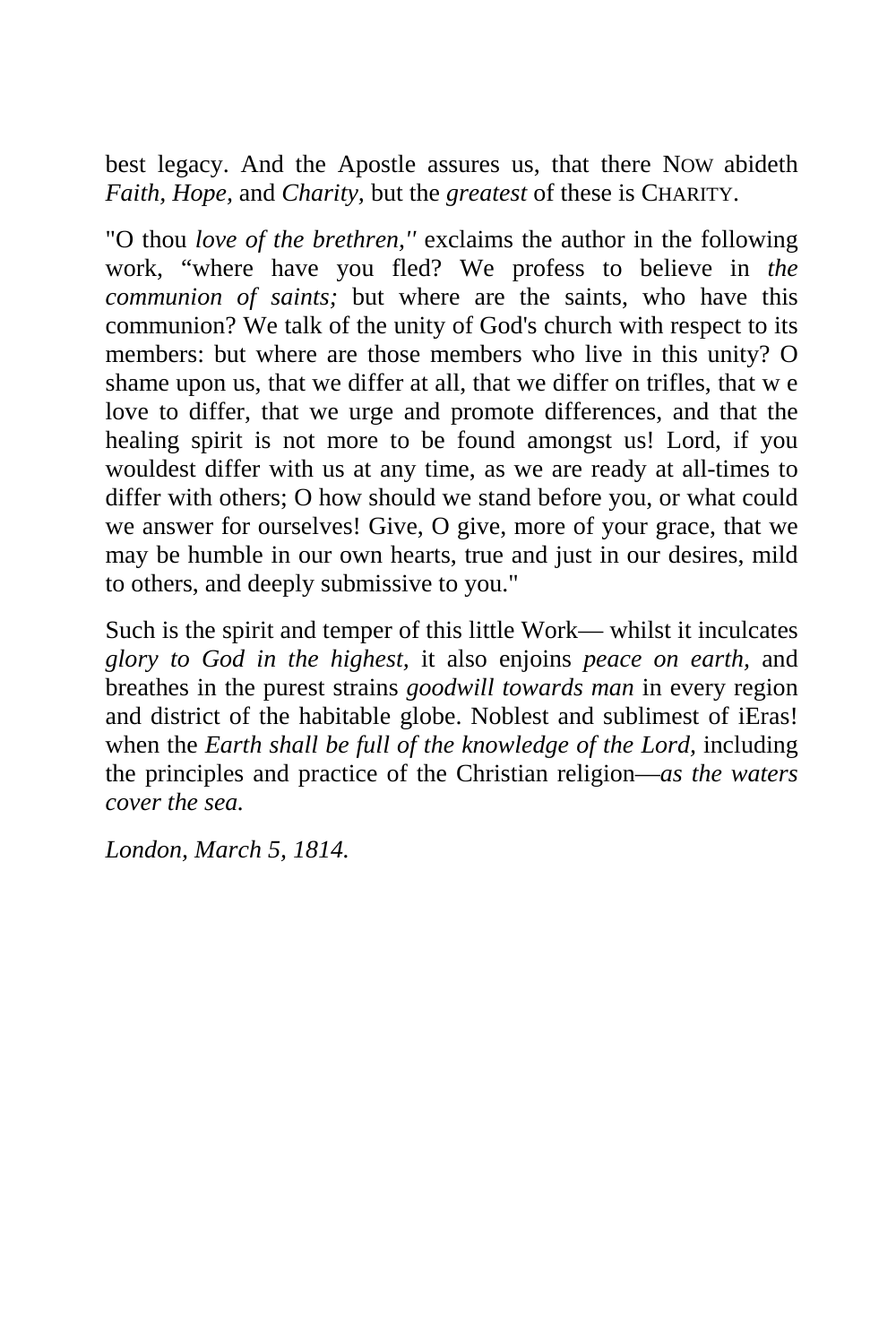## **PART.1.**

### **CHAP. I.**

#### **ON THE ENTRANCE INTO SPIRITUAL LIFE.**

WHEREWITH shall I come before the Lord, and bow myself before the high God?" How shall I, a sinner, approach the eyes of that Majesty, which cannot look upon sin without abhorrence? My iniquities are more in number than the hairs of my head; and my heart sinks within me on their remembrance. My affections are naturally all inclined to the world, and worldly things. My judgment is depraved; my will is perverse; my understanding is darkened; my knowledge vain; and I see nothing within me, or about me, but what by guilt is altogether defiled. I have sore proof of that scripture, "that every imagination of the thoughts of man's heart is only evil continually," and that "from the sole of the foot, even to the head, there is no soundness" in my nature; but only "the wounds, and bruises, and putrifying sores" of sin.

How then can I please God? How shall such a worm, such a lump of perverse ungodliness, obtain his favor? Shall I seek to deserve it by my own good thoughts? Alas! I am not sufficient of myself to think even one. Shall I by excellency of words approach my offended Maker? He regards not words, but the spirit and the heart; and my spirit and heart are wholly defiled. Shall I then by good works attempt to render him propitious? 0 my God, where shall I find them? How can I begin to act, before I have begun to think, what is right? How can the exercises of the body be pure and free, when the soul is unholy, and enslaved by sin? And if, from this day, I could cease from evil, and do perfectly what is just and right, which the experience of all men tells ine is impossible; yet what will become of the long black catalogue of iniquities, both in heart and life, which are already written against me? How shall I wipe off the sins of my nature and my life, respecting the times that are past?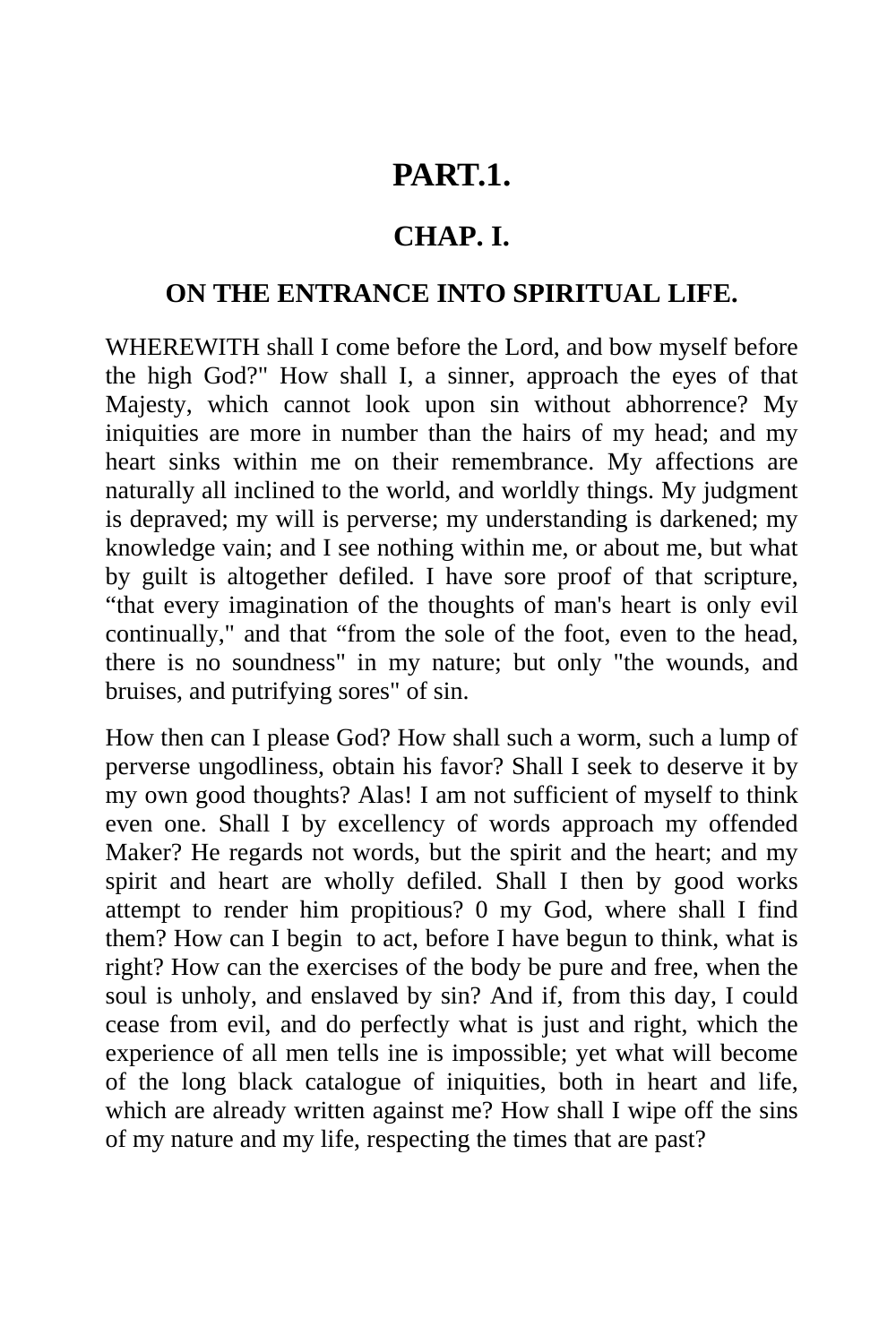0 Lord, you have revealed yourself, as a holy God, and a just. You have declared, that you will not spare the guilty. And I have offended your righteous law in every hour and every action of my life. flow then can I be saved? How is it possible for me to escape the wrath to come? My anxieties, like my sins, might justly overwhelm me; and I ought to tremble at the righteous judgment, which I know I deserve. There are but a few days, at the most, for me to live upon earth; and I am not sure of one. 0, how shall I flee from the wrath to come? how shall I avoid eternal burnings, in which no man can dwell but with misery, and of which no man can think strictly without horror? Lord, can such a sinner as I escape? Can you have mercy upon me?

Such are the breathings of the heart when it first begins to awake, and live, and feel that there is an evil and a curse in sin, and that sin, with all its evil, lies at the door.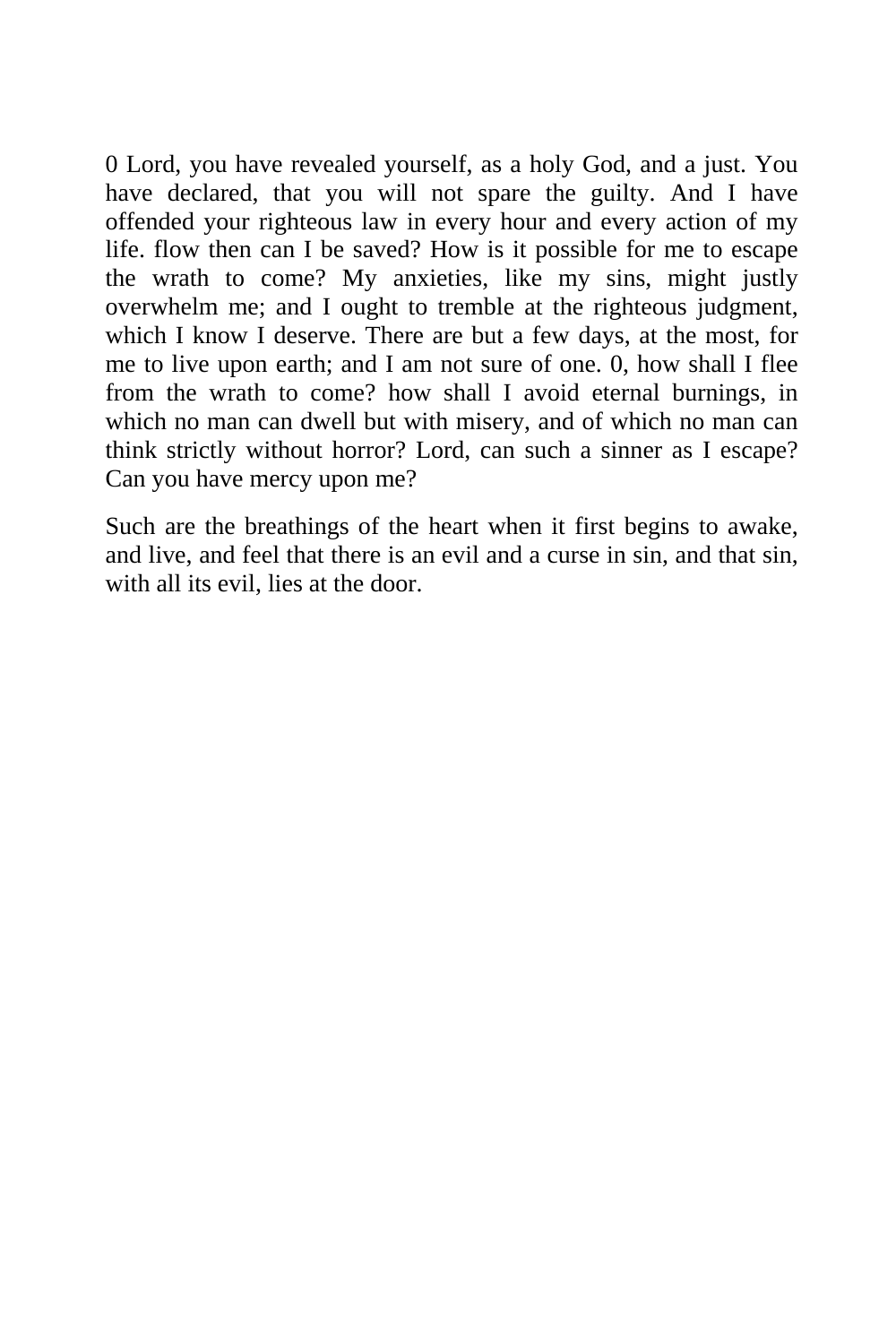## **CHAP. II.**

## **THE METHOD OF MERCY.**

SUCH a flowing from the heart, as that just mentioned, gladdens all heaven. It is the motion of the divine Spirit upon the troubled deep, and will ere long produce both life and peace.

Soul, do you feel the power of your own corruption? Are these your meek, yet bitter cries? 0 hear, and may your God enable you to believe, the glad tidings of his uwn salvation!

You are a sinner, it is true; and your mercy it is, to see, in due measure, how great a sinner you are. It is the first line in the large book of humiliation, which you must be reading all your life long. But Christ died for sinners such as you; for all sinners that come unto God by him; for the vilest of sinners, that see the vileness of sin, and bemoan it, as you dolt. He saved Mary Magdalene the harlot, Matthew the publican, Paul the persecutor, Peter the swearer, liar, and denier of his Master, the malefactor on the cross, who had been a thief and a murderer, and ten thousand more like these; and he has just the same power, means, and mercy to save your soul, even yours.

He saves graciously, that is, freely; because no wisdom nor worth of man conld have contrived or obtained his greatness of salvation. It was planned in grace, and performed by grace. It is all of grace, and bounty, and love, from beginning to end.

For this purpose he came into the world, and took our nature upon him. He took it in its meanest and humblest form; and was content to be born in a stable, to be brought up by a laboring man, to labor with him too, to suffer the worst evils of human life, and the sorest pains of human death, that so he might be an oblation or sacrifice in the stead of his people, and render an atonement to the justice of God for them. These sufferings, and this atonement, are the debt due to the law and holiness of God, without which, consistently with his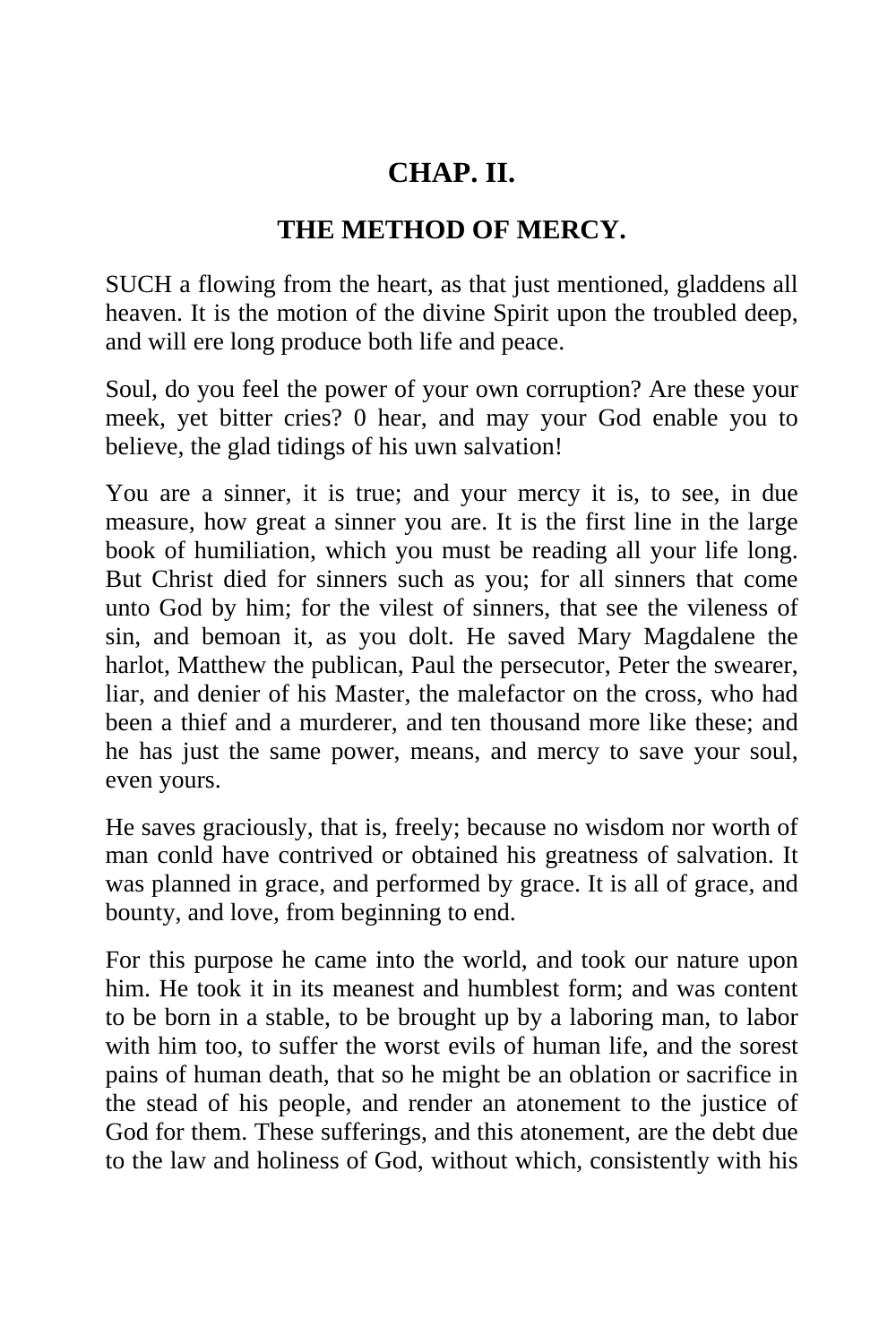attributes, he could not spare the sinner; but by which he can be both "just," and yet "the Justifier" of him who takes refuge in Jesus. Yea, this dear Savior having paid the penalty due to his transgressions, God is now faithful and just to forgive him his sins; or rather more faithful and just to forgive them, than he could be in laying on the punishment again, which Christ endured in that behalf.

Christ also lived upon earth to fulfil all righteousness; and he fulfilled it completely for his redeemed. He makes himself over to them; and all he has is theirs, through faith in him. Thus they have a right to call him, what he is, "The Lord our righteousness." God is well pleased for his righteousness' sake, and beholds every poor sinner who trusts in Christ, and lives in him, as unblamable and unreprovable in his own most piercing sight; yea, without spot, or wrinkle, or any such thing. This righteousness is that garment of salvation, which covers them wholly, and fits them perfectly for the kingdom of heaven.

Contrite soul, do you believe this? Is this good news, the very gospel, or good news of God? Search and see. Read and pray over your Bible, and you will find, that it is the very voice and will of your Lord. 0 that the fallow, the hard and barren ground of your heart, may be so broken up by his power, as to welcome this joyful news, like the thirsty soil receiving the showers from the skies!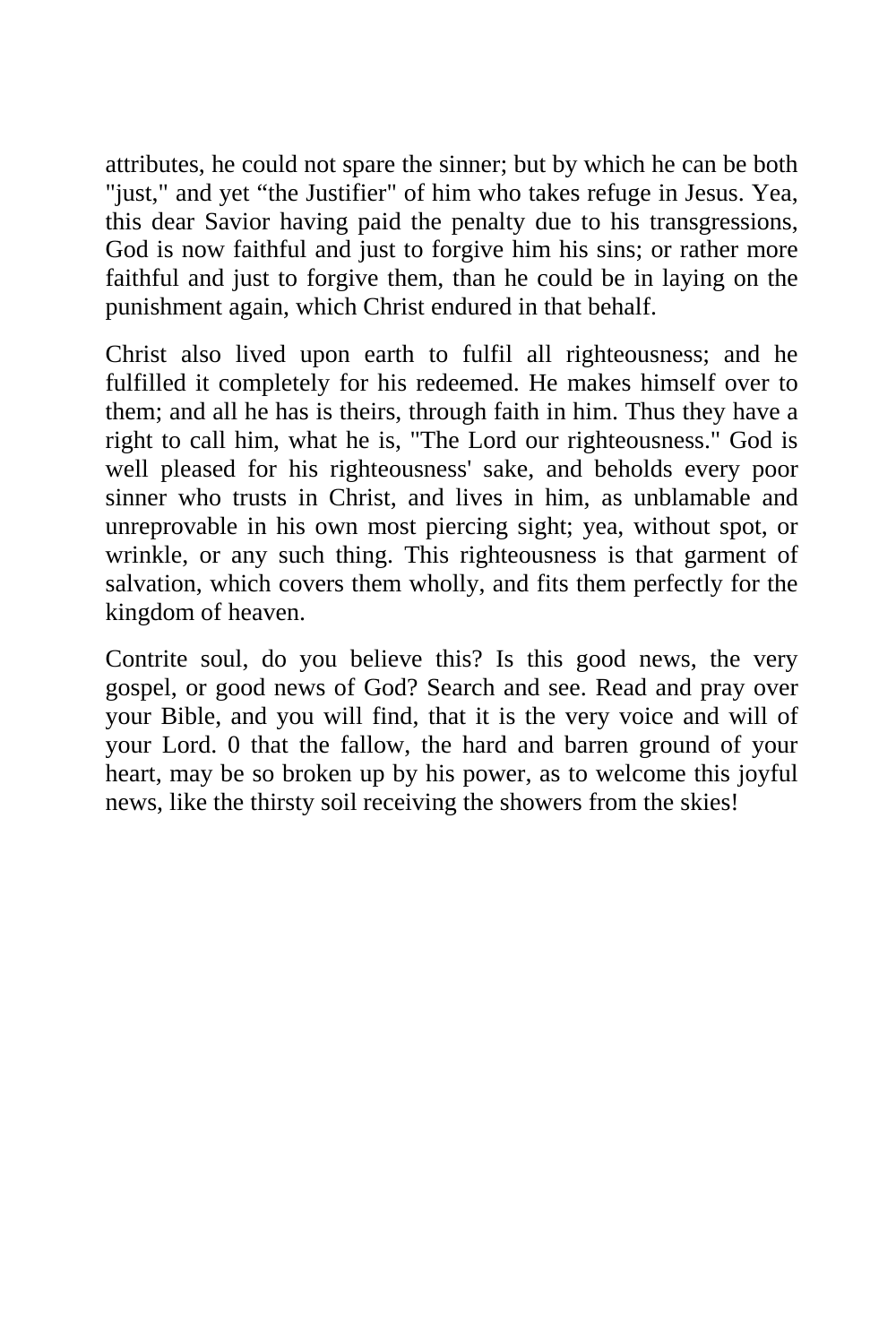## **CHAP. III.**

#### **THE SOULS DIFFICULTY IN EMBRACING MERCY.**

THESE are glad tidings indeed (the soul may say) to one weary and heavy laden with sin as I am, could they be apprehended rightly, and maintained constantly, in the strivings of sin, and the doubtings of nature. I am, therefore, earnest to know these two things: 1. How shall I embrace this mercy of Christ proposed in the gospel? And, 2. How shall I keep up the spirit and intentions of it in my heart and life, so as to endure to the end, and be saved?

I know not how it is with others, but I find myself very unable, nay, most unable when I have the greatest occasion, to lay hold upon this mighty mercy of God; to rest upon it, and make it my own; and to use it for my consolation and support. I long for this with the full purpose of my heart; and my groans and tears in secret are well known unto God. But I have also an evil heart of unbelief, which suggests a thousand doubts and feats, sometimes of God's willingness to save me particularly, who am so very vile and faithless; and sometimes of my own reality of desire towards him, which is often dreadfully mixed with the desire of other things, and overwhelmed with cares and sorrows, difficulties and temptations. 0 what great troubles and adversities has God shown me! How shall I be delivered from the body of this death? How shall I lay hold on eternal life? How shall I know that I have fast hold; or be assured, that none shall be able to pluck me from it? 0 Lord, to be assured of this your favor, is, both in life and death, of more worth to me than a thousand times ten thousand worlds. For I might have these, and be wretched; but, with you, I can have nothing but life and peace for evermore.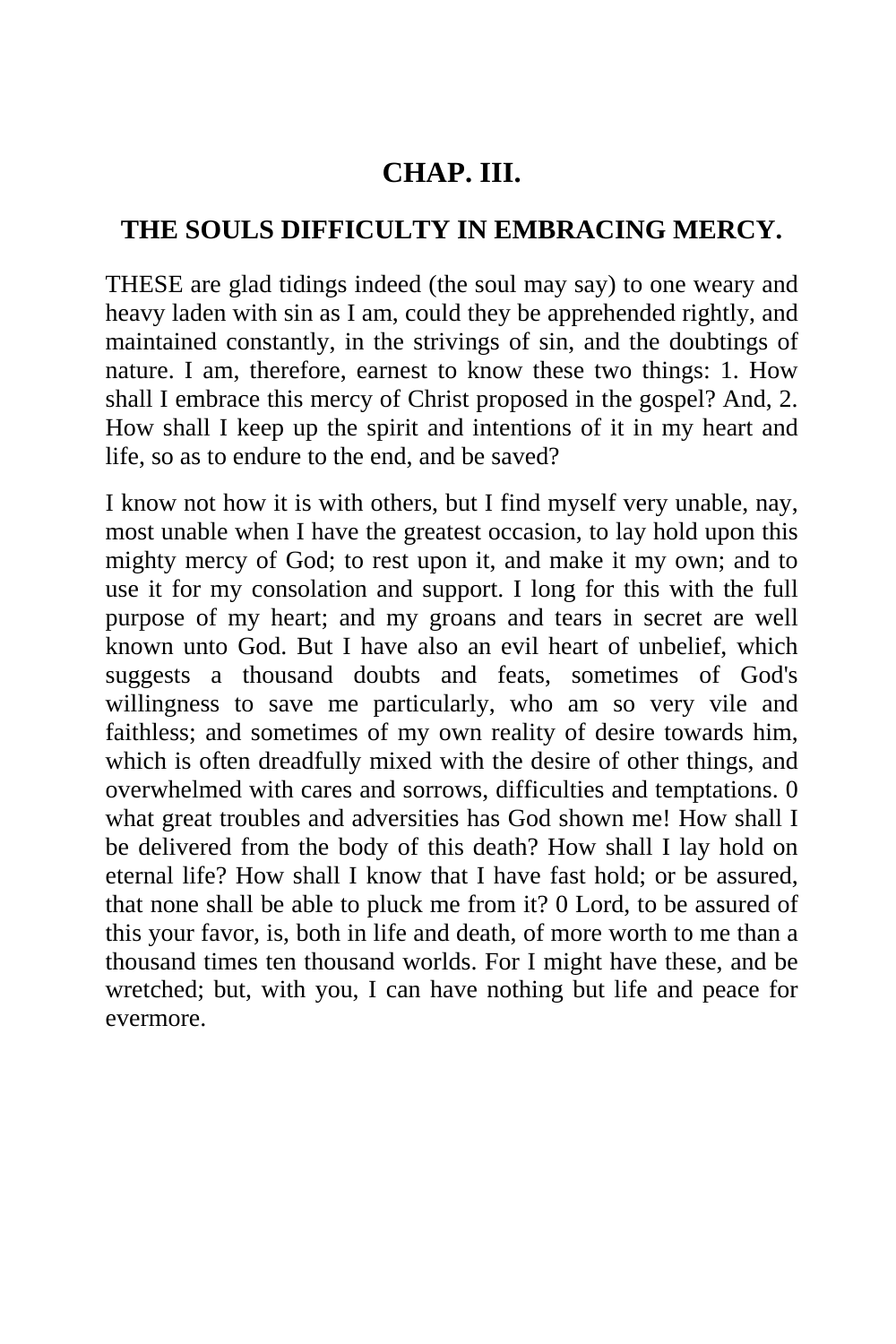## **CHAP. IV.**

#### **THE NATURE AND EXERCISE OF FAITH.**

FAITH is the gift and the operation of God. It comes by the Holy Spirit's power, moving and strengthening the sublimest faculties of the soul, and is really a regeneration, a re-begetting, a revival of life from the dead. Thus the believer is said to be "born of the Spirit;" because it is the Spirit's office in the covenant of grace to regenerate, and because it is the promise concerning the Spirit to "all, even as many as God shall call." And thus also the Christian is sad to be "born, not of blood, nor of the will of the flesh, nor of the will of man, but of God."

When this principle of divine life and light is given to the soul, it enables that soul to feel its own loss and misery, and to see its own sin and darkness. A man can have no true sight of the nature of sin but by this grace. He is, therefore, in some sense, a believer, before he knows himself to be one. Faith acts in him, before he can be sensible of the reflex act of faith. He first lives; then he feels his misery; and cries for mercy. He is then enabled to see the way of mercy in the word of mercy. He is next enlightened to behold the free welcome and rich bounty of this mercy to all returning sinners, and is enabled to view the fitness of God's mercy for him, and his fitness, as a convinced sinner, for it. He is then strengthened to embrace it, like a poor creature who must perish without it, but who shall never perish with it. And, at length, God seals it upon the soul, by giving a true' taste of joy and peace in believing; insomuch that the broken drooping heart revives, and is able to say, "I do humbly venture to believe, that Christ died for me, and will save me for evermore."

Now, through all the course of this gracious work, which, according to the will of God, is slower in some than in others, there is often much doubting and disputing in the man's own conscience. It is a sore struggle, at times, to quell the clamours of unbelief, and the suggestions of Satan; and at last, perhaps, the soul embraces the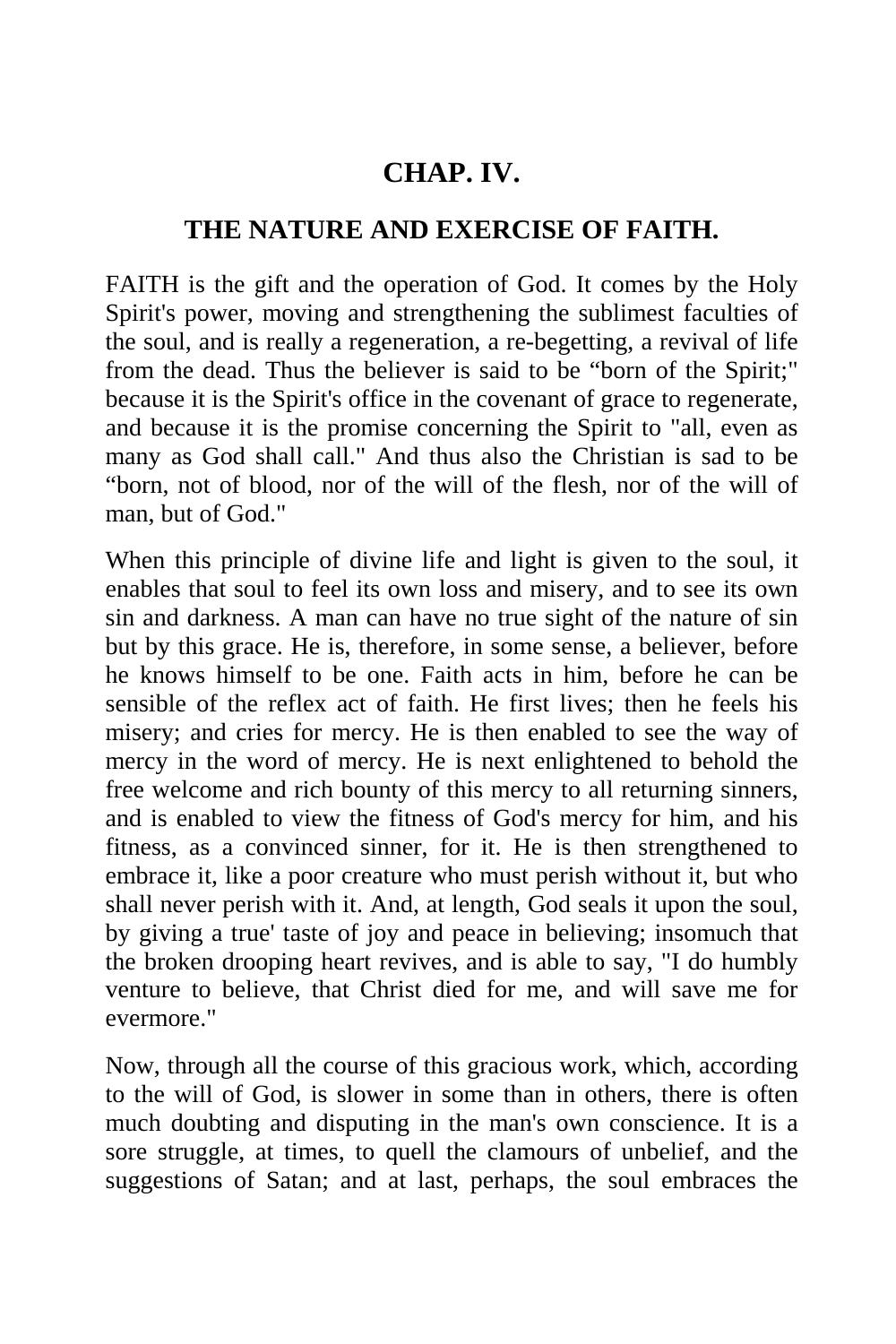reality of God's love in Christ, with a trembling kind of hopeless hope and doubting believing. These things often puzzle the understanding, and perplex the whole will and affections. A true believer is like Rebecca laboring with twins, a faithless Esau and a trusting Jacob; and so, like her, he cries out, "If it be so, why am I thus?" Whereas, if it were not so, if he were not of God, it could not be thus. Nature alone would not struggle; nor can what is dead strive against the stream. The whole bent of nature is against grace. So again, if he were all grace and no sin, he would feel no trouble; for the opposition of grace is made to nature, and to the sin which is in it. And it is a good sign, though not a pleasant feeling, that there is this conflict: It demonstrates the life of God to be within.

In this way, the christiam embraces the gospel. He is enabled in hope against hope, to believe it, as the grand charter of his salvation. And this very act of believing is the evidence within, concurring with the evidence of the written word without, that his name is enrolled in the charter, and that he is consequently entitled to all its blessings.

Take heart, therefore, you child of God, and fear not. You have the promise, the power, the mercy, and the truth of Jehovah on your side; and who can prevail against him? If you do not wholly believe, or are not perfectly cleared from all doubts, be not however dismayed. The faithfulness of your Lord is not grounded upon the perfect exercise of your faith, but upon his own sovereign grace and love. You desirest to trust him with your whole heart; but you rever couldst have desired this, if he had not worked that disposition within you. He was the Author, and he will be the Finisher, of all in you, as well as of all for you. If God did not spare his own Son for your sake, what will he spare beside? Who shall, or who can, lay any thing to the charge of God's elect?-It is God himself, with whom there is neither evil nor folly, that justifies you from both. Who can condemn you? It is Christ, who blots out your sins by his own blood, or rather is risen again to present you faultless in his righteousness before the throne, and do for you as that advocate who never lost a cause. Who shall separate you from the love of Christ? Shall the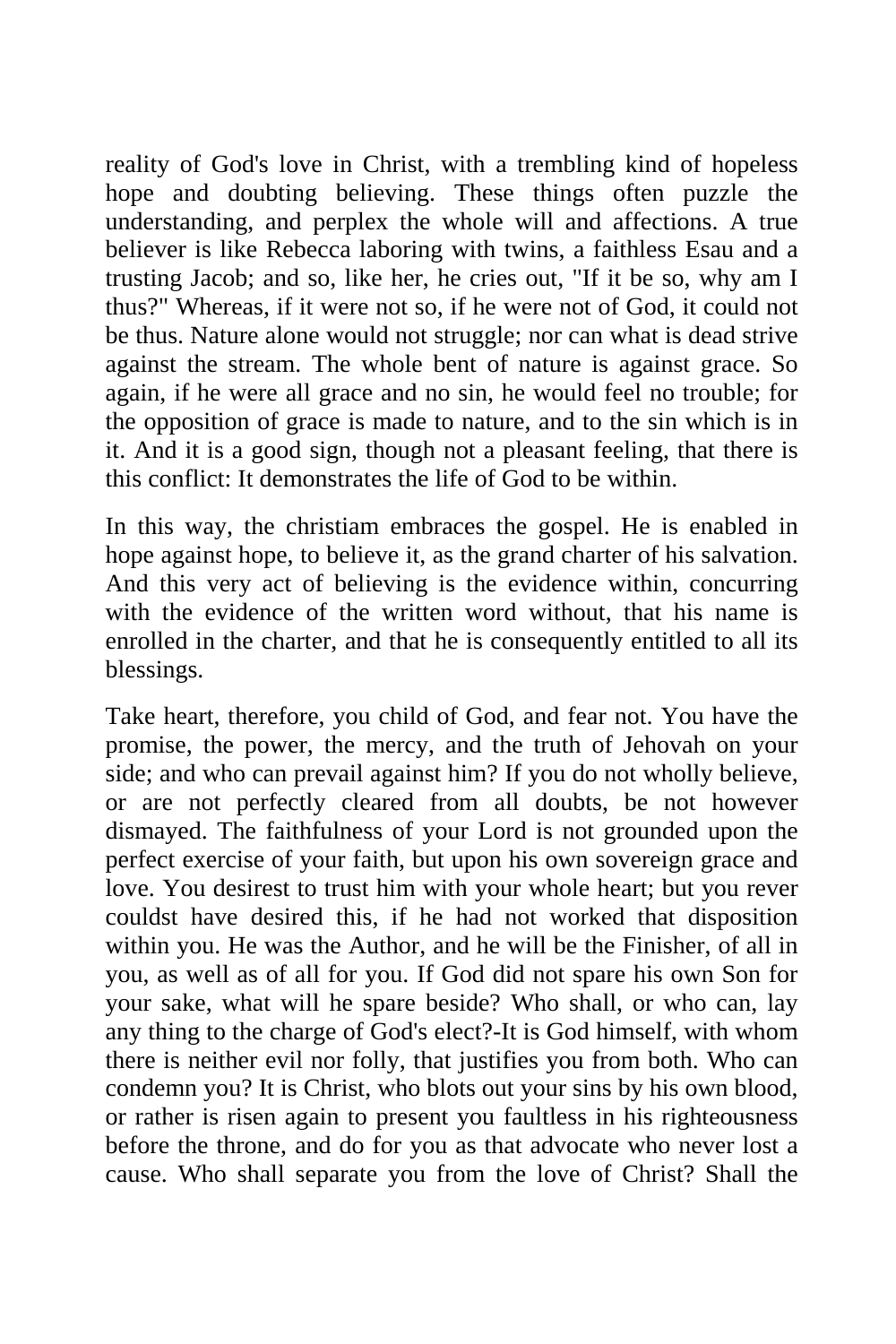evils of life, all the distresses of time, and all the rage of the devil? Nay, in all these things your almighty Savior will render you a conqueror, and more than a conqueror, because he has loved you. Oh divine words that follow! From your inmost affections, from the very ardour and spirit of faith, mayest you breathe them forth! "I am persuaded that neither death, nor life, nor angels, nor principalities, nor powers, nor things present, nor things to come, nor height, nor depth, nor any other shall be be able to separate me from the love of God which is in Christ Jesus my Lord."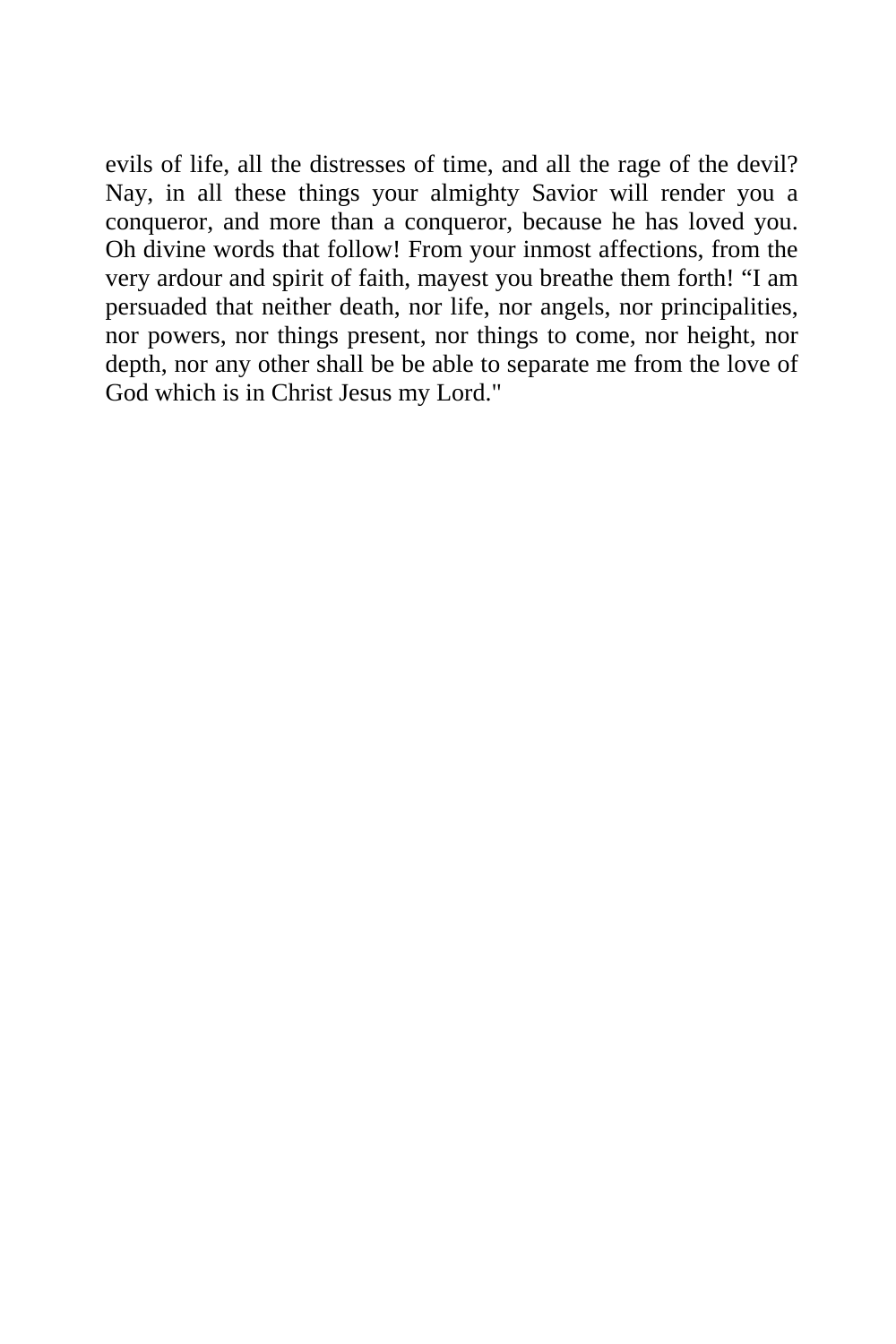#### **CHAP. V.**

#### **ON COMMUNION WITH THE DIVINE PERSONS IN JEHOVAH.**

CURIOUS speculations upon the Trinity profit not. There is a sort of knowledge in this, as in other things, which betrays its own falsehood by puffing up the soul. Much time has been lost, and many hurtful disputes have been raised, concerning the mode of the Son's generation from the Father, and the manner of the Spirit's procession from both; points which have not been revealed, and which therefore are not necessary to faith. It is sufficient for us to apprehend, that there are three Persons in one Jehovah, or selfexistent Godhead, and that this Godhead is One; that we are privileged to have communion with these divine Persons in their several offices of salvation; and that, by the unction of the Spirit, we come into the grace of the Son, and possess the love of the Father, now and for evermore. "Through Christ," says the apostle, "we both (i. e. Jews and Gentiles) have an access, by one Spirit unto the Father. And thus the grate of the Lord Jesus Christ, and the love of God, and the communion. of the Holy Ghost, are with all true believers in every age of the world." He therefore that does not thus apprehend the doctrine of the Trinity, only apprehends the phantom of his own imagination, and is never the better for his speculation, be it ever so abstruse or refined.

Of what avail to my soul are all the nicest disquisition of men? I want food and light, reality and enjoyment. These do your word, 0 Lord, afford in plentiful measure, when your grace opens the wellspring to my heart. I am there taught to pray for that anointing of the Holy One, which shall lead and guide me into all your saving truth. By him I am both instructed and enabled to renounce myself, to put on Christ, and to cleave to my Redeemer as my only portion and hope. By the Spirit and Son of God, I am led np to fellowship with the Father, and to call upon him as my Father, even mine. 0 my blessed God, my Abba, my Father, my Life, and my all, what have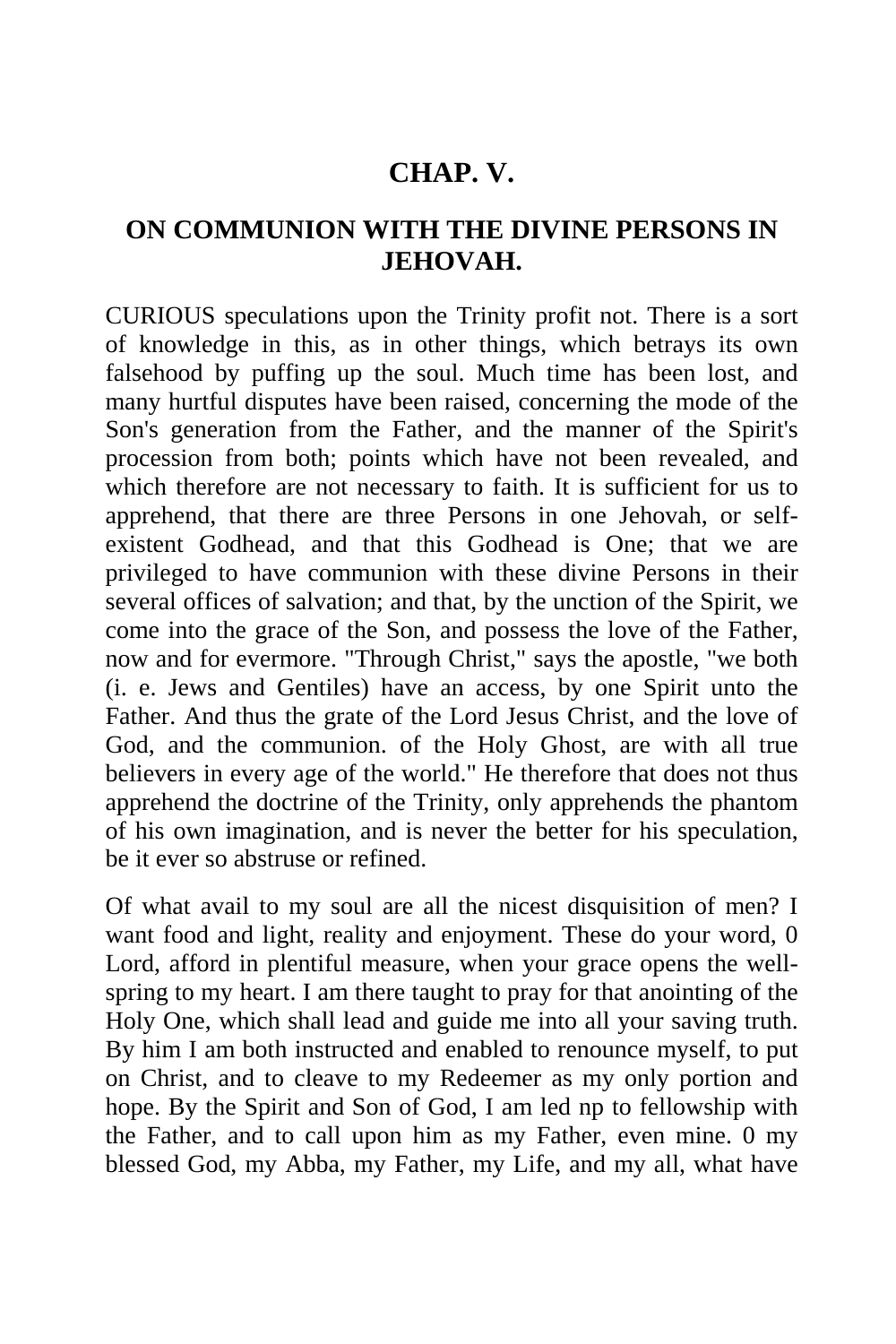you revealed to my poor soul; and how much more have you done and prepared, than you have hitherto revealed to men; or than men in this state are able to conceive! O you Fountain of unutterable blessedness, you unfathomable height and depth of love, help me thus to know you in the secret of my soul; and may all your works of providence and grace increase this inward knowledge to the end! While others dispute, let me enjoy. Manifest your precepts to my mind, and say to my longing spirit, "Peace be unto thee, for I am thy salvation."

One spark of this life is of more worth than the whole universe of notions; for this not only brings an understanding of divine things superior to all speculations, but gives with it a fulness of satisfaction, arising from the very taste and perception of the things themselves. Faith takes them for realities, hope is enkindled by them as such, and love finds them to be so, and embraces them with joy to the end.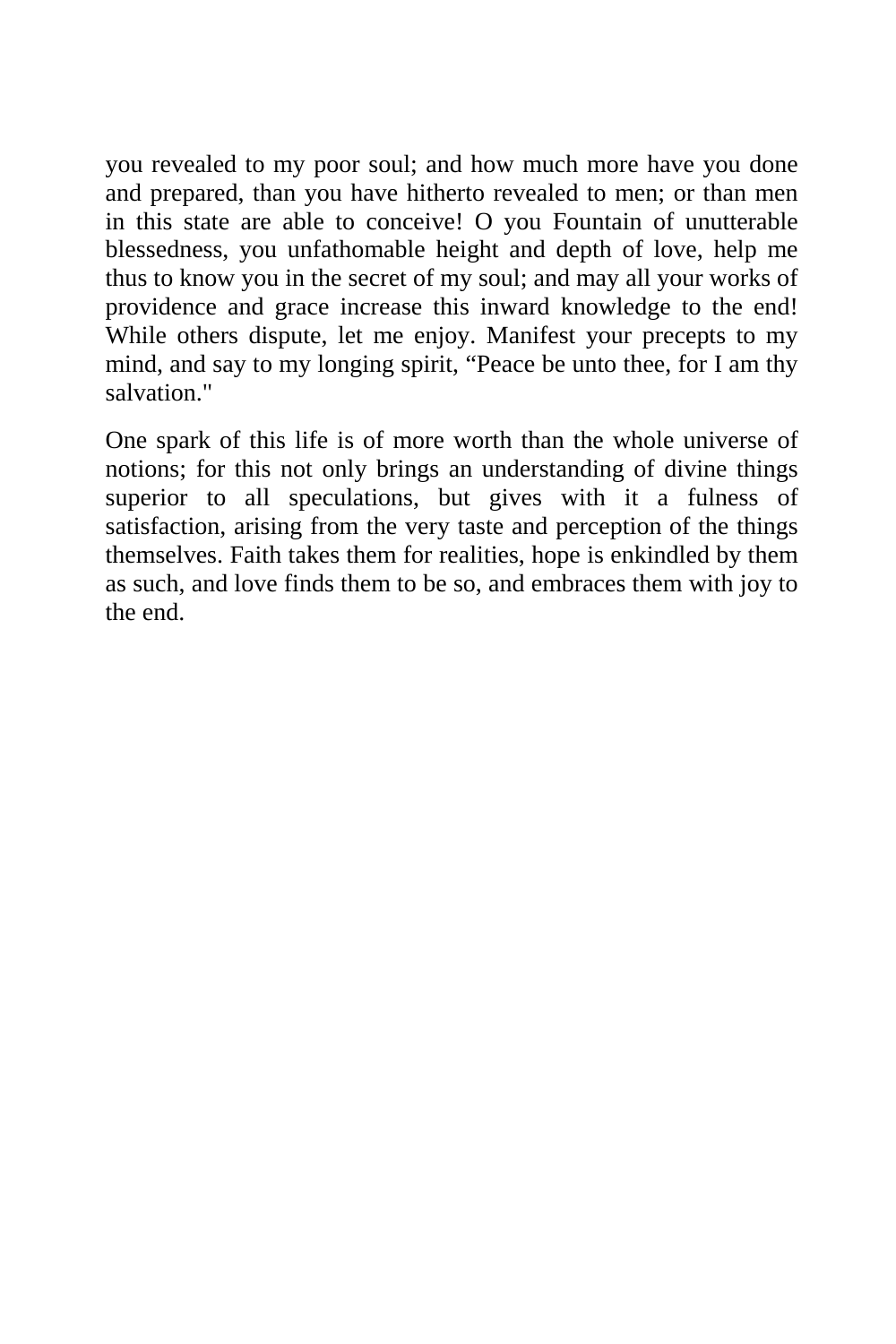## **CHAP. VI.**

#### **ON THE INCARNATION OF CHRIST, BY WHICH HE BECAME IMMANUEL.**

WHO shall unfold this mystery, or unfathom this love of my God.? The Ancient of days became a child of days, and the Lord of all would be the servant of all, that he might be a Redeemer, a Brother, a Friend, of poor unworthy mortals, of vile apostates and rebels, such as I am, and such as, without him, I and all others for ever must have been.

He took our nature without sin, that he might bear ourr sin. If sin had been in that which he took for himself, it would not have been possible that one, who was sinful, should have taken off sinfulness from others. Thus he, who was not, and could not be a sinner by nature, did, by imputation, become the greatest of sinners: "He bare our sins in his own body on the tree;" and Jehovah "laid upon him the iniquities of us all, when he once suffered for sins, the just for the unjust." This dear Immanuel was a Lamb without spot, and therefore meet to be slain for an atonement; and a scape-goat, or strong-one going off, laden with iniquities; and so able to bear them away into everlasting forgetfulness.

He was very God and very man in one Christ. As Christ he is Immanuel, or God with us. What his name implies, that he truly is. He is God with us, able to save and to succour, able to bless and to enliven, in all our pilgrimage from earth to heaven. "Lo! I am with you alway, even unto the end of the world."

And is this your promise, 0 you meek and lowly Jesus? and shall I be still slow of heart to believe it? Shall I always be hanging my head like a bulrush; and shall my eyes be still gushing out their faithless tears when you have promised not only the best of creatures in earth and heaven, but your own blessed self to be with me, who are Lord of all? 0 my dear Redeemer, be so with me by your gracious power, that I may be deeply sensible of your continual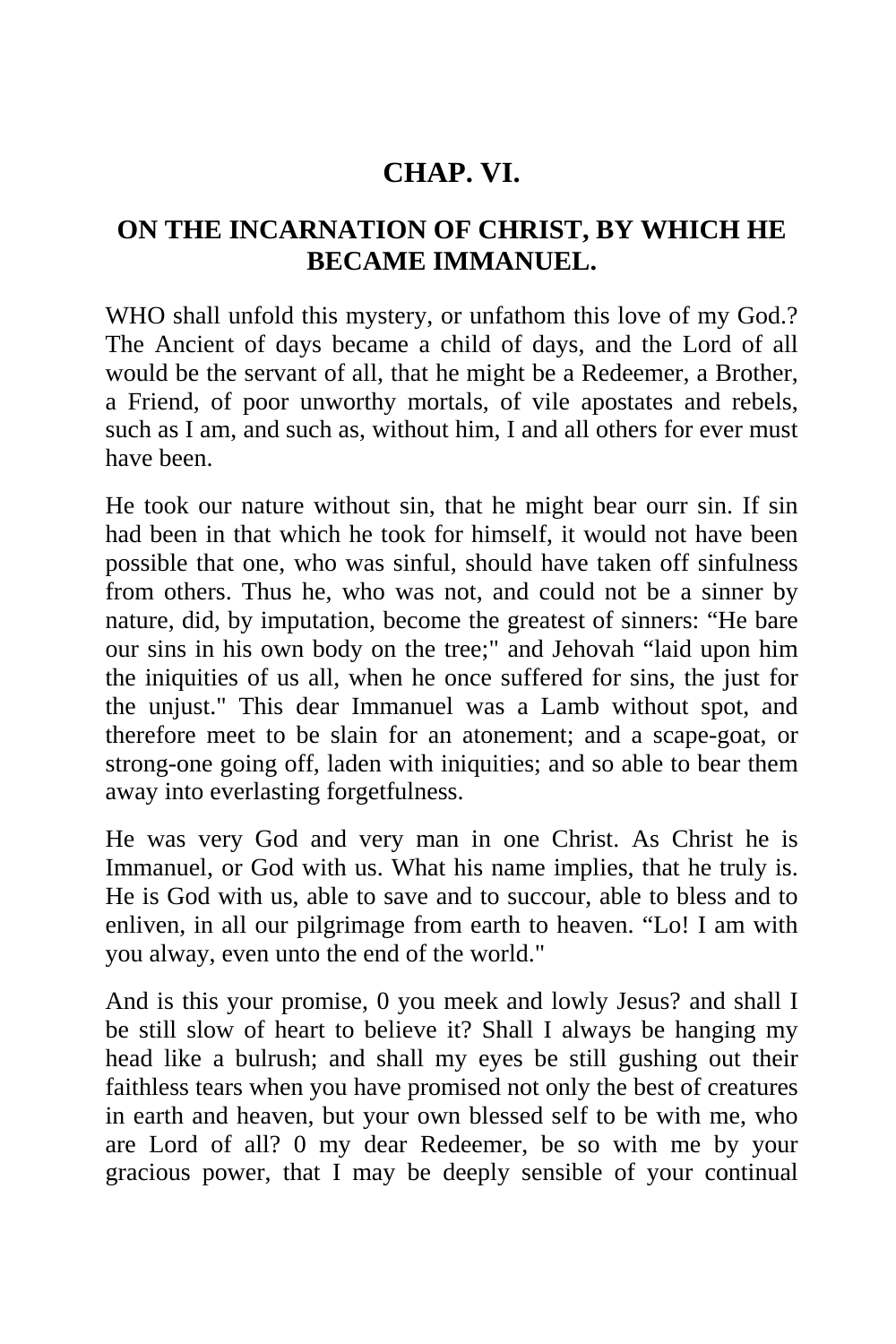presence; manifest yourself to me as you do not unto the world; for I am yours, and I desire to give up myself, and all I am and have, to your blessed will for evermore. Be, indeed, according to your name, my Immanuel, my God with me and in me of a truth, that I may walk with you as one agreed, and draw from you all those supplies of grace, life, and peace, without which I can neither be happy, nor alive to your glory. 0 hear and answer, for mine eyes are upon you!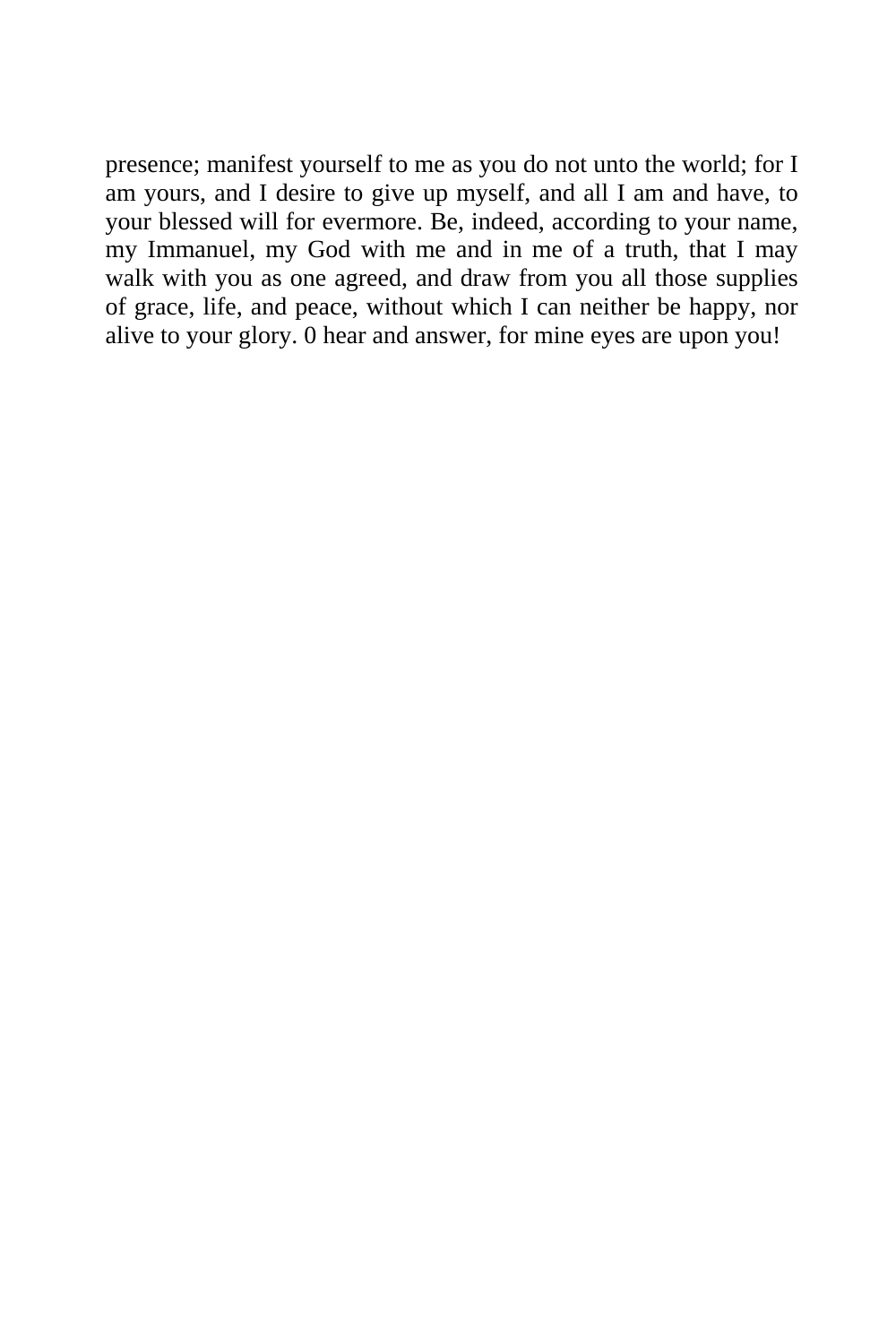## **CHAP. VII.**

#### **ON CHRIST'S DESCENT INTO EGYPT.**

IT behoved this Immanuel in all things to be made like unto his brethren; therefore he went down into Egypt. All he did upon earth had some use and meaning. By some facts he testified what he was doing, and by others, what he would continually do, for his people.

"Out of Egypt have I called my Son," saith the Lord. His redeemed were spiritually in Egypt, the house of bondage. They were there under the service of a cruel king, a prince. who rules in the world by usurpation till the time appointed. Grievous are the tasks, and sad are the wages, of this tyrant of souls. Jesus went down, and came up again for a sign. As the head of his people, he did this, preaching their redemption from bondage in himself. In their order and times, they come up out of Egypt too, by the strong hand of this Captain of salvation. He is great in might, and therefore not one of them faileth. The prince of the air loses his dominion over them; and though he follow them like Pharoah's mob, and chase them all the way, he cannot hinder their course of faith, nor rob them of their Canaan in glory.

Oh marvellous love of my Savior! Was it not enough for you to take up my nature in its best estate, without submitting to a manger, to contempt, to persecution, to banishment, and all the wrongs of men? Oh how low must I be fallen, that it should be needful for you, (for, if it had not been needful, this act had been spared,) to endure poverty, wretchedness, and shame, that I might be delivered from all! I was in Egypt, and you tamest to me. Your grace preached liberty to the captives, and the opening of the prison to them that were bound. Your power performed what your love proclaimed; and you brought the prisoners from the prison, and those that sat in darkness out of the prisonhouse! Oh wonderful to tell! I, among your ransomed, have followed you in the regeneration out of this dismal Egypt, and have tasted a little of the glorious liberty of your children. Not unto me, my dear Savior, not unto me, but unto your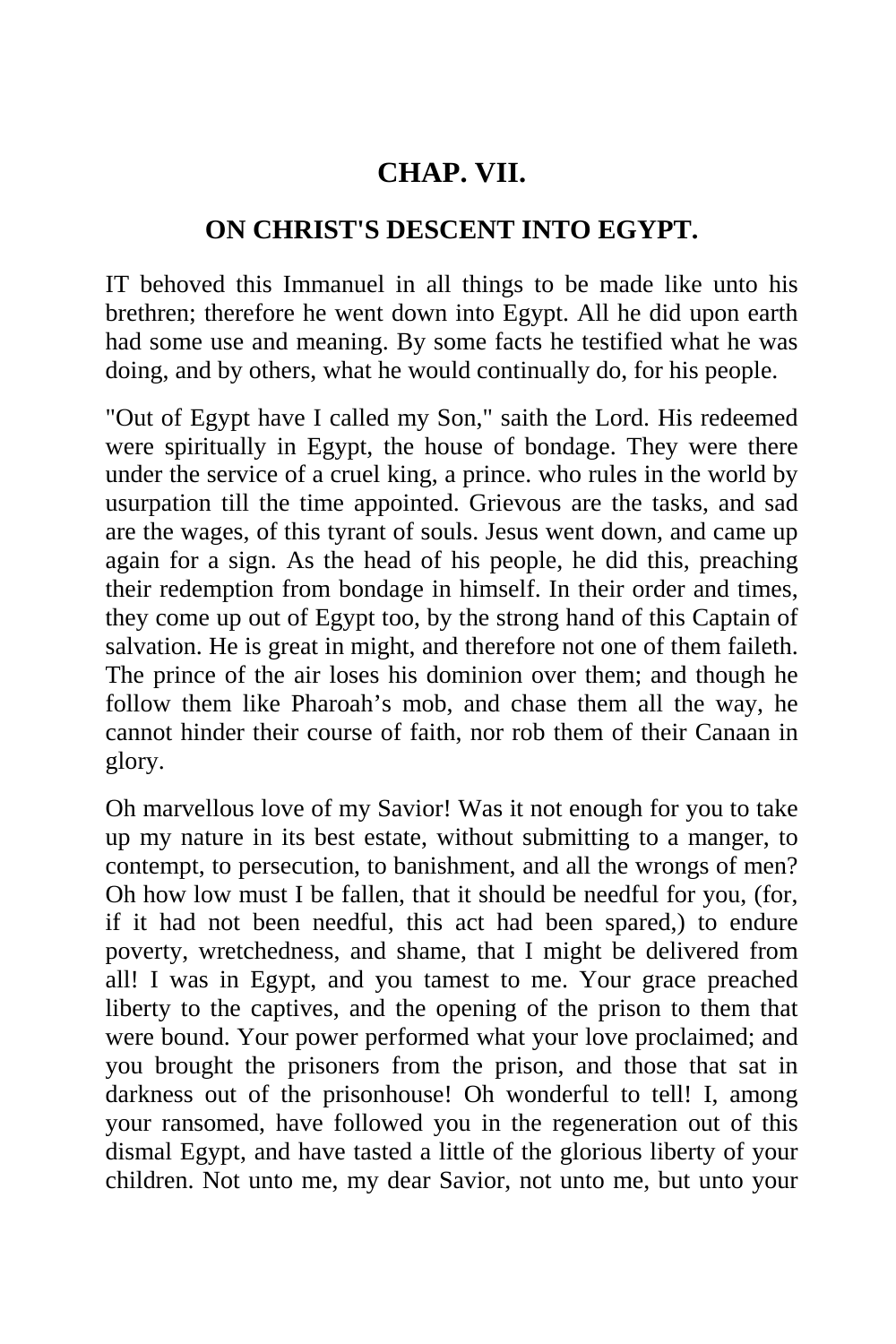name be all the praise. I was wallowing in the mire of Egypt, and in the mud of the Nile; I was entirely given up to the filth and pollutions of this world, and should have remained therein, till I had been sunk for ever in its woe; unless your mighty arm had worked my deliverance, and set me free. Glory to you, Jehovah-Jesus, you Savior all-divine, for mercy unmeasurable like this, for grace and glory yet before me, to which there is no end! Oh how shall I shew forth your praise for all which you have done for my soul?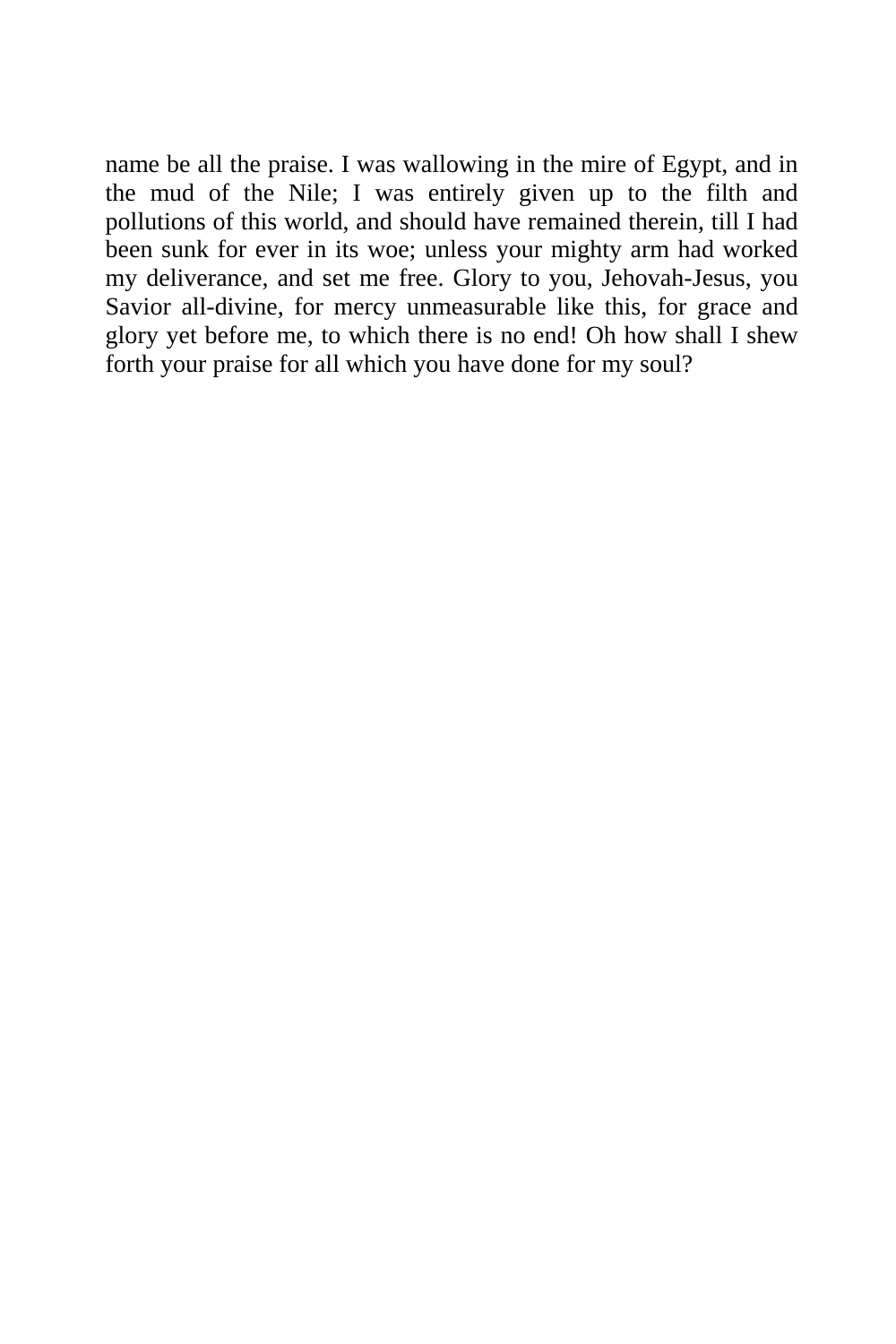## **CHAP. VIII.**

#### **ON THE MIRACLES OF CHRIST.**

WE see but little into the true worth and importance of the miracles of Jesus, if we look no farther than the outward facts. These indeed speak aloud the glory of his divine Person to the carnal sense of man, and did so even to those who hated and blasphemed him; but the grandeur of these works consisted in this, that they were only outward testimonies of the far more noble operations of his grace within the soul, which were not to endure for a time only, like their outward signs, but throughout eternity.

He gave sight to the blind, that he might testify unto men his sovereign power in giving light and understanding to the mind. He opened the deaf ear, that men might know, by whom alone they can hear aright the good news of salvation, and live for ever. The lame he caused, in a moment, to walk, that his people might learn, that they can only move, as well as live by him, and that without him they can do nothing. He cured the foul leprosy of the body, in order to shew that only by him can be healed the far more. deplorable leprosy of sin, which covers and defiles the mind. All sicknesses vanished at his command, that we might have hope in him, as the only restorer of our souls. The poor, or meek among men, were made rich for eternity. He cast out unclean spirits, and suffered them to possess the swine, who were thereby lost, that he might teach his redeemed, that he only delivered and can deliver them from the powers of darkness, which, being let loose upon the world, drive them violently and swiftly down the steep course of time, into a gulf of inextricable woe. The hungry multitudes were fed by his miraculous power, to explain this great truth, that he is not only the giver of spiritual life, but the constant sustainer and nourisher of it from day to day: and he did this by small means, that the excellency of the power might be known to be his, and not in the creatures, however sanctified, blessed, and used. The winds and waves were instantly obedient to his word, if at tiis beloved might rejoice in him,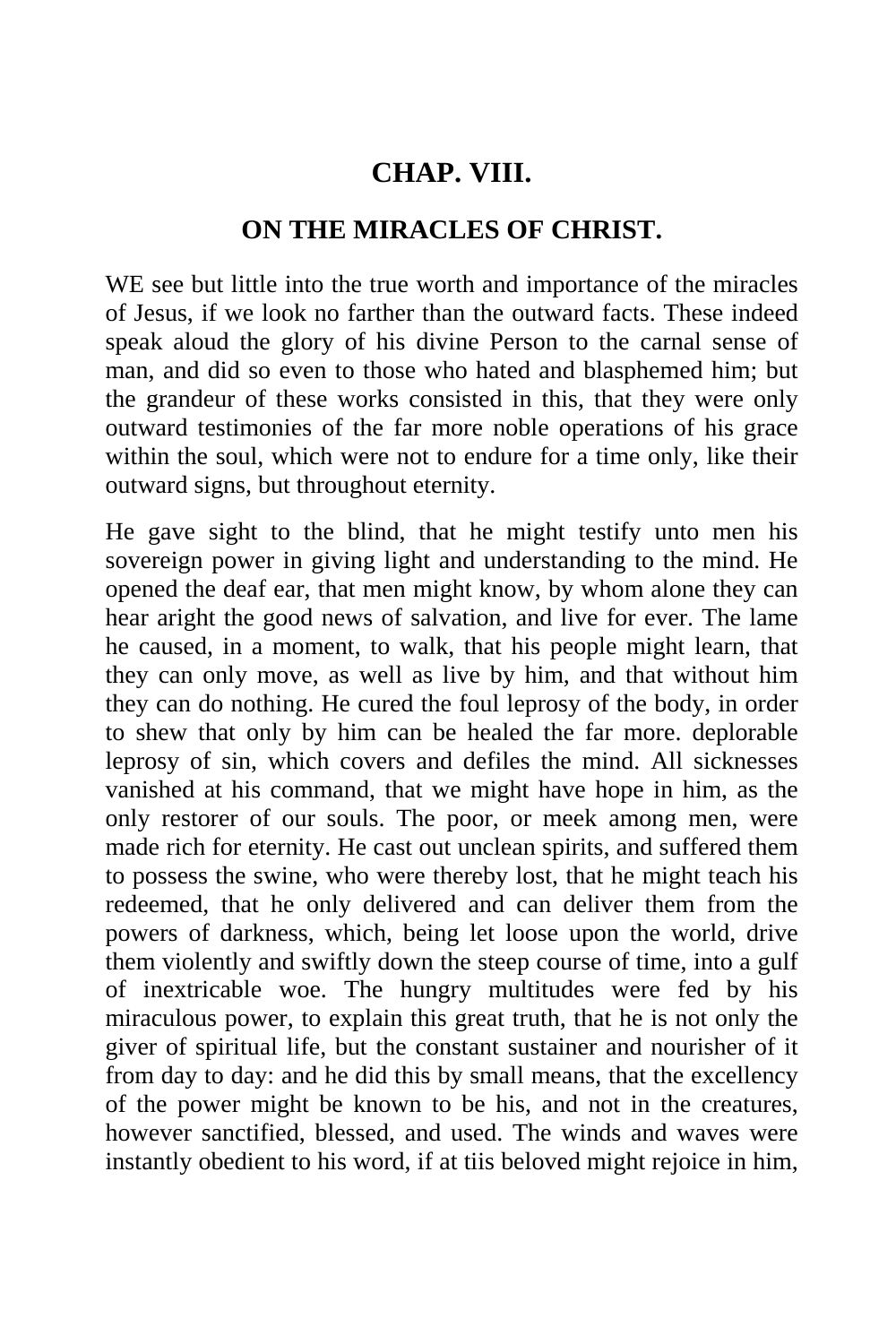as the stiller of all spiritual waves, the tumultuous madness of this world, the ragings of Satan, and the confusion of all things. These can roar and foam no longer than it pleases him; and when they foam and roar at all, it shall turn out in the end for the good of his people. The dead were raised, to proclaim his rising power, and to declare, that the issues also of spiritual life and of endless death are altogether in his hands. Whatever he did, was an- act of mercy, under which he revealed, as in a parable, innumerable lessons of grace and love. All his works proclaimed him to be both the Creator of all, (and what seems more comforting to his chosen) the Redeemer and Restorer of millions that were lost.

Learn from these things, 0 believer, what your Lord God has done for your soul. He quickened you from the death of trespasses and sins; he gives light and peace to your mind; he feeds you with the bread of life; he cures all your spiritual diseases; he quells all your manifold enemies and temptations; he strengthens you with strength in your soul; he does all that is done in you by grace; and he will never cease working in you both to will and to do, no, not even when he has brought you to his kingdom in heaven.

O pray fervently, my soul, rightly to apprehend these precious things. If you teach me, blessed Lord, then shall I know them, in some measure at least, according to my capacity, as they ought to be known. Such knowledge, indeed, is too excellent for my clouded faculties of nature; they cannot, if left to themselves, attain unto it. I, therefore, seek not to obtain the apprehension of these truths, as fallen man can teach or attain them, but as you do teach and enforce them. In your teaching, though the substance of the truths be the same, there is a wide difference, from all the teaching of men. Man, by his own study, gropes in the dark, and wearies himself in vain to reach up to the perception of your excellent wisdom; but you are light in yourself, and sendest down both illumination and influence at once to such as are taught by you, by which they not only know your truth as a truth in itself, but feel the blessings of it, as a truth applied and made their own. They find strength and nourishment in what you give for food, and not airy words, or unprofitable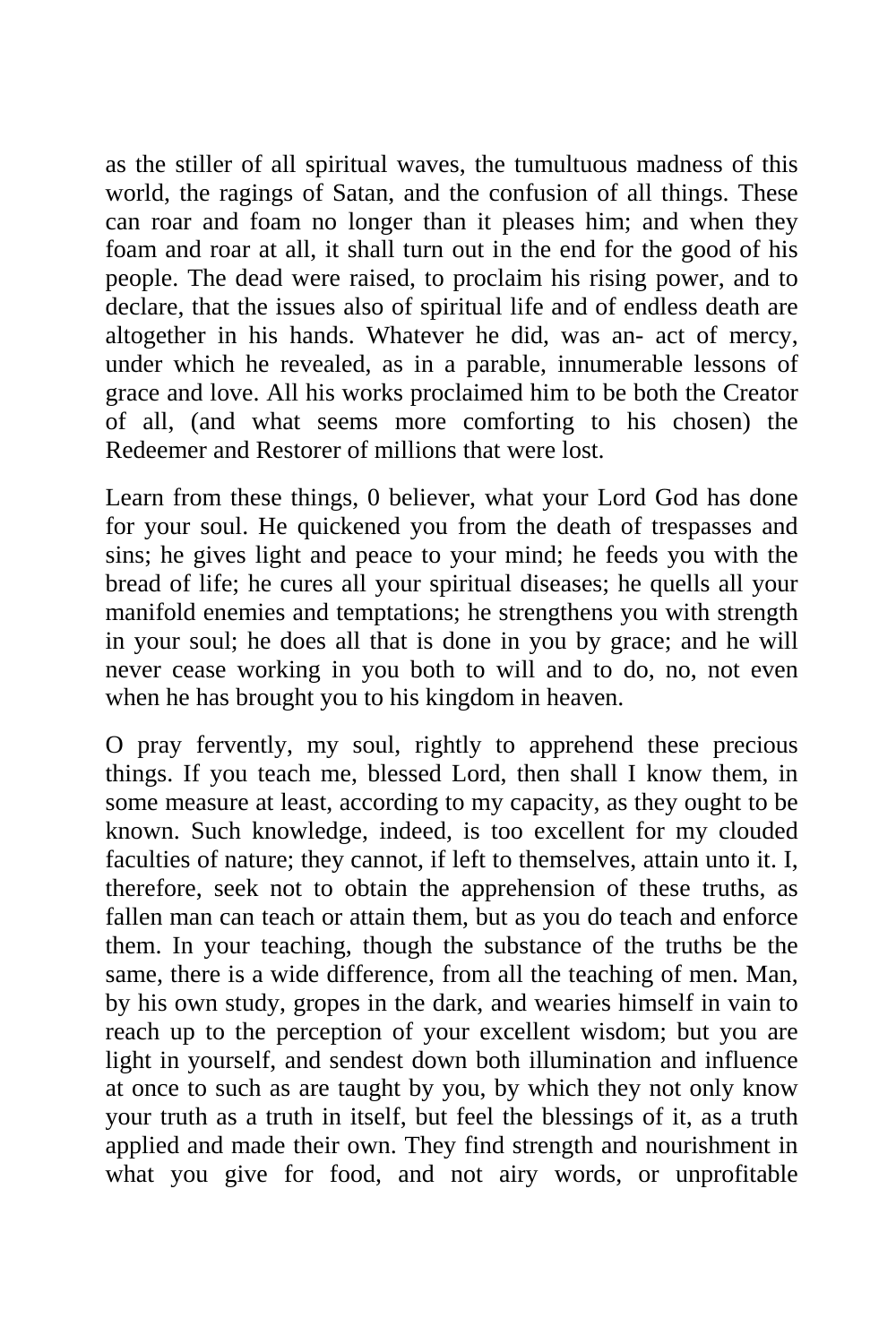speculations, which, without you, are all that can be found in the best and wisest instructions of men. 0 raise me up, then, my blessed Teacher, above the pictures of things, which may be gained- by words, to the true enjoyment of the things themselves. So shall I not bear, or give discourse only of your spiritual feast, like a man in a dream, but shall taste and see indeed how good and gracious you are, and that all life, power, and consolation are entirely from you.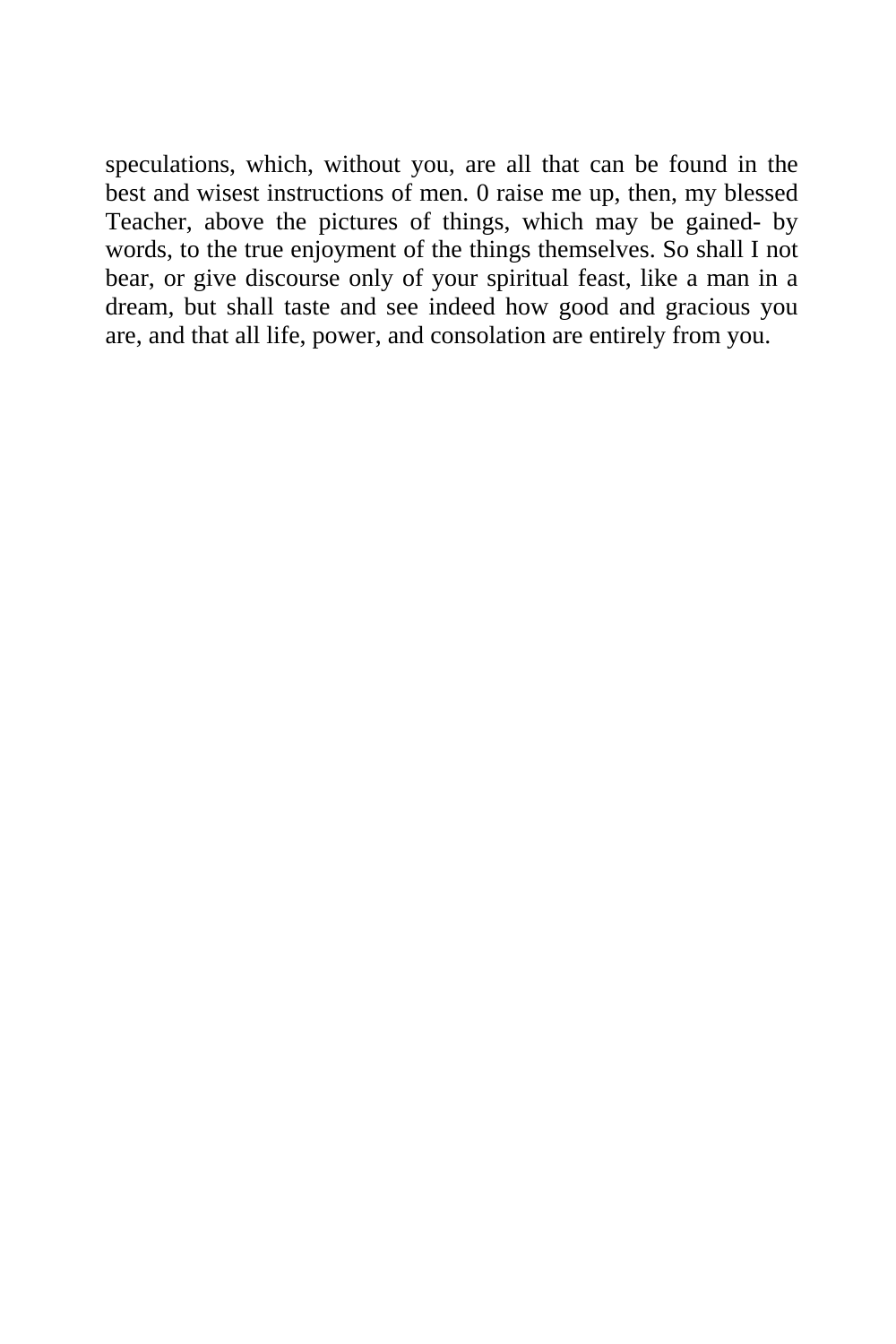## **CHAP. IX.**

### **ON THE WORD OF CHRIST.**

"FOR ever, 0 Lord, "thy word is settled in heaven; and upon earth it runs very swiftly." The righteousness of your testimonies is everlasting: give me understanding and I shall live."

Such is the word, and the end of the word, of my gracious Redeemer. It is called a word, because it is a a revelation; all words being only the revelation or expression of things. This revealed word is settled in heaven upon the throne of God, is ordered by the Divine Persons in all things, and is sure, because ordered by them in a covenant which cannot be broken.

It is a word too of testimony, because it testities of my Savior throughout, either directly by the institutions and declarations of his grace, or indirectly by the course and actions of his providence, meeting in one and the same end, which is the guidance and salvation of his people.

This word, in the conduct of the Divine Spirit, is also a word of power, and the fit instrument of all his work. It is his spiritual sword, by which he divides asunder the soul and spirit, and effects that circumcision of the heart, whereby his people are enabled to live no longer unto themselves, but unto God. The operation is painful indeed to the flesh, or to nature; but it causes the spirit to rejoice in Christ Jesus, and to give up its confidence in all things beside.

For this purpose, then, of testifying for Christ, and of acting by the Spirit in the redeemed, is all the written word calculated and given. Consequently, the institutions of the law preached Jesus and his salvation, the prophecies declared the same truth, the histories are records of God's conduct towards his people from age to age, the gospels are evidences of the accomplishment of all these things in Christ, and the epistles are explanations and enforcements of these things to believers. In short, all the holy writings relate to Christ, and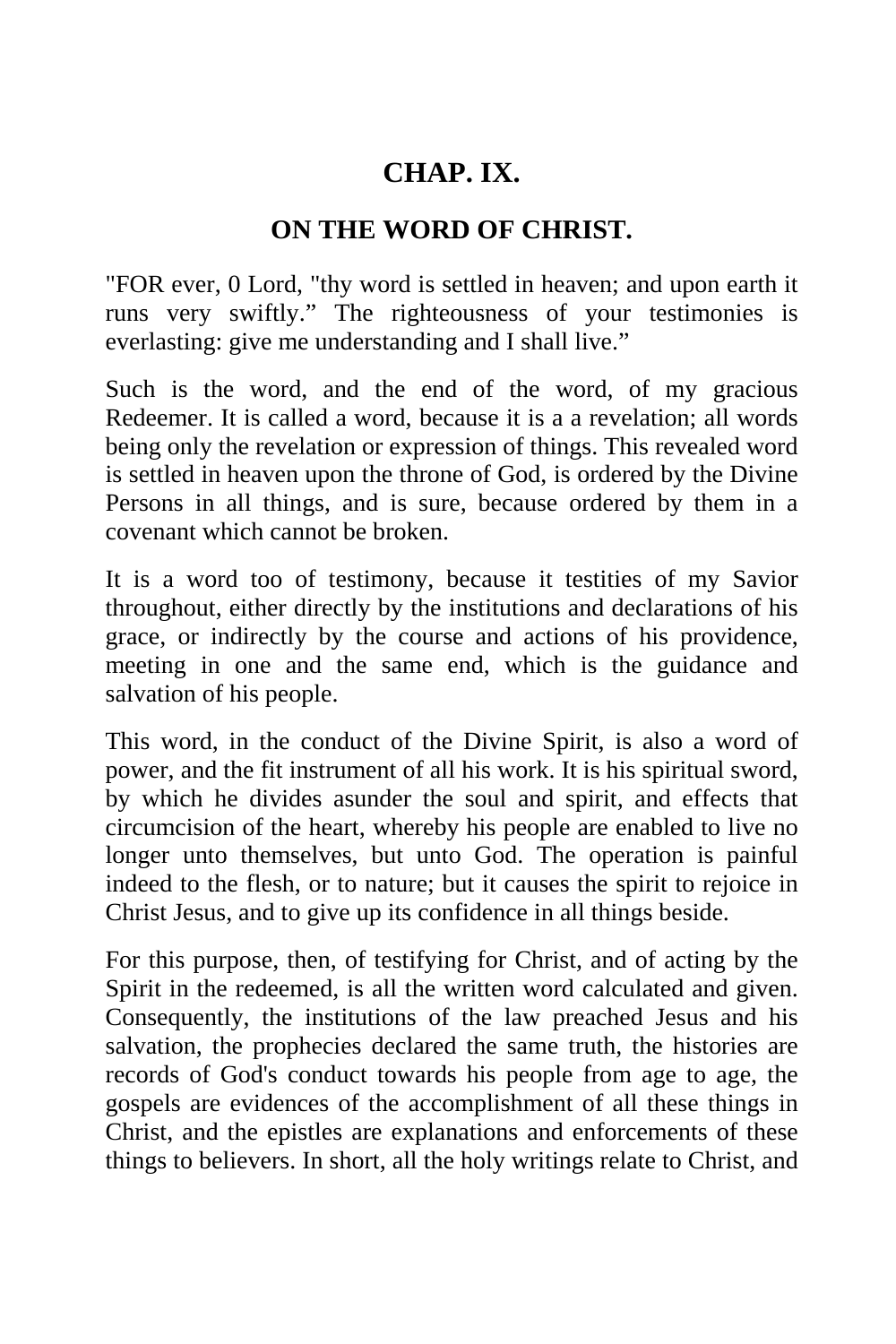to the redeemed in him. Jesus is the Alpha and the Omega of the whole word and work of the Most High.

In this word and its experience consist all the wisdom and comfort of a christian. Here is truth without error; so that he may read without fear, and trust without danger. All other books, as they come from men, have more or less of folly or vanity in them, and often are looked over with little true satisfaction and improvement. But, in this volume, grace not only discovers something new, but brings new force out of old truths, which have charmed the soul a thousand times. It discovers the multiform and manifold wisdom of God, in what be has spoken; insomuch that, from under the veil of one precious instruction, another and another shall arise, as the soul is improved to bear them. These a:e the steps of the kingdon.; and the higher the renewed mind can ascend, it not only understands better what it has already passed over, but sees farther and wider into the glories yet before it, till it is ravished with unspeakable delight in the infinite knowledge and love of God.

The right understanding of this word does not puff up, but humbleth. He has not a true apprehension of its sense, who is lifted up by it in himself. The lowly reader is the only learner. To him it is not a word lettered or sounded, so much as a living and lively word engrafted. It enters into his heart more than his ears, and it difluseth its sweet savour through all the faculties, setting them into delightful exercise for the divine glory.

The great depth of the word of God keeps the real christian ever a learner. He knows that it is impossible to reach the utmost of God's wisdom. There will be always mysteries to be unfolded, because man's capacity is finite; at the bound of which, how wide soever it may extend, remaineth ignorance. One, who had been in the third heaven, and in spirit caught up into paradise itself, where he heard unspeakable words, could only say, when He talked of the divine counsels, "Oh the depth of the riches both of the wisdom and knowledge of God! How unsearchable are his judgments, and his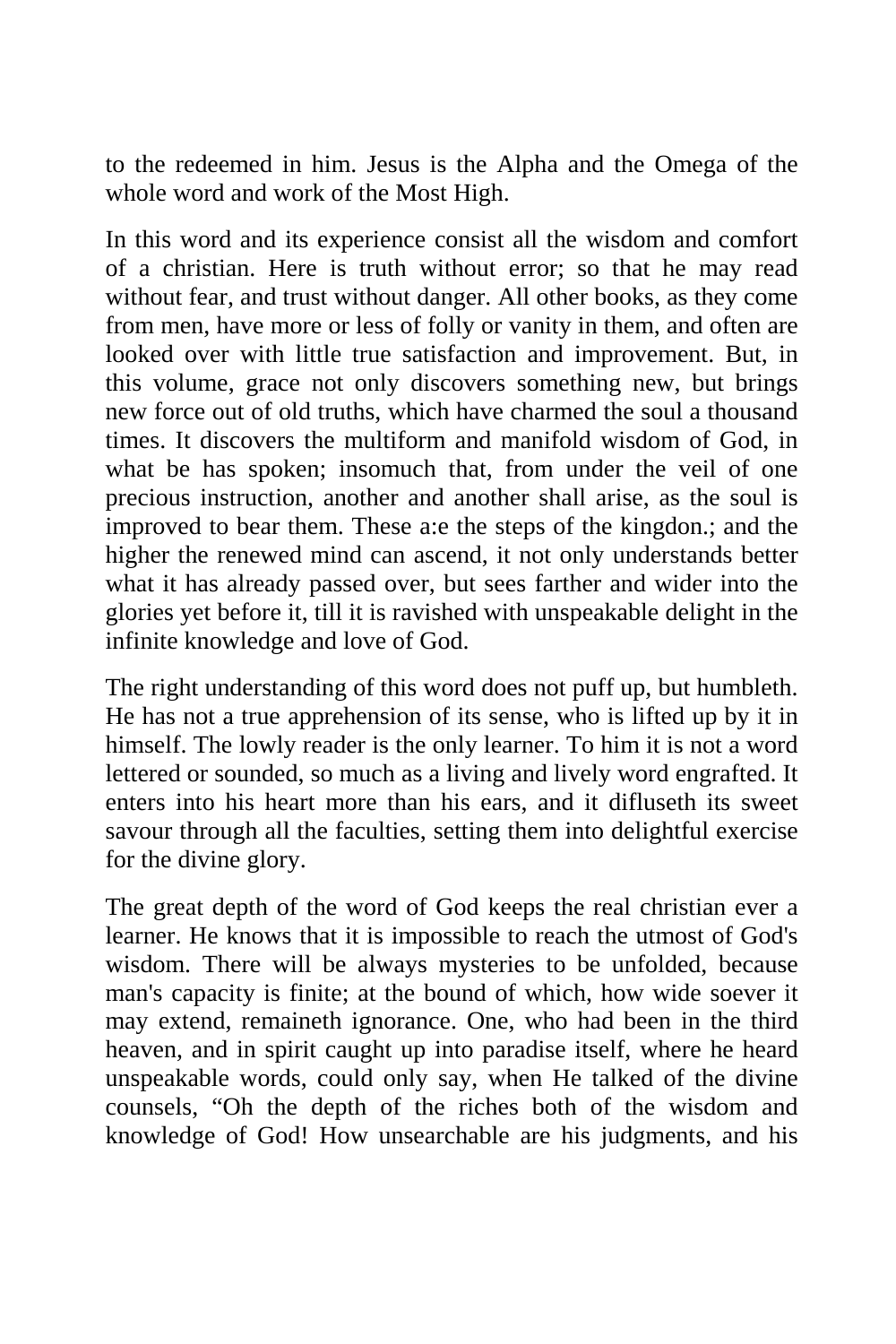ways past finding out!" He could stand upon the shore, and see; but all beyond was an infinite ocean.

The true disciple, however, knows enough to make him see the vanity and unprofitableness of all learning and wisdom (if so they may be called) out of Christ. The speculations of men are but dreams, and their pursuits but idle labors at the best, which begin and, end in self, and have no higher object than this evil wrld. The poor simple countryman, who has learned Christ, (and many such, blessed be God, there are,) can pity the pompous ignorance of those, who know almost every thing but God, and the proper value of their own souls. By a logic, far beyond that of the schools, he has been led to this conclusion, that God is his Father, that Christ is his Savior, that the Holy Spirit is his Guide, that the Bible is his charter and his library, that the devil, and the world. and the flesh are his foes, that the earth is the wilderness of his banishment, that heaven is his home, and that all the favor, love, and power of die Godhead are engaged to bring him thither. The worldly wise can only value this (if at all) when carnal knowledge is dying with their bodies, and all their trifling thoughts are about to perish. Consequently it is, that the poor man's knowledge being sound and true, though ever so small, can stand the onset of trials in the world, and death at last; while the learned and knowing, with none or small degrees of the true understanding, fall into errors, fail in their course, or die doubting and almost despairing.

0 my soul, seek you the substantial wisdom which comes from God, and which time, or rather eternity itself, cannot diminish, but will only brighten and improve. Though other knowledge may be valuable for the purposes of this world, yet this alone can ripen for heaven, and is therefore most earnestly to be sought for by you, whose business and calling, whose citizenship and hope, are principally there.

And, you, who are the living and life-giving Word itself, through whom and for whom all the written word was given, come and possess my soul! I long for nothing, and I would always long for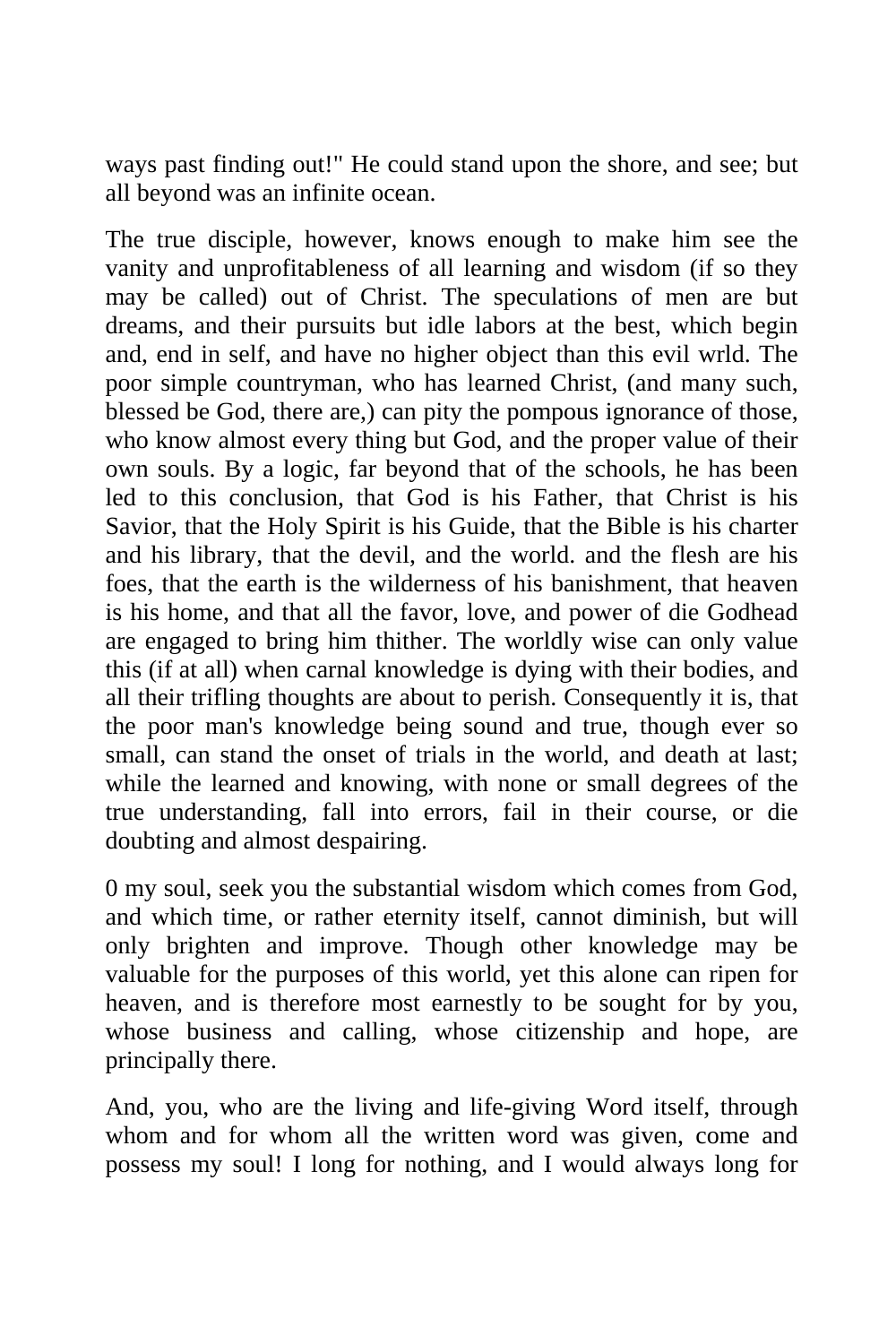nothing, but for your wisdom and you. 0 forgive my unsettled heart, which has so often been taken up with a multitude of unprofitable things, instead of being fixed wholly upon you, who are the only Way, the Truth, and the Life! I can have no rest, no firm establishment, but upon you. My nature is unstable as water; and I live moreover' in a slippery world. Leave, 0 leave me, therefore, not to myself, nor to the power of the evils, which are above, beneath, and on every side. Set me upon yourself, my blessed Rock, and order you my goings in the way, and lead me into the way everlasting. Who is sufficient for these things but you, who are allsufficient? How can I, so poor a creature, hope either to stand or to prevail, but through that strength which is made perfect in weakness, through that wisdom, which cannot be deceived by fraud, and that love, which is stronger than death, and durable as the days of heaven. 0 Lord, be on my side, and then neither my own flesh, nor the corruption of the flesh in others, no, nor all the powers of darkness, shall be able in the least to hurt me. I am yours, 0 save me now, save me to the end, and save me for ever.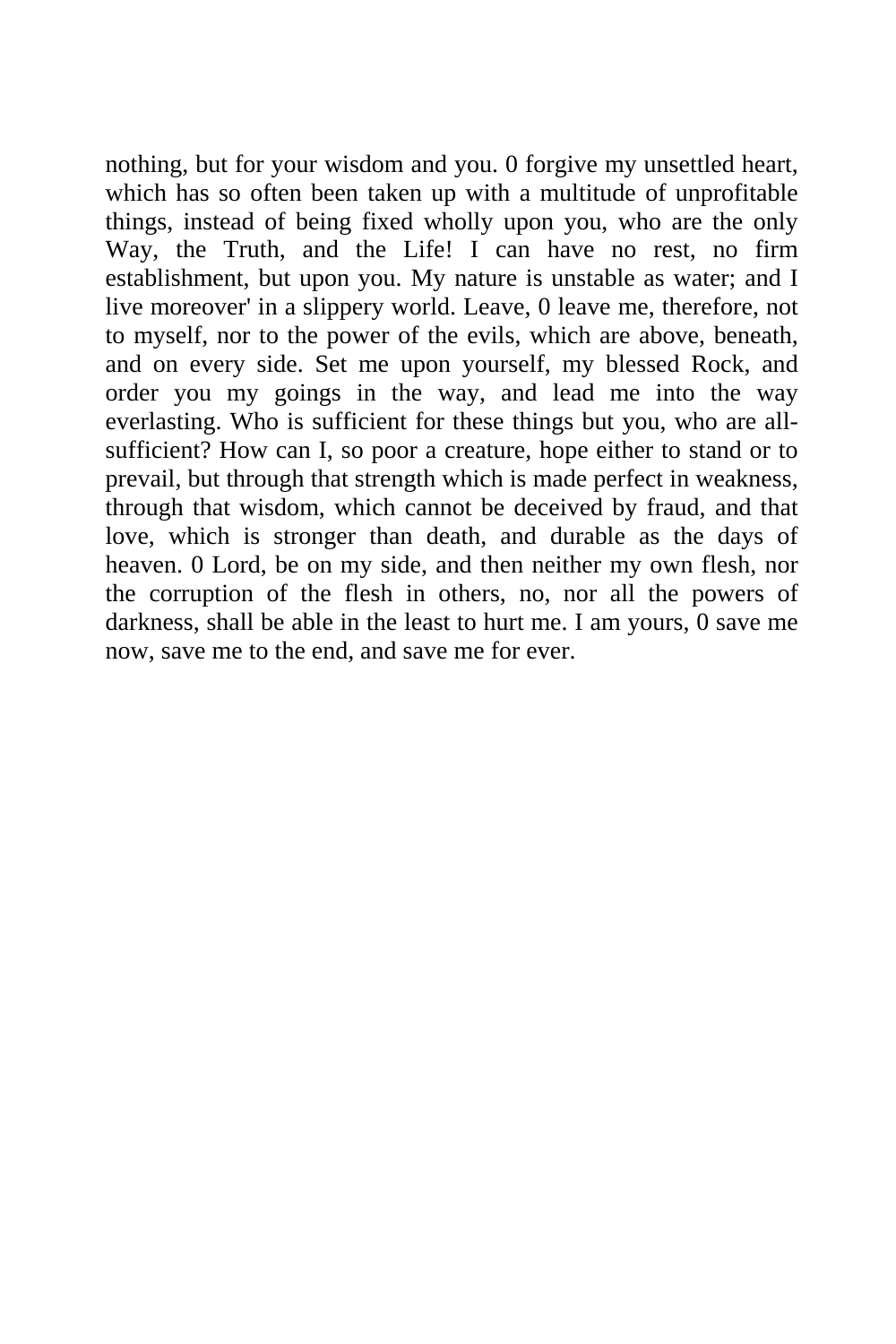## **CHAP. X.**

#### **ON THE LIFE OF CHRIST.**

Through My Redeemer was to be, and was, a man of sorrows, and acquainted with grief; though he was to have, and had, all our iniquities in his own body on the cross; though he was to bear the curse, and was cursed, for the transgression of his people, and, for a token of it, was hanged upon a tree; yet, in his own person, he was pure, harmless, and undefiled, and so was called typically the holy Iamb of God, without blemish, or any possible defect. He was perfectly without sin, from the manger to the cross. When Satan tried him in the desert, he found nothing in him of weakness of mind or defilement of body; and therefore his temptations had nothing to lay hold of, but fell to the ground. His enemies among men, stirred up by the malice of the adversary, could not, whett he challenged them, convince him of sin; nor was any thing like guile to be found in his mouth. All his words were wisdom ,itself, and all his actions were, purity and love.

There are three principal reasons why such a Redeemer "became us;" and these are to be found only in Christ.

A sacrifice, in the first place, was necessary for our iniquities; for, "without shedding of blood, there is no remission" of sins. The justice of God required atonement; because it is inconsistent with the holiness of his nature to spare the guilty. No truth, in all his word, is more plain than this. But nothing could be substituted in the room of sinners, which was sinful in itself; for this would only increase the wrath of the Most High. And, therefore, as his love was pleased to provide and accept a substitute; such a one appeared, as was without spot, or defect of any kind, in himself, and had nothing to answer for of his own. This is the signification of all the pure sacrifices under the law, which speak aloud, that they are all together vicarious, or one offered in the stead of another.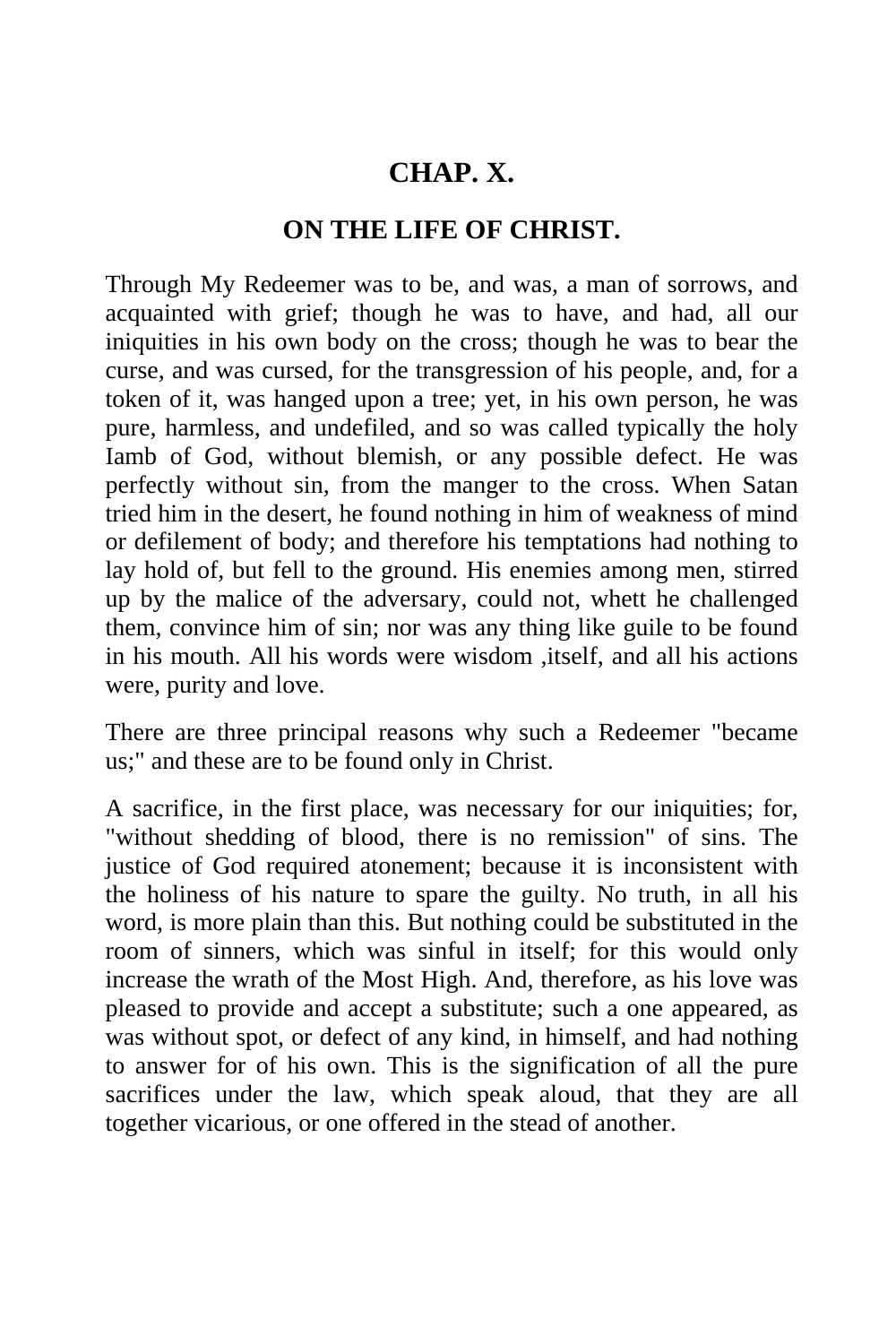In the next place, the redeemed, as sinners, wanted a righteousness, without which they cannot appear with acceptance before God: and, as a perfect righteousness can only be pleasing to him, and all men are incapable of producing such a one, and as therefore it can only be obtained by accounting the righteousness of a substitute for their own; Jesus Christ was Jehovah in our nature, in order to be Jehovah our Righteousness. God is wellpleased for his righteousness sake, which is infinite and everlasting, capable of justifying from all things, and through all times, even into eternity. Christ, not for himself but for his people, fulfilled all righteousness, and upon their account magnified the law of their God. It was for this end that he lived so many years upon earth, and went through all the stages of human life to manhood; by which his people of all ages might have, through faith, a right of acceptance in him.

And, thirdly, the merit of the sacrifice for sin, and the substitution of righteousness for sinners, required some person to intervene, or to stand between God and sinners, and to offer these exchanges in their behalf. This office is the office of a priest, who is a mediator between God and man, and who must therefore be holy in himself. Christ was this perfect person; and so was "such an High-priest as became us, holy, harmless, undefiled, separate from sinners, and made higher than the heavens," having "an unchangeable priesthood," to which he is consecrated forevermore."

These are the reasons of all his labors in love and righteousness: and he was able to merit and go through them, being Jehovah in man; as well as to suffer what he took upon him, being man in Jehovah.

Oh what a task of unparalleled grace and humility is here! Who could have done such unimpeachable works; but he who is perfect in himself? Who could have done them to render others perfect for ever before God; but one so much above all created perfection, as to have for others an unbounded perfection to spare?

Lord, help me to meditate upon you, and upon all that you have one for my soul! Who put on this garment of salvation, this robe of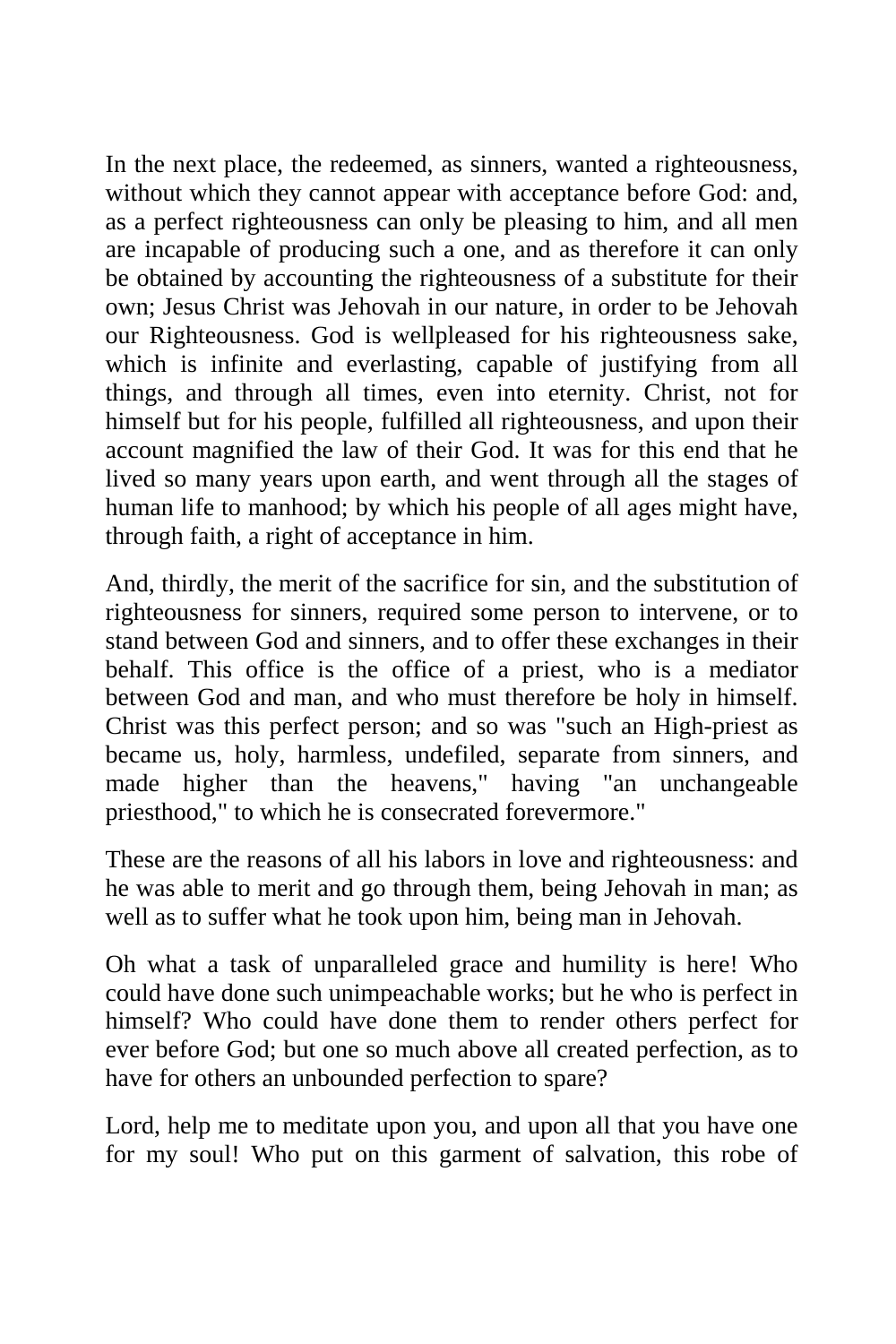righteousness, which your blessed hands have perfectly worked, that it may be my wedding garment in the day of my espousals, when I shall leave the world, and appear before the Majesty on high! This is the righteousness of saints, pure, white, and shining, in which they walk with you in glory, and in which I also nope to walk, unworthy creature as I am, both with you and with them. 0 then shall I appear without spot, or wrinkle, or any such thing, all-acceptable to God, all illustrious in you! Lord, "what have you wrought" indeed? You have worked for me to entitle me to heaven; and you have worked in me to fit me for heaven; a work, as it seems to me, no less difficult than the other; so stubborn and vile am I, and so opposite to your pure nature is mine. I marvel, and with tears of joy I marvel, at all the mysterious wonders of your redemption, at your plain and clear yet unsearchable love, at your awful justice magnified even by grace itself, at the kindness you have shown, and the goodness you have promised, at the never-ending line of wisdom in your holy word, and at the unbounded scene of glory yet before me. I am overwhelmed, I am astonished, at the weight and grandeur of your divine benevolence. Accept the faculties of my body and soul, all I am and all I have; and let them be found to your praise, and honor, and glory, both now, and at the day of your appearing! Amen!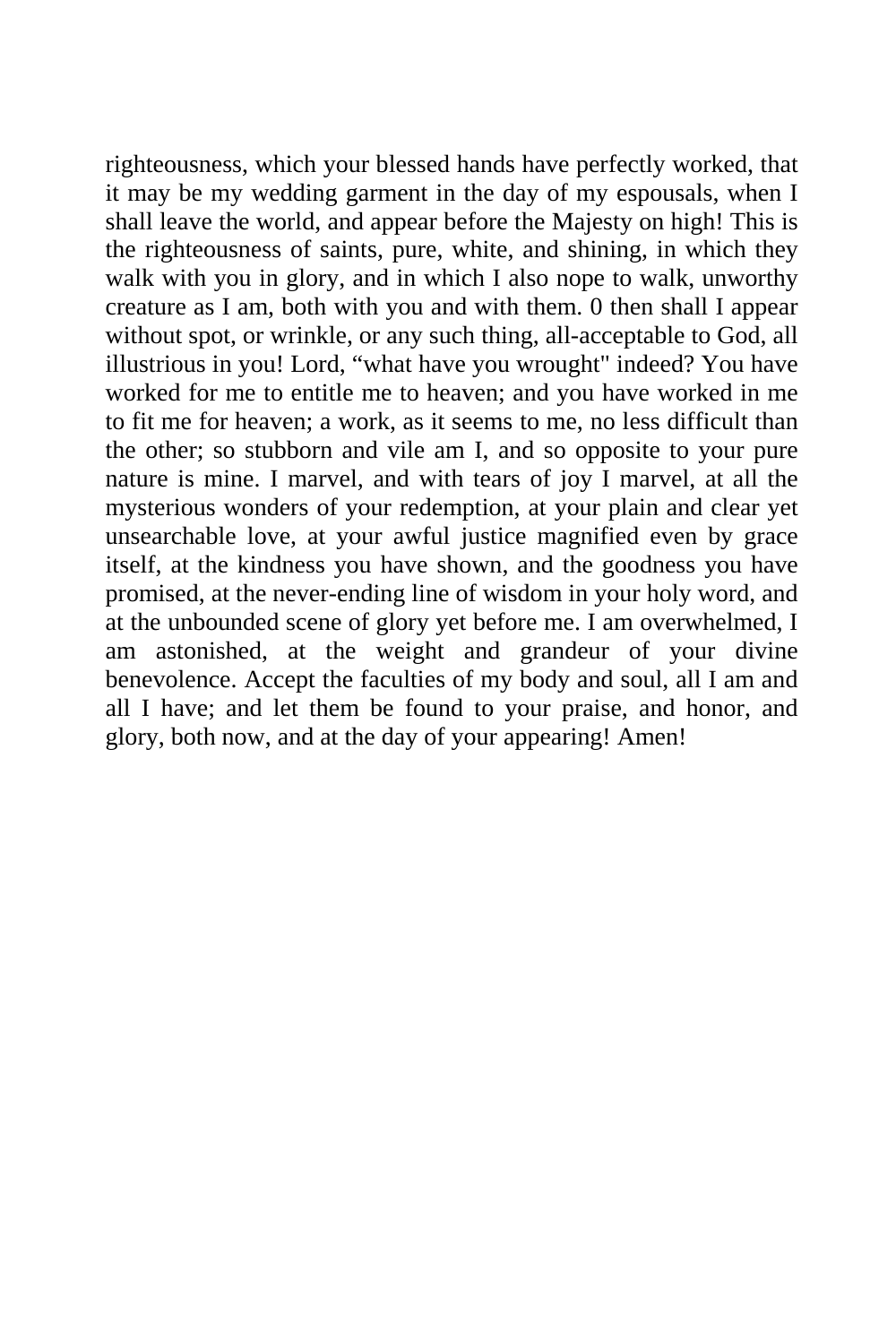## **CHAP. XI:**

## **ON THE DEATH OF CHRIST.**

"BEHOLD, and see, if there be any sorrow like unto my sorrow, which is done unto me, wherewith the Lord has afflicted me, in the day of his fierce anger."

No, my Jesus, never was sorrow like yours. You bare the griefs of millions; griefs, which would have sunk those millions into unutterable woe. Omnipotence itself groaned under the tremendous load, which forced from your pure and perfect body, not common sweat, (the curse, inflicted with human labor,) but a dreadful sweat, bursting forth in great drops of agonizing blood. Oh, what a doleful cry did you utter; and who but yourself can conceive those (to us unknown) pangs and sufferings, which forced from your sacred lips, the cry, "My God, my God, why hast you forsaken me?"

The meditation of your sufferings and death is painful in the sympathy of nature: yet I cannot wish that you had not endured them, nor did you fully wish it for yourself. You were contented to be betrayed into the hands of sinful men for this very purpose. It was by the determinate counsel and fore-knowledge of God, that all the parts of this solemn event were transacted. And it is for the everlasting interest of me and of thousands, that all the scriptures concerning you were thus awfully fulfilled.

Lord, what is sin, that you yourself could not be spared, when from the souls of your people it was taken off, and laid upon you? Can any thing more solemnly describe the hatred of the divine nature to sin, and the severity of the divine justice upon account of it, than the pangs, the horrors, the cries of you, my Jesus, you suffering Son of God? And if you were sacrificed for sin, who in yourself knows no sin, what shall become of those who reject your saving sacrifice, and yet all the while have nothing but sin in themselves?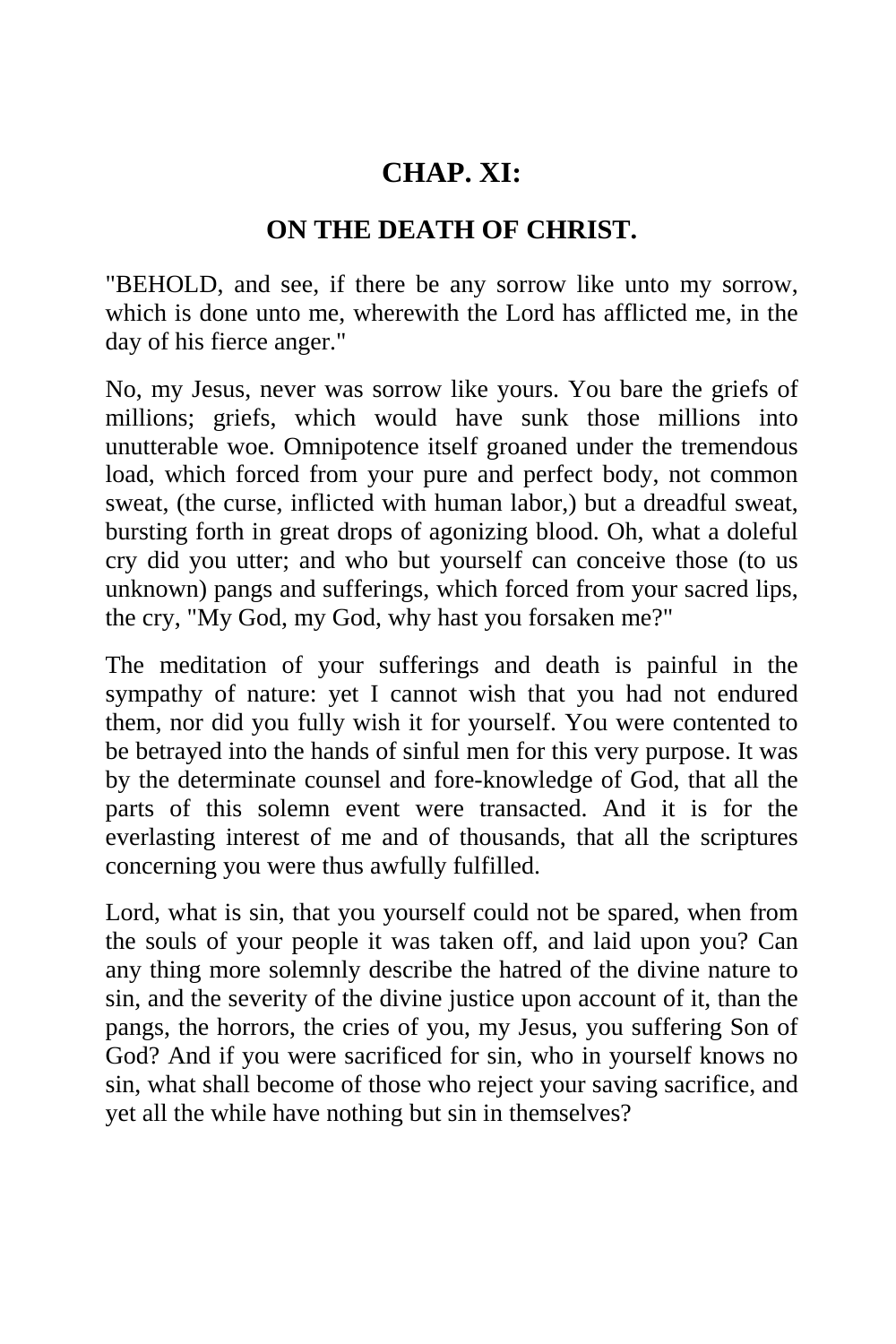Who could support such excruciating tortures, unassisted and uncomforted as you were, even upon a just account? It was not in the power of a creature to sustain your inward griefs, your outward torments, and the entire dereliction or forsaking of God, of men, and of nature, all together and at once, as you did sustain them, upon any account or motive in the world. But you enduredst the whole with dignified complacency and satisfaction, even for your enemies, to convert them into friends, and to make rebels and apostates, heirs of God, and joint-heirs with yourself of an eternal weight of glory. May I not turn your own words, and say, "Behold, and see, was there ever love like your love, which you showed for your people, when the Lord afflicted you in the day of his fierce anger?"

Lord, how shall I speak, and what shall I say to these things? Shall my incredulous heart be still backward to believe? If Jesus died for my sins, can I die for them too? If he freely bare the curse for my sake, will the justice of my God still require the curse at my hands? f my iniquities were taken by my Savior, and he made a full and perfect atonement for them; can I dare to affront the divine Majesty by supposing, that he is yet so unrighteous as to charge them all again upon me? 0 forgive my hard and impenitent heart, that I should ever imagine such blasphemy against your faithfulness and love; that I should even think, that you can be so unjust and untrue, even in contradiction to your own word, as to lay that still upon myself, which, for my sake, was entirely laid upon my dearest and most blessed Redeemer! Lord, I melt into tears of shame at myself, and into tears of comfort upon the remembrance of all this your kindness to my soul. Your blood, O. my Jesus, cleanses from all sin; and if from all, what sin shall remain to be now charged home upon me? 0 help me, mighty God, Prince of peace, that I may not be faithless, but believing!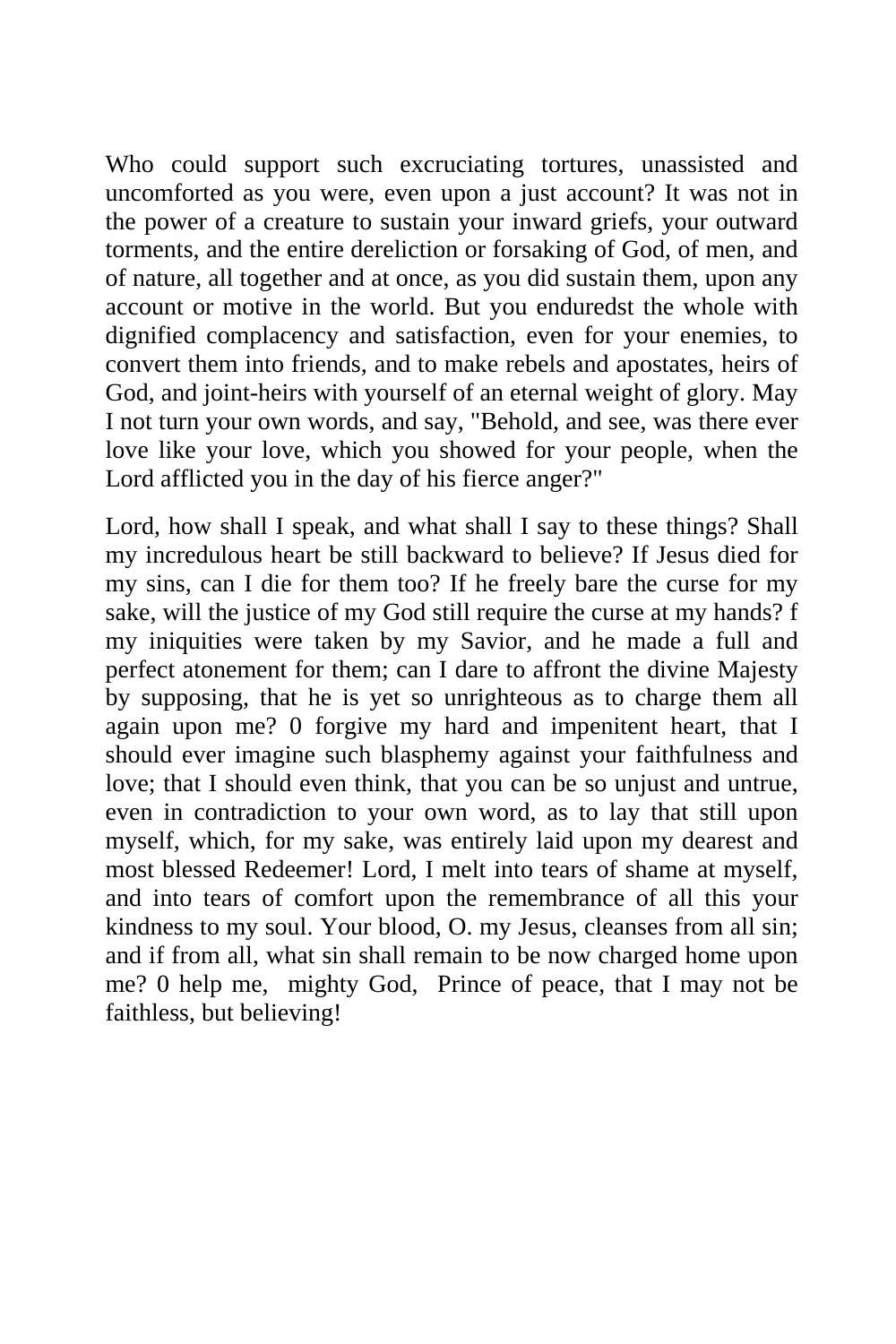# **CHAP. XII**

#### **ON THF RESURRECIION OF CHRIST.**

No fact was ever more strongly and undeniably established than this. Divine Providence ordained, that it should be so, because upon this great truth depend all the assurance and efficacy of our redemption: "If Christ be not raised (says the. apostle) your faith is vain; ye are yet in your sins."

But is there no proof of Christ's resurrection, but the historical evidence?--Yes, blessed Lord, as you give your people to know of the doctrine of salvation, that it is yours, by the demonstration of the Spirit; so you affordest to them a most convincing testimony, that you are indeed risen from the dead, by their super-resurrection from the death of trespasses and sins. If you had not been raised up from the dead by the glory of the Father, it would have been impossible for any of them to have either received or walked in the newness of life. Their being spiritually quickened with you, is a proof in itself of your glorious resurrection, and a confirmation to their souls, that they are your own unalienable inheritance, and that they shall also live with you for ever.

You have truly and graciously said, "I am the Resurrection and the Life: he that believeth in me, though he were dead, yet shall he live; and whosoever liveth and believeth in me, shall never die." Lord, I was long, too long, dead to God and dead to you, shut up under the curse of your law through sin, yet insensible, as a dead carcase is of all outward impressions, to my alienation and separation from your life and peace. I was dead also to my own true interest and everlasting concerns, and alive only to sin, and to the service of the lord of sin, without perceiving his bitter tyranny and horrible designs. "So foolish was I, and ignorant, yea, even as a beast before thee." The beasts indeed follow the end of their being, but I neglected mine. In tender mercy did you open mine eyes, that I might know myself and my misery, and that I might behold you as the only refuge and hope of my soul. You gave me the powers of a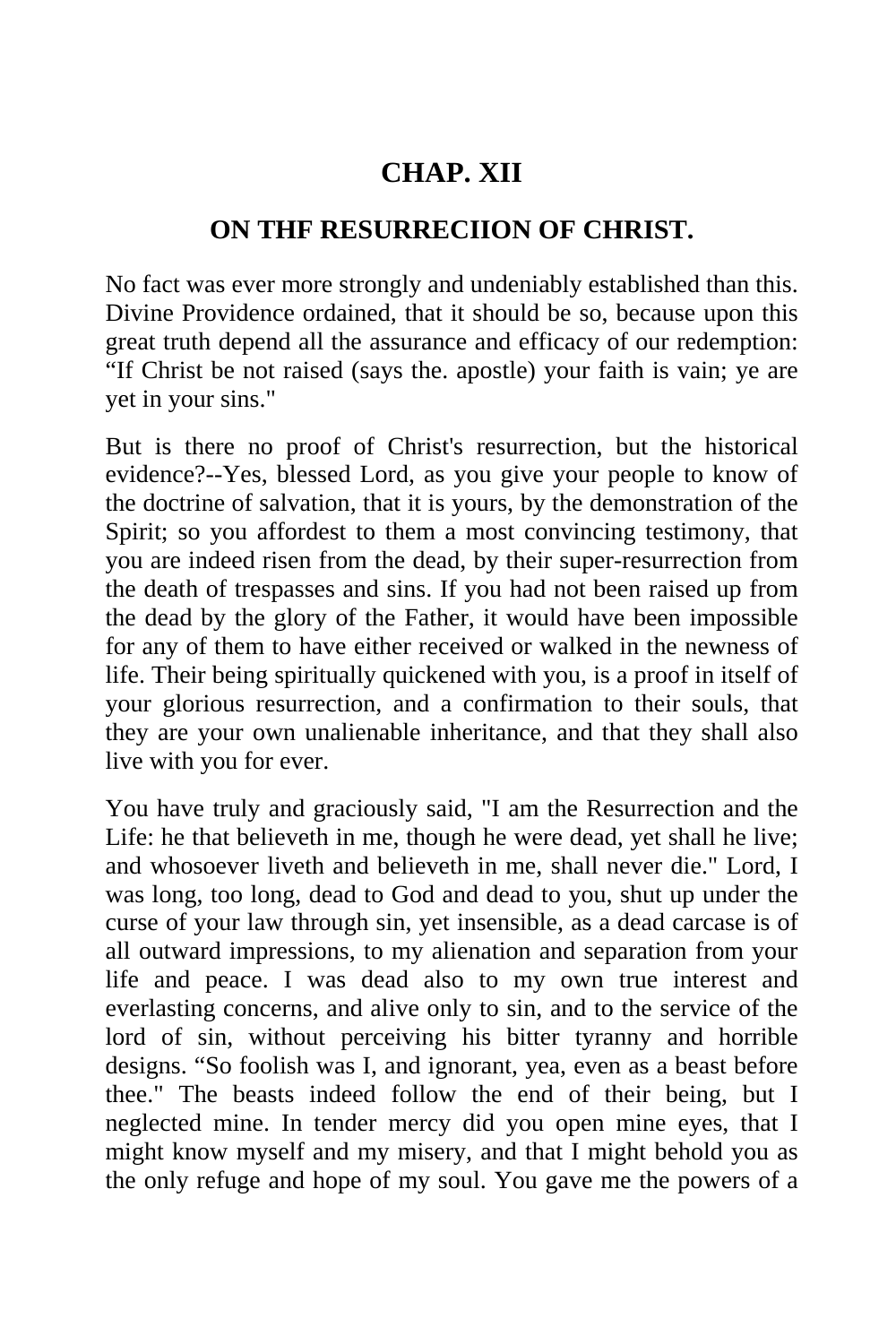new and spiritual life; and then I ran towards you with an affection I had never felt before, and desired to know more and more of you, and the power of your resurrection; that so I might no longer live in or for myself, but in your faith and for your glory. All this was your work, and yours alone. I might as easily have created a world, as thus have new-created myself, in opposition to the millions of liinderances from within and from without. No; it was you, my dearest Redeemer, it was you that restoredst my soul, and did lead me in the paths of righteousness for your name's sake; and therefore I trust, (and though I am sometimes afraid, yet still do I trust, and would trust again,) that "Surely goodness and mercy shall follow me all the days of my life, and that I shall dwell in the house of the Lord for ever."

Oh what an evidence of your resurrection have you thus brought home to my heart! Confirmed, as it is, by your holy written word, it is demonstration itself, and is not to be argued away by all the corrupt reasonings of men. It is a demonstration both of word and of deed, of spirit and of life, of understanding and experience, of your faith, fulness and truth, and of all my blessed and joyful interest therein. "Sing, 0 ye heavens, for the Lord has done it: shout, ye lower parts of the earth: break forth into singing, ye mountains, 0 forest, and every tree therein; for Jehovah has redeemed Jacob, and glorified himself in Israel."

Thomas doubted, that I might believe more strongly. He was suffered to fail in his faith, that my faith, and that of all your children after him, might be improved and confirmed. But the mere evidence of sense can draw no blessing. His bodily view of your resurrection was indeed followed by faith; but, from that you took occasion, most happily for your people, to say, "Blessed are they that have not seen, and yet have believed." Through your mercy I have believed, and, according to your word, have tasted your blessing. Joy and peace in believing, quietness and assurance of mind, peace and resignation of soul, some holiness and strong desires after more, contempt of this world and foretaste of a better, preparation for death, and views of a transporting eternity, are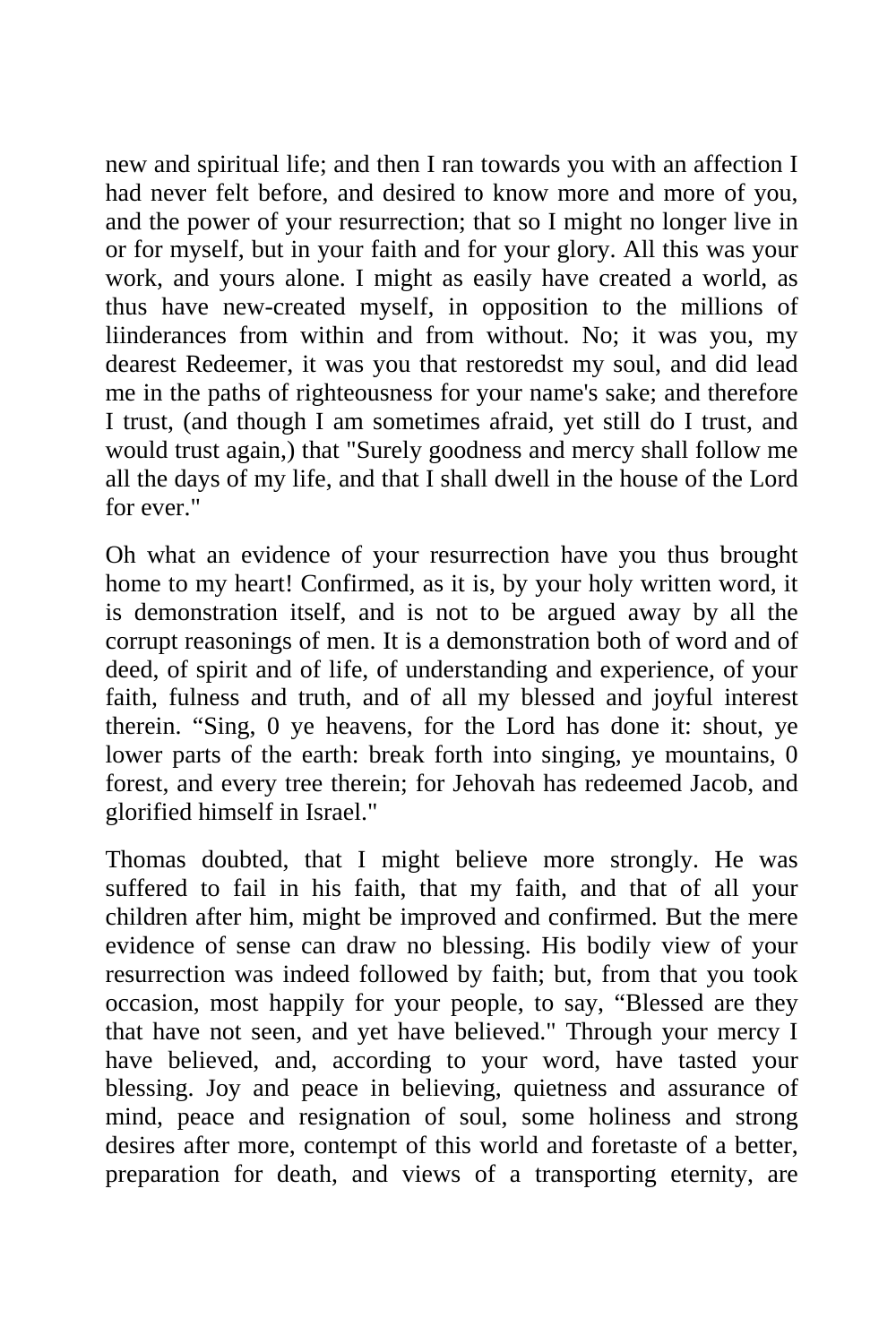among the many proofs that you are risen and living, that you are gracious and true. 0 that these proofs may increase in number and measure, that my faith may be more and more lively, and that my hopes may continually abound!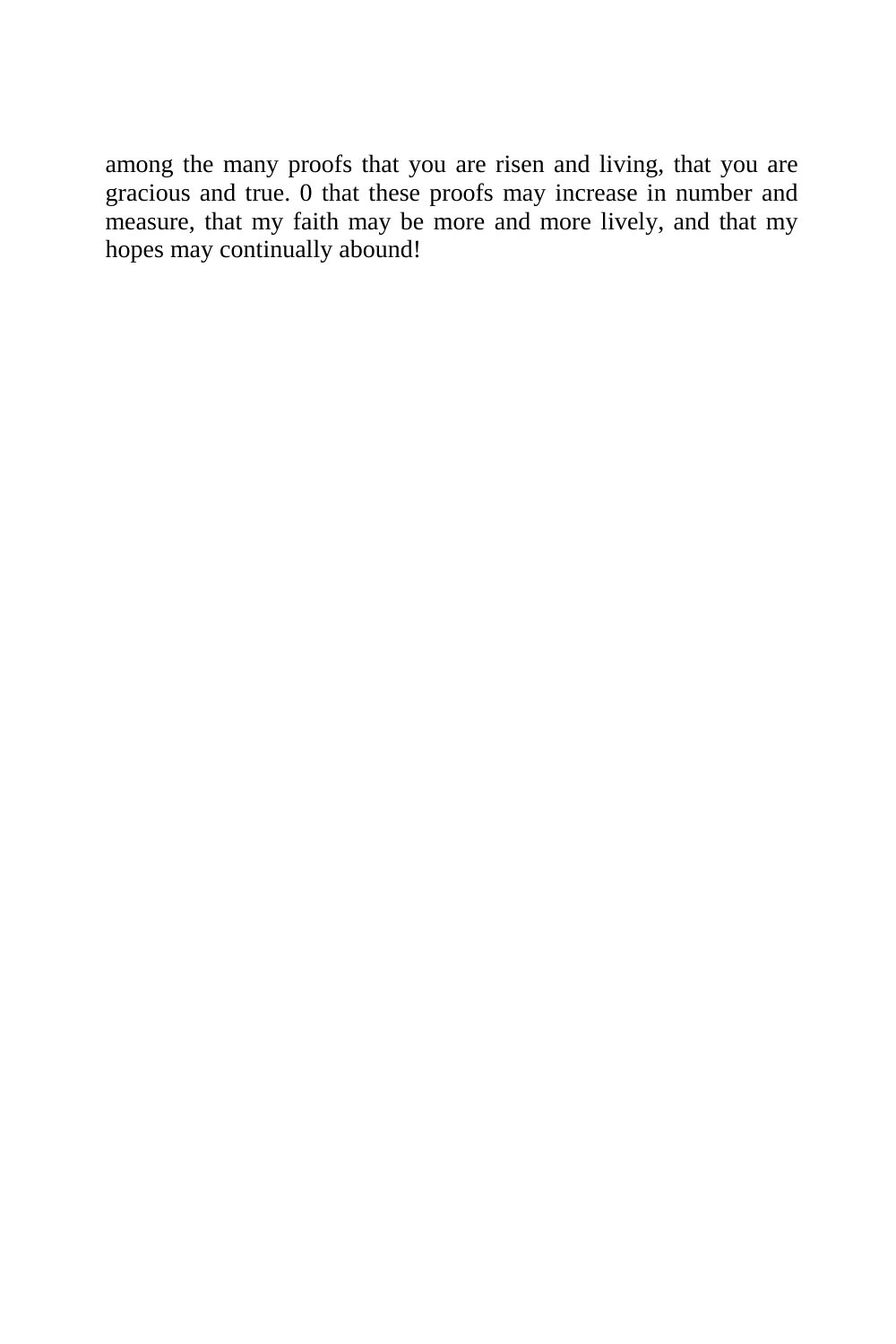# **CHAP. XIII.**

### **ON THE ASCENSION OF CHRIST.**

"Thou hast ascended on high, thou hast led captivity captive; thou hast received gifts," in your human nature, "for men; yea for the rebellious also, that the Lord God might dwell among them," or "that they might become an habitation of God through the Spirit."

This was prophesied of Jesus long before his advent in the flesh. It was so prophesied, as though it were a fact already past; because the things to come are, as it were, present with God, being foreknown by his omniscient mind, and ordained in his holy will, which must be accomplished in all its purpose and decree.

He ascended to the throne of the Highest, with the full merits of his blood and righteousness, which were a sweet smelling savour, or a savour of rest, to the everlasting THREE. By this gracious ascension, Jehovah is become propitious to the redeemed, receives them in Christ, loves there for Christ's sake, favors them with his peace in their heart, carries theist on by his providence and grace, makes all thing work together for their good, bears them through life and death, and finally receives them to glory.

The ascension of Christ brought down gifts from above, and, as the greatest of all, the power and presence of tile Holy Spirit, for his people. It was thus expedient for diem, that he went away from the earth; for if he had not carried up his merits befure the throne, the Cornforter could not have come down to have led them into all the truth of God and of Christ, and to have made that truth effectual in their salvation. By his holy influence they are brought to believe, and are kept in believing to the end.

Jesus ascended likewise to prepare a place for his chosen. In a short time they are to be dismissed from these wretched houses of clay, standing in the waste wilderness of this world; and then they are to have in heaven everlasting mansions of beauty and glory, fitted and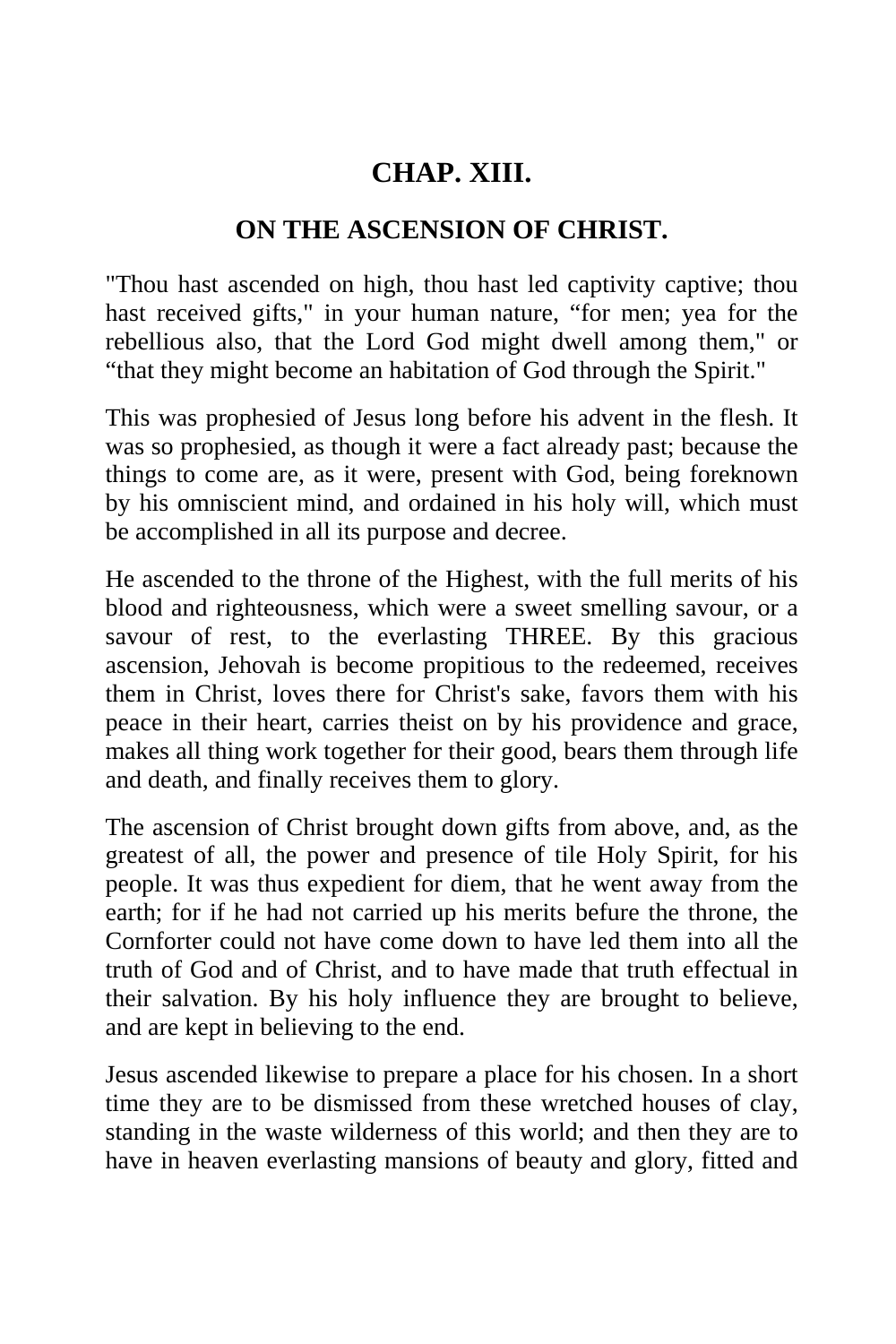furnished by Christ himself. They are soon to leave their bodies, now thoroughly defiled by sin, and to put on some spiritual fabric appointed for them, in which they are to rergain with Christ, and the blessed, till the final consummation of all things.

Oh what gifts, my blessed Redeemer, have you procured and purchased for my unworthy soul! What have you not brought down of grace for time, and of promise for eternity to me, and to helpless sinners like me! Yea, you have given your own self for your brethren, that in you they might be given up to God, and like you be a sweet-smelling savour, ascending by your merits to the highest heaven. Oh what shall I, what can I, render for mercies like these? I can give, poor as the gift is, only my heart and soul to your dear glory; and I would not, surely I would not, restrain these. Yet I cannot offer Ciese, so weak and so corrupt am I, without the assistance of your strength. Favor me, then, more and more, with your gracious power, that my affections may be constantly mounting upward, longing for the place of my everlasting residence, and counting all things woree than dung, that would stop my progress thither. Where you are, dear Lord, soon do I hope to be. I am tired of this earth, and of all its shifting miserable scenes; I am weary of this body, full of disorder and sin; I loathe the husks, which the swine of this world quarrel for and devour; and I can be satisfied with nothing less than you and your presence for ever. 0 my Beloved, when shall I ascend up after you? All below is Mesech and Kedar: but, with you there is the fulness," not the mere shadow, "of joy; and, at your right hand, there are pleasures," not for a moment only, but "for evermore." You have said, "Surely, I come quickly." Amen, (reply the hearts of your people, and my poor heart among them,) yea, come, Lord Jesus!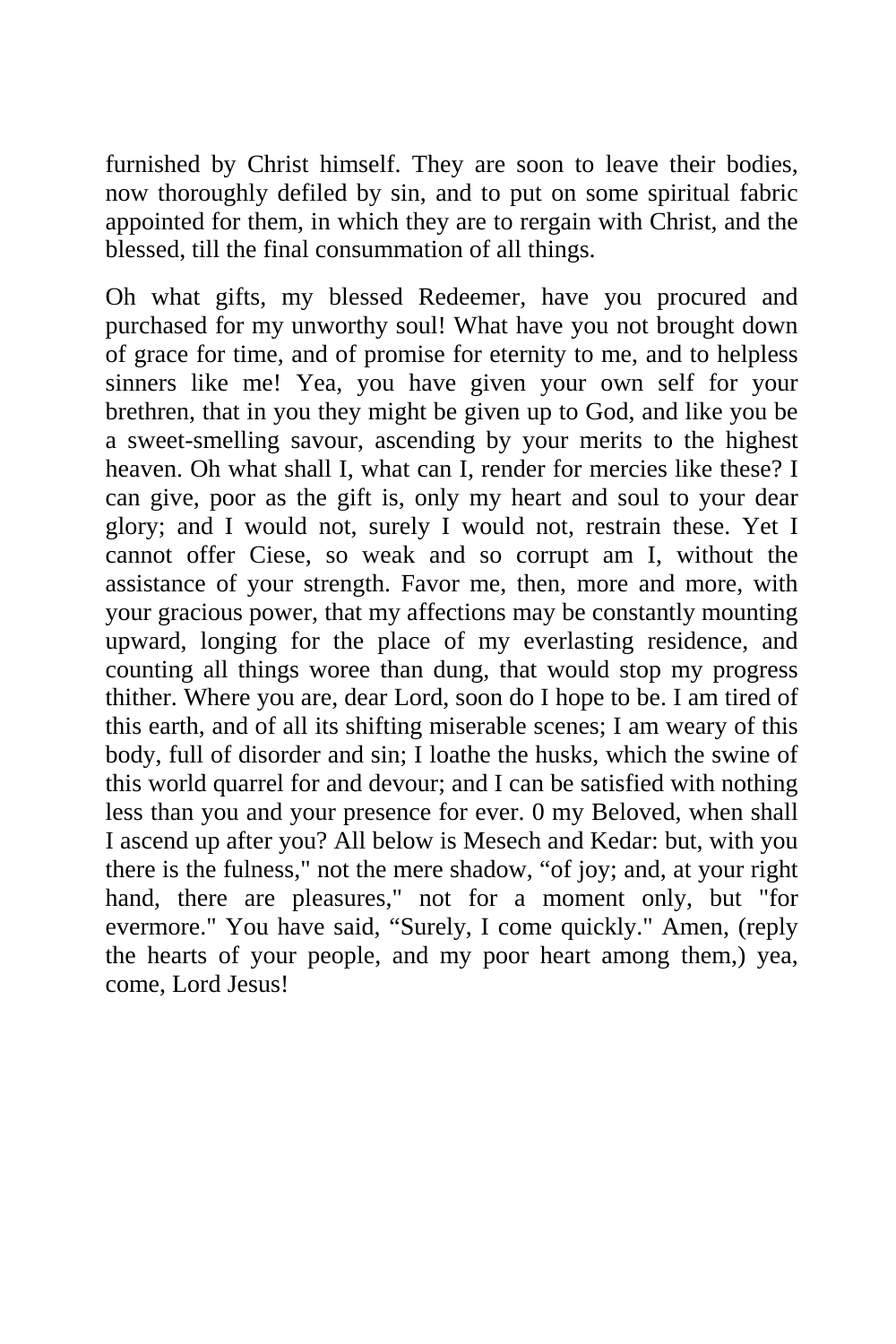# **CHAP. XIV.**

## **ON THE GLORIFICATION OF CHRIST.**

THE mission and work of Jesus for our salvation was completed in the eternal glorification of his peeon in heaven. His body was spiritually, though not substantially changed in this great event, and thus, with his human soul, as one complete and perfect manhood, was taken into God. He now shines in the brightness of the divine glory, far above all prigcipality and power, and every name that is named, whether in heaven or in earth; and he thus shines as the Head of our redeemed nature, that his people may also be glorified with him, and be so united to him and to each other, as to become a holy temple, and a glorious habitation of God through the Spirit.

"I pray, (said the gracious Redeemer,) that they all may be one, as you, Father, are in me, and I in thee; that they also may be one in us: and the glory which you gave me, I have given them, that they may be one, even as we are one: I in them, and you in me, that they may be made perfect in one."

0 what a transcendent height of glory is this, to which such creatures as myself, believing in Jesus, shall shortly be raised! What mind could have been sublime enough so much as to have thought of these wonders, if the Lord of glory himself had not revealed them?

The glory of Christ is not like the airy phantom which men call glory, but has everlasting weight and solidity; it not only sends forth light, but is light: and all that can be conceived of splendor, excellency, durability, and bliss, meets in this glory, as its sole and substantial essence. The believer, therefore, is said to enjoy in Christ a an exceeding and eternal weight of glory"-exceedin; ail conception and comparison; eternal in its enjoyment and duration.

"It does not yet appear what we shall be; but we now, that when Christ shall appear, we shall be like him; for we shall see him as he is:" so that "with open face, beholding as in a glass the glory of the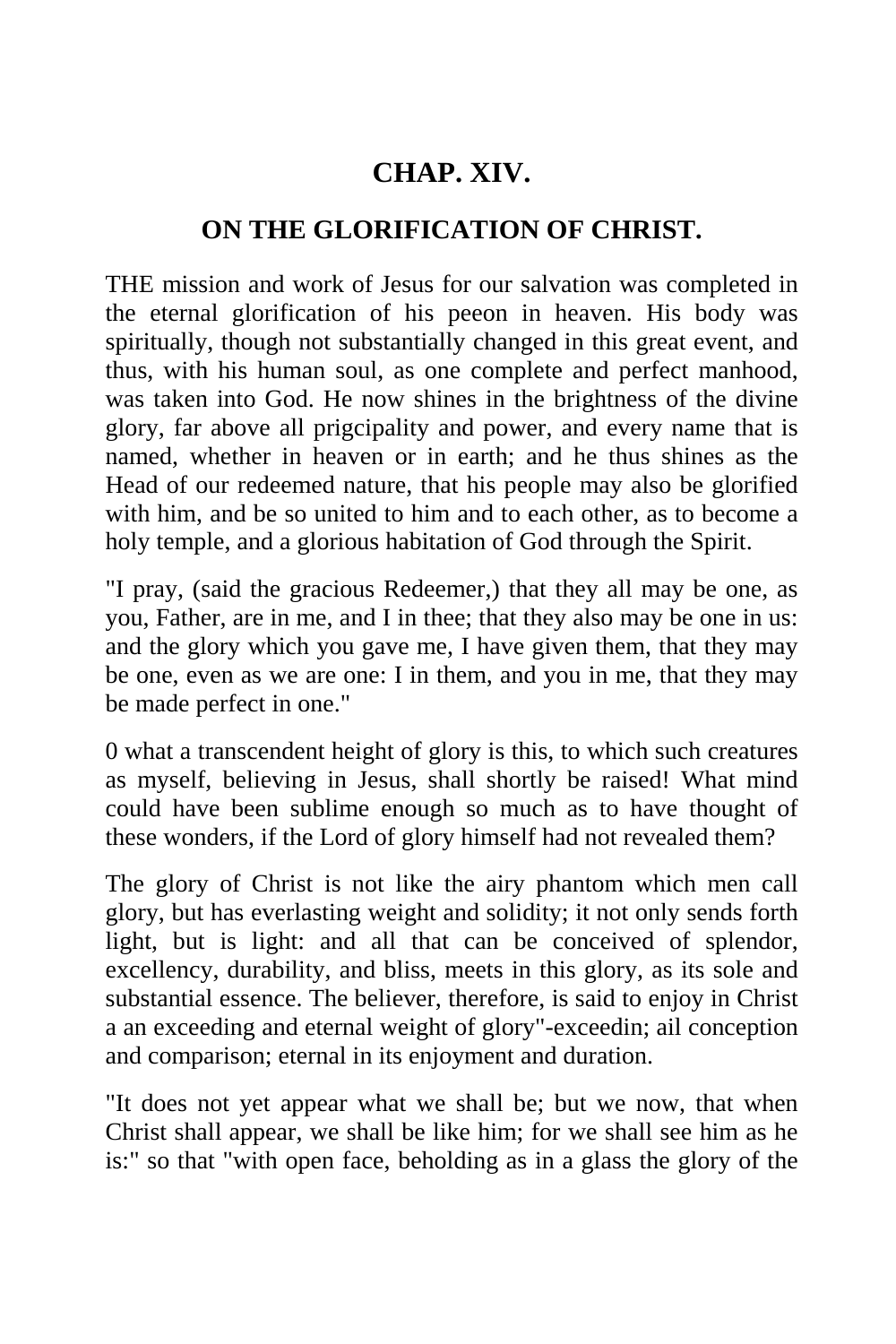Lord, we shall be changed into the same image, from glory to glory, even as by the Spirit of the Lord. Behold, what manner of love the Father has bestowed upon us!" 0 that my heart may feel the thanks, which no tongue can utter, and, in humble adoration, bless my God "for his unspeakable gift!"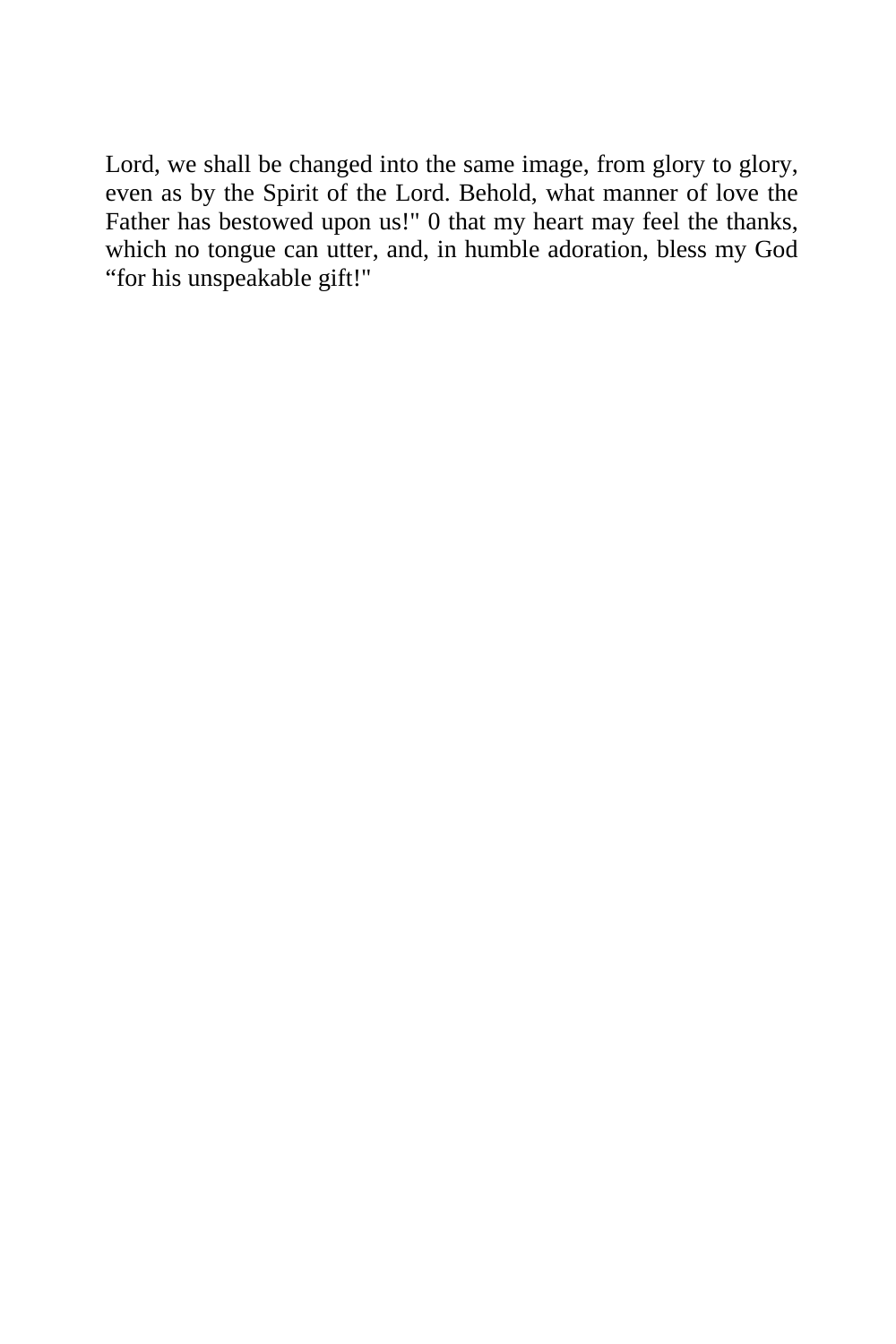## **CHAP. XV.**

#### **ON THE INTERCESSION OF CHRIST.**

WHEN the high-priest, once a year, entered into the most holy place, he carried the fume of the sweet incense, and the blood of the sin-offering, with him. The fume was to cover the mercy-seat upon the ark of the testimony, and the blood was to be sprinked before it. This sha,lowed forth the interceding office of the great High Priest of our profession, in the holiest of all. He is entered there with his own blood, by which he has made a perfect atonement for his people, and with his own righteousness, which both covers himself as the propitiation, and his whole church under him, so as to render all, and all together, acceptable to the pure attributes of Jehovah.

Consequently my Redeemer received his name of Angel, Interpreter, Advocate, or Intercessor. He pleades for me, and for all poor sinners who come unto God by him, betbre the throne of the Highest. By the merit of his blood, and the excellent perfection of his righteousness, he fills all heaven (as it were) with the fragrance of that, which is, unutterably delightful to God himself. No broken-hearted rebel, who comes unto God by this High Priest, Jesus, shall ever bewail the insufficiency of his Advocate, but rather shall bless the Lord for his mercy in laying his help upon One who is almighty. If he look to this Savior, then certainly he will be with him as his "Angel Interpreter," or Advocate, "one among a thousand to shew unto him his uprightness; and he is gracious unto him, and saith, Redeem him from going down to the pit, I have found a ransom." Then a his soul is brought back from the pit, and enlightened with the light of the living."

Our High-Priest, bearing our nature, "can be touched with the feeling of our infirmities," though without their sin; and he is "able to save us to the uttermost," or "for evermore, seeing he ever liveth to make intercession for us." 0 that I may come therefore boldly, with liberty of speech, and with confidence of heart, to the throne of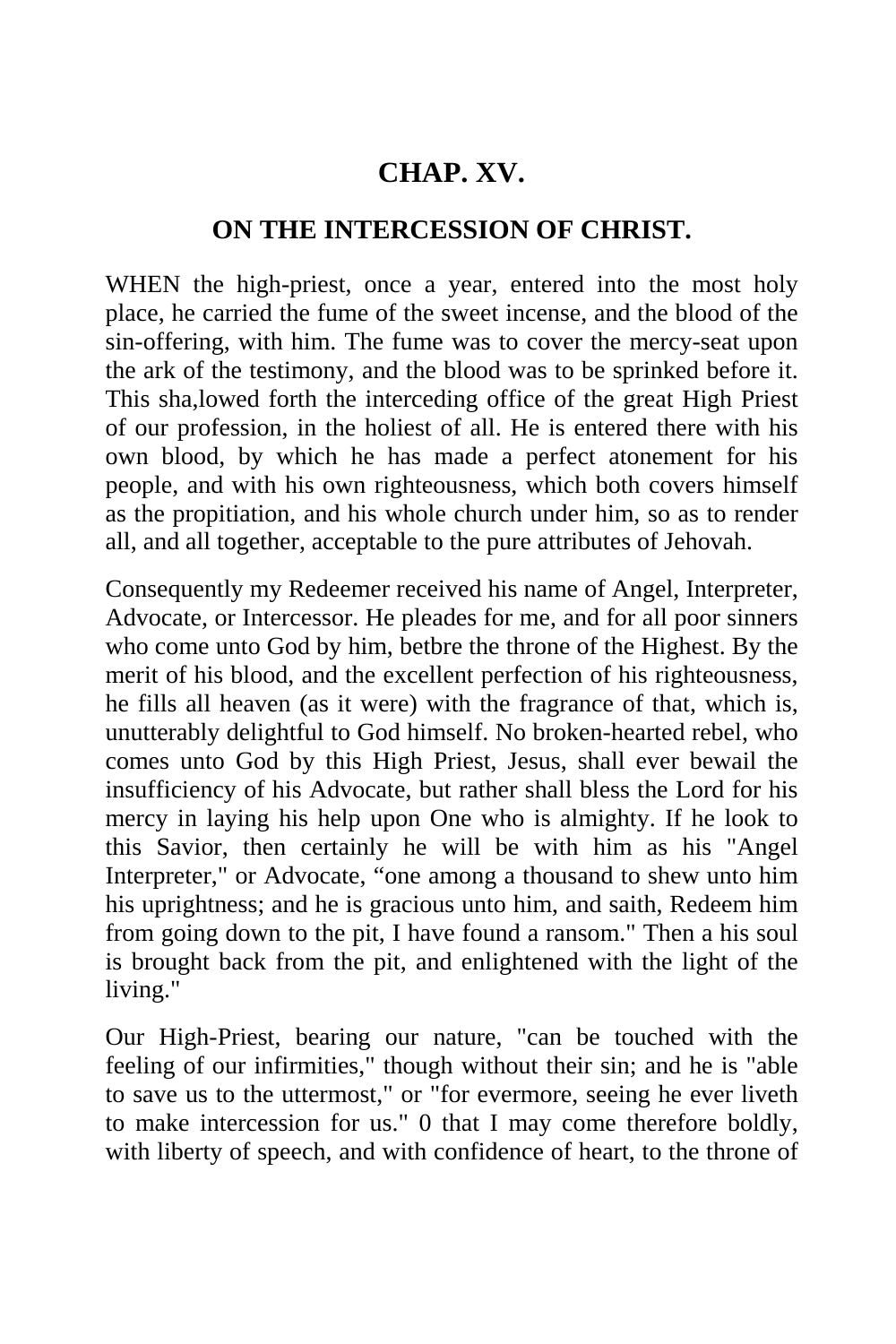grace, that I may obtain the mercy I want, and find grace to help in the time of my need!

Blessed Lord, you have shewed me what you have done for me on earth, and what you are now doing for the interests of my soul in your kingdom. You settest before me, in both respects, grounds of the most sure and the most strong consolation; so that, in you, I might have the fullest assurance of faith and of hope. 0 work, if it be your will, this rich consolation within me; for, without the effectual aid of your power, I may reason upon these grounds, but I cannot apprehend them; I may conclude in my mind that they are true, but I shall not be able to apply their sweetness, strength, or truth, to my heart. Lord, take your poor servant's cause into your own hand; plead it for him in the court of heaven; urge it upon him in the court of his own conscience on earth; let him feel the comfort of both in all the sorrows of his present state, so that no trial nor outrage from his enemies, no humbling sense of his own infirmities, may be able to stager his confidence in you.

Though you are in heaven, my Jesus, yet you know where I am, and of what I am made; and you remember, that I am but dust. 0 leave me not, neither forsake me; lest my own heart without any thing else, and especially my own heart with ten thousand evil ones beside, draw me off from my only true home, to some wretched, stupid, corrupting refuge of lies! Intercede for me, as for Peter, that my faith fail not. He needed an advocate no more than I. 0 you, that did plead his cause with everlasting success, plead and take care of mine; that I, together with him, and all the clients of your grace, may rejoice in your goodness to my soul, and bless your holy name for ever and ever!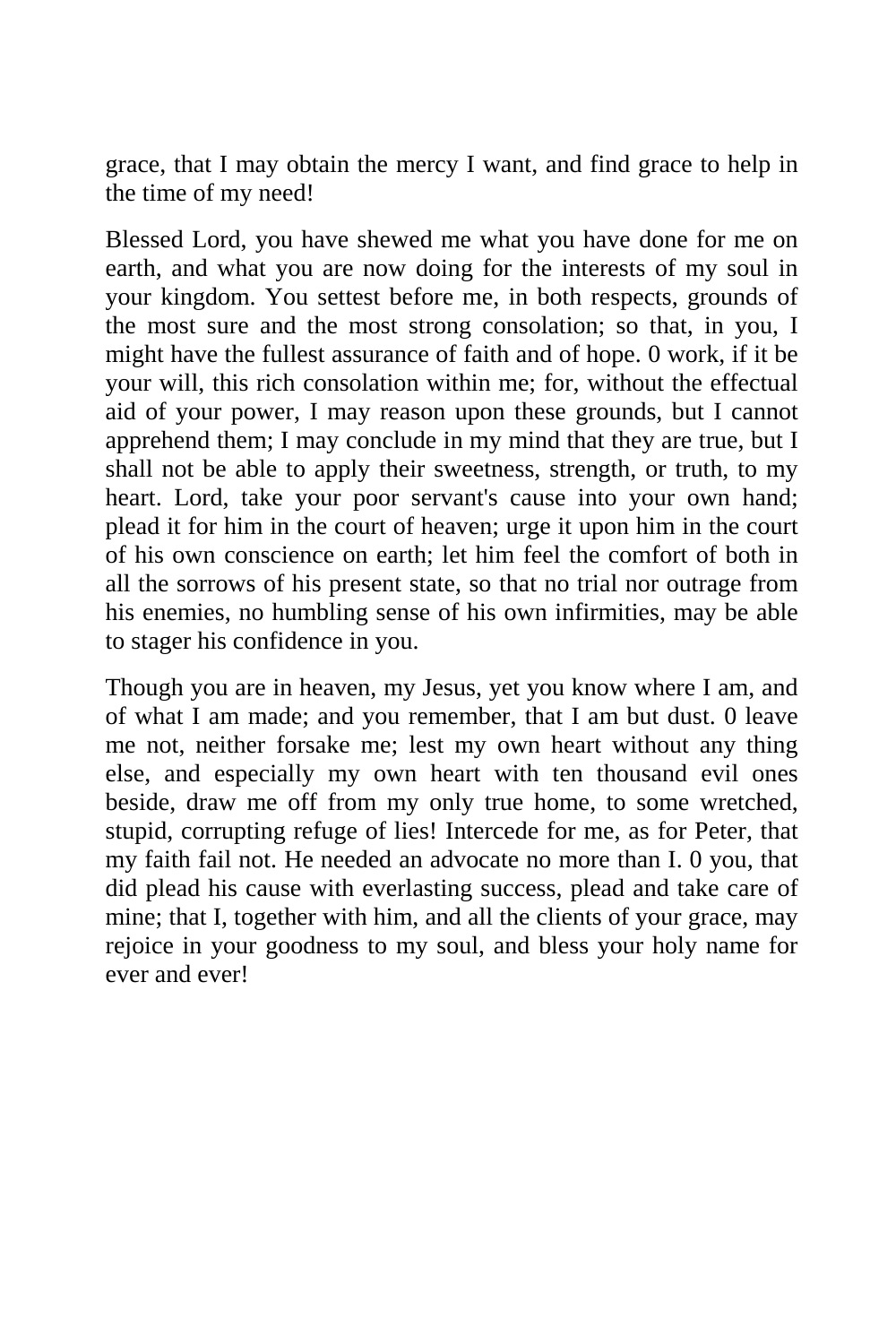## **CHAP. XVI.**

#### **THE LOVE OF THE FATHER.**

"IN this was manifested the love of God towards us, because that God sent his only begotten Son into the world, that we might live through him." We could have had no life but through the Redeemer; and we could not have had him, but through the tender love of the Father. Nothing can more forcibly shew the love of God towards us than this, that he should give up Christ to the deepest humiliation and sufferings, for our rescue and redemption. Had there been any possible method of salvation beside this consistent with the divine attributes, surely the bitter cup would have passed away from the blessed Jesus, and God would not have permitted him to drink it. But God did not, and therefore could not, in this case, spare his Son, but delivered him tip to death for our sakes; and thus, in a most admirable manner and degree, "commendeth his love towards us, while we were yet sinners," who therefore as such, could have done nothing to deserve it. "Herein is love; not that we loved God, but that he loved us, and sent his Son to be the propitiation for our sins."

All this ensued according to the covenant of grace, which was settled between the divine Persons upon the throne of heaven; and when the Lord Jesus was sacrificed, then was this covenant ratified and established, Jehovah interposing himself therein, and through the divided flesh and spirit of the Messiah, satisfying his law and justice for the remission of sins. By this new testament in the blood of the Savior, his people are not only admitted into fellowship with himself as their brother, yea, as flesh of their flesh and hone of their bone, in more than espoused nearness; but they are also entitled, by a gracious right, to approach unto God as their father. They are adopted into his family; and the covenant, established in the hands of the Mediator, is the testimony and the seal of it. Consequently, they are no more strangers and foreigners, much less slaves and enemies, but sons and heirs, children and heirs of God, and jointheirs with Christ Jesus; and so when they look up and pray, they do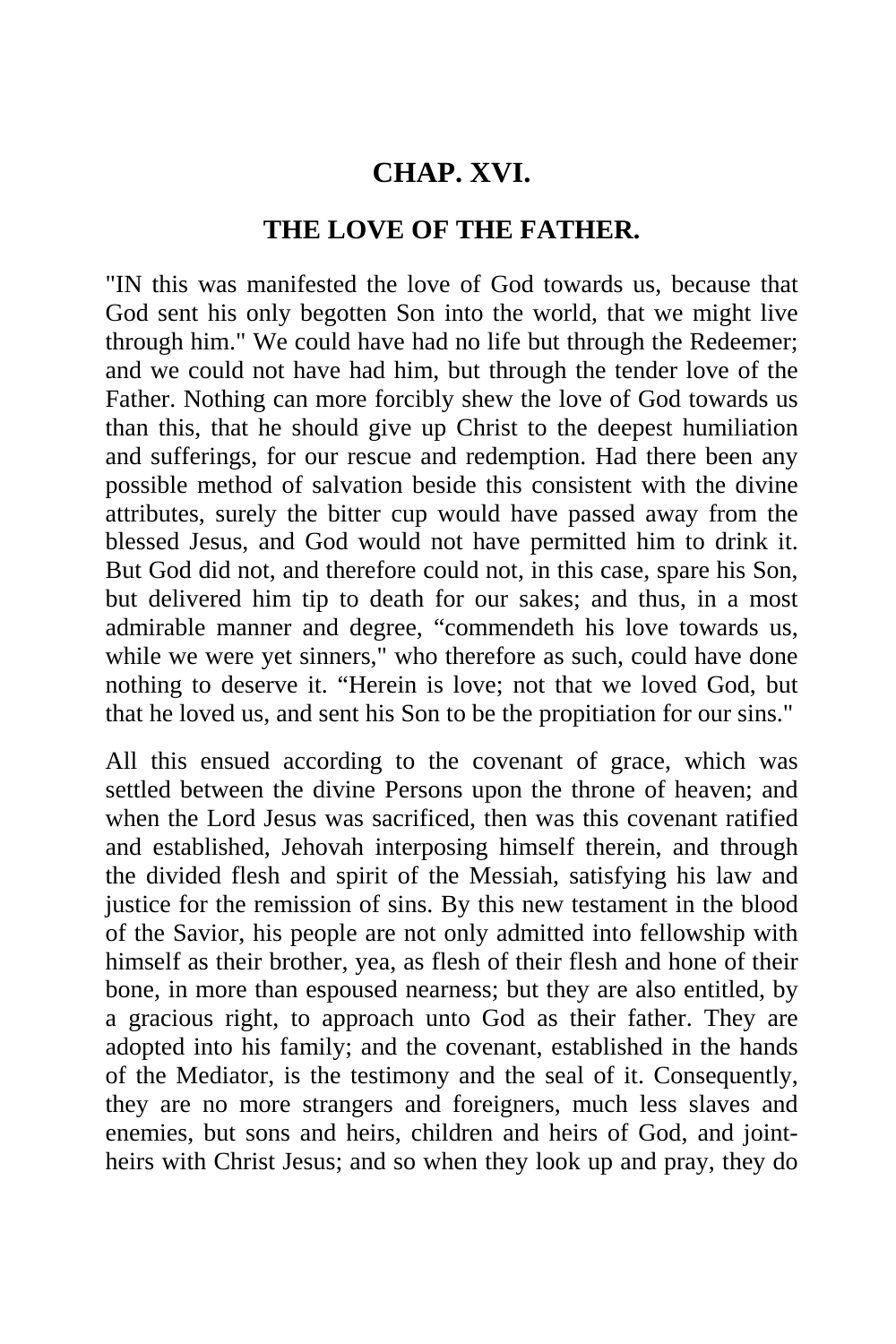not take God's name in vain and speak falsely, when they call Jehovah himself, Abba, Father; but they utter what they have a right and privilege to utter, and what the Lord delights to hear.

0 my soul, you can not be in a ten thousandth part so ready to be joyful in this matter, as your God is to rejoice over you. If he could regard you so much when you were dead in condemnation, and an alien, as to give up his Son for your sake; how much more, when you are reconciled by this very means, will he pour forth his compassion upon you! If he was kind to you, when he stood as your Judge, and smote your substitute for your sins; will he, can he, cease to be kind under the character of your Father, your merciful and gracious Father, in Christ Jesus? Lord, remove so wicked a thought, so diabolical a notion, of unbelief from my mind! It is treason against your love, your justice, your truth, and all those attributes in you, which are the shining rays of your nature, to harbour so foul an opinion: it is atheism, madness, yea, the very falsehood and blasphemy of hell. Holy Father, drive by your Spirit such base and abominable suggestions from my heart; and let me claim the privilege of my adoption, let me call myself your child, though an unworthy child, and thus honor your faithfulness and truth by living in the sense of my nearness and dearness to you!

When my soul can most ascend to this its proper station, then time, and the things of time, are most under my feet; the world and all its bustles, annoy me less; my heart beats freely for heaven; and I can look down from the hill, seeing the vanities, and pitying the follies beneath which carry men away in an over-bearing stream from God, and too often "drown them in ruin and perdition."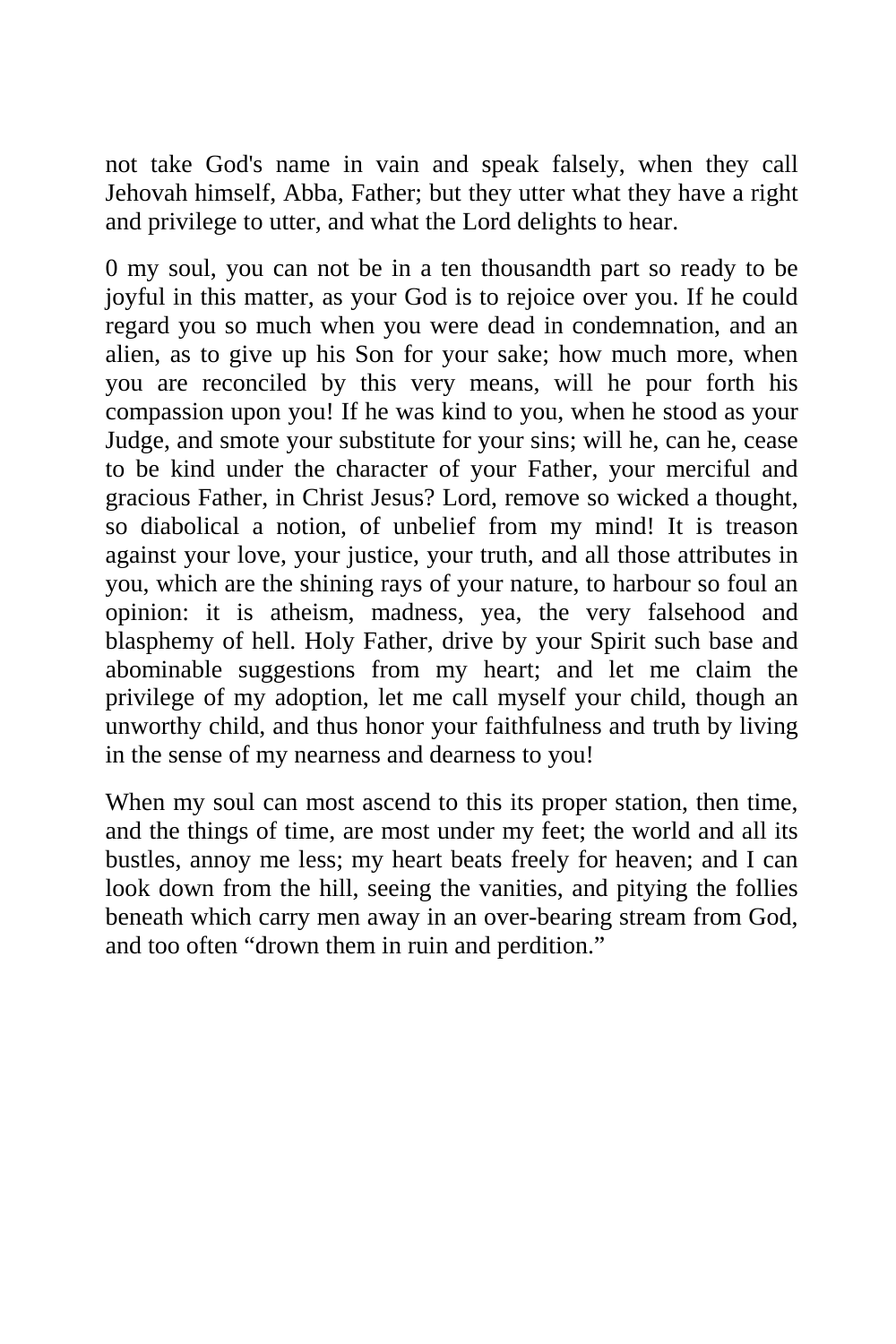# **Chap. XVII**

## **THE LOVE OF THE SPIRIT**

If God be love, then the Spirit is love, because the Spirit is God. He manifests himself as the God of love, by unfolding and bestowing such love as only God himself could have, and from himself could pour forth unto others.

The Holy Spirit, as one of the parties in the everlasting covenant, loves his people with an everlasting love. By him they are spiritually circumcised and so admitted in the bond or privileges of the covenant: that is, they are cut off from the state and nature of the world, and are brought into a new fellowship with God, and all that belongs to him. By him also they are made sensible of the love of the Father and of the Son, when he sheds forth his own love upon their hearts; for it is He who enables each of them to cry, Abba Father, under the taste of his mercy and to say to Christ, "You are my Savior, my Lord, and my God," in the rich experience of his grace. Without the love of the Spirit, as they could not know, they could not come up to the love of the Trinity; for by him alone is this love shed abundantly upon all that are his, both in earth and heaven.

If I were left to love God by my own fallen powers, and had not the continual help of the Spirit of love; I should fear that I could do nothing but hate him entirely. "The carnal mind is enmity" itself "against God; for it is not subject to the law of God, neither indeed can it be. The law of God, is the pure life and love of God; and only by his Spirit can I delight therein, and then only after the inner man. Consequently it must follow that "if any man have not the Spirit of Christ, he is none of his." Without him, every man must remain as he was born, earthly, sensual, devilish.

O how deeply then am I indebted to this divine Agent, for taking up his holy residence in my unworthy soul! What loving kindness and mercy have I not felt and enjoyed by his blessed power within me!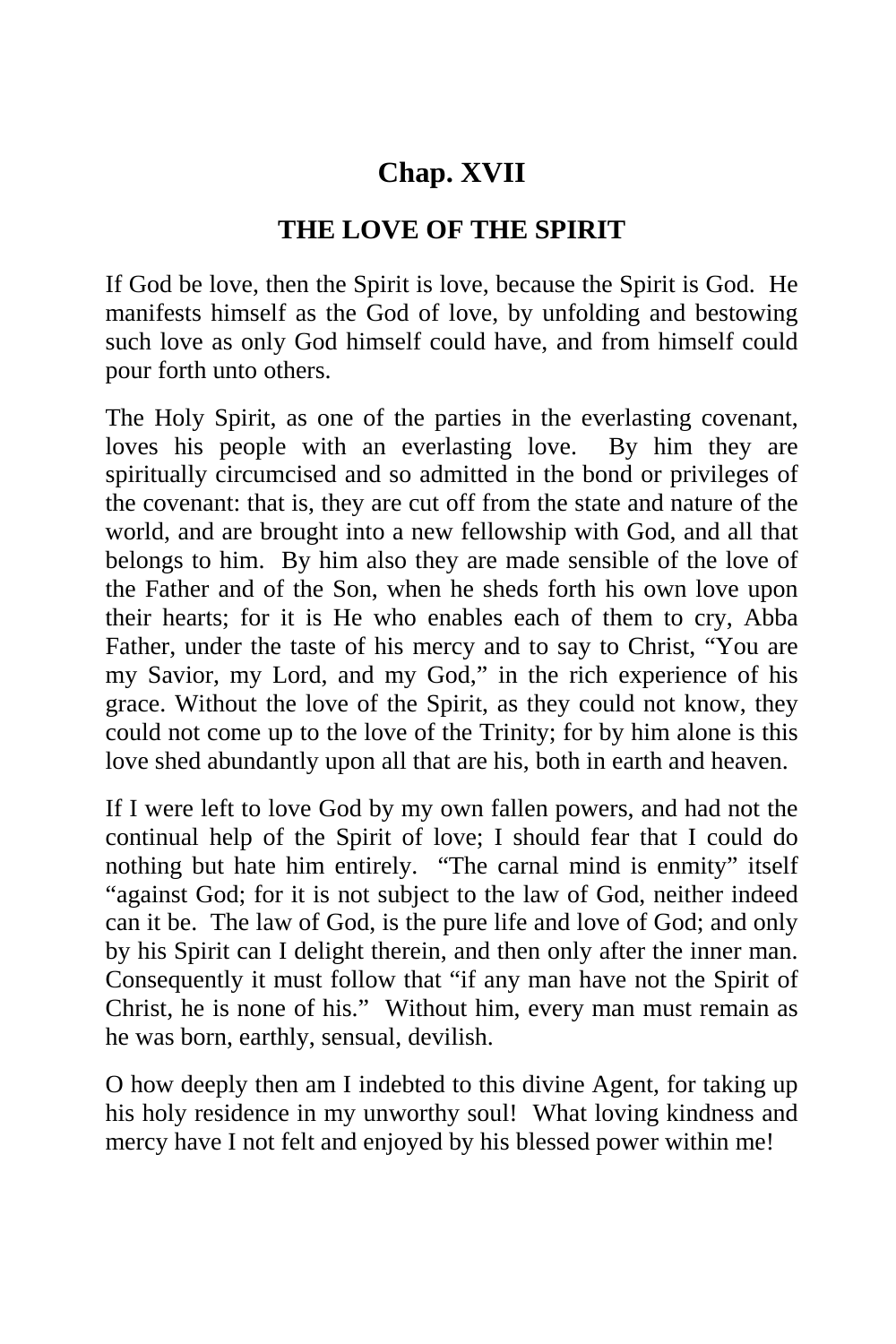How is it, that he, whom the heaven of heavens cannot contain, should vouchsafe to take up his abode in a poor sinner's breast? What marvellous love is this, that he should stoop to dwell with one, whose heart has been the residence of the evil spirit, and the cage of every unclean bird! Surely, it must be infinite love, which could cleanse so unholy a tenement for himself, and keep it in any degree clean, against the manifold attempts to pollute it on every side.

Whatever I may lose then, O blessed Spirit, may I never lose the love of you! Fame riches, and other temporal things, are but of small account in themselves, and can soon be made up by your power; but the loss of you is the loss of more than life itself, the parting with the very anchor of my soul, and turning me adrift into a dark ocean of doubt and despair. O then forsake not your own, who could never have been your own but from your mere love and bounty, and perfect all the work of grace in me, that, before men and angels, I may give indubitable proof that indeed I am yours!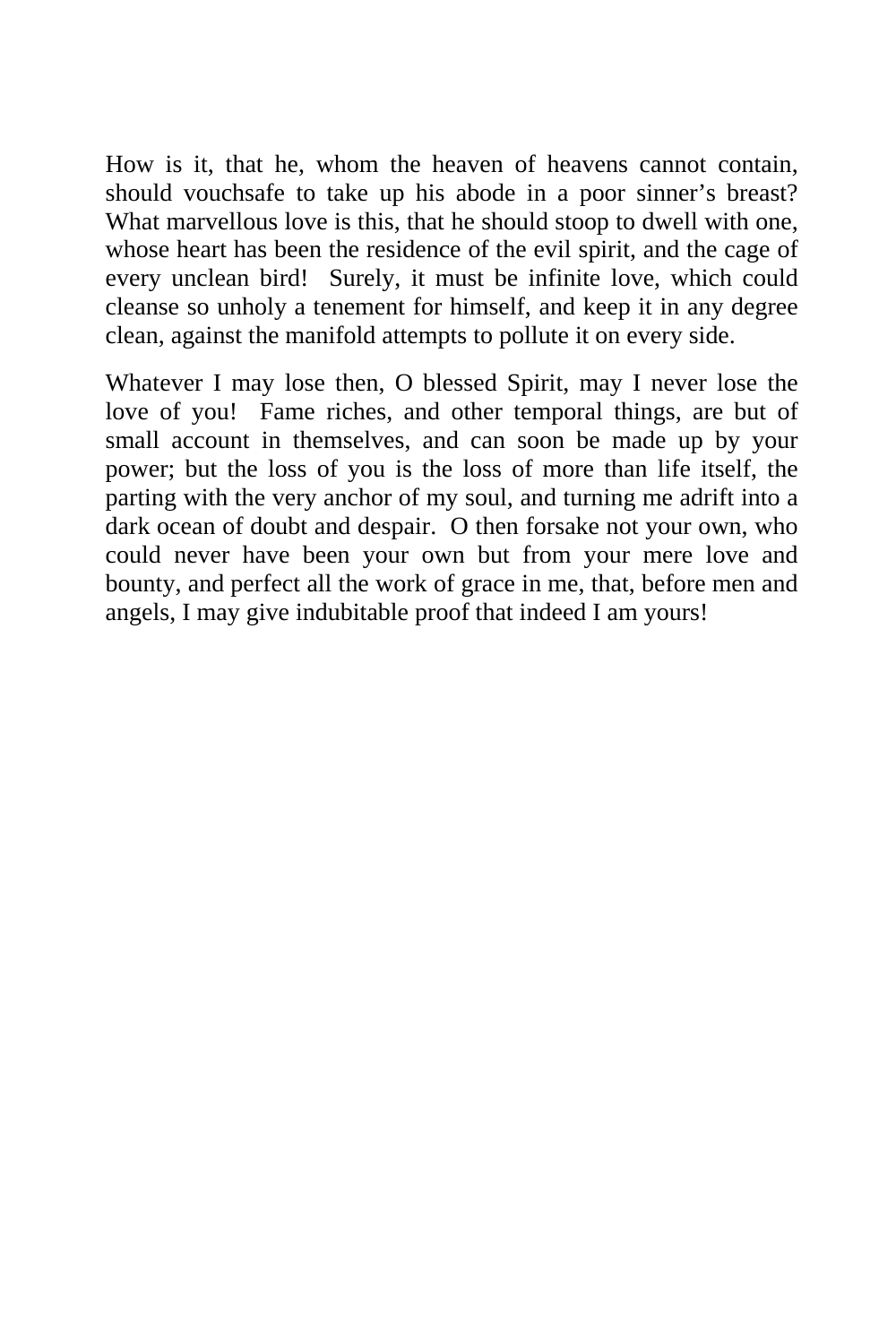# **CHAP. XVIII.**

## **THE WORK OF THE SPIRIT.**

THE nature of man, since the fall, is carnal, and prone to evil; nor has it power or inclination to raise up itself to the desire and enjoyment of heavenly things, but, on the contrary, shuns and abhors them. It "savoureth not the things that be of God, but the things that be of men," and of the world.

Now, as whatsoever is born of the flesh is flesh, and as flesh and blood cannot inherit, nor even know, the kingdom or grace of God, it is not marvellous that Christ should say, "Ye must be bom again," or that it is absolutely necessary for a man to be "renewed in the spirit of his mind," before he can apprehend or enjoy the things of God. We see this plain necessity proved by the case of all men; for no man seeks and knows God by his own natural abilities; and every one, who does know him, freely confesses, that it is by grace alone he obtained that knowledge.

The first work of the Spirit, then, in a sinner, is a "new birth unto righteousness." As this is the Spirit's office in the covenant of grace, so believers under it are said to be "born of the Spirit." This is their entrance into the knowledge of themselves and of God. They are united unto God in Christ by the act of his Spirit, and so partake of a new life, with new functions, faculties, and affections; which life is in all things opposite to the carnal life of their fallen nature, and creates, from the time of its birth, a constant warfare in them against the being and power of evil.

As this generation in its essence is the sole work of the Spirit; so it is likewise in all its effects. When the Christian begins to live spiritually, he is soon enabled to think and act spiritually. And as the views and objects of this life are beyond the creature, and rest in God and in Christ, the Holy Spirit leads tip the heart to a dependence on the divine Persons for the attainment of them. This is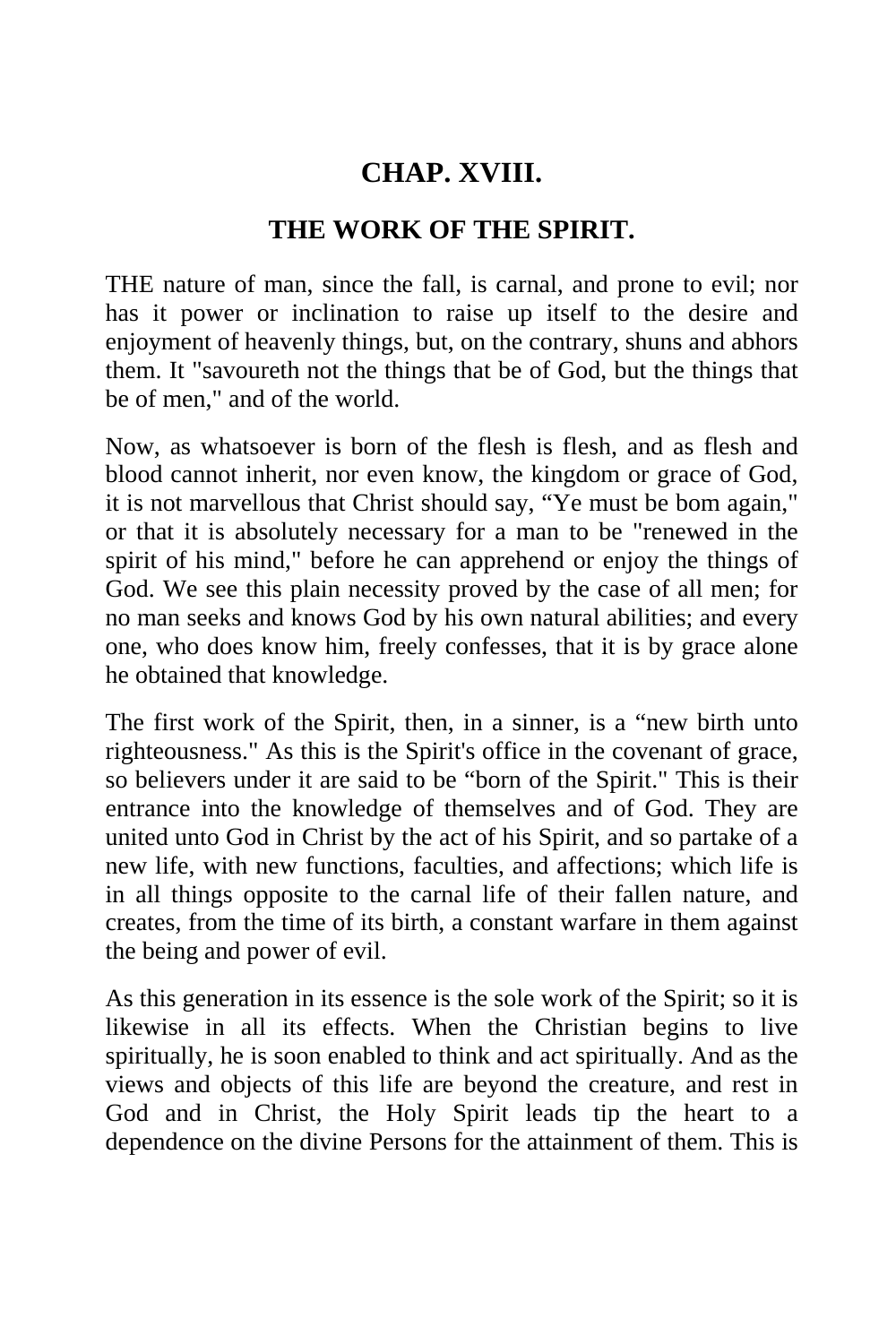faith: and thus it appears, that it is the gift and operation of the Spirit.

By this faith, the Christian desires, and attains what he desires: by this he prays, and hopes, and waits, and expects: by this he wrestles against sin, and Satan, and the world: by this he looks with a holy contempt on all dying things, and beholds those delightful realities which are invisible to sense: by this he knows himself to be a child of God, and the purchase of Christ: by this he sees a glorious immortality provided for him, and longs often to enjoy it: by this he suffers the will of God, as well as obeys it, knowing that it must work together for his good: by this he welcomes death itself, and at length obtains the victory over it through Jesus Christ his Lord. All this work of faith is carried on by the effectual agency of the Holy Spirit. It is an action upon the spirit of a man, which none but the God of spirits either would or could perform. And where this work is not thus inwardly perfected, there may indeed be the notions of truth, and the forms of godliness, but they have no life or power in them. The heart, in that case, may be as dead to God, and as much in and of the world, as ever.

He is called "the Spirit of Christ," because he not only is one with him in Jehovah, but also takes of the things of Christ, and shews them to his people. Thus, where his Spirit dwells, Christ is said to dwell, because of their inseparable union. If Christ dwell in our iearts by faith, it is because the Spirit of Christ is in us, and God is in us of a truth. It was the 'Spirit of Christ in the apostle which enabled him to say, "I live, yet not I, but Christ liveth in me; and the life which I now live in the flesh, I live by the faith of the Son of God, who loved me, and gave himself for me."

To you, then, 0 Holy Spirit of truth, and by thin own power, do I look up for faith and hope, and for the increase of faith and hope, and every blessing! O work in me to will and to do what is right; for, without you, I can neither will nor do any thing but evil. I am all depravity; but you are grace itself, and the God of all grace. I am weakness, instability, and want; but you are everlasting strength, the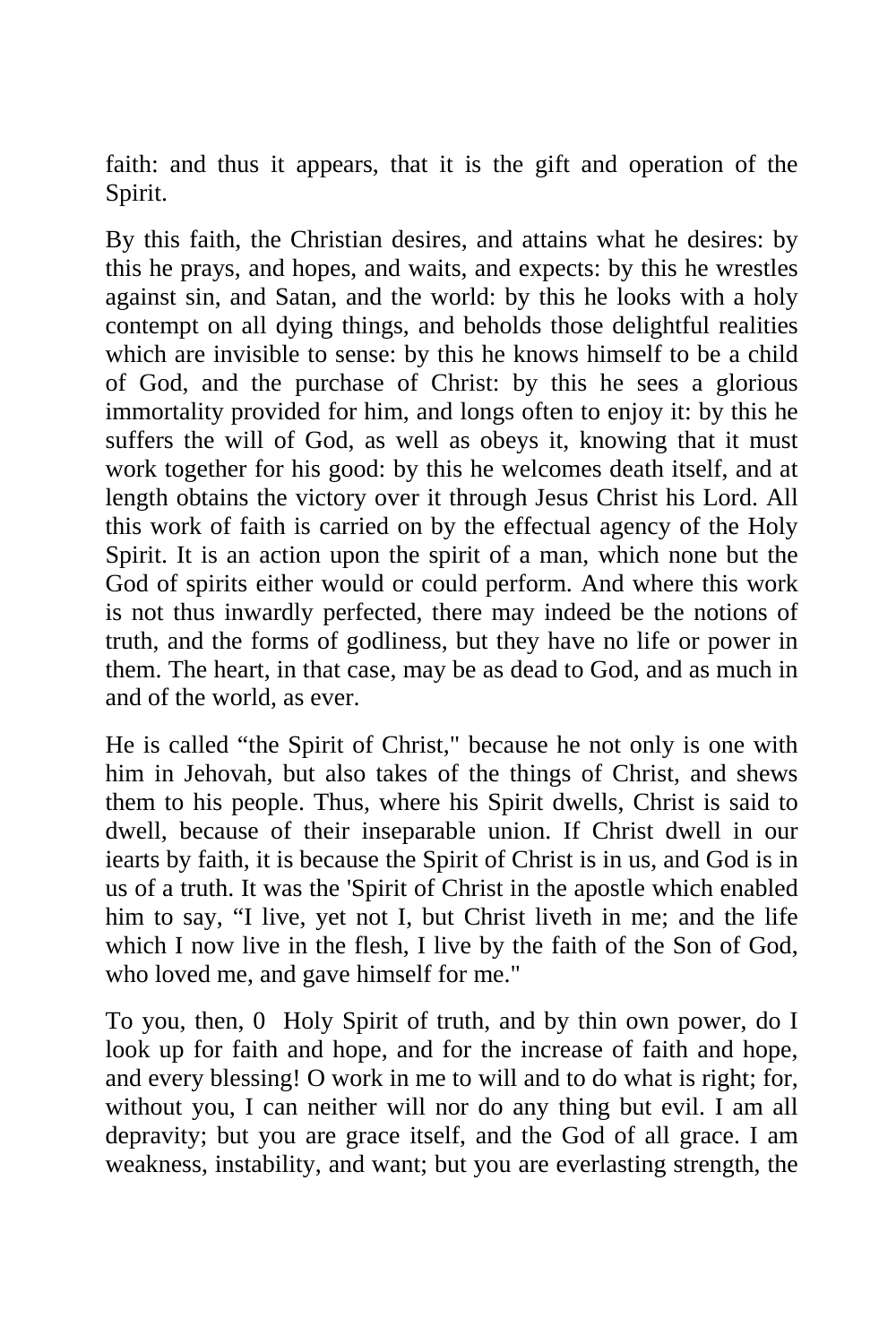rock of ages, the fulness which filleth all in all. I have nothing, but you have all things. 0 behold your poor servant, whom you have made willing to serve you; and let all the good pleasure of your will be done in me, and by me. Abate my pride, subdue my unbelief, mortify my corruption, strengthen my soul. All that I need, supply, according to your riches in glory by Christ Jesus. So shall I be steadfast in your steadfastness, lively in your life, active in your power, faithful in your grace, wise in your wisdom, holy in your holiness, happy in your love, persevering to the end by your care, comfort, and preservation. 0, who and what am I, that you have so tenderly brought me hitherto; when, like millions around me, I might have been justly cut off and left silent in darkness! Help, 0 help me to adore you, and to testify of your goodness and grace, in heart, in mind, in lip, and in life, both now and for ever!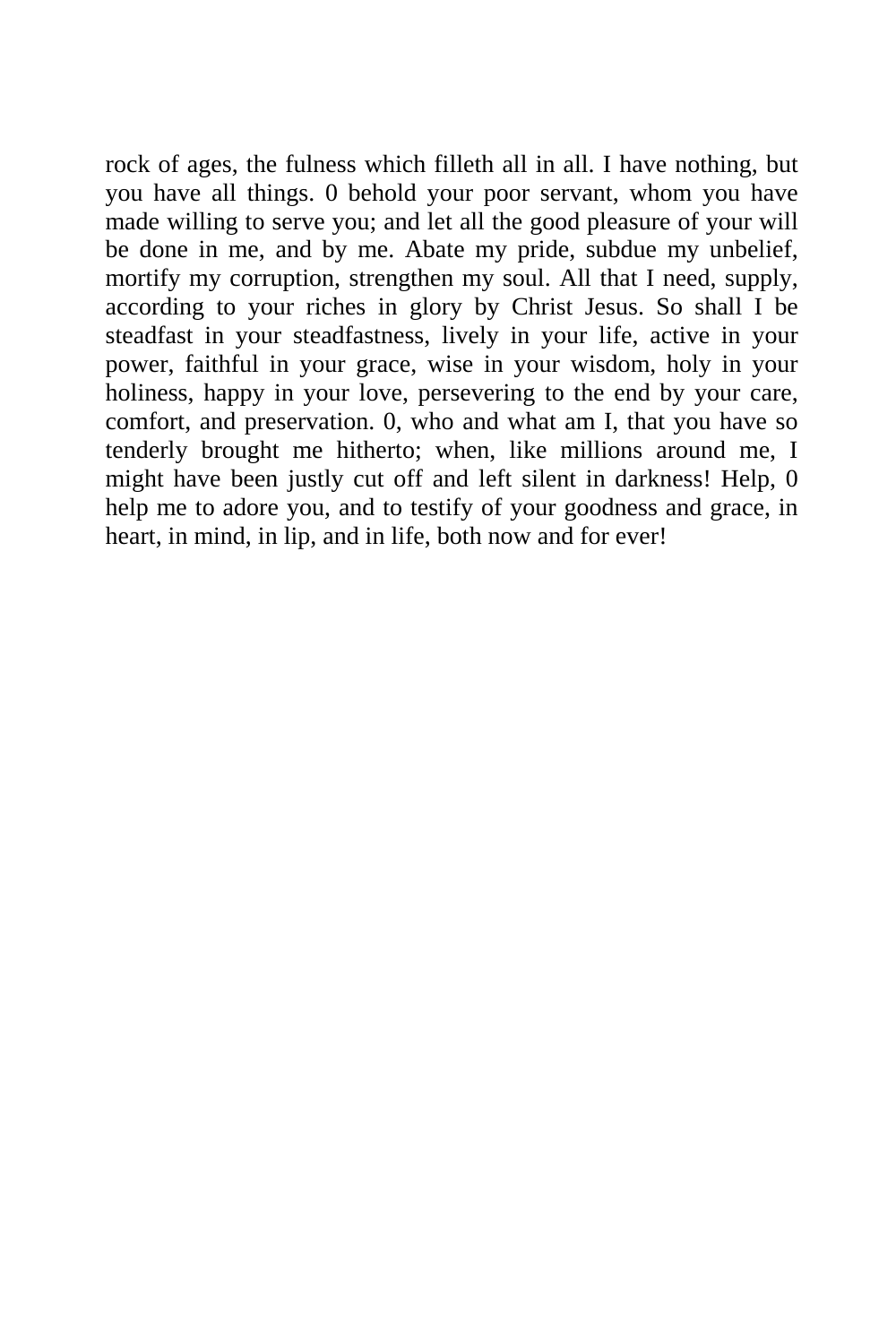# **CHAP. XIX.**

## **ON THE EQUAL OBLIGATION OP BELIEVERS TO THREE PERSONS IN JEHOVAH.**

IT is an error to suppose, that we are indebted to one more than another of the divine Persons; for their love is but one and the same love, as their essence or nature is one and the same; and there could not exist such a difference or inequality of kindness to men, unless there was such a difference or inequality in themselves, as would not stand with the unity of their Godhead.

The love of the three Persons formed the covenant of grace from everlasting, in which they were equally and undividAdly concerned; and though the fulfilment of this covenant had necessarily an order and distinction, according to the several engagements of the three distinct Persons, yet the mind and will of the Godhead were but one, and the object of their power but one, even Jehovah's glory in the salvation of sinners.

The Father loved, and concurred in the redemption of his chosen by Christ; the Son loved, and bare their sins in their nature, glorifying in that nature all the attributes of the Godhead; the Spirit loved, and engaged to make effectual the whole plan, by fitting the heart to receive, and by carrying to the heart the benefits of eternal salvation. Thus God was in Christ, reconciling the world to himself; Christ fulfilled all that was given him to do; die Spirit enlivens, enlightens, and sEals to the day of redemption. This is the order of the covenant; begin. ning with the rather, and, through the Son and Spirit, descending from heaven, to the salvation of his people; but, in the order of their enjoyment of this covenant, the Spirit begins with them, and they ascend l y him next to the Son, and then to the Father. This is a blessed mystery of faith, which (however plain in the scriptures) can only be understood truly in the course of a gracious experience. No mere notions, and especially of the carnal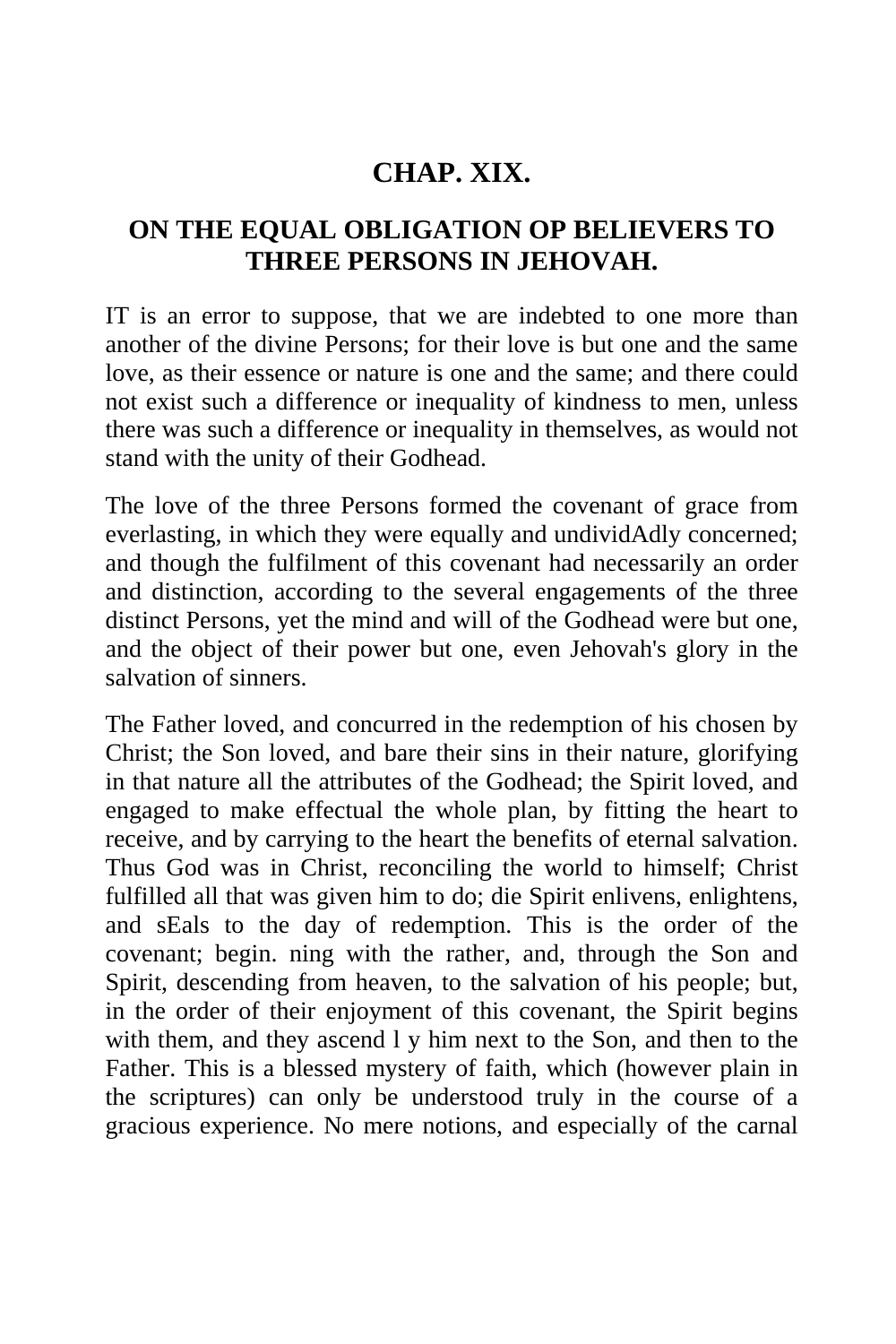mind, can possibly reach it. The tuition, or rather intuition, is altogether divine.

What a blessed thing is it to believe and to know assuredly, that the wisdom, will, affection, and power, of all the Persons in Jehovah, are concerned in the salvation of every poor sinner that repents l What a confidence of spirit ought not this to inspire in the children of God! If their Lord be thus engaged, and concerned for their welfare; how can any of them be lost, or fail of what he has prepared for them? 0 my soul, rejoice in the love of the Father, Son, and Spirit, that one God, who has done such great things for you, and who will yet do more. yea, more than eye has seen, or ear heard, or it has entered into the heart of man to conceive. To this one God be glory. Amen. Hallelujah!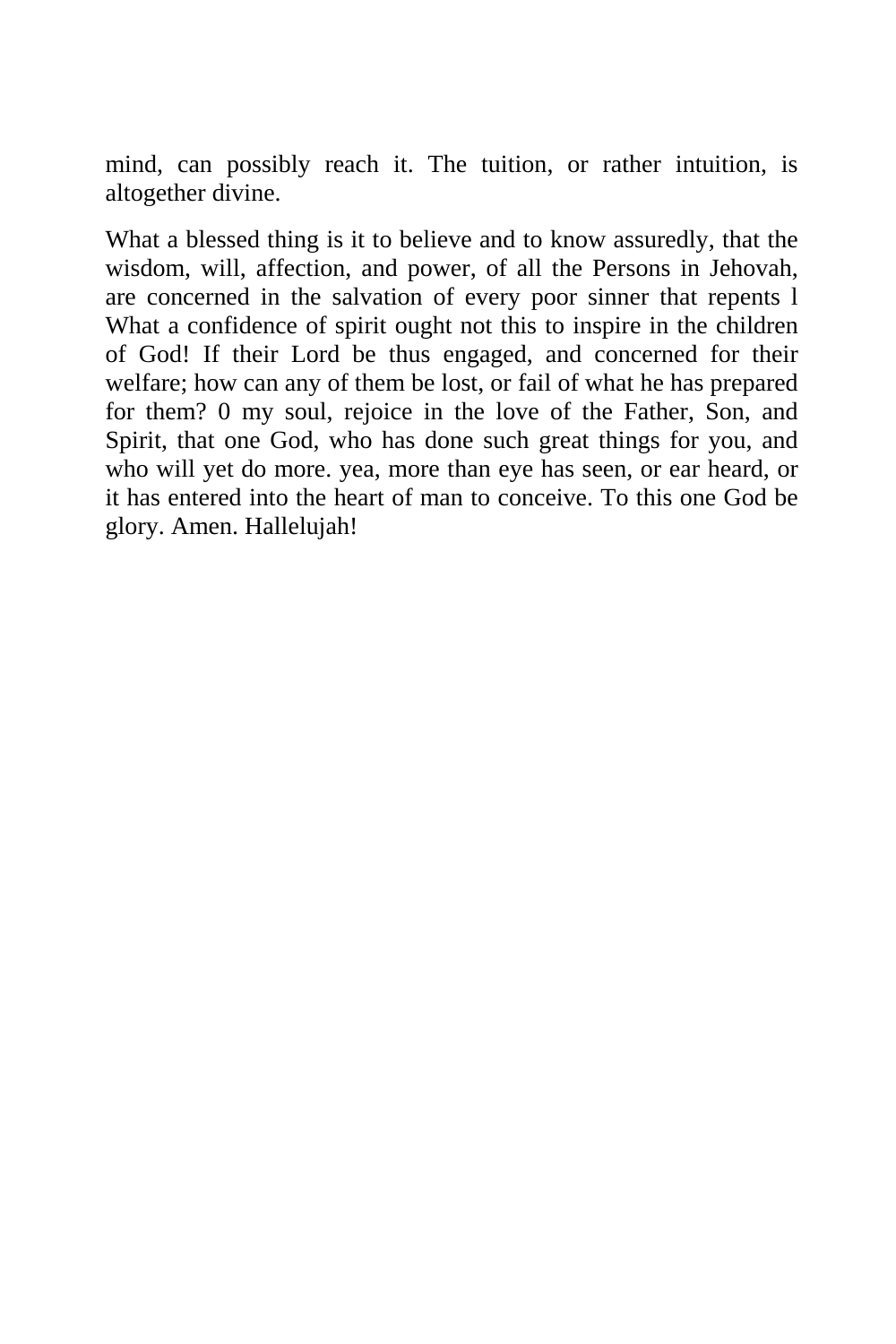# **CHAP. XX.**

### **ON THE PARTICULAR DESIGN AND USE OF THE SEVERAL HOLY SCRIPTURES.**

BLESSED Lord, "Thy word is a lamp unto my feet. and a light unto my path!" Without this glorious revelation, I must have remained as I was born, a poor, helpless, hopeless, and miserable sinner.

By this is your servant taught the order and excellency of your first creation, when man was made in righteous. ness and true holiness, and lived therefore in tranquillity and peace. Consequently I learn how he fell from you, and, in falling, became spiritually dead and cut off from your life in his soul; while his body received the seeds of dissolution, and began to die from that very hour. I also am instructed to see your mercy, proclaiming a Redeemer in the midst of your justice, which otherwise must have destroyed, or made wretched without remedy, my whole race. You ordainedst a covenant by sacrifice with the first believers, spewing thereby in type and shadow the great atonement of Jesus Christ, who, by your own everlasting covenant, was "the Lamb slain from before the foundation of the world. By faith in this propitiation, they offered up their spiritual sacrifices, when they presented before you the appointed creatures; and "according to this faith they died, not having received the promises, but having seen them afar off, and were persuaded of them, and embraced them, and confessed that they were strangers and pilgrims on the earth."

By this holy word, I also learn, how, for the dreadful impieties of the old world, you brought on a flood upon the earth, destroying all mankind but the small remnant of one family. My eyes have seen abundant testimonies of this truth, within the bowels, as well as upon the face, of this globe; in beholding, what once lived upon the surface at great depths beneath, and what once inhabited the seas upon the tops of the highest mountains.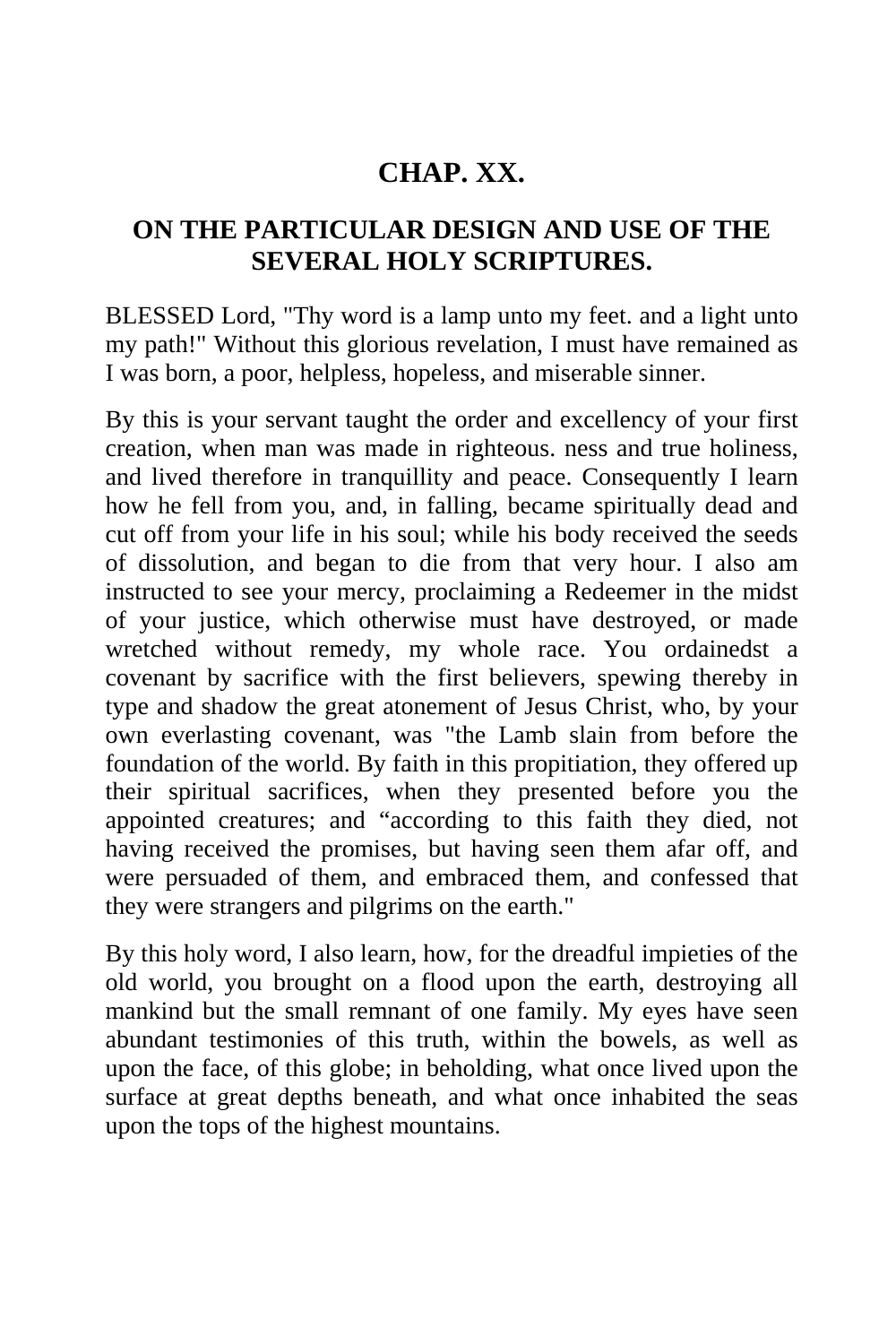By your blessed record I understand, that you made a covenant with Noah, and Abraham, and the other patriarchs, promising the great Savior to them and their seed. You did suffer their offspring to go down into Egypt, and brought them up again with your mighty hand, that by this you might proclaim a more glorious deliverance to your people. The plagues of Egypt were strong emblems of the curses and evils which sin brings upon the souls of all men ny nature; and your visitations of Israel were likewise representations of your conduct in grace towards all your redeemed. You deliver to this day your people from the world and the devil by the blood of the paschal Lamb, and sendest them forth from their power, to become sojourners as in a wilderness, "and to seek a better country, even a heavenly."

You did appoint all the rites and ceremonies of the holy law to spew forth the Savior's love, life; and death, till he should come. They are lively prophecies, and wise memorials, of what he was to be, and to do, and to suffer, for the salvation of poor sinners. No mind, but yours, could have contrived such a long train of mysterious truths, which were all to be fulfilled; no power, but yours, could have established and accomplished them all from age to age; no love, but yours, could have undertaken salvation at so costly an expense as the sufferings and death of your blessed Son.

In this sacred volume, I further read the conduct of your providence, in preserving the chosen remnant, and in punishing the ungodly and profane. The histories of men are composed by prejudice, and are full of falsehoods. What passes in my own time is so differently represented by different men; nay, what I have seen myself has been so variously seen and understood by others; that, were we alikeminded to report the truth, our misapprehensions and errors are so many, that through them the sane facts would scarcely appear to be the same things. But your record is faithful and true, and spares not the faults and evils of any man, either of your chosen people ac a nation, or of your dearest children as individuals. Here I see your constant love of holiness and hatred of sin. Here I read many great lessons of human infirmity, and many strong proofs of your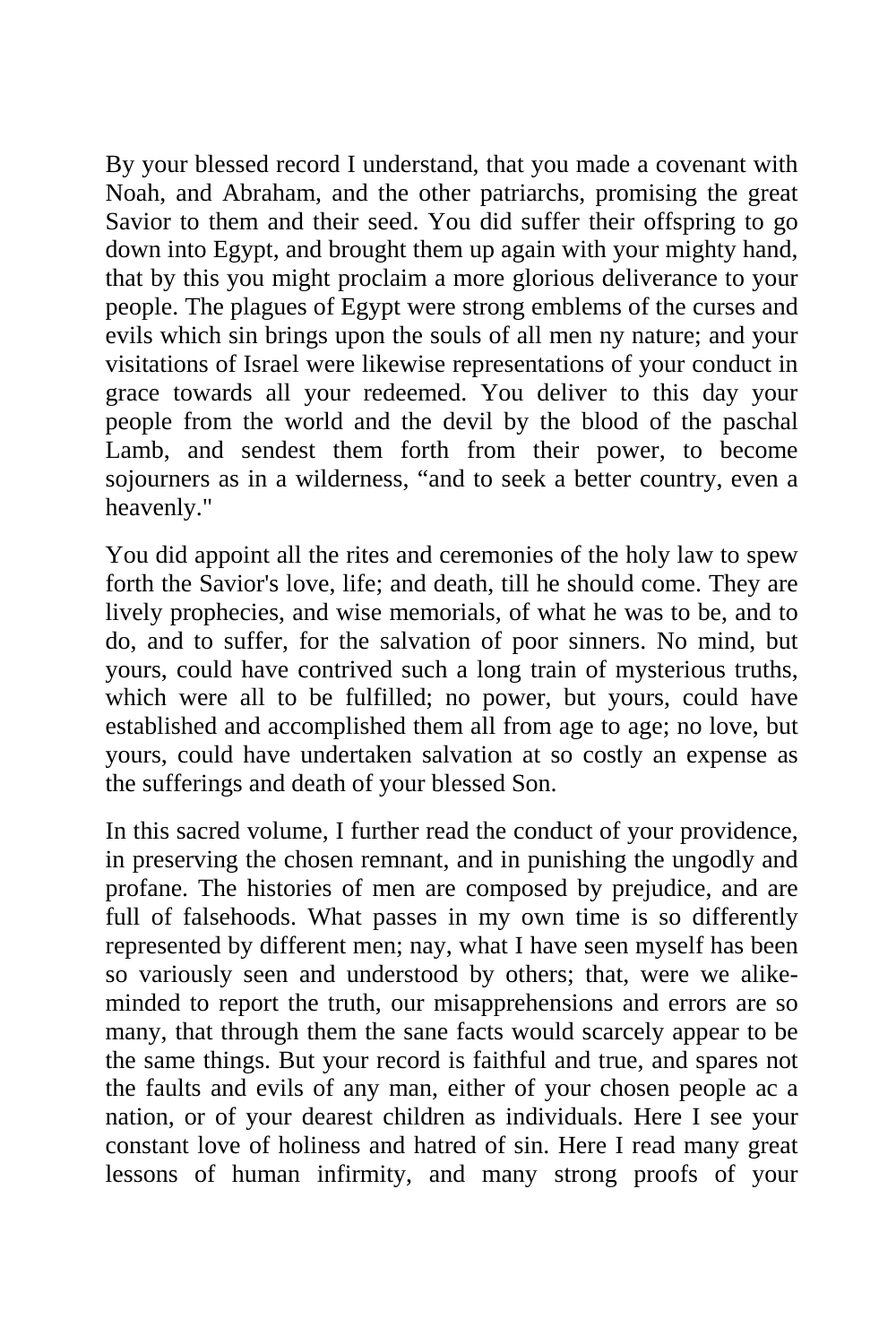forbearance, your justice, or your mercy. 0 let me, while I read, remember and understand.

In this book of books, I am also instructed by large and various prophecies given forth in deep and mysterious words. By your holy prophets you have indeed spoken at sundry times, and in divers manners or figures; but all their prophecies, whether by symbol, type, vision, inspiration, or voice, declare but one final purpose, even the salvation of souls by Jesus Christ. His testimony was the very life and spirit of all their predictions.

By other parts of this blessed volume, I am edified and built up in my most holy faith. The final patience and self-renunciation worked in Job, under your visitation, instruct me in the way of your righteousness. The proverbs or similitudes, full of mystic sense under moral ideas, teach me to look unto you for all my wisdom, grace, and strength. By one book, I am convinced of the vanity and vexation of all worldly things; and, by another, of the mysterious height and depth of the love of Christ. I am also taught what to sing, and how to sing, of your wonderful praises, by words which your own Spirit has revealed, which millions of your children have graciously communed with, and which infinitely exceed all the compositions of men. They are words, full of prophecy and vigorous sense, and full of sober joy in the faithful foresight of the prophecy fulfilled. The love of Christ is the substance, the form, yea, the very life and breath, of all your holy psalms.

In your gracious Gospels, dear Lord, I am taught the accomplishment of every mystery, and of the great work of salvation, covenanted and foretold, in the person, life, death, resurrection, ascension, and intercession, of my Lord and Savior Jesus Christ. 0 what a picture do they hold forth of the meekness, wisdom, grace, and compassion of that dear Redeemer! Lord, you know how often my heart has burned within me, when you have talked with me by these records, and while you have opened to me the scriptures. And yet you know, too, how often I have been one of the fools and slow of heart to believe all that your prophets have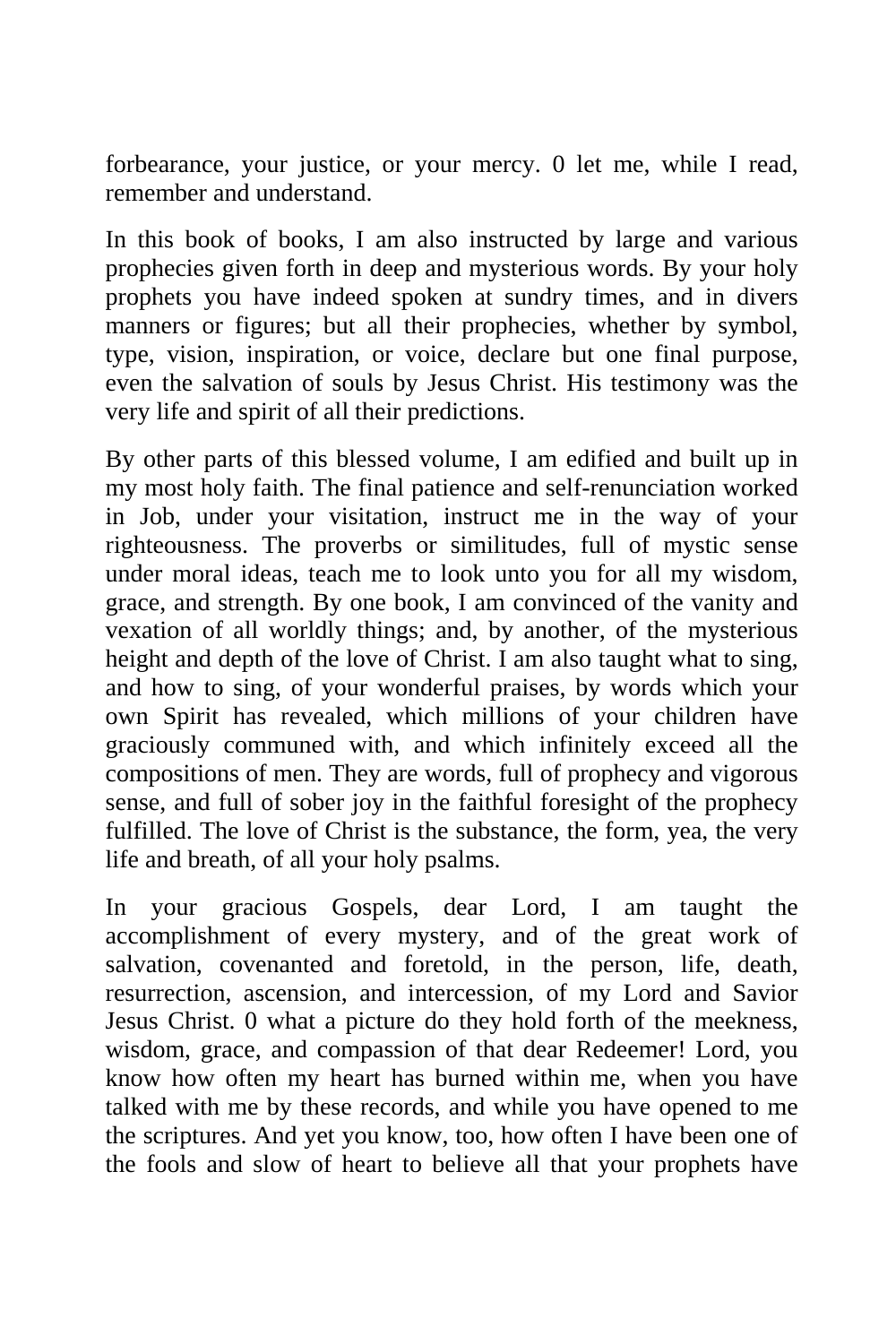spoken. 0 give me an understanding that is true; and so shall I be taught your word!

The life, deeds, and writings of your holy apostles are, in your blessed hands, most glorious and lively demonstrations of your everlasting truth. They shew me how your saints have walked; and they encourage me to be a follower of them, who now through faith and patience inherit the promises. 0 my gracious Master, strengthen me, as you were pleased to strengthen them, with might by your Spirit in the inner man! and so shall I hold on and hold out, till I receive, as they have received, the blessed end of my faith, in the salvation of my soul! You have also been pleased to close your prophecy, and to seal the vision, with an awful revelation, which reaches onward to the very end of time, and almost unveils the mighty majesty of eternity itself. I read this mystic book with solemn awe, and often tremble as I read. Your grace has unfolded some little of this important mystery to my mind; 0 grant me more understanding, so far as may be proper for my welfare, or as my weakness in grace may be able to bear it. Keep me from reading with my own eyes, which are but carnal, and cannot profit me, and let me be your disciple, and your humble disciple, alone! The ideas of this solemn are all framed upon the principle of the ancient part of your volume, and can only be apprehended at all through the intimate analogy of the whole.

O Lord, I bless you, I daily bless you, for this wonderful record of life and peace, which, if all men could spiritually read, all men would confess, that it is, and could be, of no origination but yours. The impressions of divinity are so glorious and evident, that he that ruts if he has but eyes, m y,xead and own them. And yet in nothing is this record more true, and in nothing is human experience of it more strong and striking, than in this, that no man can believe or understand a word of it, to the salvation of his soul, unless it be given him from above, unless all his instruction be imparted by you. Not that in your book there is any defect indeed, but wholly in the gross, sensual, and sinful apprehensions of fallen man.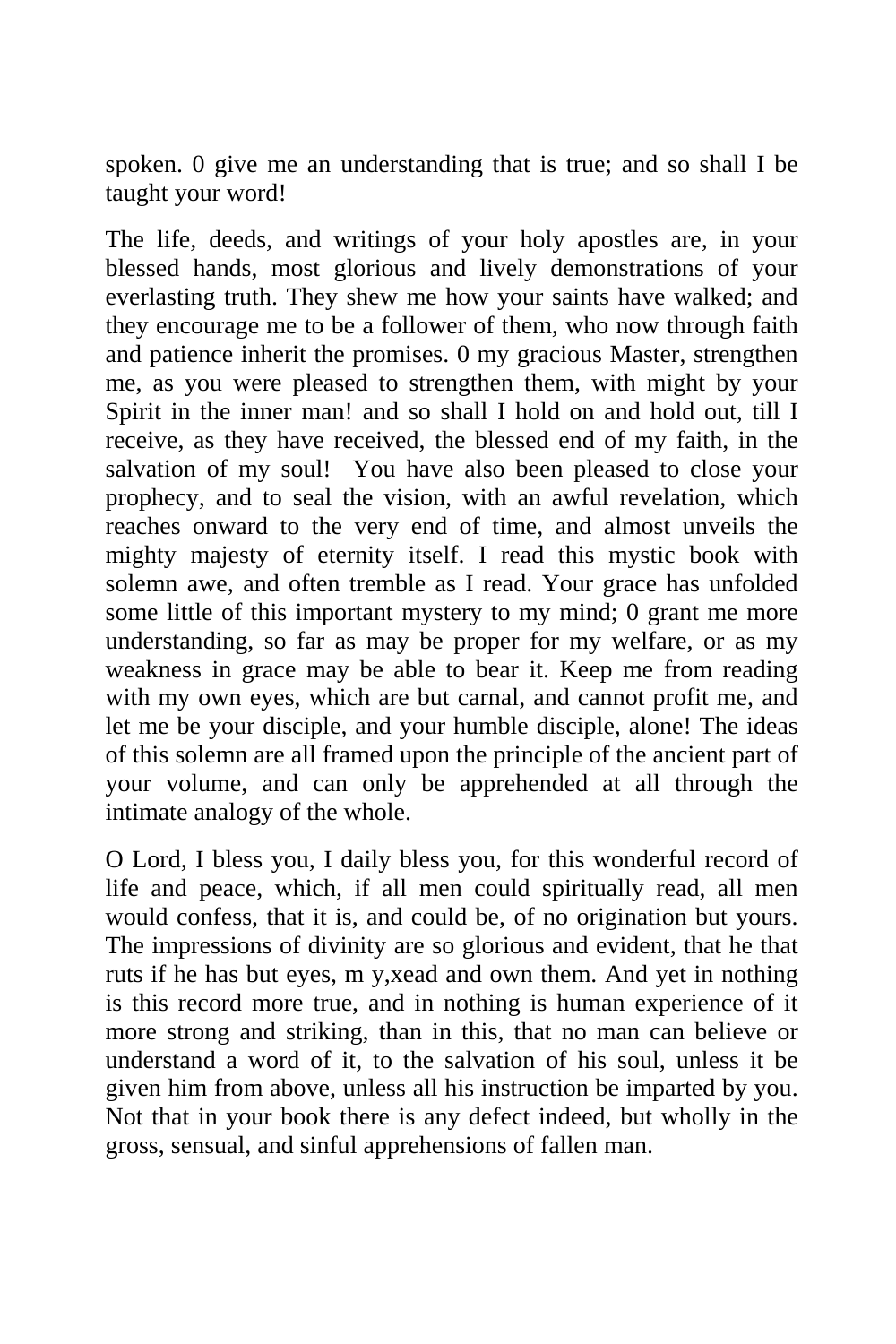"Open mine eyes," 0 Lord, "and then shall I behold wondrous things from thy law!" Things hidden to carnal sense, but clear and obvious to the view of that faith, which you give to your children. I wait upon you for this end. While I read and while I write, while I praise and while I pray, I seek for your instruction. I am a fool, without you; but, by you, I am made wise for eternity. Speak then in your holy word, for your servant heareth; and enable me to lay up what I hear, like Mary, within my heart, that I may be a true "scribe indeed, instructed in the kingdom of heaven, bringing forth, out of the treasure of my heart, things new and old!"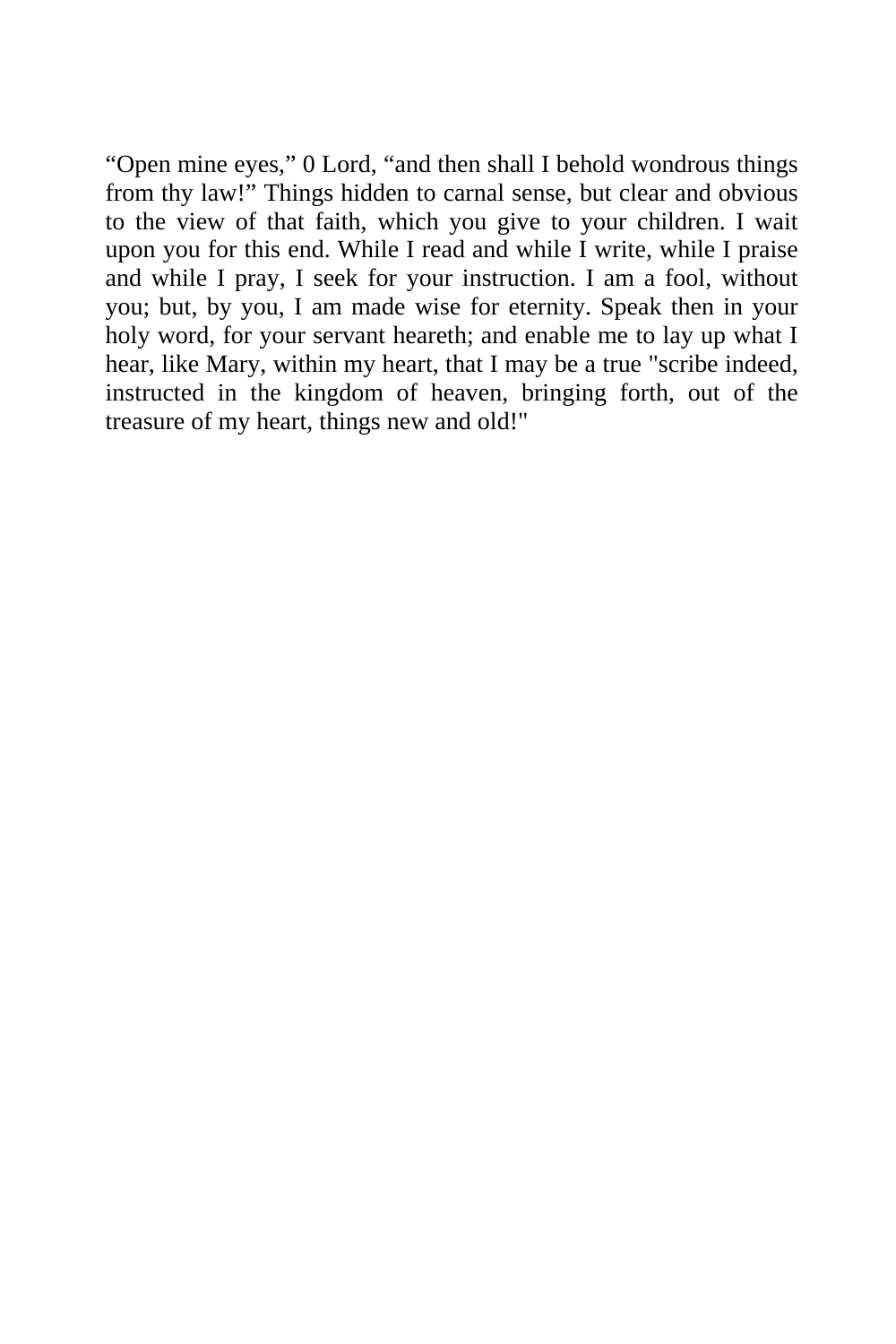# **CHAP. XXI.**

#### **THE RECOLLECTION OF THIS FIRST PART IN PRAYER TO GOD.**

0 ever-blessed Jehovah, three Persons in one Godhead, full of grace, and full of glory, have mercy upon me a miserable sinner! I am not worthy so much as to look up to the throne of your holiness, being polluted in my nature, wicked in my life, and covered entirely with innumerable transgressions. But, 0, where, where, shall I go for help and succour, but unto you, 0 Lord, who, for these my manifold abominations, are most justly displeased!

Wonderful goodness! You have commanded me to come, and invited me to present myself before you, with most astonishing testimonies of favor and acceptance. You have found a way to make satisfaction to your offended majesty and justice, not by my punishment and ruin so fully deserved, but by the sufferings and death of your dear Son. By him you have magnified your law and made it honorable, through an infinite and perfect righteousness, which he has completed for it. For these wonderful ends, by your everlasting covenant, he took into his divinity our human flesh, and became our Immanuel, or God with us: And so he became capable of suffering, doing, and substituting for his people, whom thus he purchased, all that was given him from you. Having completed this whole work of salvation, he is now ascended upon high, pleading and irterceding for poor sinners, that they might be partakers of his glory. Oh how great was his love; stronger indeed than death; mightier than sin and Satan; yea, almighty to redeem!

Holy Father, how great also was your love in sparing your own Son from heaven for guilty worms, and yet not sparing him upon earth, when bearing their nature and transgressions! I am overwhelmed with a sense of your unutterable benignity and compassion, joined as it is with everlasting justice, purity, and truth.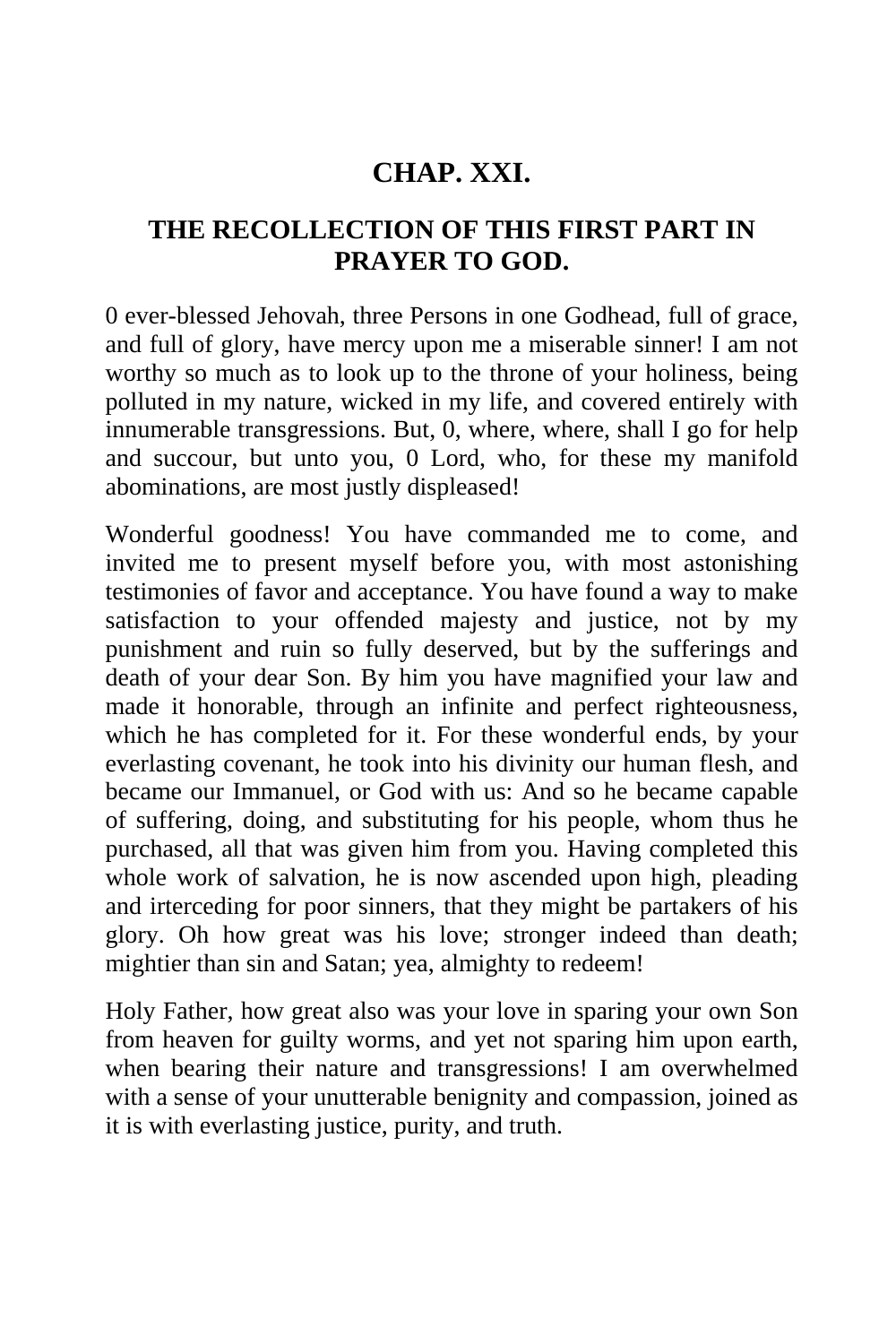And, you blessed Spirit, what do I owe unto you, for all your gracious work in my poor heart, enslaved as it was by sin, and by nature departed as it is from all righteousness! You have taken of the things of Jesus, and explained, and enforced, and enlivened them, into my soul. By you alone, I have heard, and believed, all the mysteries of redemption, needful for me to know. By you I have experienced some of them; and by your aid I hope to experience more. Be with me throughout my pilgrimage, and, in these days of rebuke and blasphemy against your person, 0 grant me the evidence of your presence, by enabling me to abound in every good word and work for your glory.

0 blessed Trinity! Three-One Jehovah! God in covenant for redeemed sinners! God in truth over all the world! hear and regard my prayer. Accept and sanctify my praise. I adore you for all your abundant mercy. I glorify you, 0 Father, Son, and Spirit, equal in nature, love, and majesty, with earnest, though poor, returns of gratitude and praise. Receive me, and whatever I am and have, graciously, for Jesus's sake, who is my Master, my Savior, my Priest, my Prophet, my King, my Lord, and my all, and also your only Son, in whom you are well pleased for ever.

Lord, I am frail, and full of wants. I am a poor, weak, despised, and despicable man; and yet your own adopted child notwithstanding. Give, 0 give me the bread of life; lighten my dim eyes with the light of life; and supply all my need, great and rarious as it truly is, according to your riches in glory by Christ Jesus! I bring a thousand and a thousand wants, imperfections, and cares, before you; and, Lord, I can bring no other. These, and such as these, are all I have both in body and in soul. 0 then take me as I am, and make me what you would have me to be. I know not of myself what is right, or good, or wise; but you know. Therefore, I beseech you, my blessed God, undertake even for me! I have no refuge, but in your power; I have no hope, but in your promises; and I desire nothing in this world, no, nor in the world to come, but the sweetness, the testimony, the possession, the glory, of your great salvation.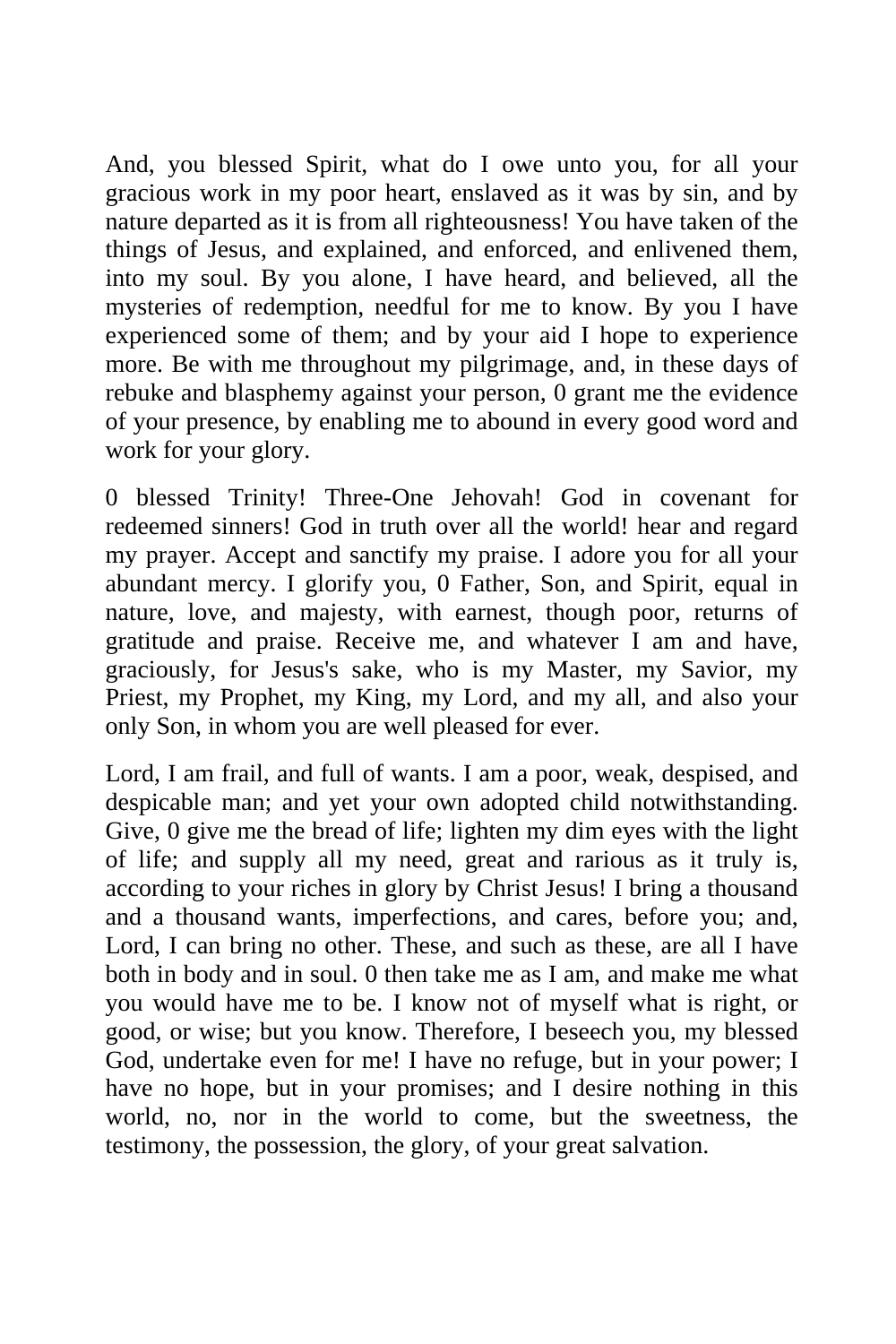0 let the evidence of this salvation be made more and more clear to my mind, and the experience of it more and more firm and solid to my soul, through your word and by your Spirit. May I read, and understand; may I understand and grow; till I come to the stature and measure appointed for me. Keep me from leaning on myself, lest I fall into error. Help me to depend upon you, that I may be led into all the truth. So shall I praise you with joyful lips, and, through my gracious Savior, bless and adore you, 0 God, my God, for ever and ever!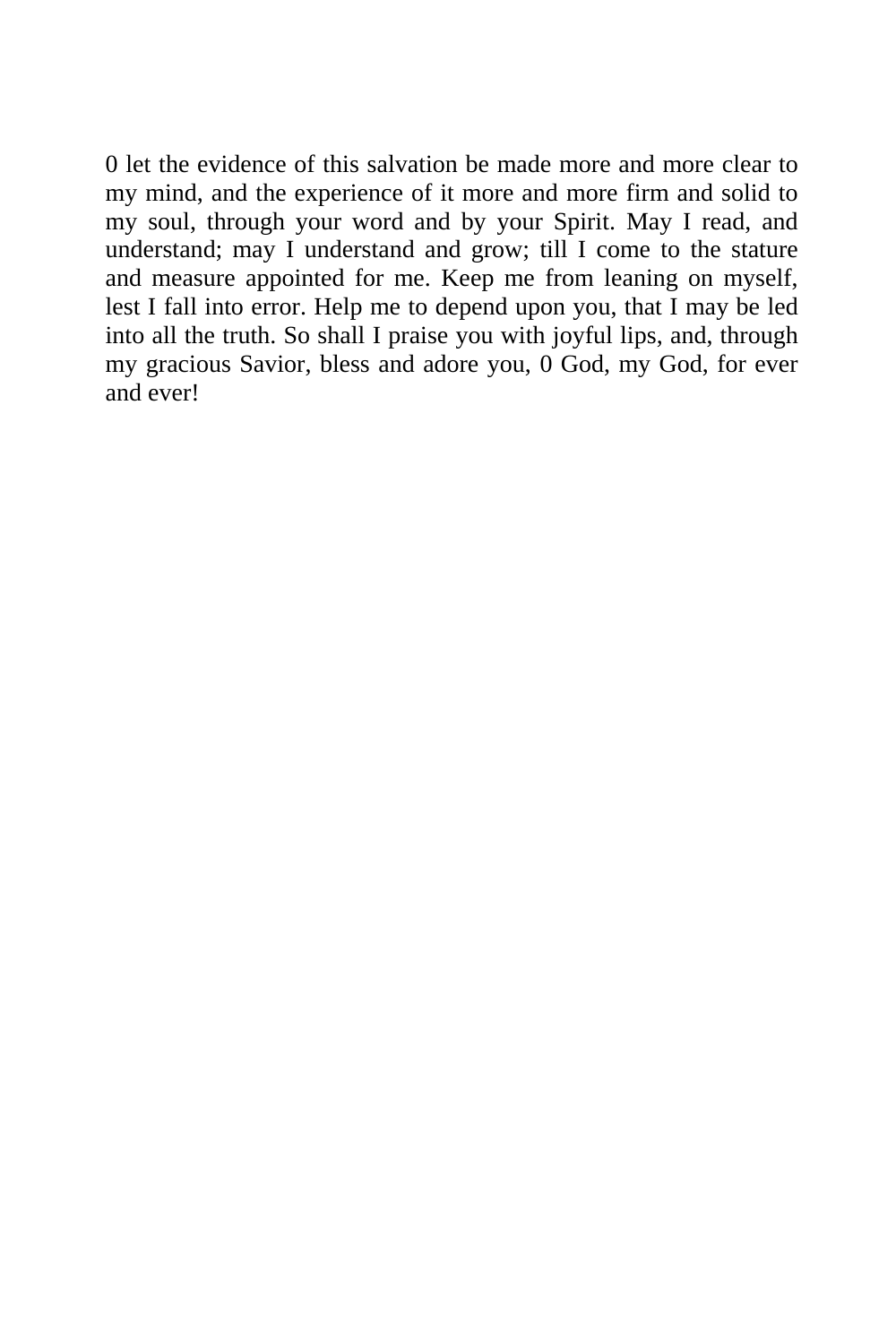# **PART II.**

## **CHAP. I.**

#### **UPON UNBELIEF.**

The corruption of our nature renders the life and exercise of faith the most difficult affair in the world. It is indeed far beyond ourselves. The apostle, therefore, ascribes our believing to *the exceeding greatness of God's power,* even to *the effectual working of his mighty power.* 

Many talk of this believing, and yet but few have attained it. A speculative assent to a chain of principles is easy; but the grounding of the heart in these principles upon Christ, and especially in the time of trial; the giving up a man's self, as nothing; the patient waiting of the soul upon the truth and promise of God; the cool and deliberate parting with the things of sense for the things of the Spirit; the discovery and suppression of carnal and corrupt motives in the heart; all these are matters, which are neither in the compass, nor taste, nor inclination, of flesh and blood.

Consequently it is, that, when men are made serious by affliction, sickness, or the approach of death, they find themselves so much at a loss for the use of that faith, which perhaps, from a long profession, they did not suspect they had wanted. O, it is dreadful to be in the dark when we want the most light, and to have no assurance of everlasting things, when we are called to part for ever with the things of time

The soul, indeed, that never doubted, has never yet believed. The office of faith being to subdue unbelief in all its activities, this often makes a sore and difficult conflict in the soul. Carnal reason looks for the demonstrations of sense, and cannot receive the things of the Spirit of God; for these being in their nature out pf its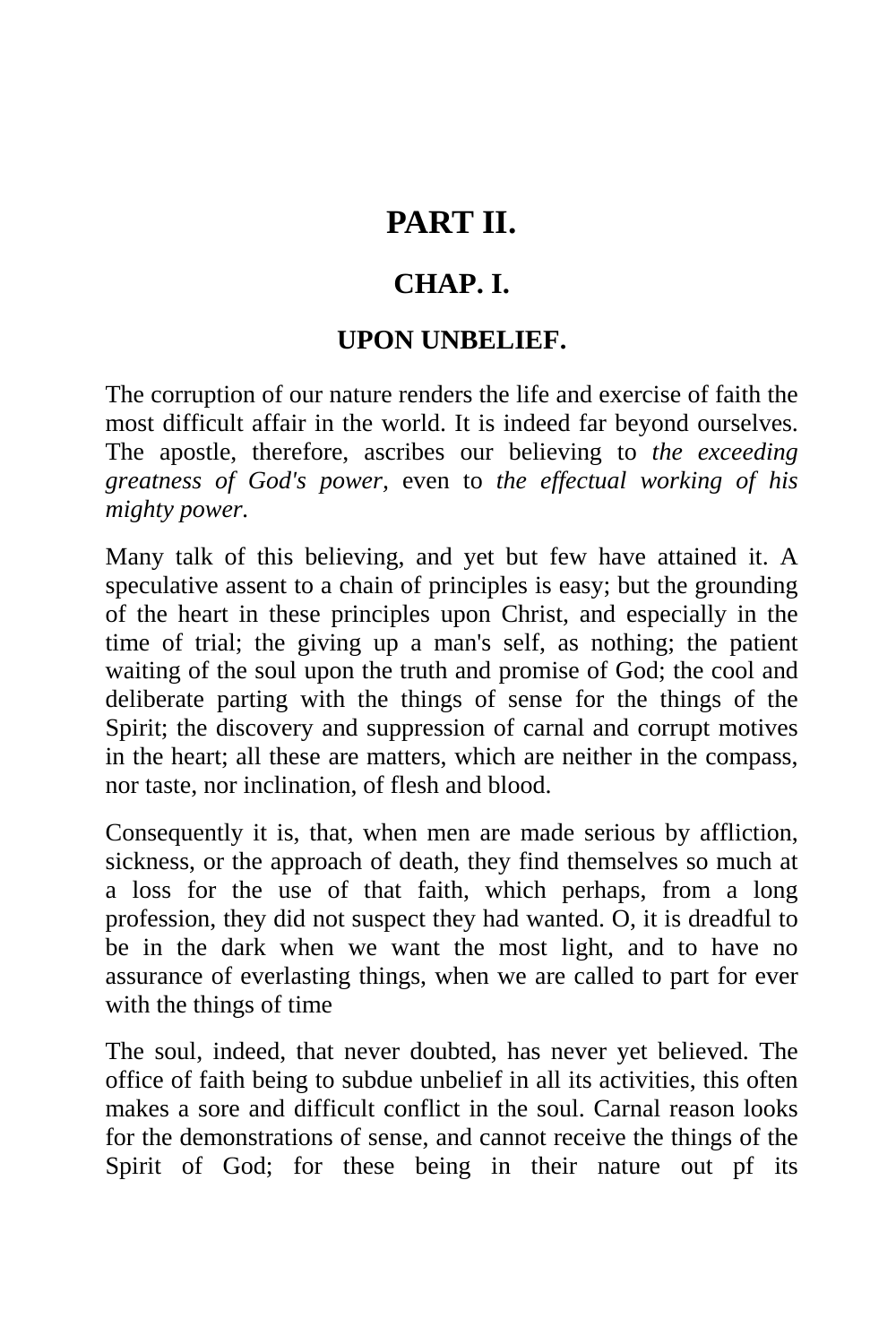comprehension, they appear foolishness unto it; and therefore this weak and fleshy reason cannot bring a strong and living confidence to the soul. Faith is chiefly occupied in things above animal sense, and often against it; but reason, beginning with ignorance, and proceeding upon doubt, seeks its rest in sensation, and can rise no higher. A man, therefore, cannot be *reasoned* by logical deductions and convictions out of unbelief into faith, but must be *saved* through the gift and working of the Divine power, first to possess faith, and afterwards to use it.

The mind, likewise, can never subdue its distressing doubts by its own exercise, but only by the gracious help of God: And the very looking for this help is from faith. Faith brings indeed its proper evidences with it; but these are all from the divine record, which, by the demonstration of the Spirit, answers the ignorant objections of carnal reason, and (what is vastly beyond the power of all the reason in the world) at once silences, satisfies, comforts, and renews the mind.*"* Thus faith relies, and the Spirit testifies; and this conjunction of what the soul is enabled to yield with what in that act it immediately receives, constitutes *that full abundance of certitude,*  which should be the grand aim of the children of God. *After ye believed, ye were sealed with that Spirit of promise, which is the*  EARNEST *of our inheritance.* 

This is not the work of a day. Conflicts and exercises are repeated continually; because while, flesh remains in the believer, it will be unbelieving flesh, ever expecting sensation instead of faith, though it be directly contrary to God's method of salvation. Man fell by disbelieving; and he is raised again through believing. lie is to trust God for every thing, before he can have the true enjoyment of any.

Faith does not take away all doubting, because it does not take away the body, nor the indwelling of sin in that body; but it subdues the reigning fury and the raging prevalence of doubting. It mightily attacks the body of sin, which is the grand cause of doubting. It enlightens the understanding, so as to enable it to discover truth from error; and it softens the heart, and gives it an affectionate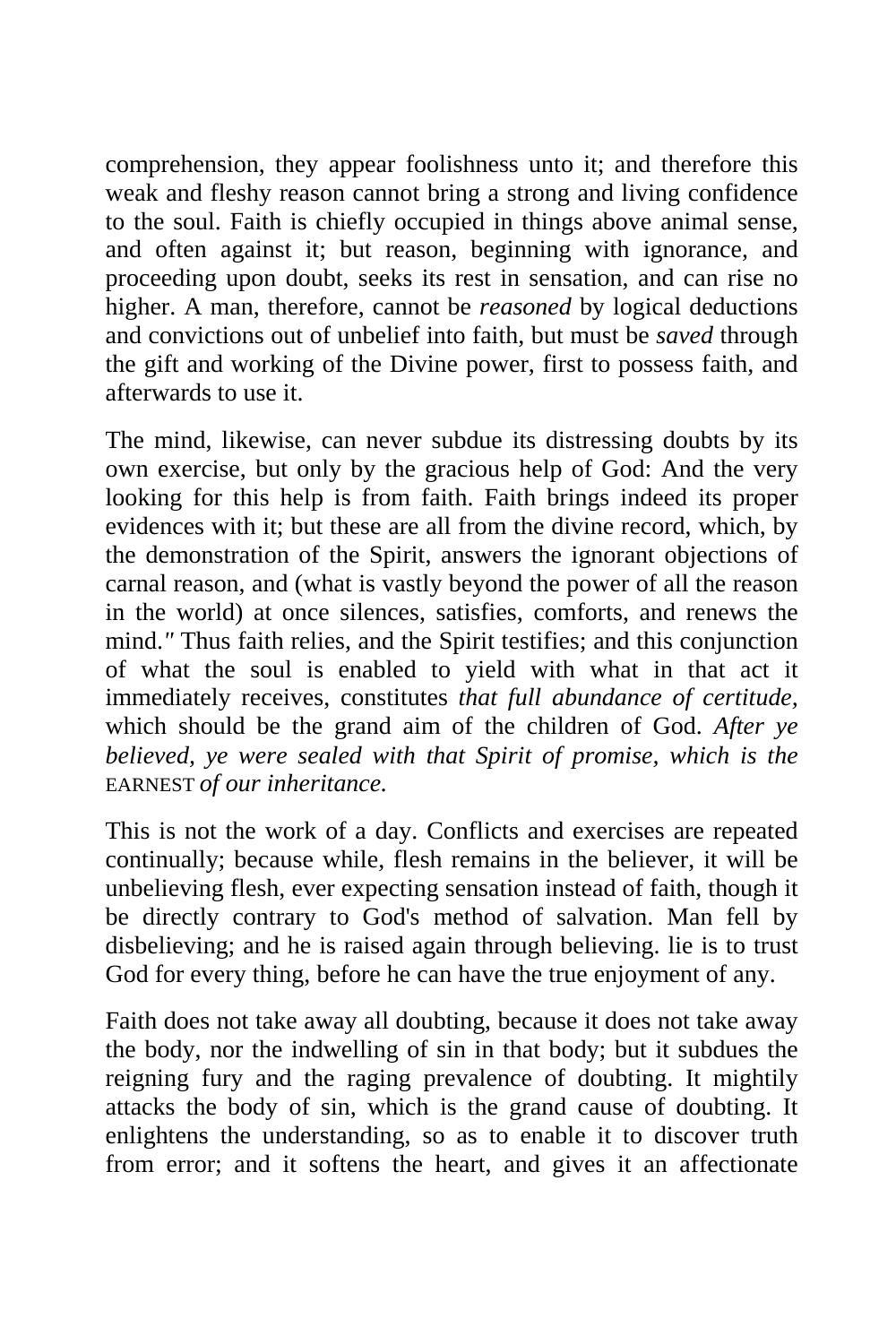tenderness to the things of God, and an upright fear of sin. Sometimes this precious faith obtains from the Christian such clear views, as makes him to wonder how he could doubt at all. And yet the doubting will again and again return, though perhaps with less frequency and strength. Its sudden attacks however are very distressing: And these are permitted of God, in order to show, that the soul is not to live by any gift imparted to it here, but simply and continually by that faith, which leads the soul out of itself to God in all its views and desires.

This is a difficult, though a daily and needful lesson. Lord, teach it your servant; or the knowledge will be too excellent and sublime for him to attain it! Let it also be not a lesson of theory and notion only, but of practice and experience, that I may become *skilful in the word of righteousness,* that this word may *dwell richly in me in all wisdom,* and that I may know how to repel by it, as the proper sword of your Spirit, the sad assaults which, while I am here, will often be made against me. *O let thy mercies come to me, O Lord; even thy salvation according to thy word: So shall I have wherewith to answer him that reproacheth me, for I trust in thy word!*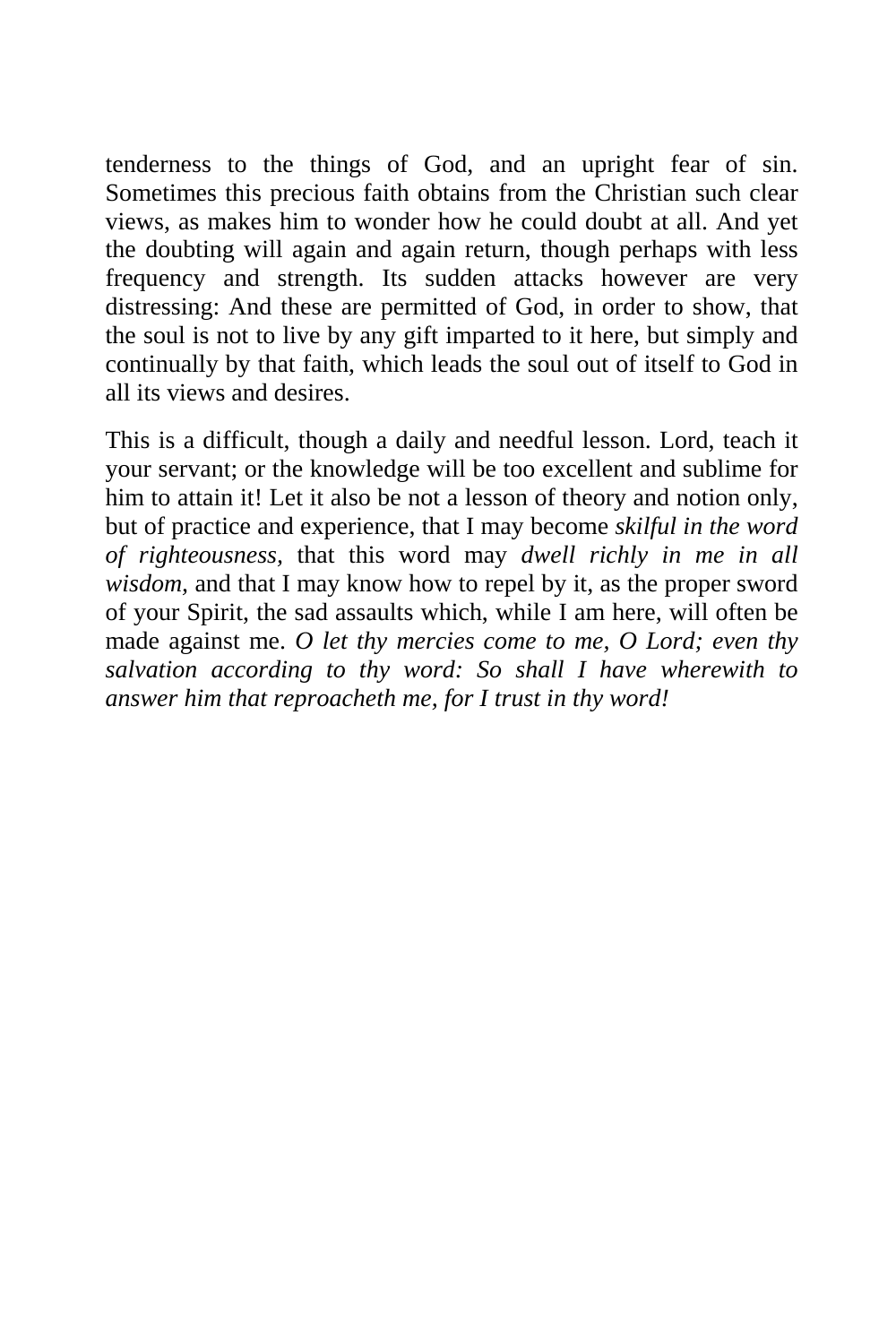# **CHAP. II.**

## **HOW HAVE I RECEIVED CHRIST.**

THE apostle says, *As ye have received Christ Jesus the Lord, so walk ye in him.* I must therefore receive him, before I can walk in him at all. It is a matter of the deepest consequence to my soul that I should do both.

How, then, Lord, did I receive you? Did I seek you first by my own will ? Alas! I was gone out of the way like all other men; I was altogether become abominable, having no will for good, but only for evil. Did I resolve to seek you by my best endeavors? I must confess, with shame and sorrow, that my resolutions were weaker to me than Samson's bands were in his full strength to him; and that the first or the least temptation led me away. Could my sincere obedience merit your favor? I see, that if a man could sincerely obey in his natural state, but which indeed he cannot, having no love to the work, but only a slavish fear of hell; Lord, I see that your law re- . quires, if I would be saved by your law, a sinless. and perfect obedience, instead of this insincere and defective one, upon pain of my utter destruction. You have said in your word, that *he who offendeth in one point is guilty of all,* and that *by the deeds of the law shall no man living be justified.* How then could I, who have offended in so many points, be saved? How then did you, in your righteousness, bring me to expect salvation?

Lord, I was poor, and vile, and miserable; I was helpless, yet laden with iniquities; I was wounded, and lying in my blood; my case and condition no man knew, or, knowing it, could relieve. In the midst of my misery was the appointed moment of your mercy. Into my deepest wounds you did pour your oil and your wine. You alone cheered my heart with your free salvation. In the view of what Christ had *done* and *suffered* for poor sinners like me, and by your gracious power applying this his two-fold merit; joy and gladness came into my soul, yea, greater than any found by men of the earth, *when ilieir corn, and wine, and oil have increased.*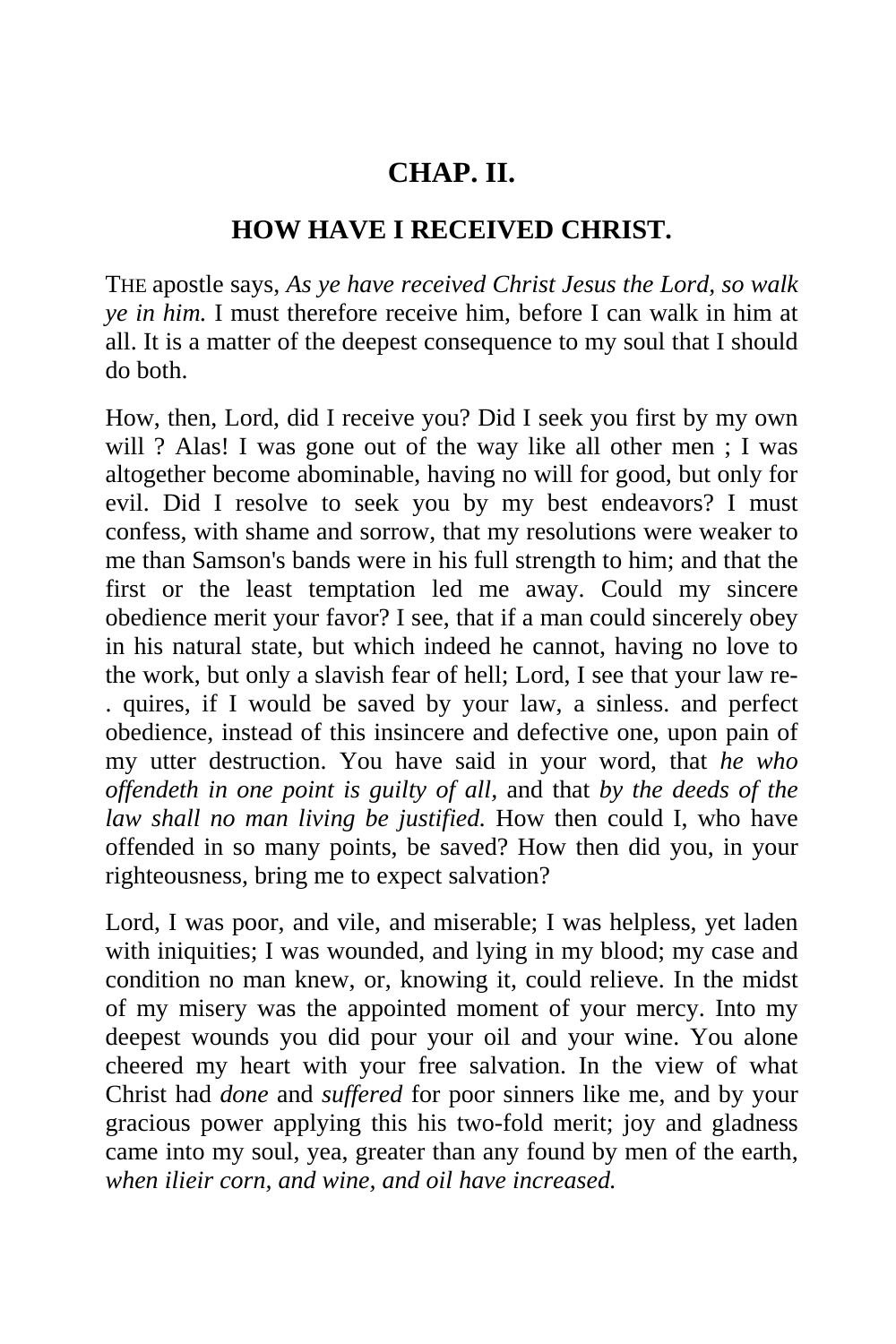Your word was the instrument, and your Spirit the worker. He newcreated me in Christ Jesus; he renewed me in the Spirit of my mind; he made darkness light before me, and rough places plain: By his teaching I know your truth, by his grace l enjoy it, by his power I am kept therein, and shall be kept, I trust, to the end. Lord, all the glory of conversion worked in me, and of your complete salvation worked for me, wholly belongs unto, you from beginning to end!

It was in this way I received Christ; and your word, O Lord, assures me it is the true way; because it gives to you all the glory and secures to me all the benefit. In this way of humbly receiving, I must also walk continually. I have nothing of my own but sin. You have nothing, O my Redeemer, but grace and mercy for your people. Help me to receive out of this eternal fulness grace for grace, according to my need, that I may walk unto all well pleasing, and adorn your doctrine in all things. I would love much, because much has been forgiven me. I would serve heartily, because you have kindly done great things indeed for me. I would live holily, because it is the way to your kingdom, and the very, happiness of your kingdom itself. Let me, my Savior, be more like unto you; for, Lord, I would be yours, and only yours, for ever!

Thus my heart often vents its desires; though at times it is unsteady, dull, and ready to droop under the weight and grossness of a sinful body. I have no remedy for this malady but Christ sought for in humble prayers. And when my prayers are faint and drooping, as they too frequently are, I bewail and am sick of myself; but I dare not leave him, lest a worse evil befal me. I therefore in compunction of spirit cast myself down before him as low as I can, praying, for prayer, and intreating him that he would not eave me to my evil self, but enliven my soul with an answer of peace. When I can put forth this., act of faith, there is often peace in the act itself, which refreshes me. and usually comfort follows upon it, or (what is better) more faith to throw all upon him, and to live more by him for the time to come.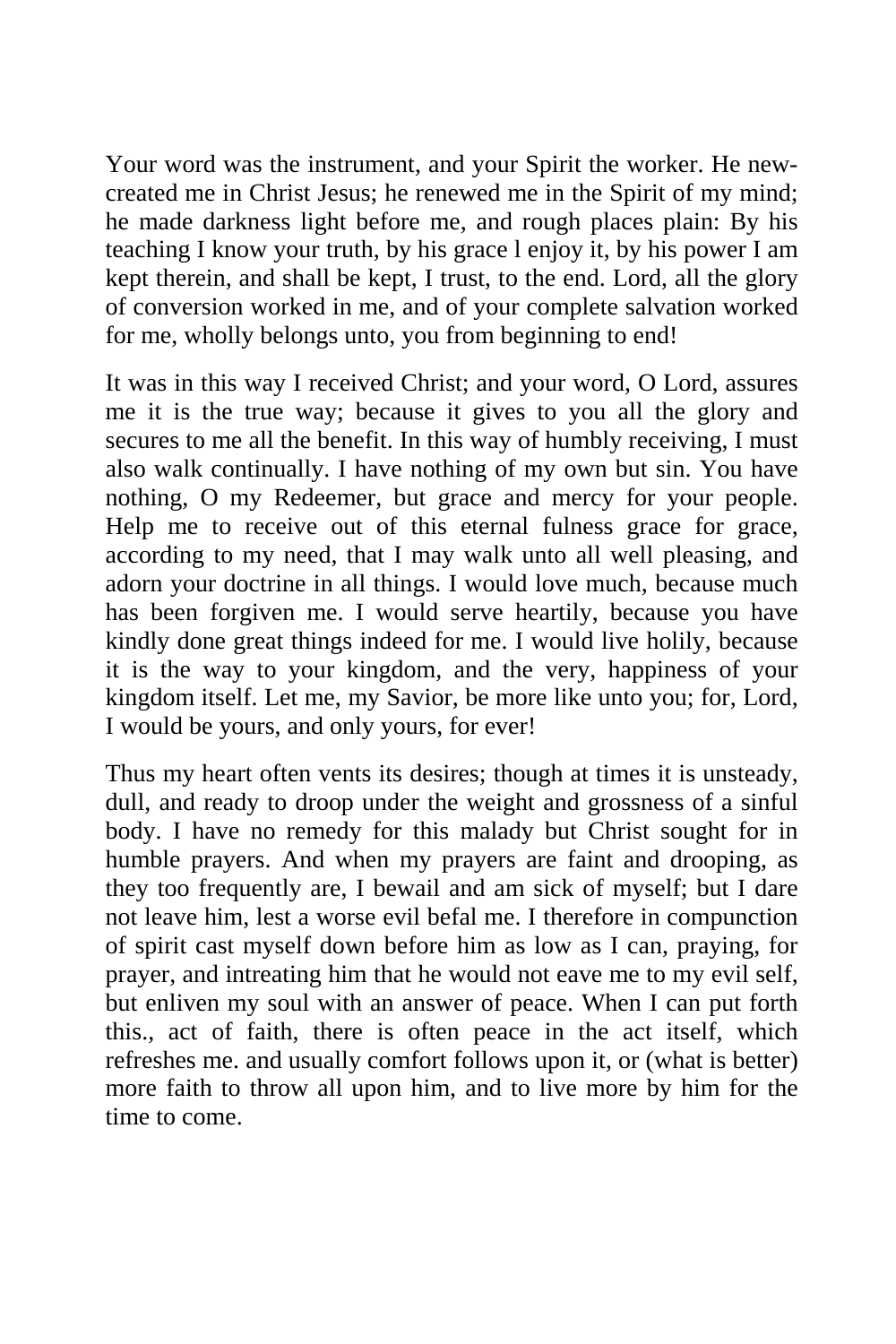# **CHAP. III.**

## **HOW DO I LIVE UPON CHRIST?**

ALAS! my soul, in spiritual things you too often live upon yourself. You seek in frames, in forms, in creatures, and in animal life, what is only to be found in your Redeemer, even a right inward peace and stability of mind. Outward duties are well in their place, but they have no divine life in themselves, and of themselves can give none to you. They are to be performed, but not trusted in; to be used with grace, but not to buy grace. They are as the scaffold to the building, a *mean* for carrying on the spiritual work, but not the *object* or the *end* of the great design. In the power of Christ they are blessings; without his power, they have no life or help in them.

Many treat the ordinances as a fair *substitute* for a serious and constant watchfulness over themselves, for patient devotedness to God, and for real holiness of heart and life, instead of the *,mean,* and only the mean, which the Lord has appointed, for leading up the soul to all this, as their proper and indispensable end. By such worshippers, the holy means are turned into a profane and detestable idol (as was the case with some of old; Isaiah, Ixvi. 3.) in the sight of the Lord, who does not regard lip-service, nor any carnal or corporal attentions only, but *the poor and the contrite spirit,* that can *tremble at,* while it hears and believes, his holy word.

Remember this for yourself, O my soul. Your first and last trust must be in Jesus. He is the way, the truth, and the life. Without him, all prayers, praises, rites, and ordinances, dwindle into carcases without a soul. Every performance will be carnal and corporal, unless the Savior fill it with his divine Spirit: And when this comes, then there is a sweet communion of heart with Christ, and a blissful reviving of the soul. Then, behind the veil of outward ordinances, there appears a delightful view of the Lord in his goodness, beauty, grandeur, blessedness, and glory; and such a view as no carnal eye can behold, and no unrenewed mind understand or conceive.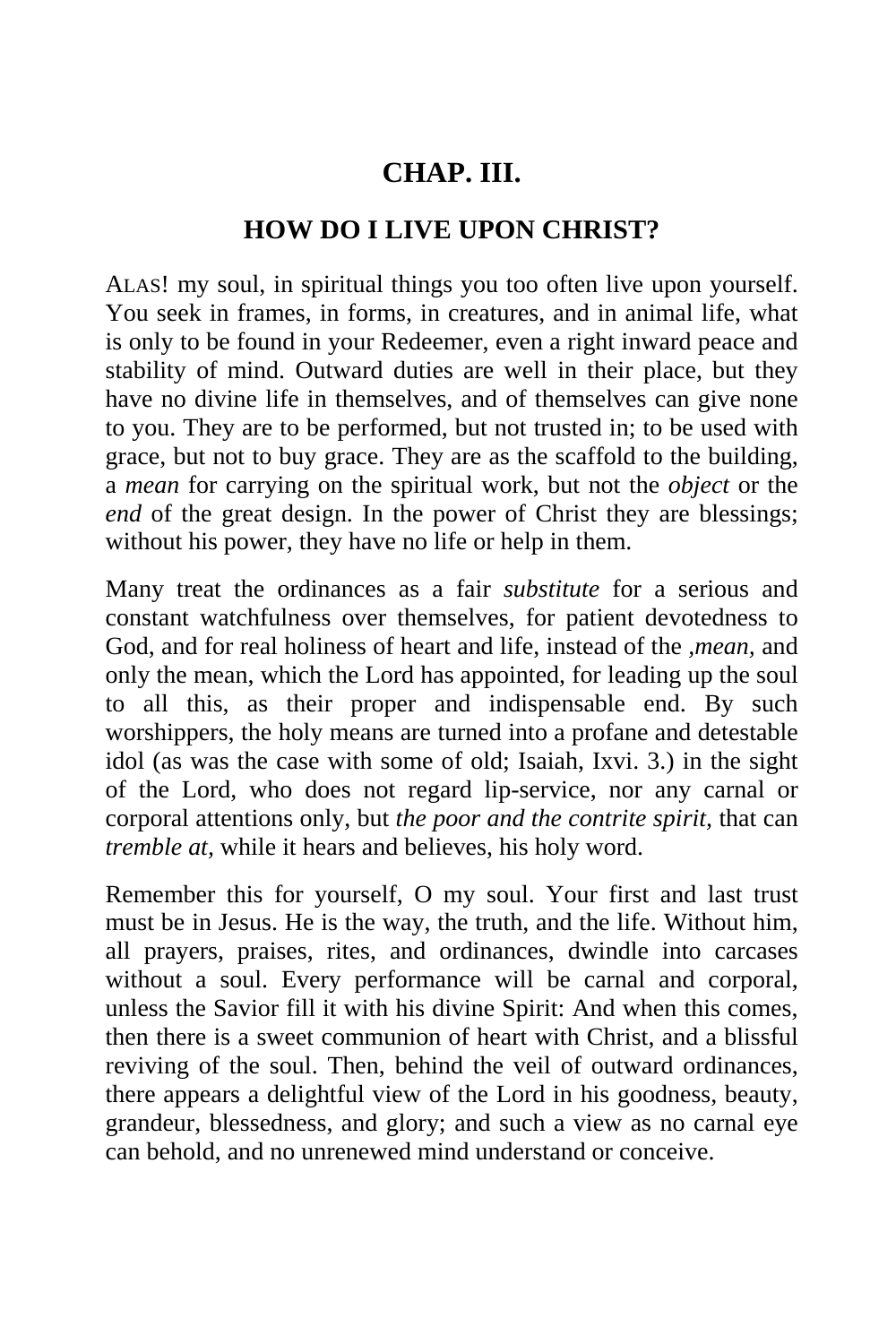Mere professors stick in the flesh, and mistake the worship of the body and the motion of the lips, for the love, taste, action, and adoration of the soul. Religion is too sublime for those, who are rather carried through a course than live in it. The road, indeed, may be a good one; but these no more travel therein, than a corpse borne along in a hearse can be said to be making a journey.

My soul, your life and your liveliness are all laid up in Christ, and are to be drawn from him according to your need. You have no stock left to your own disposal. As the manna was received daily from above, so you must live out of yourself for your spiritual daily bread. Having pleaded your pardon by his blood, and your justification by his righteousness, you must live on him for grace still to plead both, to enjoy the effect of both, to commune with him from time to time, to deny yourself, to renounce the world and the devil, to master corruptions, to be growing wiser in his word, and more rich in its experience, and, in short, to use him continually for your all in all. The whole of this is spiritual, and therefore difficult, work; and you are quite unable to perform it in any respect but through that strength which is made perfect in your weakness. If Christ indeed be your life; then, because he lives, you shalt live also.

In living thus upon Christ, you are to live above yourself, and certainly above every thing which you by yourself can perform. This is the true and sublime life of the *inner man,* which is not corruptible, nor depends for vigor upon corruptible things. It is therefore a hidden life. *Ye are dead,* says the apostle, *and your life is hid with Christ in God.* No outward or carnal eye can see it at all, except in some of its holy outward effects, the true excellence of which, at the same time, it cannot apprehend: and the spiritual understanding of other believers can only discern its inward truth and growth, but in proportion as they themselves are spiritually grown up in Christ Jesus the Lord. A mere reasoner in religion knows nothing of the matter. He, who has never left himself, nor truly disowned his own wisdom, righteousness, and strength, has never yet come to Christ, nor rightly believed in him.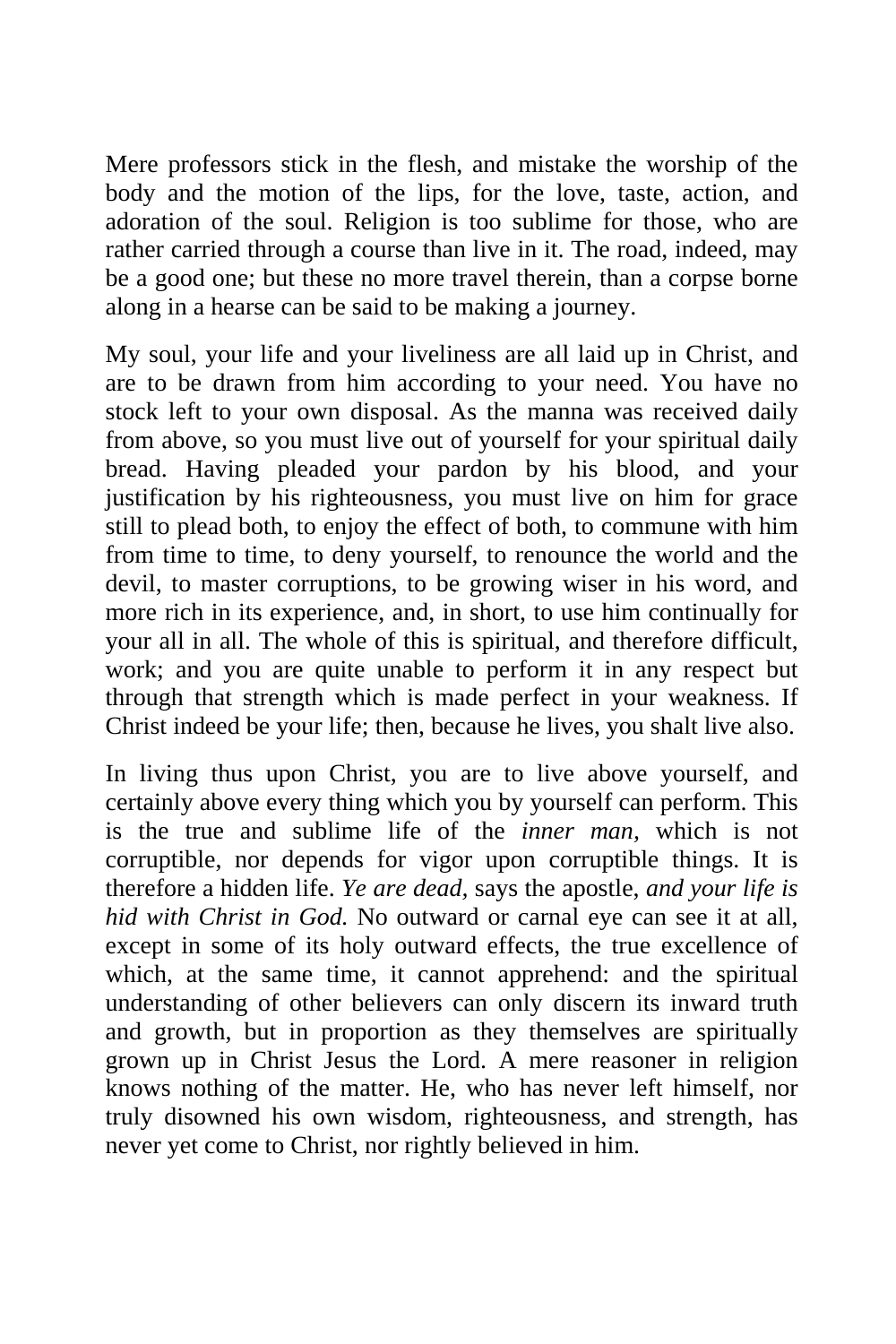As you are not to live upon yourself, Q my soul, so you can not live this true life by the aid or opinions of others. If they are instruments of good to you, it is your heavenly Father who employs them for that end. They themselves, as well as you, must live upon him, for all their wisdom, grace, and strength, and not *by the life of their own hand.* Christ is and must be as much their life, as he is yours.

You sometimes wax and wane in your duties, as the moon in her light. At one time, you are full of spiritual appetite and vigor; at another, in lowness and want of strength. The cause is not in the Sun of Righteousness, who is always alike; but in you, who turns not the same aspect always to him, and therefore have not always the same light and heat. If you think to get the brightness from the stars around you, instead of your Sun; you will be like the dark part of the moon turned away from the natural sun, which often scarcely appears, or when it does, appears as dull as it is cold. In all providences, ordinances, and situations, Christ must be your point of view, your succour, your light,. your life, and your trust; or they will be found, however excellent in his hand, only *beggarly elements* in yours.

In all things that are truly divine and spiritual, the flesh soon becomes weary, and flags, and fails. When the exercise grows difficult, especially;. then corrupt nature soon declines, and cannot sustain or endure the toil. Consequently it is, that so many seem to receive the word with joy, and to run well for a time, who, when persecutions or trials arise, having no root in themselves, begin to find dislikes and offences, and so presently fall away. Their fallow hearts have not been broken. up deeply enough by the gospel-plough *(i. e.* by the law) to cover well the gospel-seed. This seed, having never been *hidden in the heart,* has taken no root downward in humble and secret contrition, nor grown into substance upwards to *bring forth fruit unto perfection.* 

The hidden and spiritual life is often most active and strong, when the flesh is lowest and has least to do. *Be silent, O all flesh, before the Lord: for he is raised up out of his holy habitation.* When the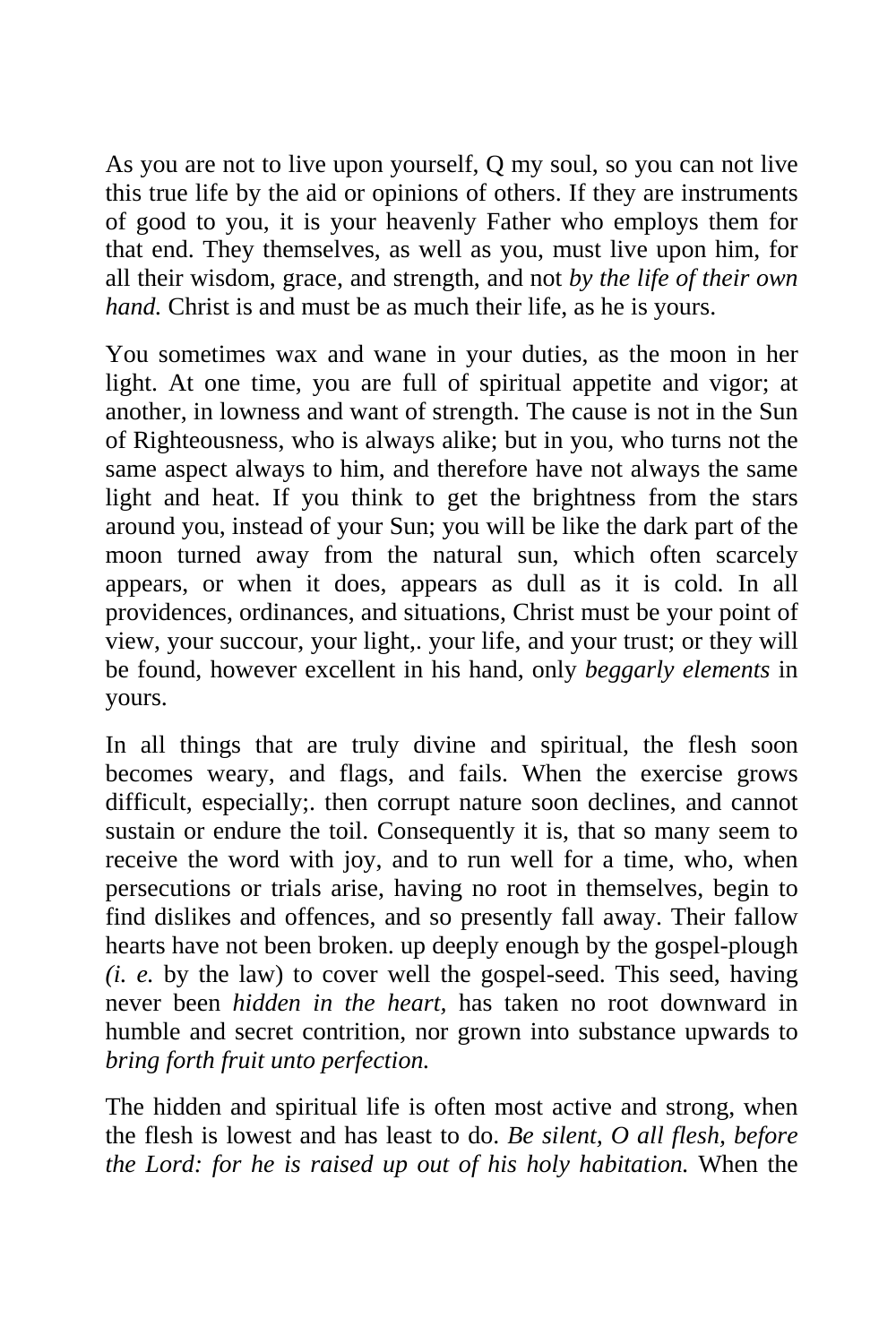Lord is risen upon the soul, all that is weak and carnal, is as nothing before him. A sweet proof of this may sometimes be found in sick and dying believers. How do they triumph in spirit, with a glorious liveliness, over all the debilities of a dying body? *When their heart and their flesh fail,* God then appears most eminently to be the very *strength of their heart, and their portion for ever.* 

There is a *knowledge of Christ after the flesh,* which will carry men a great way into all the splendors of religious profession. It shall make a man look and talk seriously; carry him constantly to ordinances; give him great personal zeal and confidence; enable him to be very exact in all outward discipline and form of doctrine; nay, it shall bring him with a fervent activity (if a minister) into the pulpit, help him to deliver perhaps sound discourses with seeming earnestness and able oratory, so that multitudes shall hear and admire, and possibly be worked upon by him; and yet in himself it may be mere flesh, have only selfish ends and views, and be the poor low knowledge of Christ by the flesh, after all. There is sometimes a little true life in this, and then it is strengthened and refined by trials and temptations; but when there is none, then by time, or trouble, or some other thing, it will finally fall away. *If they had* really *been of us, no doubt they would have continued with us.* 

O my soul, there are *depths of Satan,* as well as of God; and there is no security for you, but in renouncing the flesh, and all the secret as well as open works of the flesh, and by following Jesus humbly and thoroughly in the regeneration. In the poverty of carnal nature, the Lord will manifest the riches of his grace. You must be poor in your own spirit, or you can not be rich in his. He fills the hungry with good things, but those that are increased with their own goods, or build upon their own spiritual or temporal attainments, he will always send empty away.

O Lord, look upon me a poor and helpless creature, who cannot so much as look up to you for aid, without your special grace for that end. How can I live upon you, my Savior, unless you come down to me in this dark and wretched world, and visit me with your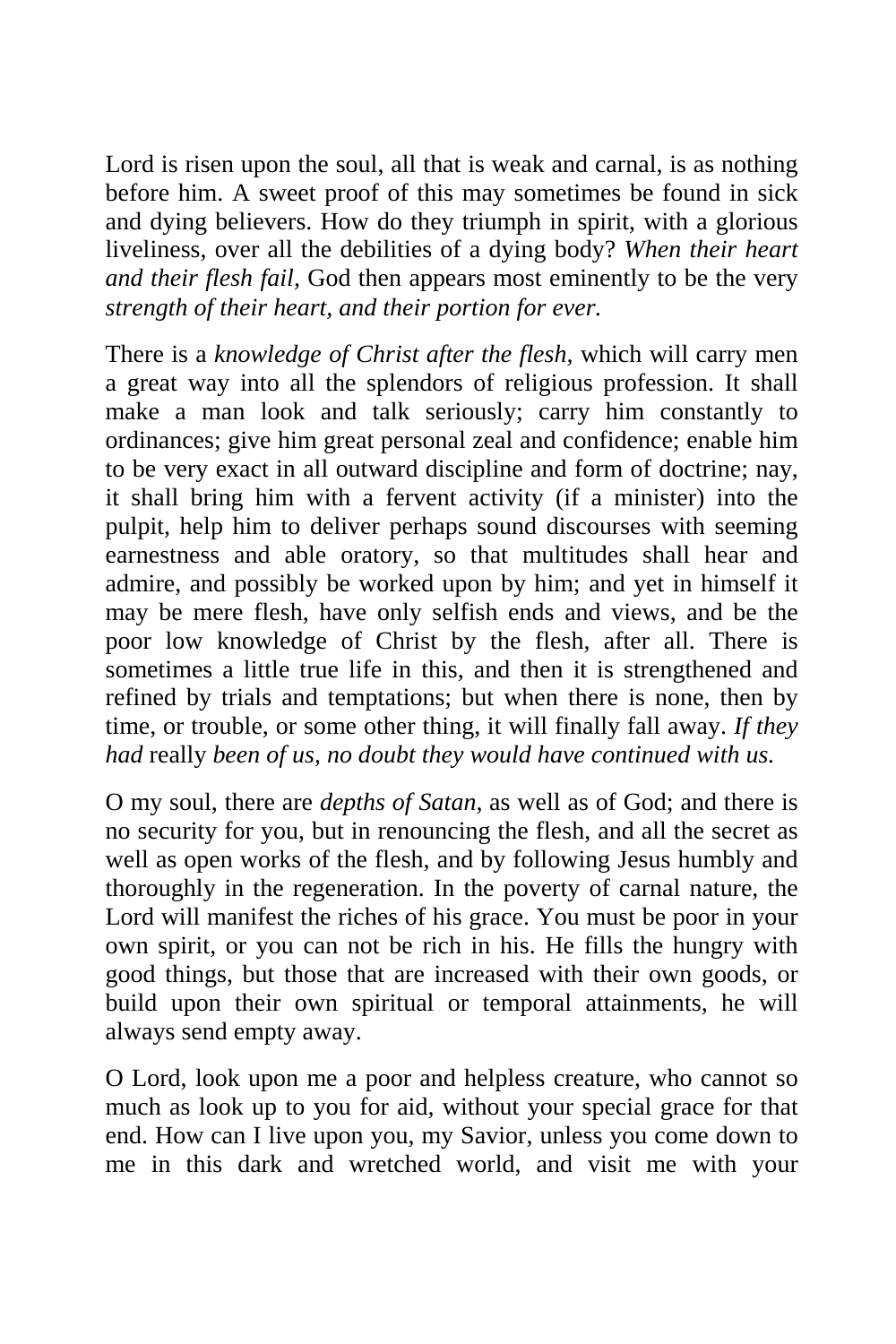salvation! I have waited for your salvation, O Lord; and I would still patiently wait in all the ways of your appointment, expecting your presence in this troubled pool to bless me. I expect you, and only you. None else can do me good. My soul craves for true and immortal life; and this is your gift: O give it unto me. In all your means of grace, let my heart wait for your grace by the means. "Teach me to bless you for these means, when I have them; and to trust you for them, when I have them not; yea, to trust you without means, when I have no hope of them." "Without your presence all outward things are barren and dry; and my soul can find no sustenance. Lead me, O my gracious Shepherd, by your own hand to the green pastures, and beside the waters of your holy rest; restoring my soul, and conducting me in the paths of righteousness for your name's sake. So shall I walk through the valley of the shadow of death, neither fearing nor finding any evil, and at length arrive at the heavenly house of my God, in which I shall dwell for ever.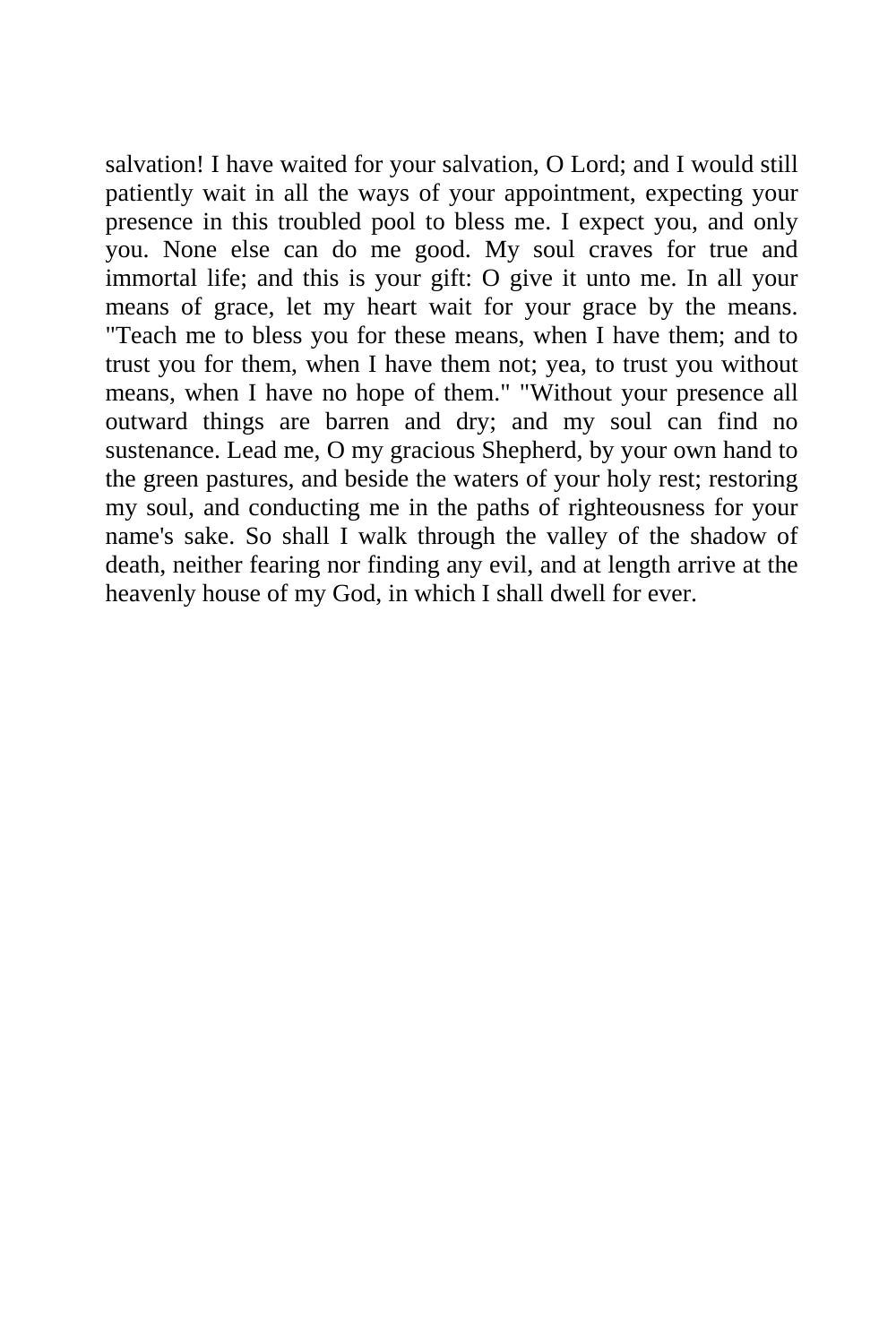# **CHAP. IV.**

### **ON SELF-SEEKING.**

As they that are in the flesh, cannot please God at all; so they, that follow the flesh in any instance, do so far displease him. This flesh is a subtle adversary, and will creep into our duties as well as our sins: mixing itself under a thousand forms into almost all that we can say, or think, or do.

Who could expect to feel this deceiver in the deepest contrition of soul, or to find him in peals of groans and showers of tears? Yet self will endeavor to make a man proud of this very humility, be plumed upon his own abasements, and be fancying himself something in the midst of his confessions about his vileness and nothing.

A poor soul shall own itself, with much pain and sincerity, to be a miserable sinner; and self, from this very acknowledgment, will stir up a notion of worth in the creature, and give it to believe that there are some seeds at least of excellence within itself, which others have not, and for having of which he is higher or better than they. Self will bid some men confess themselves sinners, that they may be considered as saints. To take them at their word, would mortify and displease them.

When the heart of the believer is melted in duty, and enjoys the liveliest frame of communion and love; how often and how much is self to be found therein, cither attempting to puff up with an high opinion, or to instill a carnal security, concerning its spiritual interest and welfare? If it can abate the power and watchfulness of faith, it will lay a ground of distress to the believer in the next trial; so that he will soon find himself to be yet in the flesh, and that (as one says) *"* He must never think to put off his armor, till he is ready for others to put on his shroud."

A man may appear excellent in religious conversation, and be eminent in public duties: he may speak and write much, and perhaps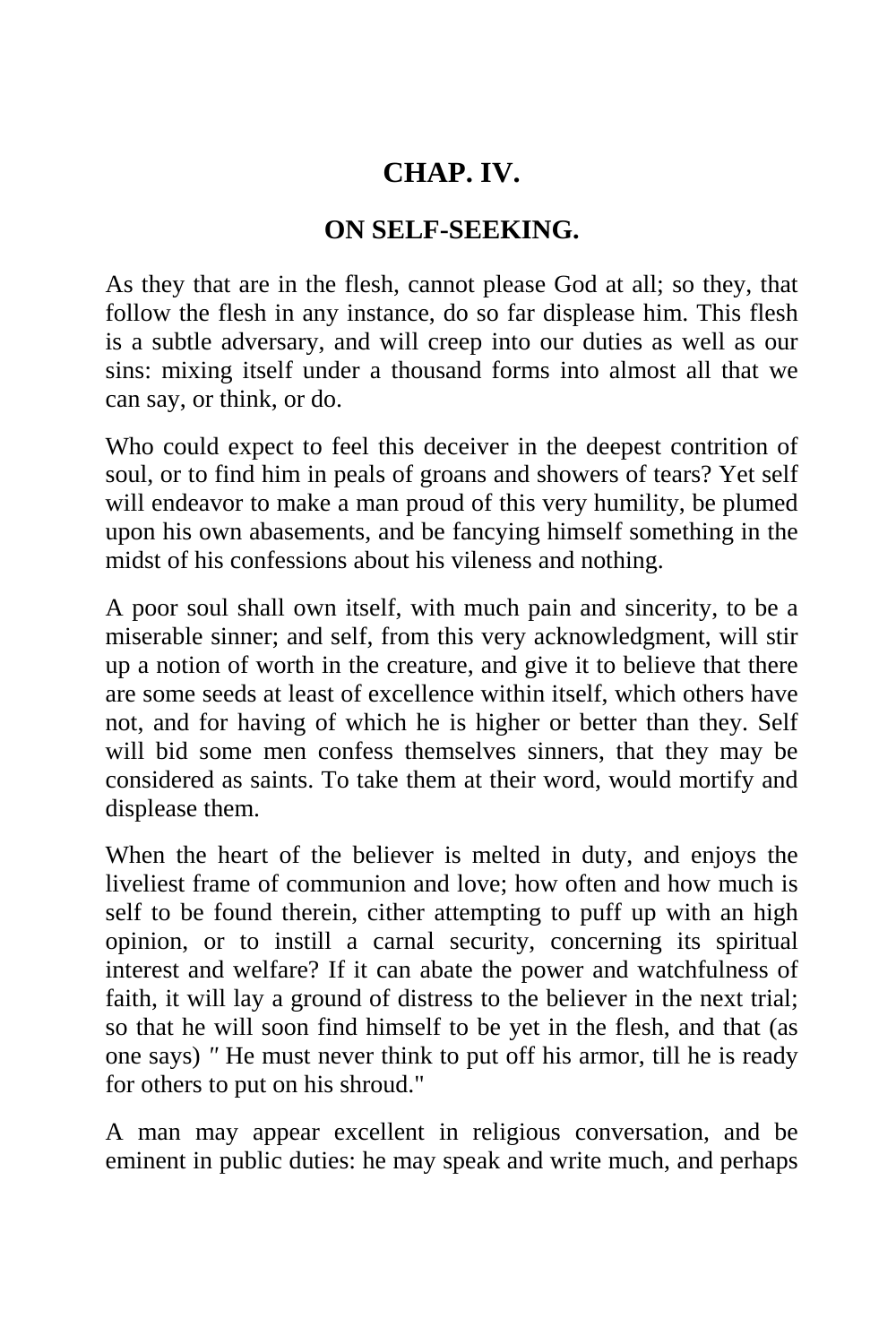well, upon the things of God, and may recommend them with zeal to others; and yet so much of self may be in all, that when he looks over his heart, and discovers it, he will rather find reason to be ashamed of the whole, than to be satisfied with any one part of it. I know not, whether, in writing these pages, there be not so much of this evil mixing itself, as to defile and almost nullify any good that may be in them. And though I can humbly look to God for the sincerity and uprightness of my general aim, yet such are my apprehensions of my own carnality, vanity, emptiness, and self-love, and of the sinfulness of giving them indulgence, in serious things especially, that I am sometimes inclined to throw the whole aside. I see this hateful principle in almost every thing I can say or do, and am ashamed of myself and of it; but still it rises again and again, though often detected; and therefore I am obliged continually to cast myself, with a redoubled sense of the mean, weak, vain, and vile condition of nature, upon the sole and free mercy of God my Savior.

In success of duty for God, and in being the instrument of good to others, this selfishness of our hearts will endeavor, if not to rob God entirely of his glory, yet at least to share with him in it. Self will be pleased, because *we ourselves* have been concerned, because *we*  have been honored, and because by *us* the Lord has been magnified in the souls of others. It is self, which is vexed when this is not the case, and when we have toiled for nothing, or others have caught the fishes. Whereas our spirit should rejoice in the will of the Lord, and be as much pleased when his work prospers in other hands, as in our own. And thus indeed they would rejoice, if this corrupt self did not mix with and seek its own establishment in the most spiritual exercises of our souls. We too much forget, that we are only instruments, and that we can do no more of ourselves for God, than our pens can write down our thoughts, when not taken up by our hands.

All this may serve to show, what a severe jealousy we should hold concerning ourselves. We should not only pray, but watch unto prayer; we should both perform our religious duties with zeal, and should examine well the zeal with which we perform them; we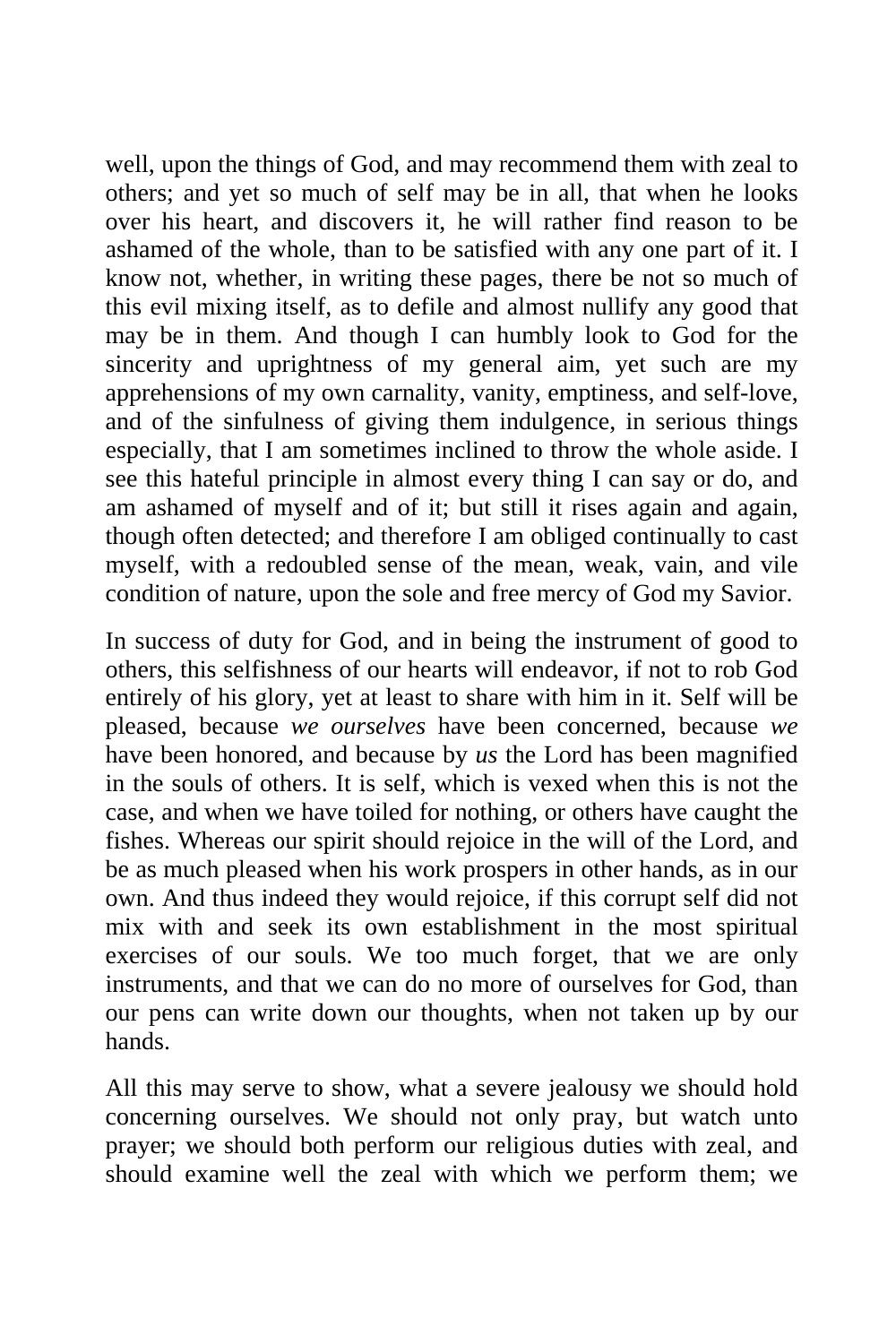should abound in every work and labor of love, and should entreat for wisdom and grace, that flesh and self may not abound in them too; we should ask again and again for a single eye and a simple heart, that all the glory of every good may be given to God its right owner, and that we may be kept in our true place, admiring his mercy, and showing forth, with humble simplicity, his honor and praise.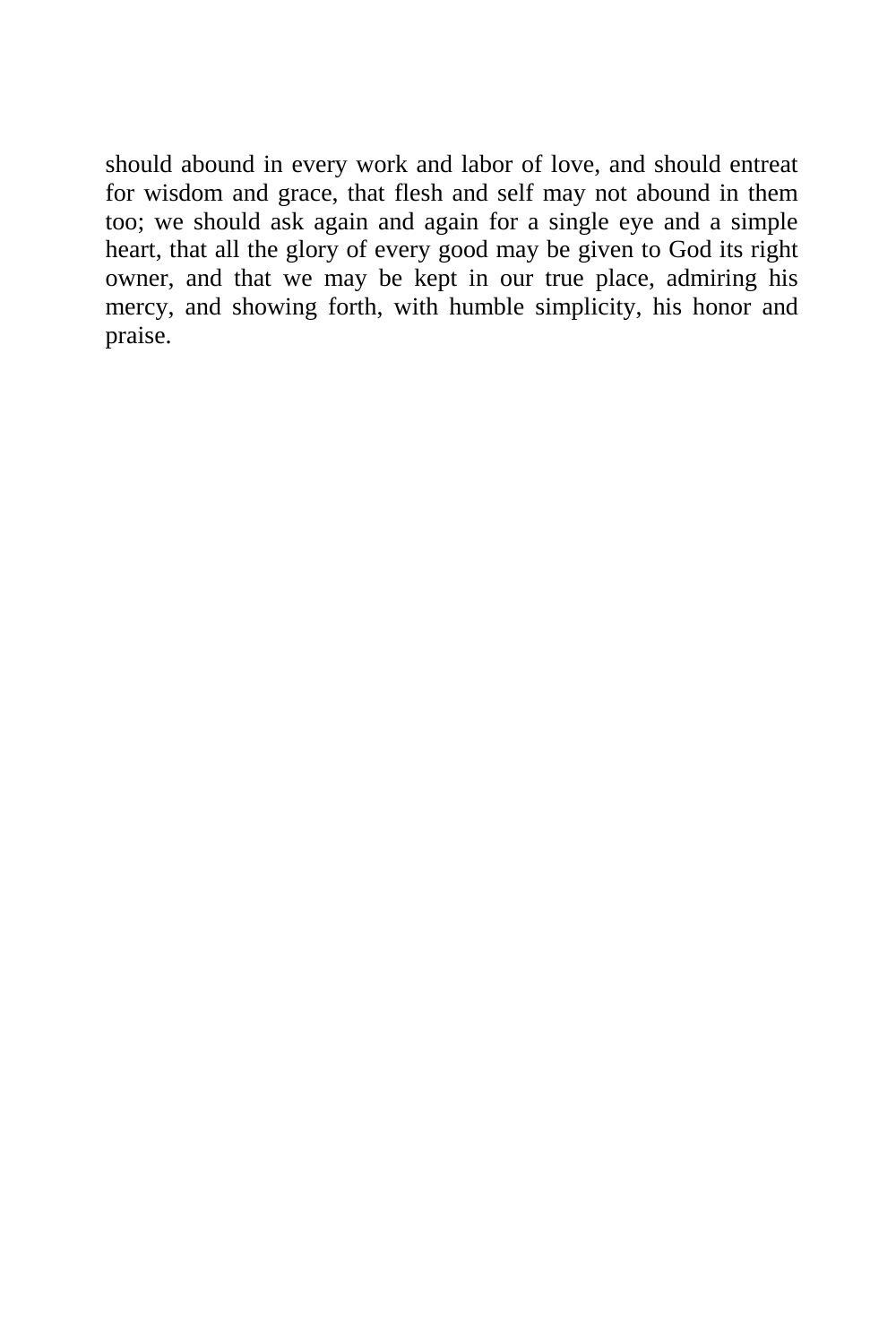# **CHAP. V.**

#### **ON THE DIFFERENT APPEARANCES OF GRACE IN DIFFERENT PERSONS.**

*THERE are diversities of operations, but it is the same God who worketh all in all.* Some believers are remarkable for the strength of their faith in trials even unto death; others for their liveliness and activity in duty; others for their wisdom, conduct, and prudence both in temporals and spirituals; others for their zeal in defense of the truth; others for their knowledge in the mysteries of the truth; others for their patience, meekness, and gentleness; others for their submission to the will of God; others for outward usefulness in the church; and others for an inward and spiritual life of communion with God. But all these are the various gifts and graces of the Holy Spirit, *dividing to every man severally as lie will,* and not the talents or abilities of fallen nature. They are also *given to every man,* who has them, *to profit withal,* according to his place in the church or in the world. He, who has one of these graces, should not undervalue or despise him who has another; for the Giver is the same, though his gifts may be granted for different ends.

Very often particular graces are bestowed to counteract and oppose particular corruptions,, of which the Lord himself can be the only true judge. The situations of some Christians require gifts of grace, which might be less necessary, or less manifestative of the divine glory in others, than they would be in them. The Lord distributes wisely and kindly to all his people, according to their day and duty, or according to his own designs in them and for them. But they are all of them *his workmanship,* and could, not more in grace than in nature, either create or fashion themselves.

This should teach you, my fellow Christian, a lesson of forbearance to your brethren. It is not. always right, that you should judge another by your own pattern. He may have graces not less pleasing to God nor less useful in their purpose, than those which are given to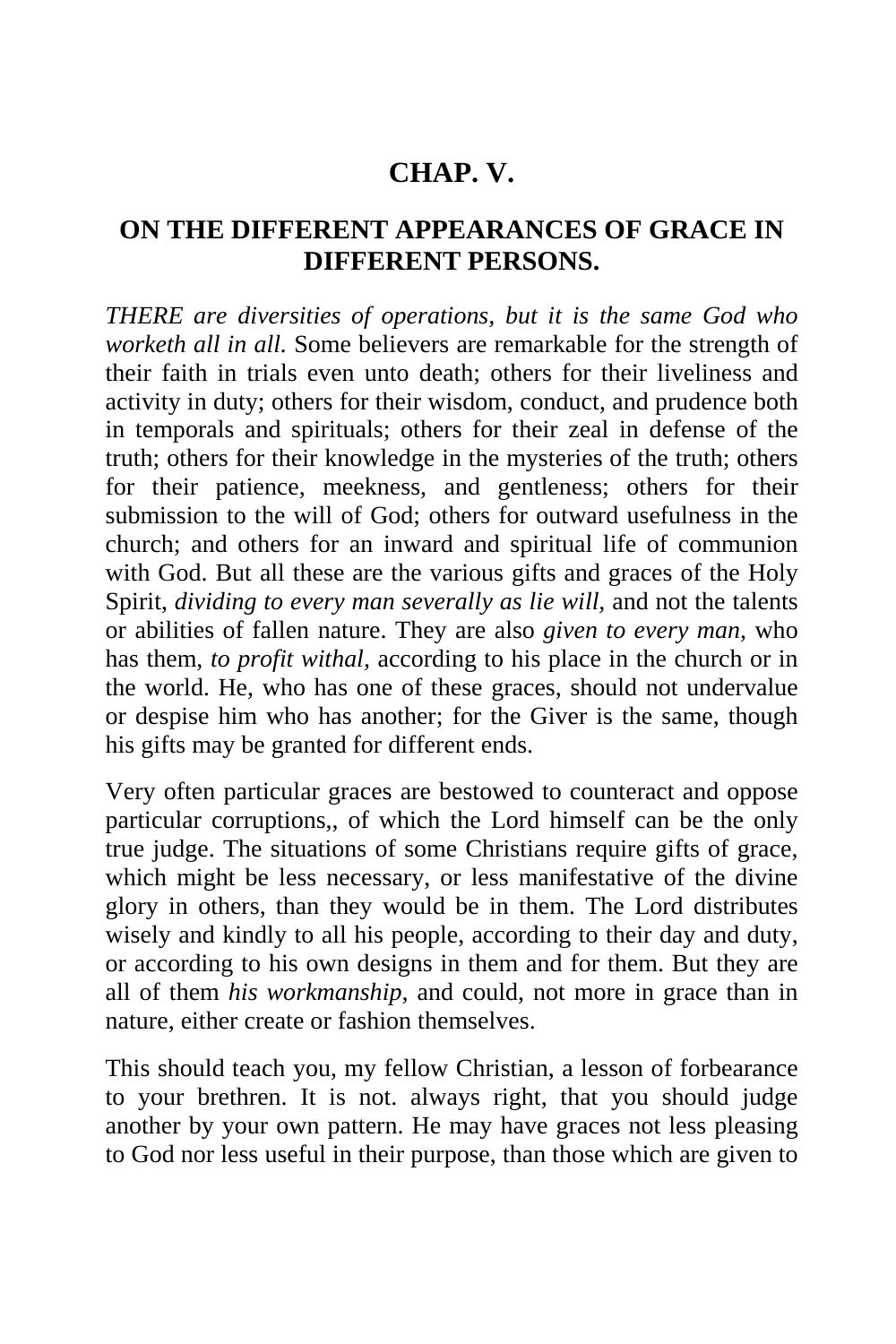you. Are you a warm and active Christian? Condemn not him, whose endowments may be more placid and contemplative than Yours. He, who now creeps as a snail in humble silence, may, by one lift of divine power, get into heaven before you, and perhaps be raised higher there than you. God judges not like man, according to the outward show, but according to the secret riches of his love. Are you a quiet and retired believer? Do not censure, him, who is called forth to more stirring duty than you are. Though his work may seem less .spiritual to you, it may be to introduce designs of providence and grace, which only God can foreknow, and which may be the means of carrying out his saving power far and wide. Some of the first reformers were less remarkable for a quiet and gentle spirit, than others who have followed them ; but these last do not seem so fit instruments for grappling with papal outrage and tyranny, as they were. When rough work is to be done, men use the axe and saw; but, for gentler operations, the plane, the razor, or the knife. These last would not cut down a forest; nor would the first serve to polish or smooth.

Honor then the work and blessing of God upon his people, in what form soever it may be found. Every member has his appointed office from him. It is self-love and conceit, which disparage others; and these we will not call *gifts from above,* but rather worms from beneath, which seek to gnaw the root of the vine. *Covet,* indeed, and *earnestly, the best gifts;* but the *love* of God and man is, after all, *the more excellent way.*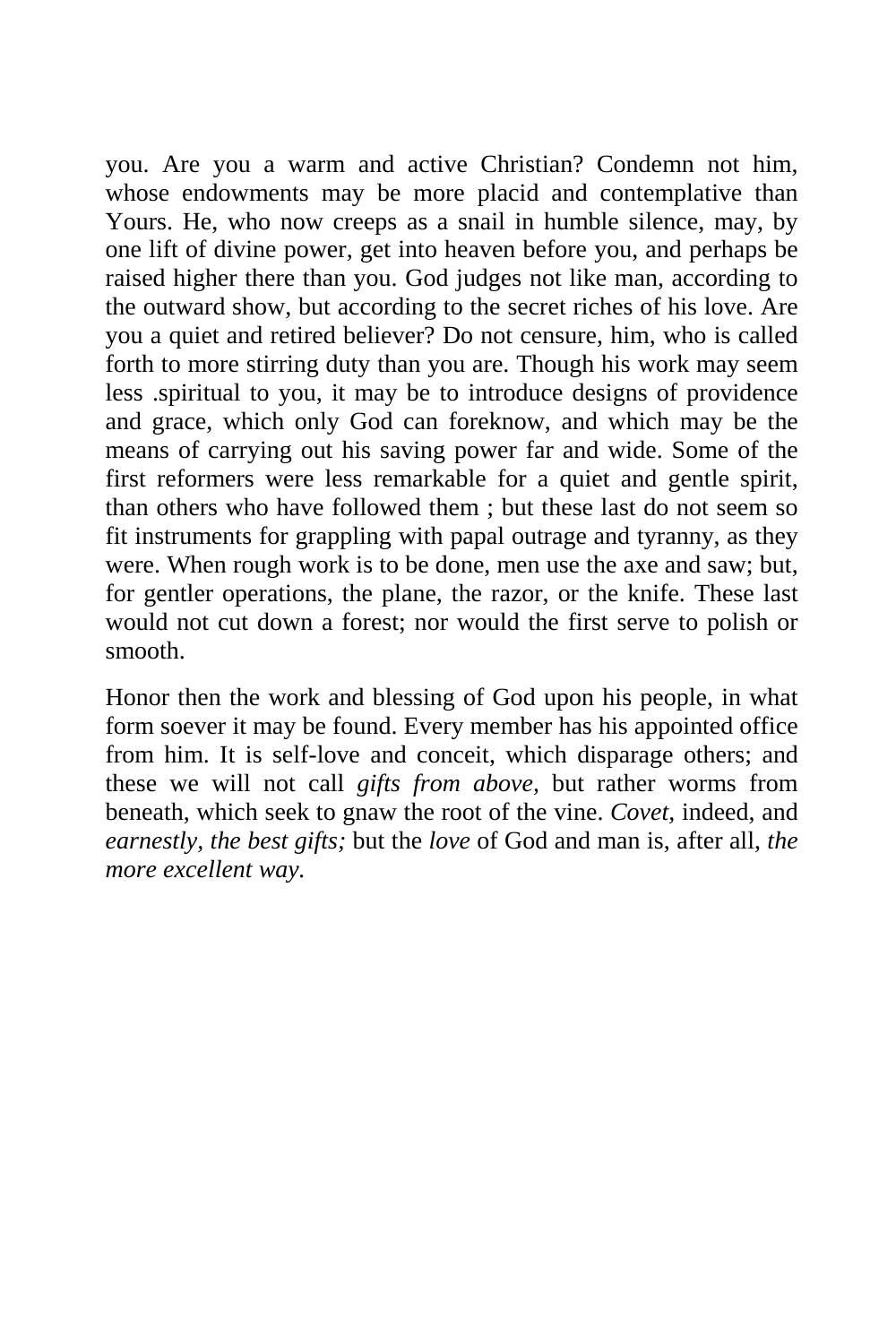# **CHAP. VI.**

#### **ON THE DIFFERENCE OF MYSELF FROM MYSELF.**

LORD, how variable a creature am I! Unstable as water, changeable as wind, different as the weather, when I am left, in any instance or degree, to myself. One of our English kings, from is slackness, was called *the unready;* and the same name, with respect to my best concerns, will too often serve for me.

Sometimes I have a fair day of comfort and hope; but the clouds come on again, and gather blackness over my soul. *Suavis hora, brevis mora:* Short and sweet was the hour of my spiritual delight; but the time of my dullness and drooping has been frequent and long.

Blessed be your name, O Lord, that my real state with you does not depend upon my vigor, liveliness, and constancy, but upon those only sure grounds, your faithfulness, mercy, omnipotence, and truth. Whatever I am or may be in myself, you are and will be always the same, and always the same to me.

The time, or rather the eternity, is at hand, when my state will be unchangeable, and my frames will be unchangeable too. The crowns of glory cannot fade; nor those, who wear them, alter or decay. I shall both know, as I am known, and in all things shall be like to my immutable and glorious Savior, when I get into his kingdom.

Why then should my present variations distress me? I live not by them, nor for them, but upon a higher principle, and for a more exalted end. This is the time of faith, in which I must wrestle, and labor, and strive against all the disadvantages of an evil nature and an evil world: and I am to look for strength from Christ, who will be honored in my weakness and deficiency, which compel me to give up myself incessantly to him. He is engaged to preserve me by his own oath and unchangeable covenant; and therefore, come fair,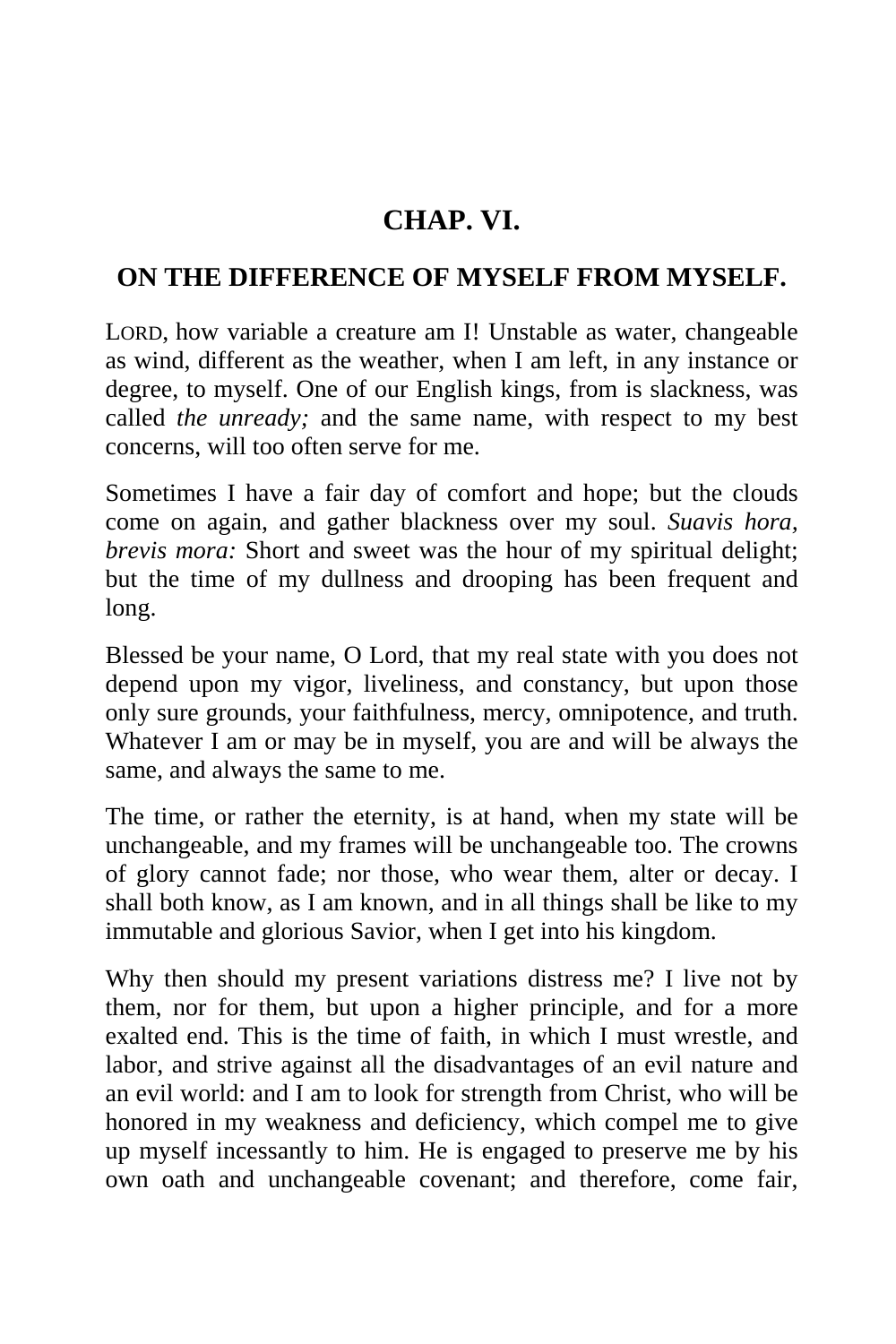come foul: let me have either comfort or sorrow: all must be well at the last, for he has promised, and most assuredly will give me, a safe and abundant entrance into heaven.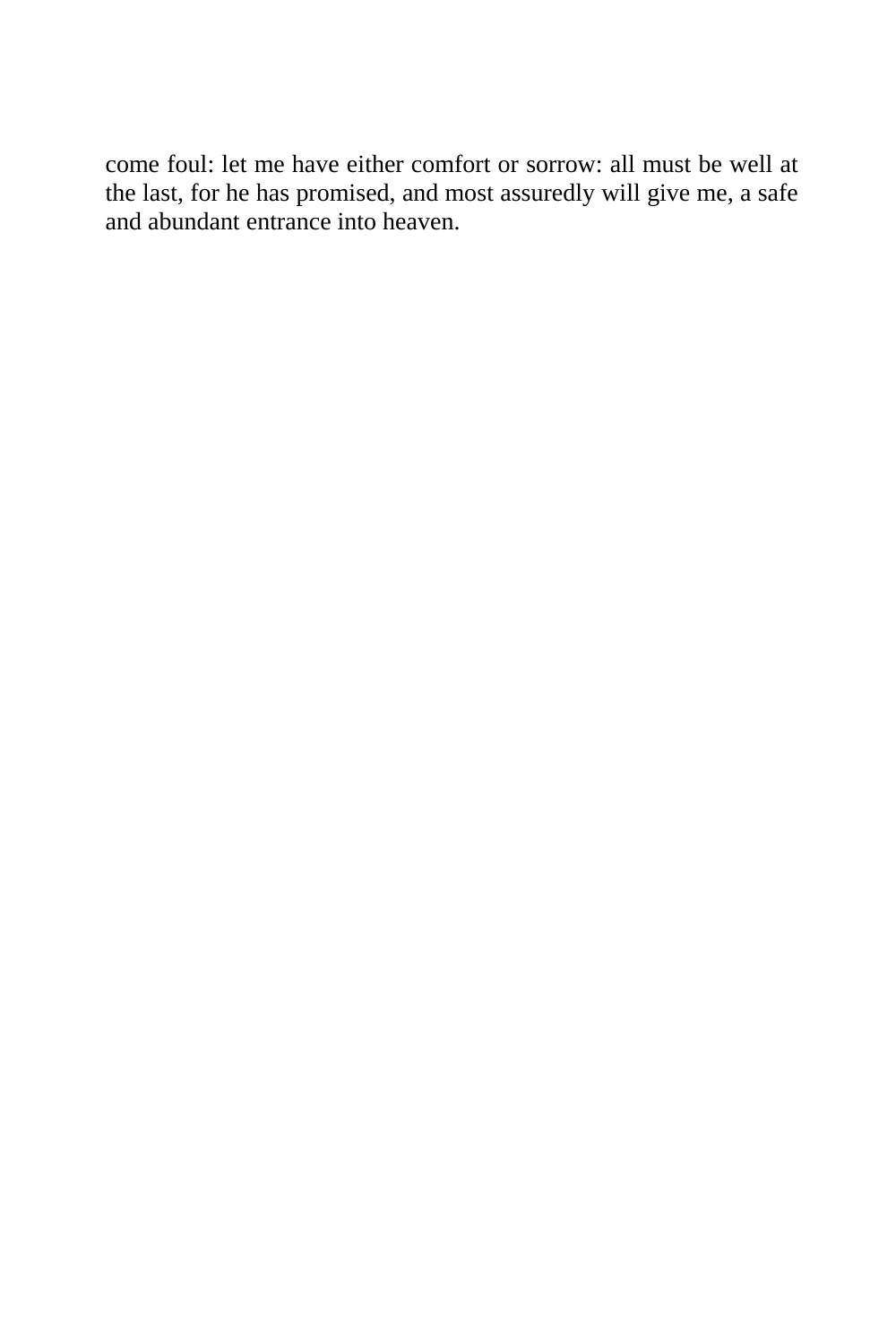### **CHAP. VII.**

# **ON BRIDLING THE TONGUE.**

IT has been a frequent confession of wise and good men, that they have often lamented their speaking too much, but seldom their holding the tongue. In the multitude of words there will be some folly, something that will not tend to edification, something that may rather weary and offend, than delight and improve.

This evil of over speaking usually comes from an over-weening opinion of self. Unchastised and unsubdued self is fond of its own display; although it can display nothing, or, were it not deceiving or deceived, nothing but its own wretchedness and ruin. The apostle has a striking hint for professors of religion: *If any man among you seem to be religious, and bridleth not his tongue, but deceiveth his own heart, this man's religion is vain.* 

What is *our end* in religious conversation? If we speak without a purpose, surely it is folly. If we speak for our own praise, it is a wrong to our own souls, and a robbery of God. If we speak for his honor, and the edification of others; we should look up to him for his blessing, that our words, as they ought, may be weighty and wise. In this humble dependence upon God, and with a warm and generous concern for the spiritual welfare of others, our discourse may be comfortable and edifying, both to them and to ourselves. A word in season, thus spoken, may be, remembered and blessed. The more of this kind of conference, the better; care being taken of the spirit in which we speak, of the time and propriety of speaking, and of not mixing other things (as it is too often the case) with our religious discourse, which may render it trifling or unsavory. When we have said all that we could wish to say upon divine things, it will be profitable to withdraw, that, after our visit, there may be a due opportunity for reflection, meditation, digestion, and prayer.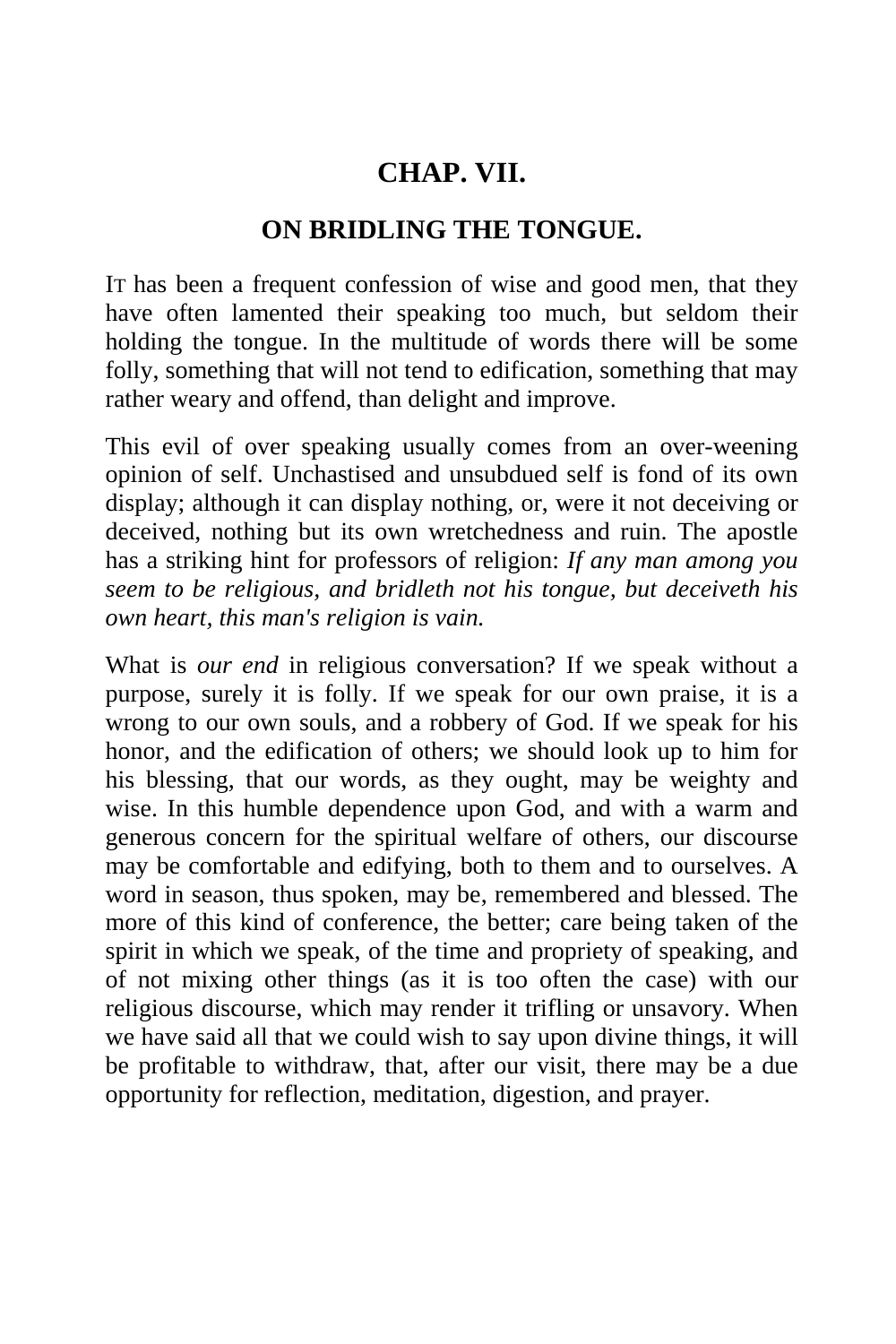# **CHAP. VIII.**

### **UPON FALSE APPEARANCES.**

THE whole world walks in a masquerade, or, as the scripture calls it, *an image,* or *vain show.* Scarcely any man would appear as he is, but as he is not, before others; and he loves to indulge even his own mind in the same deceitful view of himself. The more artfully he can put on the veil, the finer man he seems, often in his own esteem, generally in the esteem of others; and nothing mortifies him more than when some wind of trial blows this veil but a little aside, so that others perceive a part at least of what he has been always very industrious to conceal.

This disguiseful clothing is the handiwork of evil and corrupt nature, fallen from the truth and purity of God into a strong love and likeness of the perplexed and foolish subtlety, which fully occupies that being, who is the father and author of lies from the beginning. To plead for this dissimulation, as some have done, is to turn advocate for the evil one, whose fees are vanity and vexation in this world, and something worse in the world to come.

Our depraved nature cannot bear to see its own wickedness, and much less to have it exposed. What shifts and turns, what labors and difficulties, will it not encounter, to obtain a great name and opinion, though it be but a false one? And how will it be delighted, as with a prize, in the fleeting breath of dying creatures, who have only for a memorial of themselves some filthy monument of sin or of shame? To be open and sincere, is counted a weakness: because it lowers a man's power of taking those advantages for interest and fame, which all men by nature are pursuing, and which, in a state of nature, they think to be the only object worth pursuing, as the highest and greatest good.

And, alas! how much of this disguise is brought into the things and church of God! I lament, for one, how prone I am to cheat myself, and to wish more for the esteem of others than I ought to think of, or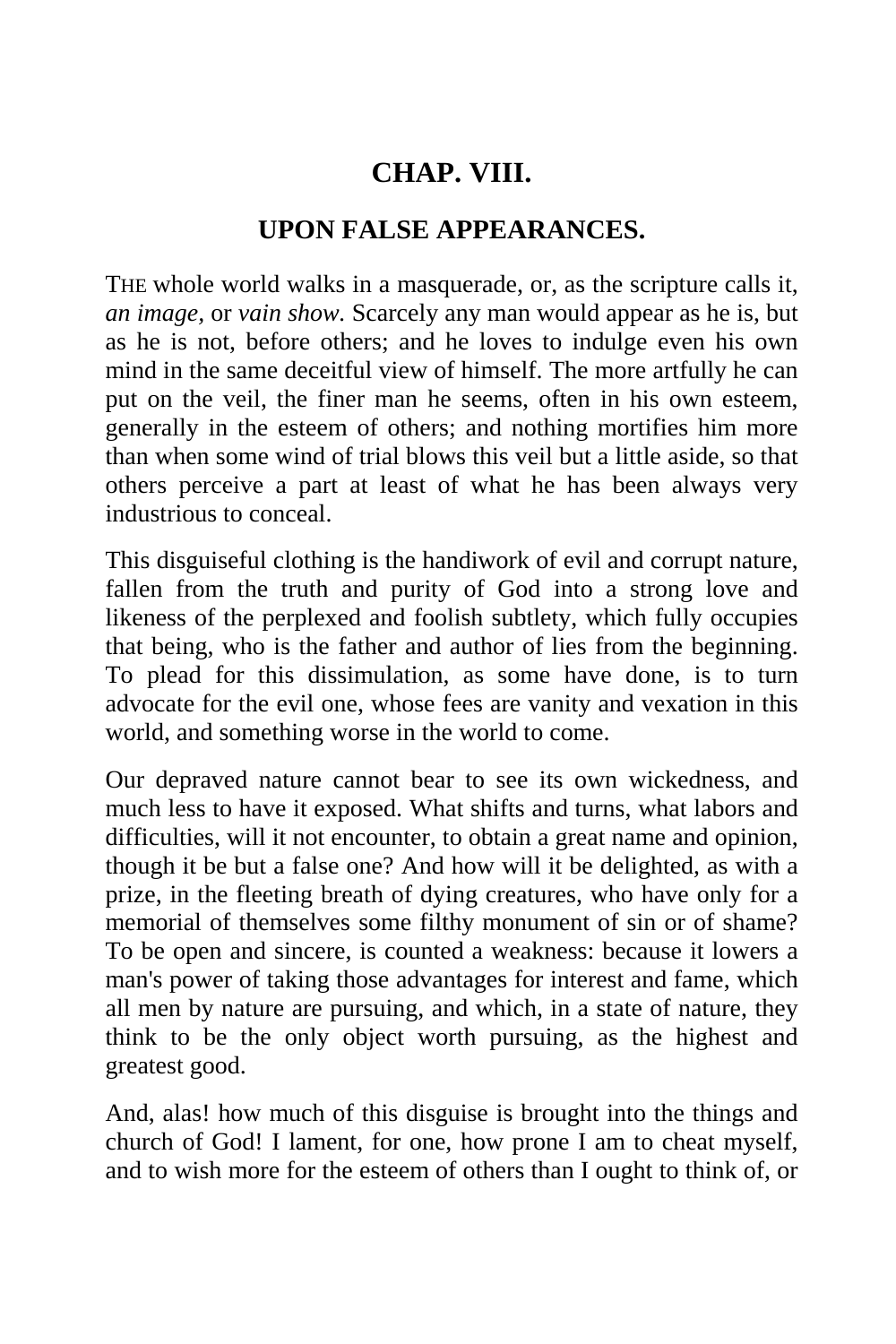than I can possibly deserve! I would be all fair, and valuable, and excellent, and what not, in their esteem ; while I am conscious to myself, that there is within me so much vanity, weakness, dullness, wretchedness, and evil, as might justly suffice to render me in their eyes, what any of them, that can look into themselves, must appear to be in their own.

I have displeased some, whom I did not intend to displease; and others have offended me, perhaps with a contrary intention: the same persons and myself have been mutually satisfied at one time, and dissatisfied at another; and wherefore? Not because my nature or theirs was better or worse at any time; but only because it sometimes discovered itself more according to some occasion: And when it drops the disguise of goodness which we can regard, or discover itself too plainly; sinners as we are, we cannot love it, so odious and depraved is it become since the original ruin. We cannot love it in others, nor others, because of it; though we are at a world of pains to conceal, to indulge, or to dress off, the ugly monster in ourselves.

It is this depravity which has begotten hypocrisy, not only in the world at large, or in courts or particular callings of men, where certainly it does reign absolutely and universal, but also in religious profession, where surely it ought not. It. has reigned especially in this last, since it has been esteemed a scandal not to be called a Christian. It is true indeed, that the appearance of religion is certainly better than the appearance of evil; but however, when men seek to appear religious, for the selfish honor, or carnal comfort, which may follow from others upon account of it, they only seek themselves, and are but the less truly religious for their professions.

Why am I grieved, if others think lightly of my gracious attainments ?—Because I am grown unjustly great in my own esteem for things, which are not my own, but given to me. But does not. this very grief prove, that their judgment is but too right, and that my real stature is not so tall as I think it? If I were humbled in myself, in some degree as I ought to be (for, in the full and just degree, no man can be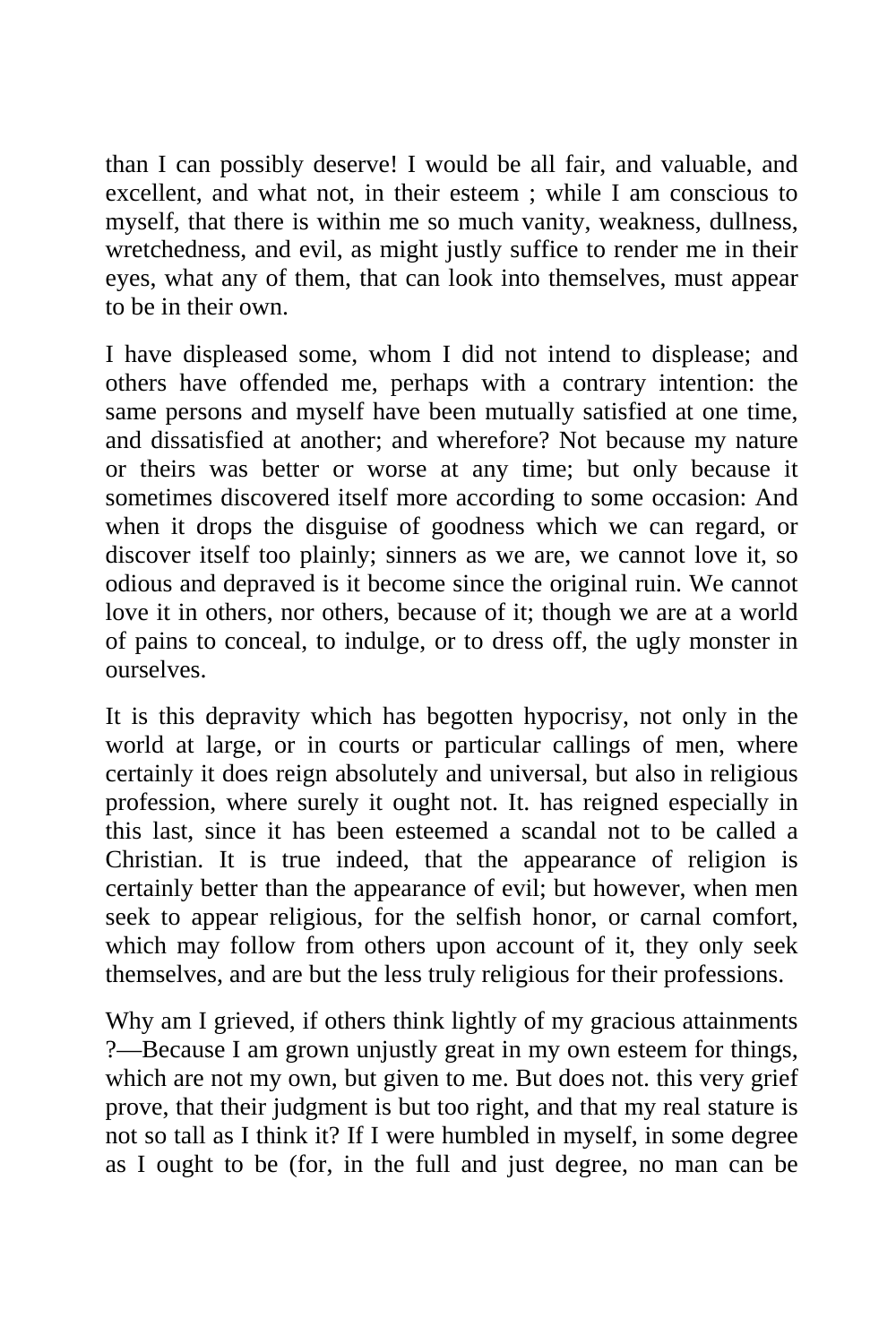humbled in this life,) I should approve their sincerity towards roe, and contentedly sit down before them in the lowest room. Their mean opinion would not hurt me, because it would be the same as my own. The vileness of my heart, and the low progress I have made in Christian experience, are indeed sufficient to humble me every day I breathe; and it is nothing but my blindness, or a falseness to myself, that pleads me to forget either my own real condition, or the place where I ought to stand.

We are not naturally honest to ourselves; and we do not wish that others should deal too plainly and strictly with us. If we were truly honest and wise (and grace only can make us so in any degree,) we should meekly hear, and even wish to hear, of our own frailties, errors, and defects, that we might grow the true Christian growth, which does not consist in the favorable opinion of men and of our own minds, but in lowliness of heart, and spirituality of life, respecting ourselves; in patience, quietness, and good-will, with regard to others; in contrition, humiliation, and submission before God.

Professors also live too much outwardly. Religion is carried often into the strong animal passions, not to subdue, but to feed them. Consequently the poor anger and violence of a corrupted nature are frequently mistaken for zeal, for life, and for power. But noise, and bustle, and tumult, and hurry; the agitations of temper, and strong concerns for influence, or authority, or direction, among men; the parade of religion, or the superiority of a party; may all be carried on with very small degrees of real grace, and perhaps with none at all, Diotrephes loved to have the preeminence; but this could not suppress his inward bitterness, nor increase the signs of his Christian calling: 3 John, 9. If we do not live for God in our religion, we must live outwardly, and so shall endeavor to make a fair show in the flesh; but if we have his presence indeed, the truest part of our life will be hidden, and we shall much and gladly retire within to enjoy it. The most certain sign of our real growth will be, the sinking into ourselves as vileness and nothing; the being thought meanly of with content, if not pleasure, and the rising up of our souls towards God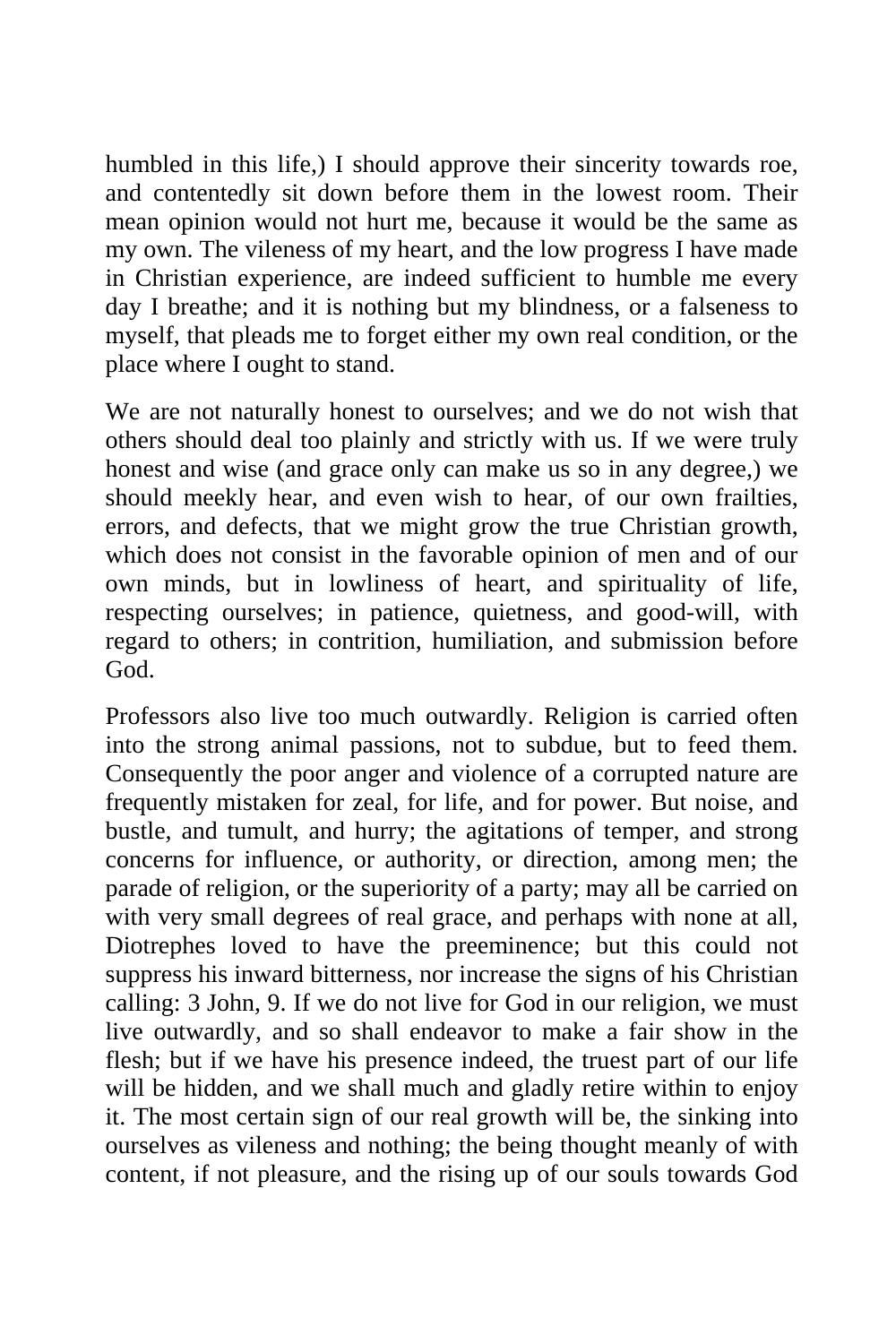with private" delight, ardor, affection, and constancy. All this may be done before HIM, who sees in secret, far better than in the corners of the streets, or places of public resort. We shall aim, through grace, to be gracious, rather than to appear so.

This hidden life my soul pants for, O Lord, you know! whatever becomes of my outward respect among men. If I have the more of you for the loss of this, it will be indeed most rich amends. Nay, it will be better for me to be without human regards, lest I should grow more proud than I already am, and so lose that blessed sight of you, which I always enjoy most sweetly and clearly, in the deepest renunciation and depression of myself. O make me more and more dead to the opinion of even gracious men, that my poverty and meanness may be ever before me, and that in all forms and circumstances I may constantly be relinquishing myself, so that I may have more inward and intimate fellowship, friendship, complacency, and nearness, with you!

Careless, myself a dying man, Of dying men's esteem; Happy, O Lord, if you approve. Though all beside condemn.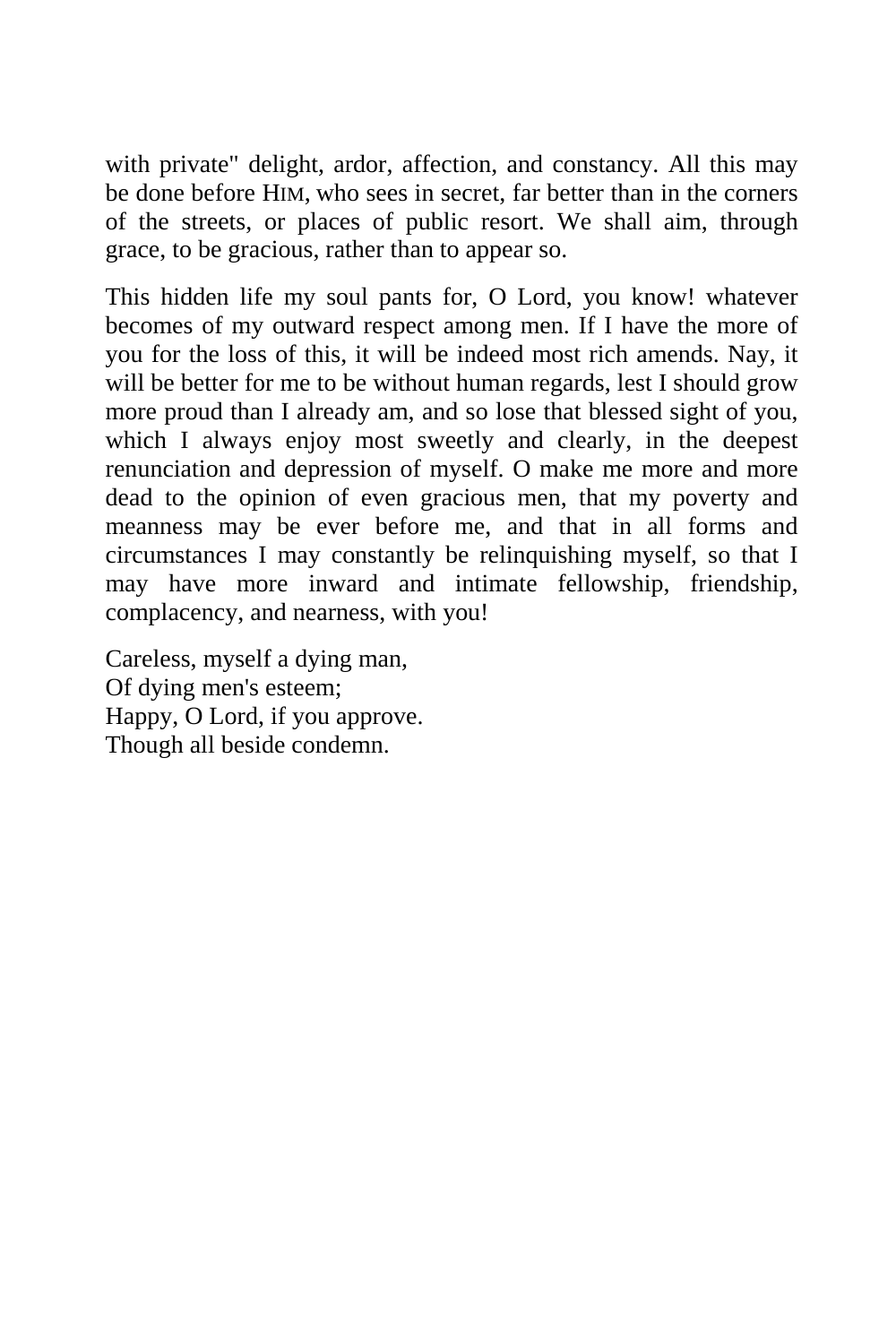# **CHAP. IX.**

#### **ON THE SPIRIT OF THE WORLD.**

NOTHING more fully proves the fall of man from his original creation, than the opposition and temper of his soul, while in his natural state, to the things of God. His wishes, his hopes, his labors, his principles of action and thinking, all are turned directly another way. *God is not* really (whatever a man of the world may speculate) *in all Ms thoughts.* He is *without God,* or rather, in sober truth, he is (as the apostle calls him) *an atheist in the world.* 

Consequently it is that the people of the world have in all ages reputed the people of God, either to be fools, in not laying themselves out for such things as wholly engage themselves, or knavish hypocrites, who only take a pretended spiritual method to accomplish the same carnal and selfish ends. And if they can find an instance or two (as they often have done and may do) to confirm this opinion, O how do they insult over professors of all kinds, and run down religion itself, as though it were a trap or an engine for all manner of deceit, or at best a whimsical paradise, framed by superstition, for dunces and fools?

On the other hand; how wild, mad, besotted, and phrenetic, do all the agitations of these men seem to the Christian, in his retired and considerate hours? They are pursuing, in his view, lies and shadows, vapors and dreams. They grasp after something, scarcely knowing what. Ever restless, they are always upon the hunt; but never finding, never satisfied. They live weary and tired lives, full of envy, disappointment, and care; and they die hopeless deaths, either in abject terror at what may come upon them hereafter, or in the stupid opinion, that God created them only to live for a while like maggots upon the trash of the earth, and then at last to be thrown into a hole to rot away into nothing. Such is the sordid spirit, such the wisdom and the hope of this world!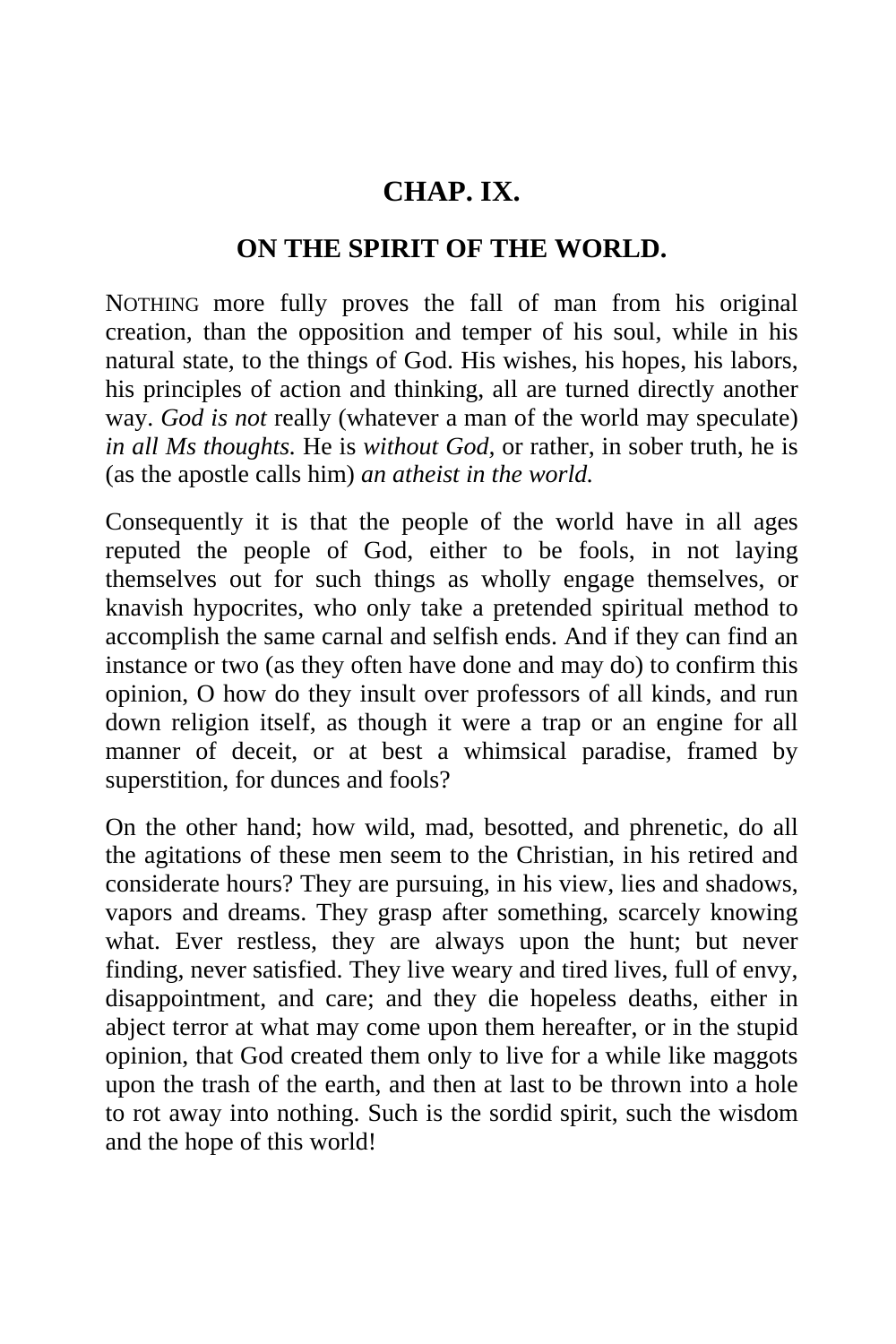# **CHAP. X.**

#### **ON THE PRIDE OF THE HEART.**

MOST of the discomforts of our lives arise from the pride of our hearts, unmortified and unsubdued. Did I think as meanly and humbly of myself, as from the knowledge of my weakness and sinfulness I ought, the contempt or the insult of others would not hurt or afflict me. But I am false to myself, and therefore lifted up, assuming to my vile nature what it has no right to expect; and I am false to others, wearing appearances to create respect and esteem; which is walking in a mask, and rendering myself foolishly proud. If men saw me, and I saw them, as we really are, we should none of us be much inclined to boast of ourselves; but our glorying must either cease, or else be wholly in the Lord. I renew my reflections upon this subject, but because they cannot be too frequently upon my heart.

This pride has occasioned to my soul a world of trouble, both when it has reigned unsubdued, and while, through grace and trials, it has been in the acts of subduing.

When it is unsubdued, the heart is open to all manner of mortifications. A look, a gesture, or a word, shall put it to pain ; and, when this pain rages, the passions will begin to rave, and throw the whole frame into a miserable violence and disorder. Outward opposition will make it worse. The inflammation then grows often to a degree of frenzy, which nothing hardly can soothe or allay. And it is one of the wonders of Providence, that this pride of man, when combined and raging in multitudes, does not confound all order and rules more than it does, and utterly ruin and destroy the world.

To subdue this sore evil, *the pride of heart and life,* and all its effects in his people, is one great end of God in afflicting dispensations. They are high in themselves; and it is necessary for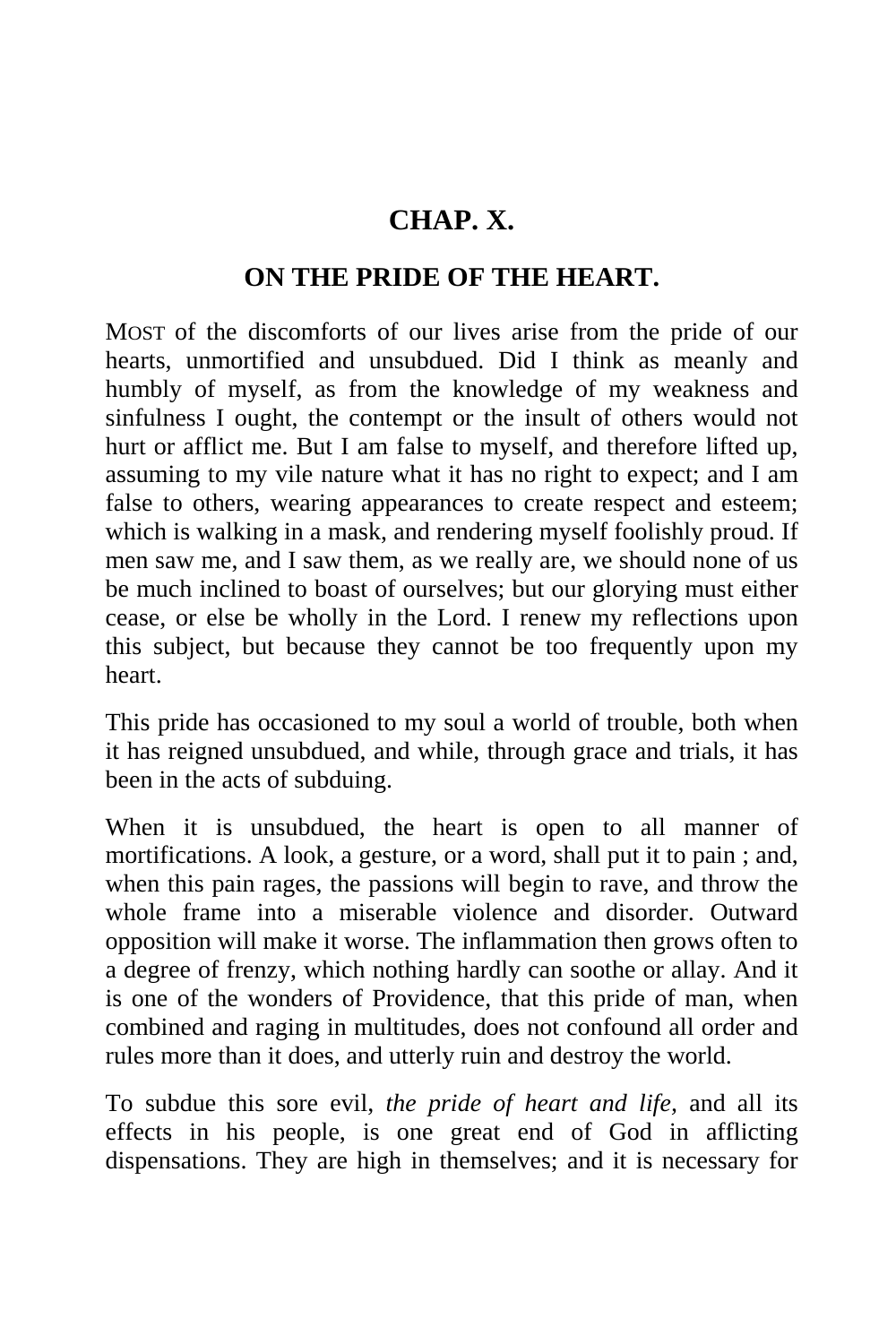their good that they should be brought down. Whatever answers this end, come in what shape it may, it is all a blessing.

Did such an one use me ill, or speak contemptuously of me? As *David* said of *Shimei,* it is be\* cause the Lord has permitted him. Has he treated me as I deserve? Why then am I angry? He has been to me a messenger of truth, whatever were its intentions, with which I have nothing to do; and therefore let me own the truth, and fall down in abasement and contrition before God.—Is the censure false? I have no right to be offended: He has not hit me, but himself, and becomes therefore the object of my prayer. If, in this instance, his condemnation has been wrong; my heart knows in how many others, and perhaps in worse, it would have been just and right. In every view I have no fair claim to be flattered with the applauses of men, but to be humbled in myself for the constant weakness, worthlessness, and evil, that cleave to me in all things. If I felt this as I ought, and walked as I ought in the continual sense of it, I should be ashamed to be proud, and should abhor myself, for the bold injustice and iniquity of being so, in dust and ashes.

I believe that some Christians have more trials and afflictions in the flesh than others, because there is more natural stubbornness of pride and willfulness in them. The Lord will have these to he subdued. And he suits all his chastisement?, with great and unerring wisdom, to the occasion\* If they thought of this aright, they would not be so much in care how to get rid of the visitation, as to have the design of it answered within them. They would pray to be humbled under the mighty hand of God, that he might exalt them in the right way, and in the due time.

It is my pride, and my self-will proceeding from pride, which render me so uneasy with God and with others. Were I truly lowly, and deeply sensible of my own condition; not the opinion and hard words of others, but my own sin would chiefly offend me. I am imperfect, as in all other graces, so especially in humility, and therefore I fret in myself, and am inclined to speak and to render evil for ever. O Lord, help me, a poor feeble man, help me, a poor feeble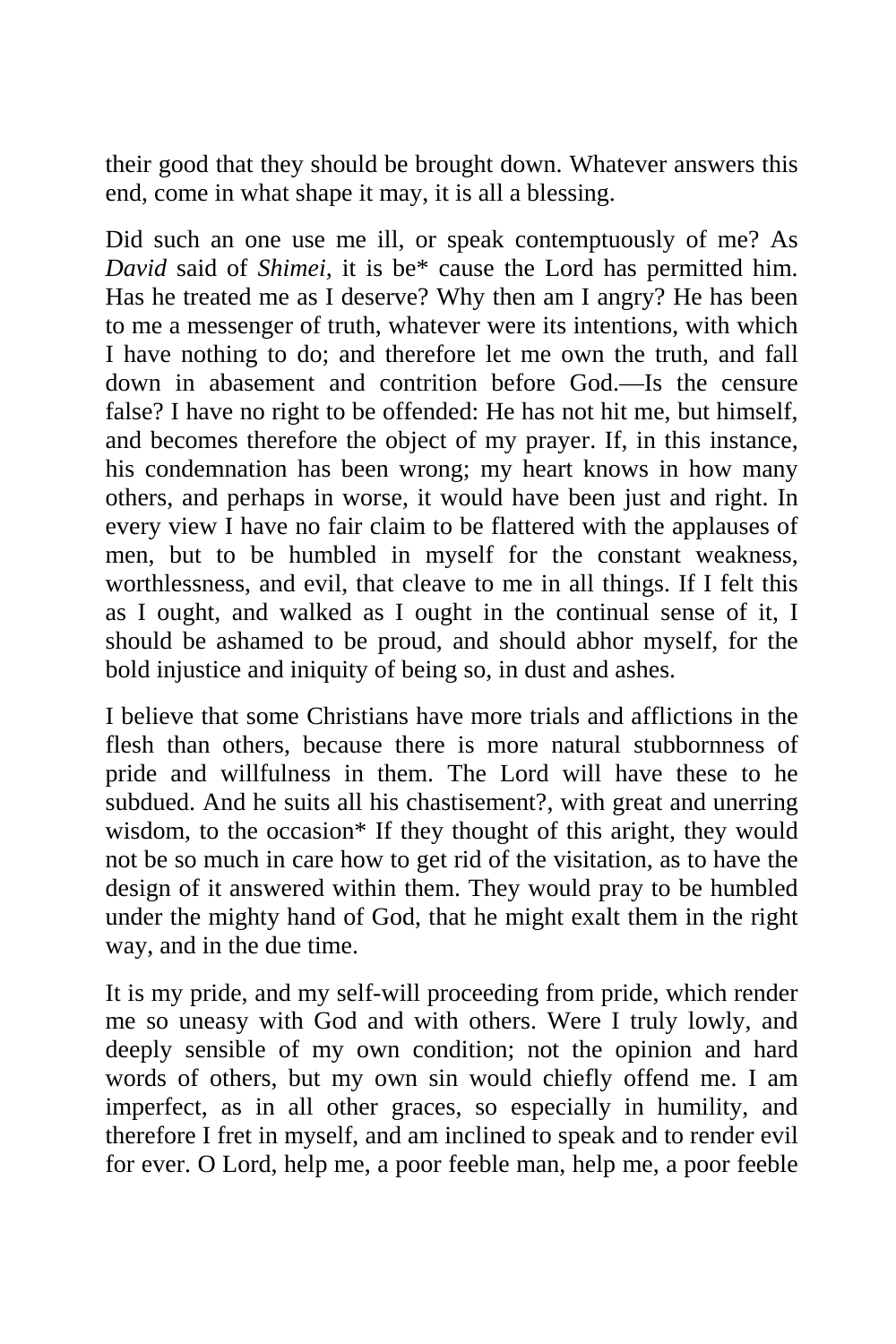man, and hide pride from mine eyes! Suffer me not to fall upon this stumbling block, which has overturned the world ; but help me to follow Jesus, who was meek and lowly in heart, and by him to find rest to my soul!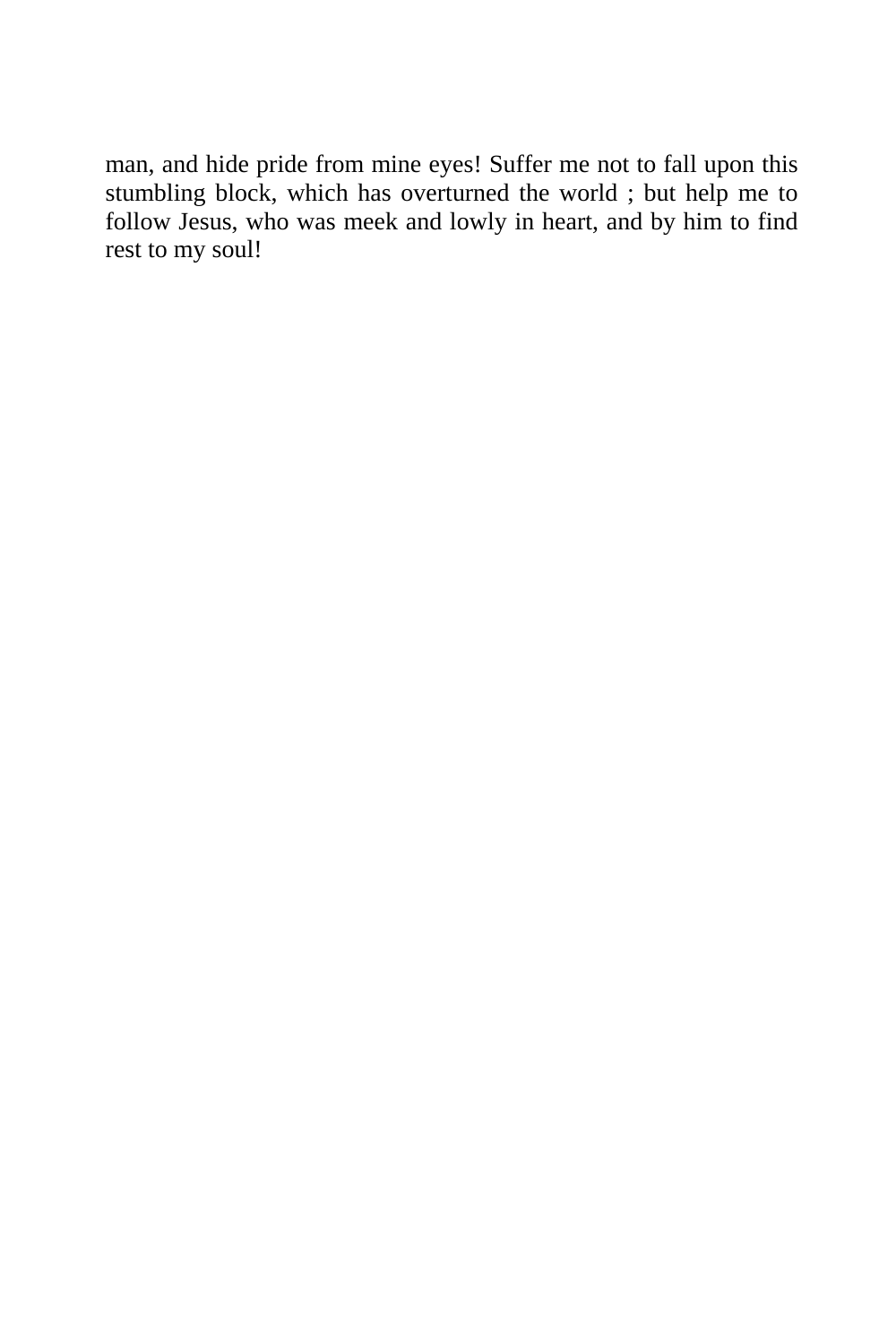### **CHAP. XI.**

### **COMPARISON BETWEEN CARNAL AND SPIRITUAL WISDOM.**

CARNAL wisdom is the highest attainment of the carnal mind. It yields an exhibition of fallen man in his fairest and most cultivated form; and it is therefore the aim and desire of the best of natural men.

This wisdom (for we will call it at present by that name) arising from a depraved and corrupt principle, is necessarily weak and corrupt likewise. It seeks earthly and carnal things, is occupied entirely upon them, and looks no higher, and finds no more, when left to its own inclinations and powers. This wisdom, therefore, is called in the Scripture, *earthly, sensual, devilish.* It acts only upon and for this present world: it is plunged in the sensuality and designs of it through an earthly evil nature: it is, like Satan, in total opposition to the will and holiness of God, serving, as its last end, the creature instead of the Creator.

Thus the learned man is proud of his knowledge, as it gives him the superiority over others: the statesman, by his political understanding, pursues and triumphs in his own grandeur: the merchant, by his skill in trade, heaps up to himself riches: the mechanic, by his are and ingenuity, assumes his peculiar distinction: the carnal divine (for such an one there may be) is learned, and zealous for his party or profession, or for his own carnal exaltation in it. In short, it is no matter whether the means be high or low, but every natural man of every condition employs all his understanding, and all his powers, for carnal views, for earthly glory, and for temporal attainments. If his plans are calculated for these, and especially if they succeed, he is admired, applauded, and admitted to be a great, a wise, or an extraordinary person.

But, alas! how vain and perishing, how delusive and unsatisfactory, is this short-lived wisdom, and all that it can look after or find! To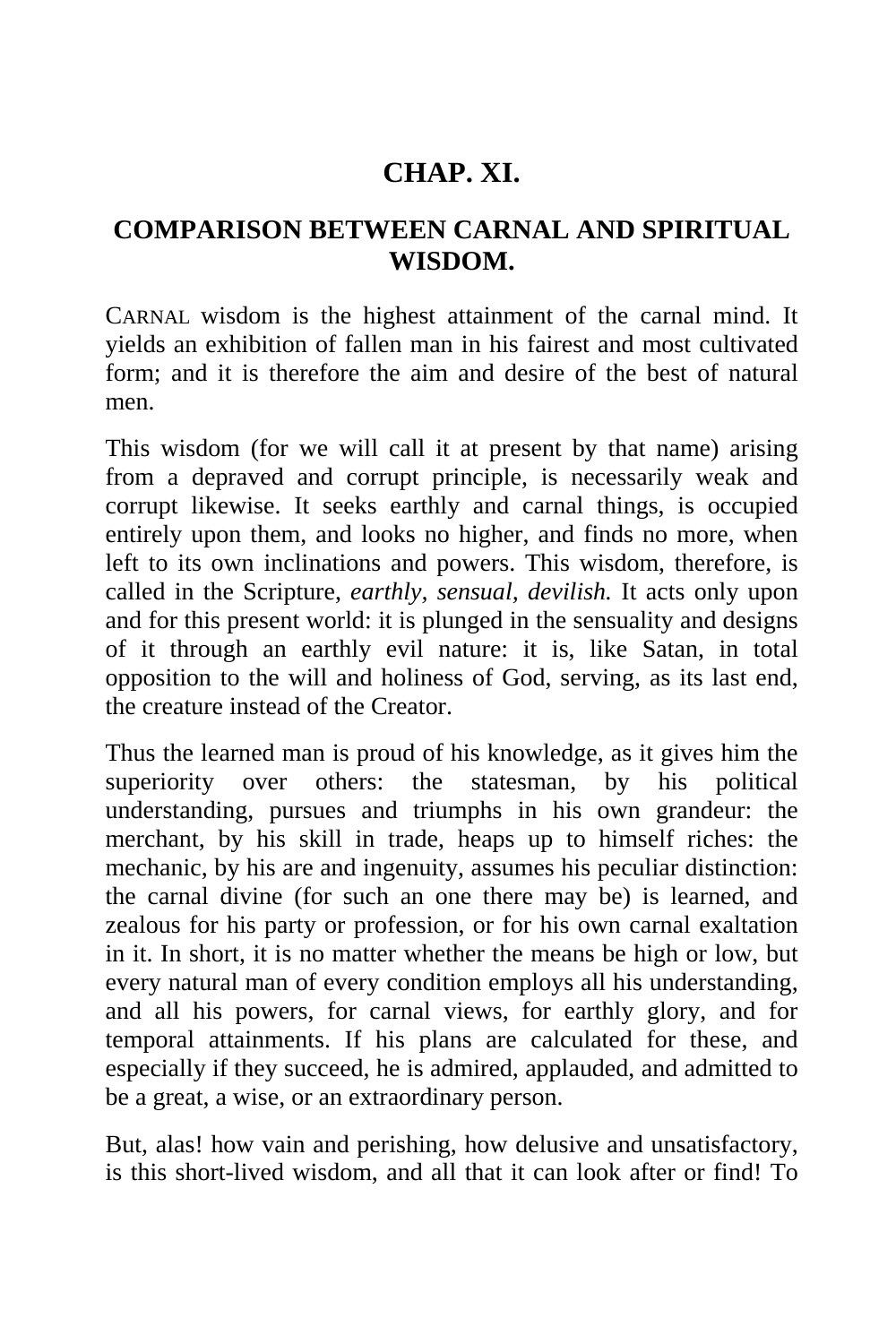what purpose are the eager wearisome toils and cares, the studious anxieties and restless pursuits, of all the millions of mortals in ages past, whose airy glory is blown away like a vapor in the wind, and whose very names are extinguished and lost? And if not lost and extinguished, yet of what value or consequence are they now, beyond the fleeting idea and imagination of mortals like themselves? And to how few, even in this last poor way, does the remembrance extend? And how unknown and insignificant is all this paper-glory to the owners, whose very image is departed from the world on which they doted? And what real use or satisfaction can any man propose to himself, in being remembered by those, who, themselves, shall soon vanish as a shadow, and upon earth be altogether and for ever forgotten?

Yet this is the highest prize of all earthly wisdom; and is not this perfectly fanciful, fleeting, trivial, and vain? In the grave all its thoughts perish, equally with the low notions and opinions of the ignorant and foolish, the poor and the despised.

But there is a WISDOM, which (unlike the other) deserves the name, and being no production of this corrupted earth, but coming from above, is *pure and spiritual* in its nature, and in all its purposes and effects, true, real, lasting, and happy. To the possessors of this wisdom, and to such only, it is said, that they *shall be had in everlasting remembrance.* 

Its origin is in grace from HIM, who is the Fountain of wisdom. And its first effect is in the renunciation and abasement of self, as that which is false and contrary. Thus the fear of the Lord is the beginning, or first fruits which the soul can present, of wisdom. It is a certafn truth in every real Christian's experience, though a strange paradox to the rest of the world, that a man must become a fool, that he may be wise. The wisdom from above sees the ignorance of all other pretended wisdom, detects its base and groveling pursuits, and lifts up the soul, not to a temporary dying fame, which is often infamy with God, but to a solid and perpetual good, and to a *weight,*  not a shadow, *of glory.* It discovers the *deceivableness of*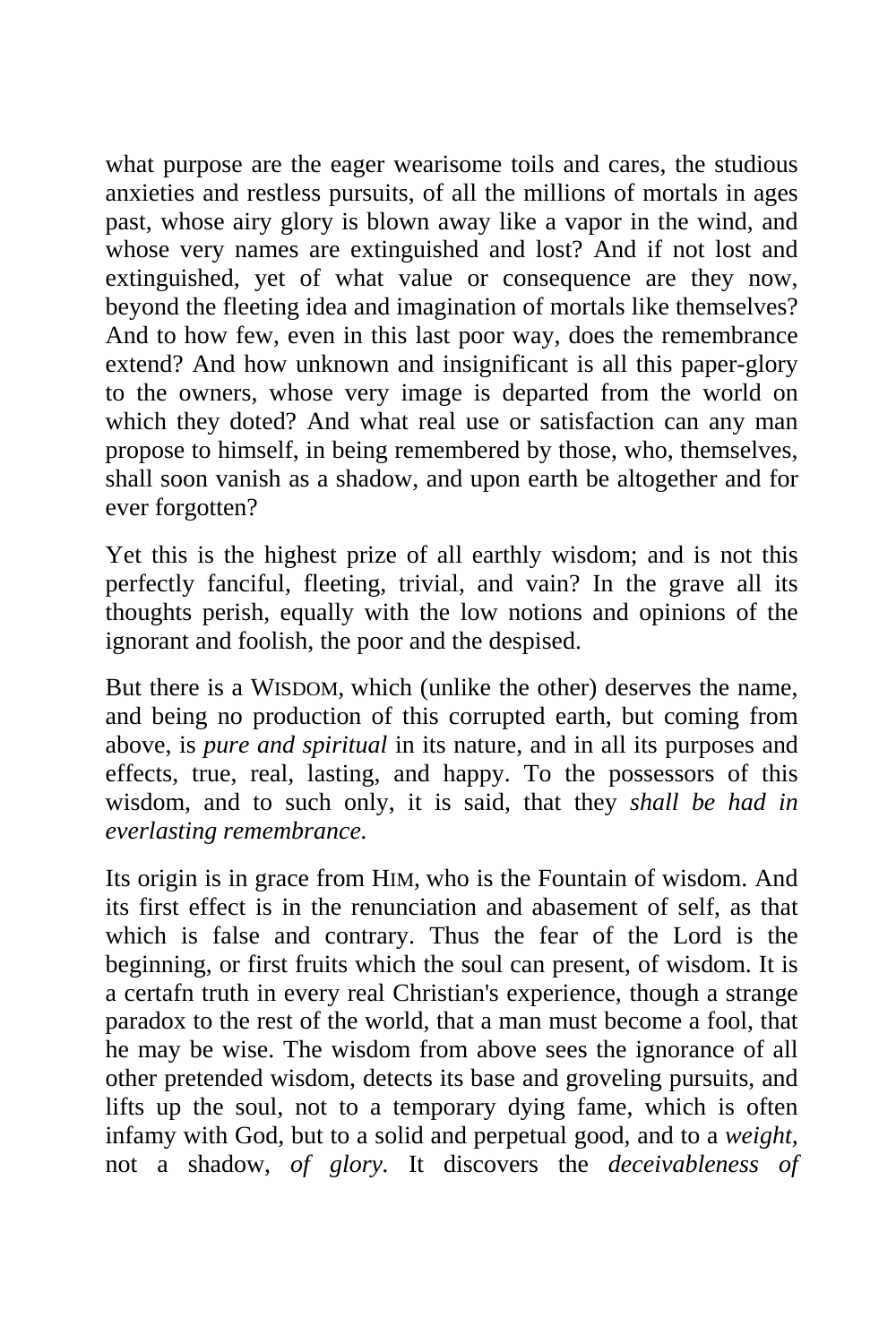*unrighteousness* in the heart and in the world, the poorness of every thing out of Christ, and the great value of Christ and the soul above all other things. It does not lift up a man in himself, as a great and glorious doctor for human admiration; but it makes him low in his own eyes, through a view of the excellency of the knowledge of Christ Jesus his Lord; and it keeps him from aiming at vain glory, as being a kind of treason against God, and as an unjust attainment for himself, a poor, dependent, ignorant sinner. The Christian, made wise to salvation, dreads to be left to his own wisdom; because he knows that blindness is its other and its truer name.

Christ is made, of God, wisdom to the believer. He spake as never man spake; and none teaches like him. He often gives a poor and ignorant countryman such instructions, as render him abundantly more wise than the mere scholar by all the florid pomp of the schools. So engrafted too are his instructions, that the art of man, and the sophistry of Satan, cannot baffle those who possess them. His knowledge is solid, and real, and enjoyable; such as the heart can feel, the soul live by, the spirit exult in, the whole man act upon, amidst a thousand trials in the world, and in the nearest prospect of death and eternity.

Possessing this wisdom, how serenely can the Christian look down upon the bustling cares and pursuits of men, upon their honors, their pleasures, their riches; even as a man of great natural wisdom would look down upon the follies and recreations of boys! Toys and games employ the attention of children, and engage their passions, though frivolous and fleeting: And are the solicitudes of men, and of old men too, less idle or extravagant, when they lay out all their time and strength, and souls, for that which profits not even here, and which none pretend to be profitable in the day of wrath? What poor things are these of the world in the hours of sickness and pain? and how much poorer still in the hour of approaching death? Honors, titles, and estates cannot remove a pang, nor give one drop of consolation; but in many cases, afford a wish of dismal remorse to their owners, that they had never obtained them. There is, I fear, more than one *Dives* in eternity, who laments that he had not been a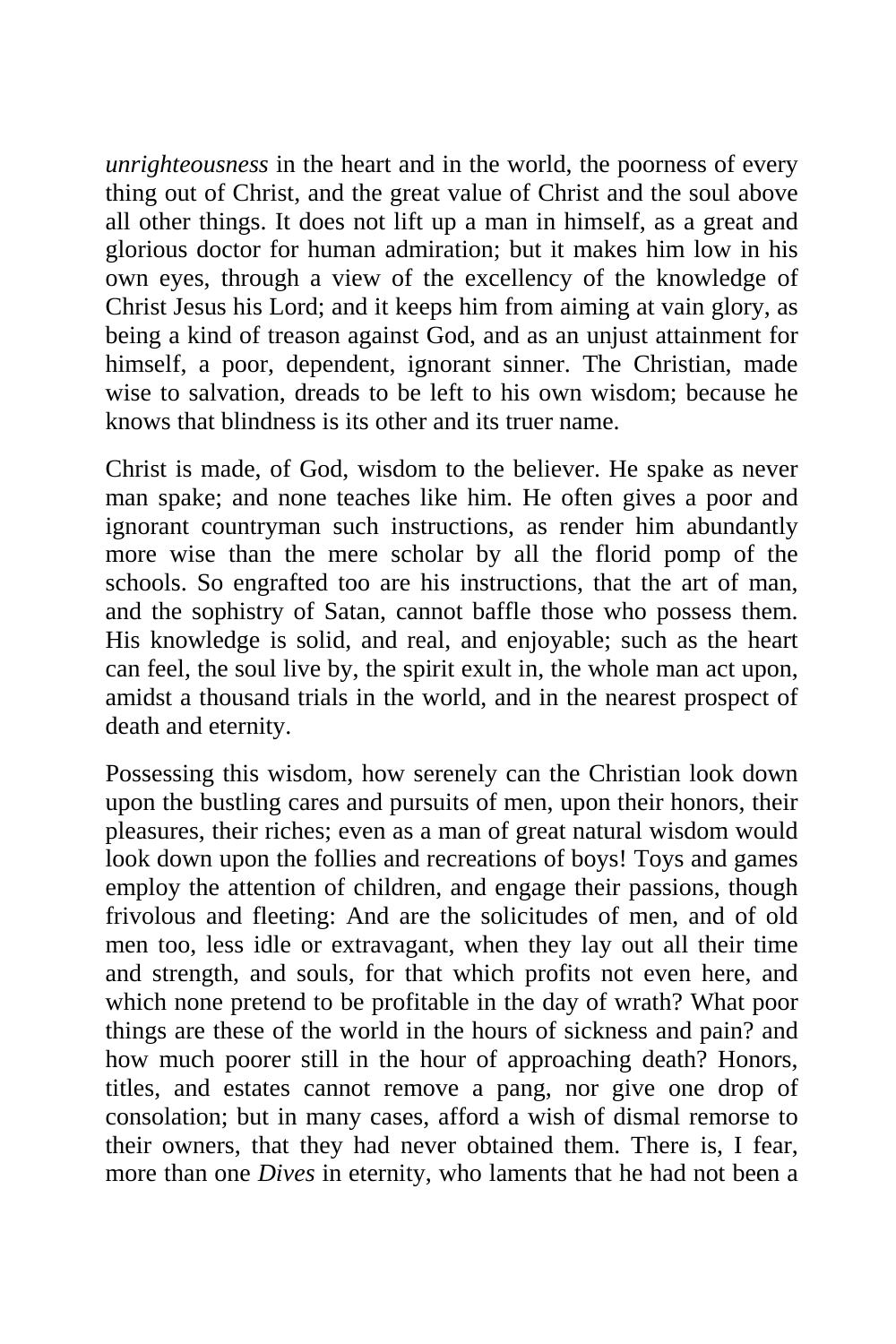hundred times poorer and sorer than any *Lazarus* (with grace) was or could be in this world.

True wisdom proves its own worth by seeking and obtaining a proper and valuable end. On the other hand, that cannot be real, but delusive, wisdom, which is always working and promising, and at last concludes in nothing, or nothing but ruin. But this is the most, which is attained by the wisdom of this world, spiritually viewed. It gains air and dirt, a name and a perishing good, (if a good) below; and then it ceases to act, leaving its poor possessor only misery and disappointment, except indeed the fearful expectation of an unwished and unwelcome hereafter. Can the end of the merest idiot be more stupid and unwise?

Without a doubt, the affairs of this life must be carried on, and the Christian must more or less be engaged in them; but the wisdom of grace in his soul will teach him, that there are also other affairs to mind; affairs of infinitely more moment to him than all the world put together. If he should gain the utmost or the whole of this earth, and lose himself and the end of his being; where would be his profit and advantage? People, who can speculate clearly and calculate nicely for

gains in common matters, would do well to carry their thoughts of profit and loss a little farther towards the end of time, when all things, which most deeply concern them, are to be balanced and settled for ever.

Lord, above all wisdom of earth, and earthly gain, may I obtain that wisdom, which leads to an Happy immortality, and which shall abide with me beyond the bounds of time! I am a poor dying creature, going fast out of this world, and almost upon the very threshold of another. O help me to see then what can truly profit, or what may really hinder me; that *the loins of my mind* may be girt up with the girdle of saving wisdom, and that I may always be so running, as at length to obtain the crown! O preserve my heart from that unwise wisdom, which lays up what must soon be lost, and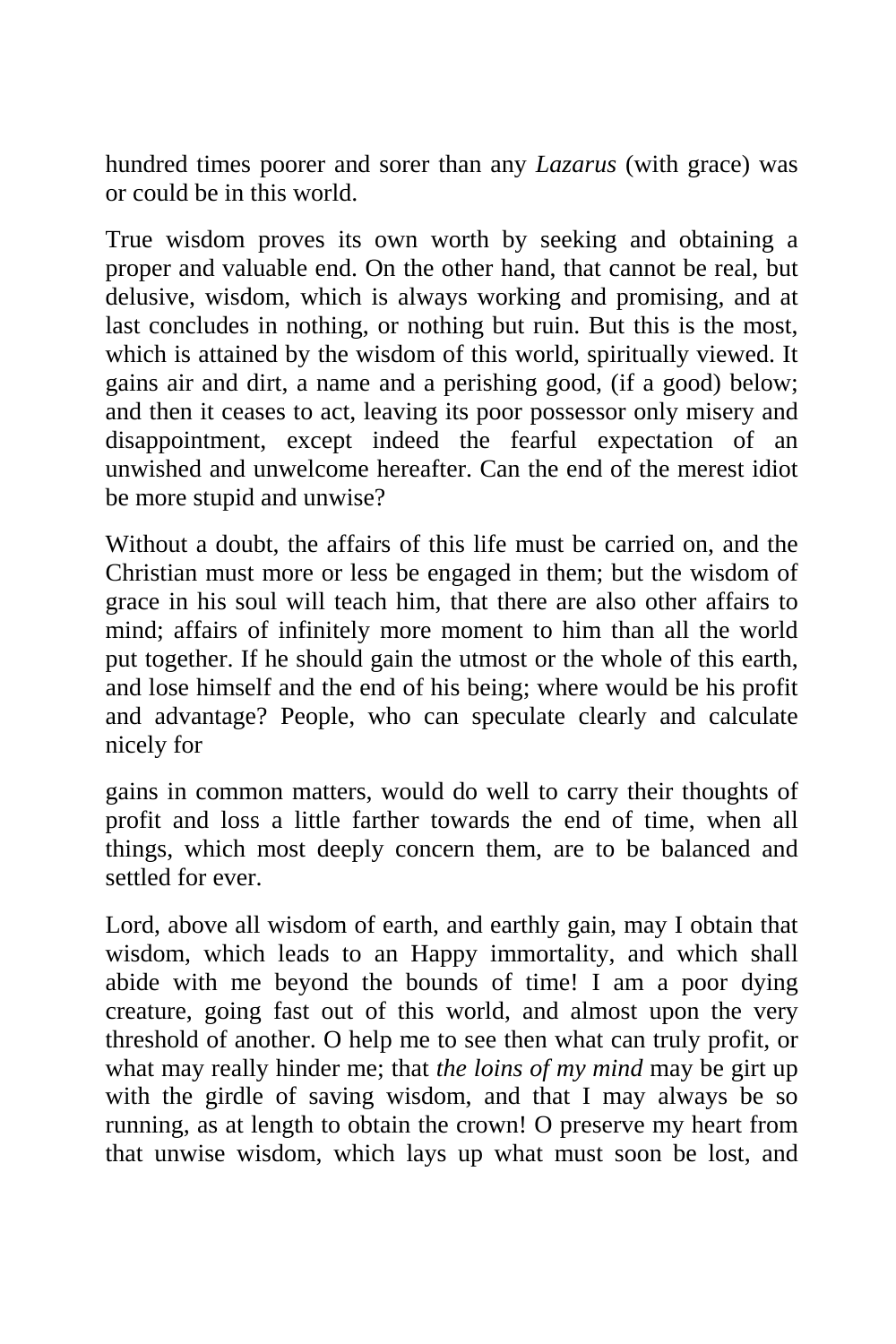squanders away what can never be regained! which thinks much of airy trifles, and almost not at all, or not at all to the purpose, of an unperishing good!—Of a good which your Spirit has called, *an inheritance incorruptible and undefiled, a crown of glory that fadeth not away; a building of God eternal in the heavens, a kingdom which cannot be shaken;* a blessedness, *which eye hath not seen, nor ear heard, nor entered into the heart of man;* yea, *rivers of joy and pleasure for evermore!*—Lord, if you give but the wisdom to obtain these, I shall very soon cease to lament the non-attainment of every other knowledge beside!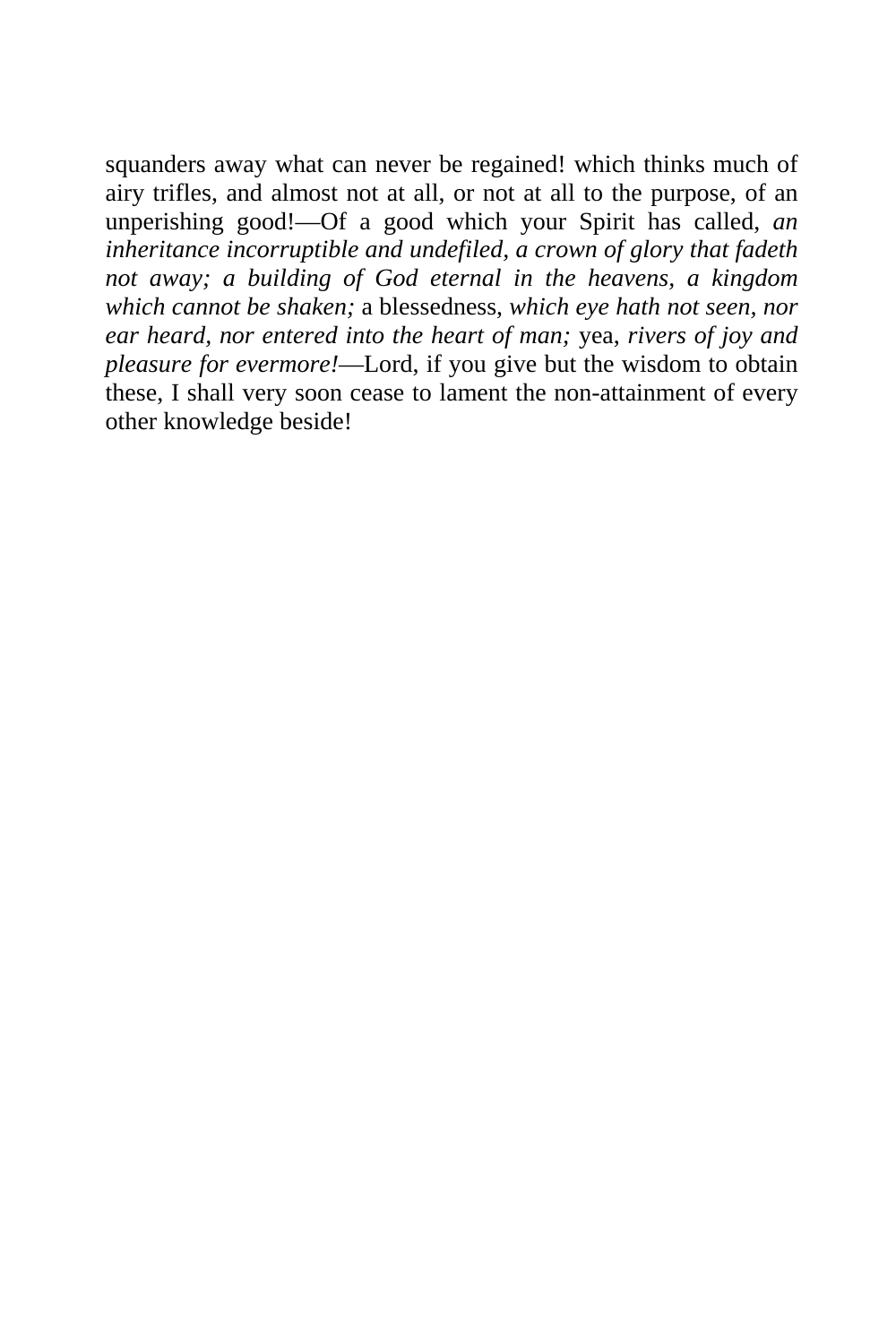### **CHAP. XII.**

### **UPON INDEPENDENCE.**

MEN desire what is called *independent fortunes,* through their natural arrogance, and fond indulgence to their flesh: And because believers are flesh as well as spirit, therefore, in proportion as that flesh is spiritually uncircumcised and unsubdued, even do these require *this meat* of the world *for their lust.* It is very irksome to a believer's carnal nature, that he lives in his spirit the life of faith; and it will be more and more irksome to nature, as this life grows in him and is proved by trials, which tend to deny or abridge his earthly desires. The flesh cannot delight in any thing, that may not gratify its senses; but the life of the spirit consists greatly in *crucifying the flesh, with its affections and lusts,* in trusting God through a naked promise for what is yet unseen, and in giving up will, hope, desire, and every thing within and without, to his disposal. This is all horrid and dismal, yea, death itself, to the natural man. He hates, and abhors, and scoffs, and sets all his wits and passions at work to cry down a life so strange and peculiar, that he must even. die to himself and all he loves, before he can live it. But whosoever will save this life of the carnal mind shall lose it; and whosoever would lose it, shall, by the mercy of God, find a better, even a life of confidence and communion with Jesus Christ.

This principle of independence, or aversion to live in simple trust upon God, is the secret cause why many professors *hasten to be rich,* or *will be rich in this world,* though by it *they Jail into a snare, and into many foolish and hurtful lusts, which drown men in ruin and perdition.* "If I can get such and such a fortune, I will do so and so (say they,) and then serve God without distraction." But the flesh is not to be laid asleep by indulgence, nor the fire to be put out by heaping up fuel. Experience shows, that large possessions do much oftener damp any little life or zeal for God, than quicken the Christian's hope and concern for a better world.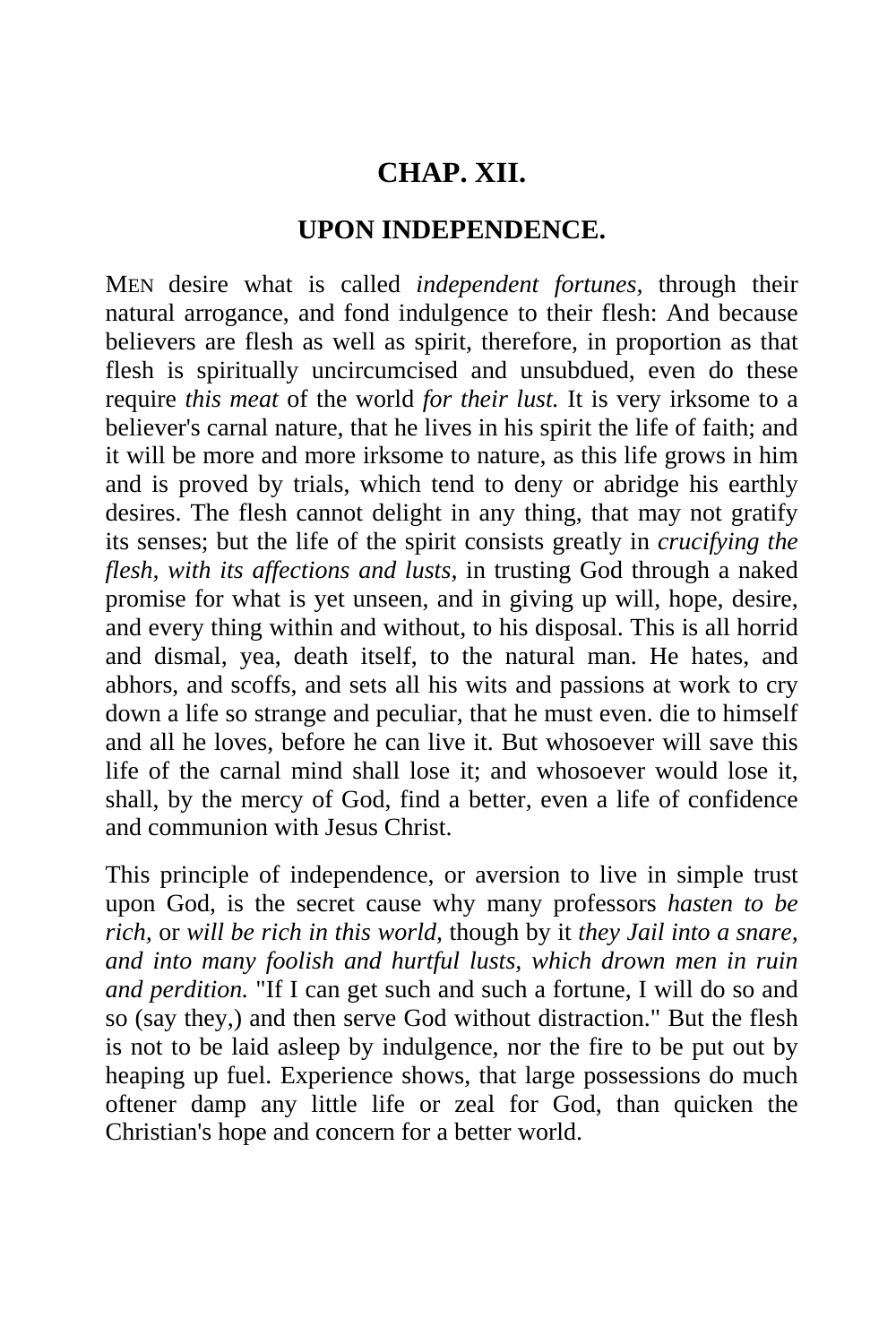The spirit of faith teaches another lesson. It bids a man *commit all his way to the Lord,* and rather to fear than to court great riches; knowing what mischief and wretchedness they have brought upon many, who once seemed to run well; and knowing also the natural desire of the carnal mind to covet these things merely for its own food and feasting.

The goodness of God, therefore, providentially keeps his children, for the most part, poor in this world, that they might live in the fuller trust and dependence upon himself. He that does not expect much from this world, cannot be much disappointed by it. When a man also has little or nothing before him, he looks to the best help: So the poor Christian sees, that God is his best help, and therefore lives humbly upon his bounty. In this way of continual trust and daily dependence, and not by fulness of bread or independence, he is made *rich in faith* through additional experiences, and walks with more and more strength and sweetness of spirit as *an heir of the kingdom.* 

On the other hand, how many rich professors are there, who plead their very situations in life, as so many false reasons why they should be gay and splendid, why they should see all sorts of fine company, no matter of whom, why they should have pompous equipage and luxurious tables, and why, in short, they should have every thing in dress, manner, and custom, which their poor, vain, foolish, unmortified flesh can desire to have? They seem not to *seer,*  that in all this they are living to themselves or to earth, and not to God or his glory among men. How it is, that they support faith at any rate, with every indulgence and ease to the flesh, with full conformity to the world, and with the entire good opinion of the world, I know not; but this I know, that if the true life be supported amidst so much contagion and disease, it is because *all things are possible with God,* though *with men this,* among others, *is impossible.* I speak not against rank and station, for these are providential appointments and necessary in themselves; but against the abuse of these to pride, sloth, vanity, and all the common evils and excesses of a polluted world. And I believe also, that I do not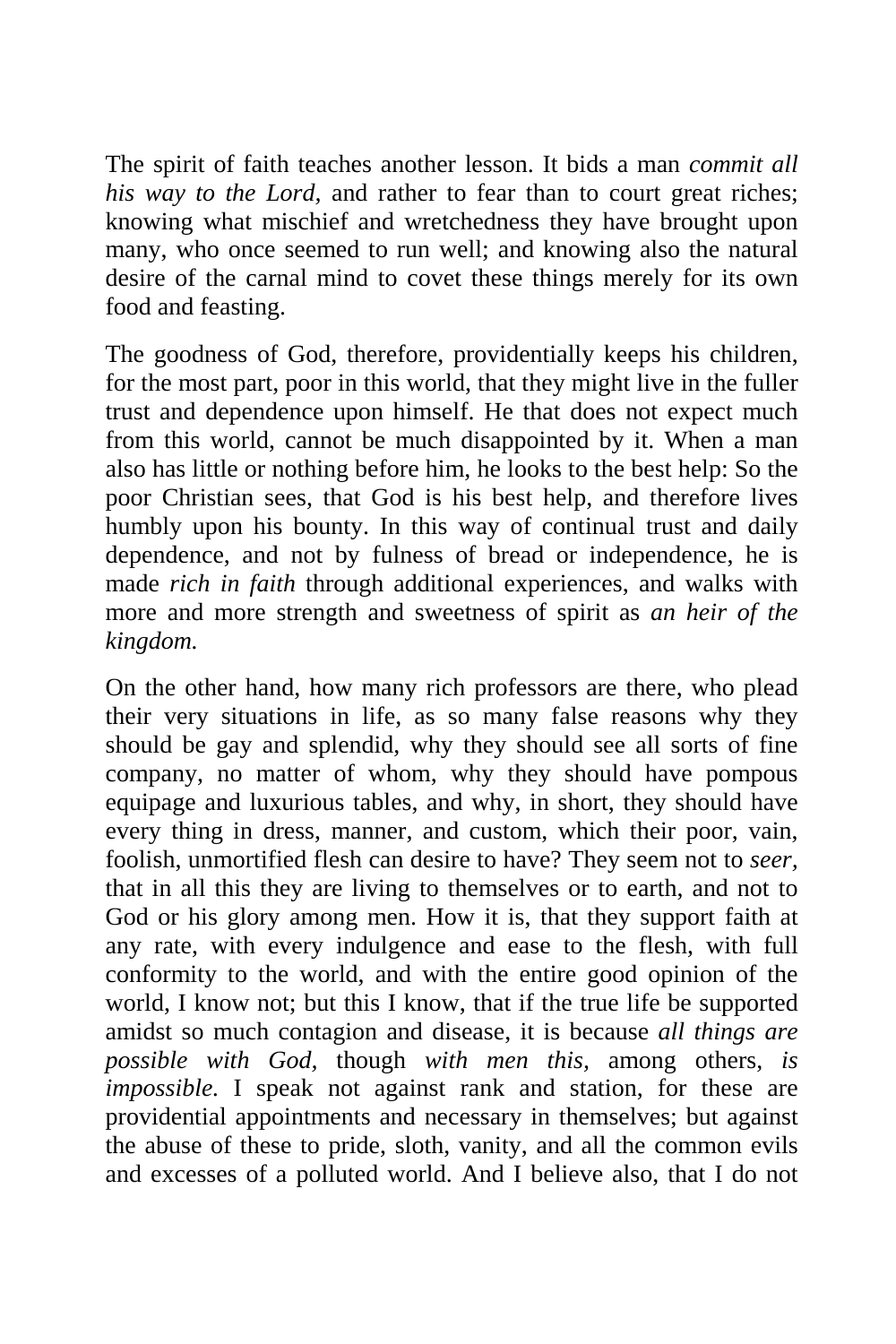speak from envy or chagrin ; for I really know not the man in this world, with whom I should wish or dare to wish an exchange of situation.

Lord, let me have what is best for my true life and welfare, and that only. Make me contented in your allotment. I have often been otherwise, and am still prone to desire unnecessary and dangerous things: O forgive me this error and blindness, and correct the madness of my proud and rebellious heart by the fervent faithful life of your Holy Spirit. So shall I desire only what will please you, and be content in my soul either with what you give or when you deny, however my flesh may strive to murmur and repine. O hear me; and let my whole trust, my God, be in you!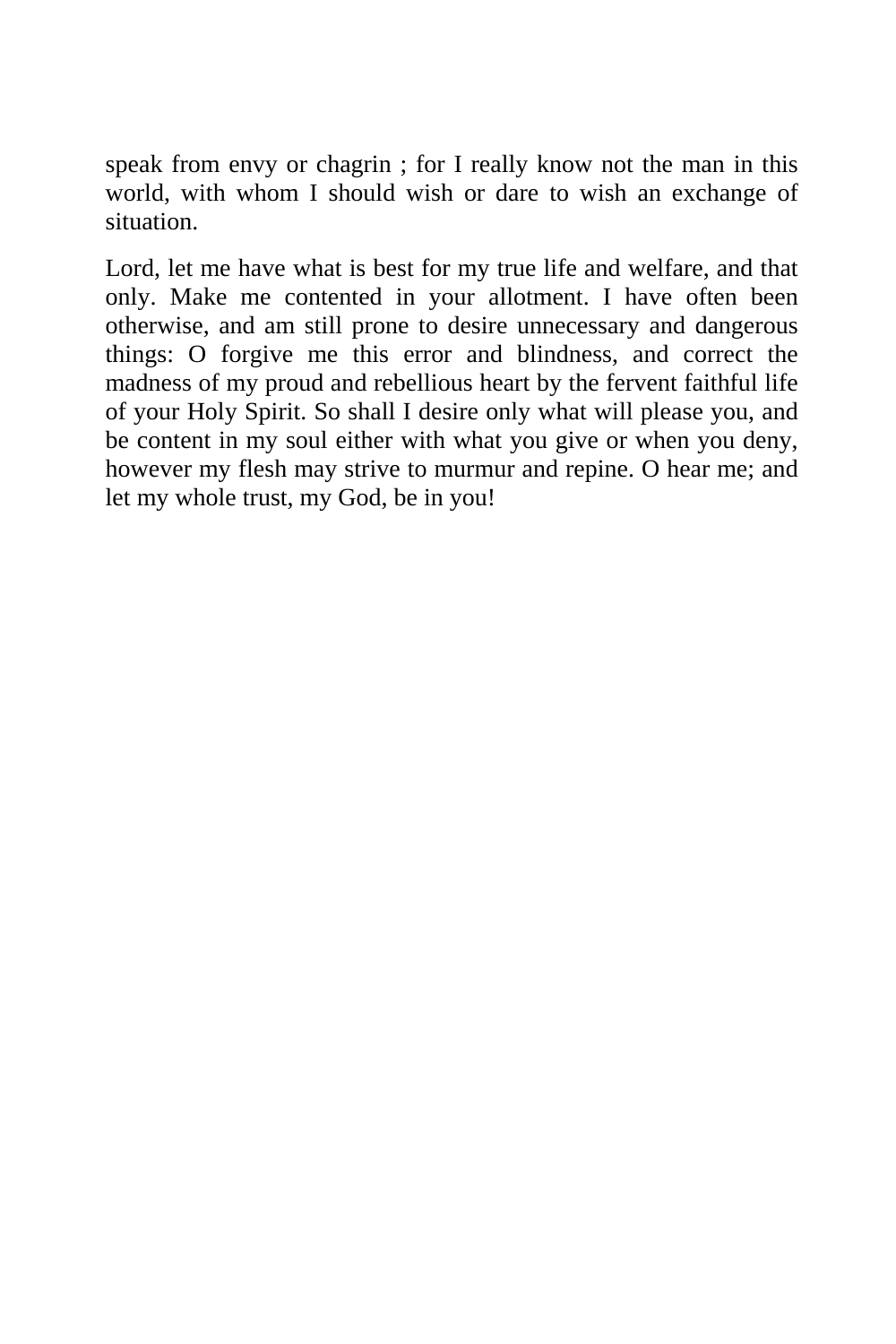### **CHAP. XIII.**

### **ON WORLDLY GRANDEUR\***

To a Christian, living and walking as becomes his heavenly calling, how poor and creeping, how idle and vain, how foolish and wretched, is the common eager pursuit after high distinctions in the world! They not only come up, and are cut down, like the grass, withering into dust and oblivion; but, while they appear, they are empty and fleety shadows, or (if it can be conceived) the very "shadows of a shade." If viewed at a distance, they seem solid as a mountain; if embraced closely, they are found but a cloud. Their possessors are poor, because ever in want. One blast of honor will not serve him, that wishes for two : nor a thousand him that can hope for more. The dominion of *Europe* would make a natural man pant for *Asia;* and he that cannot be satisfied without an additional province or river would not be satisfied with this whole world if he had it, but (like *Alexander)* would grasp after and lament for another. Whatever a natural man has, it is no matter: He never has enough; he always wants more. Consequently, he is poor; and he is wretched, because he perpetually feels himself poor. He has miseries from his poverty, and torments from his pride.

The real Christian is enabled to pity the anxious absurdity and vexatious vanity of those things, which are the great jet and concern of the worldly great and worldly wise. He looks indeed for a name, but is for *an everlasting name which cannot be cut off.* He is not content to be happy only a few days or years, but desires to be blessed and joyful for thousands and millions of ages to come. He longs for a crown, but it is for *a crown of glory that fadeth not away.*  He pants for a kingdom, but it is for the kingdom of Christ and of God. He is really a person of boundless ambition; for nothing less will serve him than the infinite realms of everlasting joy. Riches are much upon his heart: but they are the durable, the unsearchable riches of Christ. He cannot he put off with the paltry cares and thorny honors of worldly greatness; but nobly pursues, and with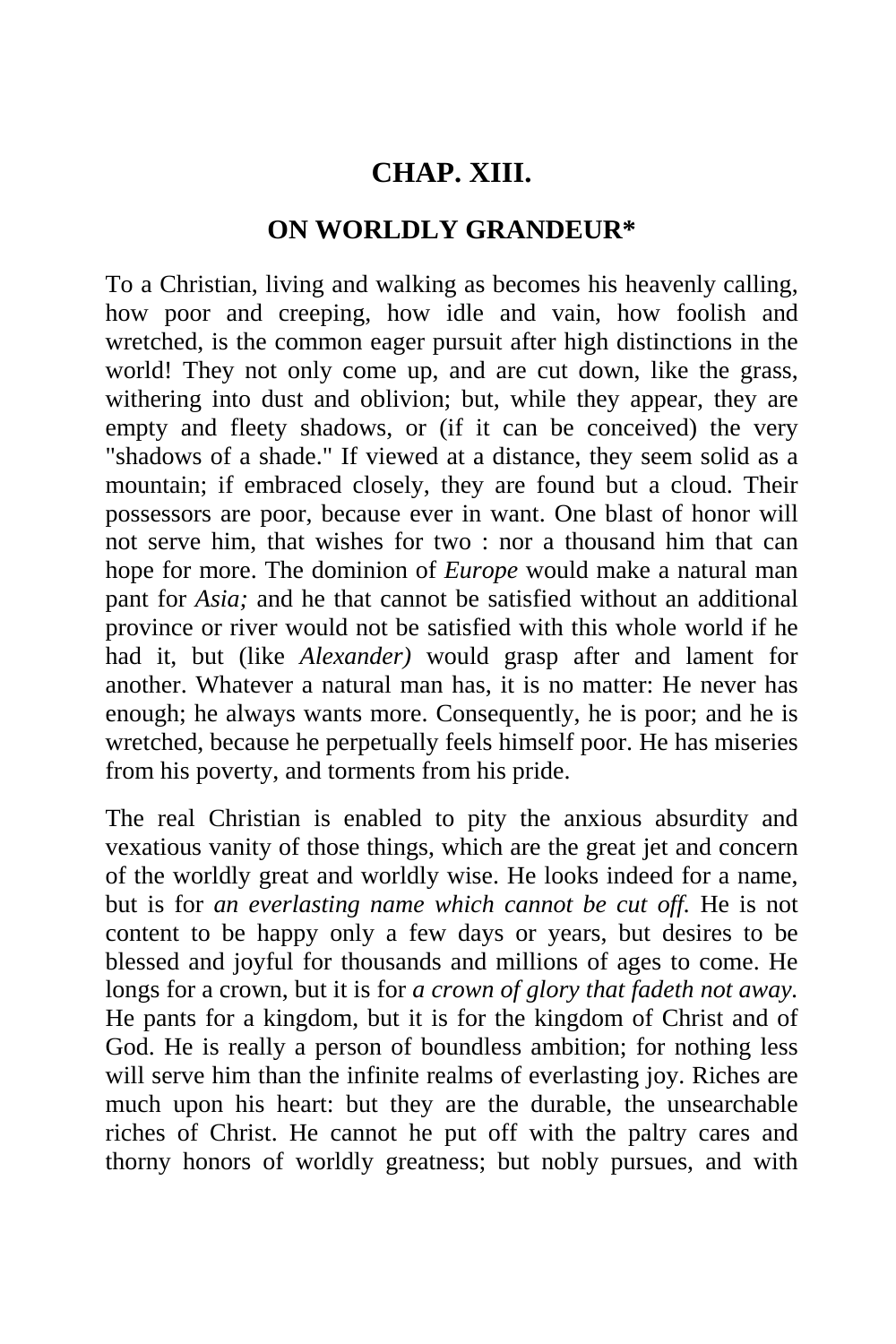certainty too, the very happiness and grandeur of God himself, even that very glory which Christ received from the Father, and which, as their head, he will share with his members.

Compared with this, all the pride and glory of man appear but as stubble or falsehood, the mere dream of a shadow, a nothing. And if human greatness can appear thus in the believer's ideas now; what will it seem, when the earth itself shall be dissolved, and the Babylon of sin upon it shall be thrown down into perpetual ruins?

0 what is Earth, if Heav'n be mine, Or what its dying toys? I seek, I burn, for wealth divine, For God's immortal joys.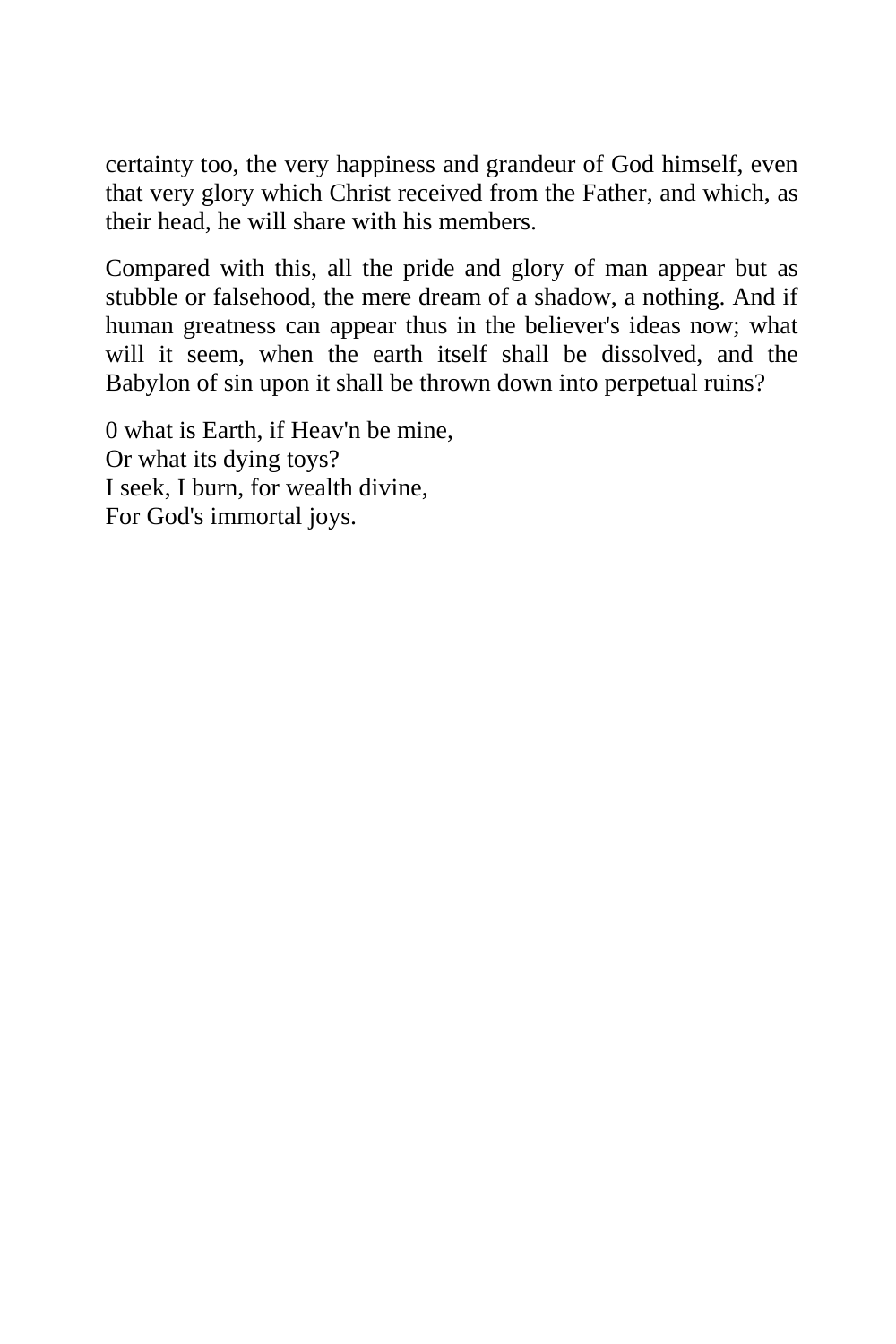# **CHAP. XIV**

### **ON WORLDLY COMPANY.**

ALL things may be lawful, but all are not expedient. It may be lawful for a Christian to be much among the men of this world, and in some cases it may be necessary, for the discharge of lawful callings; but is not expedient certainly to be more among them than is thus strictly proper and necessary.^ Either the Christian must enter into their spirit, or they into his, before they can become agreeable companions. If he take up their spirit; surely it will soon be to his grief and his burden. And it is very unlikely that they should come into his: unless God might bless his faithful conversation to the good of their souls. But this is seldom the case in worldly company, and especially in the company of many worldly men together. The corruptions of one will bear up and harden the corruptions of another, and he, that perhaps would not have jeered alone, will scoff by sympathy with a mocking crowd. It is best to speak of spiritual things to carnal men by themselves; when common decency may force them to give a patient hearing, even though grace may not crown the discourse with a blessing. An whole herd may only trample upon your jewels and then turn again to rend you.

That man's religion is much to be doubted of, who frequents the society of the men of this world for satisfaction and pleasure. *How can two,* even two only, *walk together, unless they be agreed f If ye were of the world, the world would love its own; but because ye are not of the world, but I have chosen you* (says Christ) *out of the world, therefore the world hates you.* 

Can a man touch filth, and not be defiled; or fire, and not be hurt? How much less then can a man conform to the spirit of this world, without pollution to his soul, or without feeling the loss of that peace, if he ever had it, which the world can neither give nor if lost repay? It is no wonder that men complain of spiritual falls and desertions, when they stand upon *slippery places,* and leave the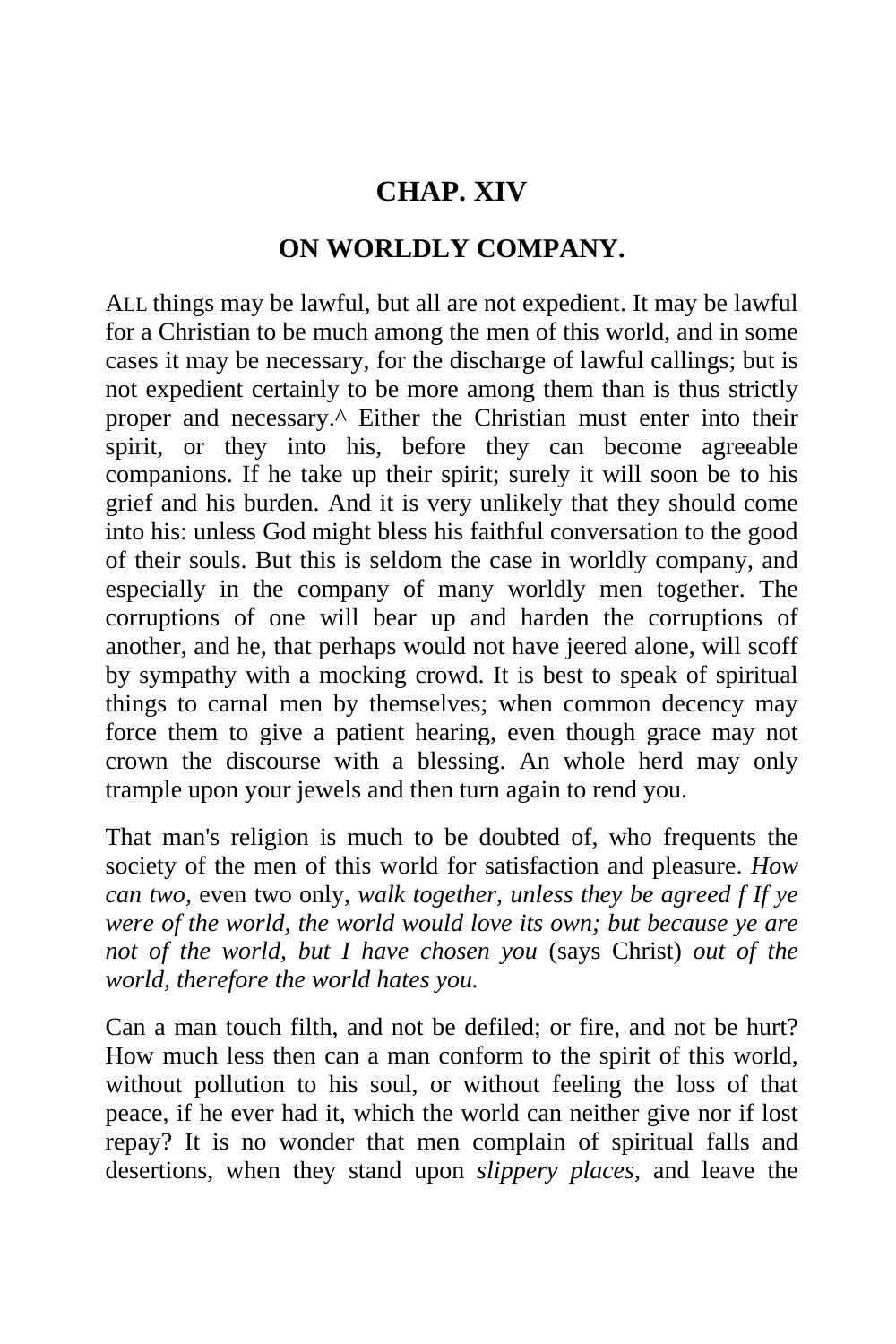presence of God for the friendship of mammon. How can a heart, reeking from the hot dunghill of this filthy world, be offered as a sweet smelling savor to God, or hope to be accepted with returns of his heavenly fire?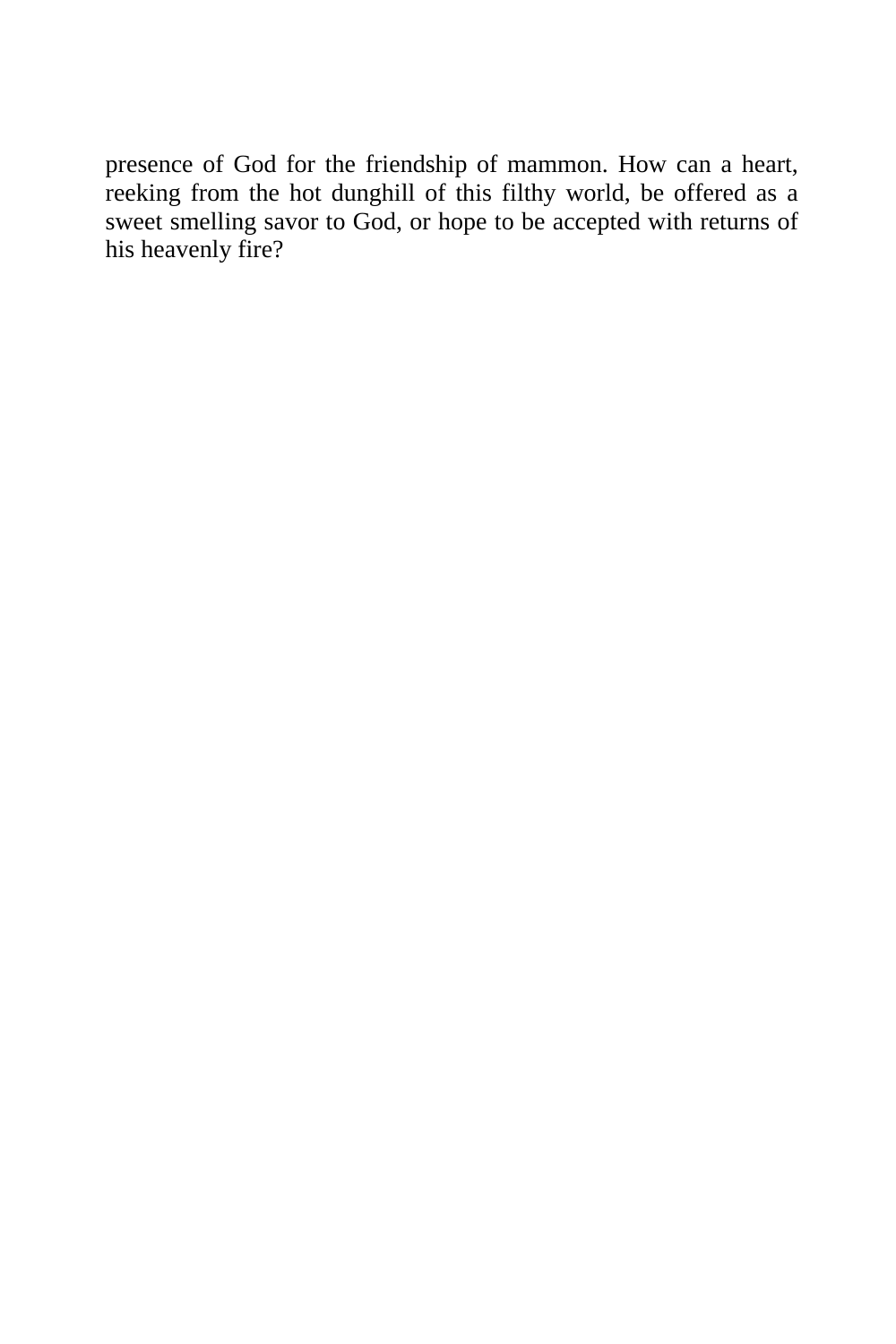# **CHAP. XV.**

### **THE MANNERS OF THE WORLD ARE HURTFUL AND HINDERING TO BELIEVERS.**

THE apostle declared it to be his privilege, that *the world was crucified to him, and he to the world.* Another apostle says, that *whosoever will be a friend of the world, is the enemy of God.* And Christ assures us, that *we cannot serve God and mammon,* insomuch that if we would approve ourselves to be his disciples, *we must take up our cross daily and follow him.* 

This is very evident; they who are the most given to the modes of this world, and mix most with its customs and pursuits, are the least alive to God, and the least lively in the things of God. Gaiety and foppery of dress, mimicry of worldly pride and parade, the hollow language of fashionable companies and friendships, do ill become a Christian, and never promote his true welfare.— It is not indeed the custom at this day to say such things to professors: but they are not, however, the less true, or the less needful.

Poor and wretched are all these fooleries, when weighed in the balance of the sanctuary, and especially when they thrust out the enjoyment of things divine. To have gay bodily apparel with cold and naked souls; to possess fulness of bread with emptiness of grace; to enjoy much worldly company, and lose the society of God and his saints; to be esteemed polite and genteel in manners with men, and to be awkward and dumb in addresses to God—is all such a complication of folly, meanness, misery, and sin, as a Christian, in his right mind, should be amazed at and abhor.

Are we loved by the world! It is for this reason, the world will *love its own.* But how then are we *chosen out of the world?* How then can we belong to Christ, whom the world hates ?—This trimming between God and the world is neither for the comfort of our souls, nor for the credit of our profession.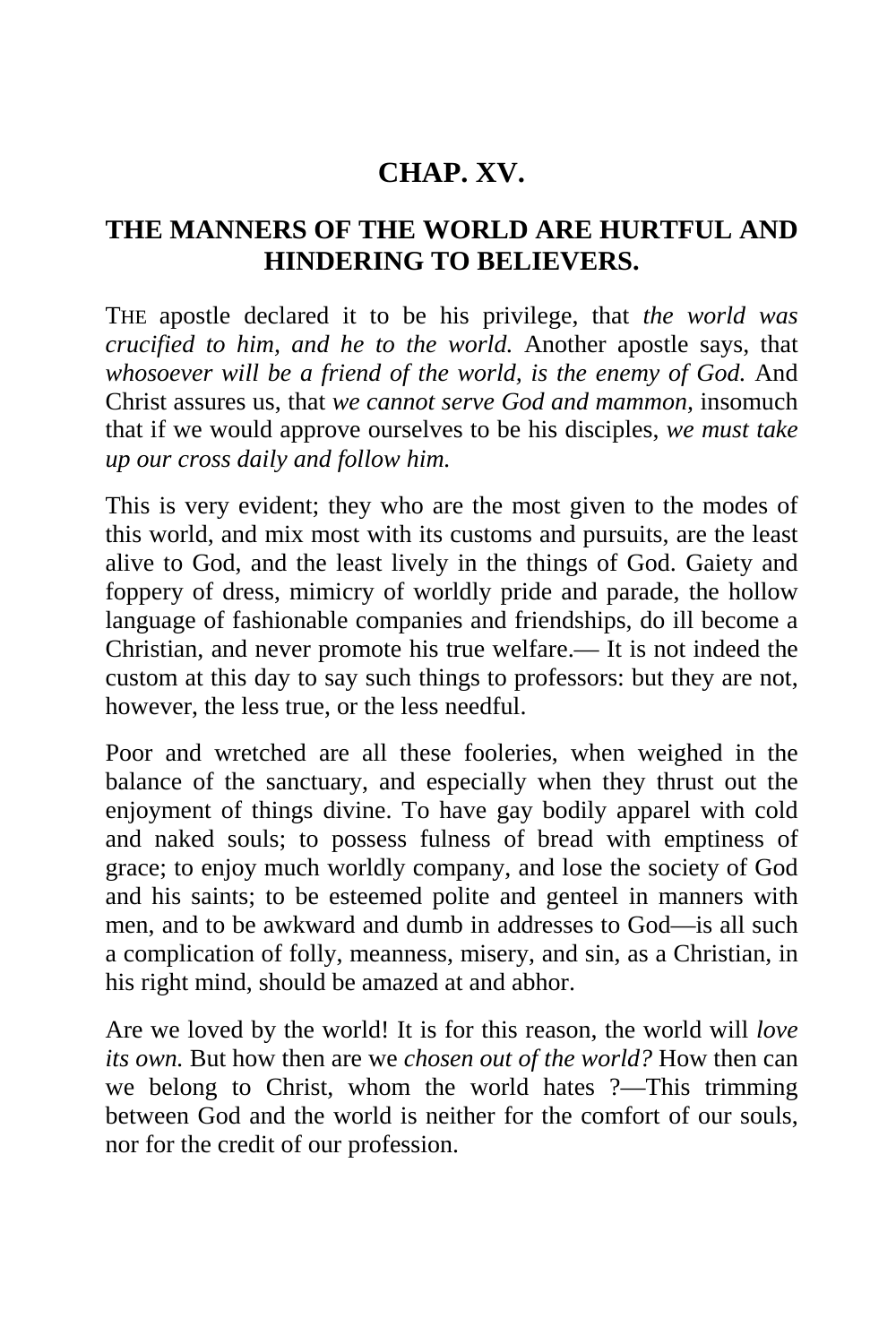Do we fear to be censured for singularity and precision? A Christian must be singular; for he is one of those, who is *not to be numbered with the nations,* a *stranger,* and a *pilgrim,* or *passenger,* here; and he must be precise, neither loving the world nor living for the world; for, otherwise, *the love of the Father is not in him.* 

On the other hand, an open and generous civility, a gentle and benevolent deportment, bespeaking sincerity of heart, and holiness of life, are truly ornamental to the Christian. In avoiding the ape, a believer need not stumble upon the bear; nor, in shunning grimace and affectation, to plunge into sourness and brutality. If meekness, patience, gentleness, good-will, good manners, and good works, will please all men, it is his duty by these means to study to please them. But if they expect his conformity to the world for their pleasure, and are disgusted at the transformation and renewal of his mind, as it is more than probable they will be; it is then his honor and his privilege not in this way to please them, if he would approve himself to be the servant of Christ.

Though the Christian, in one sense, must be in the world and put his best hand to its business and affair, according to his lot from God's providence; yet, in another sense, he must come out from the world and be separate, lest his soul be hindered and defiled. He cannot enter into the spirit of the world without injury and loss: And it is the spirit, not the lawful business, of the world, which contains all the evil. In his calling and concerns, a believer is to glorify God: And he is enabled to do this, first by the prayer of faith over them, and then by the life of faith in them. That business and those intentions, which will not admit of these, are to be avoided as the very plague.

Lord, how poor and vile are all the gay modes of this world, compared with the simplicity and enjoyment of your truth! how beggarly and unsatisfying are its vanities, how low and crawling its ambition, how foolish and cheating its hopes, how vain and unprofitable its cares, how various and continual its troubles, how wretched and horrible its end! O give me your wisdom and love,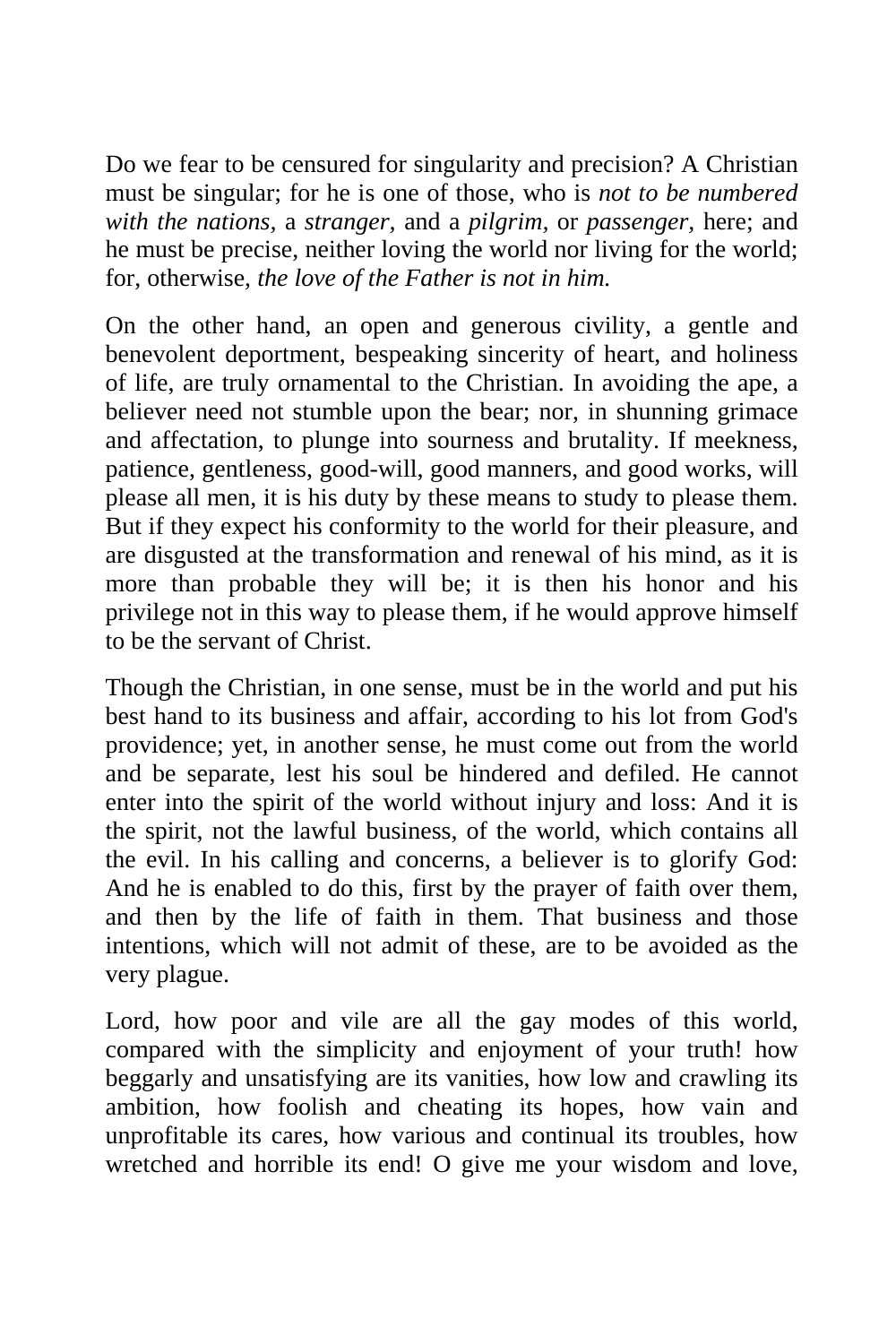your grace and your truth; for this is that better part, which shall never be taken from me!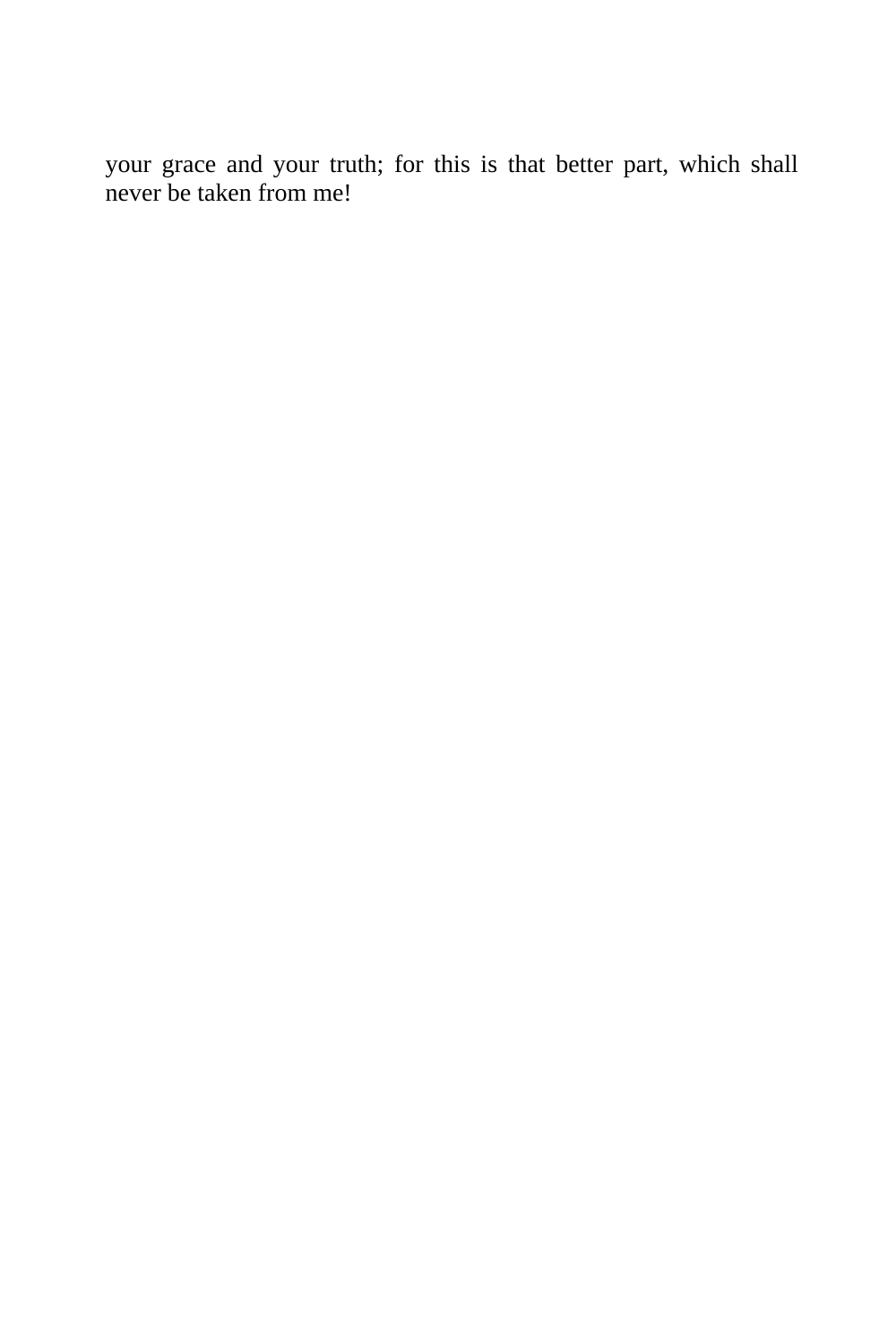# **CHAP. XVI.**

### **ON CONVERSATION AMONG PROFESSORS.**

THERE are many professors of religion, who are always craving for company. They think, that to be alone is to be dull, and that, without conversing with creatures, they must be silent and stupid, whimsical or melancholy. Such persons are to be pitied, who have not learned the divine secret of talking with God in private by fervent faith and prayer, who know not how to listen to the still small voice of his Spirit in his holy Word, who cannot find an endless delight in discovering and tasting the sweets of redemption, and who lothe to commune with their own hearts, in their closet or their chamber, and be still.

When such persons get into company, and especially into a great company, they soon discover how unfit, as Christian professors, they are to be in it. The discourse, if of God and his truths, will be light and unsavory, without unction or solid experience; or if their conversation turn, as it generally will, upon men and earthly things, it will only differ from the language and spirit of this world, by being spoken by persons who wish to be thought of as living for another.

It is a melancholy truth, that the levity, dissipation, envy, calumny, and detraction, too often found among companies and parties professedly religious, as well as among the people of the world, make retirement very necessary to the Christian who would walk much with God, and far more cheerful than the generality of talkative professors can conceive it to be. But the soul, which is led to the true enjoyment of divine communion, finds it a relief, rather than a burden, to *cease from man.* 

The Christian should not, if possible, get into company but either to impart some spiritual good, or to receive it. If he has grace and talents for the former, he will, before the discourse, secretly look up to God for his aid and blessing, and afterwards will desire rather to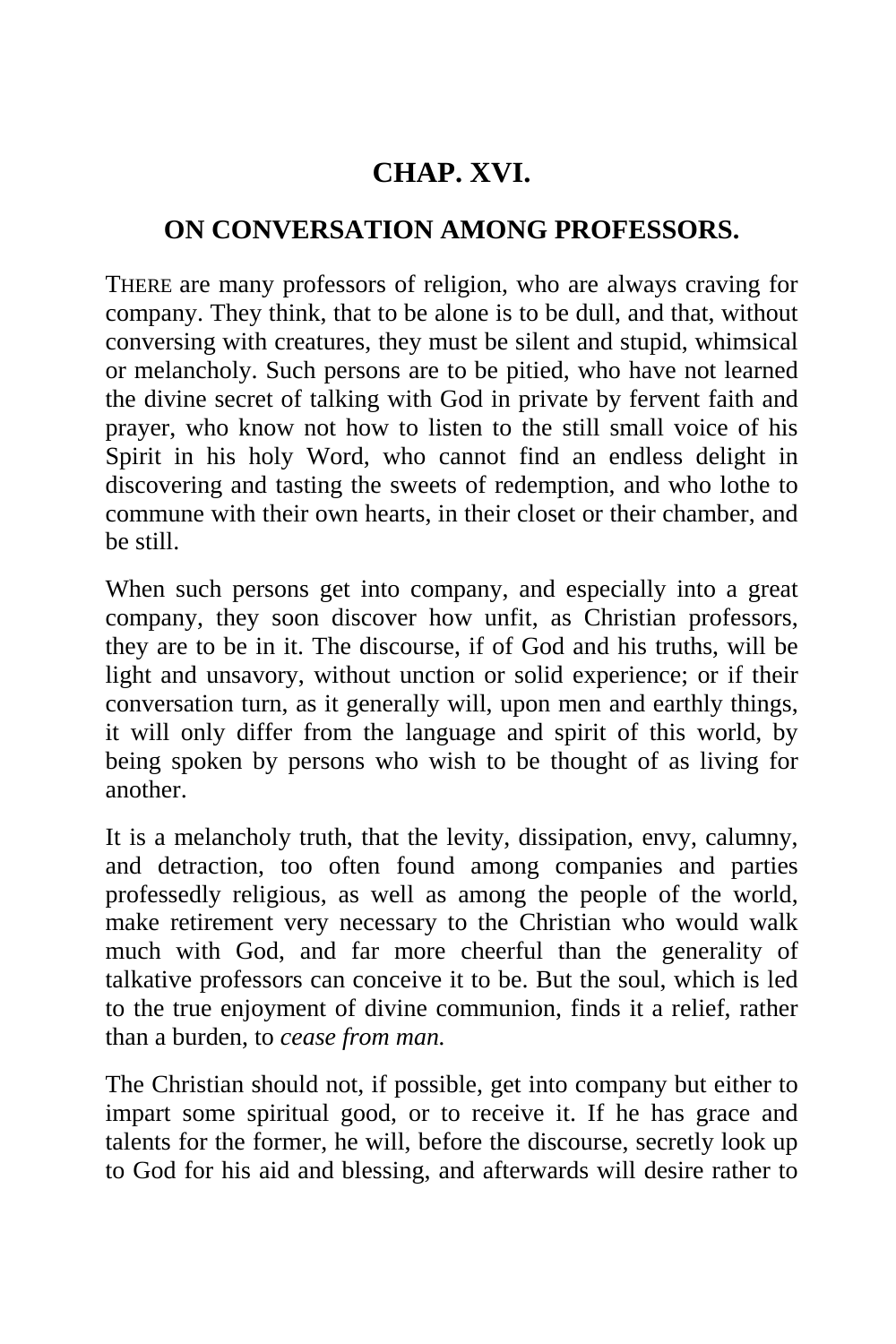be humbled for what he could not say, or for the manner of saying it, than to be pleased on his own account, for any thing he did say, or for the satisfaction afforded to others. If, on the other hand, he has received edification from godly conversation, he will then pray that it may abide with him, that the sweet savor may not be lost, that it may be carried into lively effect and experience, and that, like good seed upon good ground, it may increase with the increase of God, and bring forth fruit abundantly to perfection.

All this implies, that large and mingled assemblies must be more noisy than profitable. There has been of this at all times very sufficient evidence. Great entertainments, and many persons called together to enjoy them, may serve to keep out the calm serenity and sweet possession of divine reflection, but perhaps too rarely promote it. In many words there will probably be errors and folly; nor do numbers in a company always multiply wisdom. The flesh may be gratified and feasted, while the spirit may be starved, and wearied, and dry, and at last be sent empty away. It must be grievous, to a real Christian, thus to come out of company a worse or less happy man for entering into it.

It is the way of God *to feed his people with the rod* [of his gracious and selecting power] even *his flock, his heritage, which dwell*  solitarily in the wood, in the midst of Carmel [the field of the world]: And they *do feed* [like *Abraham* and the patriarchs, who were strangers and pilgrims upon earth] *in Bashan and Gilead* [the lands appointed for them], *as in the days of old.* Micah, vii. 14. They were ever *a people dwelling alone* [in abstraction from the spirit of this world], *and not reckoned among the nations.* Numb. xxiii.9.

If I have you, O my God, I have plenitude of society, though (like the blessed *John* at *Patmos)* no creature should be nigh, or though I should be an outcast from all the world. You can talk with me by your works, by your providences, and chiefly by your Spirit and word. O what delight have I felt in the testimonies of your faithfulness and truth, of your mercy and grace, of your presence and love, of your glory and power! Surely, surely, when I have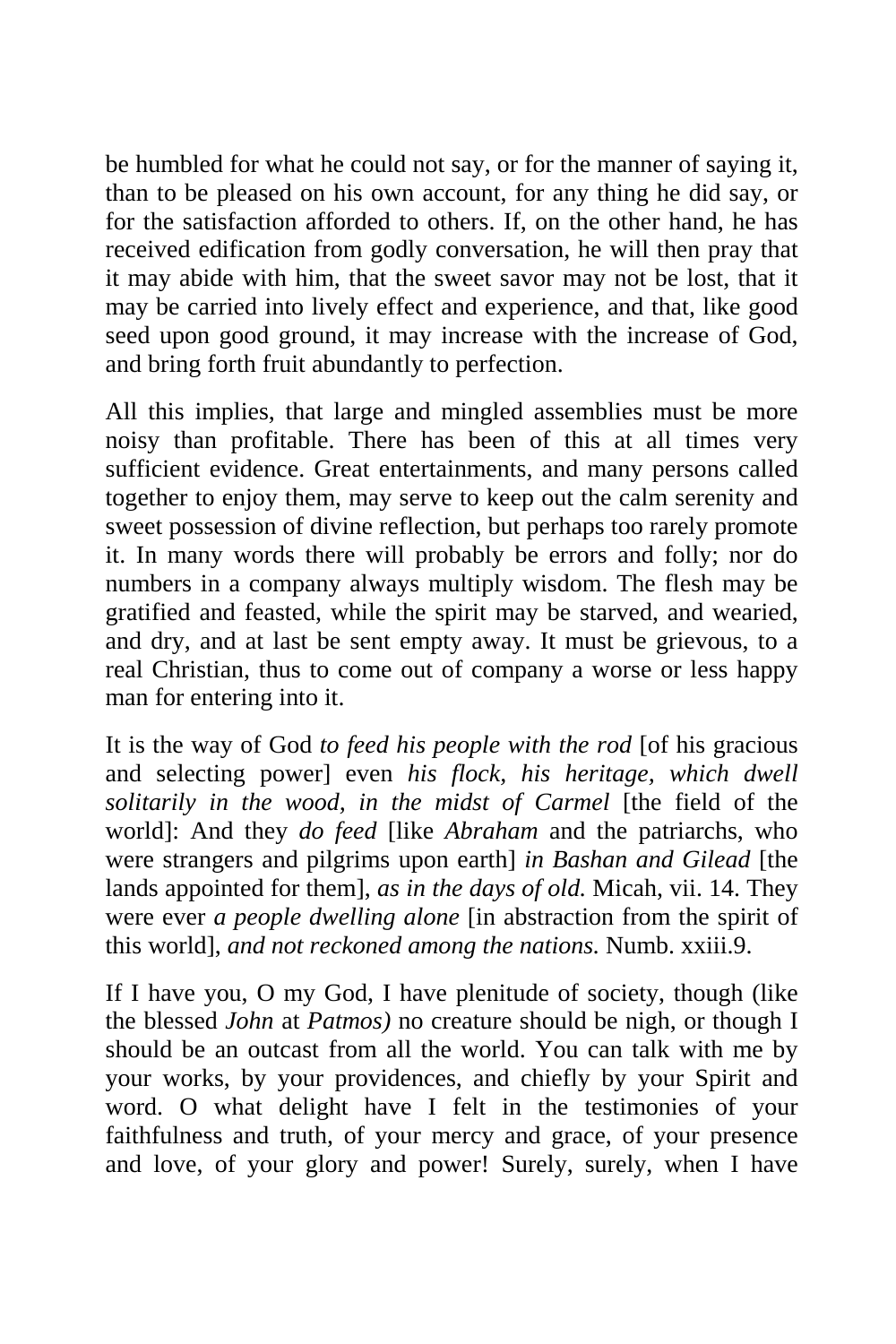enjoyed these in their genuine sweetness, retired from every eye but yours; it has seemed hard to go forth again into the world, or even into the converse of those, whom your own providence and grace have endeared to me. And if this be so divinely delightful, in a mortal body and a miserable world, O what shall my felicity be, when I become a pure exalted spirit, with vivid ecstatic life, in the calm and unspotted regions of glory!—When I think of these unutterable mercies, how can I but long and pant, how can I but hunger and thirst for God, the living God, my God, my own God, and my own for ever.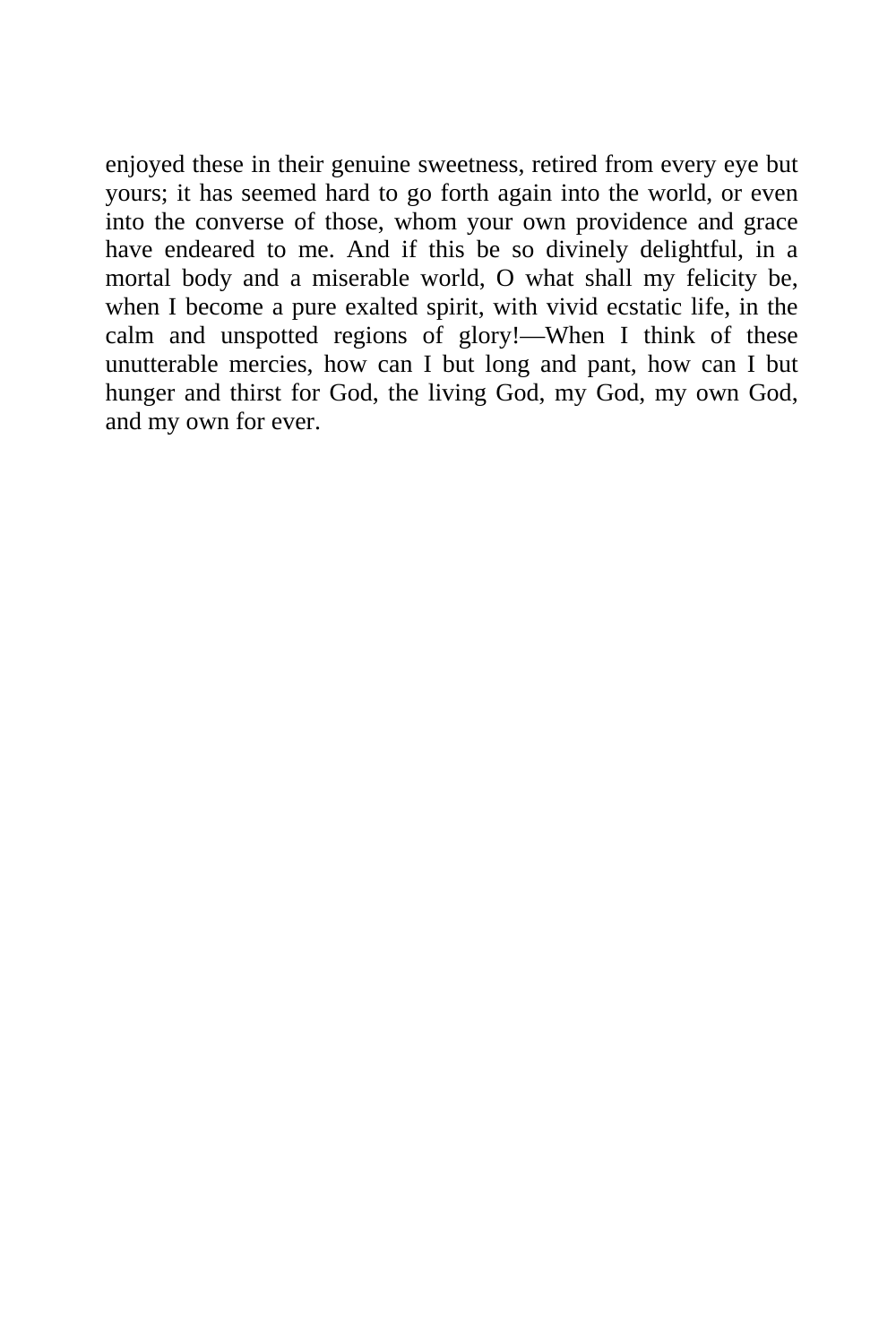# **CHAP. XVII.**

### **ON THE CHANGES OF TIME.**

How do the things of this world pass away! One generation follows another, and another after that, and so on from age to age, filling up the long rolls of time in melancholy array. They appear long to me, because my rule of comparison is taken from the shortness of human life; but to eternity, to the everlasting existence and infinitude of my God, these ages are almost a nothing. Into this eternity all that can be called time is continually passing, as into a gulf which has neither bottom nor bound. Thus time is full of changes and vicissitudes; while eternity is not only a perpetual *now,* but also a constant and perpetual *same.* 

When I look into the histories of ancient days, and review the confusions and violence that have passed (for the history of the world is little more than a record of its sins); I ask my heart, to what purpose have all these things been, and where is now the profit to those evil men, who promoted them? Their works are in the dust, or at best upon paper; so that, excepting perhaps for punishment, they have neither remained here, nor followed their authors. All their hopes, and cares, and commotions; their own restlessness, and their inquietudes to others; are buried all in everlasting gloom. The pleasant remembrance of their gayest hours is either extinguished, or swallowed up in bitter sorrow for their sin; and the prospect for ever and for ever beyond—O what can this be, but a complication of all that is dreadful, unavoidable, and eternal!

This cool and serious review of worldly things and affairs passes so often upon my heart, and seems so necessary in reminding me how much I am but a stranger and sojourner here, that, if I have dwelt a little the more upon the vain wickedness of earth and of time, the reader will know the reason in me, if he feel no occasion to apply it to himself.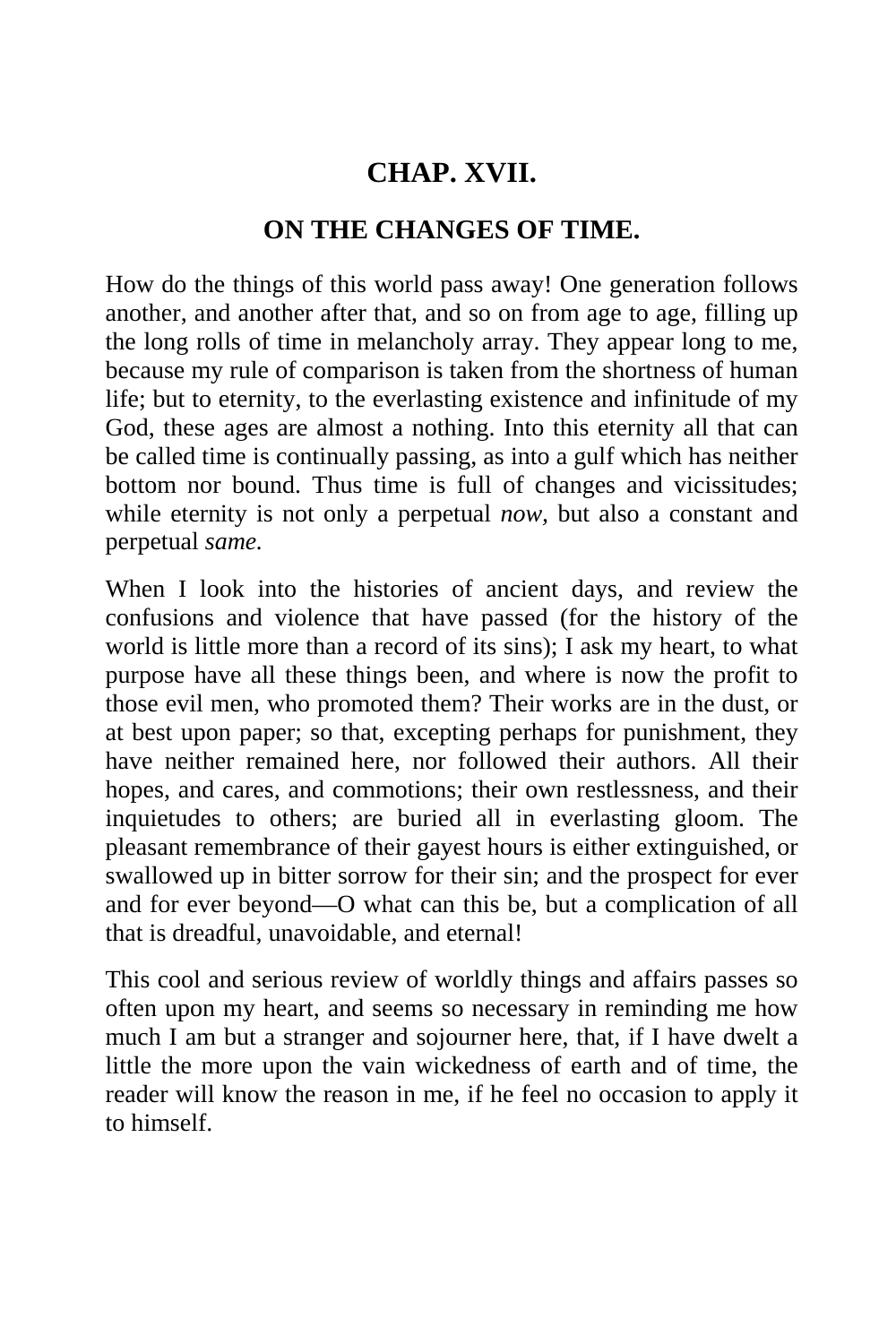One cannot take up an annual calendar of names, published only twenty or thirty years ago, without almost considering one's-self among the tombs. The gay courtier and the plotting statesman, who once figured away within the senate or about the throne, now lie in undistinguished ruin with the beggar and the clown; not less vile than these, and perhaps not less regarded or forgotten than the lowest of the low.

And what shall preserve, from the like disaster, all the present system of cares and pleasures? If, indeed, that can be called a system, which begins in evil, is carried on with disorder, and ends in folly or nothing.

O! but (says one) *I have much goods laid up for many years; and I will say to my soul; soul, take thine ease, eat, drink, and be merry.*  One of this sort, not worthy to be named, is put down in God's record for an everlasting fool. In the same night, his soul was required of him, and had something else to think of than to attend the absurd business, which only the body could do, of eating, drinking, and being merry, in the abuse of temporal good.

In the midst of all this perishing and disordered state, there is one rich blessing, which never can fail. The mercy of Jehovah in Christ Jesus endures, yea, endures for ever. This is often. repeated by the Lord himself, that it might be constantly and cheerfully believed and kept in mind.

O my soul! your time fails, your body is decaying, the world is daily changing, and nothing about you continues in one stay. Blessed be God, to you likewise a change shall soon come, and come for the better in the midst of it all! Whatever alterations appear, you have an unalterable God, and an unperishing home before you. If the earth fall into destruction, as soon it will, your estate cannot be lost; for you are only a pilgrim and traveler here, and your inheritance is above, far out of the reach of ruin. Your interest being safe in Christ, all is safe that is worth saving, with respect to you. You can only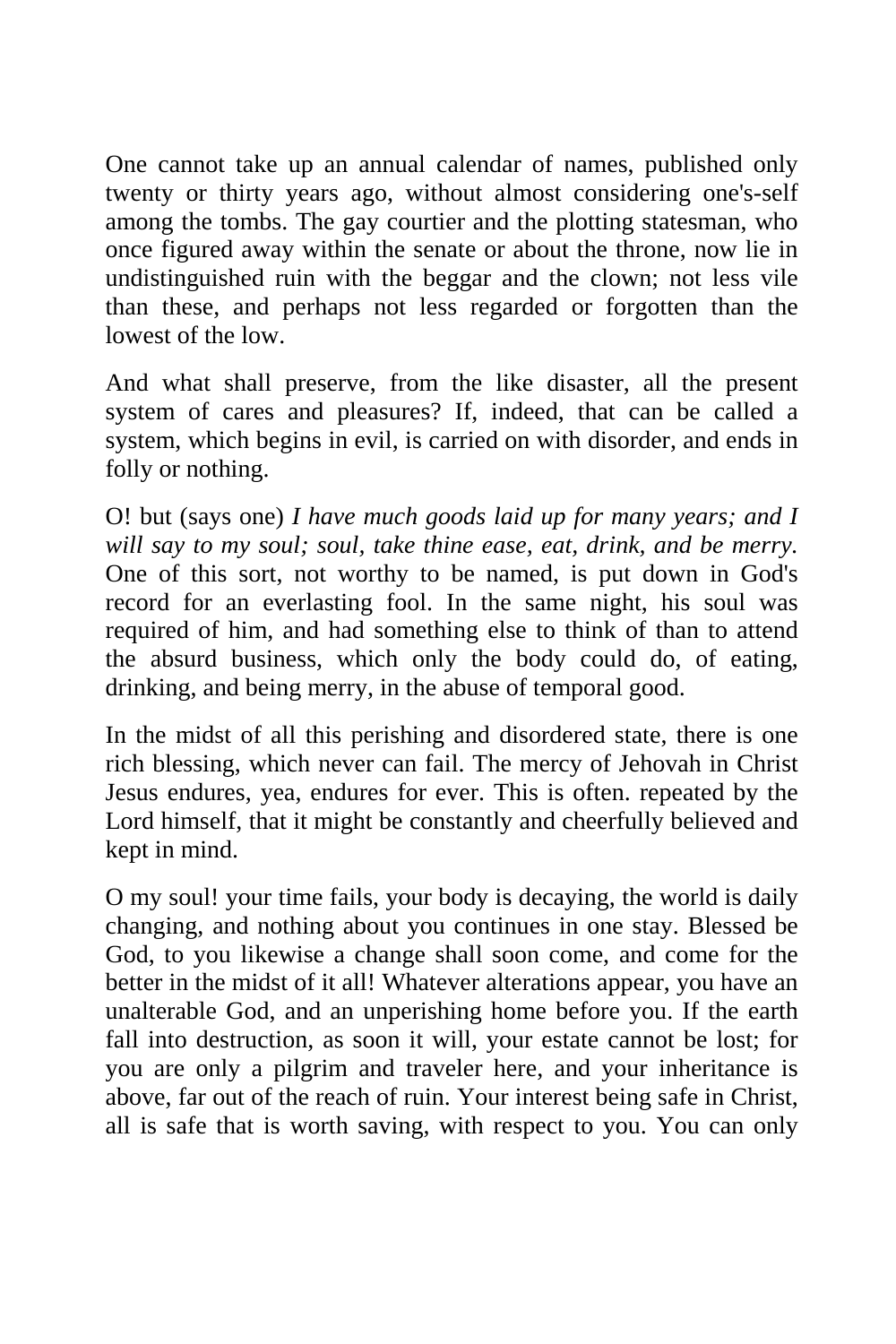pass from death into life, from sin to holiness, from pain to peace, from earth to heaven, from mortals to God.

O how then should I rejoice in you, my Savior and my Lord! In you, who makes all things mine; all, either as good, or to lead me to good. I adore you that you thus disposes the world, life, death, things present, or things to come, in my behalf; calling them mine, making them really mine, because they contribute to my welfare. Above all, I bless you for the end. I am lost in love and admiration, when you tell me, that I am yours, O my Redeemer; even as you are God's.

What manner of love is this; that I, a mutable worm, should become an immutable spirit; that I, who live in a tottering house of clay amidst a people of unclean lips, should be raised to a mansion of glory among the innumerable company of saints and angels; that I, a dull inhabitant of a miserable world, ruined and ravaged by sin and time, should be translated to a joyful rest, unchanging as eternity; that I, who was once a slave to Satan, and deserve only to live with him, should be made and kept a child of God, yea, an heir of God, and a joint heir with Christ Jesus of a kingdom which cannot be shaken! O what manner of love is this indeed!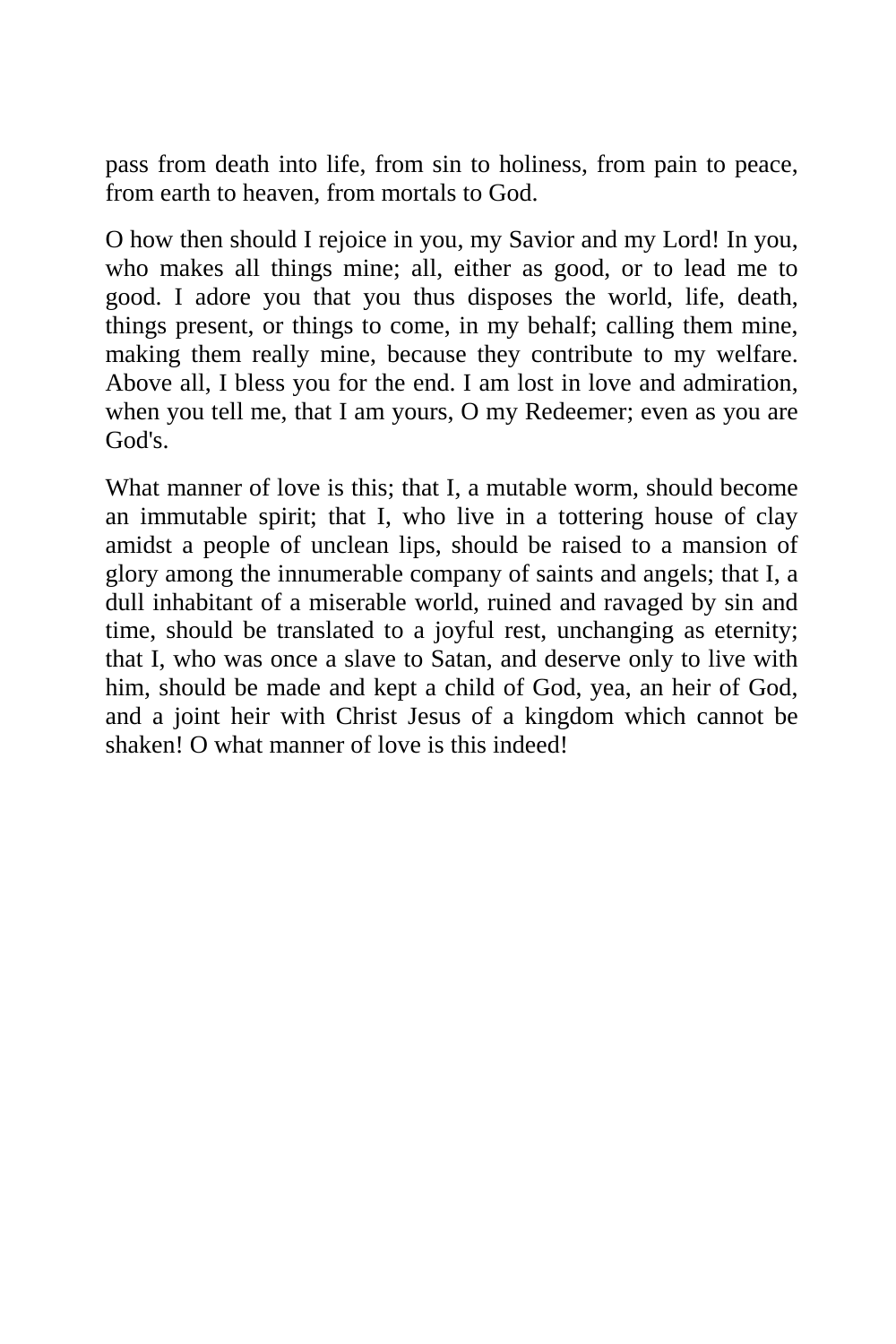# **CHAP. XVIII.**

### **ON THE PATIENT ENDURING OF WRONGS.**

LIKE the blessed Psalmist, I have sometimes been rewarded evil for good, to the great discomfort of my soul. It seems trying to flesh and blood, that is, to my animal and corrupt passions, to bear all and to say nothing: But yet this is generally my wisdom and my duty.

It is my *wisdom,* because then I do not stir up further evil of strife in my own bosom, or in that of others; and I moreover engage my gracious Master to undertake for me, by committing all in silent patience to him, who has engaged to make every thing, and such things as these most certainly among the rest, work together for my good. Thus that, which appears to be only a natural evil, will, by his superior management and control, be turned into a spiritual blessing.

It is also my *duty* to suffer patiently, considering him who endured the most severe contradiction of sinners against himself; because thereby I prove that I belong to him; for which purpose, perhaps, trials of this kind may have been permitted to fall upon me. If I have right and truth on my side, it is not only faithless but also unreasonable to be impatient. I ought rather to be thankful in that behalf, and to ask mercy and grace for those, who slander me against all equity and without a cause. It is indeed unpleasant to have the treatment, which he experienced who said, I *became a reproach among all my neighbors; and they of mine acquaintance were afraid of me, and they that did see me without conveyed themselves from me:* But this may be God's physic to my soul, which is not given me for my pleasure, but as the means, though painful means, of future good. My worldly attachments, or my Christian attachments in a worldly nay, might be growing stronger than are for the true health of my soul; and, therefore, this is a call to live more inwardly through grace, and to wait in faith and prayer for more communion with God. When I gain his company by losing the company or the friendship of men, and even of good men with great corruptions like my own; I have no reason to lament any loss, but to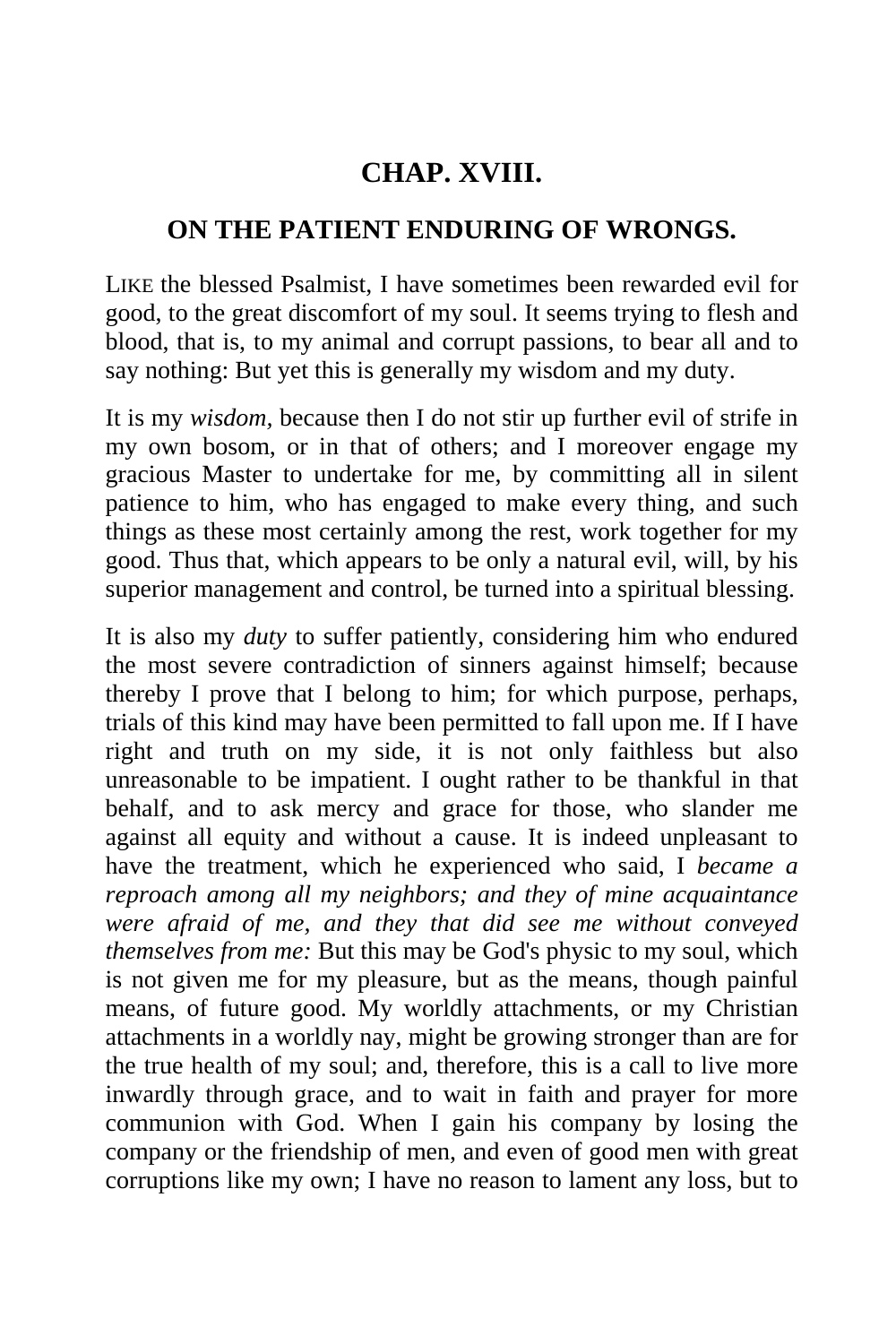be thankful, with all humility, for the kindness of every providence, which leads me nearer and keeps me closer to my blessed Lord. He is a tried and sure friend indeed, who can help in every exigency, and will be a friend for eternity.

If I took another sort of conduct, and exposed those as I might, and perhaps as they justly may deserve, who have done me evil for good; I should indulge only that base revenge of my fallen nature, which would plunge me as deep another way in the corruption, of which I might have right to complain. I may and ought to use the caution of keeping out of the way of injury; but I must not revenge it either by word or deed. While I am only wronged, I am safe; but I am open to all manner of evil, when guilty of wrong.

Above all the harm that can be done to me by creatures, let me tremble at my own passions, which, like tinder, are ready to kindle by the smallest spark of mental fire. May I tremble too at the officious readiness of others to increase my inflammation by their own. And alas! how much more ready is corrupt nature to feel and, to foment discord, than to subdue and abhor it! Let me pray then to be delivered from the strife of other men's tongues; and to have a strong restraint, for such I greatly need, upon mine. Sin "is the great kill-friend," as one calls it; may I therefore beg to be guarded against sin, both in myself and in them!

O Lord, what a nature, and what a world do I live in! I groan under a nature, which is ready to meet all the evils and confusions that are in the world, and to make every one of them my own. How does the unquiet spirit of man plunge himself and all about him into confusion, miseries, and distresses; engendering unhappy discords among individuals, and bloody cruel wars among the nations! And how often, my blessed Master, instead of retiring to your bosom, have I myself allowed this spirit of violence within me, and met it in other men! How much have I wronged my enemies by not praying for them, as I ought, when they have vented their wrongs against me! With how little patience and submission to your will have I endured these wrongs; not considering that they could not have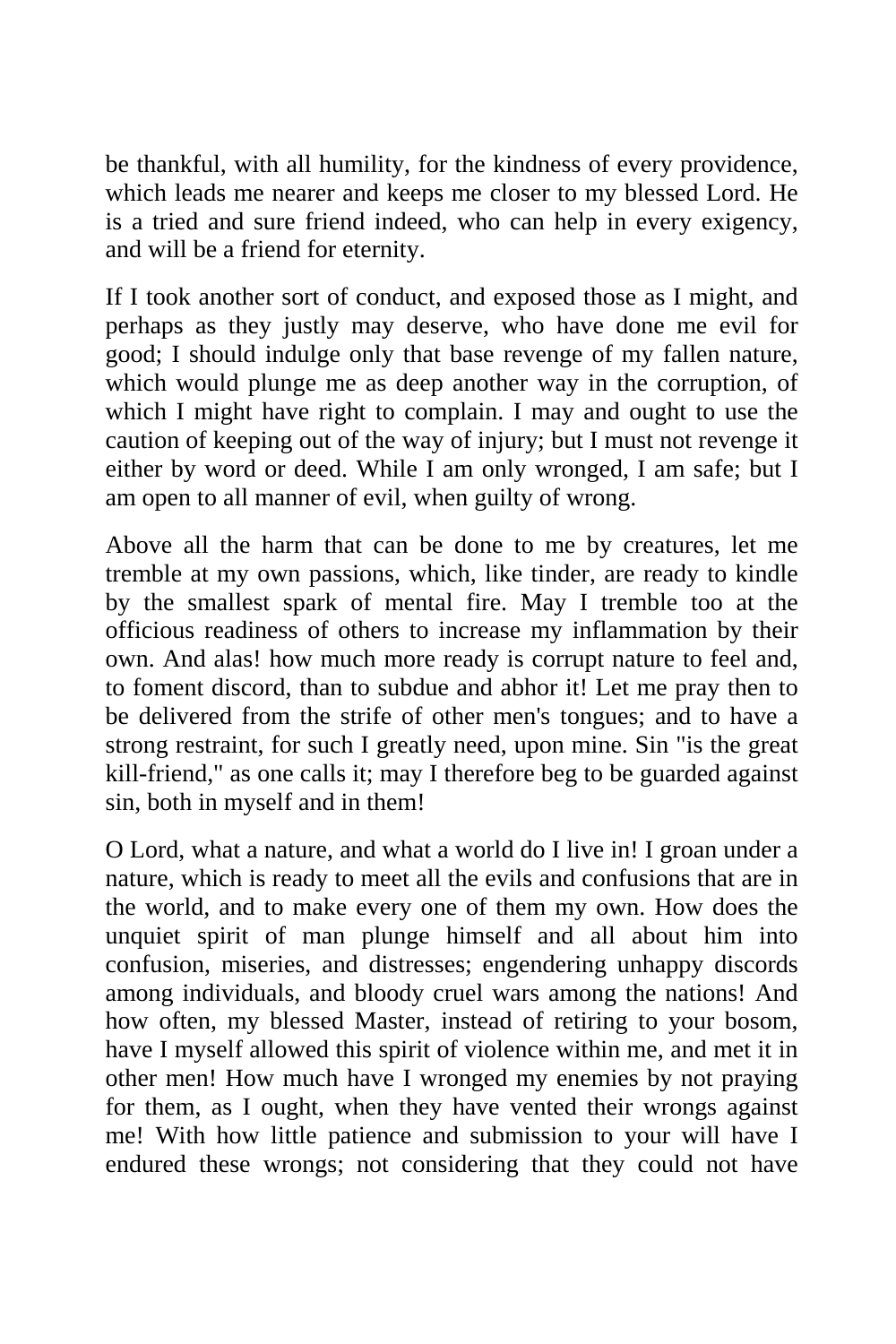come, unless they had been permitted by you, and were allowed to come altogether for my good! O Lord, wipe off my guilt by your most precious blood, and enable me in future, as well not to take offence, as to be earnest to give none. So shall I appear indeed to be the disciple of you, my Savior, who, like a patient silent lamb, did endure all manner of insults and injuries; and so, in following you, I shall find peace at least both in your bosom and in my own, though I find none beside throughout this distracted world!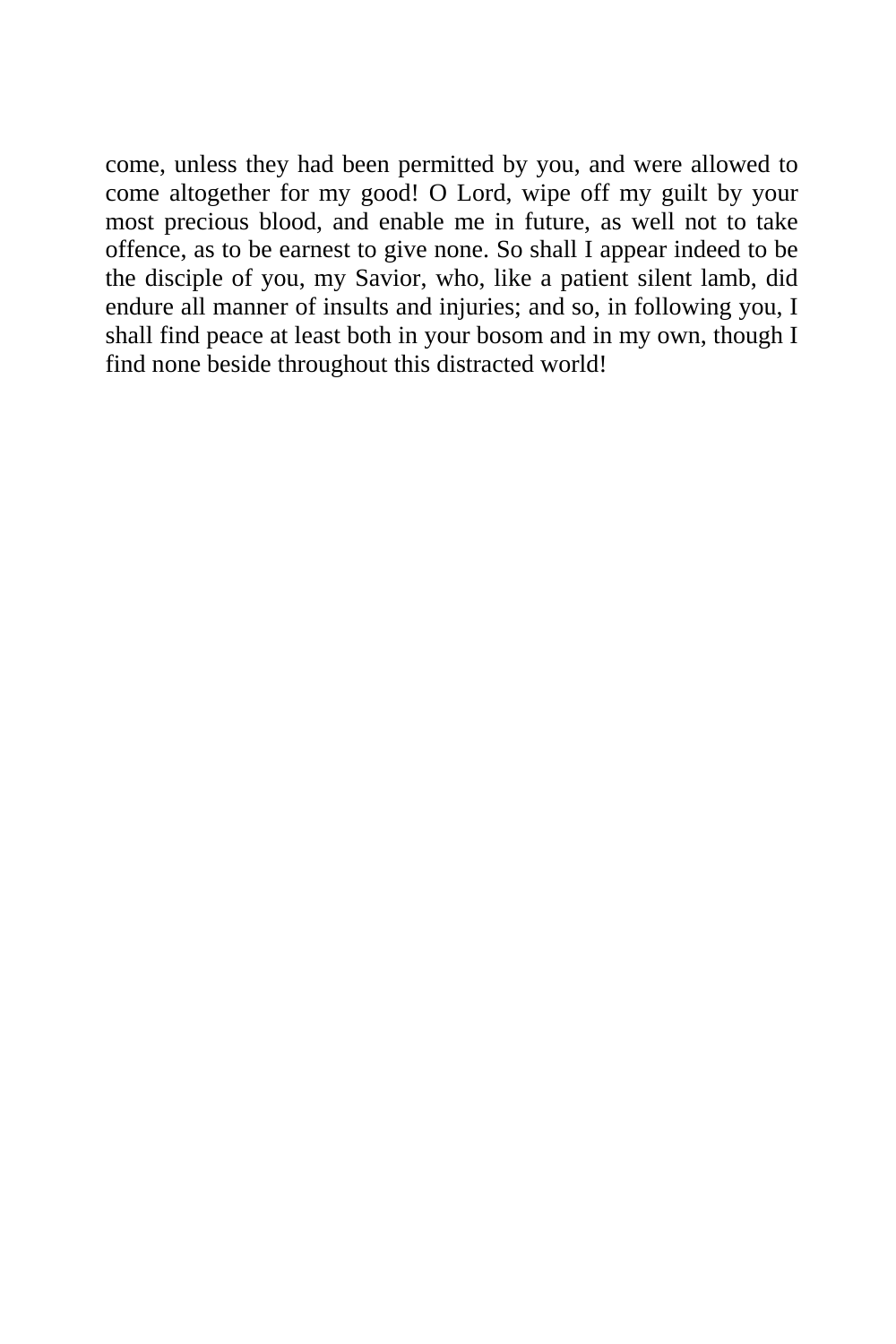## **CHAP. XIX.**

#### **ON PRAYER.**

PRAYER is the very breath of faith, and the first evidence of new and spiritual life in the soul. The Lord says to Paul, *Behold he prayeth;*  because the Lord had then given him a heart to pray. Doubtless, he had often fasted and prayed before, as far as the lips were concerned- but the spirit, not words; life, not expression only; constitute prayer with God. Language may give it a form; but language alone is like mere body without a soul ; and he that so offers it, renders to God a dead unclean carcase for a living sacrifice, which is an abomination in his sight.

Whatever has life, must breathe; and if the life be sound and strong, it will breathe freely. Short, irregular, disordered breath, discovers either great exercise or ill health. It is the same in the life of faith. If the soul be quickened by Christ, it will breathe out its desires after him; perhaps, like a child at first, mingled with strong crying, bitter sobs, and many tears: But still it breathes on, and prays on; its breath of prayer is not stopped, but struggles for life and increase. If the prayer be faint and weak, disordered and low, the person is not in full life and health, or else some great temptation oppresses him heavily. The Physician of souls must be looked to for medicine, and for deliverance. Certainly all is not right, and a speedy help should be sought for and applied.

When the mind is truly touched by grace, it will and must pray. If the heart cannot find words to carry up its request, it will send them forth in earnest groans. Prayer can no more be kept from ascending than flame from the fire. *The Spirit* (said one, who understood this matter well) *helpeth our infirmities: For we know not what we should pray for as we ought; but the Spirit itself maketh intercession for us with groanings which cannot be uttered.* The cries of a drowning man are above the formality of words, and forcibly pierce the ear for help: So the deep-felt anguish of a convinced heart is inexpressibly eager for mercy, and with moans and groans sues it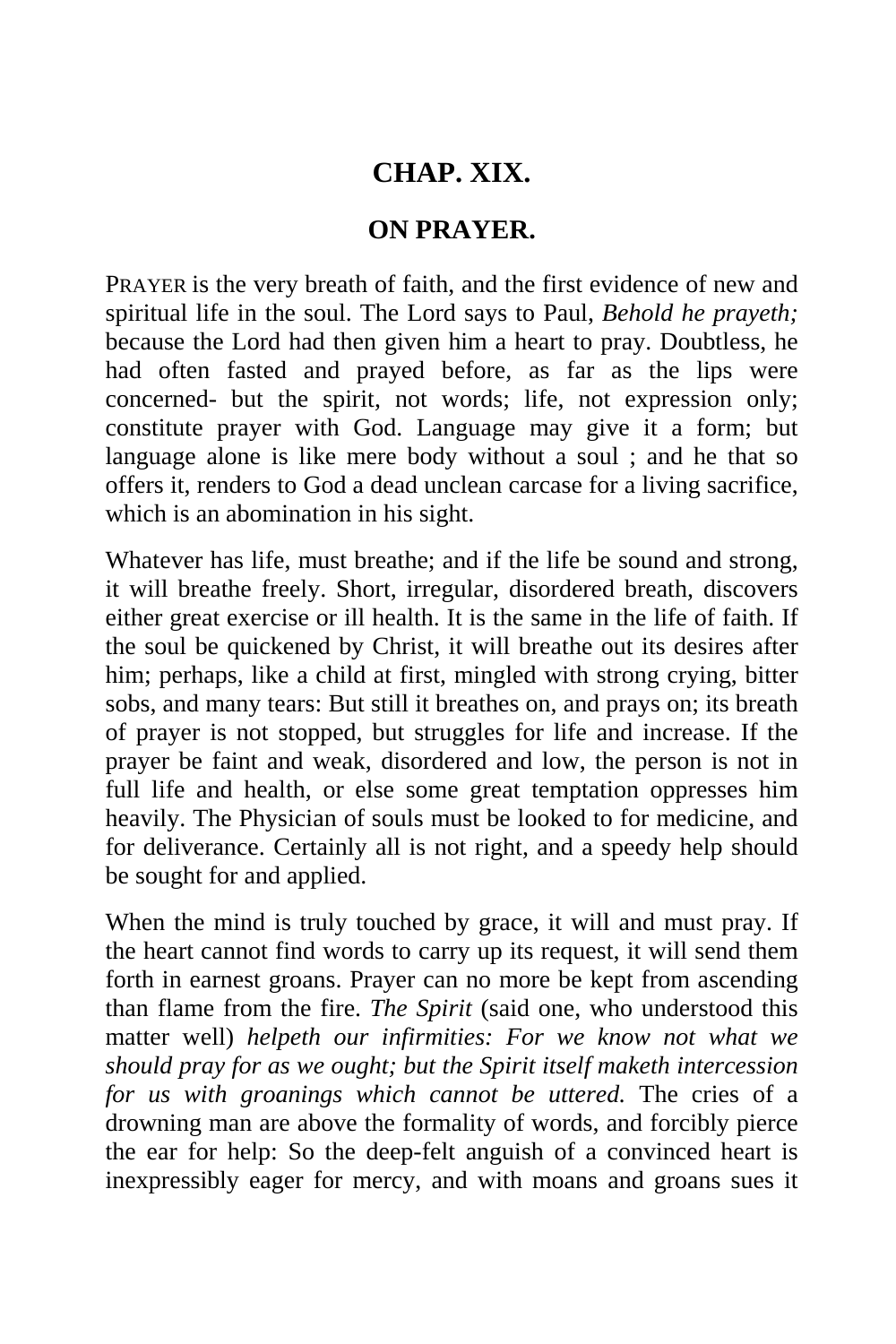out from God in right earnest. It does not seek a florid oration, pompous phrase, or theatrical starts, but pours forth aspirations, at times, too ardent and mighty for words. O how God loves such addresses as these! One *Abba, Father,* one tearful sigh, one inward groan, is beyond, and far better than all the fine speeches in the world.

Let not the broken-hearted sinner grieve then too much, that he cannot find language to express the fulness of his desires. His desires are the better for being found in his bosom too large and too strong for utterance. There is more of heaven in them, and they will break out at last the swifter towards heaven. If he can find fit words, let him use them; if he cannot, let not their absence increase his concern. God knows and loves the language of the heart, and in due time will answer the prayer. See 1 Sam. i. 13— 15.

As to the gift of wordy prayer, it is generally bestowed for the sake of others. If accompanied with faith, it is highly valuable for godly edifying; if not, it will rather weary than improve. This gift is stirred up to more usefulness by exercise; and, when expressions flow easily, the heart can .freely open itself without over-much labor or fear.

As to *public* ministrations of prayer, the unhappy zeal of party renders it difficult to speak of them without danger of offence. However, this every candid Christian may venture to allow, that a form of sound of words may more decently be used for congregations, than the loose, crude, and incoherent expressions of raw and inexperienced men. On the other hand, could the church be always sure of sound and able ministers,. who might rightly pray over the word of truth, as well as divide it; there certainly would be less occasion for forms, which seem to have been composed to prevent disorders, or keep out heresies, or to show to the church at large, what should be the objects of prayer at all times. No one surely can deny, that, in both the Jewish and Christian church, where public forms have been used, men have prayed together with the Spirit, and perhaps with the more understanding and communion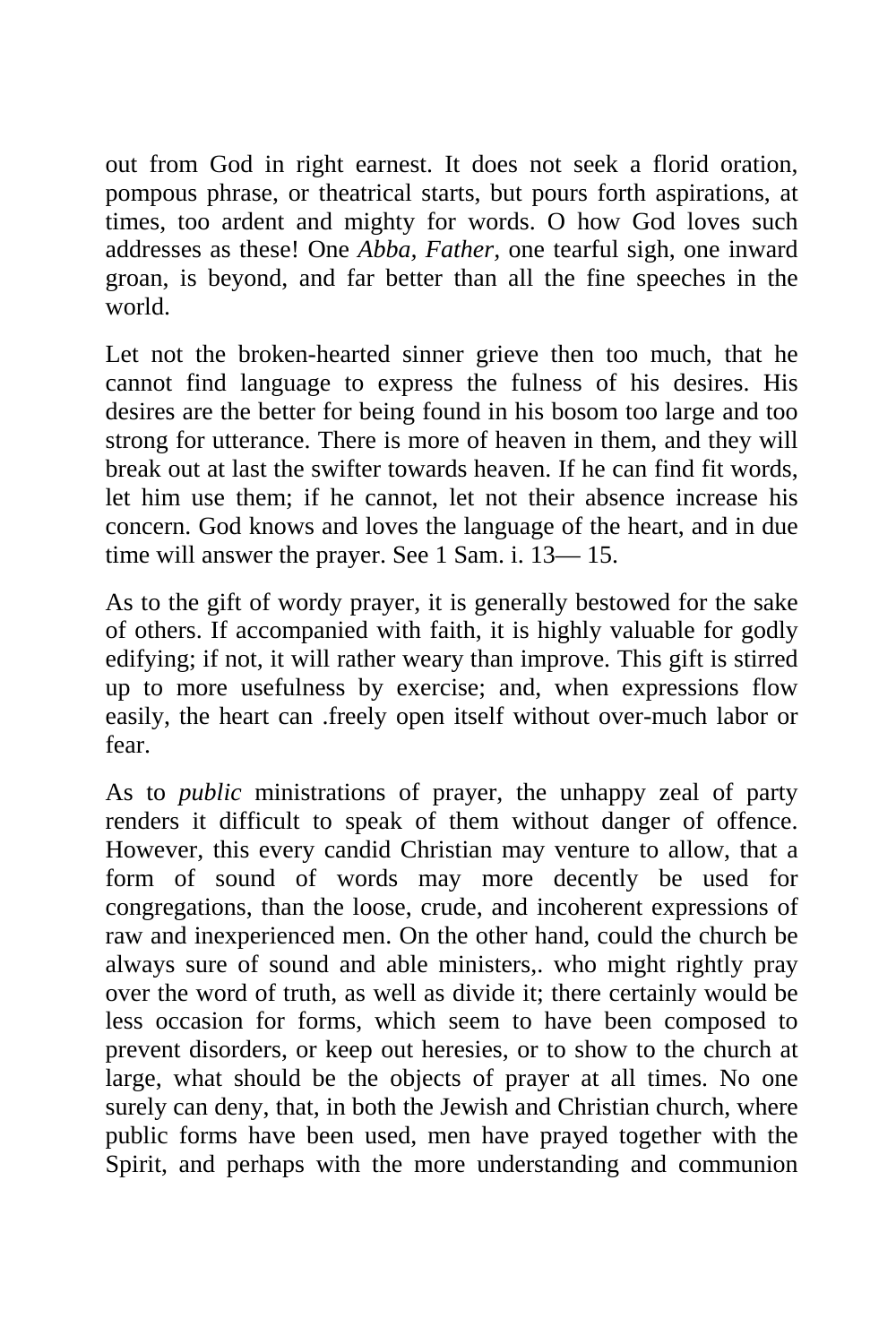because they knew the words, and that it is possible to do so now with any sound and gracious form. So, on the other hand, it would be bigoted and unchristian like to affirm, that the Spirit of grace has not blessed what is called free prayer to the edification of souls; when, doubtless, there are now living numberless witnesses, of great truth and piety, to the contrary. It never was indeed the form, or the want of it, that made true prayer, but the grace of God in Christ Jesus, flowing through the words that were used, from or to the heart. And if all these gracious persons, divesting themselves of narrow prejudices, were asked, How .and by what means they prayed; they would probably answer to a man, that it was by faith in, Christ Jesus, and by the good Spirit of their God. If both sides, then, are thus in debt to grace for the very life and being of all their prayers, and are thus alike free to confess it; how should the kind meekness and forbearance of their dear Lord glow in their bosom towards each other, and cause them to love one another gladly, because he has made no difference in his love to them? Surely this would be much better than to wrangle about a mode or no mode of prayer, in either of which, just as God blesses, there may be much true prayer or no prayer at all. It is the spirit of faith which carries on the real business; not the form or the gesture, the lip or the tongue.

Having ventured thus far to walk upon ground, which party and prejudice have made very tender; it may be expedient for my soul to consider the subject of prayer in a view more appropriately interesting and necessary to its welfare.

My Savior commands me to *watch,* as well as to pray; and his apostle exhorts me to *be sober and watch unto prayer.* My flesh is prone to be intoxicated with the mystic cup of *Babylon,* with the love of this present evil world, and therefore is unruly and unsteady. From there arise all my dullness and distractions of mind in the things of God; my coldness and weariness in prayer, my feebleness in duties, and my faintness in praise. I need to be sober, for I have a great concern before me: I ought to watch, for my enemies are subtle and mighty. They watch, if I do not, and are always ready to take advantage to hinder, whenever I am careless to get forward. I have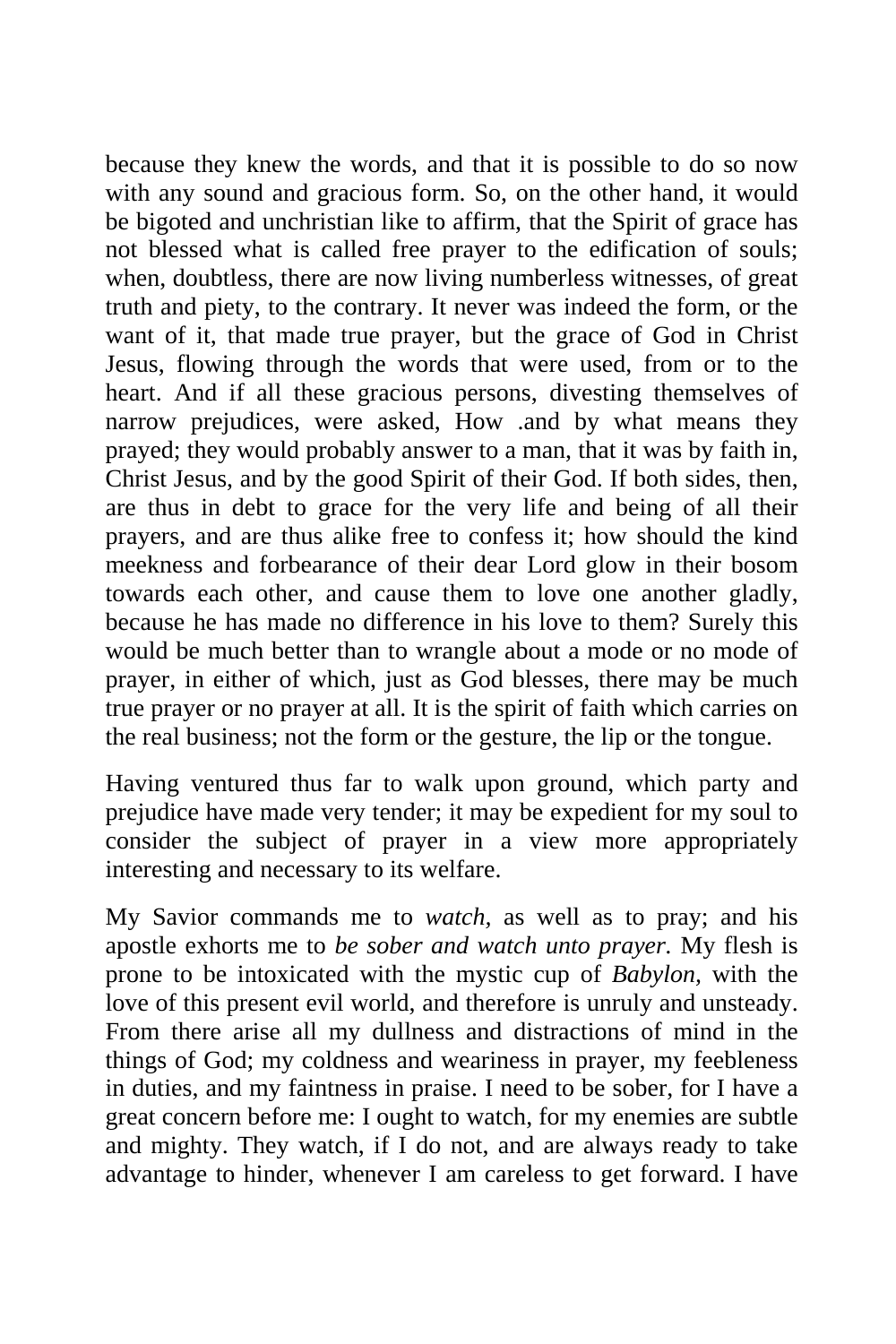*an open door, and many adversaries.* If I do not watch *unto prayer,*  the world will get between me and my duty: If I do not watch *in prayer,* Satan will do his utmost to prevent my sweet or continued approach unto God: If I do not watch *after prayer,* pride, presumption, security, or negligence, will find a way into my heart. 0 Lord, if I were fully and constantly aware of my true situation, how could I think to do less than *always to pray and not to faint*?

My fallen heart is ever ready to take up with the mere performance of duty. How often have I prayed for spiritual mercies; and not considered afterwards whether God has granted them, or not? For increase of faith, wisdom, holiness, and other graces, I have asked with earnestness at the time, and then soon have forgotten what I asked for, or neglected to mark the event. Consequently all the lowness of my attainments in divine things, and my overborne subjection to things earthly. And when I have requested temporal blessings; how little have I considered the hand of God in granting, or the wisdom of God in refusing them! How often have I sought the good for its own sake, instead of seeking it for God's glory and my spiritual welfare, and thereby was ready to turn it, if granted, into an evil! How little use have I made of temporal benefits, when they have been given me, and sometimes given unexpectedly too, that I might notice God's providence; and how ready has my corrupt nature been to take and apply them all to itself! Surely, I am as much the monument of God's patience, as of his love.

It is a matter always to be had in remembrance, that prayer should be followed up with thanksgiving. I ought to be thankful, if what I have prayed for is received; and I should be thankful also, if what I have prayed for is restrained. God is better to me than I am to myself; and he only keeps back any thing from his children, either because it is not good for them at all, or not good in the time and for the purpose for which they desired it. The words of a very ancient poet, rightly turned, may express, in this case, the sentiment of every Christian:

The good we need, great King, bestow,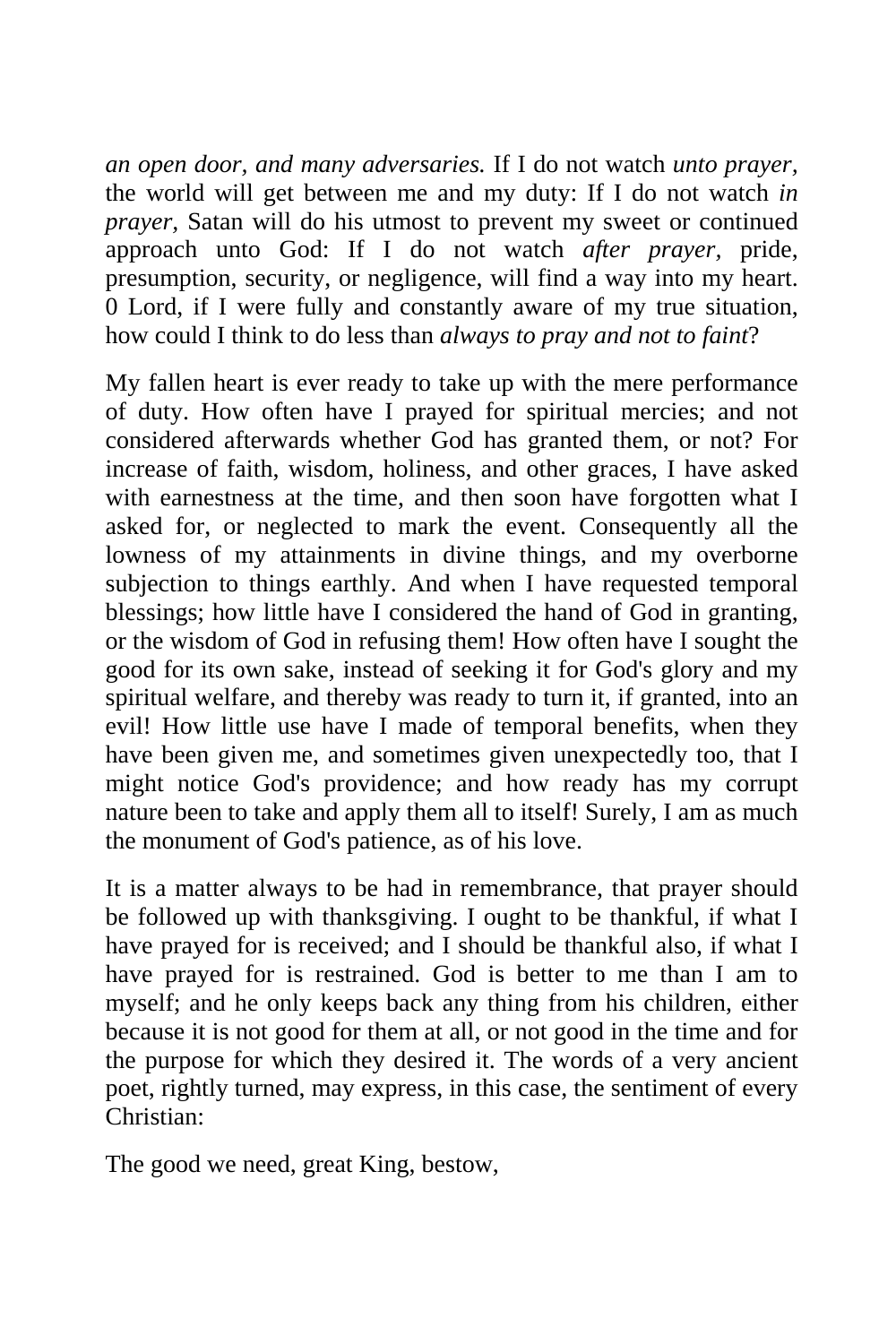Whether we ask for it or no;

But, if for ill we blindly cry,

In mercy, Lord, that suit deny.

The practice of many saints under the Old Testament was to pray thrice in a day. According to opportunity, I cannot pray too often, either in the closet, the family, or the church. There are indeed stated times for these; but one kind of prayers may be used at all times, and in every circumstance of life. The prayers of ejaculation, or of darting up the heart towards God (like that in Nehem. ii. 4.) in short and pathetic sentences, have a wonderful effect in them, and tend very much to keep up the soul's communion with God, and the life of holiness, in common things. Many such may be taken from the Psalms in particular. They show a sweet and healthful inclination of the soul, more perhaps than labored expressions, or long continuance of address, which may sometimes fall into idle repetitions, or be unattended with suitable affections and fervency. O how delightfully will these aspirations often pass towards heaven from the heart! How warmly stir up the affections, and raise the mind! How strongly check the inordinate care of earthly things!

*Let the words of my mouth, and the meditation of my heart, be always acceptable in your sight, 0* LORD, *my strength, and my Redeemer!*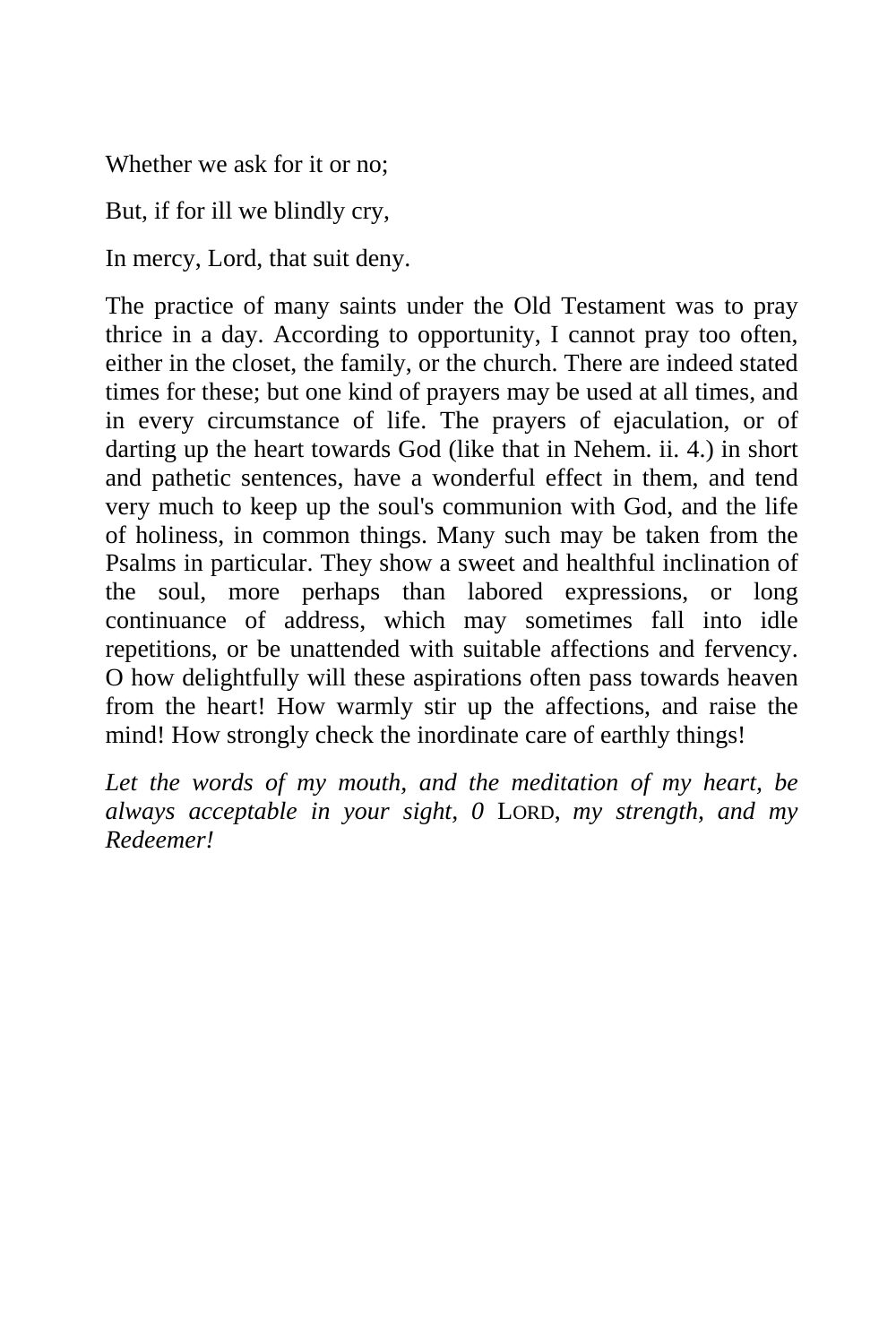### **CHAP. XX.**

#### **ON SINGING PRAISES TO GOD.**

THE first of all earthly singers gave this as an inspired rule; *Sing ye praises with understanding.* Without spiritual understanding, we can only make a noise. Unless we know how deeply we are indebted to God, and have the sweet sense of his goodness in our souls; we. may please ourselves with a tune, but we yield no music to him. Some of old *chanted to the sound of the viol,* and *invented to themselves instruments of music;* but, at the same time, they were among those, who were *at ease in Zion,* who *put Jar away the evil day,* and to whom *woe* was denounced. God never instituted varieties of music in his service, however, like other carnal circumstances, he might bear with it under the Jewish economy; but only trumpets and rams horns to usher in the seasons and solemnities. It is spiritual harmony which is the delight of heaven, and not outward jingle and sound; and therefore it we are not spiritual, we can have no true notion of this delight, nor *make melody in our hearts to the Lord.* The thrills of music, and the divine joys of the soul, are very different things. Worldly men have had the first, and thought them from heaven: But they continued no longer than the sound; while the peace of gracious praise is full, sublime, and abiding. We must indeed be real Christians before any of us can say with the apostle, I *will pray with the* SPIRIT, *and I will pray with the understanding also; I will sing with the* SPIRIT, *and I will sing with the understanding also.* 

*I* cannot but shake my head, when I hear an officer of the church calling upon the people, "to sing to the praise and glory of God;" and immediately half a dozen merry men, in a high place, shall take up the matter, and most loudly chant it away to the praise and glory of themselves. The tune perhaps shall be too difficult for the greater part of the congregation, who have no leisure to study crotchets and quavers; and so the most delightful of all public worship shall be wrested from them, and the praises of God taken out of their mouths. It is no matter whence this custom arose; in itself it is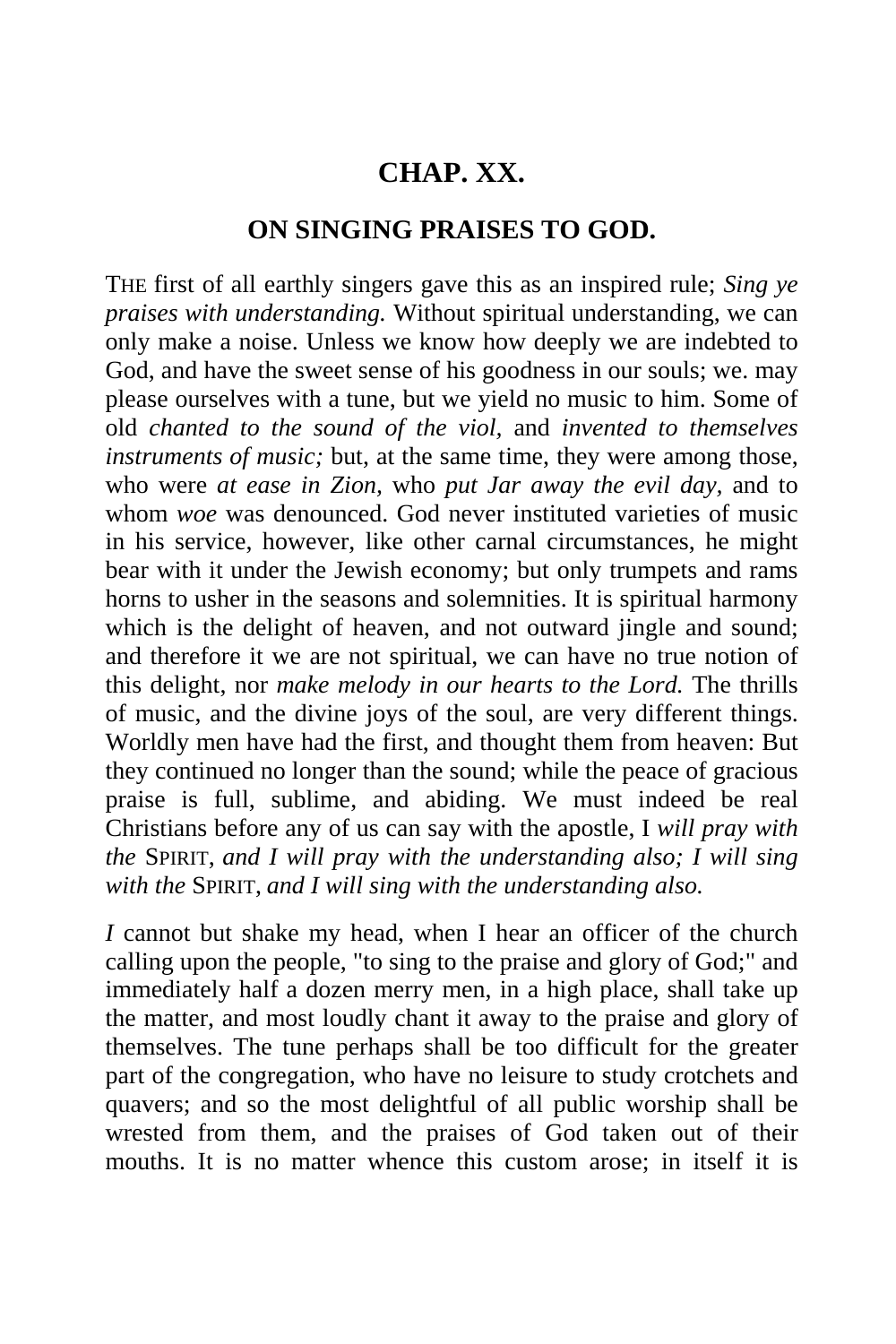neither holy, decent, nor useful, and therefore ought to be banished entirely from the churches of God.

When Christians sing all together in some easy tune accommodated to the words of their praise, and not likely to take off their attention from sense to sound; then, experience shows, they sing most *lustily*  (as the Psalmist expresses it), and with the best *good courage.* The symphony of voice and the sympathy of heart may flow through the whole congregation, which is the finest music to truly serious persons, and the most acceptable to God, of any in the world. To *sing with grace in their hearts to the Lord,* is the melody of heaven itself; and often brings a foretaste of heaven to the redeemed even here. But jingle, piping, sound, and singing, without this divine accompaniment, are grating, discordant, jarring harshness with God, and vapid lifeless insipidity to the souls of his people.

I am not an enemy to music as a human art; but let all things be in their place. The pleasures of the ear are not the gracious acts of God's Spirit in the soul; but the effect of vibrated matter upon an outward sense. This may be indulged as perhaps an innocent and ingenious amusement; but what have our amusements to do with solemn and sacred adorations of God? Would not this be carnal, and after the modes of the world, and not after Christ? Surely no believer will venture to call any thing spiritual which does not proceed from, or accord with, the Spirit of life, or tend to *mortify the old man with his affections and lusts.* 

Neither sounds of air, nor words of sense, alone, however excellent, can please God—*He is a spirit, and they who worship him, must worship hint in spirit and in truth;* for such *he seeks.* It is easy to do many, if not all, religious acts with a very carnal heart; but to be truly religious, or to walk and act in our spirits with God,—this has always been too hard *for flesh and blood,* and can only be performed by that grace, which gives life and power to every renewed mind.

Lord, help me, I beseech you, thus to laud and adore you! Give me a lively sense of your mercy to my soul: and then my soul shall offer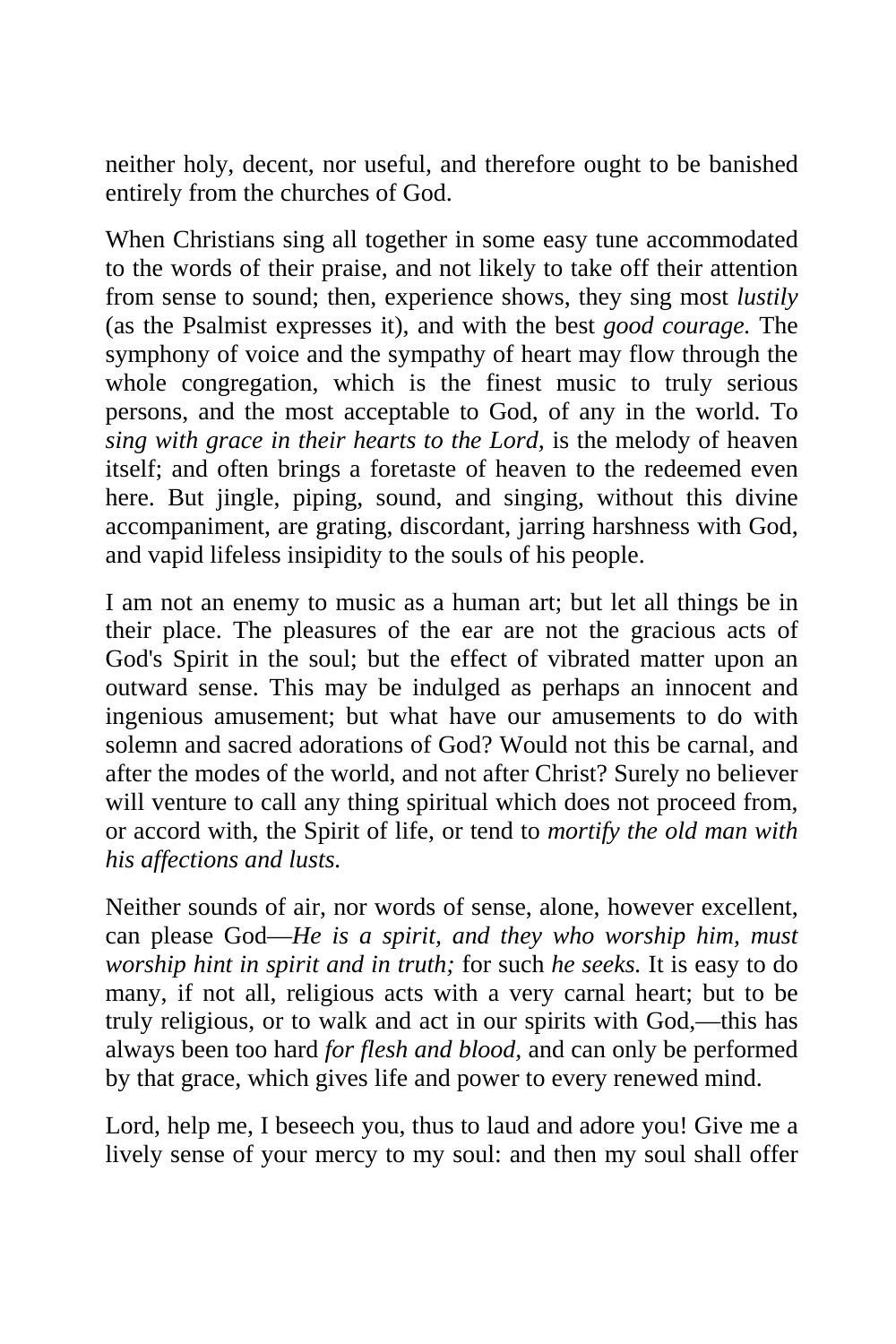up her gracious returns of lively praise. Sacrifice and burnt-offering you require not, for no outward thing even of your own appointment, when not inwardly understood, can please you: the music of my voice, without the incense breathings of my soul, you will not accept. O assist me, then, to praise you aright; for, without you, I can do nothing. You alone give occasion to praise; and you also give the Spirit of praise to use the occasion. Vouchsafe both unto me. Then shall I one day join the great *assembly of the firstborn, whose names are written in heaven,* and sing, with joy unspeakable and full of glory, that ever-new song, *Salvation to our God who sitteth upon the throne, and to the Lamb! Amen. Blessing, and glory, and wisdom, and thanksgiving, and honor, and power, and might, be unto God, for ever and ever. Amen.*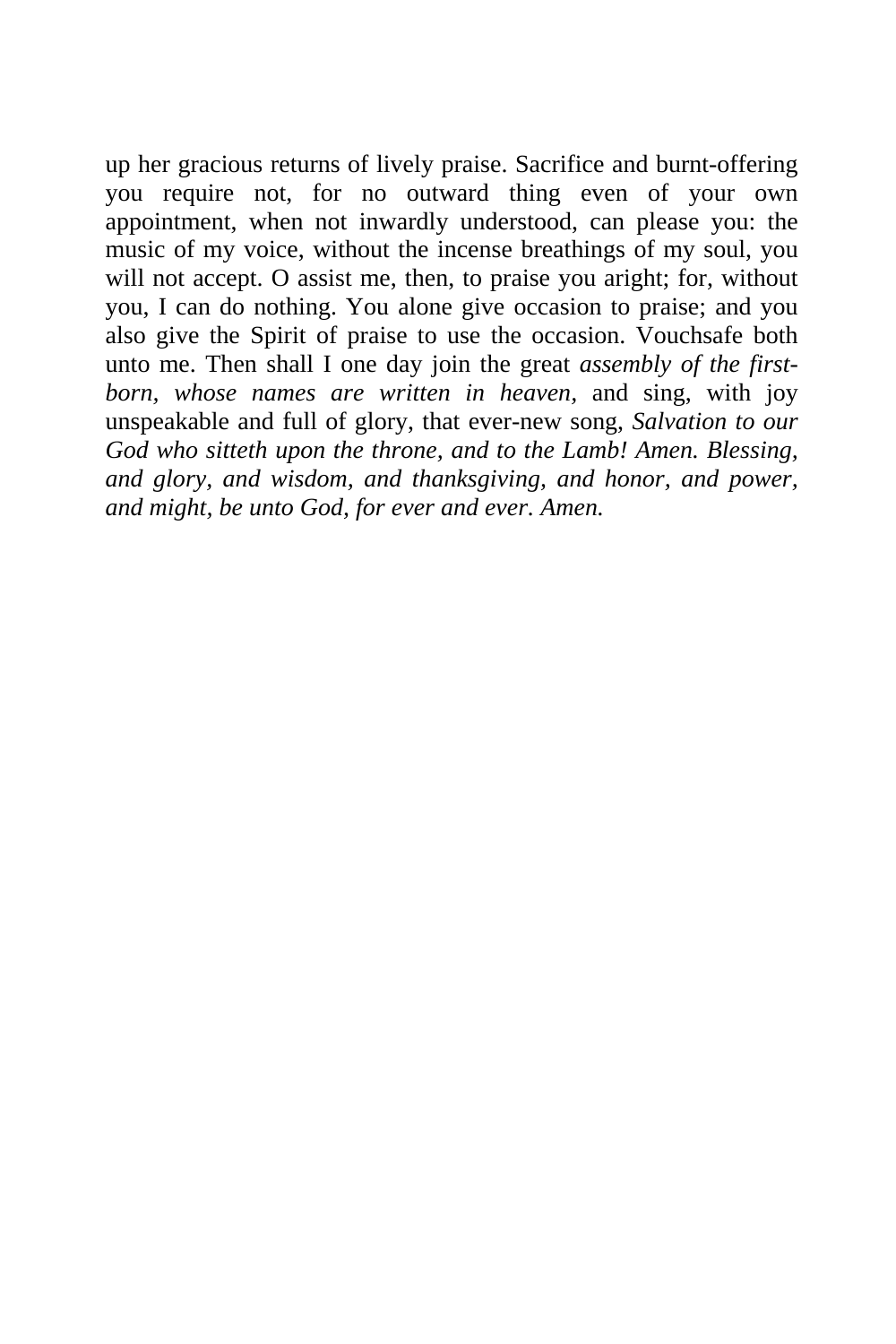### **CHAP. XXI.**

### **A CHRISTIAN, IN LOSING HIS LIFE, SAVES IT.**

CHRIST has said, *Whosoever will come after me, let him deny himself, and take up his cross daily, and follow me. For whosoever will save his life, shall lose it; but whosoever shall lose his life for my sake, the same shall save it.* 

In doing this, the Christian must *die daily.* He is *crucified with Christ* in the flesh, that he may *live with Christ* in the spirit, His mortal fall; for, in himself, the strongest, the wisest, the holiest Christian, is confusion and wickedness!, weakness and nothing. He feels himself void of all good, and flies to Jesus therefore to obtain it. When he does not enjoy his Savior, he cannot enjoy himself. But when he has him, he has more than all things; because he has him, who made and possesses them all.

They, who are great, and love to be great, in outward things, have commonly but little of this essential life within them. When the soul has no feast within, it gads abroad for delight, and will put up with mean and carnal trash, unsuitable to its proper nature, rather than have nothing. Outward pomp and carnal show, in religion, above all commonly proclaim an inward emptiness and want.

There is a carnal knowledge of spiritual things, which the apostle calls *a "knowing Christ after the flesh,* and which is very different from the divine knowledge of those things. The apostles appear to have had chiefly, if not only, the former, till the day of Pentecost, when they fully *received power from on high.* They indeed loved Christ, and sincerely followed him before; but their love and knowledge of the Savior had in it a large mixture of flesh and corruption. Consequently they were astonished to hear of his sufferings and death, and their own humiliation; when, it is plain enough, they expected great temporal advancement and honor for themselves, and a glorious temporal kingdom for him. Even after his resurrection, like the Jews at large, they thought of a *kingdom to be*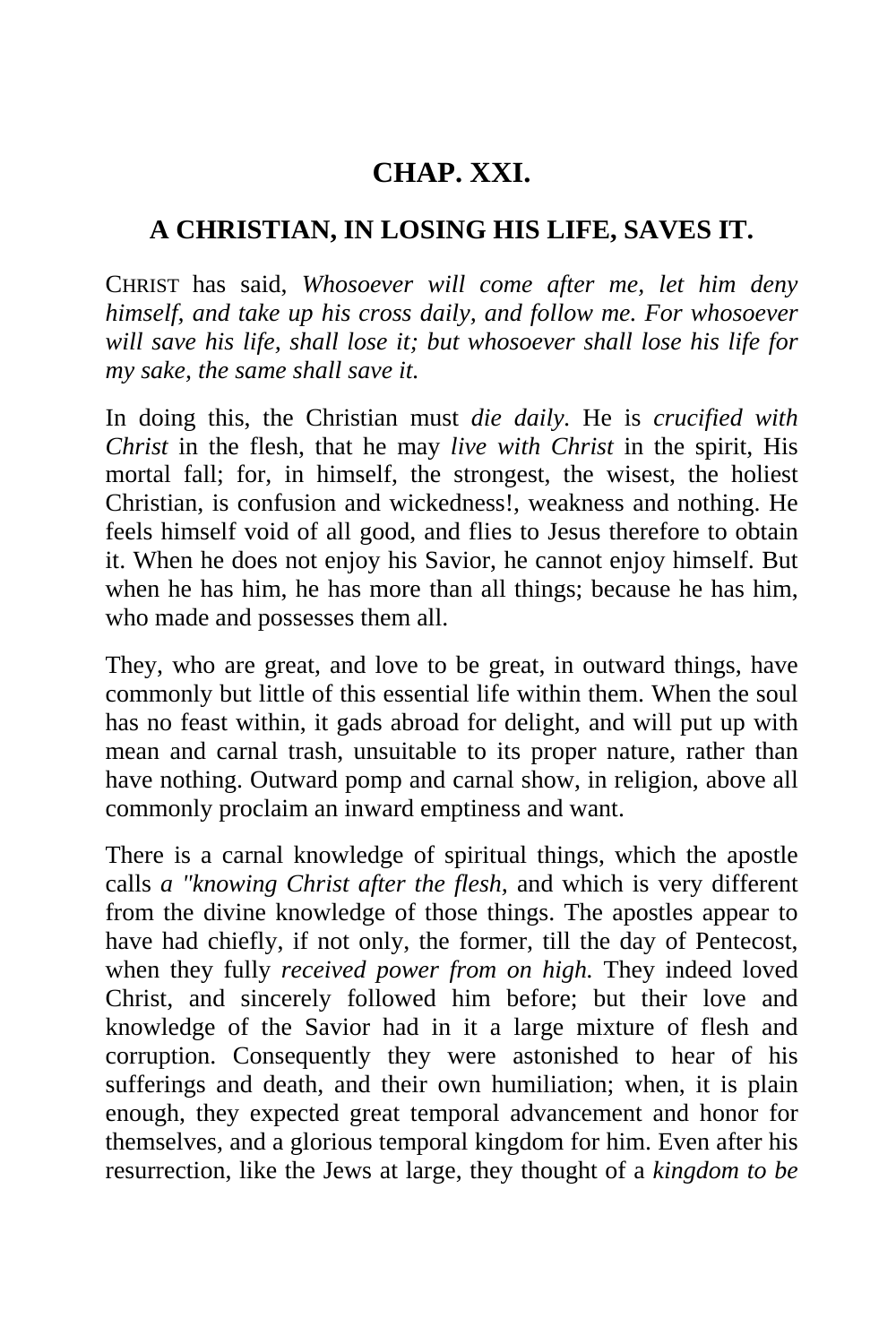*restored unto Israel:* But, when the true kingdom came into their hearts, we hear no more of these carnal expectations, but of a joyful readiness to suffer persecution and death for their Lord, and to go somewhere else, instead of this world, fully to enjoy him.

So, among us called Christians, there is this carnal knowledge of Christ, consisting in outward profession and a natural understanding of the truths of the gospel, which is also mixed sometimes with degrees of grace and spiritual life. But persons in this state are much in outward things, are great outwardly, talk of religion outwardly, and of its great advancement by great human helps in the world.

They are strong in their animal passions, bring these into religious matters, make a vast noise and agitation among men, are great rulers if possible, seek to carry all church-affairs in their own way, and, in short, are never easy out of a bustle, and certainly never easy in it. When these people sink from themselves by getting more true life in. Christ, they are found to be more and more mild, humble, patient, gentle, *not intruding themselves into things which they have not seen,* nor *vainly puffed up by their fleshly mind.*—Then Christ becomes all in all to them; and they themselves nothing at all without him. Then it is that they lose their own lives, and find them again with great interest and sweetness in Christ.

If the love and word of Christ *dwell in us richly in all wisdom,* we shall desire to be much with Christ in our spirits, and to shut out all possible interruptions and hindrances in our communion with him. This is our great happiness, and the true life of God in the soul of man.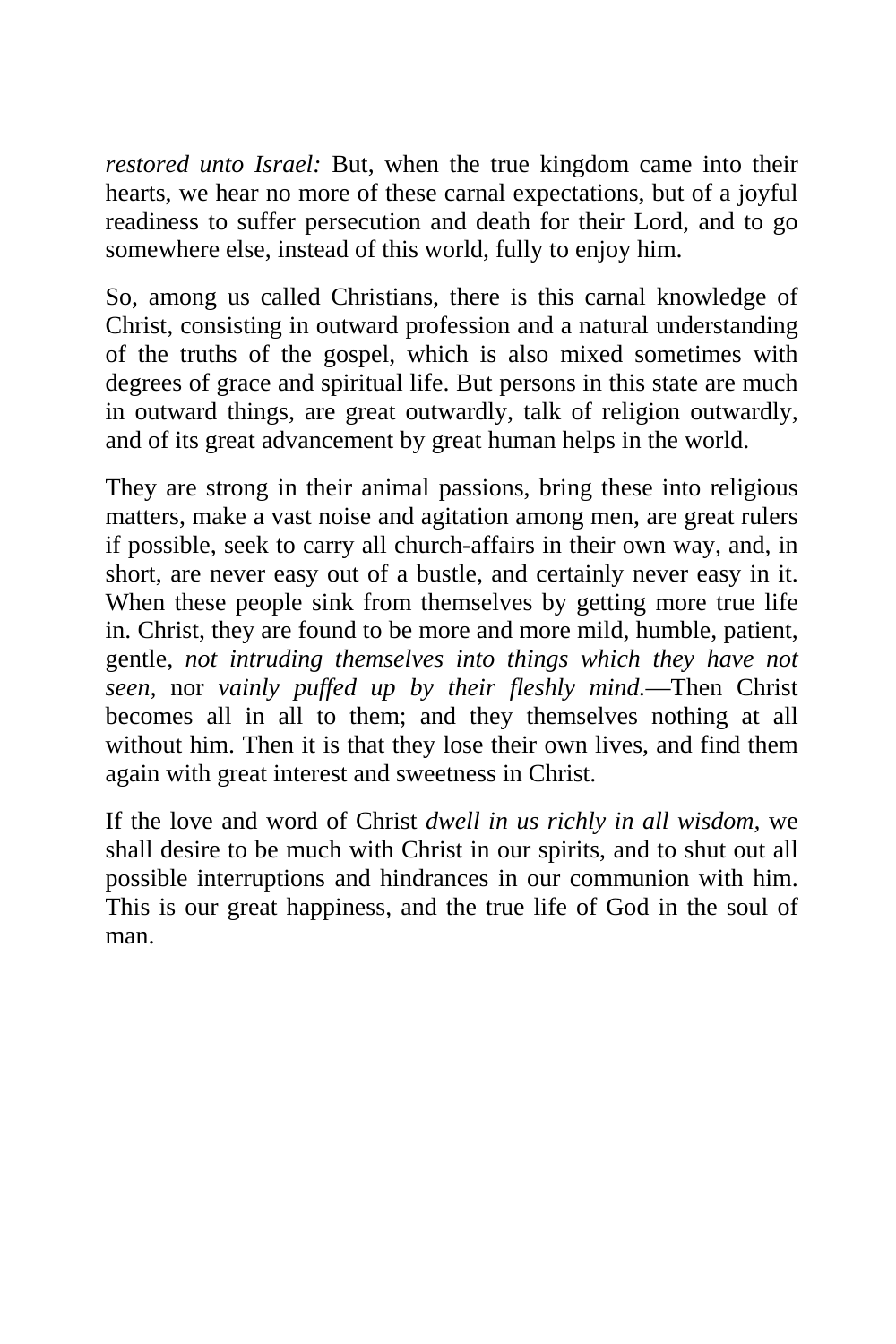## **CHAP. XXII.**

### **ON THE OPINION OF CARNAL MEN.**

THE judgment, which natural men form of spiritual life, is altogether wild and extravagant, gross and injurious. *The things of God* himself *are foolishness unto them; neither can they know them, because they are spiritually discerned.* And can those think rightly of the people of God, who have not the faculties to think rightly of the things, which render them distinct from other men, and which are the very grounds and principles of God's conduct towards them? And ought a Christian to be moved exceedingly at the judgment of ignorance and error?

This world's opinion of all divine things is indeed very foolish and vain. It condemns what it has not seen, and despises what it does not know. It laughs at the wisdom of God, which it is too weak to apprehend, and sets up its own mutable reason, which is but folly, in its stead. A few years shall lay it low; and the wisest of the worldly wise will be the first to condemn themselves for the madmen and the fools. Wisd. v. 4. (Apocryphal – Book of Wisdom or Book of Solomon.)

Be satisfied, then, fellow Christian, with the just judgment of God. You can not be more despised than your Savior was. He indeed deserved no scorn, but you much more than you can have. If they call the Master of the house *Beelzebub;* shall those, who are of the household, think to escape a hard name?—No; let them bear it for his sake: it will never disgrace them in heaven.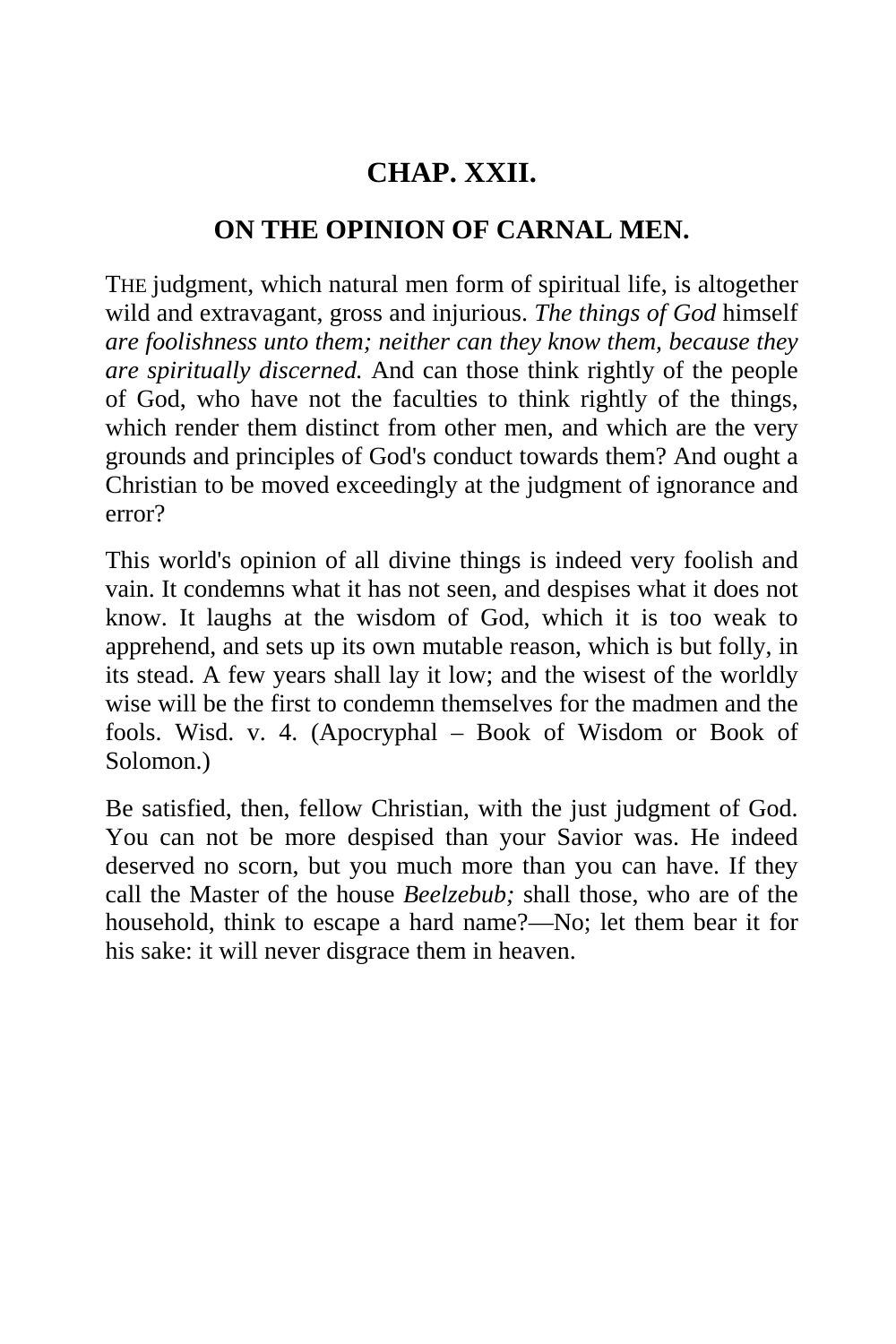## **CHAP. XXIII.**

### **ON THE ESTEEM OF GOOD MEN.**

THOUGH a nice sense of honor, consistent with his profession, becomes a Christian; yet an overnice care to get honor from any man is neither the duty nor practice of the Christian life.

Be not too anxious, my brother, for the good opinion even of the best of men, nor altogether judge of your state by so uncertain a rule. Concern of this kind seems to argue too fond a regard of your carnal self, or of your own state in the world. If they show disrespect, and if it arise from mistake; rejoice that your true hidden life depends not on the opinions of mortals, but on the love and just judgment of an unerring Redeemer. The opinion of others can never make nor unmake you, as a Christian. But if their disesteem should be founded in truth, fear not to dive to the bottom of your own undeservings, and cease not to pray for grace to correct them. Be not offended with your brethren, in either case; for this will lead to ruptures neither for their profit nor yours. The glory of God and of his truth is also concerned, which should fill you with the greater forbearance and caution in all your dealings with the *household of faith.* Pray for wisdom to examine your cause faithfully, to know the worst that can be found of yourself, and to see into the truth or mistake of others. And if, in your own conscience, the right be with you, be thankful for the mercy, and cease not, because they need it, to pray for them who are in the wrong. Your true charity should relieve, in this way, their spiritual necessity, and so rise, with that lawful triumph of a Christian, by an holy and inward superiority of meekness and of love.

Beware of anger and offence. The wrath of man cannot work the righteousness of God. Be humbled by every disesteem, whether just or unjust, within yourself. This is gaining a step in the great inward and spiritual progress of self-renunciation; for which end these means, though unpleasant to proud nature, may have been mercifully and providentially ordained. Fear not to see the worst of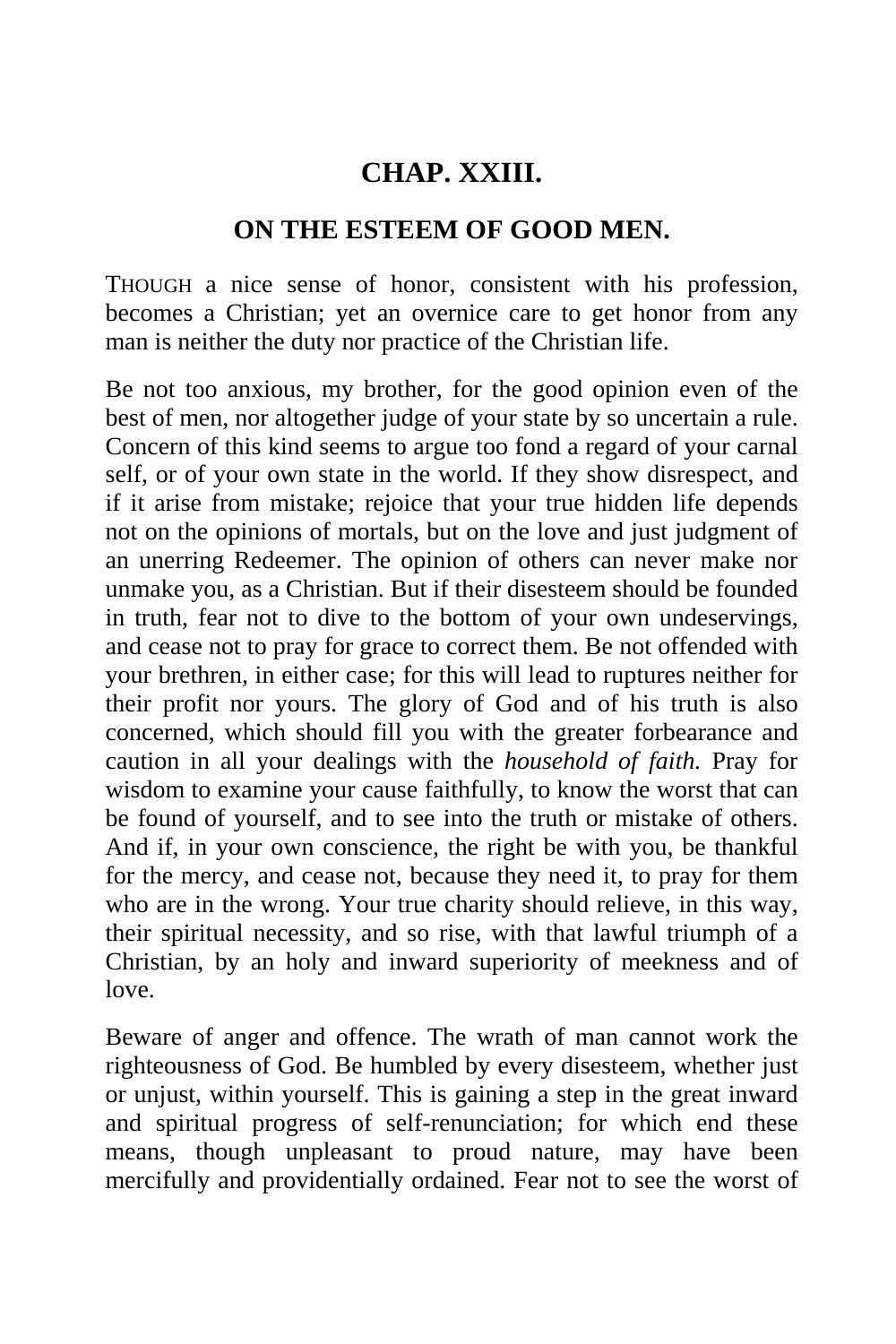your own infirmities: Tremble rather, lest they should be hidden and unknown to your soul. When you are made truly low in your own eyes, the slights and contempt even of good men, proceeding, as they usually do, not from grace but common infirmities, will not overmuch vex you. It is the fondness of self, and the pride of our hearts, which render all outward insult and injury distressing and painful. He that thinks little of himself, can bear to be thought little of by others: But he that is lifted up within, is grieved, when he cannot find that tribute of respect, which his own foolish fondness has ordained for himself.

The best remedy for spiritual disorder is spiritual prayer. Corruption inflicts or feels pain; and grace should subdue corruption. It is the true wisdom of a Christian to set his faith, and not the passions of his unholy nature, at work upon evil. Grace will teach him not to huff, or snort, or resent, or speak great swelling words of carnal indignation; but to bear, and forbear, and pray, and wait, and entreat, according to the occasion. When the rough north wind of trial rages and raves, then the graces of the Christian should more abundantly flow. All this is difficult, without a doubt; but will not a gracious success be afterwards a comfort to the believer, both as it affords a real proof of the true life of Christ within him, and an occasion of glorifying God before men? And if it answers these ends, how great is his reason to be thankful!

When gracious men see all this work upon you, they will honor God in his own gifts: But, if they do not, it is in no man's power to alter your condition with him. Be deeply thankful, that you have found mercy; and show forbearance to those, who need it from you.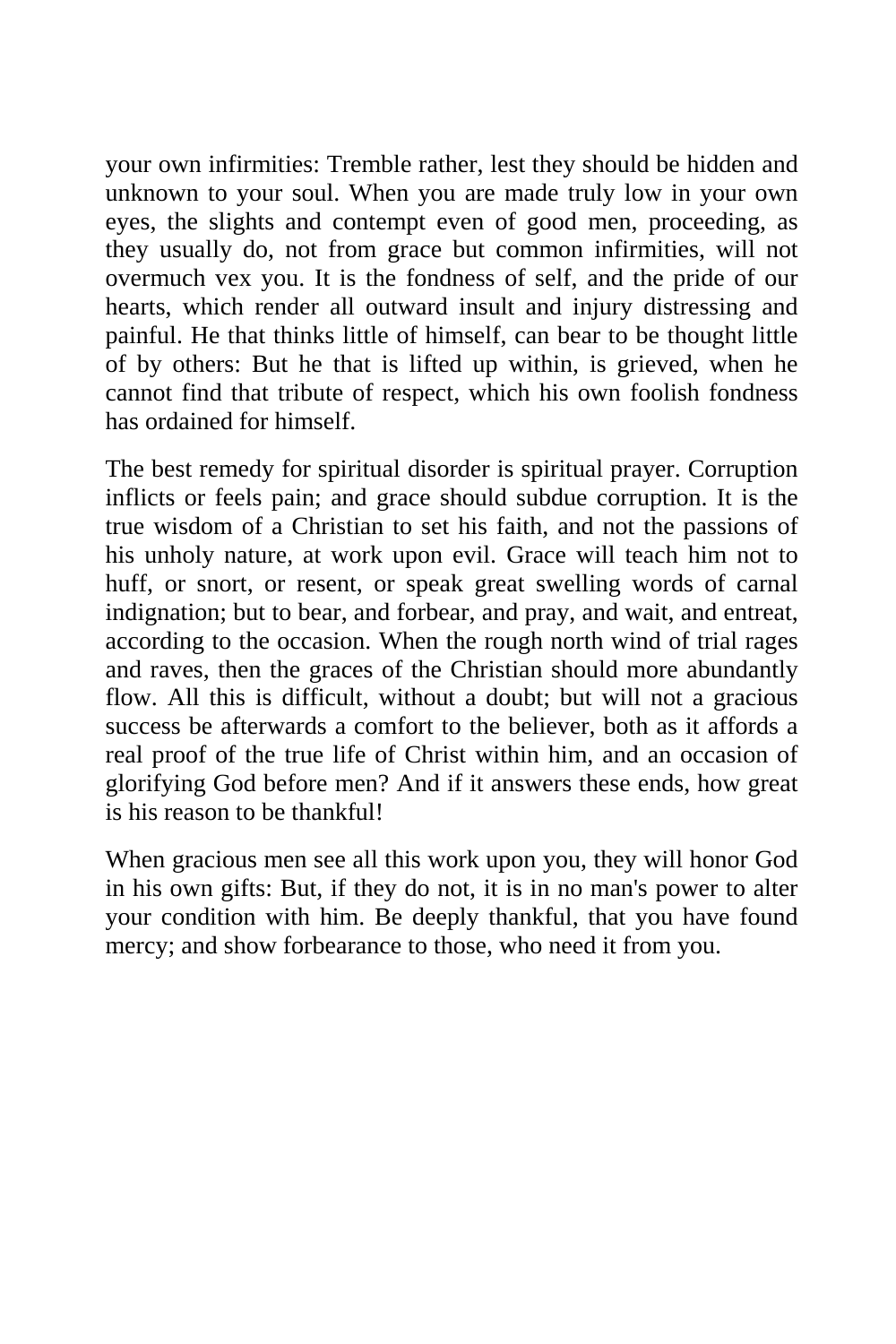## **CHAP. XXIV.**

### **WEAKNESS IS IMPATIENT.**

IT is not strength, but weakness, which complains. He, that is strong, can well bear the infirmities of the weak: He, that is weak, cannot bear at all, but is overwhelmed with his own. A father in Christ can put up with the frowardness and indiscretion of the babe in Christ; but the latter, having his mind but little exercised, is full of dislikes, and always wants his own will and way: Otherwise, he complains.

This weakness is commonly captiously fonder of finding errors than healing them, and more able to discover the grounds of difference than wisely to take up the points of unity. Sincere, yet quarrelsome; troubled, yet headstrong; young in the faith, yet presuming; fond of parties and persons, of modes and of forms of doctrine, with warm heart and little experience; all this is the character of most young or weak professors.—When they grow older in grace, they become wiser in the kingdom, more catholic, patient, forbearing, candid, and forgiving. They see a thousand mistakes and often willfulness in their own first profession; and these incline them, through an increase of wisdom and strength, to suffer kindly the infirmities and frailties of others. They then love what is real, encourage what is weak, pardon what is childish, endure what is troublesome, correct what is evil, and pray, not rave, when they see but slow improvements.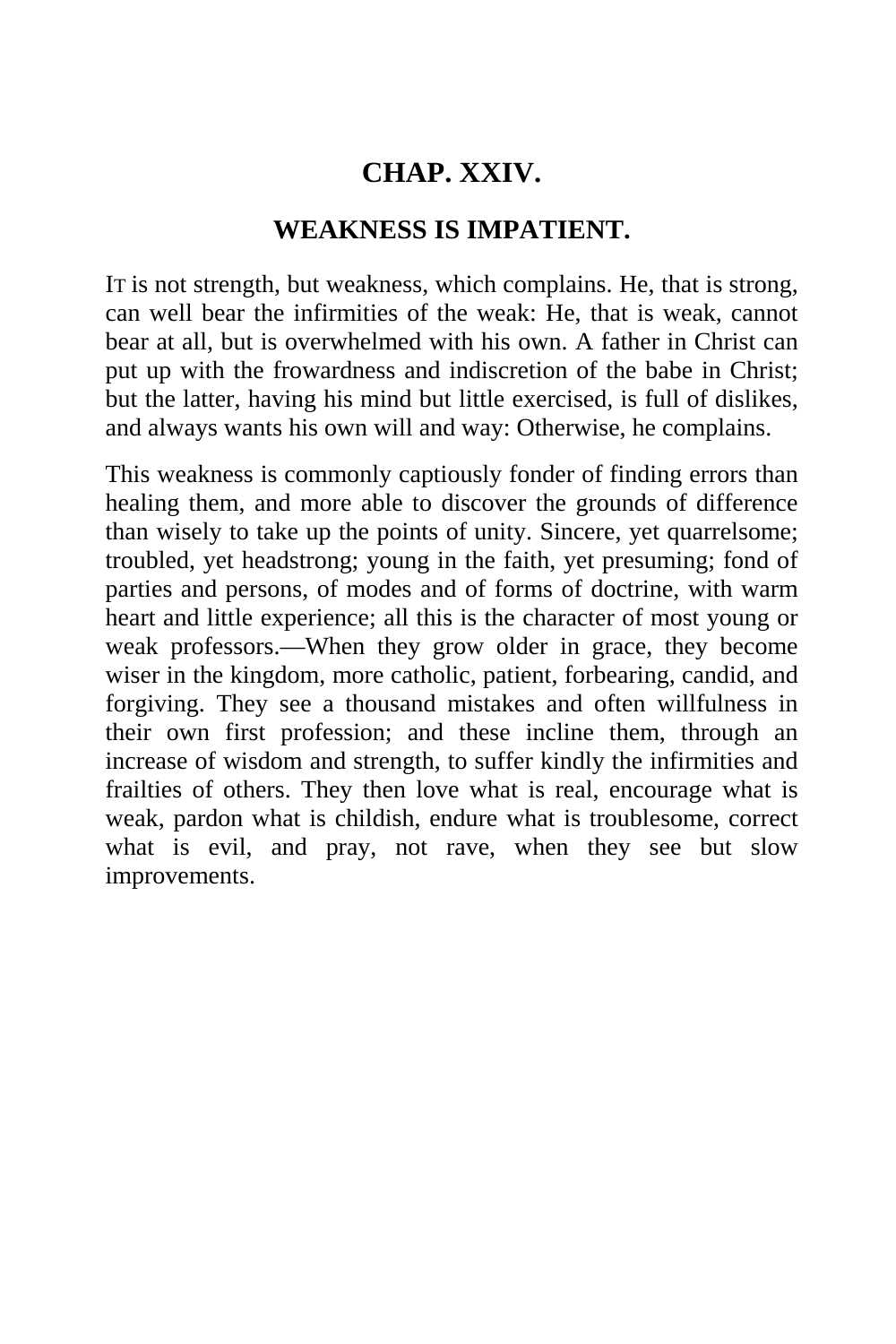## **CHAP. XXV.**

### **ON RETIREMENT.**

WHATEVER is a man's first great business in life, that he will pursue most, and desire to study with the least interruption and disorder. A man of this world has his heart only in the world; but a Christian gets as much as possible into heavenly things, because his *heart* and his *treasure are in heaven.* 

The God of wisdom himself has said, that no man can serve him and mammon. We have but one heart, which we cannot divide; and if it were possible, *an heart and an heart,* or a heart divided, would be an hateful offering to the Most High.

There is no real Christian, but who feels and bewails how often his common affairs draw off his mind from his best affairs, and throw him into dullness and distraction. He feels and bewails this, because he is a Christian, and because his best affections are somewhere else. His grief is not so much, that he must apply himself to social duties, which are indispensable to every one according to his place under Providence, but that he cannot carry more of the true spirit and unction of religion into them. Could they be more and more sanctified by the word of God and prayer, and could his mind be more delivered from the worldliness both of them and of those with whom he must have to do; they would grow into a kind of holy ordinances to him, and, instead of hindering his faith, would improve his joy. We forget to bring religion into our common course of life; and so that course is suffered to bring its own punishment and trouble upon us. A Christian, living like a Christian in his outward profession, is far more in the way of rendering glory to God, and of doing good to men, than a hermit, who does nothing in his wilderness but seek himself, or a monk, who by the torture of his body thinks to work out his own righteousness, by which to merit heaven. The true retirement is retiring from the sinful customs and spirit of this world, and giving up the soul to God in all things.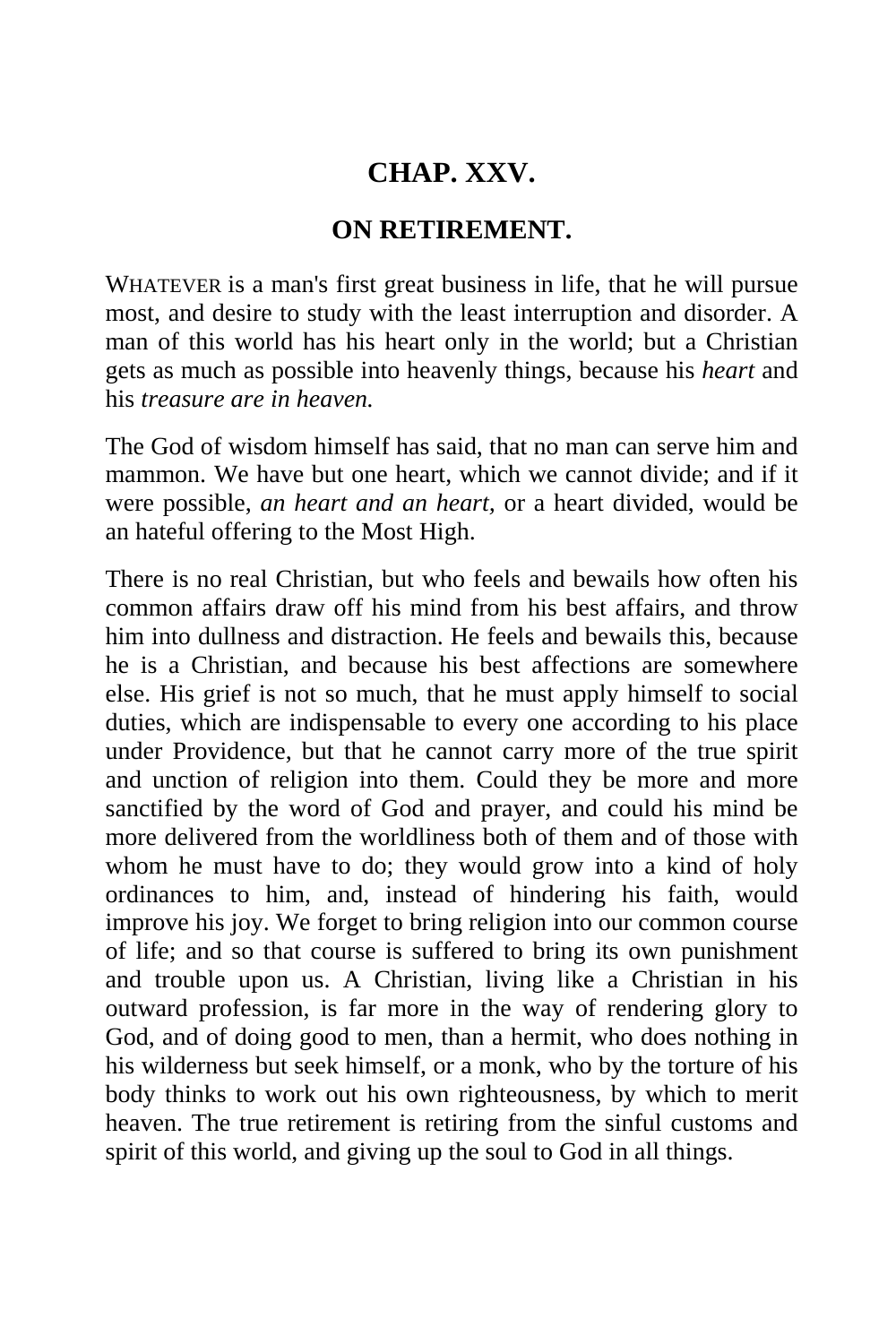Having said this, it is also right to say, that there should be hours of secret retirement to every Christian, if possible; or at least as much time as possible, for prayer, meditation, and reading, upon the things of God. Where this time is through necessity short, as it often must be among the poor, who generally are God's own rich ones; still the real believer, in the midst any or of all his business, may now and then sweetly dart up his soul to God in fervent ejaculations, which will . keep up the true frame of his mind, and draw down many comforts from above.—These short: and silent breathings will also show a lover's heart, and prove, that whatever may employ his. hands, his mind is truly engaged for heaven.

Where circumstances of life, and the capacity of persons, will admit of farther separation from the world, it will be right, because advantageous, to use it. The retirement, however, must be for God, and not for self; in the spirit of religion, and not of laziness; to be more quickened for heaven, and not to be more useless upon earth. Consequently it will be seen, that all Christians are neither called to nor fit for an entire seclusion from the world: their habits, dispositions, abilities, and occupations of life, render it improper for them.

When a Christian can fill up all his retirement with the things of God and for his glory, with no just demand upon him from secular affairs; it is certainly a. most high and desirable privilege. Such an one may and ought to further himself in knowledge, and to devote all he knows, through grace, to the glory of God and the edification of men. Leisure is abused, when employed in tattle and dissipation, as it often is; and the abuser had much better be engaged in some active calling and employment. The droning tale of a gossip has but little to do with the life of the gospel.

To retire indeed unto God, is the most severe and solemn business in the world. It is a sort of middle state between heaven and earth, which no carnal mind can either understand or love. The<sup> $\land$ </sup> froth and levity of the flesh must be subdued;, else all the retirement will end in vanity. Humble, and ardent prayer should begin the day, the study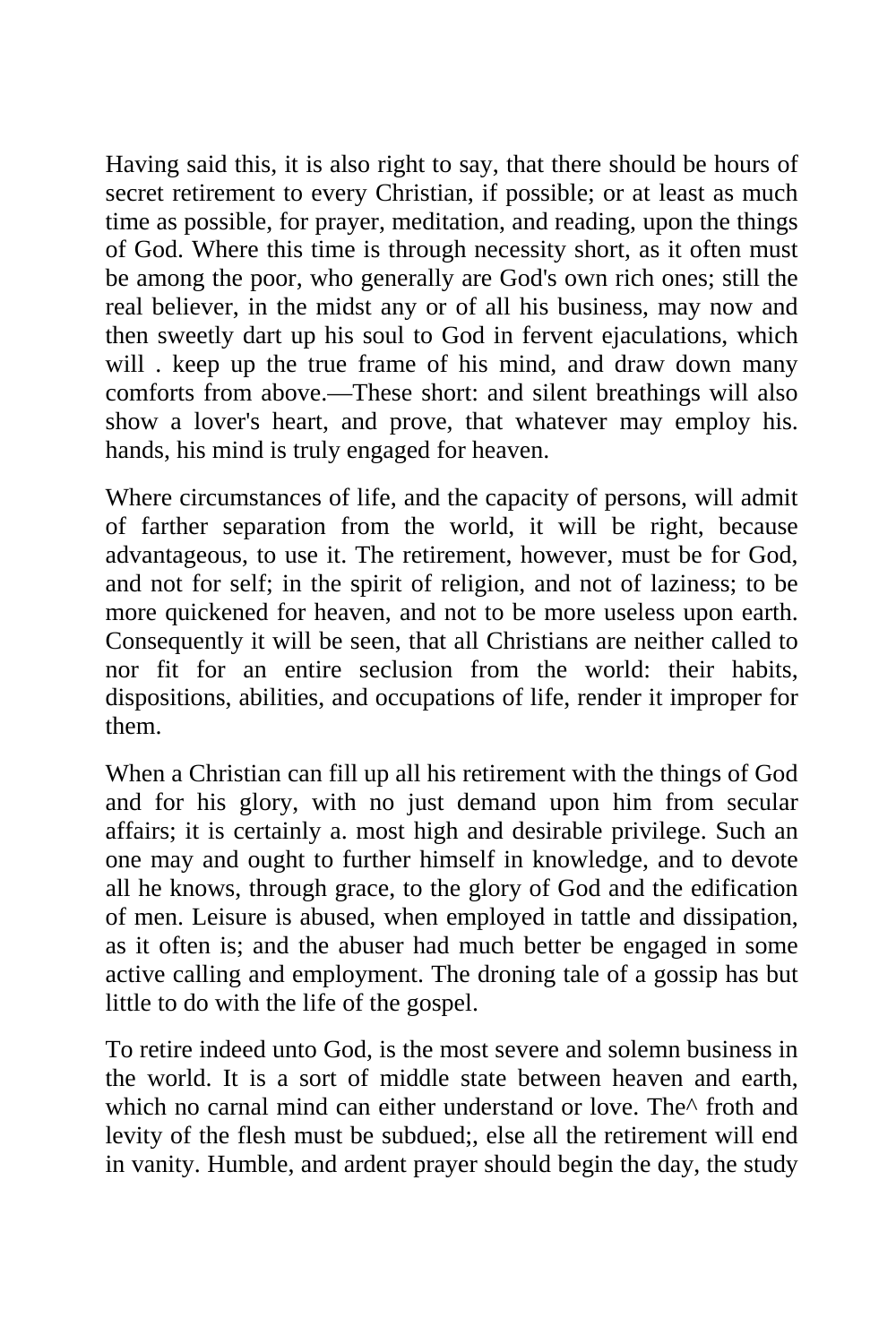or the exercise of gracious things should carry it on, some intervals must be found for supplications and praise, strict watchfulness and trials must be continually made upon the heart, growing meekness for death and heaven must appear in the life, and no rest be taken at night but after humble prayer and surrender of all into the hands of God for time and eternity. A circumspect Christian is more careful of his time than any other man, because he can spend it more preciously. He thinks it a sad loss to throw away hours, which might have been employed in the works or word of God.;

When the truly retired Christian is alone, he is (as one says) "never less alone;" for God is with him and in him of a truth. He not only goes into his study, or his closet, but gets within himself, into the closet of his heart, and watches all the motions of nature and grace. Thus in time he becomes truly learned in that most difficult subject—his own self.

When we talk much with others, it is hardly possible, in a nature so fallen and corrupt as ours, not to talk amiss. But when we commune with God, he speaks so with us, as to give an increase of wisdom and grace, with much solid refreshment of mind. His word and will become plain and familiar to our souls; we enter into the spirit of his ways; and our spirits feel many undoubted proofs both of their own immortality and of the great blessedness of approaching glory. This, wherever it abounds, deadens the affection of a Christian to the low and vain discourse of the world, renders him more happy in and fit for his retirement, and enlivens his hopes for God and heaven. What improvement, thus to live! what blessedness, thus to die!

Many retire, that they may see and hear more of the world, and be entertained with its novelties or news: But the believer would withdraw to dive more fully into himself, as into a subject deep and little known, and to be more acquainted with his Redeemer in all the wonders and manifestations of his grace. It is a day lost indeed, when he obtains no prospect of heaven, or has made no steps towards it.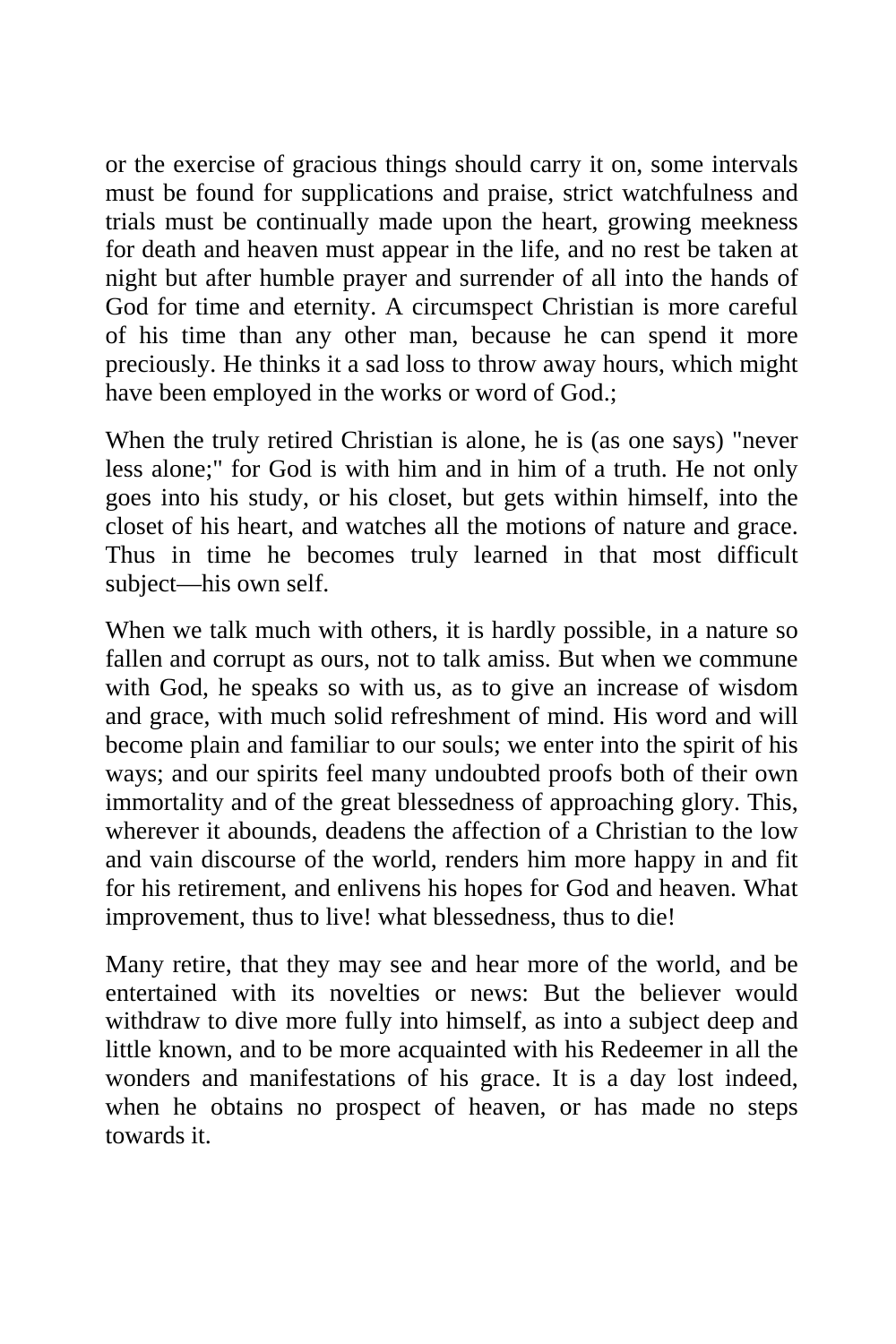If a man does not thus retire, he only opens a wide door for all sorts of temptations to rush in upon him. So very few are fitted for or called to this kind of leisure (though by abuse only it becomes leisure) that God in his wisdom has appointed so much corporeal employment in the world, even for his own children. As the earth would be more an *Aceldama,* or field of blood, than it is, but for necessary labors, which call away, in some respect or other, almost all men; so the church itself would be more defiled, and individuals more unholy, than they are already, if manual or active duties did not take up the greatest part of their time.

I have known many professors, and some of an order too which should have engaged them mostly in things divine, who have wasted in frivolous discourses, mean pursuits, idle engagements, and other sad dissipations, large portions of those hours, which ought to have been devoted to studious improvement, serious conversation, or active piety. Vessels thus ever running out; how and when can they be filled? And what have they for others, who lay up so little for themselves?

O Lord, help me to retire indeed, but yet chiefly for you, and for greater communion with you. When I find you not in my heart, it is hard and darkened: When you are not in my closet, it is either full of confusion as a market, or it is desert as the wilderness. I can get nothing; and I soon feel, that I am nothing, but an empty, unprofitable void. O cheer your poor servant with your presence, who would indeed be a stranger and a pilgrim upon earth, yea, if it be your will, a stranger to every thing but you; having my heart in your home, and my soul in every respect under your command. Lord, thus help me to withdraw from the world, only to draw nearer both in spirit and in truth, unto yourself, and to whatever relates to your glory! .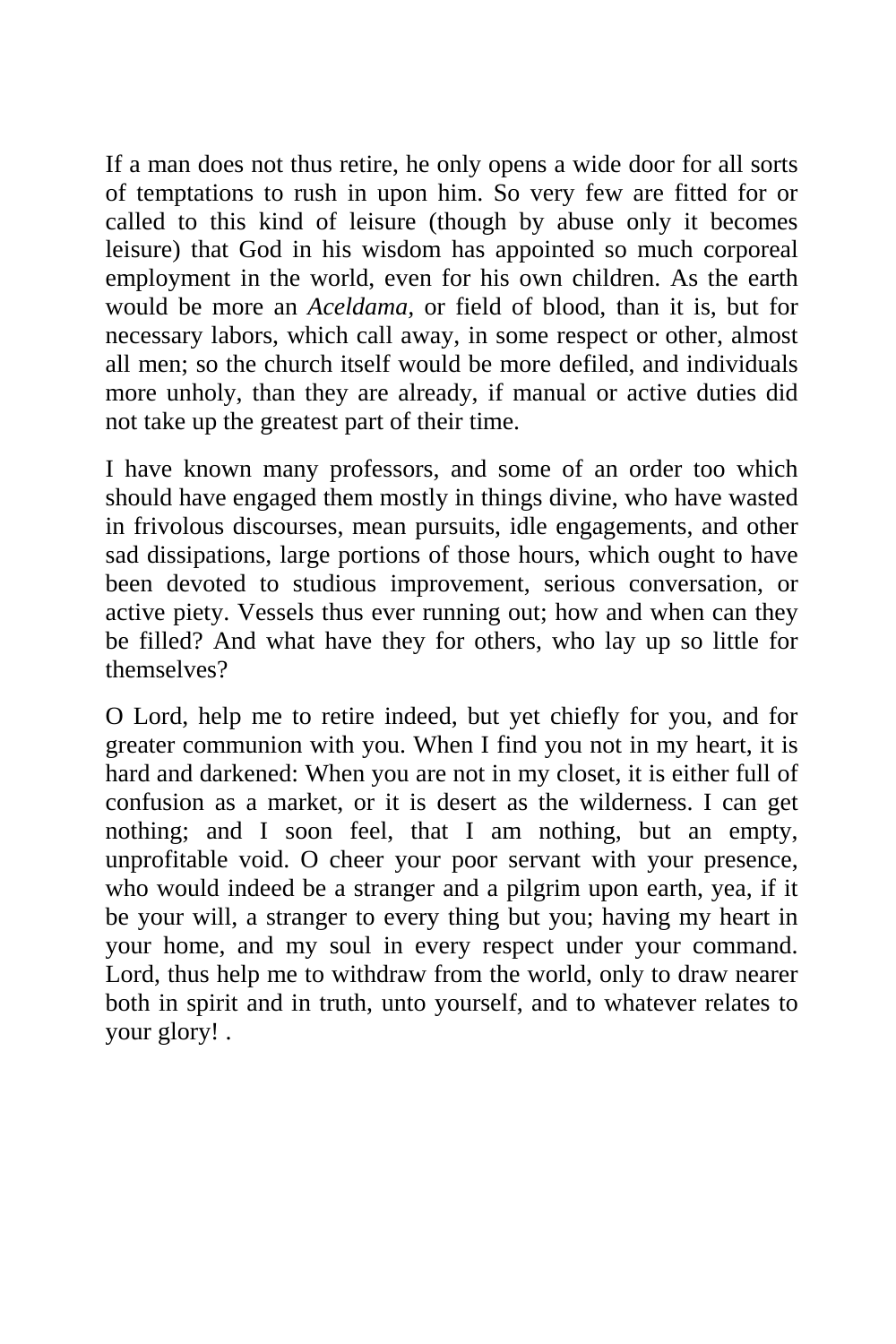# **CHAP. XXVI.**

### **ON THE FEAR OF MAN.**

HE, that unduly fears man, cannot truly fear God: And he, that lives much in the fear of God, will not regard over-much what man can do unto him. The want of faith is the root of" all carnal fear, which becomes less and less pressing, as faith gathers strength and increases in the soul. It is a sad hindrance in the ways of God, as well as torment, to live under the views, opinions, prejudices, and passions of worldly men.

*The fear of man brings a snare;* and a snare for all sorts of evil. Mild, gentle, feeling, and delicate tempers, are most exposed to this danger; and they should pray much to him, who strengthens the weak, for fortitude without rudeness, for resolution without roughness, and for stability without stubbornness, that so they may properly act and hold out in time of trial.

When it is a principle graciously established in the soul, that men can do nothing to us but which is for our good, and that they must do whatever is; it greatly abates that fickle feebleness of nature, which, out of too much love and care for itself, brings us into bondage of heart to wretched worms, *whose breath is in their nostrils,* and themselves, in this way, *not to be accounted of.*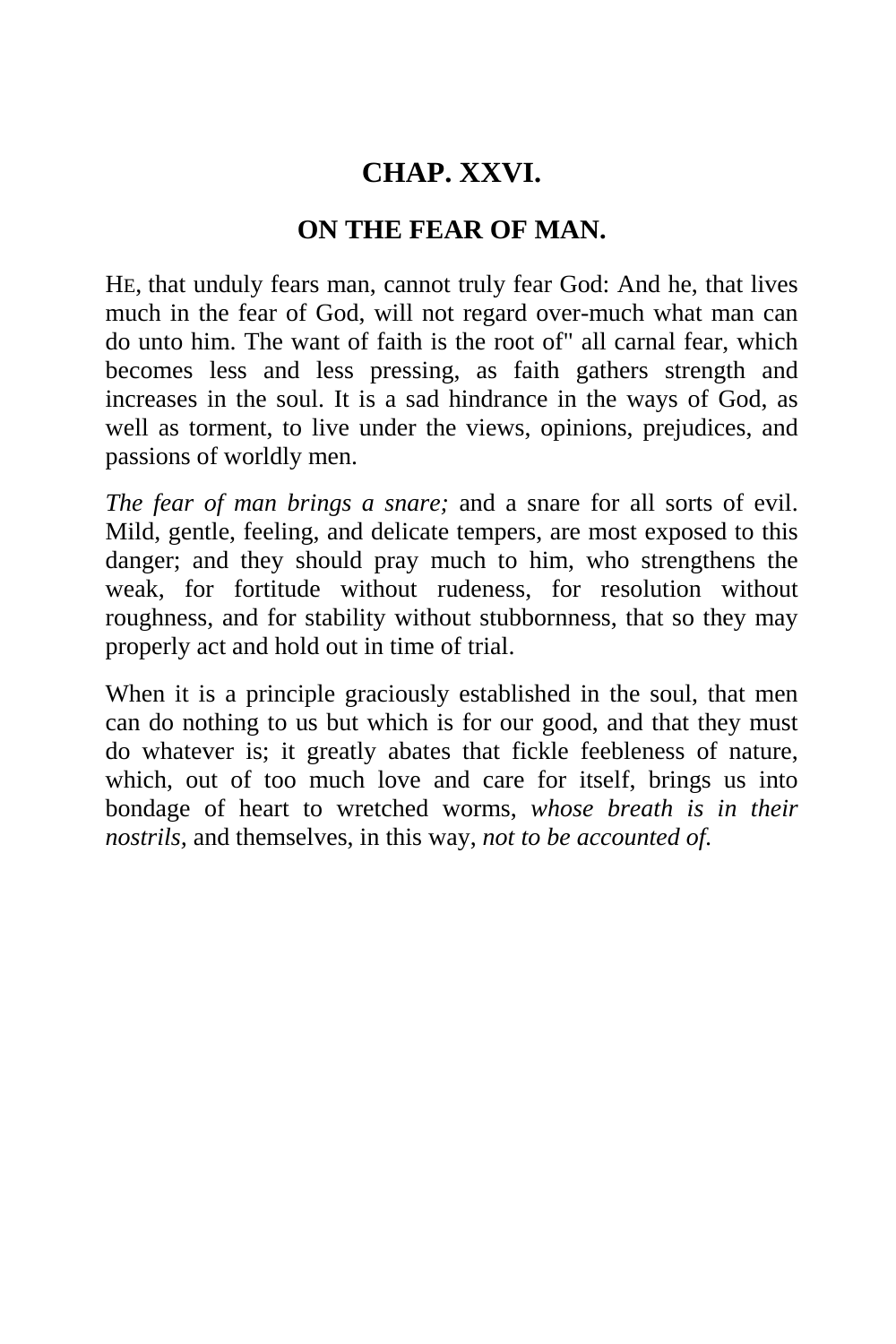## **CHAP. XXVII.**

### **ON MY OWN IMPERFECTIONS.**

WHILE I am in the flesh, I must be encompassed with many infirmities: and while I am in the world, I cannot escape trial and temptation. These things are grievous to my spirit; but I see that they are permitted to wean me from myself, and to draw on my heart from the creatures to my only true refuge in God.

What feebleness, at times, do I not feel in duty; what fickleness and unsteadiness, in following my Redeemer; what dullness and distraction in prayer; so that I can hardly remain firm and lively, long together, in the pursuit of that good, which my soul most desires and approves. It is a war indeed in my members to get my corrupted nature down, and to have the life of grace warm and vigorous within me. I cannot but groan, at times, in this tabernacle, being burdened, and almost oppressed, by the evils within and about me.

Were it not for divine help, O what should I do? Like Peter on the sea, I have sometimes ventured boldly after my Lord; but like him too, through faintness of heart and weakness of faith, at other times, I have cried out, *Lord, save, or I perish!* You have helped me indeed, blessed be your name, O my God; and yet I cannot but reproach myself for the cold forgetfulness and weakness of my spirit, in doubting so often of your faithfulness, and in not keeping hold of your promises.

Thus, Lord, I feel myself a poor, a frail, and altogether a weak and worthless man; fit for nothing but your mercy, and capable of nothing, when left to my own nature, but rebellion against it. When I survey myself, and all my confused and ruined faculties, I am filled with shame, and cannot but wonder at your long-suffering towards me. O wretch that I am, in what a vile body of sin do I live! How am I always struggling against you with my perverse and wicked flesh, contrary to the true and lasting interests of my soul? How ready to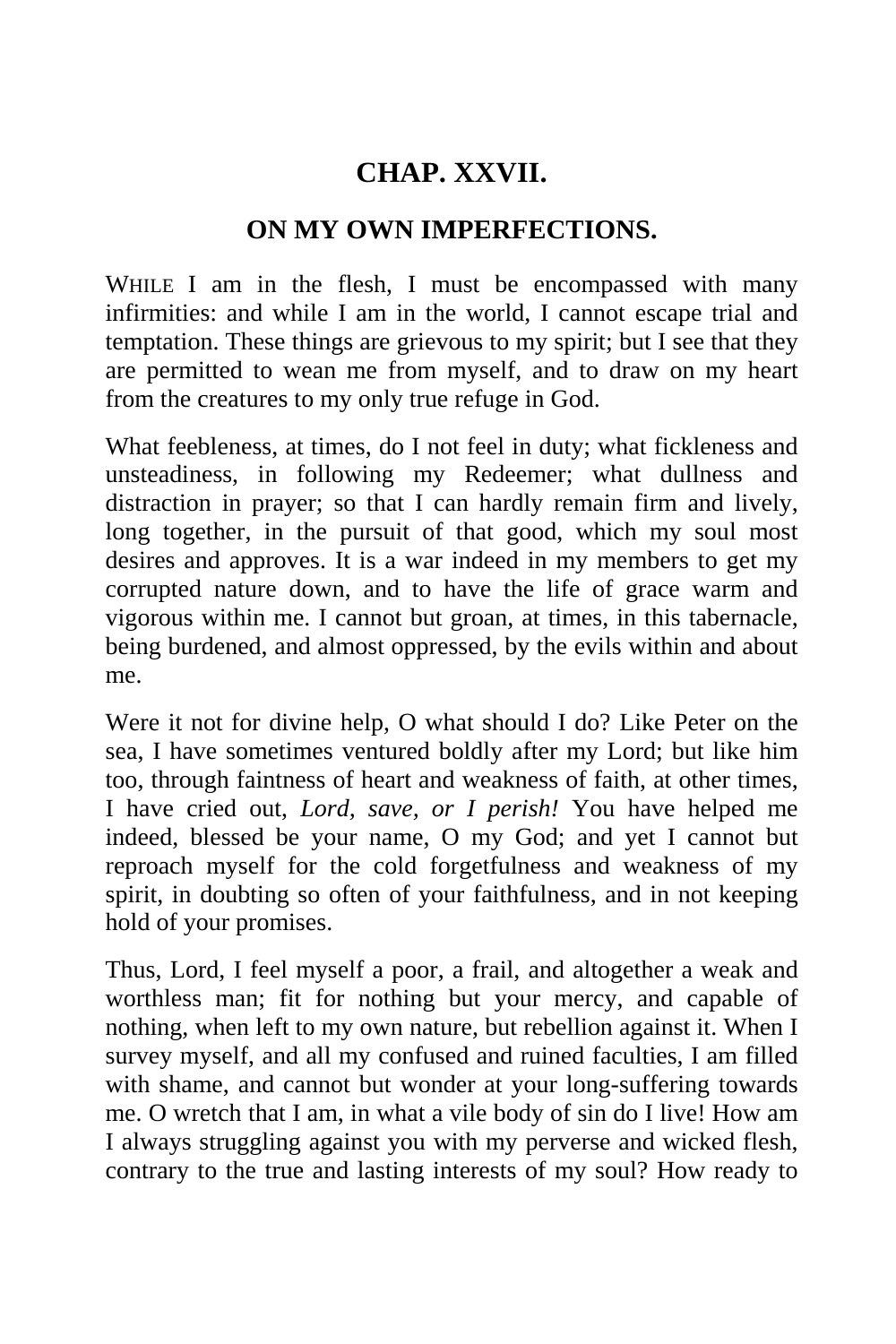yield to your enemy and mine; or to give up all for lost rather than maintain the hard and painful struggle with corruption and sin?

When I have been lively and zealous for my God, how often have I been ready to overlook, to misapply, or to turn his grace to the foolish vanity of my own mind? Insomuch, at times, I seem all flesh to myself, and to have neither true light, life, wisdom, nor strength from above within me. My failures are and have been so numerous, the apostasy of my heart so great, the conduct of my life and temper so mutable and irregular, and all my frame so poor and wavering, so cold and weak in embracing the best things, that I am ready to bemoan with the prophet, *Woe is me, for I am undone; because J am a man of unclean lips! My whole head is sick, and my whole heart is faint.* 

Others may talk of their wills and their powers, their duties, and their deserts; but, as for me, I can scarcely lift up my eyes to heaven when X consider myself: Rather with the publican my brother, I must smite upon my breast and say, *God be merciful to me a sinner!*  Instead of looking on myself as a fine holy creature, who can appear confidently before my God, I shrink with contrition and shame at the thought, that I have done little else than dishonor him all my days, and deserve nothing for the best thing I was ever able to do, but confusion and sorrow.

O what plague is discovered in a man's own heart, when he knows himself; and how little does he appear in his own eyes, when he has been made to view, in some true light and degree, the piercing purity and perfections of God.

And yet, O marvellous to say, God is pleased, by all the weak and contrary things in me, to magnify his own power and glory. By these, he makes me out of humor with myself; by these, he drives me from a thousand refuges of lies; by these, he compels me to cleave unto him, as my only Rock, Succor, and Remedy. In this way, I can feel, as well as read, what the apostle meant, where he says, *Most gladly therefore will I glory in my infirmities, that the*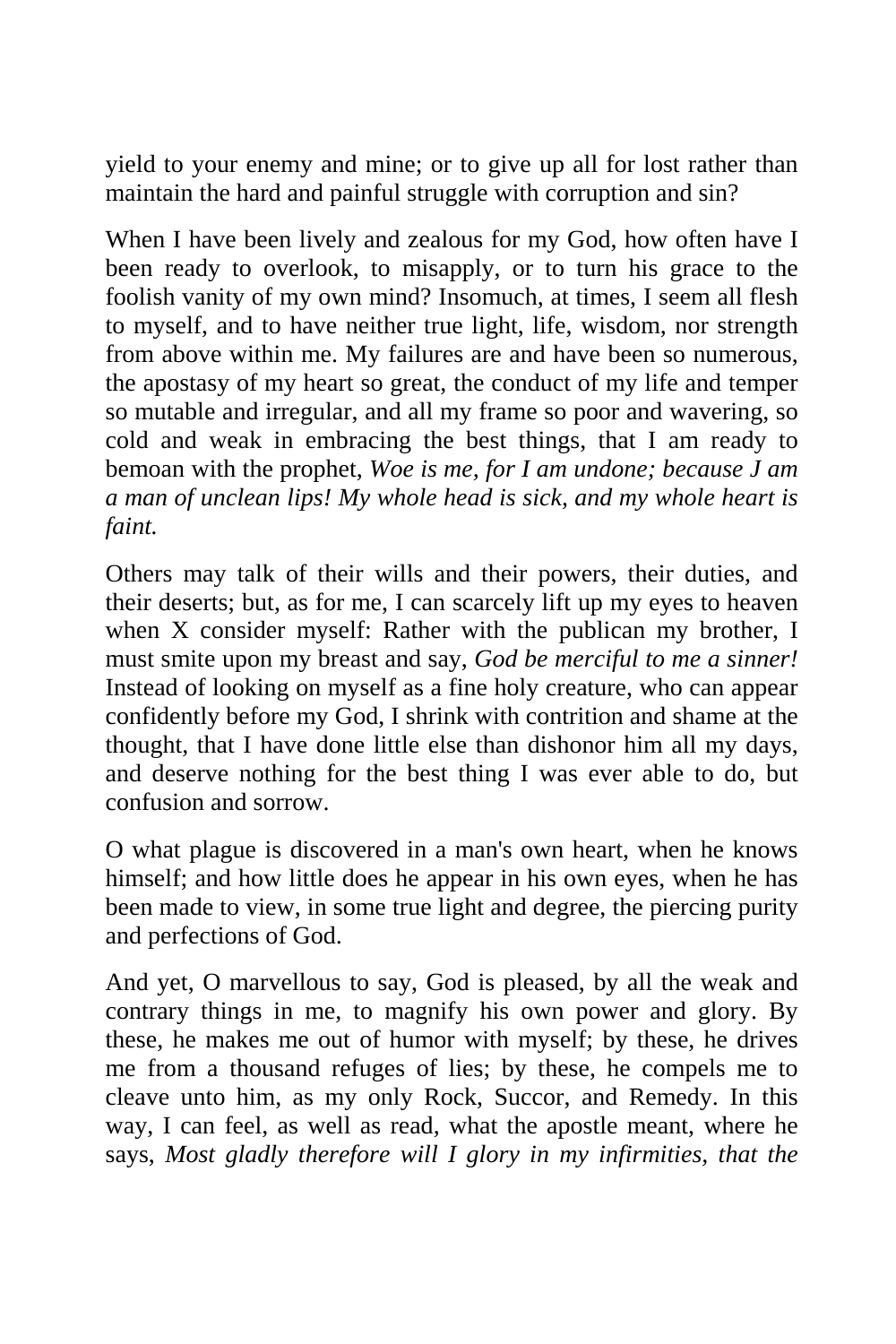*power of Christ may rest upon me; for when I am weak, then I am strong*. These are strange paradoxes to the natural heart; but blessed is the man who can truly understand and enter into their sweet sense and experience.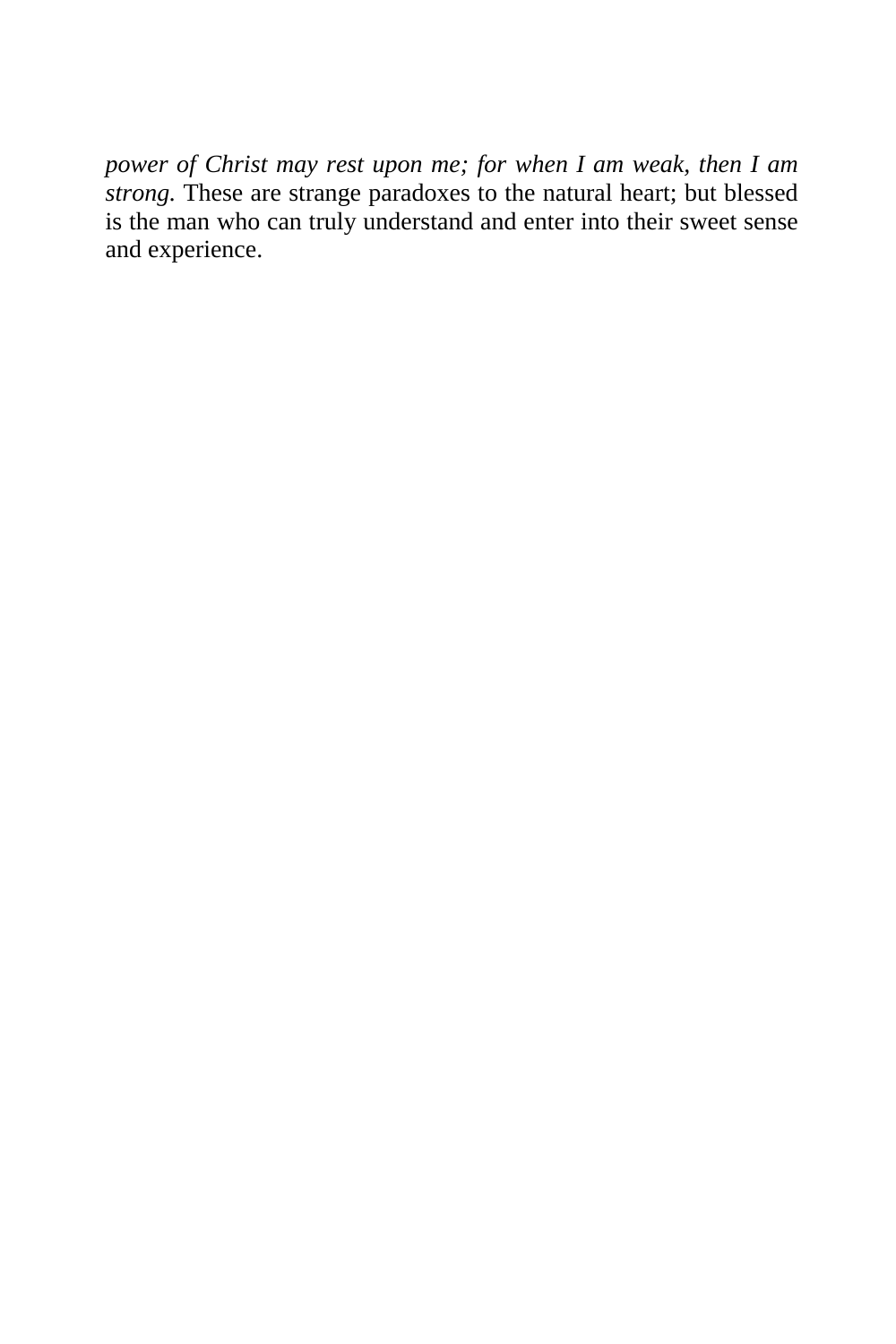## **CHAP. XXVIII.**

### **THE BELIEVER RECEIVES FOOD AS WELL AS LIGHT IN THE WORD AND DOCTRINES OF CHRIST.**

THE mere notion of divine things, without their power, cannot profit the soul. As a man may be poor with the plan of a large estate, of which he has no possession; so a professor of Christianity may have the Bible before him, and may be able to raise very high and fine speculations from it, and yet have no true knowledge or enjoyment of the truths which it contains.

A minister may preach of these truths with great clearness, and with fine and fervid declamation; and yet have no true savor, no solid experience, no real communion, of the truths themselves within him. What proves this is, that he is not the same man in the pulpit and in the world. The doctrines of the gospel will serve for orations as well as other topics; nay, will serve for the most exquisite orations, because there is more of sublimity and glory in them than in any other.

An author likewise may write about divine revelation, and all the mysteries of redemption, with precision, accuracy, force, and elegance, and yet himself be destitute of the main concern, which is, the faith and inward perception of these things for his own soul. I would deal fairly and closely with myself in this respect, as well as with others; and I will confess, that my light is far beyond my liveliness; and though I humbly trust that I have some little real life in my knowledge of God and his truths, yet I own with an aching heart, that it is indeed but little, too little, and much less than my inbred fondness for myself, or vanity, or pride, or conceit, (for, Lord, you know, and I know, that I have all these in abundance within me!) will suffer me at times to think that I have. Perceiving, then, my own weakness, and the *deceivableness of unrighteousness*  in my own heart, I am able to see, and yet to pity and bear with, the same infirmities and defects in others.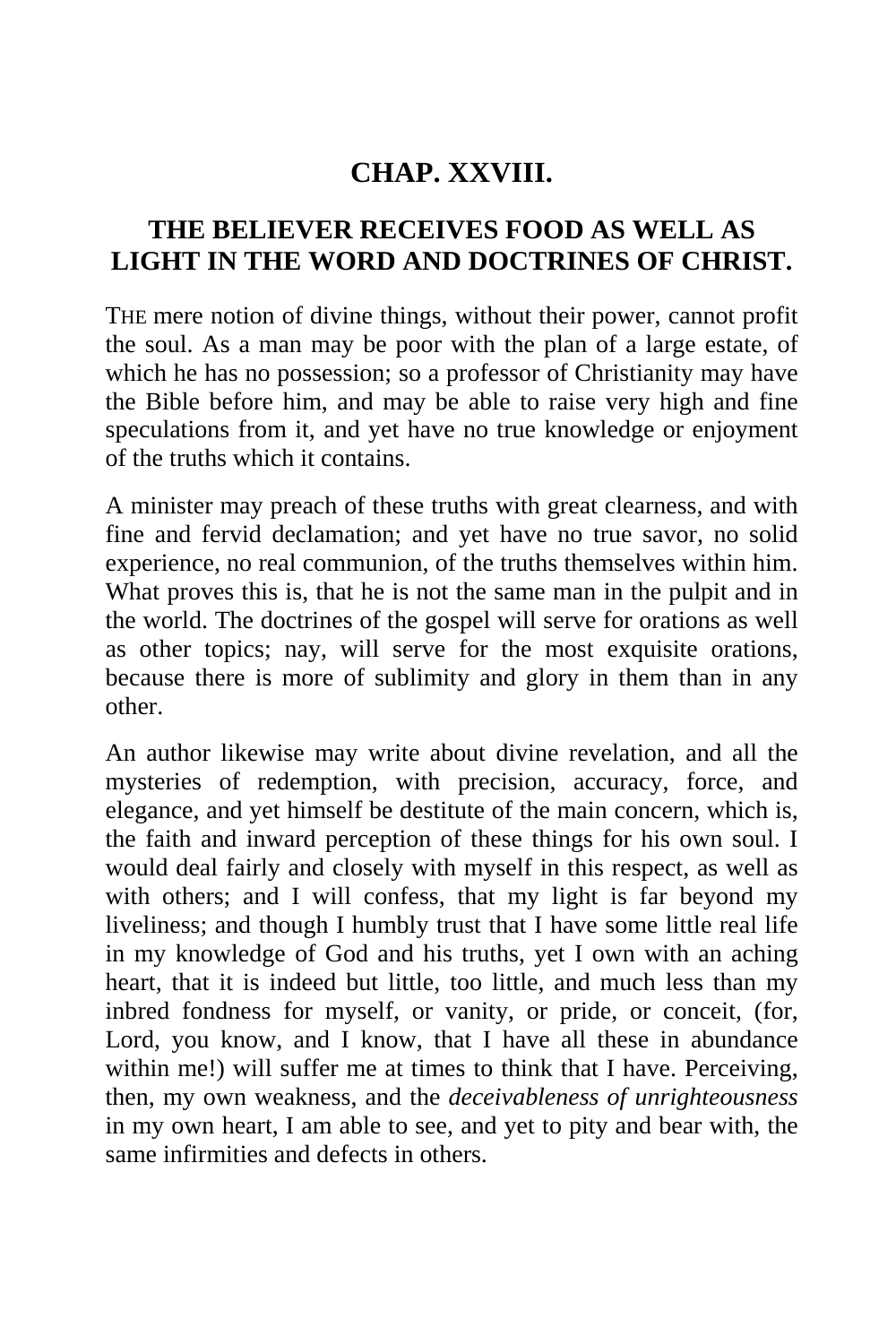However, no real believer can find much or long satisfaction in any notions or conceptions of divine truth, though very subtle, clear, full, extensive, and convincing, without something of a more substantial nature arising from them. He does hot despise head-knowledge, indeed, because by this he can see the wisdom of God; but he would have heart-knowledge too, because he wishes to taste, to enjoy, to be assured of his interest in, the love of God. He can no more feed upon words and syllables in his soul, than he can live upon air only for his body.

The Lord, therefore, when he imparts *the demonstration of the spirit*  to a man, imparts it *not in word only but in power:* And so the gospel becomes *the power of God unto salvation to every one that believes.* He cannot receive it aright without this power; he cannot live upon it but by this power; nor hold out in living and believing to the end but by the same power.

This gracious feeding of the soul upon the things of God is its greatest enjoyment here upon earth, and one of its bright evidences for heaven. It is a secret holy act, carried on best without the clutter of the animal passions, or the intercourse of corporeal things. The holy bread was eaten in the holy place, before the holy light; and all out of the air, or view, or correspondence, of the world.—Thus, in the secret place of the Most High, the soul feeds upon Christ, beholds Christ, and obtains all its divine communion with the things of God. And when it has thus tasted that the Lord is gracious, it loves to be with him, and says earnestly, as Peter did, *It is good to be here.* The carnal notion even of the best things will no longer satisfy or feed it. *The bread of God which cometh down from heaven, and giveth life to the hungry soul,* can alone satiate its cravings and completely answer its desires.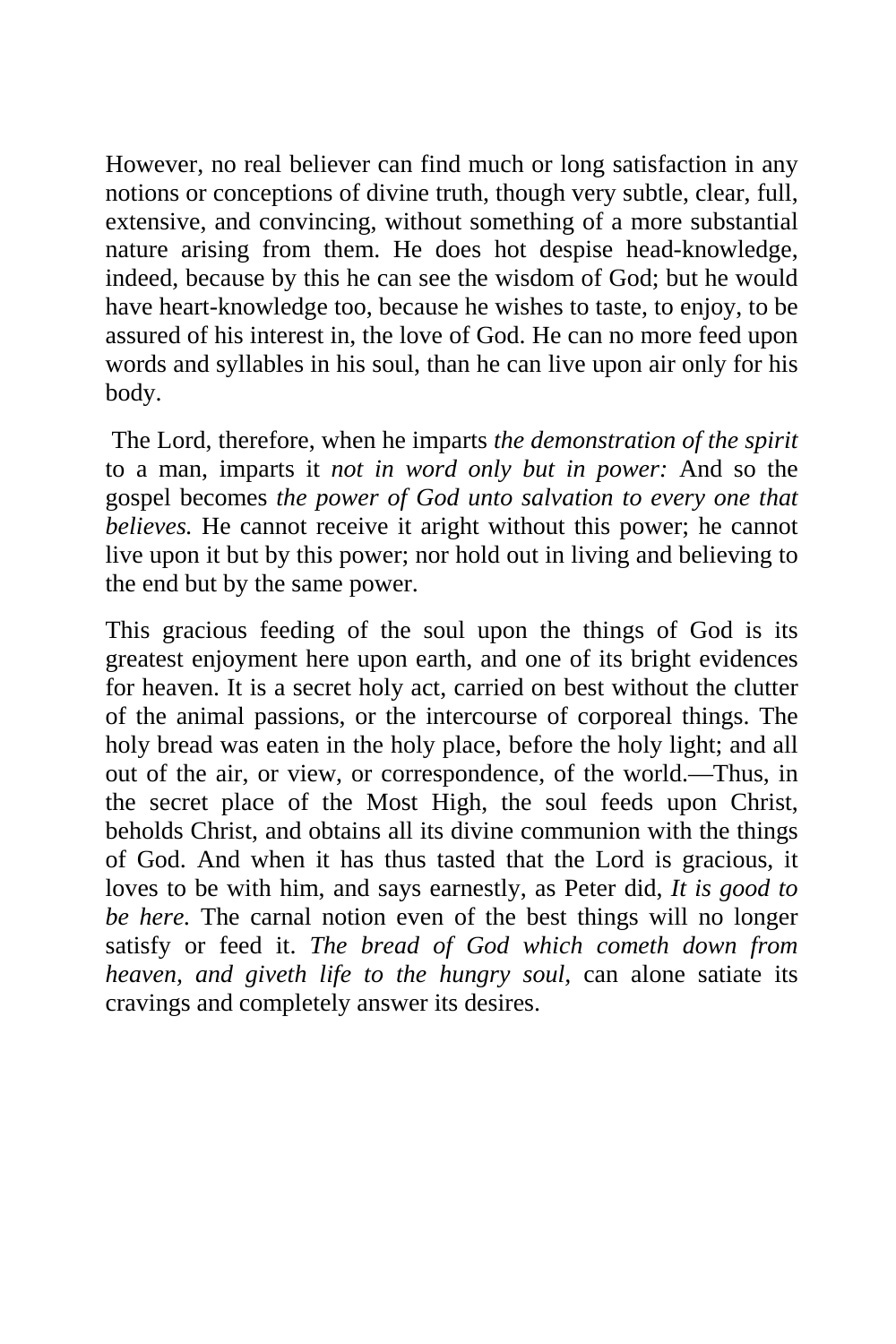# **CHAP. XXIX,**

### **ON THE SPIRIT OF SCOFFING.**

IT is no less ungracious than unwise to indulge a scoffing temper in our souls. Pride and an unmortified opinion of self, joined with contempt of others, are the true origin of this evil. It is the more dangerous, and not so much to the scorned as to the scorning, when set off with wit and mimicry, point and satire. But attic salt is not the salt of the covenant; and, in sacred things especially, is not the true savor for a Christian.

It may be diverting to mimic and *to take off* others, in order to expose their foibles or delects; but how, and to whom, is it diverting? Is it to the humble, spiritual, and mortified mind? No, but to the profane and the carnal; or, at least, to what is carnal and profane in a Christian, which is the very principle of all others that he would not strengthen or encourage, but subdue.

There is so much inhumanity, as well as irreligion, in this jeering temper, and usually so little good sense, that the Christian is bound to oppose it both in himself and in others.—Cheerfulness is his privilege; but surely he may be happy in his mind without planting thorns elsewhere; nay, it proceeds from the want of true happiness, if he can endure at any rate such a contemptible shadow of it.—True peace is gentle in itself, and glows most sweetly in diffusing gentleness and kindness on every side. The happy Christian

Nature and grace.

would increase his own joy, by making, if possible, every one truly happy about him.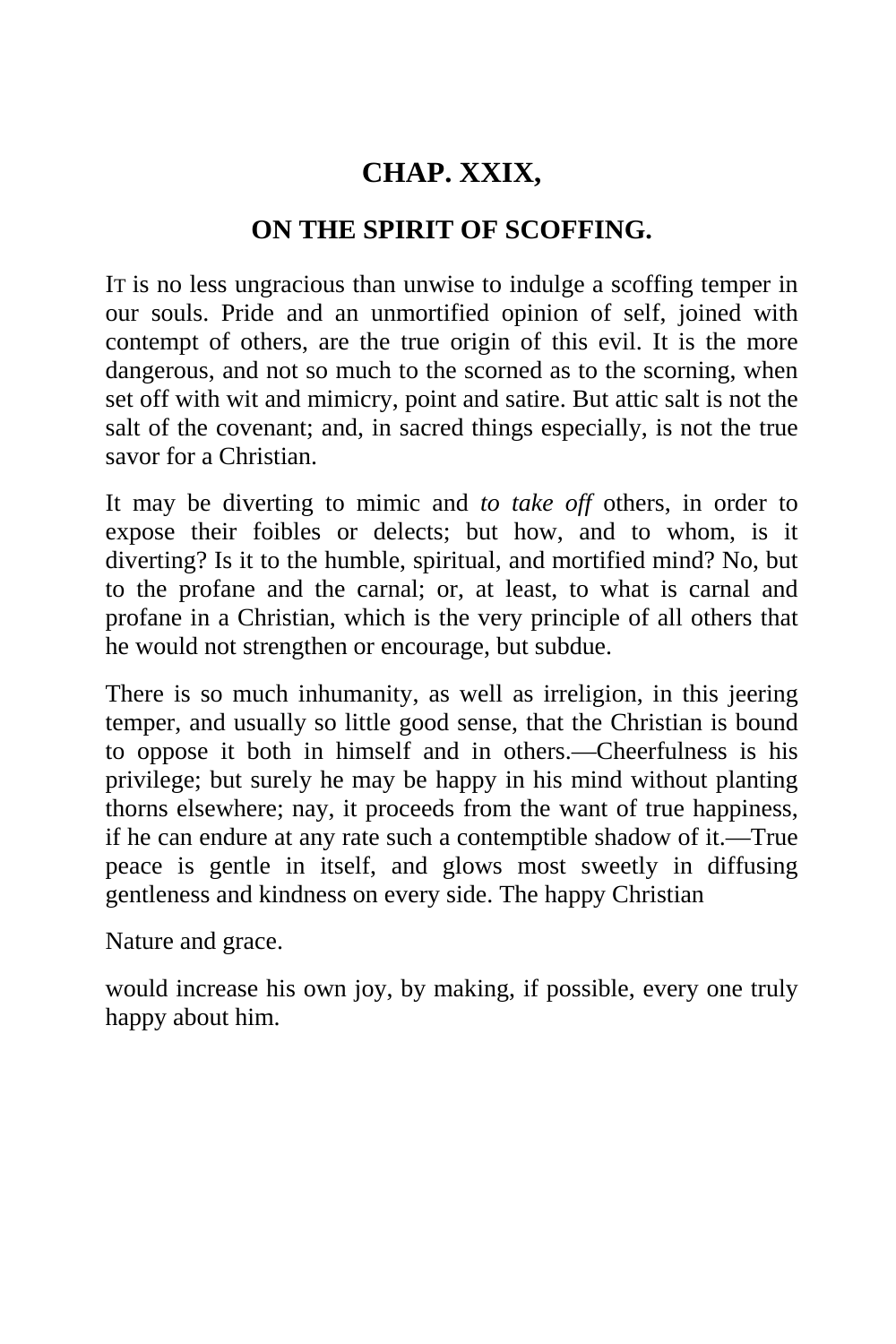### **CHAP. XXX.**

### **IT IS A GREAT POINT OF CHRISTIAN WISDOM TO DISTINGUISH WELL BETWEEN NATURE AND GRACE.**

EVERY real believer has an old man and a new, an *Esau* and a *Jacob,*  a carnal mind and a spiritual mind, within him: And these are contrary the one to the other; so that he cannot always do the right things that he would do for God, nor crush the evil things that he would not do, within himself.

These opposite principles have two opposite laws, or rules, of action and power. The inclination and effect of the one are constantly directed to self, and to carnal things for the indulgence of self; and those of the other to God, and to spiritual things for the glory of God.

Men under nature, having only one of these principles, cannot, in their natural state, discern the other. It is by grace, as by a rule, that they are able to measure nature, and to know the tendencies and proportions of both grace and nature, within themselves. *He that is spiritual, judges,* or *discerns, all things; yet he himself is judged of no man.* 

Nature in the Christian is for cleaving to sense, to its own doings, and to its own powers, even in religion: But grace in his soul is for living by faith, above and often against the feelings or sense, upon *the truth as it is in Jesus,* and upon his work and working, for life and salvation.

Nature loves to show and set off itself, and to be admired as excellent, eminent, wise, and great in the eyes of men. Grace does not set much by itself, but is lowly and humble, vaunts not itself, is not puffed up, dreads the applauses of men, and enables the soul to see, that it is so utterly weak and poor, as well as vile, that it must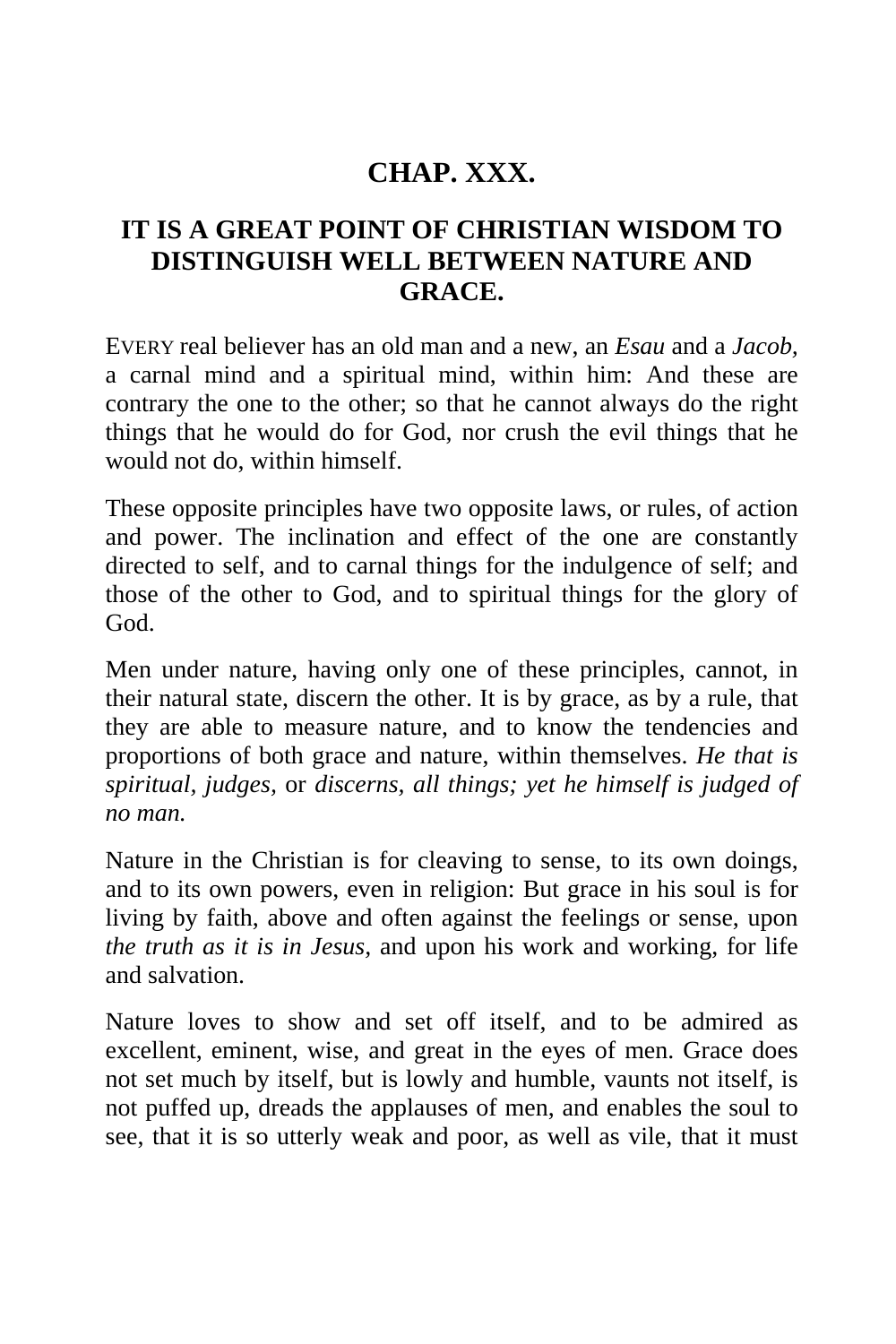receive out of the fulness of Christ every one of its blessings, from the first spark of grace to^ the bright crown of glory.

Nature is quarrelsome, impatient, and full of restlessness, desiring its own objects immediately and independently, and applying all it receives to its own ease or aggrandizement. Grace seeks not her own, but the things which are Jesus Christ's, makes the spirit meek, and mild, and patient, and quiets it with the will and love of God in all things.

Nature hates the cross, and shuns it as a bitter and evil thing; it struggles hard not to feel it, and, when it feels it, to get rid of it, without any other consideration than it is painful, and hinders all indulgences and gratifications. But grace submits to the cross with humble resignation, and desires that God's purpose may be answered by it; like as a wise patient wishes that his physic may have its due effect, however unpleasant and distasteful it maybe in the act of receiving. .

When nature attempts holy duties, as she sometimes will either in fear or in pride, it is to make herself rich and increased in goods by them, so that she may have something wherewith to purchase even of God himself. But grace comes to the obedience of faith, not to live or purchase life, but because she is truly alive already to God; and she acts, not for her own exaltation, but for the glory of him, who only can exalt, and who fills the hungry with good things, while the rich are sent empty away.

Nature admires dignity, and parade, and pomp, and outward splendor: it seeks to be pleased with sweet sounds, fine language, decorated places, and genteel company; and all this in religion too. Whereas grace shuns and distastes all gay appearances of earth, thinks of Christ in a stable, and in poverty, and of all he did and suffered to stain the pride of flesh and blood; and receives the favor of God as a precious pearl for its own intrinsic and eternal value, and not for the sake of any outward things different in kind from its own.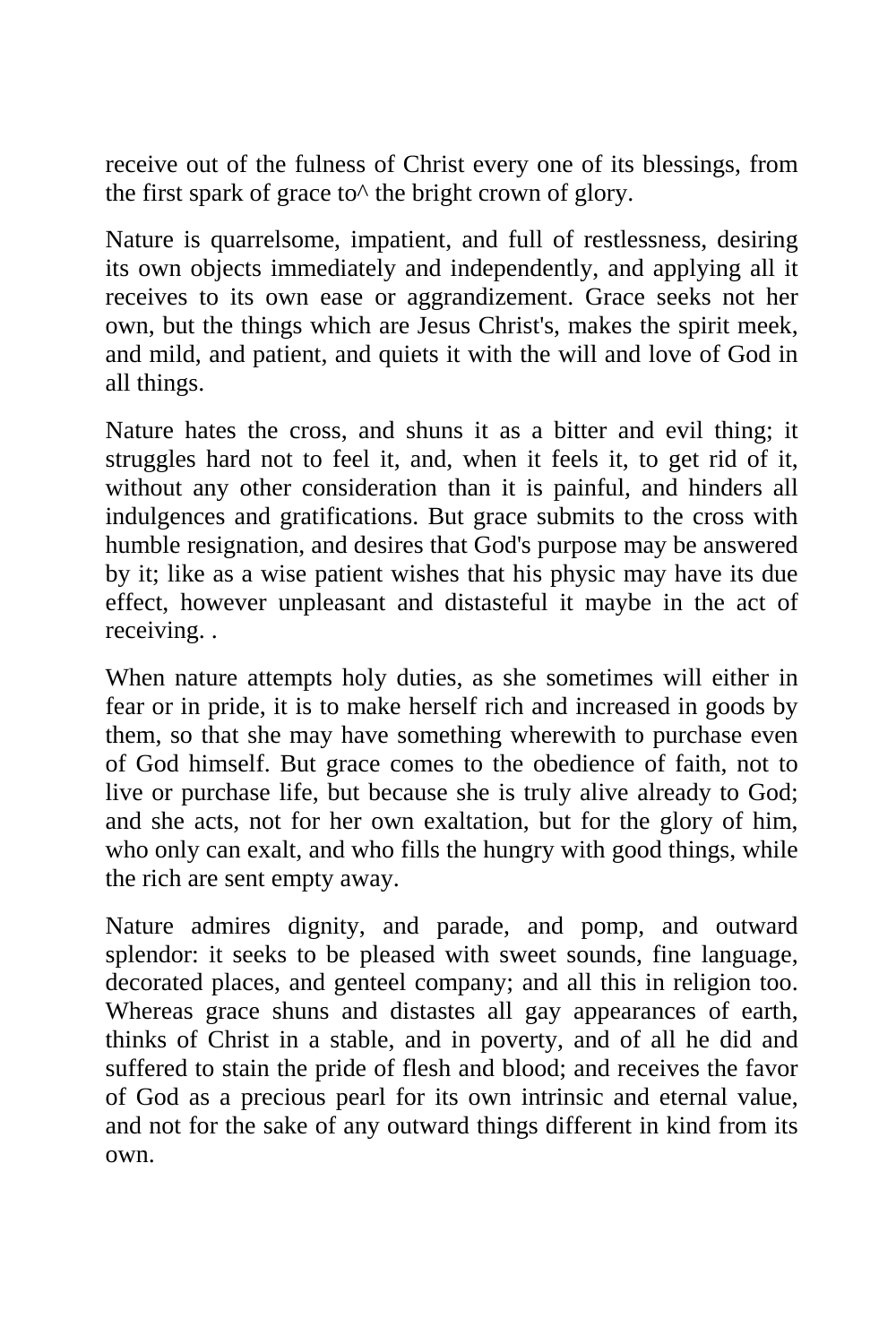Nature loves life, and to see good days in this world, and as many of them as possible; it shudders to give up its temporal enjoyments and carnal hopes, and would endure a great alloy of care and trouble, rather than part with the *lying vanities,* to which it is wedded, and in which it delights. Grace, contrariwise, can say with holy Job, *I would not live always* upon earth, if I might*; for I have a desire to depart and be with Christ, which is far better.* Grace can think upon death as a friend, and has often met him as such; looking forward to the crown of glory, which death can only lead to, but never can take away. And all its trials here only cause a stronger breathing and livelier expectation of the heavenly home.

Nature is forward to speak, and loves to be heard, and will be angry if not regarded, and will do much to be seen and known. Grace is slow to speak, and slow to wrath; wishes to hear and learn, and understand; delights not to be in the chief seat, but is content with the lowest; and had rather lay up spiritual treasure in the heart, than babble it away, for selfish aims, with the tongue. It is not petulant or vexed if disregarded, but commits itself, and all that belongs to it,. to the direction of God.

Nature draws from its own fund, and carries all back, and with interest if possible, to itself again. But grace receives all from God, and is never so truly delighted, as when God receives the whole of the glory, as his just return.

These are a few of the many distinct operations of nature and grace. But sometimes they are so perplexed and interwoven with each other, through the craft and duplicity of the fallen natural principle, that it requires the greatest watchfulness and attention of the Christian, to unravel and divide them.—The fact is, the two principles live at one time, act at one time, and will be found in one and the same person at all times and in all things, while he lives upon earth. The Christian cannot avoid the activity of his natural or carnal mind; though by that faith and prayer, which removes the spiritual mountains of difficulty, he is to strive and may prevail against its high rule and predominance. Carnality will exist, while he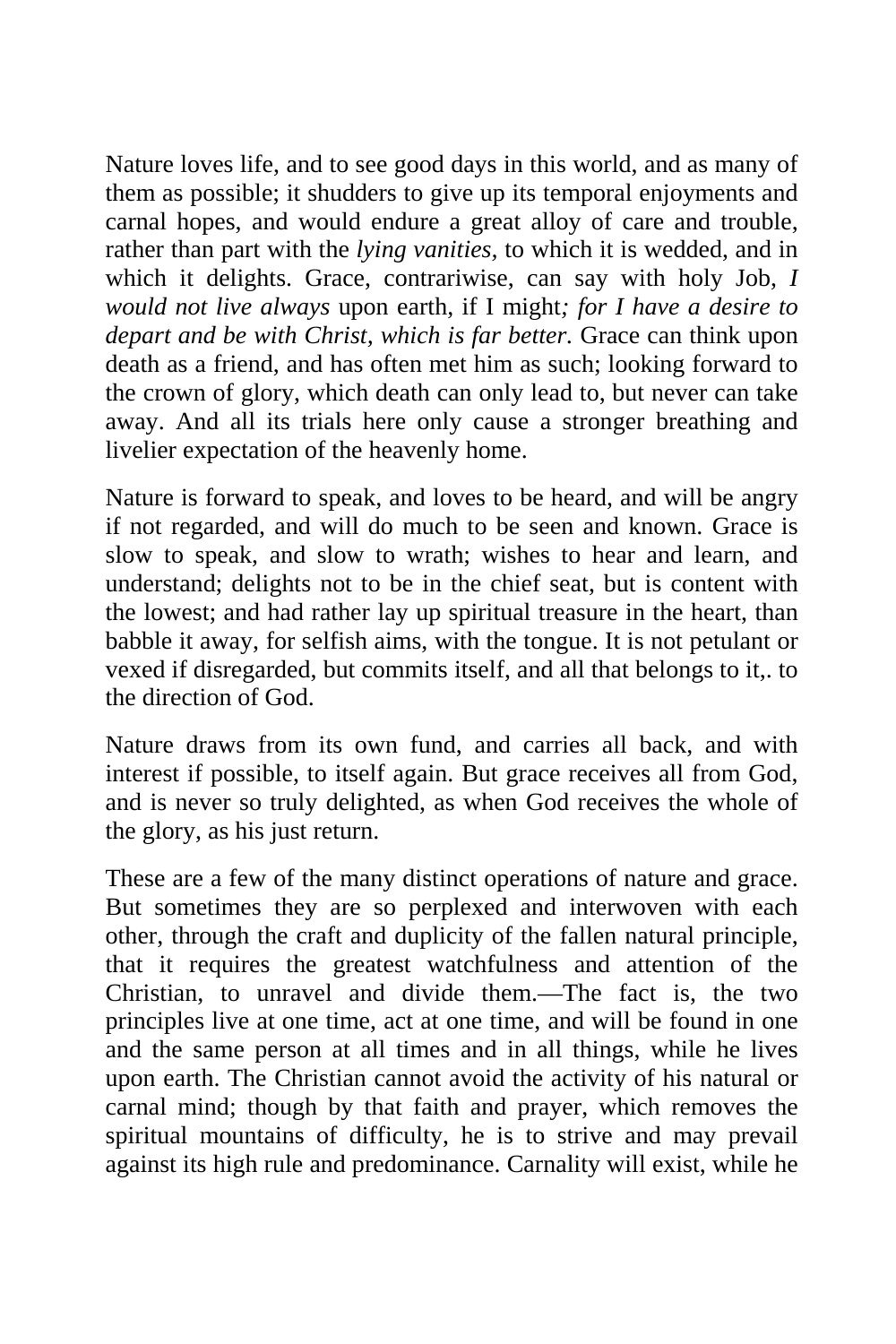exists below; but it must not be the reigning and triumphant principle within him. On the other hand, Grace, which is pure and simple in all its own acts and intentions, and resolves every thing with a single eye and single heart into God, must take the lead and bring the other into the closest captivity and obedience that can be unto Christ. This is the daily battle and warfare which passes within the Christian, which no eye can see, but the eye of God and his own ; yea, not his own always, nor always alike. Thus, when grace prevails, there ensues what is called mortification, self-denial, humiliation, renunciation, and all the other exercises, which are painful to the flesh, or nature, and its will and ways. On the contrary, where nature is uppermost, there will ever arise coldness towards God, faintness in duty, doubts, reasonings, discomforts, fear of man, fear of death, and a whole world full of weaknesses, hindrances and temptations. By the prevalence of these different effects in the soul, may easily be seen, if attended to, the leading superiority of one or other of their respective principles. When there is a strong animal or carnal nature in the believer, though with a good measure of grace, and trial comes of a powerful and threatening kind; O what a tumult is raised within! Nature struggles for ease, and winds, and turns, and frets, and laments, and uses a thousand shifts to carry off the believer from the battle, or to melt away his heart in the midst of it.—Grace, on the other hand, tells him, that now is the time to act like the Christian, to lay hold upon Christ and his promises, to take up the shield of faith, the sword of the Spirit, and the helmet of salvation, and to withstand at least, if not even to meet, the enemy; that he shall conquer the trial by suffering the will of God, it being his present duty to trust, to hope, to pray, to wait; and that, in a short time at the utmost, al! shall end well, and redound both to his Redeemer's honor, and his own improvement.

What conflicts, perturbations, hopes, resignation, despondences, will not the Christian. find in the constant opposition of the carnal to the spiritual life; when temptations, troubles, or trials of any sort are to prove the strength of both? And yet, after the temptation, it is in some measure with him, as it was with Christ after his; comforts.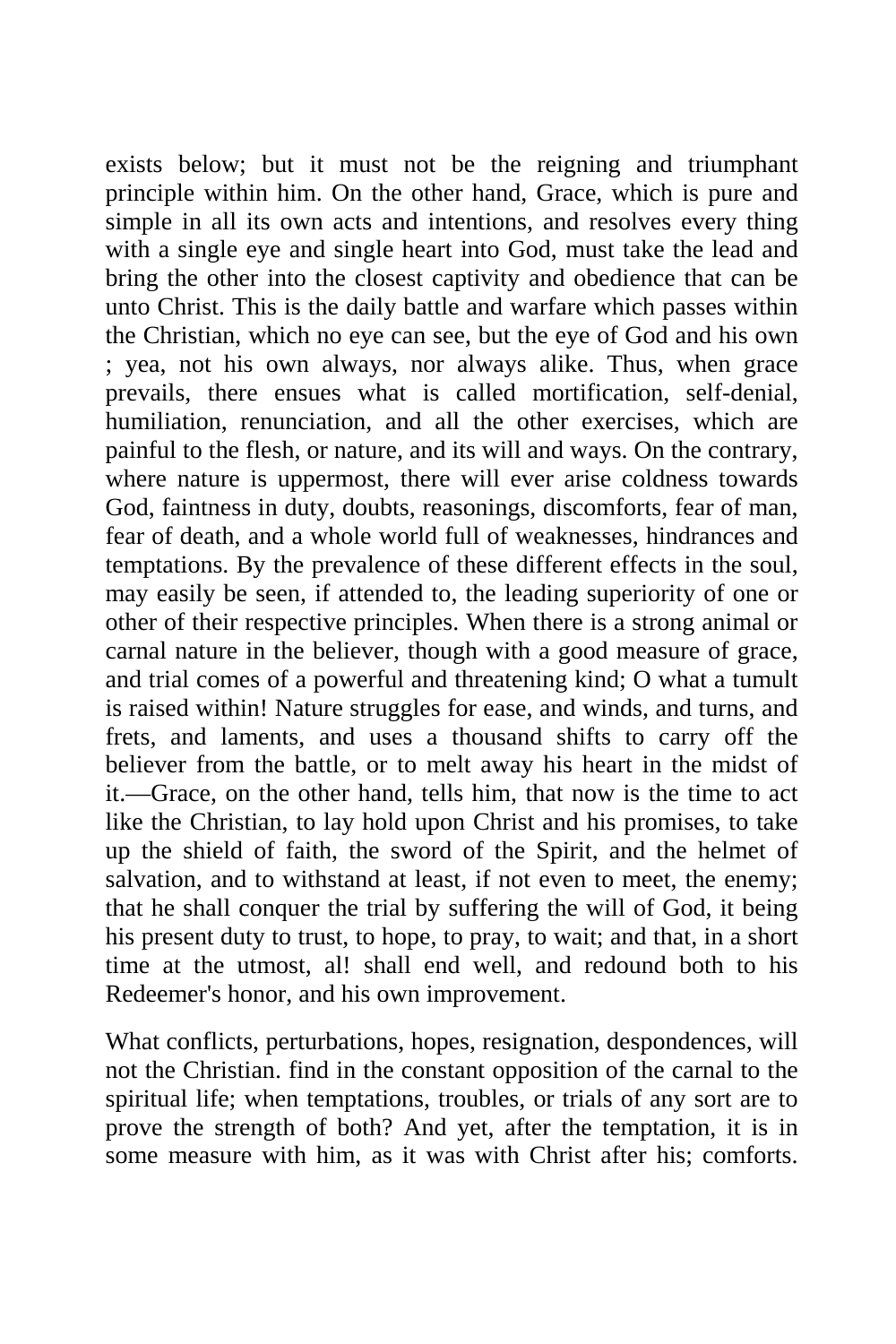like angels, will minister unto him. There is such. a peaceable fruit of righteousness succeeding to these grievous things, as will make the believer a most ample amends for all his trouble and sorrows.-- But if this fruit should be deferred in the. present life, it will be but the more welcome and glorious, when the soul bursts out from the bonds of clay, and leaves all sin and a sinful nature behind it.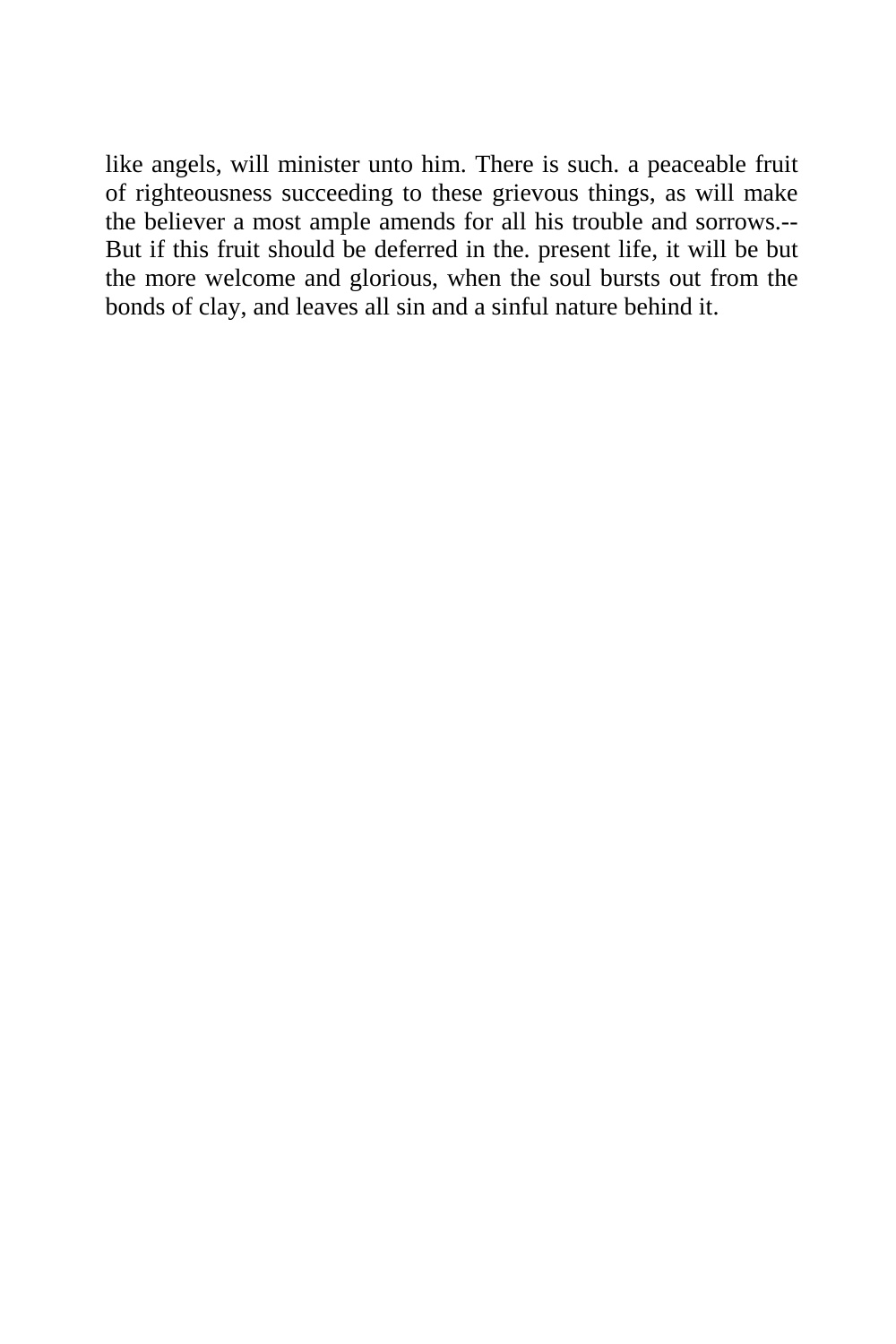## **CHAP. XXXI.**

#### **ON TEMPTATIONS.**

It is a great part of the Christian warfare to encounter temptations. When a man truly becomes Christ's soldier, he is armed from head to foot by him; because from head to foot will his enemies attack him, with all sorts of weapons, to inflict every possible distress, when they cannot overwhelm with destruction. He has, because he needs, *the whole armor of God,* that he may both stand and withstand, during the *evil day* of this mortal life.

O how many fiery darts are thrown, with all the vehemence of spirits, against the Christian's soul! If his armor does not sit close upon him, and if the shield of faith be not well and constantly held up to catch and repel the assault; how many sore, and almost venomous, wounds will he not endure? Nay, if the Christian think to be only upon the defense, and fight not in his turn; it will be with him, as it is in all defensive wars among men, very troublesome, and very disadvantageous. He has therefore a weapon given him, that he may attack too; and when he wields, in the strength of his Captain, *the sword of the Spirit,* which is *the word of God;* the great spiritual foe remembers the deep strokes he received by it from Christ himself in his temptation, and shrinks away from its edge. If the Christian should be so unwise as to fight the enemy in his own might, and without this armor; he would suffer as a man must do, that would encounter a whole host in array (every individual of which is almost infinitely stronger than himself) naked, unsupported, unarmed. None know the strength of the world, the flesh, and the devil, but those who have life and are called to oppose them; just as the force of a stream can be tried only by the resistance made against it. The people of Christ too often fall into an unprescribed way of fighting, through a presumption of their own conduct and power, and therefore are often brought off from the field wounded and half dead: And it is through the mercy and grace of their Lord, that they are not entirely captured and destroyed. They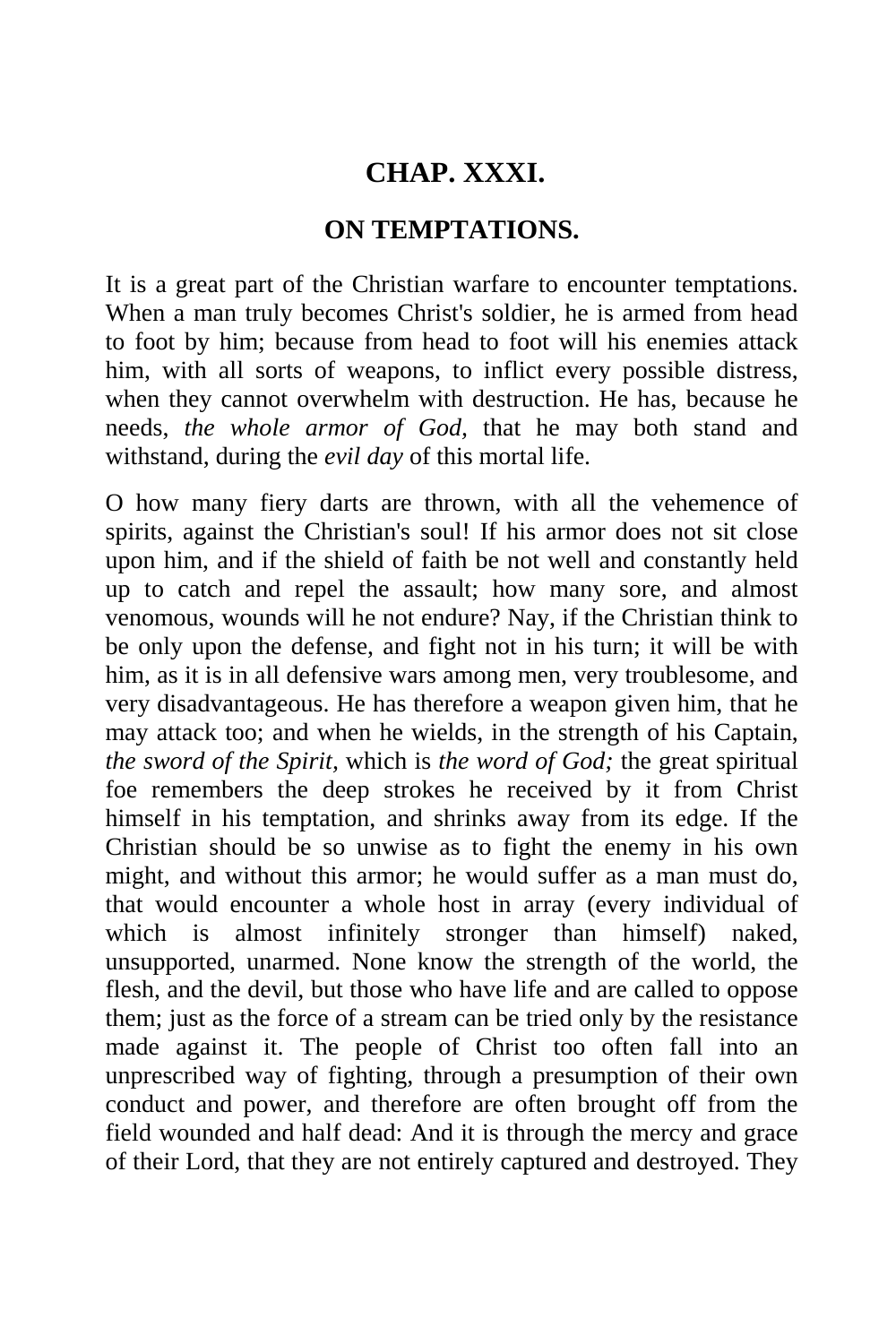are usually more ready to look to their armor, and call upon their Leader in great trials; and therefore they prevail: But when they despise the strength of a little temptation, and fight against it in their own; then it is that they are deeply taught their inward and natural weakness, by losing the day. In their Captain's armor, in his strength, and by his sword, *they .must resist the devil;* and so, to their joy, shall they find, that he will presently, fly away from them.

Nothing escapes the vigilance of this foe. He observes the particular constitutions of persons; ,and he makes his. attacks upon all the weak and .unguarded parts. He suits *his devices* to the frame of their dispositions; and, if they are ignorant of those devices, he will often make sad havoc and distress.

He also knows, that the Christian has traitors in his own bosom, once under full diabolical command, and now not absolutely suppressed and confined. These he bribes, entices, advises. corresponds with, and acts by; so that when the assault is made from without, these suspicious inmates are not idle within, but join hand, head, and heart, as it were, to throw all open to the enemy.

Consequently for these inbred foes, envy, pride, malice, lust, and all the confederacy of black and carnal principles, Satan finds out and proposes their several objects of desire.—These are soon converted into engines of war against the soul; and if the Christian's thoughts are not inspirited and guarded by the watchful firmness of faith, he may be unawares entangled again by his old master, who used, before he was a Christian, to *take him captive at his will.* What disgrace does every defeat bring to his holy profession; and what misery, both before and after his recovery, to himself!

Satan has also sly and subtle temptations, perverted from religion itself, by which he often assaults the mind. Sometimes he will raise snares from zeal, love, light, enlargement, and success in duties, by which to flatter the Christian into a high opinion of himself, and of his gifts and graces, in order to take him off his guard, or to unclothe him of his humility. When he can make a man proud, he makes him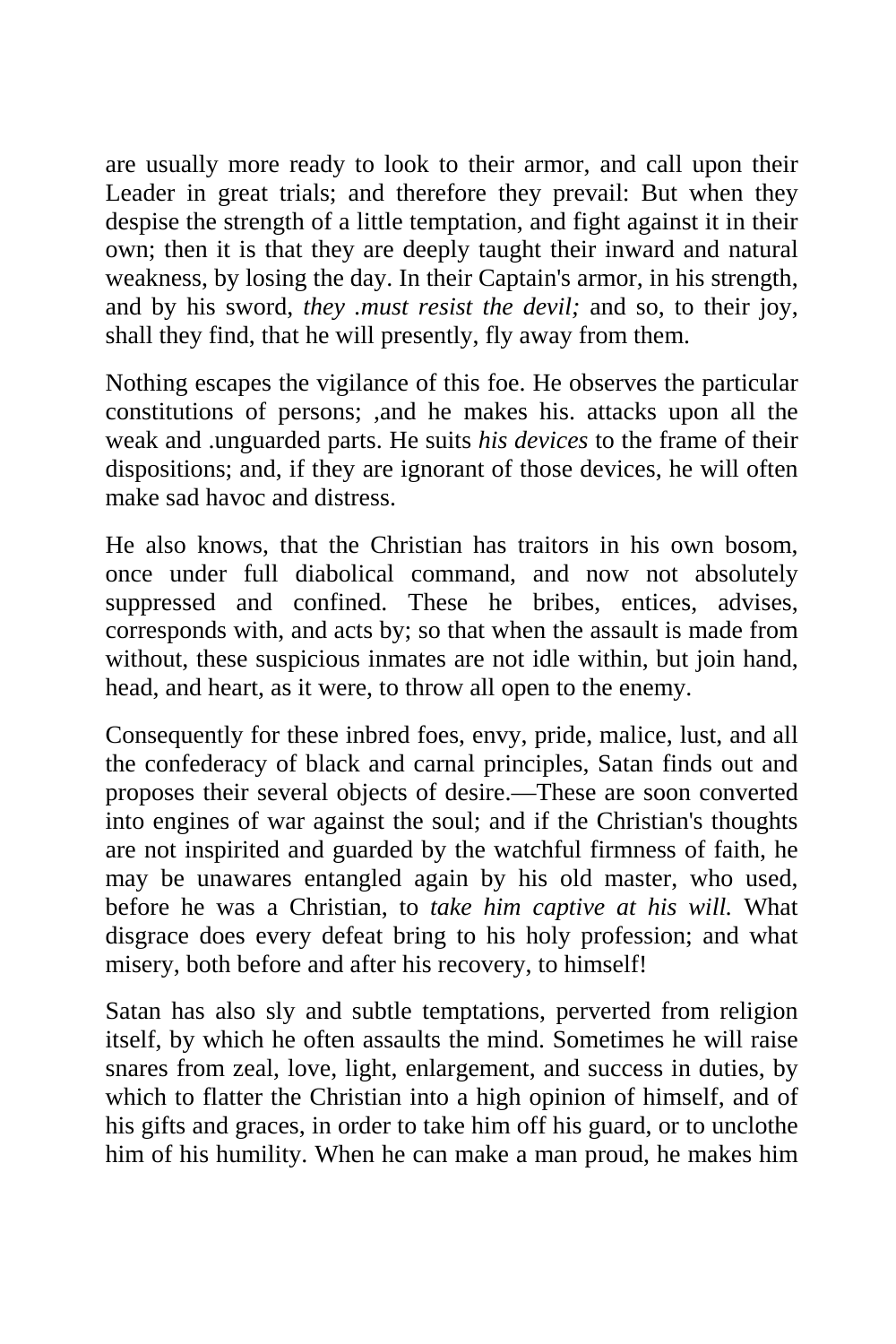like himself; and when unclean, like a beast. At other times, he will inject the very poison and curse of his own diabolical spirit, by darting evil thoughts; despairing or blasphemous suggestions; vile conceptions of Christ, his word, his work, and all his salvation; preposterous, doubting, distracting, and presuming fancies; and an almost infinite variety of abominable suggestions; which, if the soul be unarmed and unguarded, will harass it to the utmost distress. He has no pity; nor will he leave off for groans or wailing, agonies or tears. These rather encourage him, if there be nothing but these. The only thing he dreads is the *Sword of the Spirit;* and the only thing he cannot pierce is *the armor of God.* Therefore, when all this sad business is going forward, the Christian should not lie crying on the ground like one bereft of his senses, but should call upon his Captain for the armor and the sword, and with these should venture on boldly, trusting to the divine strength which is promised, against the foe. When he can do this, the conflict will soon be over: It is yielding, hearkening, reasoning, and parleying, which occasion all the mischief.

I Can talk of all this,. my fellow-Christian, and I know it likewise to be right and true; but I am often beset, and have often been as much to seek as you can be, in this hard, yet glorious, service. To this moment I feel my own miserable weakness, when left, in the least degree, to myself. I have had my drubbings, my falls, my horrors, my conflicts, as well as you: and I have been taught by them, though with much slowness, (I speak it with shame and sorrow) to fly to the right refuge, to lay hold of the right strength, to buckle on the right armor, and to fall on with the right sword. When I have done this with most alertness and with the most unreserved confidence in my divine Master, I have been most successful, and most easily have prevailed. When I have lingered, or dallied, or tampered with my foe, or else thought I could cope with him by himself, because be has appeared under a mean disguise; then I have fainted and failed; then have I sunk, and been surely overthrown. .My rebuffs have made me a little more wary of my own heart, as well as of my spiritual adversaries; and I find it the best way to -begin speedily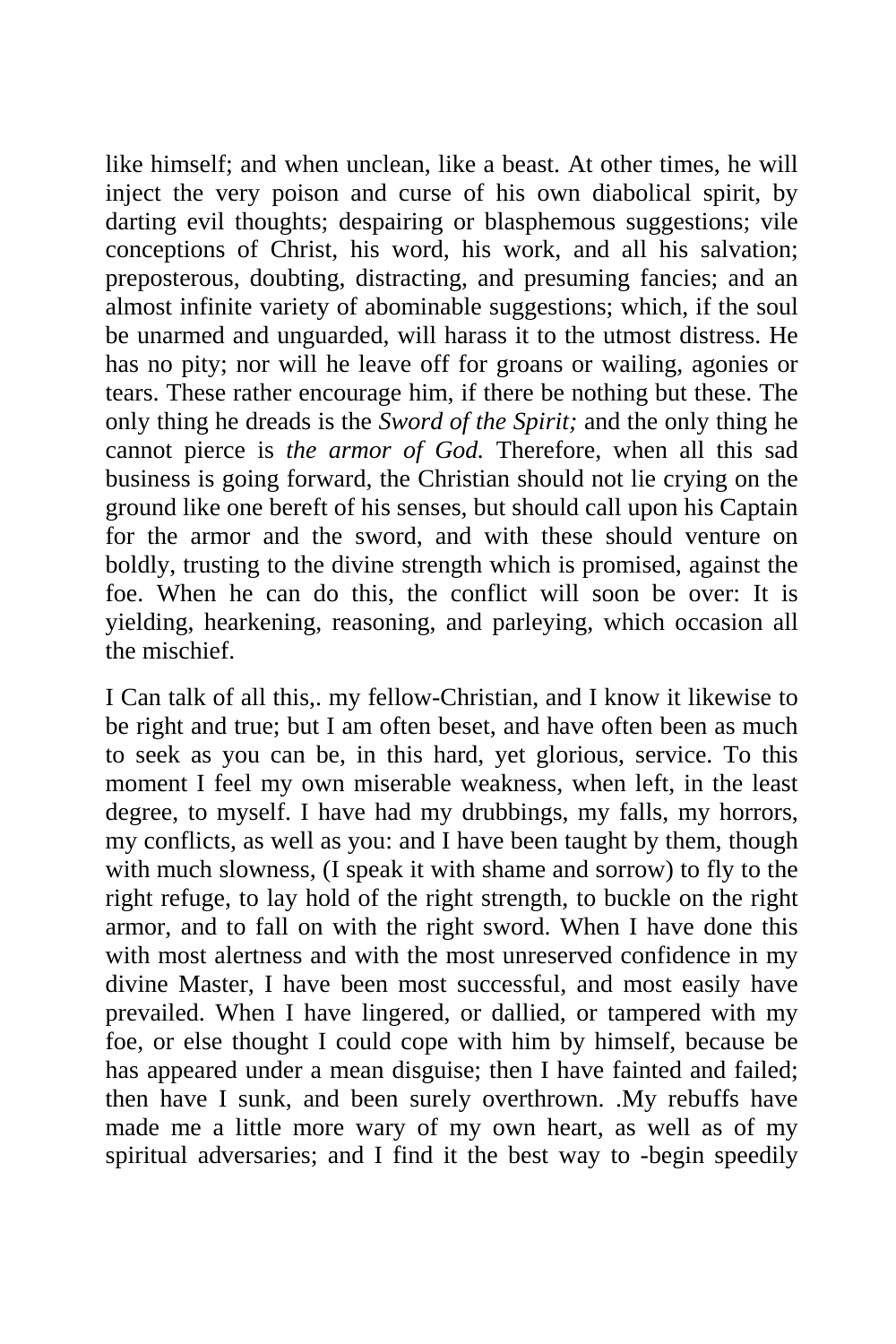with prayer to HIM *that heareth,* that I may truly be ready for whatever may come upon me.

O how hard a thing it is, and how far beyond *flesh and blood,* and all the powers of reason, for a man truly to know the plague of his own heart, the deep apostasy of his nature, and all its subtle tendencies and operations!

While we are in the flesh, conflict with it must he more or less our daily exercise. And the use of it is, chiefly to keep our hearts from pride and sloth, to bring down the love of self in all its desires, and the love of sin in all its forms, to endear Christ to our souls in the holy ways of his salvation, to cause us to give up ourselves to him with less reserve, to wean us from earth and earthly comforts, and to fix our affections more firmly on heaven. If all this ensue, we shall then have happily disappointed the devil, and beaten him with his own weapons; and therefore shall in the end rejoice for every trial and conflict, which have led us on toward the attainment of that blessed state of mind, which is the true life and expectation of a Christian in this world, O that I may recollect these things for myself; while I am aiming to stir up the minds of others to the remembrance of them! Lord, your strength is made perfect in weakness, and your wisdom in folly; I call upon you, therefore, and upon you alone, to be the Guide, the Help, the Defender, and Deliverer of my soul! *You are* FAITHFUL, *that hast promised;* and here, and not upon my own natural reason or corrupted powers, do I rest my every hope of safety and salvation.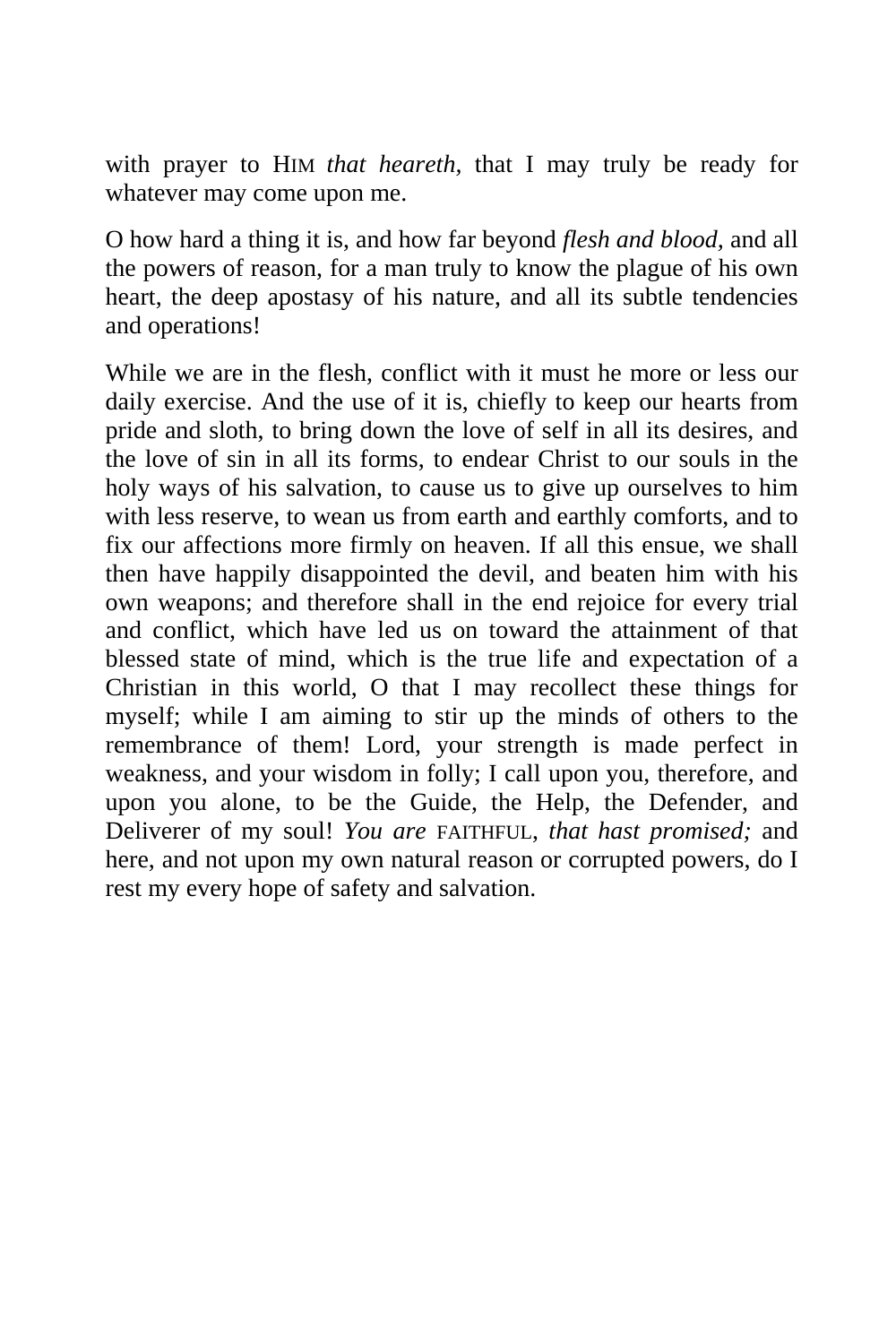# **CHAP. XXXII,**

#### **ON ADVERSITY,**

WE naturally love the world, and the things that are in the world, and this love, unsubdued, is the sole cause and ground of what are called mortifications and disappointments from the world. If the love of Christ prevailed more in us, it would not be in the power of outward things to give us so much pain as they do; or rather, if this love were perfect in us, we should be ashamed and sorry that these things should give us any pain at all.

This is the truth; but how do we use it? Very often, in the time of trial, we make no other use, than to assent to it as a truth, and there leave it. Reflections of this kind are but orations to the winds, unless grace shall second and enforce them. The most trifling loss, as I have often observed in myself and others, is sufficient to unhinge and throw us out of order; if we have no stronger power than our own to keep us in it. .

There is not a plant upon earth, how unsightly and bitter soever, but which has an end for its being. God, likewise, has not intended his providential works, however adverse or disagreeable to our sense, but for some just purpose and design. There is also a *needs be,* if we *Jail into divers temptations.* And, if needful, then they are right and profitable, and will appear to be so at the last.

We have many evil humors, that require correction; and God sends adversity, as a medicine, to heal some disorder in the soul. When it comes with grace into the spirit of a Christian, how does it soften and blunt his rough and acid dispositions, how reform and lower his swelling and confident frames, how chasten and subdue his restless and impatient tempers; while the better part, his renewed mind, gathers strength, and holiness, and resignation, and hope? We shall, indeed, thank God heartily for all our adversities, by and by; and, though they are not to be counted as any part of our inheritance, we shall rejoice eternally, that they were graciously made a part of the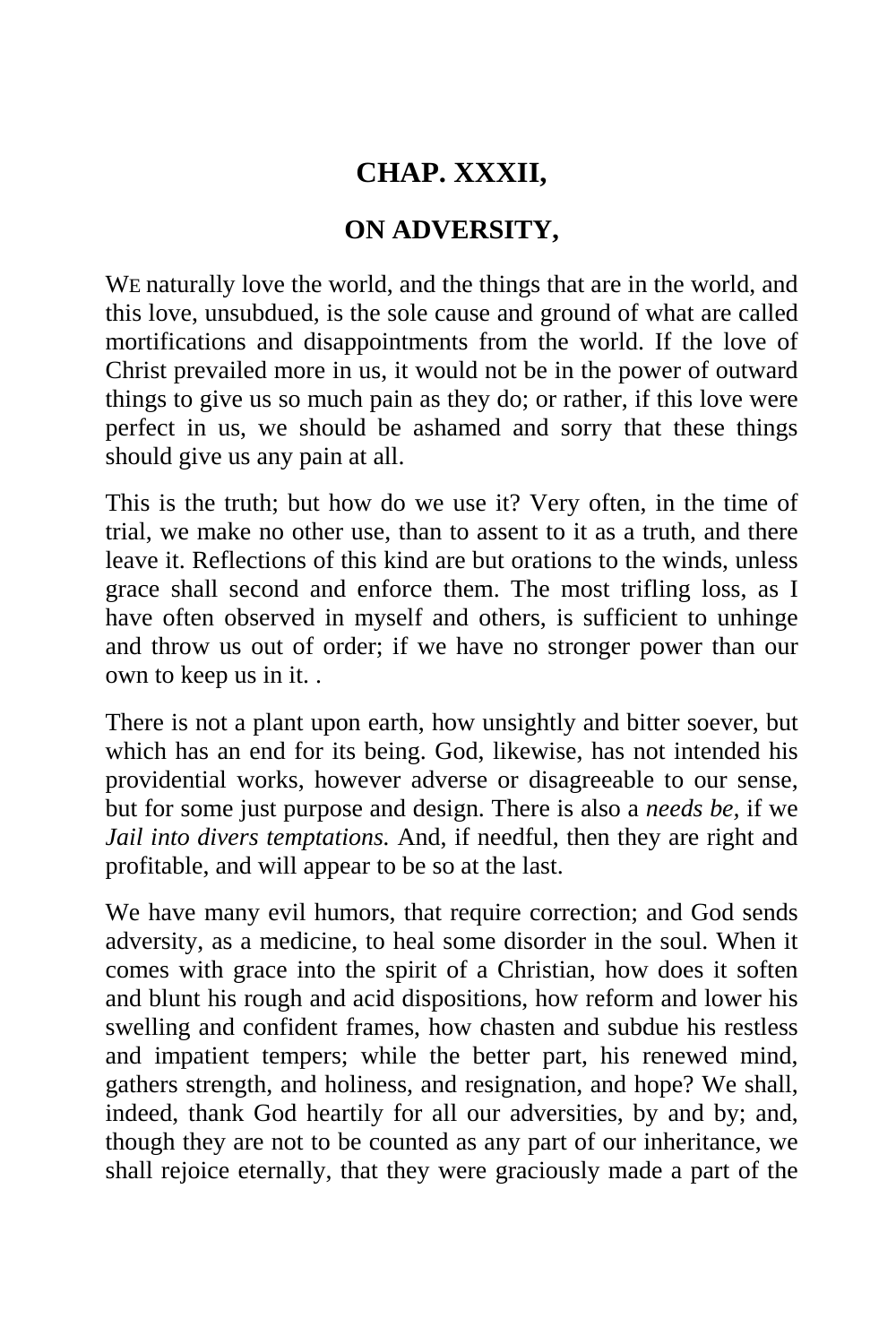means for bringing us to it. *Lazarus* himself can now rejoice over all his sores, and adore the Lord for the worst of them.

The apostle Paul was a chosen vessel, and dearly beloved of the Lord; but the Lord did not say concerning him, what great things he was to *do* or *enjoy* (though no body perhaps ever did more for Christ, or enjoyed more of him, upon earth) but *what great things he must SUFFER for my name's sake.* The flesh shrinks at this; but grace can enable the soul to count it all joy when it falls into divers temptations ; not for the grief that is in them, for that would be unnatural, but for the peaceable fruits of righteousness which they shall produce in the end.

We must pray, then, to trust the wisdom and love of God in all sorrowful dispensations; since he does not willingly or wantonly afflict his children, nor send one sorrow more than what is absolutely necessary to their edification and welfare.

When we can bear all trouble as a part of the burden of Christ, and can obtain his assistance to bear it with us ; we shall find it daily grow lighter and lighter, and at length press upon us only like the burden of wings on a bird, enabling us to fly the swifter and the higher towards heaven.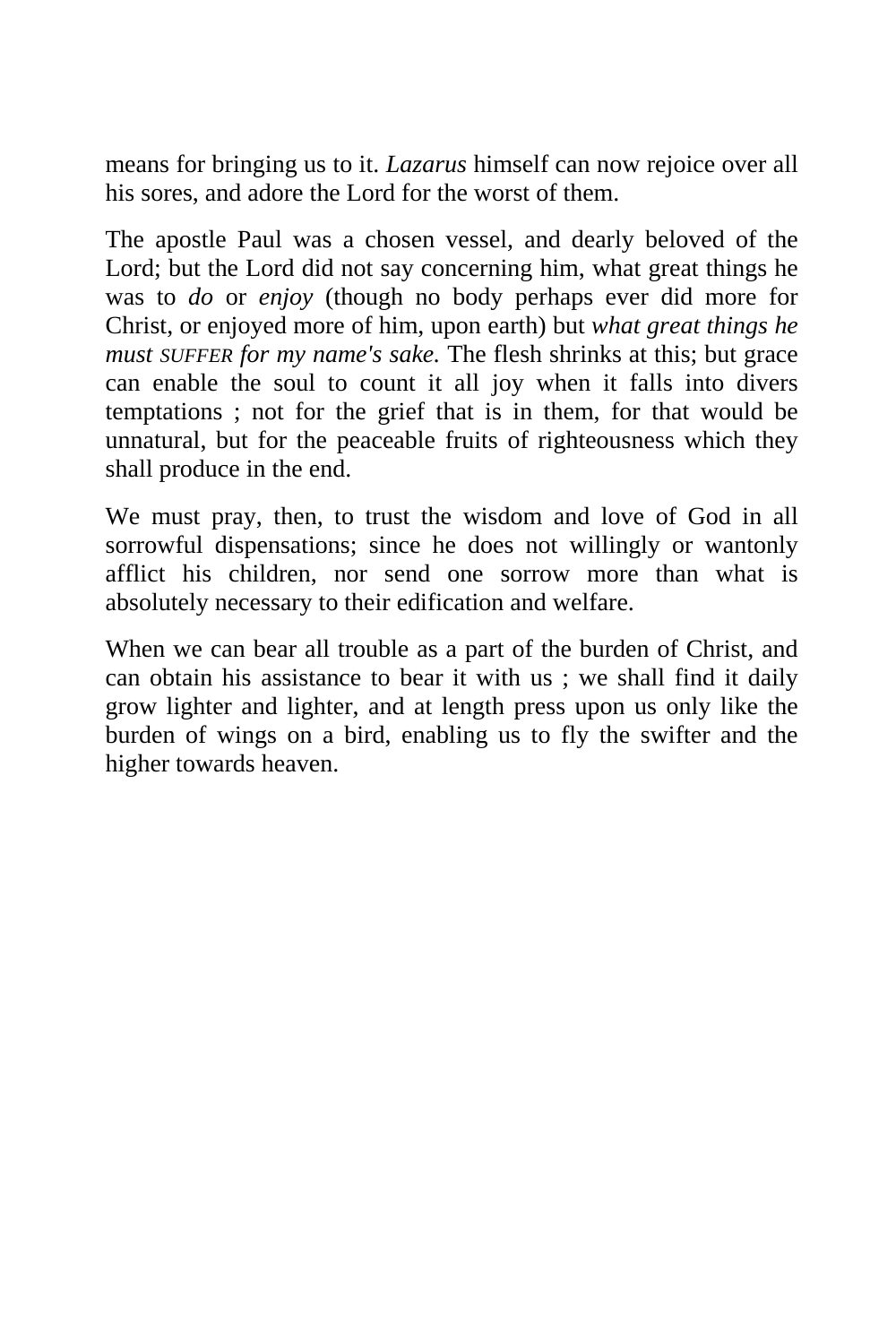## **CHAP. XXXIII.**

#### **ON PROSPERITY.**

GOD'S people are seldom trusted with much prosperity; and, when they are, it very rarely appears for their good. The things of earth and time, in affluence or abundance, have a fascinating power over the carnal senses, entice them first into the ways of evil, and then (if grace prevent not) intoxicate them with it. How many spiritual sots are there in the world, who, though averse to gross intemperance, are reeling instead of running in the path of duty, their heads being turned with the fumes of this earth, and their hearts *waxed gross*  through the *abundance of her delicacies?* And it is one dreadful proof of the strength of this intoxication upon them, when they hate to be told of it, and feel angry, not at themselves, but at the friendly and faithful informer.

The gaiety, parade, lightness, and lofty airs of many religious professors too well show, what a dangerous thing it is to possess much of this world, and how easily our hearts may be made drunk, and then drowned in sensuality, if not in perdition. Were Christ and his apostles now upon earth in their plain and lowly form, it is much to be feared, that they would be thought hardly good company enough for many of the present race of genteel and modish professors of religion.

It is an excellent prayer, which Christians in worldly prosperity cannot remember too often; "In all time of our WEALTH, good Lord, deliver us!" We want his help, then, more if possible than in adversity: lest *the lust of other things, entering in should choke the word, and it become unfruitful.* We have weak heads and a disordered appetite, which are soon *overcharged* with a full cup of temporal prosperity. *They were filed* (says the Lord speaking by the prophet to the Jews) *They were filed, and their heart was exalted:*  THEREFORE *have they forgotten me.*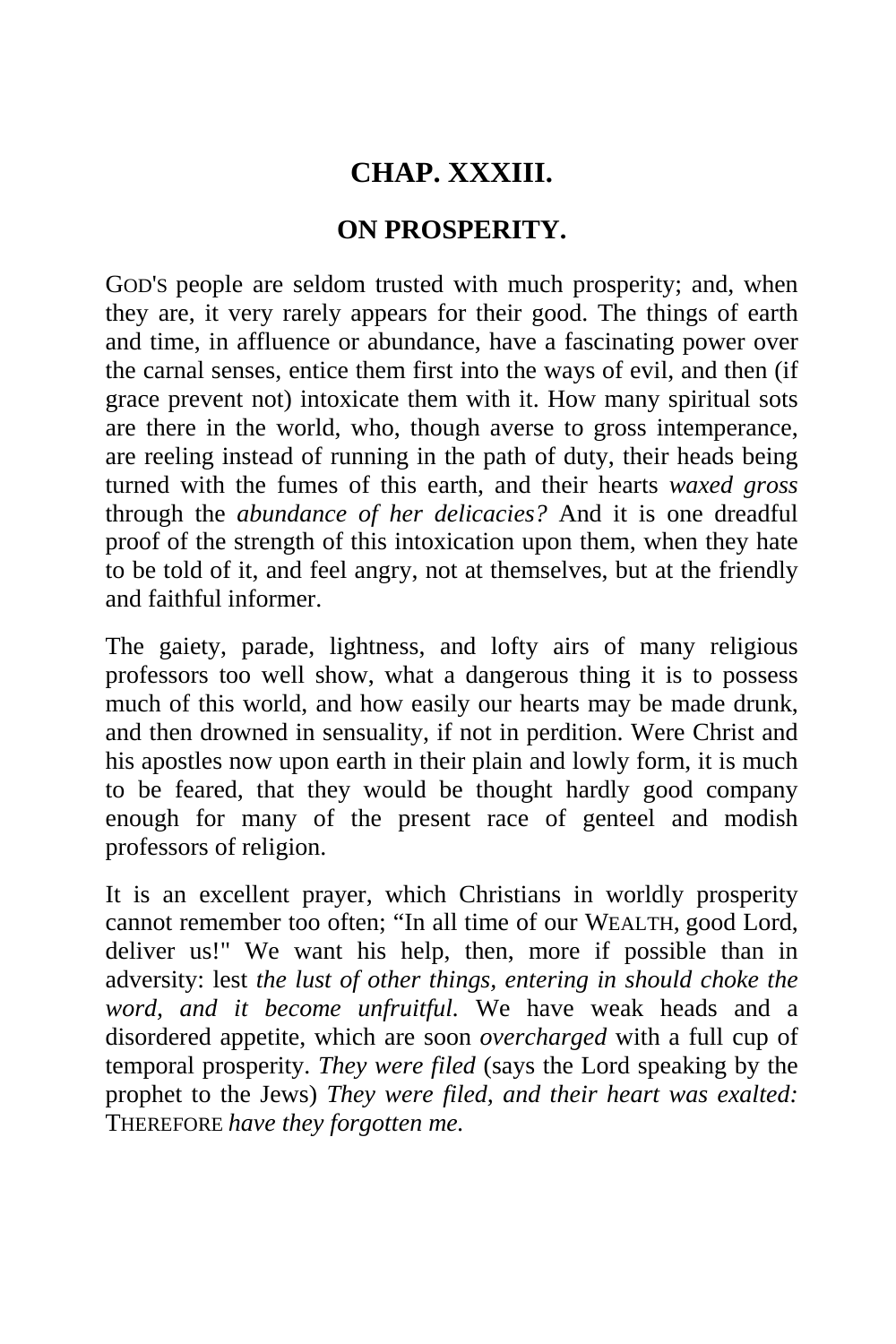It was the good advice of a wise man; "seek not proud riches, but such as you may get justly, use soberly, distribute cheerfully, and leave contentedly."

There is no doubt, but that Christians with worldly riches may do abundance of worldly good to others; and it is one proof, that God is in them of a truth, when they do so: Yet, there is very great reason to pray, that, while they are God's stewards to feed other people, they may be careful not to be starved themselves, and that no pride may arise in their hearts through these outward displays of *zeal for the Lord of hosts.* These may seem great things to men; but, if we remember the widow and her two mites, we may understand, that something else is greater before God, than any administration only of carnal and temporal things.

Our hearts need no gross damps of this world to cool them. On the contrary, God by troubles frequently stirs up his own grace and life in them, as we stir our fires, that they may kindle more freely, shine more brightly, and glow more strongly for our comfort.—Whatever draws us nearest to God, cannot be real adversity: What- . ever entices us from him, deserves not the name of prosperity.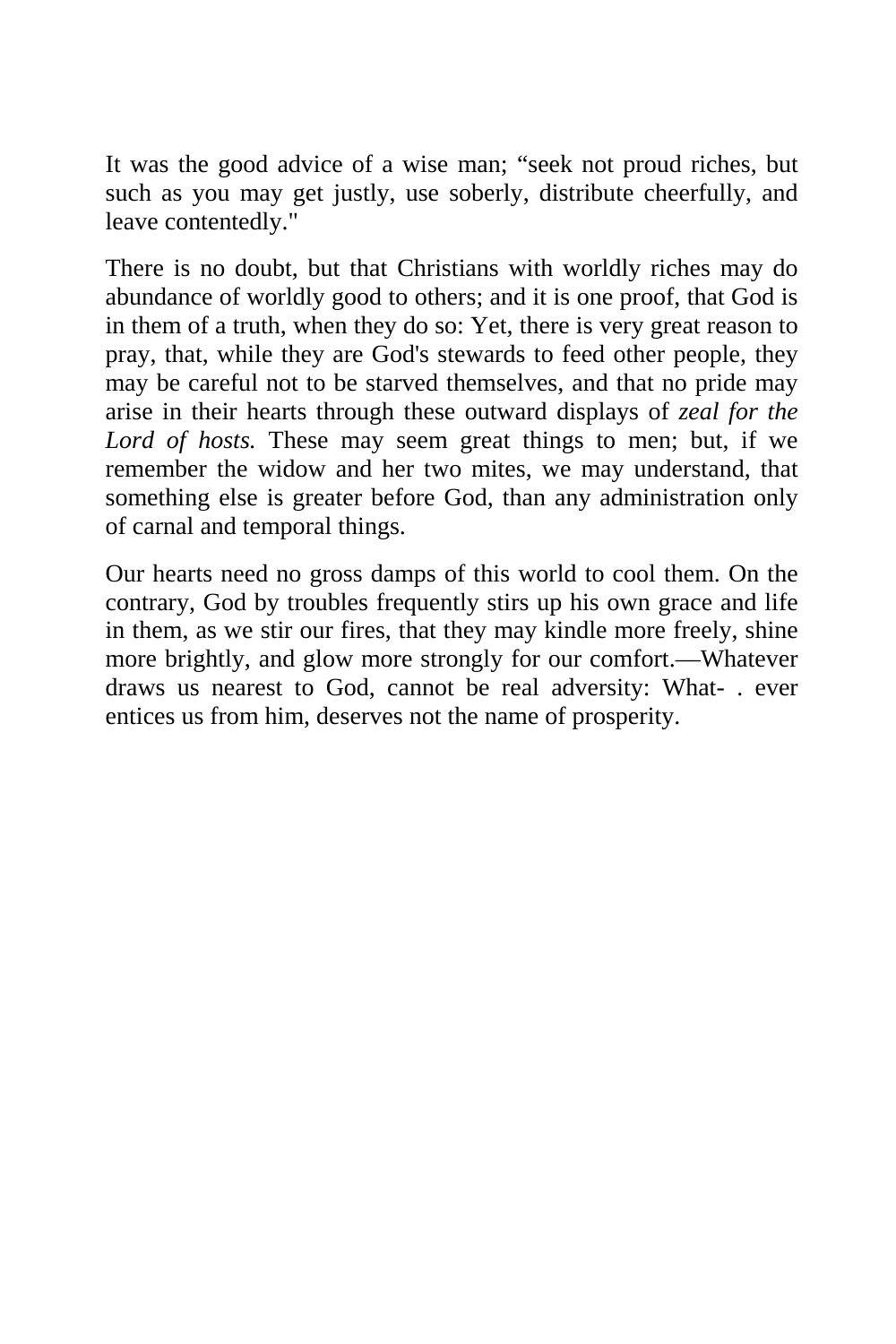## **CHAP. XXXIV.**

#### **LUXURY INDECENT FOE CHRISTIANS.**

LUXURY is to pride, what the body is to the soul. It gives substance to that depraved temper, which Satan occasioned to man, and which reigns in himself with the most malignant subtlety, ruling also, where it is permitted, in the faculties of creatures and the grossness of matter. It first reduced him from angel to devil: and it has degraded mankind almost to both devil and beast.

A very great part of the world's pursuit is indulgence to the flesh, by procuring, not the mere necessaries (for these are in a small compass) but the pomps, the shows, the imaginary wants, or the real luxuries, of this present life. If they have much goods laid up for many years, no higher thought remains, but to take their ease, to eat, to drink, and be merry. They have strange and wretched notions of spiritual and eternal enjoyments. Heaven and heavenly things are necessarily in their very nature too refined for those, whose heart is ever in the dirt, and whose whole life and hope are supported by what lives and grows upon it. Like a man whom I remember to have seen, they have no "desire to sit singing *Hallelujah,* upon a bare cloud (as he expressed it) all the day long, without any thing to eat or to drink." This was his idea of heaven: And have those people any better or more solid thoughts of its glories, who prefer to them (as the men of this world uniformly do) the poor vile trash and sordid attainment of the earth? Alas! so it is; no natural man has any true regard for God or his soul, but only for his carcase and the world.

The primitive Christians were distinguished, as well for the plainness and simplicity of their manners, as for an exact frugality in all their affairs. They thought, and with great truth, that to do otherwise would be both unseemly for their profession and injurious to the poor. People, who want all for themselves, as the luxurious ever must (except in some rare cases), can have but little, if any thing, *to give to him that needeth;* and, what is worse, a luxurious pampered person has usually no heart to give at all, but has lost his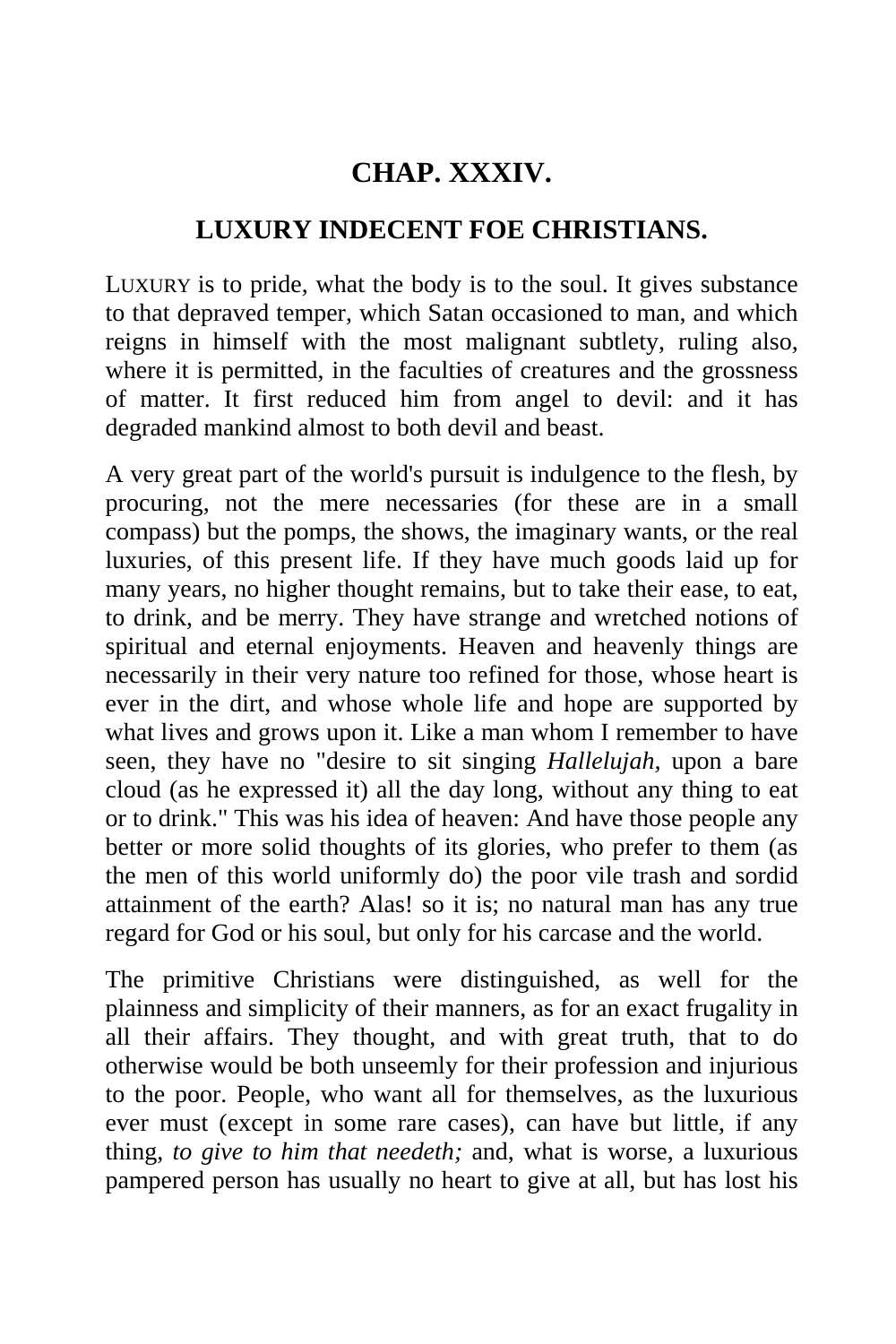bowels of compassion, through the excess and voluptuousness reigning within him. Consequently it is, that the very rich and very great are too commonly hard hearted; while, in the middle ranks of life, both sympathy and benevolence are frequently found to lighten the load of woe. These, it is- true, may be all mere nature; but they are, however, not the least precious remains of original beauty among its ruins.

To glut the stomach is to starve the mind; vainly to dress up the body, is to strip the soul; to appear great before men, is really to be little in the eyes of God; to be anxious for this world alone, is to lose the true enjoyment both of it and a better. Yet all these compose the prime wisdom of worldly men. But, should such be the object, the pursuit, the practice, of a Christian? Can the pilgrim, or traveler, the stranger and sojourner upon earth, who talks of *seeking a better country and a heavenly,* make it his business or delight to indulge his flesh and carnal affections in modes like these? It seems, indeed, a sort of burlesque upon godliness, that a creature, proud, pampered, glutted, adorned, and wallowing in lazy and luxurious life, should solemnly profess meekness and lowliness of mind, abstraction from a sinful world, deadness to earthly vanity, humble expectations of heaven, and a life of faith and communion with God till heaven be attained. I am not a monk, nor monkishly inclined; but surely the modem luxury among many professors is neither the characteristic nor ornament of Christian life, and cannot from its own nature be the means appointed either to win or to wean men from mammon to God. It is indeed with pain and reluctance that this subject of pride, laziness, and luxury, which usually go together, is here mentioned, and especially that there is so much occasion for mentioning it, in our day and in our land.—To use, and liberally to use, God's temporal mercies with cheerful thankfulness, is one thing; but to *nourish our* carnal *hearts as in a day of slaughter,* to live only for ourselves, and to be filled with a fulness of earth instead of God, is quite another. The apostle speaks *of using the world, and not abusing it,* plainly intimating the distinction and the difficulty. For this reason most probably it is, that the Lord keeps the bulk of his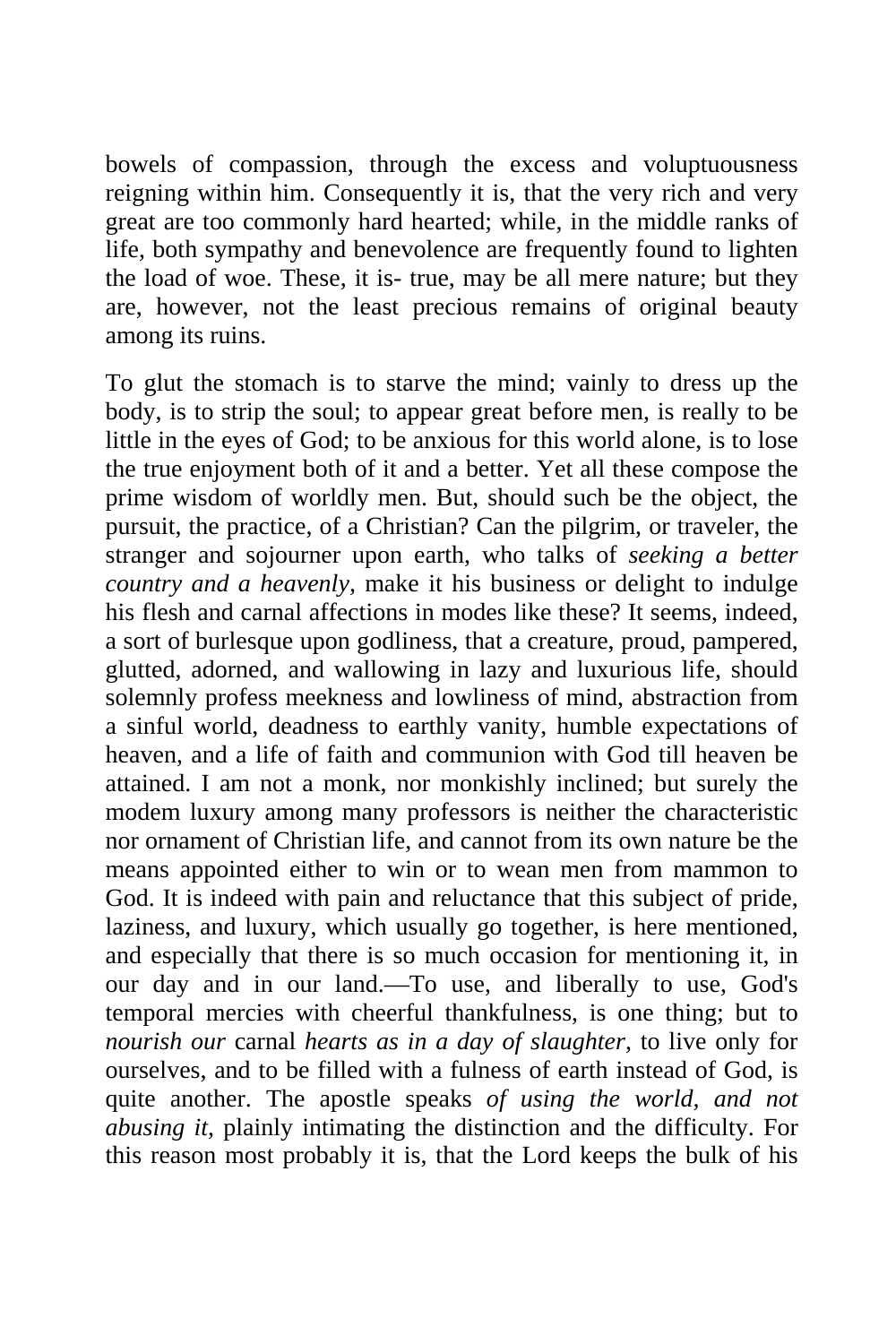people out of worldly snares by poverty and trouble, for which they will see more cause to thank him hereafter, than the wealthy and the great for all their riches. When the world lies heavy and close upon the heart, O with what a sluggish slowness does it rise up towards heaven!

Lord, above all your gifts, give me yourself! I may be happy without the creatures, but I must be wretched for ever without you.—Against all my carnal affections and desires, above all my apprehensions and views, beyond all my hopes and expectations; O do you lead me through time to eternity, and be my life, my love, my light, my Lord, and my all in all!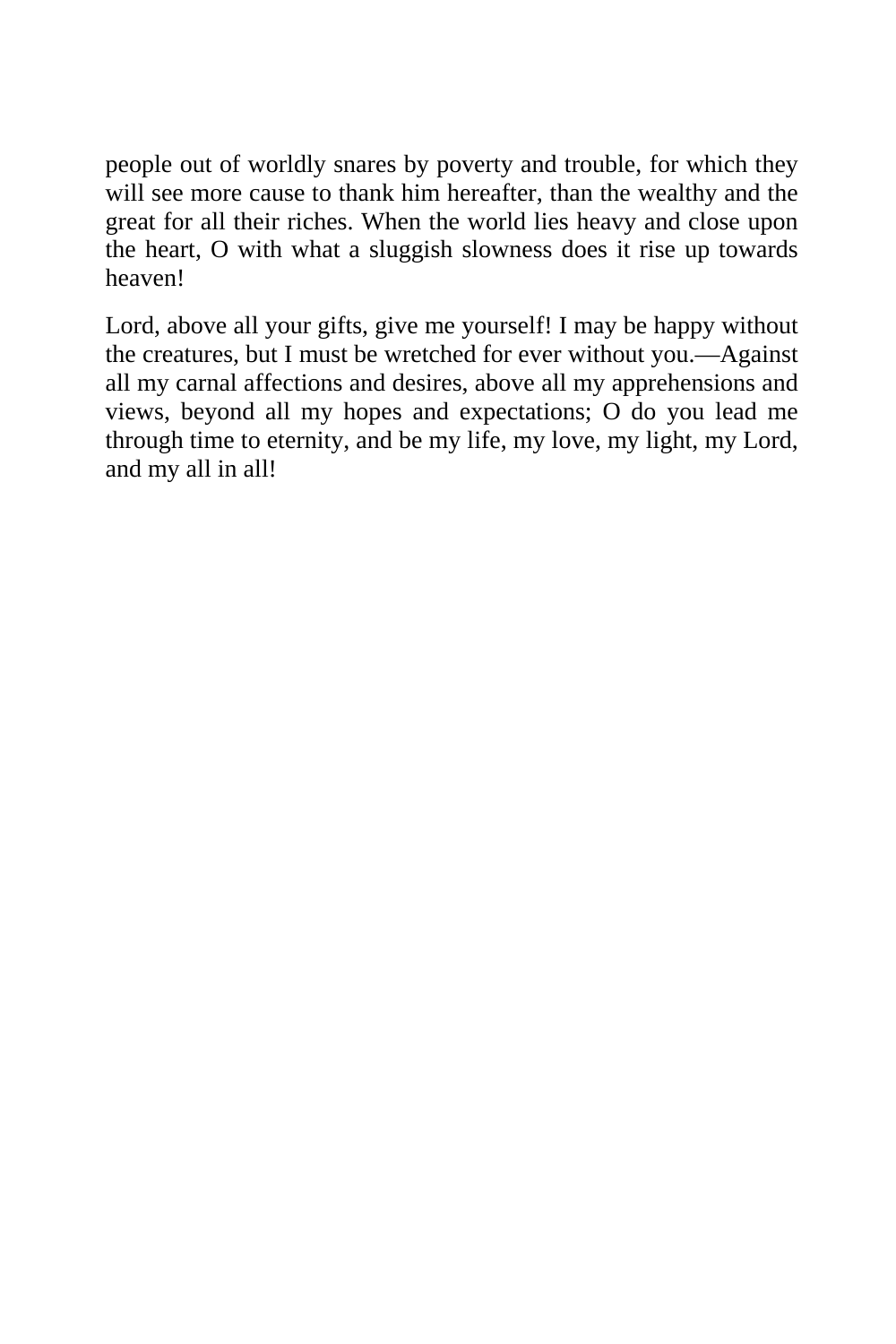## **CHAP. XXXV.**

#### **THERE ARE MANY FIRST, THAT SHALL BE LAST.**

OUR opinion of persons and things is usually taken from outward forms and appearances; but God looks on the heart, or spirit, which is the true and only substantial essence or being.

What a wonderful revolution shall the day of God make upon the earth! Many high and towering professors, extolled by others and prized by themselves, shall be glad to take even the meanest and the lowest rooms, deeply thankful "not to be quite thrust out of the kingdom; while some poor dejected and despised souls, who passed their days almost unknowing and unknown with respect to their world, shall shine forth as the stars in the firmament of heaven, to the surprise and astonishment of every eye.

We greatly mistake, in general, with respect to spiritual glory. It does not consist in the splendor of gifts and talents, or any *bodily exercise* (as the apostle calls it) of the animal frame, but in the less glaring, though far more solid, ornament of a meek and quiet spirit; not in the attraction or admiration of men, but in the love and enjoyment of God; not in the subtle and lofty aspiring even of the inward man, but in self-abasement, simplicity, humbleness, and sincerity of mind, resignation of soul to God, victory over self, and every thing else that belongs to lowliness and profound humiliation. This is *real and living* glory; but not the glory of the world or of the flesh, for these neither understand nor desire it. Alas! how little is it considered, that an outward *religious act* and *religion* itself are TWO things, very distinct and very separable! Scribes, Pharisees, and hypocrites, have performed the one with the greatest care and exactness; but, all the while, were farther from the kingdom of God than even publicans and harlots: The other consisting in divine life and inward union of the soul with Christ, is the portion and experience of none but the children of God.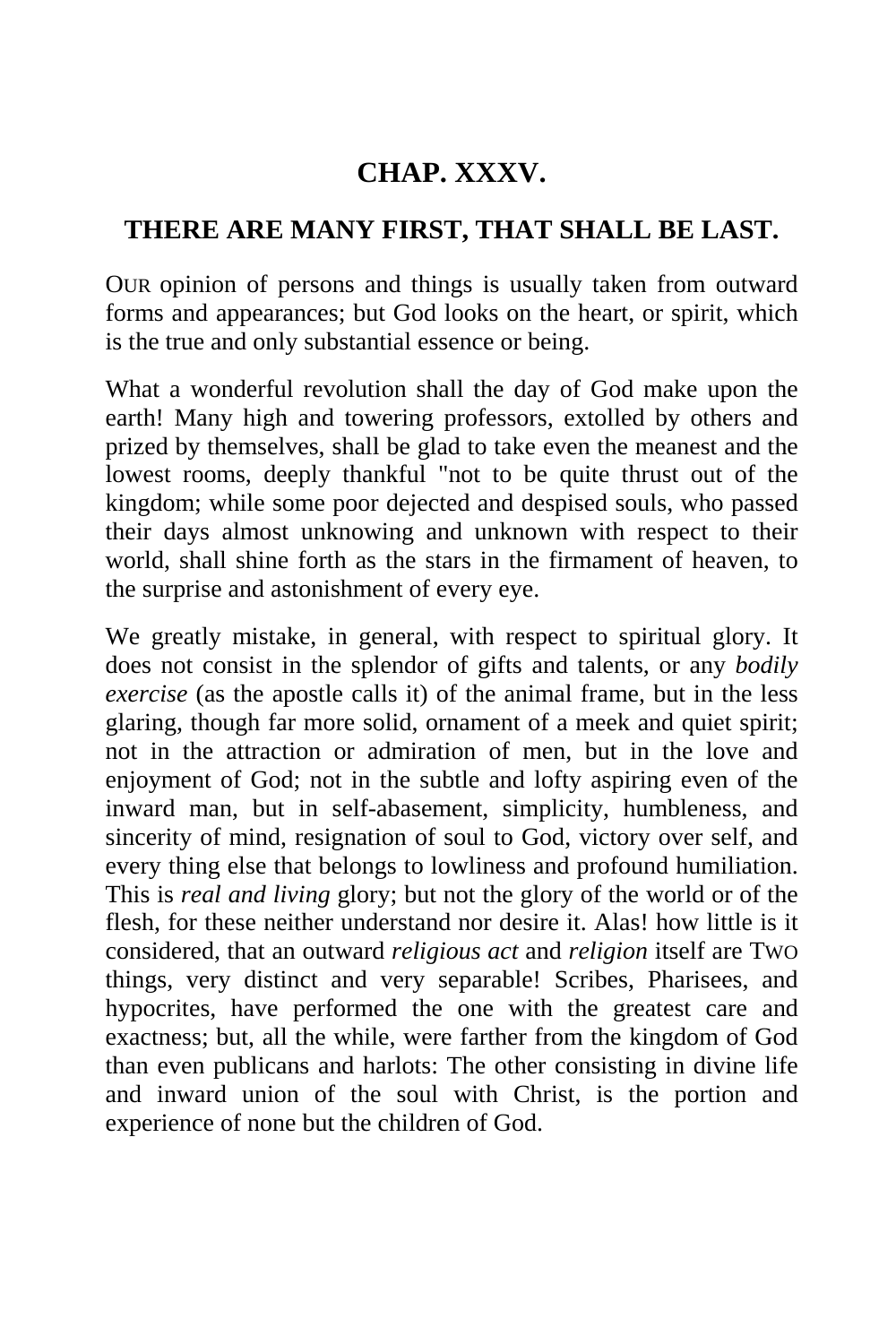We may be proud of pretended virtues; and, perhaps, it is possible to be proud even of grace itself, opposite as it is to that fallen principle of corrupted nature; but it is not so possible to think nothing of ourselves, and to be contented with the slight and contempt of others; to prefer all God's children to ourselves, and to place our seat far below theirs; to love our meekest and our humblest thoughts, and to hate bitterly the emotions of pride, and the urgings of anger and arrogance. Yet all this is the true and solid dignity of a Christian soul, and brings it nearest to the likeness of Christ, if not nearest to his throne.

O Lord, help me to understand myself.—May I wish to see, not how great and good (as flesh would have it) but how mean and vile, I am. Preserve me from high thoughts of myself; for . these become not a sinful, dying worm, who lives every moment upon a breath of air; nor yet do they become a redeemed sinner, whose only plea must be mercy, who has nothing of his own but sin, and who by grace alone can be saved, according to your will, O Lord, my God!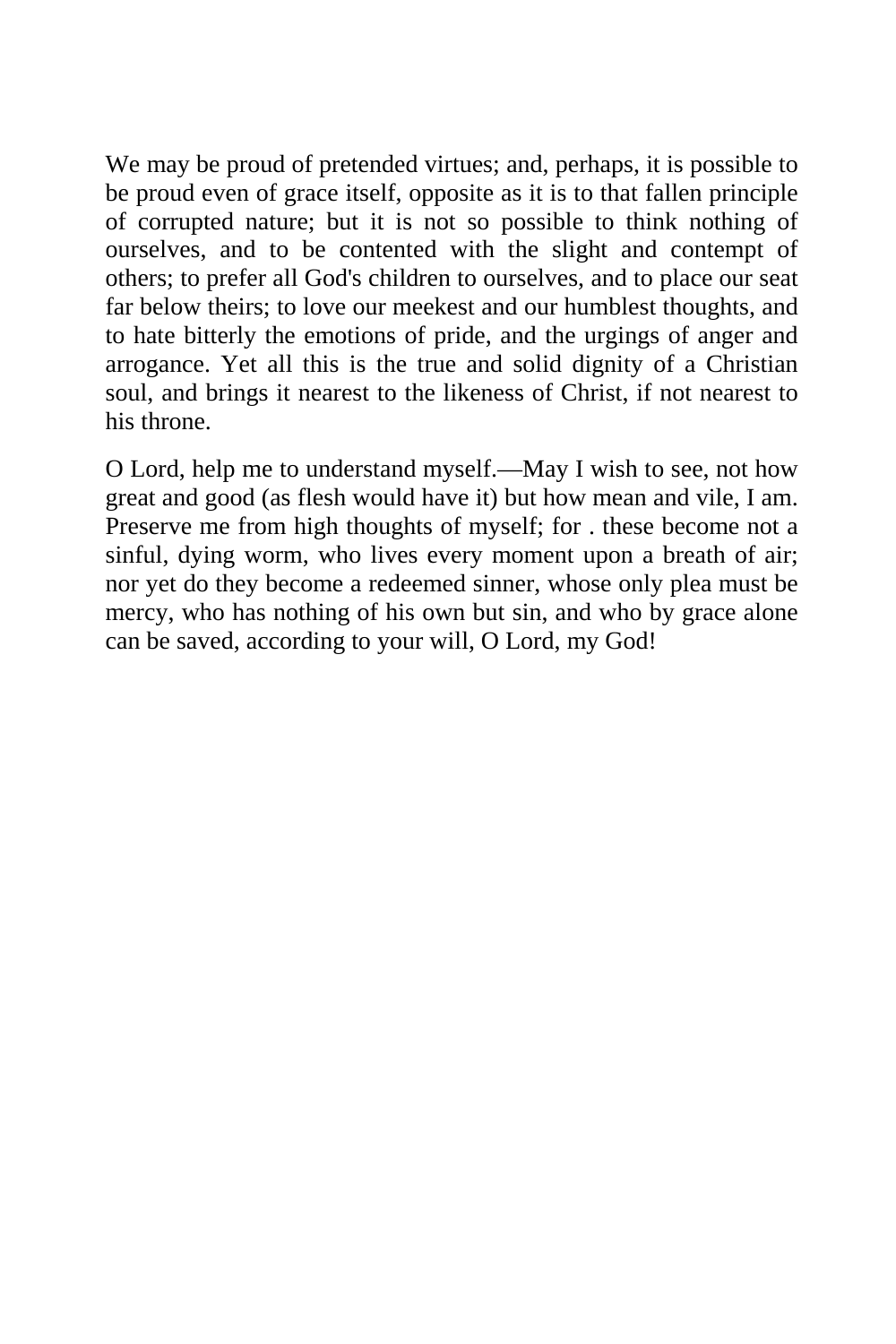## **CHAP. XXXVI.**

#### **ON TALENTS.**

IT is the sentence of an apostle, uttering the mind of the Holy Ghost, that *though he* himself *should speak with the tongues of men, and of angels,* that is, with the highest degree of the most energetic or zealous eloquence, *and had not* CHARITY, • or *the* LOVE of God in his heart, *he should become as sounding brass, or a tinkling cymbal.*  He goes farther; *Though I* (says he) *have the gift of prophecy and understand all mysteries, and all knowledge; and though I have all faith, so that I could remove mountains, and have not charity, I am nothing.* He does not stop here: *Though I bestow all my goods to feed the poor, and though I give my body to be burned, and have not charity, it profiteth me nothing.*—Awful words! The possibility of such a case (and surely the apostle had not been led to state it, if it were not possible) should alarm the mind of every one, who professes to believe and follow the gospel of Christ.

It is obvious, at first view, that GRACE and GIFTS are *two things;* and that their separate effects or consequences to the possessors of either, may be different also.

Grace, or charity, or love, which have nearly the same sense when applied to the life of God in the soul of man, is the special influence of the Holy Spirit, dwelling in the heart. This, coming from God, unites man in love to God through Christ, and shows itself in the various ways of patience, resignation, self-denial, abstraction from envy, and other malignant passions, with all those other blessed fruits, which the apostle beautifully describes as growing out of it, and which cannot truly grow out of any other principle.

But eloquence, prophecy, understanding of mysteries, attainment of theoretic knowledge, and even that sort of faith itself which rests on rational evidence only, the working miracles, as well as almsgiving and the surrender of life, may all be possessed without grace, and may answer ends too that are not gracious. They may be gifts indeed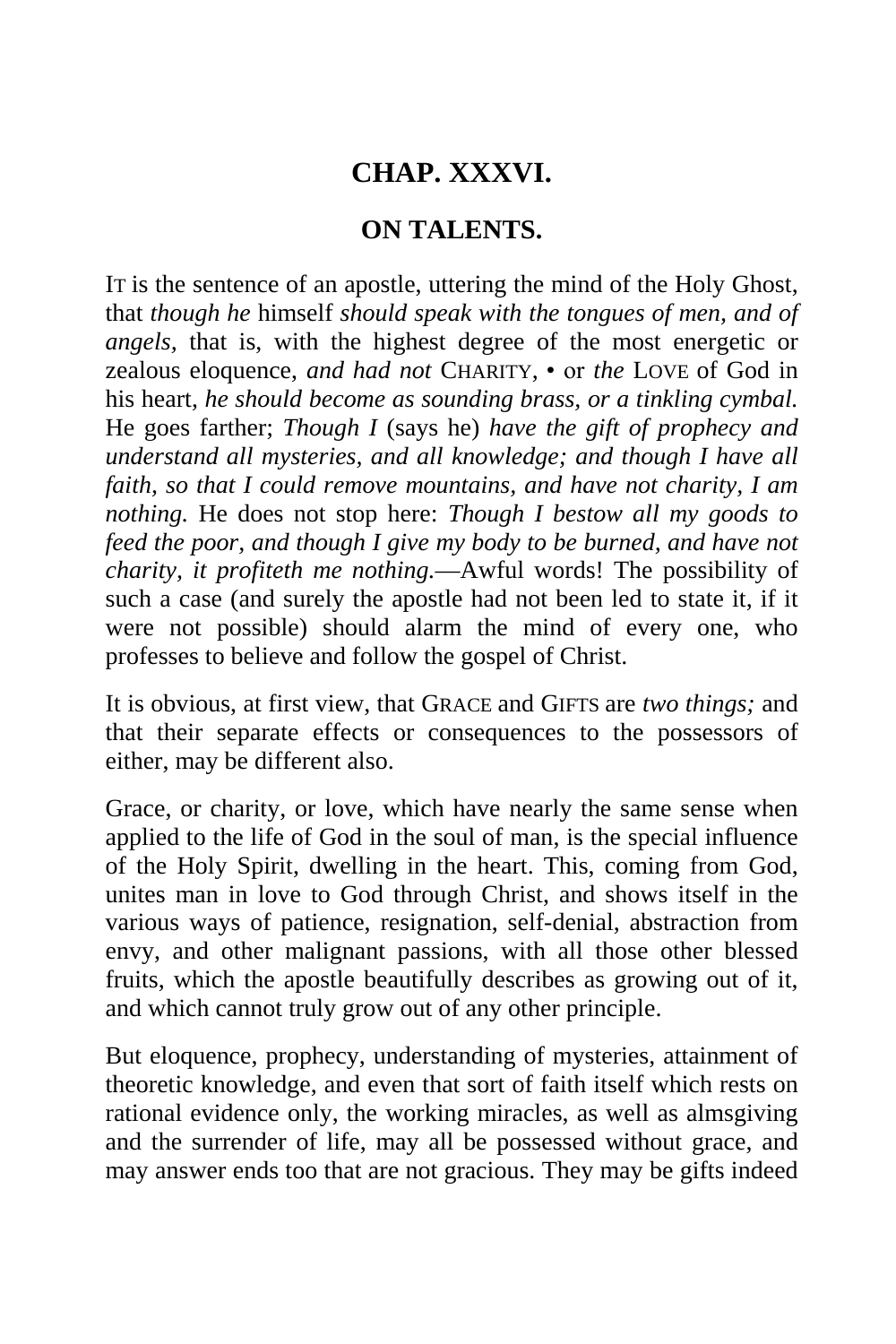from God; and so is food, or health; but they have been sometimes gifts to the mere natural man, and may be held, like all other of his faculties, either with or without any thing better.

A man may understand and reason upon the terms, grace, justification, regeneration, and other holy and spiritual principles, so far as they can be the objects of human apprehension; and yet have no share in the truths implied by them, and consequently be ruined at the last.

*Ahithophel* was eloquent and wise, almost as the *oracle of God;* 2 Sam. xvi. 23. *Saul,* as well as *Balaam,* was *among the prophets;* 1 Sam. xix. 24. *Solomon* understood all mysteries and knowledge, but found them vain and insufficient to keep him from falling. *Judas*  preached, and worked miracles; but, at the same time, *had a devil;*  Luke ix. 1, 2. The *Pharisees* gave great alms; but were *a generation of vipers.* Even *heathens* themselves, and amongst them poor *Indian*  women, have surrendered up their bodies to torture and to death; but none of them, certainly, either with any sense of the love of God, or for his glory. The apostle's argument is, that these outward gifts, ALONE cannot possibly profit to eternity, because they cease or vanish in time: Even the believer's holy knowledge, as it is possessed here, shall be *done away,* because it is *partial,* and he sees through the medium of corruptible sense, as. *through a glass darkly,*  or enigmatically; which will not be the case in the soul's future perfect and pure vision of God: But *charity,* or the divine love, arising from the divine essence, and essential also to the very being of a true Christian, can never fail, nor cease, nor be extinguished.

All this proves the assertion, that grace and gifts are *two separable things*, even in the profession of the truest religion. Grace is peculiar to the *children of God;* gifts may be possessed by *men* as such, whether heathen or Christian. The former is essential to the divine life; the latter, at best only ornamental or subordinate. A man may go to heaven without *gifts;* but, if he had all the fine parts and all the advantages of religious life and profession in the world, without *grace,* they would in the end profit him nothing. Many, it is to be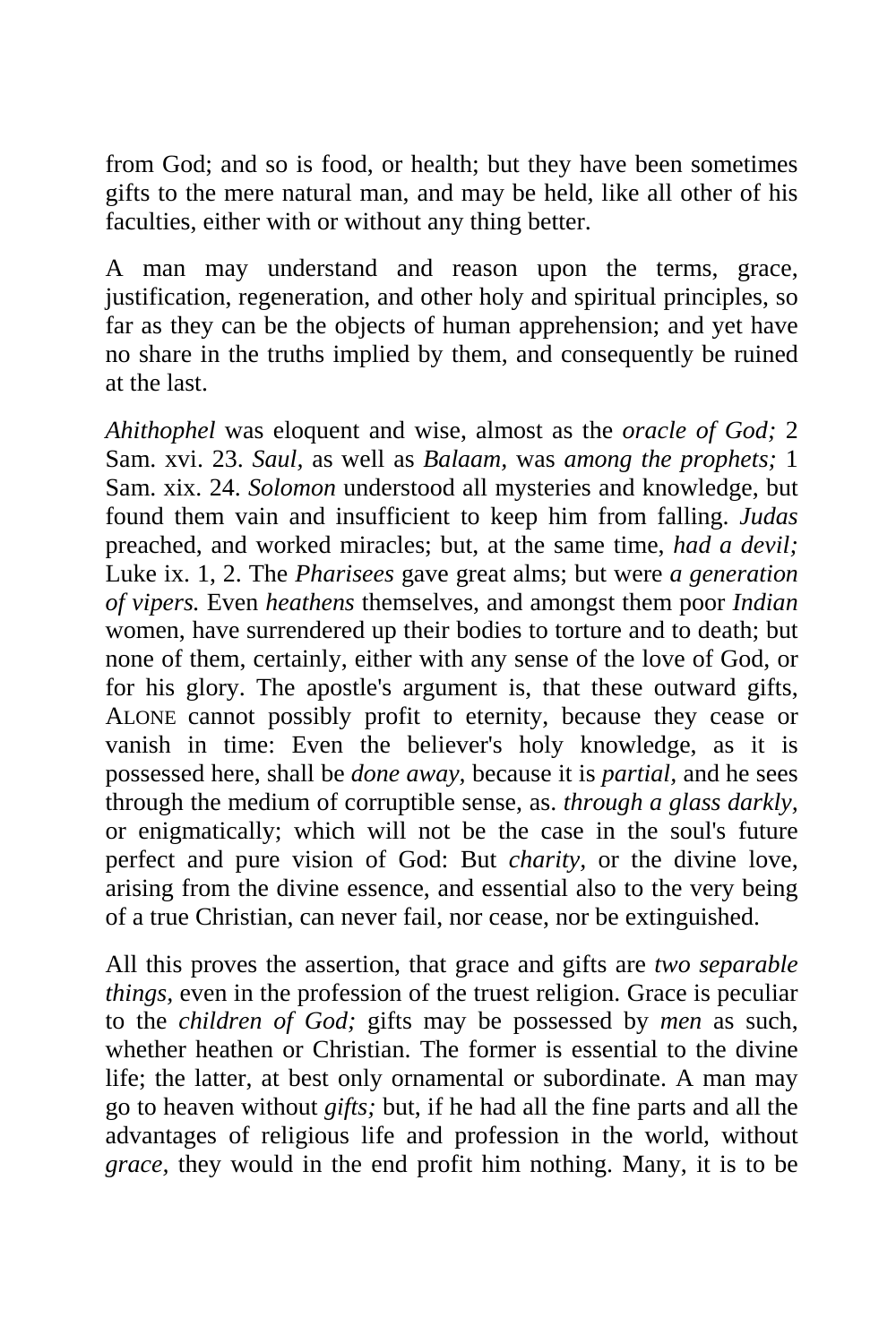feared, have written and spoken well concerning salvation, who never inwardly experienced or enjoyed it. They knew the *theory,* but not the *thing.* 

*By their fruits,* such ever were and ever will be known. They have called Christ, *Lord, Lord;* and this was easy enough: But to *do the things which he said,* to *take up his cross,* and to *follow him* truly *in the regeneration;* this was *above flesh and blood,* and impossible to be done by those who have nothing else. This observation applies to professors at large: But the Redeemer himself carries it farther to persons in a higher class: *Many, many will say to me in that day,*  LORD, LORD, *have we not prophesied* (or preached) *in thy name? and in thy name done many wonderful works* (perhaps been made the means of converting souls, as *Judas* probably was)? *and then will I profess unto them, I never knew you: Depart from me,* YE THAT WORK INIQUITY. Thus it appears, *the devils may be subject to a man through Christ;* and yet (what is of infinitely more consequence to himself) *his name may* not *be written in heaven.* 

Where grace and talents are indeed united, they capacitate the possessor not only to be useful, but to shine: And to shine thus (like a diamond upon sable), reflecting purely the Redeemer's glory, and foiled (as it were) with meekness and humility, is a blessing to be wished for on account of others, rather than for any man's own concern, and therefore not to be envied. He that envies another's abilities, forgets the giver, and has not learned the proper use of any, not even of his own. Great faculties require proportionally the greater grace to manage them ; or the corruption of the heart will pervert them to private ends, as it has but too evidently done in a thousand cases. To color the deception, there may be a shadow of zeal and abundance of activity with these talents, which may seem well laid out, and be very successful too among men, in the most serious and divine concerns: And yet, after all, SELF, that secret and subtle SELF, may be the main-spring, or final object, of the whole. *Come see* MY *zeal for the Lord,* said *Jehu:* while his great purpose was earthly splendor and dominion for himself. Herod preserved John (as the word means) *and did many things* by his suggestion,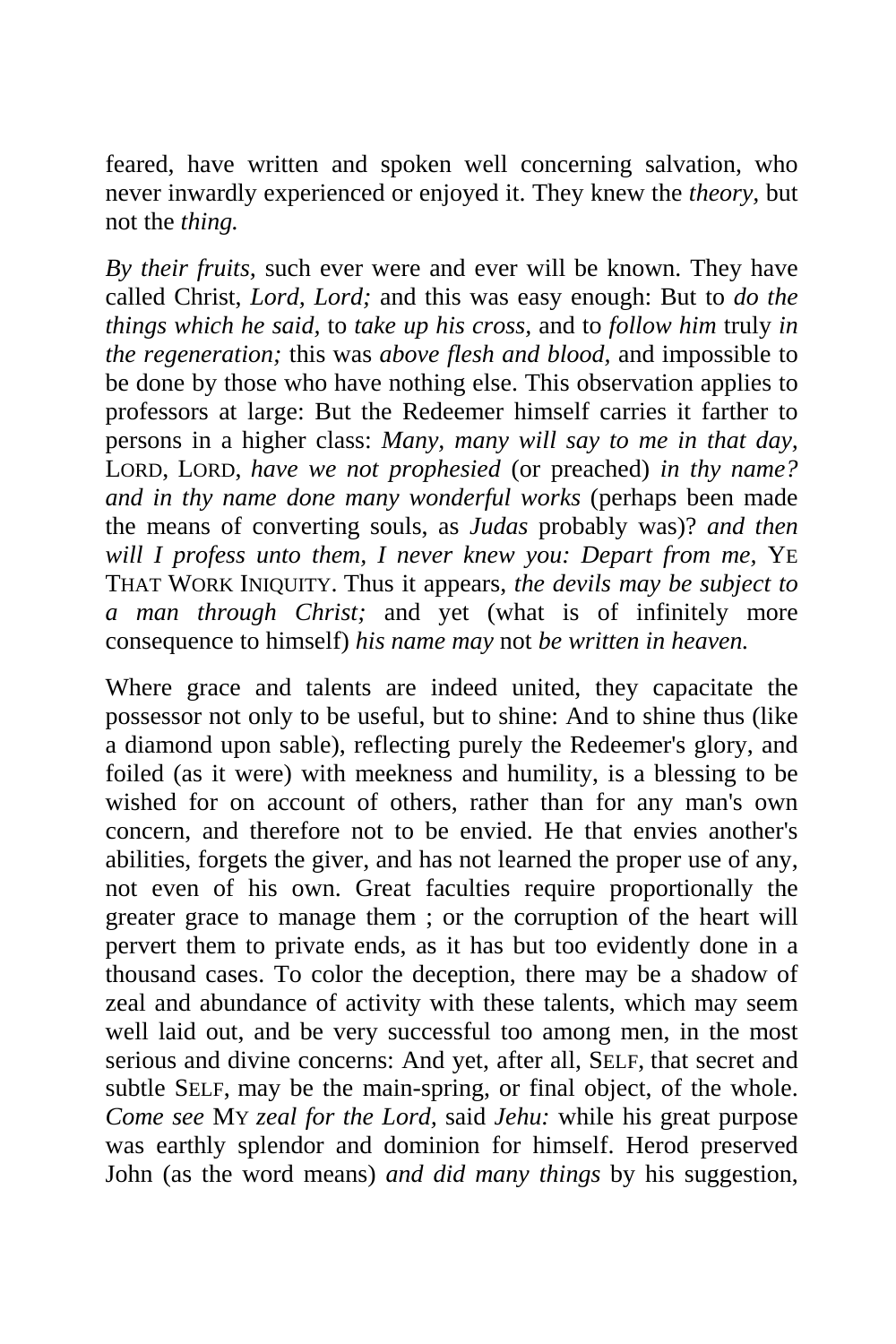*and heard him gladly*; but, through pride and lust, he murdered him at the last. And so Judas (as was mentioned before) prayed and preached, and undoubtedly worked miracles, as fairly and clearly as the other apostles; or certainly he must have been suspected by them for *the* traitor at the Lord's Supper, without any further occasion of troubling Christ with their repeated question, • *Is it I? Is it I?* Had he been noticed for the least outward deficiency among those, *to whom even the devils were obedient through the name of Jesus;* John could .have wanted no other sign. John xiii. 21, 26. An old writer gives another remarkable instance. An eloquent and distinguished orator maintained in a set discourse the truth of the Christian religion, with so much force and clearness, as to excite the admiration and astonishment of all that heard him. His friends warmly congratulated him on his success. He was alive to their praise; it was the very thing that he wanted. But to secure the honor (as he thought) more entirely to himself, he vaunted, that, in taking the other side of the argument, he could as easily pull down all he had raised, and establish the contrary upon its ruins. Divine justice, we are told, was not slow to vindicate the divine glory; for he, who, notwithstanding his great abilities, was before a spiritual fool, became soon afterwards a natural driveller and an incurable idiot. His eminent powers, which at first seemed to be in employment for God, turned out, upon trial, to be devoted to himself and his own vain glory. These and such like things should ever occasion *great searchings of heart.* 

Help me, O my God, to search *mine!* For this, end, do you yourself *examine me; and try my reins, and my heart.* Leave no corner unexplored; but discover the whole, as it is, to the eye of my mind; let, O let me never be deceived about myself, nor fatally be a stranger to my own spirit, or to the principles of action within me. Let these be all simple, all pure ; give me the *single eye* and the *single heart,* that no double views or intentions, no corrupt motives or desires, nothing,. no, nothing but what proceeds from you, and leads to you again, may direct and animate my soul. Let me cautiously regard all my faculties, and jealously watch over the application of. all my powers, that every thing in me may proceed in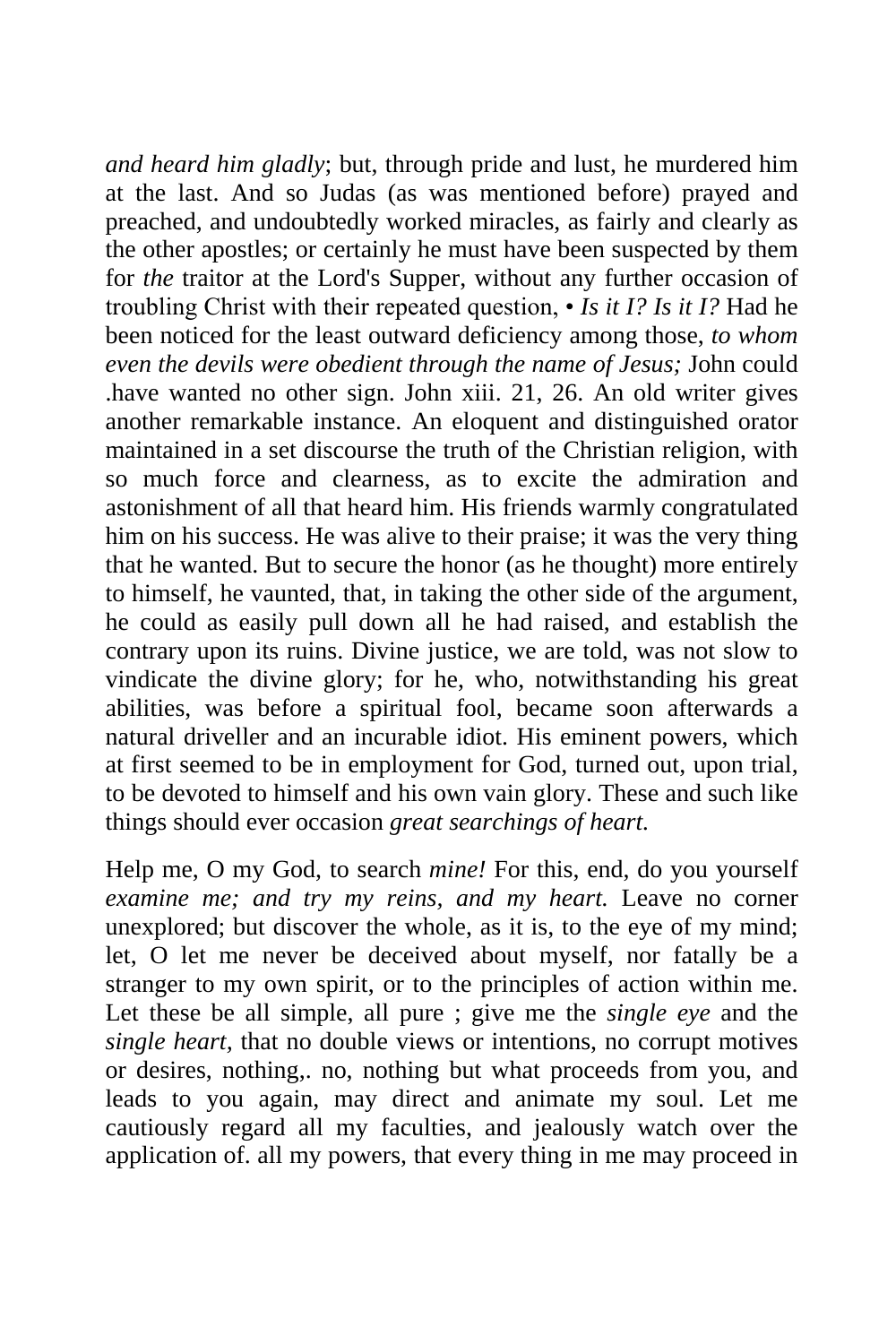the exactest conformity to your will and word. It is my wish indeed, and this you know, to act much *for* you, but in no case and at no time *without* you; and, when you call me not to action, but to suffering and waiting, which is yet more difficult to man, O help me, like *Abraham* and *Moses,* to stand in patient submission as they stood, though my trial be drawn out, like theirs, through a dull and unpromising length of years. Be you with me, and all shall be well, whether I *bear* or *do.* If I am to be silent or passive, support me, for I cannot remain thus by myself: if I am called to act, *work in me to will and to do of thy good pleasure;* for all your truth, and my own experience, prove, that, in the business of spiritual life especially, *without thee I can do nothing.*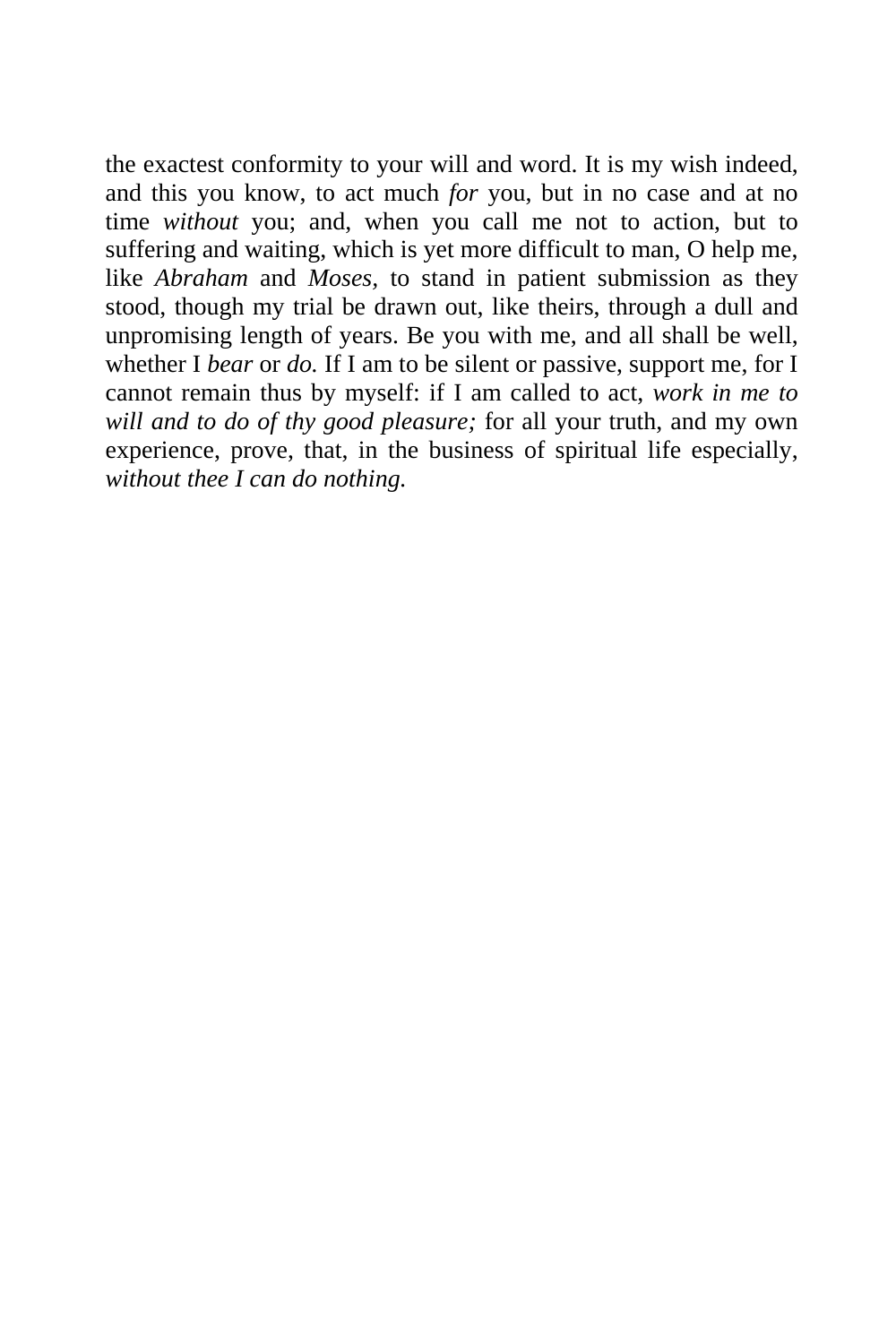## **CHAP. XXXVII.**

#### **IT IS THROUGH GRACE THAT ALL ORDINANCES ARE RIGHTLY USED AND BECOME BENEFICIAL.**

As there is a talent of speaking with grace the things that are true and profitable; so there is a talent of hearing with grace, that those things may be received with edification. We may too often see and bewail a customary slight mode of bearing, which, instead of enlivening, deadens; instead of warming, fixes the cold; instead of promoting the life of God within, only confirms the life of the flesh throughout. This is sharply reprehended in Ezek. xxxiii. 30—32.

Some are for hearing a variety of preachers, others a multitude of sermons; not for profit but for pleasure, not to digest and turn the discourses into spiritual nourishment, but to satisfy the hurry and bustle of nature, which does not love patient reflection nor the meditating labor of the soul. To hear only and commend this, and that, and the other preacher, however excellent and gracious, is poor employment indeed, which requires very little sense, and less grace, to perform. To set up men and forget God, to be extolling one man above another, and to be ready to quarrel and abuse for the sake of one poor worm against another; is all of it nothing more, than the vileness of the carnal nature perversely crept into religious profession, and all of it equally wretched, impertinent, and vain. If this were the whole that is to be found in religion, it would not be a bad wish, that one's " Life might rather be spent with philosophers."

To hear for amusement or criticism, to be delighted with flowery language, to be charmed with action, person, manner, and voice, may answer the purposes of the theatre or senate; but to attend upon God, to hear his word as for one's life, to be filled with the solid importance of divine things, and to carry them home into the heart for comfort and strength in the experience; this is quite another kind of business, which does net so much engage the carnal mind or ear, as employ the most fervent exertions and the holiest affections of the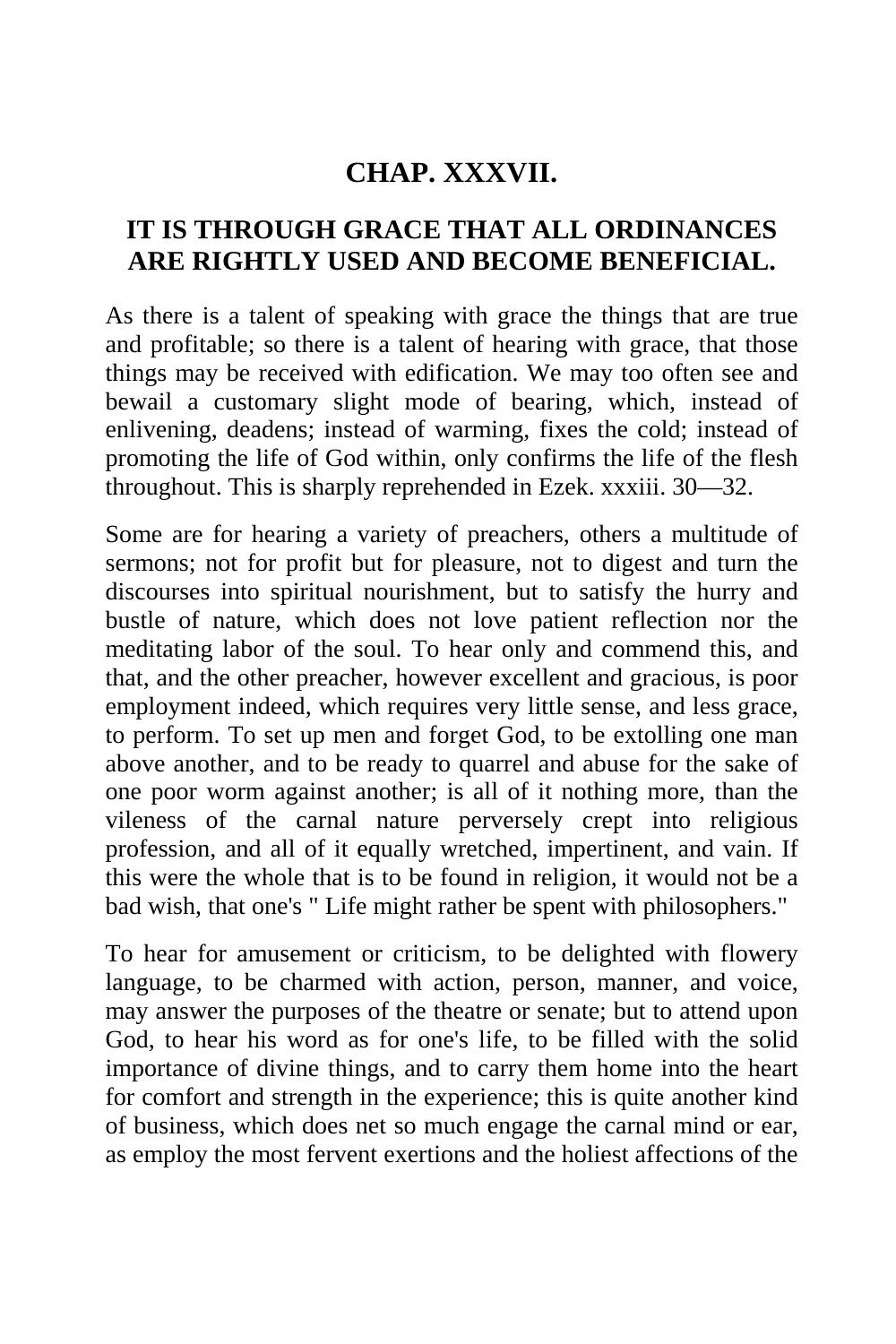soul. The one is rank abuse of a sacred institution, and perverted to lull the heart to sleep in carnal security, under the notion of a religious engagement: The other is finding, in the true and gracious use of the means, the advantage which the Lord intended by them.

It is better likewise to hear one sermon, and then to recollect it, to feed and ponder upon it, and to turn the matter of it into prayer, than to be present at four, five, or six in a day, as some have been, and not be able at last to give a tolerable account of any one of them. The divine life of a Christian does not consist in mere hearing, any more than his natural life in always eating; but in digesting and in bringing what he hears, as so much nourishment, into the very frame and texture of his soul.

Faith must be mixed with this and with all ordinances and sacraments, otherwise the outward man alone acts, while the inner man is asleep or dead; and so that, *which should have been for welfare only, becomes an occasion of falling.* 

*"How* have I heard? not *how much?"* is the best inquiry. Our Lord directs us to consider it well, where he says, *Take heed how ye hear.*  And if we reflect, that God's word is *a savor of life unto life, or of death unto death,* in them that do hear it; surely, in so solemn an affair, we ought to pray before we hear, to watch unto prayer in hearing, and to mix faith and prayer with what we have heard, that it may turn to our good, and not to our sorrow. 2 Cor. ii. 15, 16.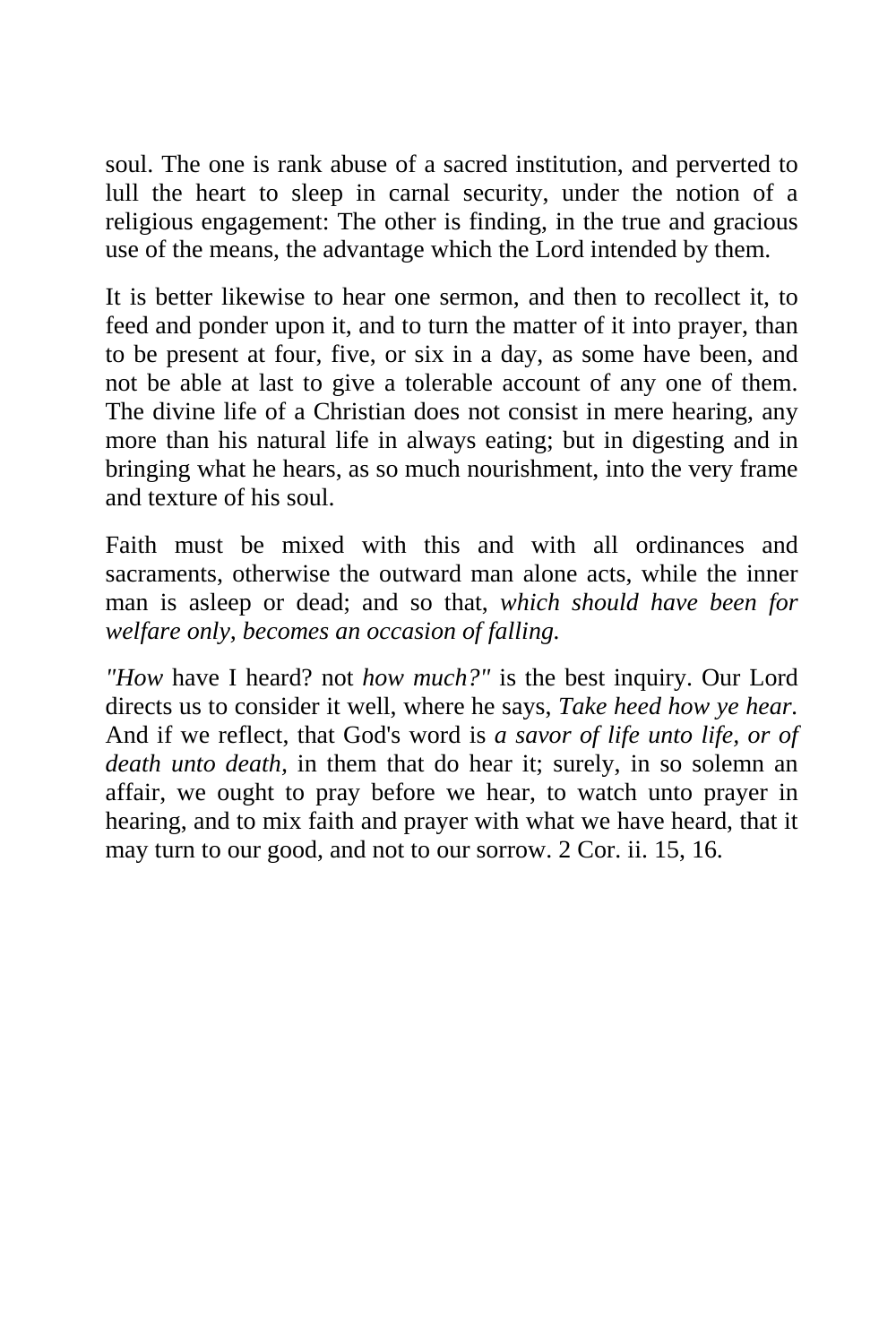# **CHAP. XXXVIII.**

#### **ON THE PROFITABLE HEARING OF THE WORD.**

THIS subject is of so much importance, as to demand some further reflections.—It is a trite observation, that we have *two* ears, and but *one* tongue. The natural inference however becomes the more important, when authorized by the Holy Ghost; *Let every man be swift to hear, and slow to speak.* 

But though swiftness of hearing be right, it is only so upon just principles and for a proper end. A person may be swift to hear evil, through the corruption of nature, for no other purpose than to practise it. In such a case, slowness, or deafness itself, is comparatively a blessing.

It appears, then, that there are two sorts of hearing, or faculties, the spiritual and the carnal, the right and the wrong; the one formed and empowered by grace; the other left, as it came into the world, under the perverseness and depravity of nature. We will consider both of these as briefly as possible.

When man fell from God he not only lost the right use of the natural faculties, which consisted in raising spiritual and divine ideas from the outward objects; but the faculties themselves were diminished, and instead of serving the Creator and showing forth his glory in the knowledge and happiness of a perfect creature, were corrupted to obey a fallen spirit in every ministration of sin, whether in filthiness, pride, or malignity. The ear, amongst these, became the organ of a depraved understanding, and is often put, by a figure, for the depraved understanding itself. And, because men in their state of nature are so besotted and blinded by sin, as to have *no understanding* (or what is worse than none) in spiritual things; they are said to have *no ears* in those things. On the other hand, our Lord frequently addresses himself to those, *who have ears to hear;*  manifestly implying, that the faithful only can hear to purpose, and that all others are, in a certain sense, *without ears,* that is, incapable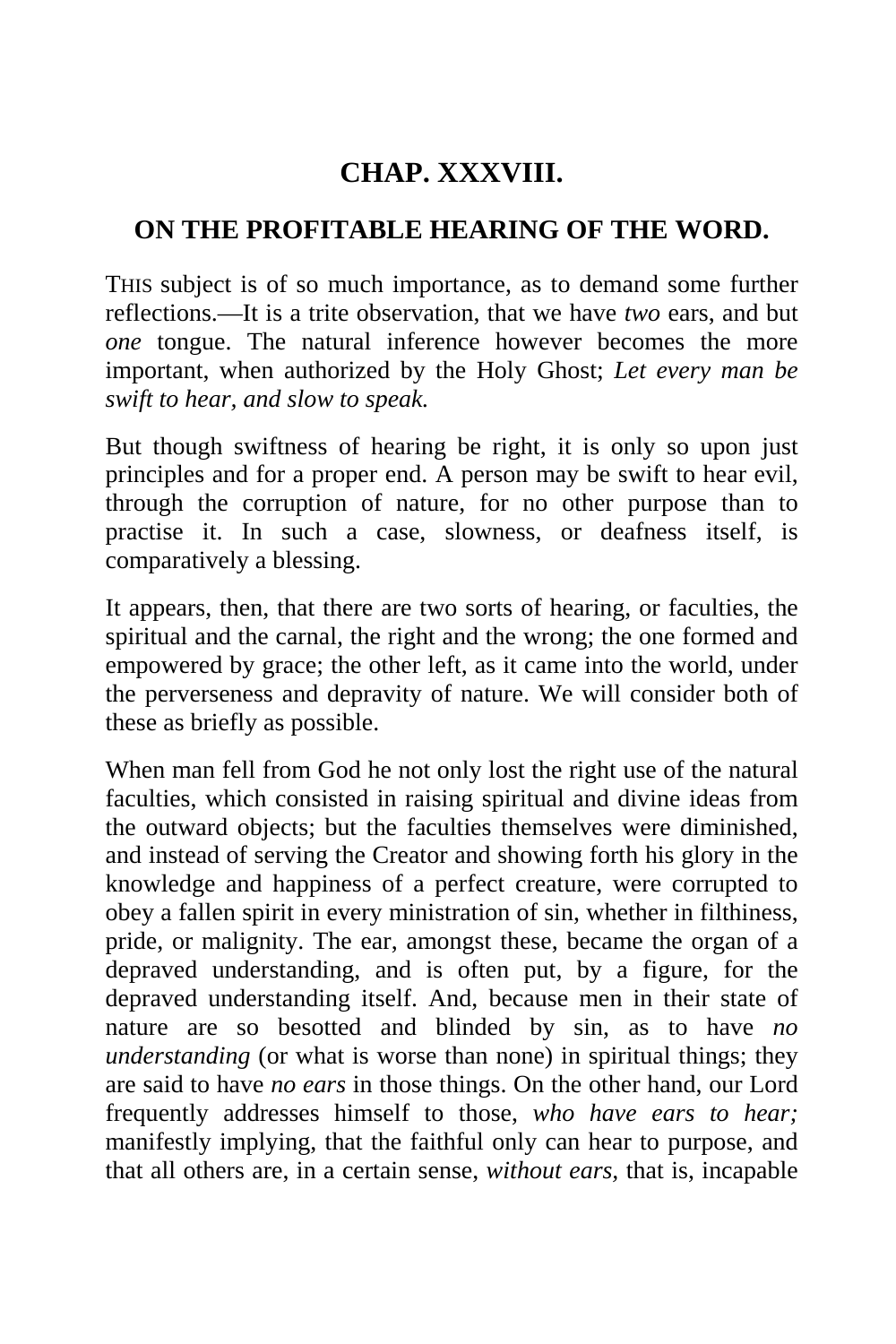of understanding what they outwardly do hear. This corrupted faculty cannot, therefore, receive the truth; but, through gross misapprehension, will commonly pervert it, turning good into bad, and the bad into worse and worse.

The true faculty is indeed a *new creation,* and consequently the *operation* and *gift* of God. The Lord makes *the hearing ear and the seeing eye,* said the wise man; or, as *Elihu* expresses it to the same purpose, *opens the ears of men and sealeth their instruction.* In vain might men speak, as *Ezekiel* would have spoken to that emblem of sinners spiritually dead, *the dry bones;* unless the Lord of power vouchsafe to bless, and to impart the truth and strength of a *right understanding* to the mind.

But where this new life is given, the believer should remember, with anxious concern, that even there also remains the old. They both exist at once in the same person, and often produce, if care be not taken, and a better care than his own, a sort of neutral exercise of faculties, employing them upon the very best things to no purpose at all, and sometimes to purposes which, it might be thought, no gracious person could allow or endure. The fact is, professors hear the truth too much in their old men; they do not mix faith with what they hear; and so they become triflers in divine things, and grow insipid and indifferent to them. Their new man is not renewed day by day, through holy meditation and prayer, and therefore seems to grow weaker; while their old man gathers strength and inclination for the things of the flesh and the world. They do not (as the martyr of old said) "join the ears of their head and of their heart together."

Consequently, in Christian profession, we have such just complaint of *heavy ears.* Persons shall have been long under the word, and yet shall have profited so little for the time, that they appear like infants when they ought to be full-grown, or dwarfs, and misshapen dwarfs too, at the proper age for maturity.—This *dullness of hearing often*  makes it *needful,* that such should be *taught again the first principles of the oracles of God;* because (as the apostle says) *being babes, they have no experience in the word of righteousness.* What a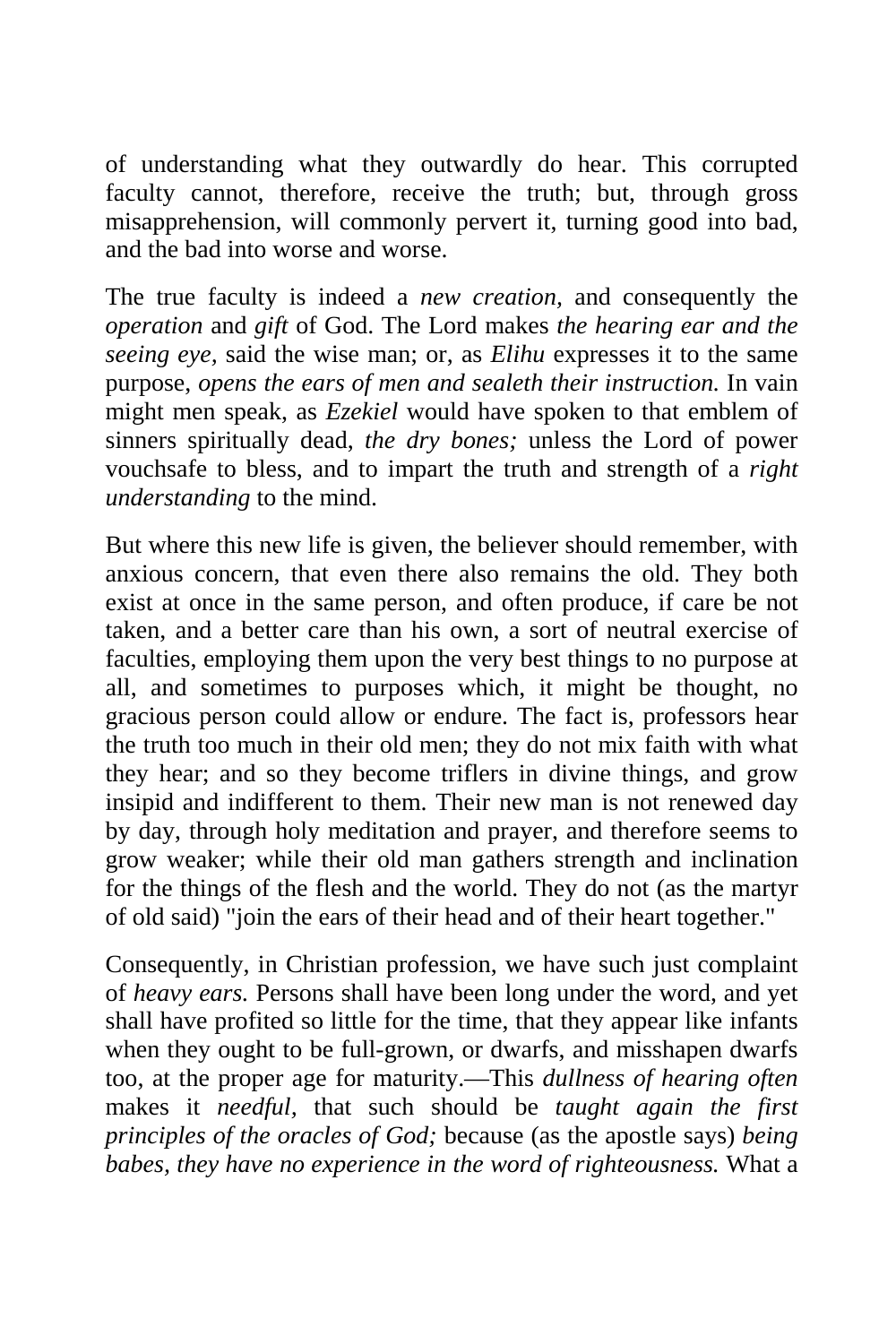strange sight is this; a man in leading-strings; a person in years wailing for the breast! And yet meat, and especially *strong meat,* is not good for him: He cannot digest it. He is capable of taking nothing but milk: And it is well, if the only *pure milk* of the word will satisfy him.

There is also, in Christian profession, what the scripture calls, *an uncircumcised ear.*—A man, with an uncircumcised ear, is unsubdued by what he hears, so that his *thoughts are not brought into captivity,* nor into sweet subjection, *unto Christ.* He hears, therefore, by his own powers. His soul consequently is not bent into meekness under the word; but coming to it as a critic or a judge, with an high look and a lofty heart, he squares all things by his own rule and reason, and determines all by the crooked measure carnal understanding. When the truth is *made particular* to him,. he acts, like some high professors of old, and like all who are *uncircumcised in heart and ears* (Acts viii. 51.)—*he resists the holy Ghost.* Such an one *receiveth not correction: Truth is perished* to him, *and cut off from his mouth.* He is therefore not the better for what he hears, but the worse, converting the wholesome nourishment, through his cachectic or bad habit, into poison or disease. In process of time, he grows both careless and hardened under the word, and being now sermon proof, receives no more real impression from the gospel, than the flinty rock from a shower of rain. Alas! alas! How often may one bewail these uncircumcised ears!

The apostle reminds us also of *itching ears,* which are not so desirous of their own proper exercise of receiving the truth, as of being tickled and amused. A light thing, a mere feather, will answer this purpose better than that *two-edged sword,* which cuts beneath the skin, and penetrates to the very *thoughts and intents of the heart.*  The itching ear takes a wonderful pleasure in quaint or odd expressions, or in flowing, polished, or rhetorical phrases and language. To it there are no such charms, as the charms of manner and words; a rich and glowing diction, a correct and masterly style, the grace of delivery, the force of reason, and the prettiness or sublimity of thought. These are excellencies indispensable and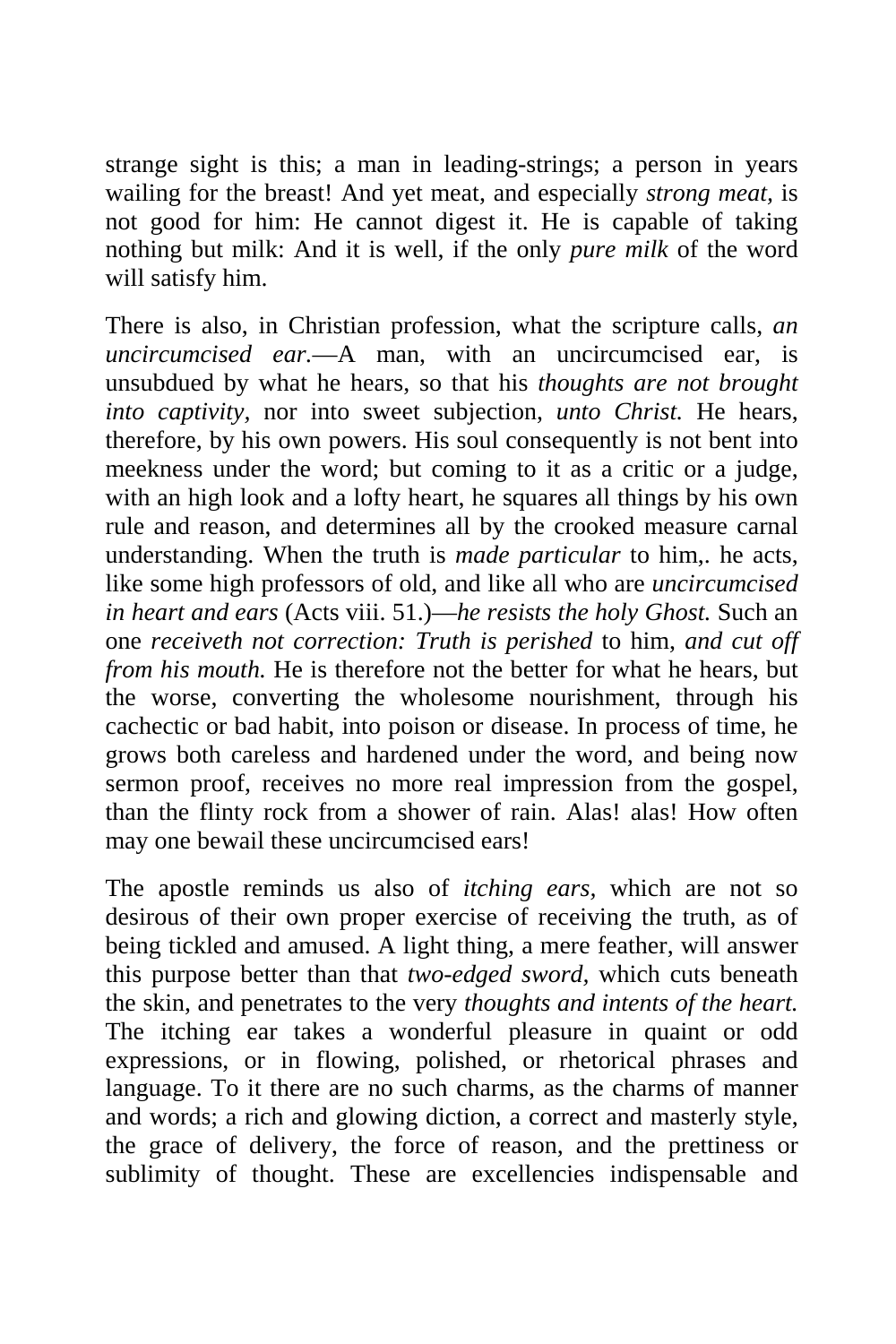invaluable to the curious ear. A good story, especially if there be any wit in it, will tickle it almost to" an ecstasy. Sometimes mere rodomontade will serve the end, which is to divert and be diverted\*" A pathetic or melancholy discourse will also" tickle well an itching ear, though in a different way; for if the animal passions be moved, if the old Adam be worked upon, if the common feelings of the carnal nature be excited with any degree of emotion; these will gratify and please that carnal nature, like the hearing of tragedies and oratorios, even to rapture and excess, so as almost to be mistaken for religion and grace. In all this, there may not be one particle of that life of the new man, *which is renewed after the image of him that created him.* I do not mean that a Christian is to be divested of the common feelings of humanity, but that he is not to mistake these for the actions of grace in the things of God, nor from the word of God to seek for so low an object as the gratification of these. He is riot to be entertained, but edified; not to be amused, but corrected; not to be pleased only, but profited; not to crave indulgence to the *desires of the flesh and of the mind,* for this every worldling craves; but through grace to subdue his evil propensities and affections, and to confine nature within its bounds, that the life of Christ may be made manifest, and that the fruits of faith may abound to the divine glory. O how much more wise and happy is this for the soul, than the mean and trifling enjoyment that can be procured for itching ears!

There is also, to mention no more, what a gracious and dear friend of mine has well styled, that *monster* in profession, who is *all ear.*  No faculty, in religious matters, but this one: No heart to apprehend, no heart to love and experience, no hands to act for Christ, no feet to walk in the obedience of God: but *all*—*all ear! A* new preacher, a fine preacher, a long sermon, sermon after sermon, discourses about the talents of preachers and the beauties of sermons, and sometimes matter not quite so good as these, are objects of supreme delight for too many, who rather wish to hear about Christ than to live upon him, and to have a good seat under the sound of ■the gospel than to be enjoying the power of it. Q what a poor sort of professing life is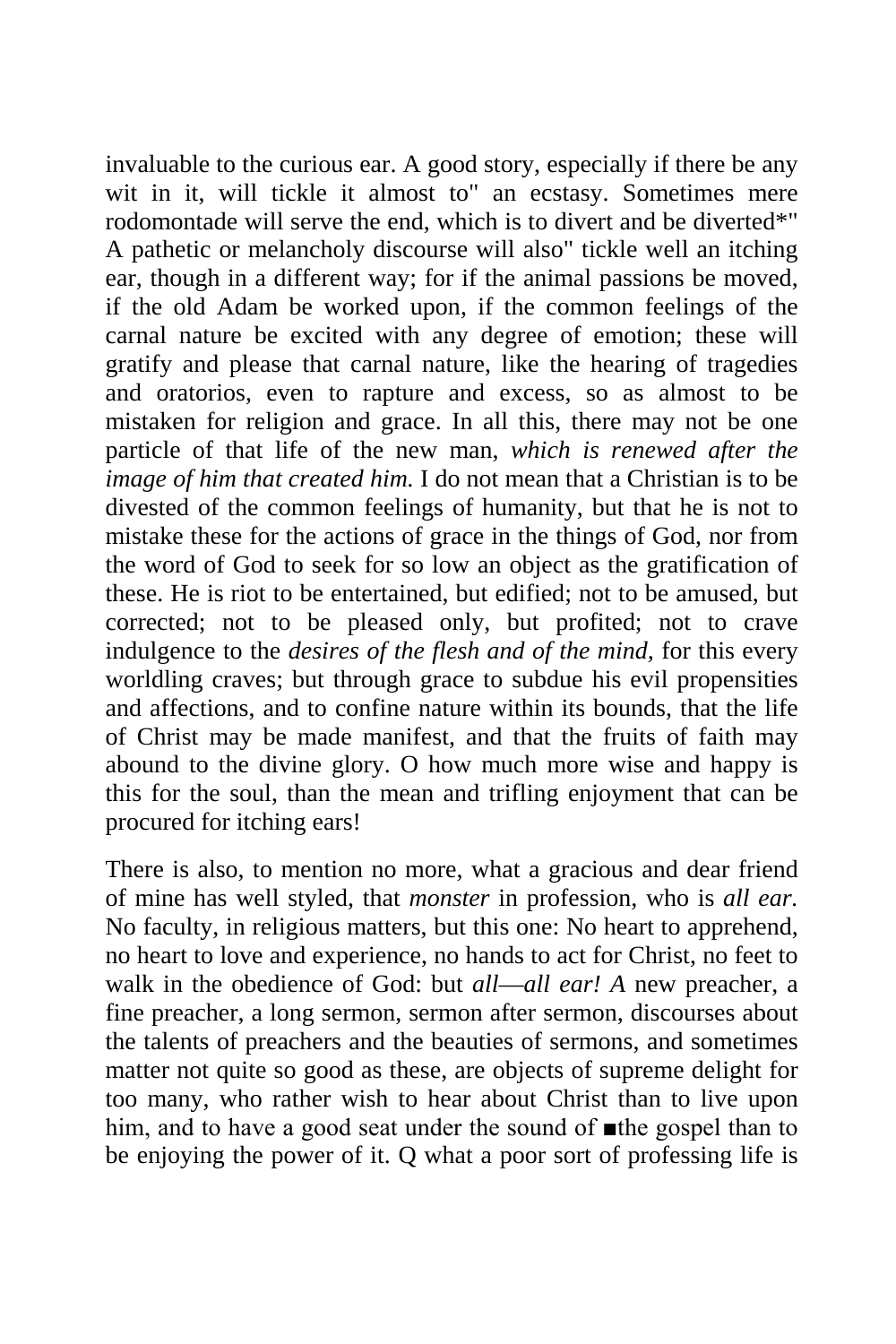this! To mistake air for food, and mere hearing for godliness alas! What will this avail the soul, when it shall need strength and courage to resist the powers of darkness, and to enter the gloomy valley of the dead!

The true servants of God have, in a certain subordinate sense, *their ears opened, ox pierced,* according to the meaning of the rite in the law; and thus they are made *his own for ever.* They come *wittingly,*  in the day of his power, to the door of his house, and even to CHRIST the only door of the *true tabernacle which God has pitched, and not man;* and there each of them joyfully declares; "I would not, and in your strength I *will not, go away,* O Lord, from *thee, because I love thee and I love thine house, and because it is good for me to be with thee."* By this spiritual operation, they are made alive to God, and are enabled spiritually to hear his word, and to have it *written in their inward parts,* and thus to serve and live for God in Christ with life eternal. They cannot endure another service; and any voice, but the voice of their Master, they will neither delight in, nor obey. As dutiful servants, and adopted children, they listen to his holy word, follow his heavenly will, seek not their own but his honor and glory, and count nothing of so much value beneath the sun as to finish their course with joy. O my soul, may you be found with these, when the Lord *shall make up his Jewels, and shall spare them as a man spareth his own son that serveth him!* You shalt then enter into his house indeed, and dwell with him forever and ever.

Another type in the law affords us a further idea on this interesting subject. The sanctifying oil was not only to be put upon the *right*  hand, the *right* foot, and the *right* ear of the leper, but upon the *extremities,* the thumb, the great toe, the tip, of those *right*  members; in order to show, that, in our renewing by the Holy Spirit, we must expect all *true strength,* even the *least* and to the *utmost,* all our *right obedience,* and all our *hearing to profit,* from that UNCTION OF THE HOLY ONE. This ANOINTING, *which is received of Christ,* even *the Spirit of truth, whom the world cannot receive, abideth in* the real Christian; and by this, in fact, he becomes a Christian, that is, *an anointed person:* And *the same anointing*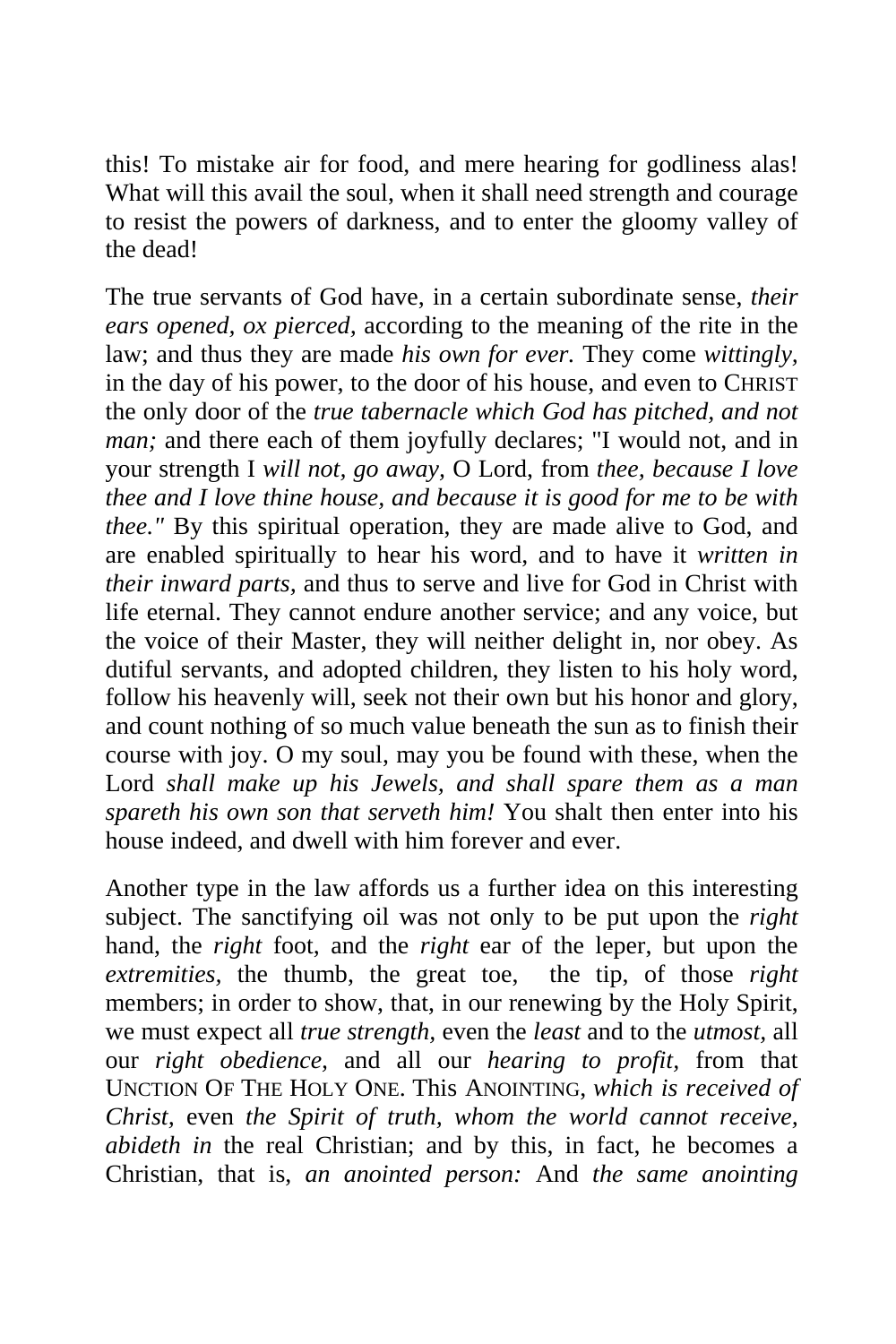*teacheth* him *of all things, and is true and not a lie.*—Thus he hears, and hears aright. He hears inwardly, and with life; and by grace, in this hearing, increases life. Sounds, mere sounds, are nothing; and words alone are nothing; but the word and truth of Christ, spiritually received and experimentally digested, are, in his eye, and heart, and ear, the all in all of every ordinance and proclamation of the Gospel.

I would come into the power of these things, O my Lord, more and more; and I lament with deep compunction, that my progression is so small, my true hearing so dull, my affections so cold, my faith so weak, my hope so drooping, and my whole man so often disordered and defiled by infirmity. O how great and difficult a thing is it to be a Christian! To live, and hope, and walk, truly by the faith of you the Son of God! Do you, who are the High-Priest of my profession, circumcise and *pierce my ear,* that I may be made affectionately *thine own for ever:* anoint it also with your HOLY OIL, that I may receive rightly and understand truly the words of eternal life, the rich and the profound mysteries of your heavenly kingdom. So shall I hear, and live, and learn, and love, till I see you in your glory; and then, stripped of all my own imperfection and frailty, but *clothed upon* with your righteousness and salvation, I shall magnify your holy name amongst your redeemed, in the great, the universal, the everlasting, *Hallelujah.*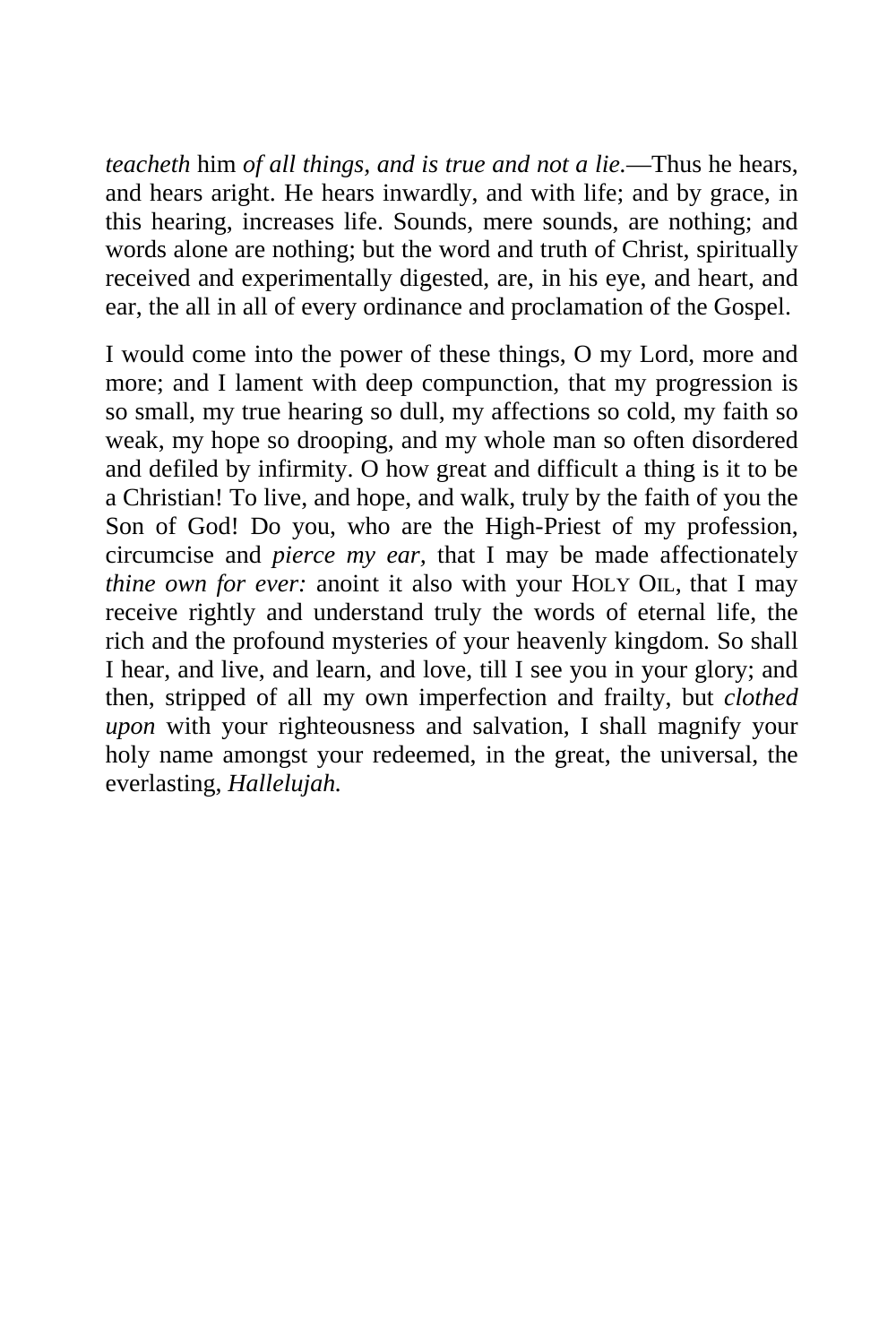# **CHAP. XXXIX.**

# **UPON DECLENSIONS FROM GOD.**

ALAS! how prone am I to fall into sin, and to leave the Fountain of living waters! My infirmities often prevail against me, and, contrary to the better will of my soul, drag me into the snares and bondage of corruption.

I have sinned: What shall I say unto you, O you Preserver of men! If you leave me to myself, if you recover me not; I am gone for ever. 0 wretched man that I am, who shall deliver me from the body of this death?

Thus I mourn and am vexed, when my corruptions are ready to overpower me. I should be lost, but for your merciful aid: I must perish entirely, if the blood and righteousness of my dear Redeemer were not again and again applied to save and to comfort me.

O what a vile and miserable body do I bear about with me! It is the very load, and plague, and prison of my soul. And yet how foolishly do

I love it, and care for it! and how much more time do I spend in nourishing this evil flesh, than in seeking the peace of God, or the advancement and prosperity of my immortal part?—I am ashamed, as a Christian, that I am not more ashamed of these things.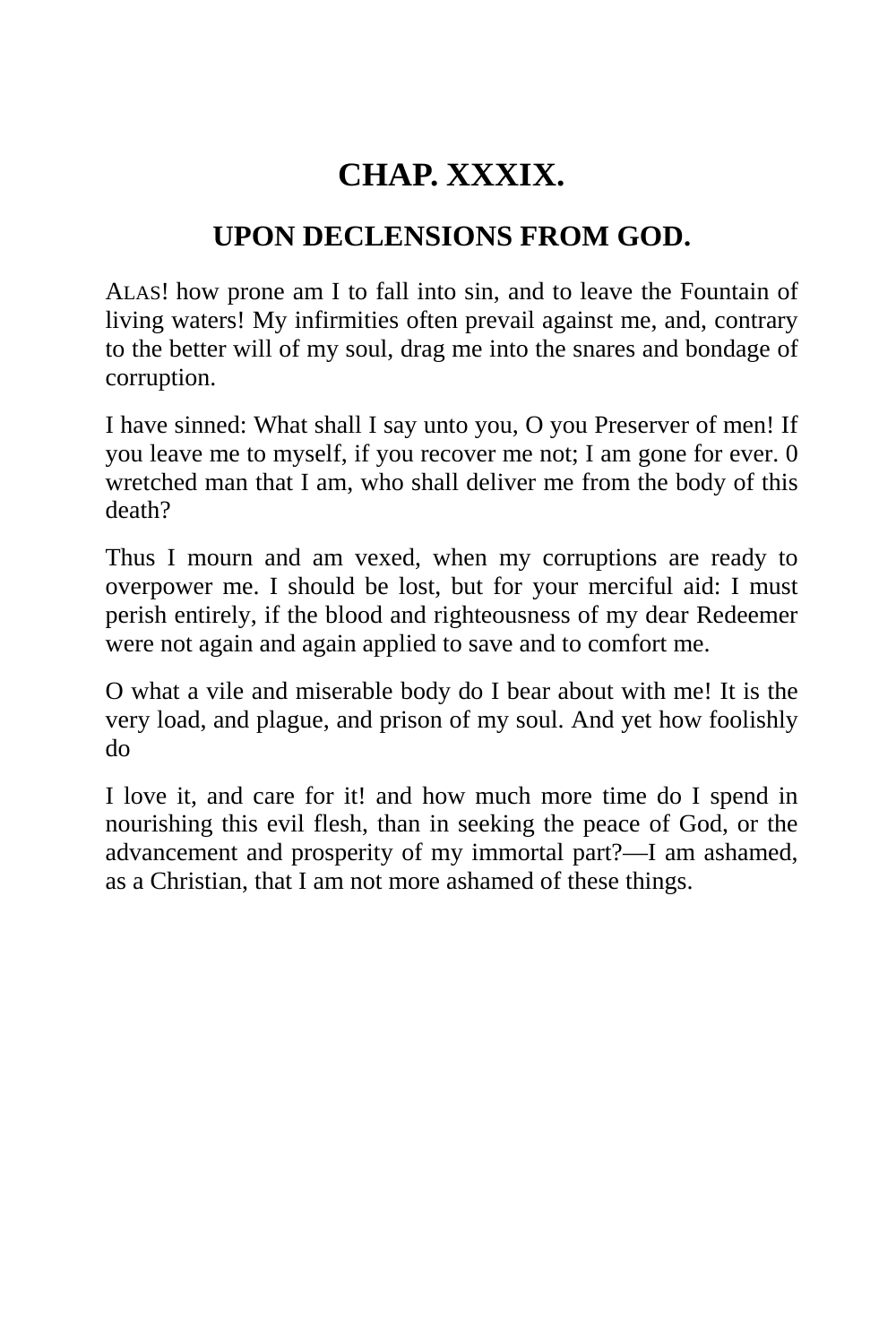# **CHAP. XL.**

#### **ON SOBRIETY OF SPIRIT.**

A CHRISTIAN should desire, as a great privilege, the constant sobriety and calm recollection of his mind. Worldly things often flutter the animal spirits; and the disorder of these will too frequently throw the soul into confusion ; so that it is liable to be carried away into what it condemns, through a sudden impression on its affections; or to be turned aside from what it approves, by the vehement onset of its passions.. This want of inward sobriety is one great cause of all the irregularities, which believers feel and bemoan in their passage to heaven.

*Be sober, be vigilant,* is a most necessary admonition to us, while we are in this unstable fleshy and within reach of such an adversary as the devil. If we are not abstracted, in due measure, from the crazy and drunken spirit of this world, to which we are naturally inclined, and from which grace only can deliver us at all; we shall be distracted with a thousand foolish and useless things, be exposed to numberless dangers and snares, be harassed with doubts and disorders, and often in pur giddiness shall forget where we are, where we are going, and what must shortly. pass upon us. O this golden, glittering, dazzling, cup of the mystic *Babylon,* this evil world! Haw often is it in her hand, held out towards us! How ready are we to take and to drink of it! But how full is it of the *abomination and filthiness of her spiritual fornication* and departure from God!

How difficult, duly considered, is the Christian's passage through life! How marvellous his safe arrival in heaven! It appears, indeed, to be nothing else than one of the greatest continued wonders of almighty goodness and power.

If a man were commanded to put to sea by himself in a small open boat, without any sustenance but what might fall from the skies, and with no direction but a chart and compass, and thus to pass over a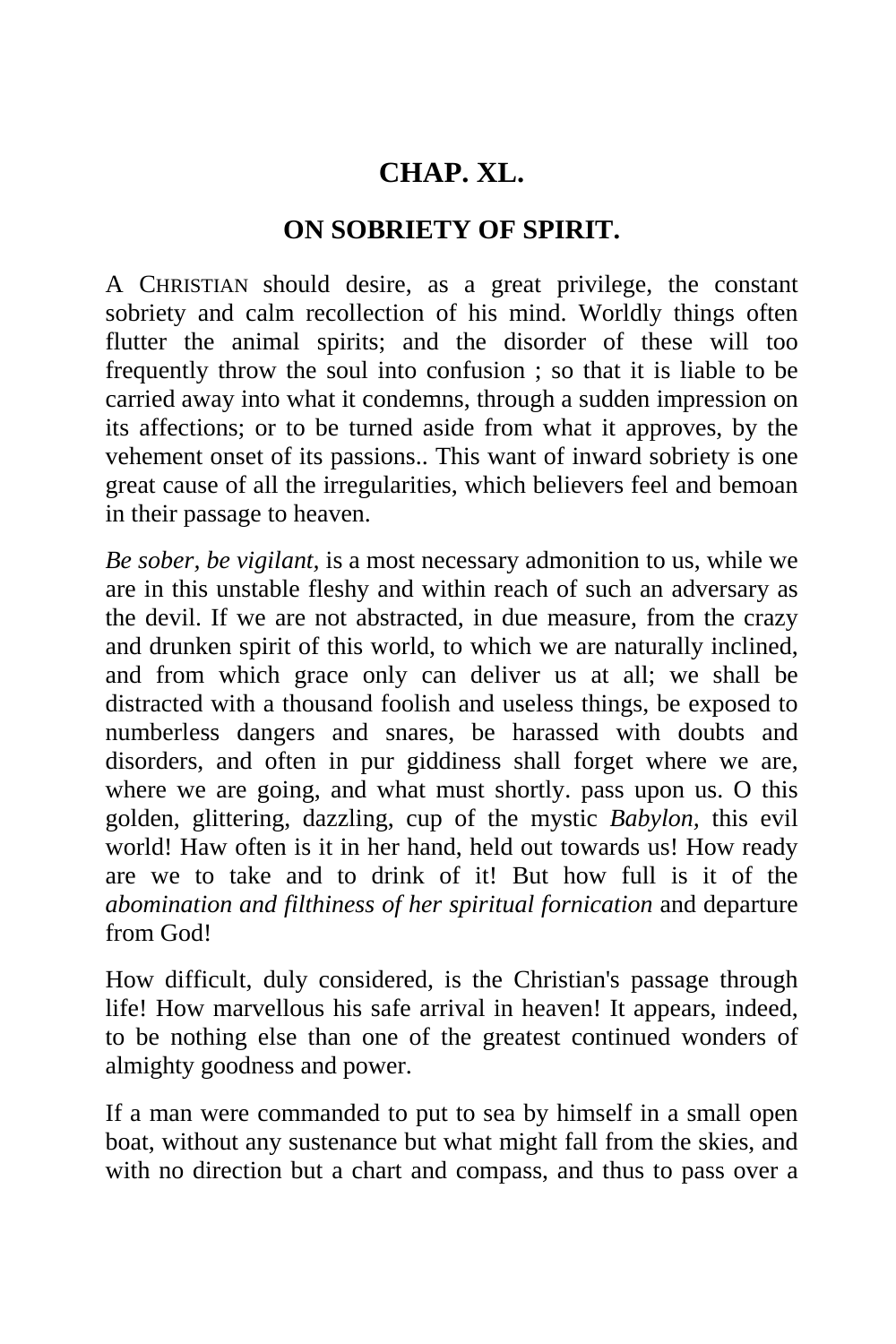wide and tempestuous ocean; some faint picture might be formed of the Christian's voyage to heaven. He too in a feeble bark has no chart but the word of God, no compass but the Spirit of God, no provision but the daily grace of God in Christ, no safety from the raging waves of the world, or the roaring winds of the evil spirit, but the power of God, no ability to keep himself for one moment from sinking but through the faith which God supplies, and no hope of getting safe to the heavenly shore but from the truth of God in Christ Jesus. Indeed, and indeed, when a Christian considers all these perils on the one hand, and his own weakness on the other; it seems an act of most astonishing love and omnipotence, that he should ever reach the kingdom of heaven. He feels it to be mercy, and faithfulness, and rich bounty, and unspeakable kindness altogether, from beginning to end, and is at times lost in wonder, love, gratitude, and praise, for so great, so unmerited, so eternal, a salvation.

Seeing then that these things are so, verily he ought to watch and pray, that he may *continue in faith and charity, and in holiness with sobriety* unto the end.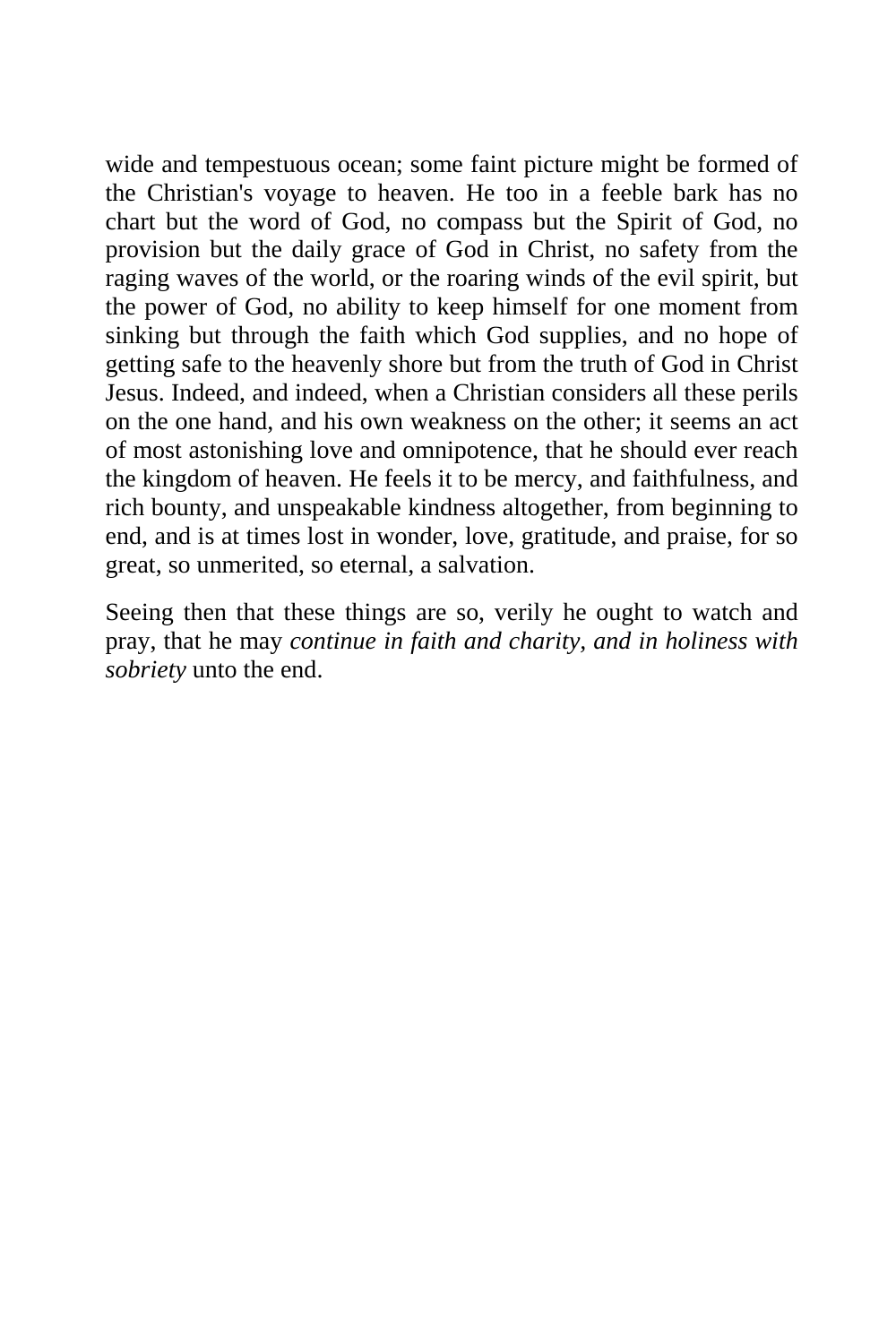## **CHAP. XLI.**

#### **OUR HEART MUST BE GIVEN TO GOD.**

If we could offer to God the whole world, and yet keep back our heart; it would be to him • a worthless and an odious offering. He considers not the greatness or outward grandeur of human actions, but the spirit by which they are performed. Some build hospitals, make noble endowments, give large donations, and do many *other great and wonderful works;* all which are not to be spoken against in themselves, because they are of use to the world, and especially to the poor: but it is possible to do all these, without a heart for God, without considering his glory, without faith in his mercy, or real love of mercy to man, and without being in the least degree nearer to him or his holiness. A widow, with two poor mites and a hand and a heart of faith, will be found to *have done more than all these,* in the sight of him who judges righteously.

If our heart be given to God, we shall not be barren and unfruitful indeed; but our fruit will not be for carnal display or vanity, but unto true holiness. *Christ in us the hope of glory,* is a principle of such power, that it turns a man (as it were) out of himself, delivers him from his own selfish whims and intentions, releases him from a multitude of slavish fears and concerns, and causes him ardently to desire and delight in those. things alone, which may exercise a gracious and thankful spirit in showing forth the praises of his kind Redeemer.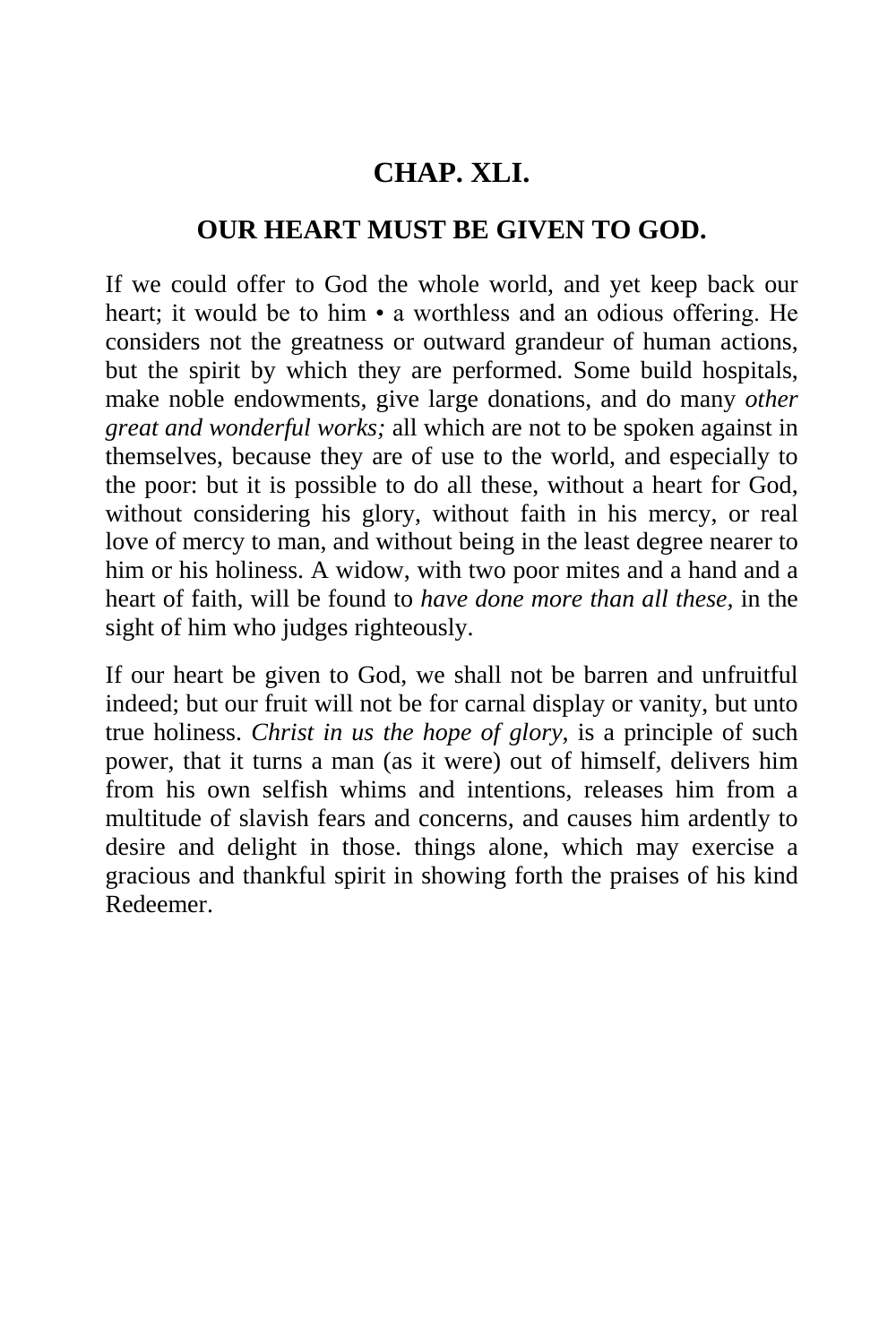## **CHAP. XLII.**

## **ON SELF SUFFICIENCY.**

MULTITUDES of professors, without breach of candor, evidently appear lifted up in themselves; and too many, from this unsubdued principle, are plainly working for worldly eminence or observation, while they would be thought to be working only for God.

What is the origin of this evil? To me it seems to be founded in the imperfect knowledge of the divine *Law,* and consequently in a proportional ignorance of their own fallen nature. *By the law is the knowledge of Sin.* The Holy Spirit uses it, in the day or his power, to show to the heart its own absolute sinfulness, to convince it. of this never-to-be-forgotten truth, that *in the* FLESH *dwelleth no good thing.* Consequently, the force of our Lord's declaration; *Ye must be born again.* The old nature is corrupt altogether *according to the deceitful lusts;* and in it the sinner must perish, it he obtain not the grace of the Spirit, producing regeneration and a renewal of mind.

From the ignorance of this truth, either in principle or practice, or in both, men, professing religion and holding even some important doctrines of the gospel, become conceited and full of themselves. If the Law had read its lesson duly upon their hearts, it would necessarily sink their arrogance into humiliation and abasement. From the want of this teaching, they think it possible for a man to repent of himself, to ask in faith before he has it, and to do much that even God in his purity will accept and approve. Upon some latent or dormant principles of inherent goodness and strength, not quite diminished by the fall, they presume, that a person may begin with God, and that, after this beginning, God will, in consequence, (absurd as it may seem) begin with him. This rotten foundation, grounded upon reason or the exercise only of the argumentative faculties, is the chief support of the false and incoherent superstructure, which, in their further proceeding, they unavoidably build upon it. The basis and the building are truly of the same materials—the proud conceit and unsubdued ignorance of the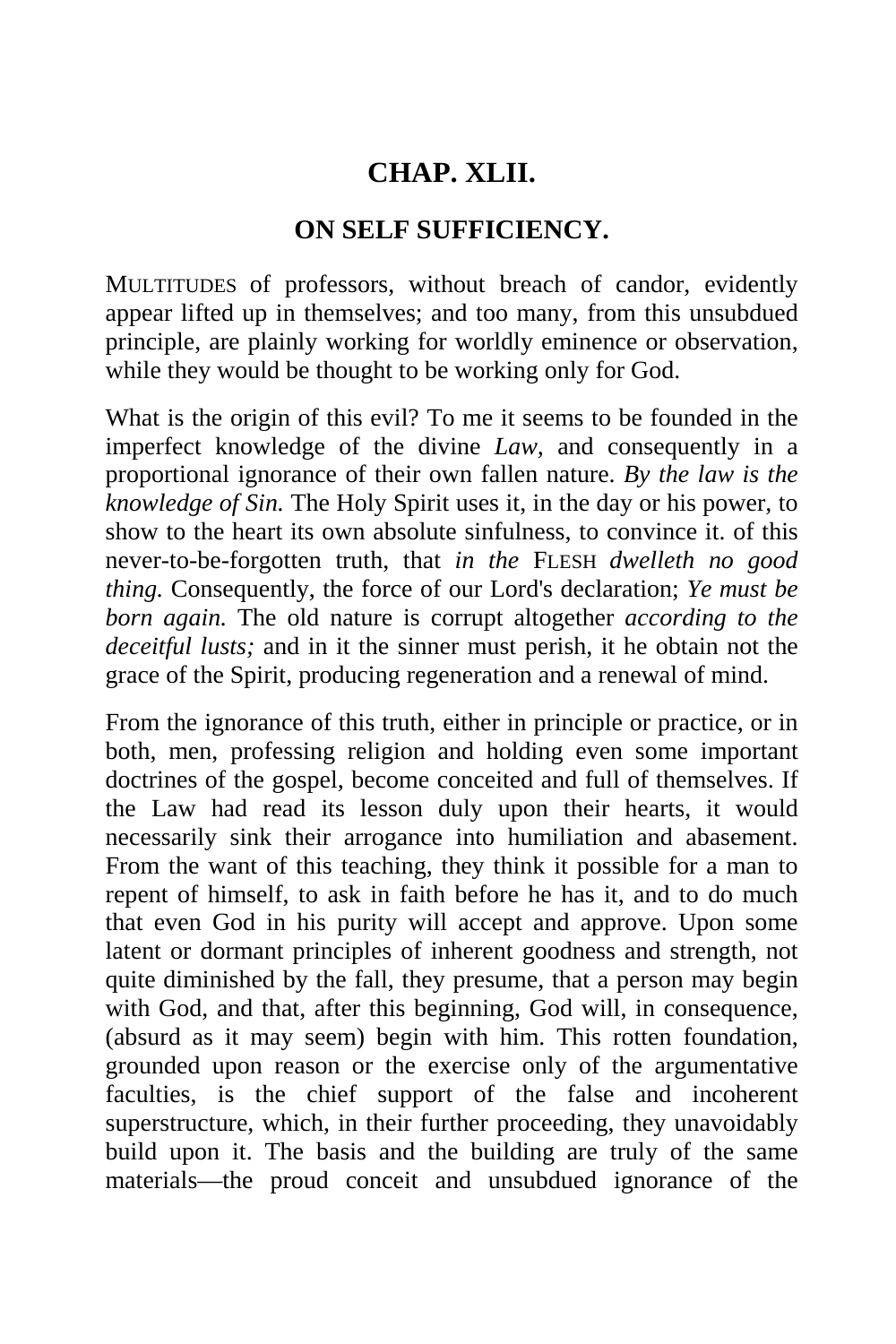natural heart. If the numerous ramifications of error were traced to their origin, they will be found, more or less, to unite in this mastererror,—a vain presumption of the free-will, ability, or rational capacity, of fallen man.

The Lord teaches his redeemed a very different lesson. They are first brought down by him, that they may, in due time, be properly exalted. He teaches them the right use of the Law, that they may know how to receive truly and enjoy sweetly the rich grate of his Gospel. In proportion, as men sink by the one, they rise by the other. He, therefore, who most *lives* the gospel (for it is a life, and not a mere profession), who most spiritually enjoys the gospel, and in it most entirely gives himself up to the will and word of the Redeemer, is and must be best acquainted with the nature and purpose of the law, and, by its use, enters most deeply into the renunciation of himself. He, who mingles Law and Gospel (a case not infrequent even among great professors), through ignorance of the right place of either, must proportionally walk in darkness and discomfort, and may, unless God in mercy prevent it, fall into some dangerous errors, the very nature of which tends to harden the heart, as well as to blind the eyes, of those who are subverted by them. Heresy is no slight affair, but will spread and *eat as doth a canker.* In very deed, every man without real grace, be his denomination what it may, is and must be, either secretly, or openly, if not both together, a real Antinomian.

*Who* then *is sufficient for these things,* or able *to direct his own steps?* How can any escape, since all are blinded by nature, and *shut up* under sin and condemnation through the holiness of the law? Blessed be the Lord for his *Grace* and *All sufficiency!* Viewing *these,* in faith, the believer may say, with his brother of old; Though I *am not sufficient of myself to think any thing as of myself, yet my sufficiency is of God;* or, with a brother of still higher antiquity; JEHOVAH *is my light and my salvation, whom shall I fear I JEHOVAH is the strength of my life, of whom shall I be afraid?* He, who knows what all this means, will tremble to have recourse to the powers of nature, or to rely upon himself; and, of course, *boasting will be*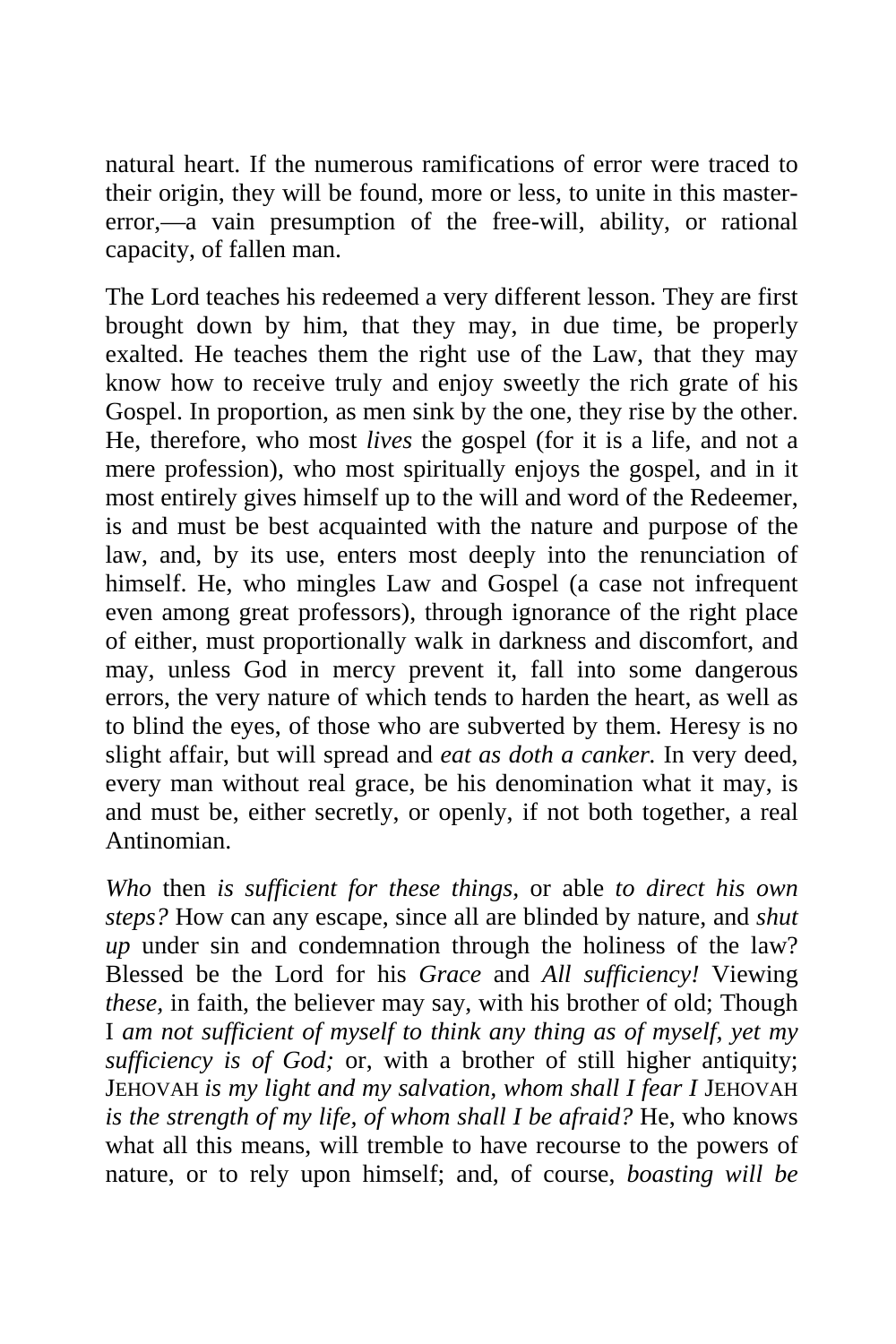*excluded.* Egotisms, or much about a man's own self, rarely become a Christian, and are seldom necessary. Publications of this sort are usually the outbursts of an overflowing vanity, or the high conceit of a man's own consequence in the world.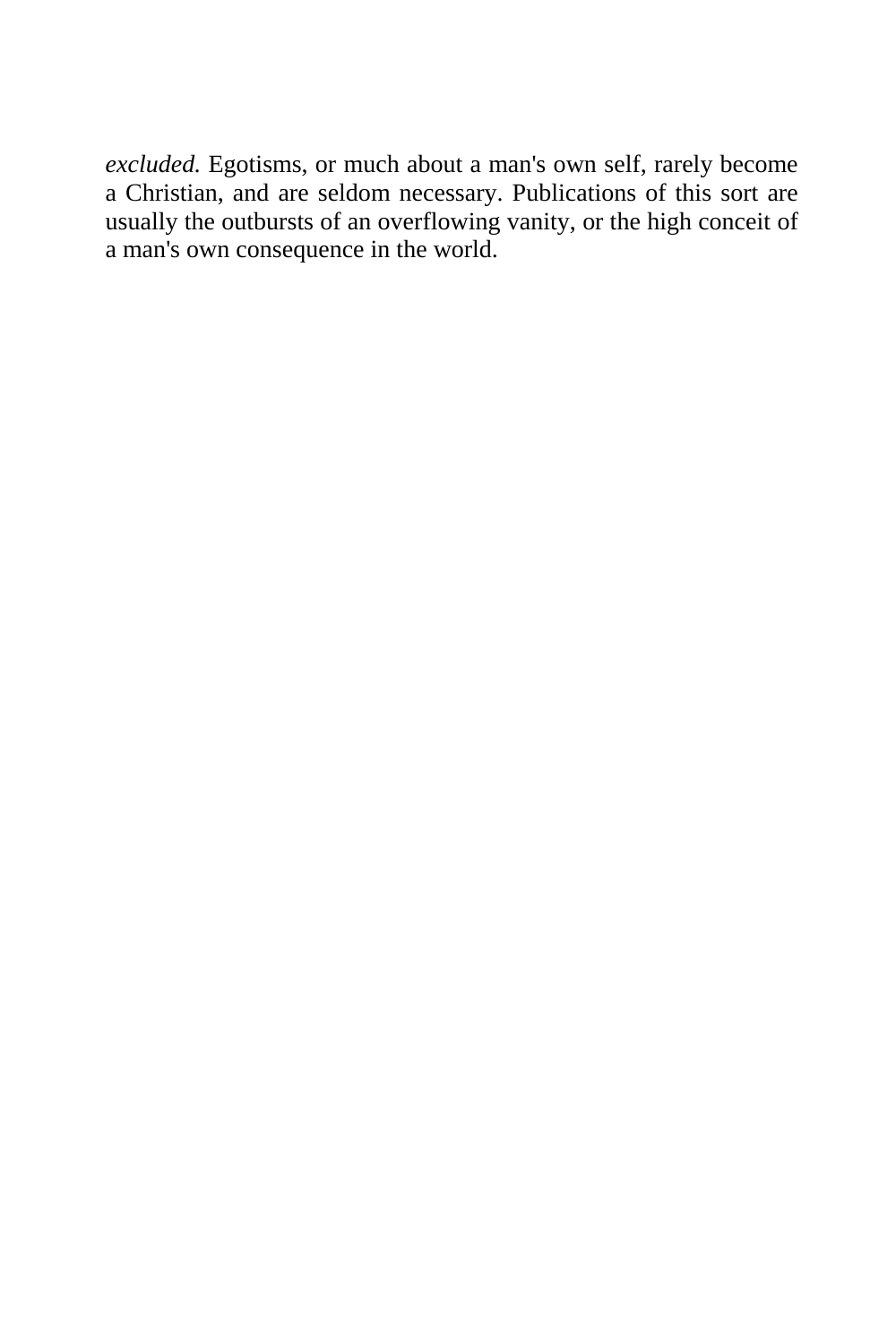# **CHAP. XLIII.**

#### **ON LIBERTY OF SOUL.**

THE real liberty of the soul consists in a happy freedom from the usurped dominion of sin and Satan. The Christian therefore denies himself, because of sin in his mortal body; he shuns the spirit of the world, because by its sinfulness it promotes it's inbred corruptions; he prays and watches against the evil one, because he is the grand tempter and stirrer of all iniquity both in himself and others.

The more this frame is maintained, the more will the heart enjoy *the glorious liberty of the children of God.* This is a holy and righteous freedom, which the Christian pants after continually, and which is then most sweetly experienced, when the soul is most abstracted from the low solicitudes and dull satisfactions of sense and of time. The Father of mercies is the cause, the Son of his love is the channel, and the Spirit of grace is the power, of all the spiritual freedom in earth and heaven, and of all the transporting blessedness resulting from it.

The world and the flesh are a dead weight upon the mind in its possession and exercise of this delightful liberty; and, therefore, in the mind's struggles to gain and secure it, the world and the flesh must be brought down and kept down, having nothing about them, separately from the mercy and providence of God, but miserable chains and fetters, wherewith to bind and imprison the soul.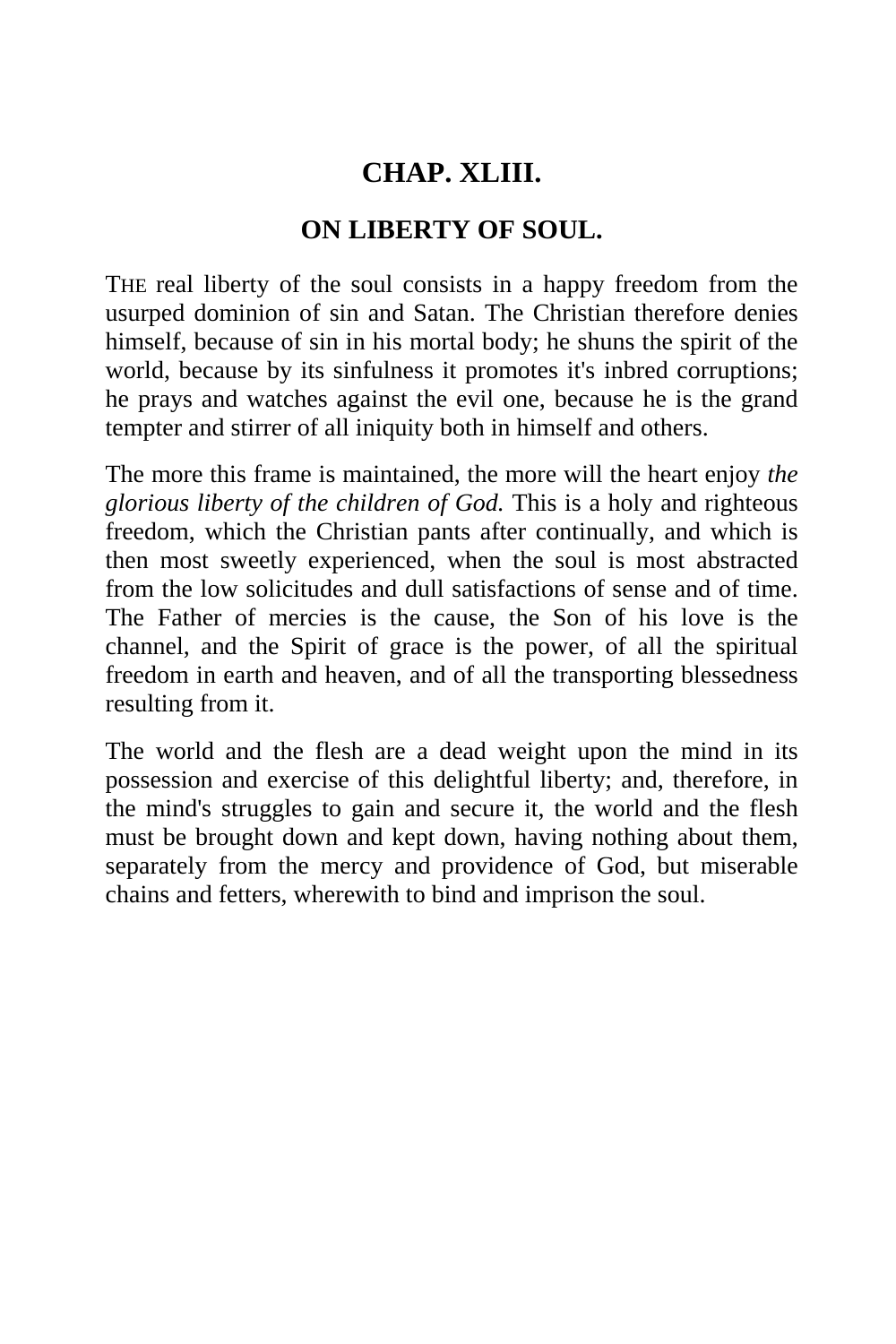# **CHAP. XLIV.**

#### **UPON SICKNESS.**

ALL sickness and sorrow arise from sin. If we were not unholy creatures, we could not be unhappy creatures. Because of the ill habit, occasioned by transgression, every element fights against our health by changes and inclemency; and the very food we eat, while it nourishes for a time, lays the foundation of disease in our bodies, already prepared by their own weakness and ill temperament to receive and increase it.

Sickness is a dismal scourge to the ungodly, and a painful spur to the gracious. To the one, when the Law flashes its lightnings upon the guilty conscience, and thunders all its terrors upon the startled soul, then disease comes forward as the horrible harbinger of miseries everlasting; but, to the other, a solemn remembrancer, through the Gospel of Grace, both of the vanity of all earthly things, and of the nearer and near approach to immortal glory.

When sickness comes and grace can meet it; O what a just representation do they make to the soul concerning the poor honors, riches, cares, and pleasures, of this transitory world! How unimportant do all the struggles for power, splendor, titles, wealth, and pre-eminence, which have employed or enraged the past and present ages, appear! How childish and mean do those objects pass before us, for which men have lavished their time, and thrown away their souls! What bubbles, what nonsense, what glaring and horrid stupidity, have filled and directed, have engaged and overwhelmed, the counsels of the greatest among men; and all to no other profit than a little fleeting vanity, with a rapid descent to lasting oblivion or ruin! Thus the soul feels, when it is quickened by sickness to consider the low and passing affairs of earth and of time.

On the contrary, how inexpressibly great and tremendous do the things of God and eternity rise fully in view to the mind! O the worth of worlds, what are they, in some of these soul searching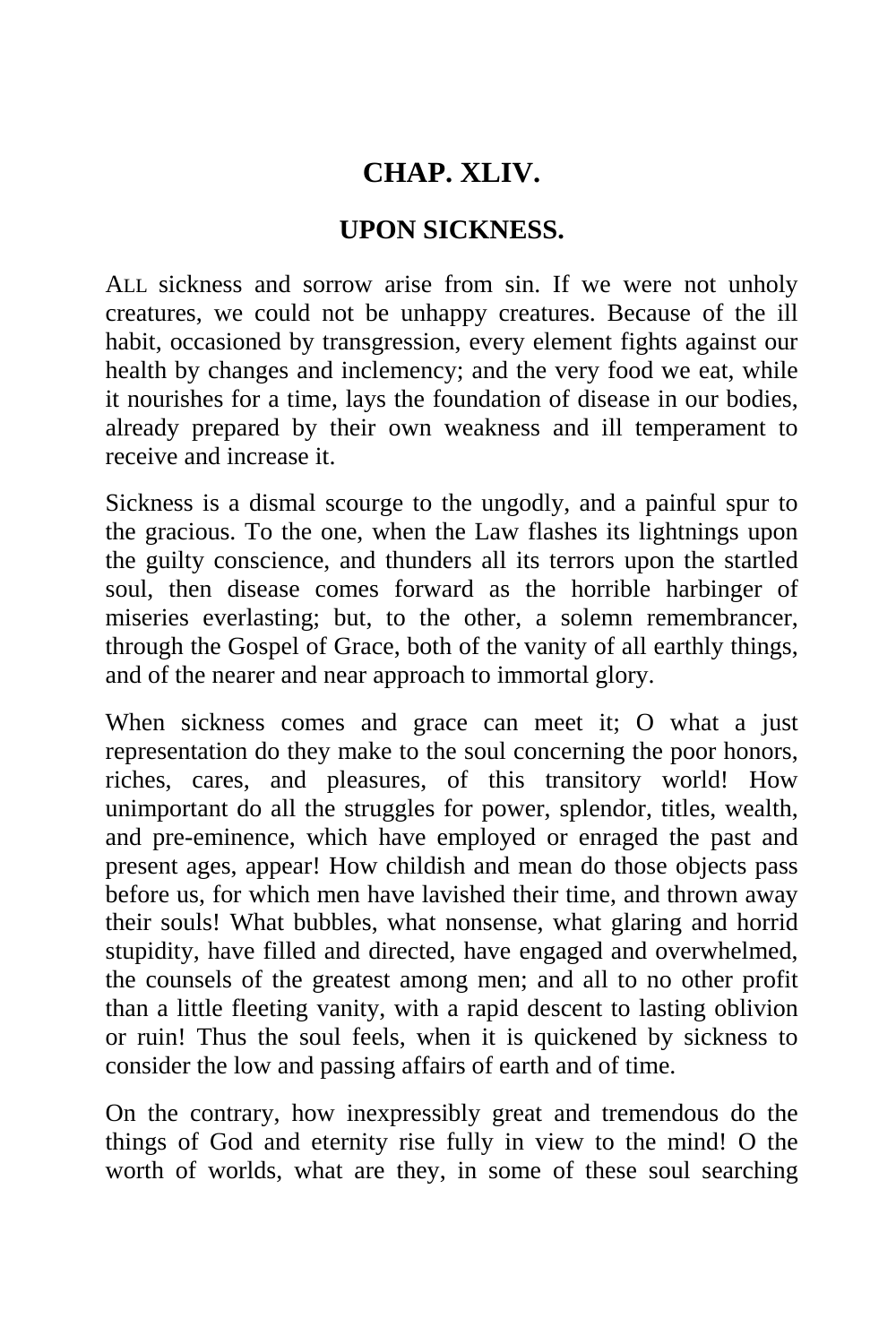moments! How is the soul astonished with the grandeur of God, and with the deep and wide importance of all that belongs to him!-Wrapped in the solemn contemplation of unutterable glories, how does the spirit of a man tremblingly examine and solicitously inquire into the truth and extent of its interest in them! And if grace seal an answer of peace upon the heart, how does it flutter with gladness at its safety, and how will the whole frame be agitated with a new delight in the sure prospect of eternal concern in these valuable, these only valuable, things!

The Christian will be wakingly alive to all this and more, if his disorder be such, as can admit of reflection. Blessed be God, however, whether he can thus reflect or not; yet, being a Christian, his state is equally safe with God through his gracious Redeemer. Whatever be the frame, the promise is sure, the covenant of God is ordered in all things and sure, and sure and faithful is God himself to perform it. It is comfortable, and indeed desirable, to have pleasant foretastes and feelings of grace and glory, under the pain or decay of the body; but they are no otherwise material to the true believer's security for heaven. If he has not these perceptions during the short time of his sickness, he will have them abundantly after it, if it end in his dissolution; or, if it do not thus end, the want of them is a loud admonition to *make his calling and election sure,* in the days that may yet be appointed him.

If we cannot think of Christ, through the power of disease, O what an happiness is it to be assured, that Christ thinks constantly and effectually of us! He *makes all our bed in our sickness;* that is, he turns the whole frame of our condition in it for our best advantage.

O Lord, leave me not, poor and helpless sinner that I am, in my most healthful state; leave me not especially, I beseech you, in the low, the languid, the distressing circumstances of infirmity and disease! Jesus, Master, you are said to have borne our sicknesses, because you bare the sins which occasioned them; take, take away from my conscience the guilt which brought disease, and then the worst part of its misery shall likewise be done away. And when, through my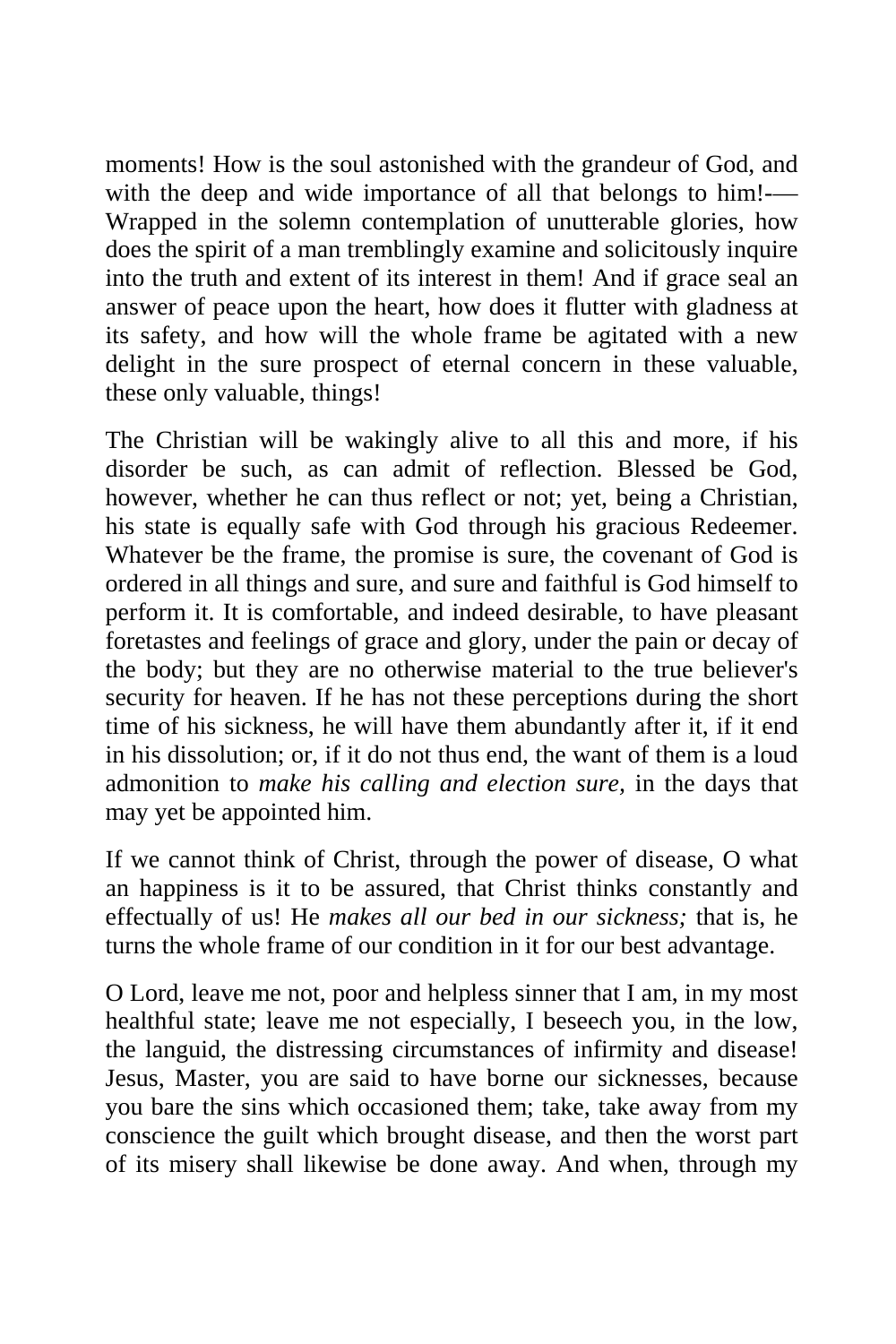feebleness or disorder, I cannot act faith upon your love; O lift my drooping spirit, carry me as one of your own lambs in your bosom, enfold me in your gracious arms, and let my soul wholly commit itself, and give up its all, in quiet resignation to you! If you raise me from my sickness, grant that it may be for the setting forth of your glory among men. If you take me by sickness from this world, O you Hope and Life of my soul, receive me to yourself for my everlasting happiness, and present me, as another monument of sovereign grace, before the great assembly of saints and angels in your kingdom of heaven!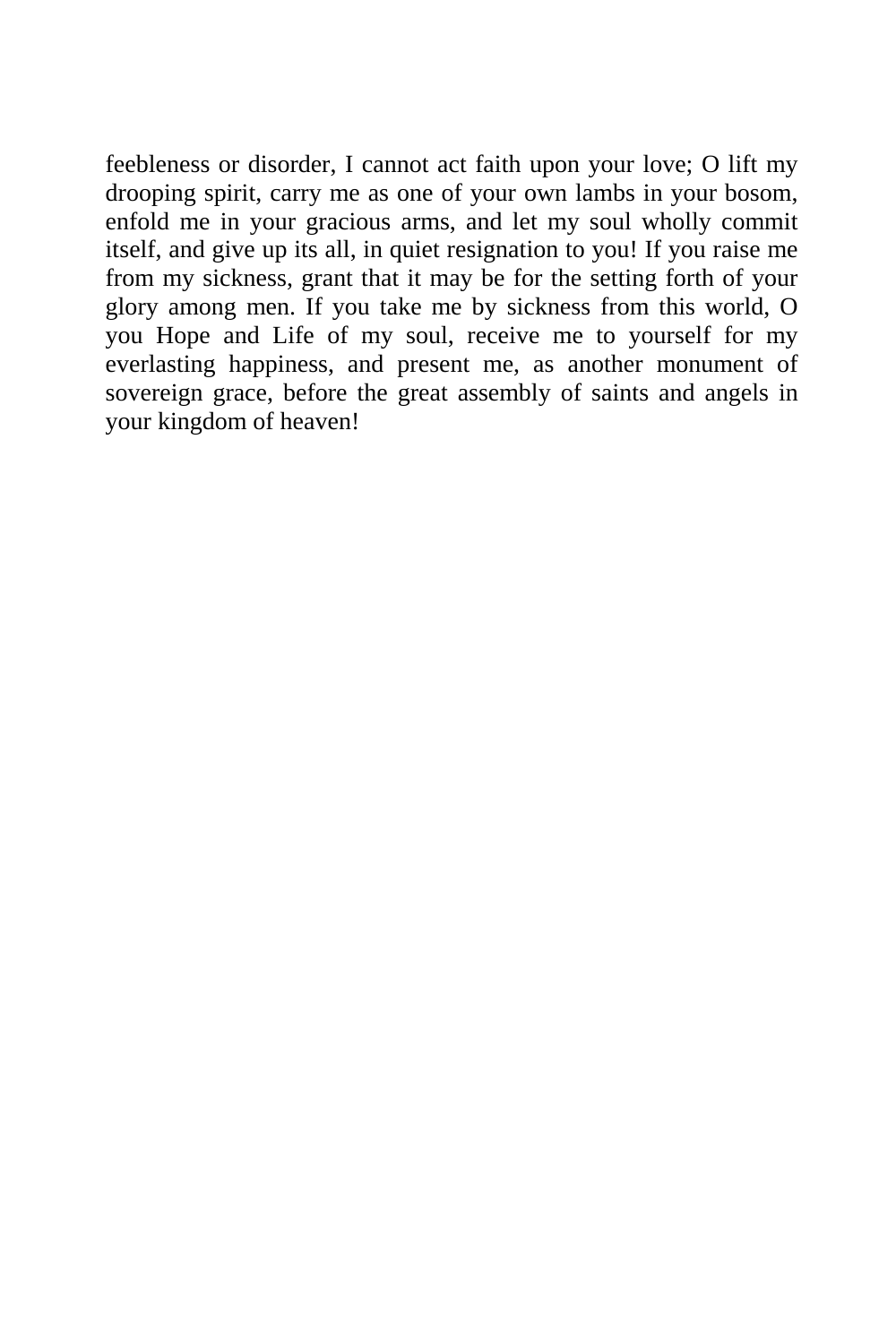# **CHAP. XLV.**

### **UPON DEATH.**

It is an awful and a solemn thing to die, and I am sometimes amazed at myself, that, seeing it is not only awful but sure, I can be so void of reflection or recollection, as I frequently am, concerning it.

Some talk bravely about death, and of encountering it with great natural courage, or upon high philosophical principles. These may indeed defy or meet the sting; but they can neither soften nor take it away. For a sinner to bully death with no spiritual life in his soul, and no everlasting life in reversion, is the act of a desperate madman, who laughs at a horrible precipice before him, and rushes down headlong to destruction.

O eternity! eternity! It is fearful indeed to burst the bonds of life, and to break forth into the boundless and unalterable regions of eternity! Nature, in its senses, cannot bear the shocking reflection, which death affords, either of being an. everlasting nothing as atheists talk, or of enduring everlasting misery as sin deserves. It is grace only which can inspire the heart with a hope full of joy and immortality, that, when this brittle transitory life is past, the soul shall possess a being, happy and long as the days of heaven.

Through Jesus Christ alone is death disarmed. When the Savior speaks peace and salvation, through his cross and righteousness, this last great enemy is no more the king of terrors. He gives up his fearful sting, and destroys nothing about the Christian, but sin and the means of sin.

O how sweet is the smile of that Christian, who, dying in the body, feels himself just upon living forever! "He is not sick unto death, but unto life," indeed. He quits his cares, his sorrows, his infirmities, and all that could distress or distract his spirit here, and looks calmly into the state before him, where he can meet with nothing but concord and joy, in the society of the redeemed and of his Savior.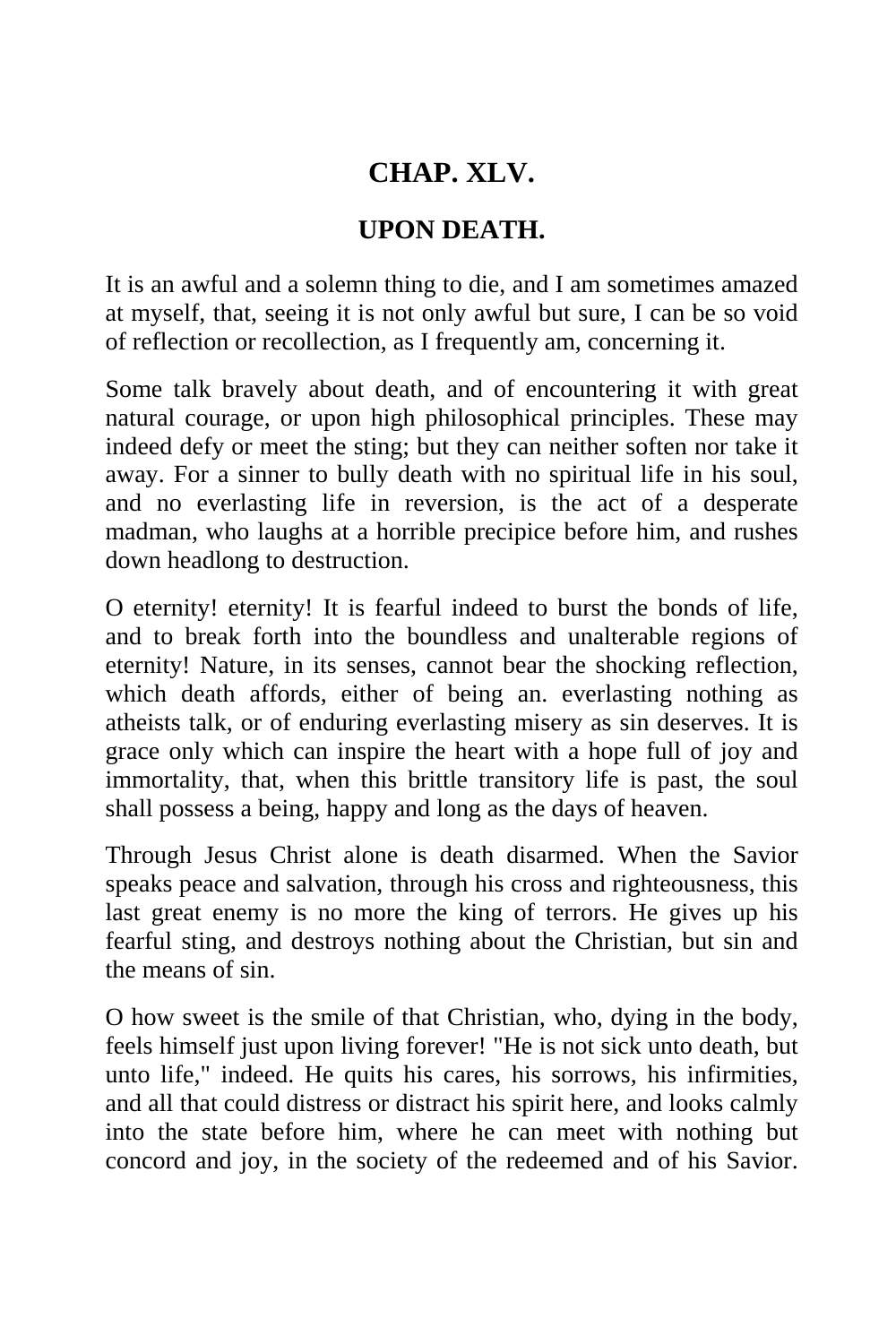He is weaned from the earth, and therefore can part with it easily: He is fitted for heaven, and therefore longs for it earnestly. He cannot but desire that, which is congenial with his own renewed mind; and this can truly and perfectly be found, only in the regions of glory.

They who afflict themselves (said a primitive Christian writer) about the loss of this life, are like the infants unborn, who, if they could reflect and speak, might bewail an expulsion from the womb at the approaching time of their birth; foolishly considering it, not as the means, but as the end of being. So men, in their natural state, may indeed deplore their removal from this world, for which only they desire to live; but the renewed Christian is privileged to have a more glorious hope of a life everlastingly pure like God's, and of an habitation wide and beautiful as the temple of heaven.

Lord, when I shall quit this clay, I know not; nor do I desire to know. It is quite sufficient for me, if you sustain me by your grace now ; and if I am divinely assured, that I shall be for ever with you in the world to come. O that this *invincible joy of the Lord may indeed be my strength,* when I lie down upon the bed of languishing and death, waiting from moment to moment for Christ, and for my dismissal to be with him.

Whene'er my head must take its last repose, O keep your presence nigh, my God, my friend; And tenderly my weary eye-lids close, While to your Spirit's care I mine commend!

Soon this body shall turn to the dust, from whence it was framed: but nothing can extinguish the life of my spirit, which has no relation to earth, which cannot subsist by matter and form, and which, in its faculties of will, understanding, love, and perception, is of kin to a brighter world. And, O how reviving is the thought! I am not only of kin to angels and heavenly spirits by the very nature of my soul; but I am doubly related to them and to. my God, by being born again and *renewed after* his blessed *image* or likeness though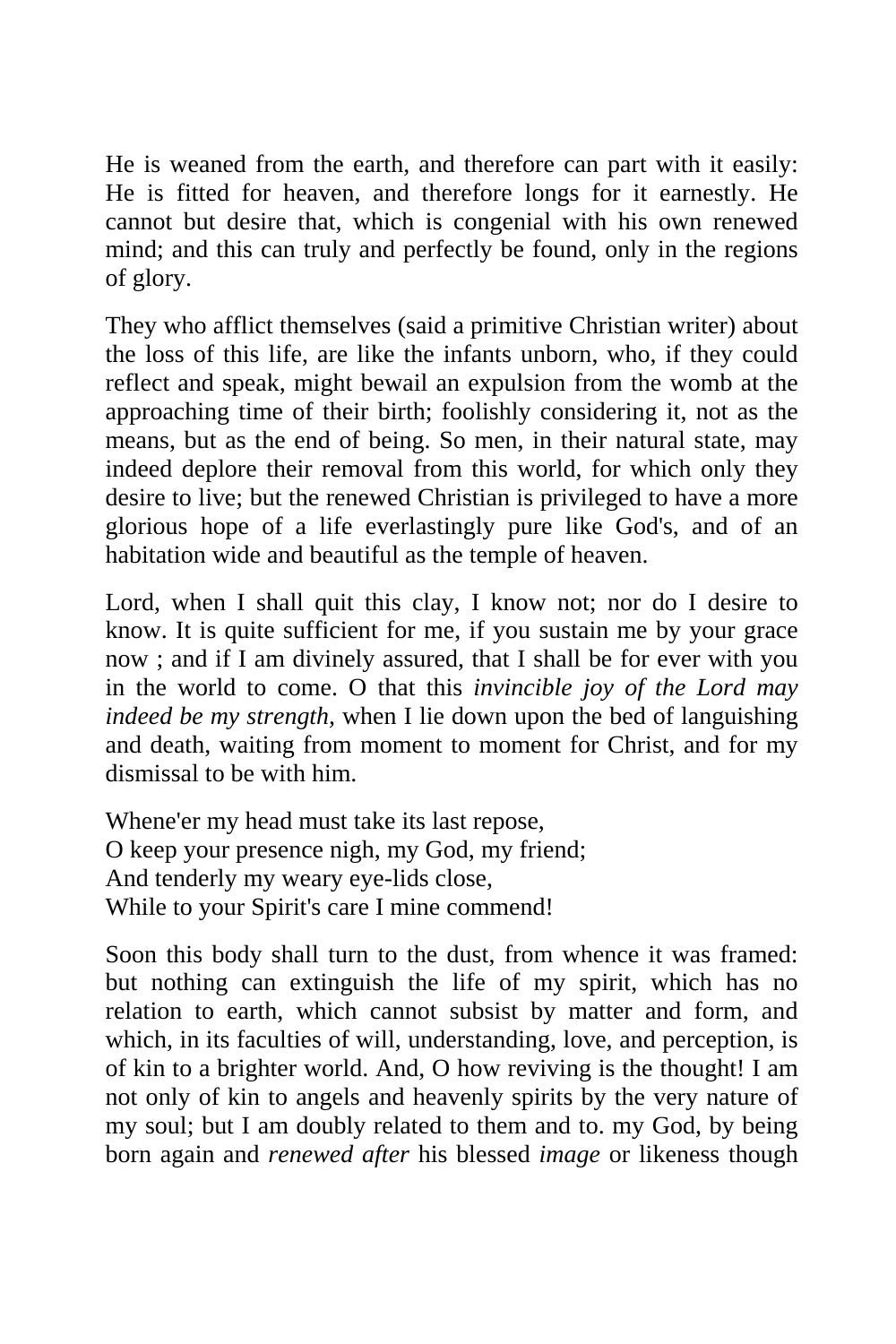Christ Jesus. I am made by this act his own child and the heir of an everlasting inheritance. All that death, then, can do to me is, to tell me that I am of age, and to lead me forth from these chambers of darkness to celebrate my birth-day in the palace of glory. There is in this view (what has often been tasted) a kind of luxury in dying. In such a blessed, such an animating sense of death, I ought to say, that he might well bear another name; or, rather, I might exult with the prophet and apostle, *O death, where is thy sting? 0 grave, where is thy victory?*

Whence then, at times, is the shuddering reluctance I feel at the prospect of dying? Surely it is, because my faith and hope are not so lively as they are privileged to be; it is because I do not so steadily trust in the truth of those things, which my mind apprehends, and which I profess to be waiting for. Earth is too real, and heaven too unreal; or I could not thus hesitate, or tremblingly stand, on the bank of the brook, which keeps me from the fruition of God. The struggle of my heart would not be for longer and longer continuance here, if my spirit were as firmly persuaded as it should be, of my inheritance and mansion in glory.

You blessed Savior of poor sinners like me, on you alone my eyes are fixed! In the solemn last hour of my pilgrimage below, O let my eyes of faith be yet more steadily and more ardently fixed upon you! And do you, in the tender compassion of your heart, which can sympathize with all your people's woes, look down in my departing moments upon me. Soothe the pangs of death with your rich consolation and care. Let me then see you indeed by precious faith, who to carnal sense are invisible; ready, willing, glad, to receive my soul; and let me pour it forth, in an ecstasy of praise and desire, as into the bosom of everlasting love! O my God, thus to die, would not be dying; but only beginning to Jive and to be happy for ever.

So true are your gracious words, O my Jesus, that *Whosoever liveth and believeth in thee, shall never die :* No, *he shall never perish, but is passed from death unto life, and shall live for evermore.* Glory be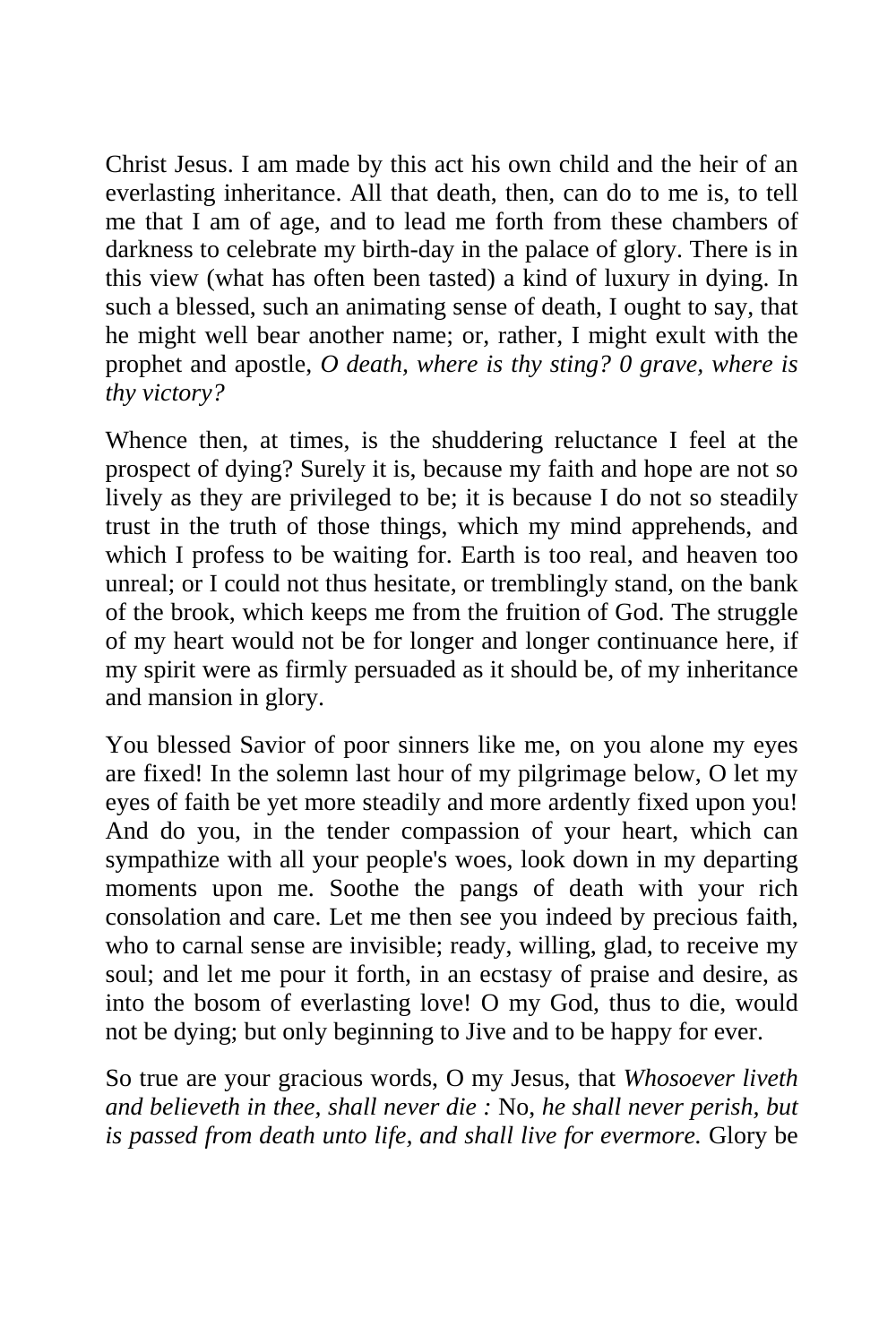to you for this rich, this invaluable promise! Lord, I believe; O help mine unbelief!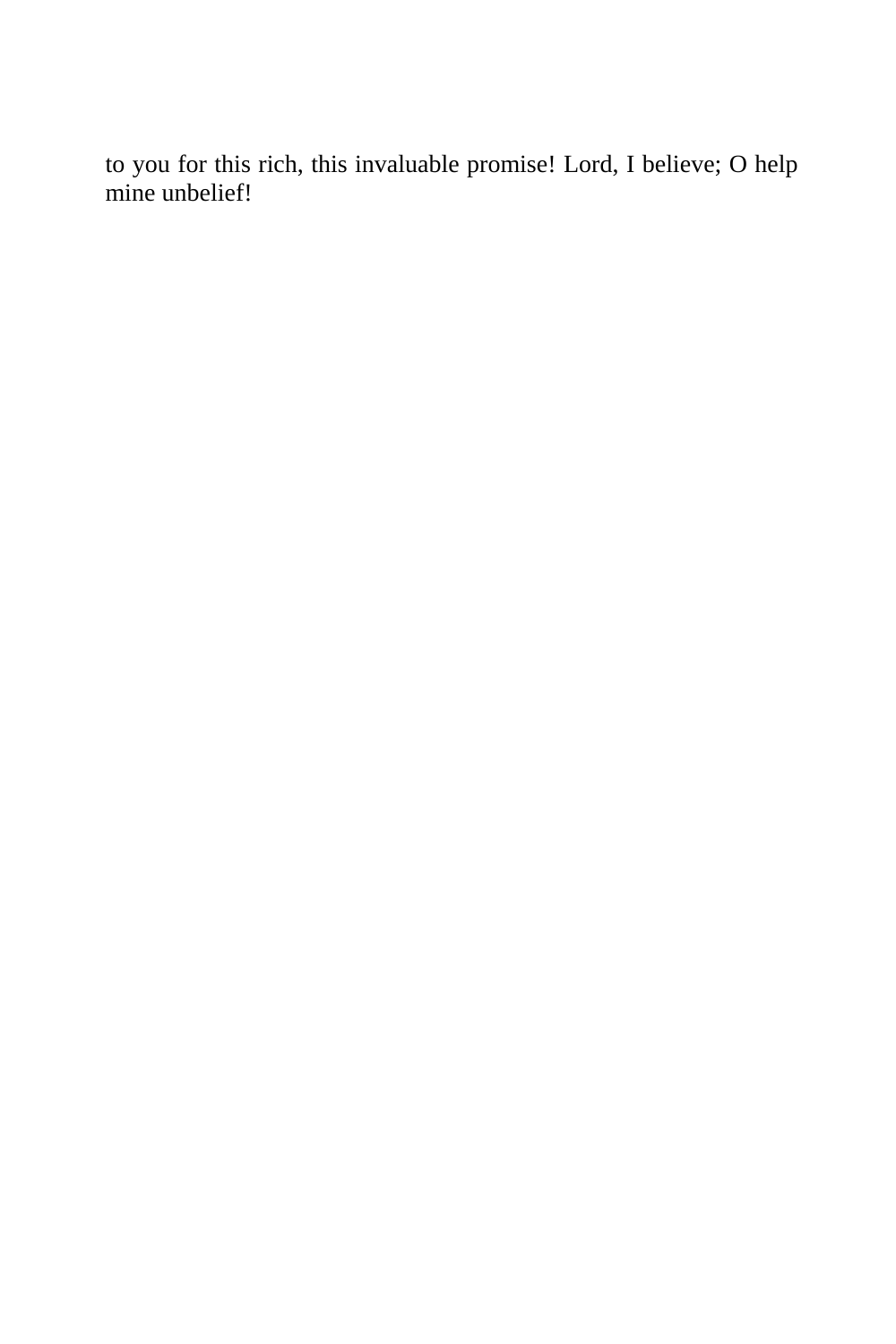## **CHAP. XLVI.**

#### **THE RECOLLECTION OF THIS SECOND PART IN PRAYER TO GOD.**

ENABLE me, O Lord my God! to examine myself, the state of my soul, and the reality and growth of my experience, seriously, deeply, and constantly. I am still clothed with a corrupt nature, and therefore am always inclined to favor myself; and nothing but your grace can give me a faithful distrust of my own condition and attainments, or an holy watchfulness over all that passes within me.

As I have received Christ Jesus my Lord, so I know it is my interest, privilege, happiness, and duty, to walk, to live, to grow, and to press forward in him. O keep me from spiritual sloth, or, as it may better be called, from carnal security, that I may run, with the loins of my mind always girt and disentangled, and with increasing faith and patience, the blessed race which you have set before me. Give zeal for every duty, wisdom and strength rightly to perform it, and a humble holy resignation of heart to leave all the success unto you.

Make me wise to discern the motions within my soul; and to trace out from whence they proceed. O let me not be deceived by the will or the cunning artifice of the flesh, whenever it would mingle in holy things; but let my spirit be your own sacred temple, where I may find you indeed, working in me, enlightening and enlivening me for all your service and glory, and drawing me, with singleness of eye, and simplicity of heart, to seek not myself, not my own pride, profit, or pleasure, but all I want, and all I can rightly have, in you, and from you alone. Draw me nearer and nearer to this just and perfect rule of action, to this sweet and blessed spiritual life; so that I may be able indeed to say, and with the increasing confidence of truth, I *no longer live, but Christ lives in me: and the life that I live in the flesh, is not after the flesh, but by the faith of the Son of God, who loved me, and gave himself freely for me.* O let this be my humble and secret path of life, which none can know but whom you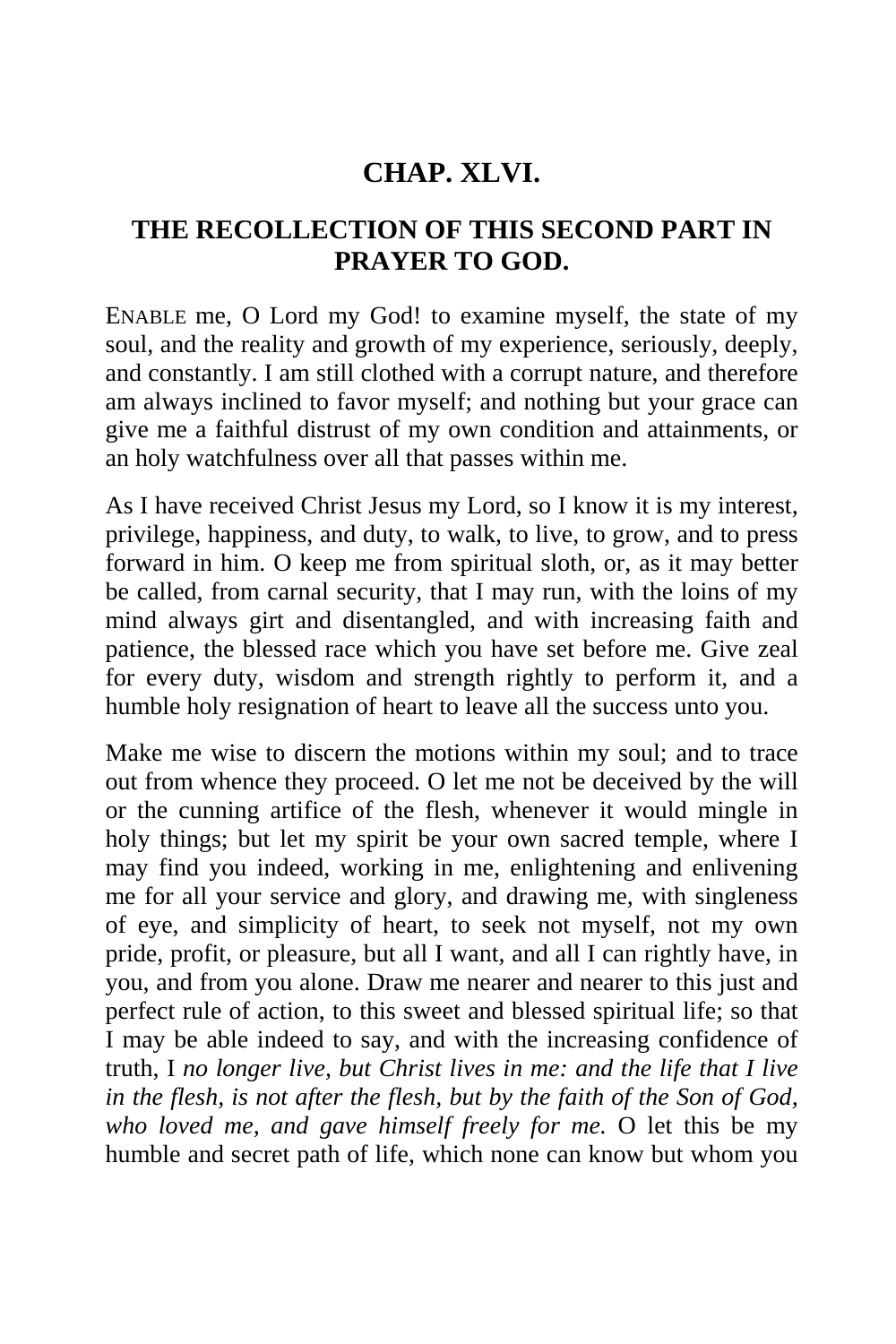teachest, and which, for its narrowness, none can walk in but those whom you support by your hand.

You know, O my God, that I am in the world, surrounded by temptations, opposed by men, attacked by devils, weakened by infirmities, and exposed by a corrupt nature to all manner of evils. Without are fightings; within are fears. How shall I get safely on to the end, or, rather, how shall I get on at all, unless you are with me? I plead then your own promise of truth, that you will guide me by your counsel, and at last receive me to glory. Keep me, while I am in the world, from the envious, proud, hateful, dangerous, and unhappy spirit, which abounds in it.

Let me have constant proof that indeed I am yours, by having your life manifest in my mortal body, controlling and subduing it in all things to your righteous will. So shall even the world acknowledge, that I have been with Jesus; and if it hate me, upon that account, as it hated him, O welcome be it, and let me account it as one of my brightest evidences and greatest honors.

In all the circumstances and conditions of my outward life, O help me to look for your special blessing, without which nothing can succeed in itself, without which every thing may lead me astray. Help me to bear losses and crosses as your dispensations, intended only for my good; and give me wisdom and grace to see your intention, and to get the good you mean by them. If one of your hands be laid hard upon me, let the other support and bear me up with the more firmness and stability. Restrain all the murmuring and rebellion of my carnal nature against your holy will, and lead my spirit, by all visitations, to nearer fellowship and sweeter communion with you. So shall my earthly sorrows be turned into spiritual joys, and all the calamities, which can befal me here, shall become urging and successful remembrancers to prepare me for that decaying mansion, *where the wicked cease from troubling, and where the weary are at rest.*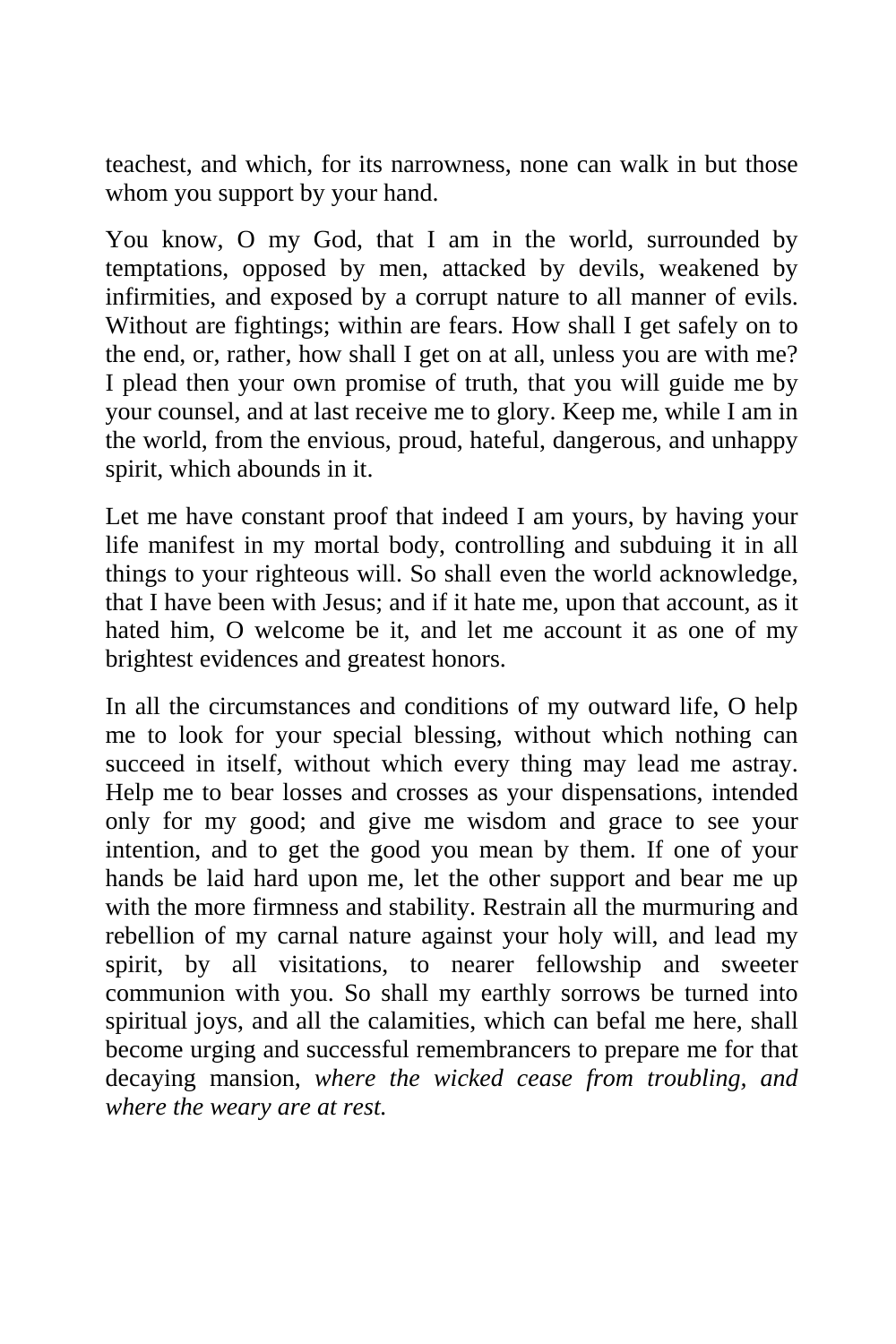And when sickness and death shall come, as come they must in a very little while at the longest—O stand by me, my dear and only Lord, in my drooping and needful moments. Make all my bed in my sickness, and overcome the sorrows of nature by the lively joys of your grace. Receive my spirit, which I commit unto you, as your only: for truly I am yours entirely, yours by purchase, yours by grace, yours by promise, yours by the immutable and consecrating oath of all your holy attributes. Carry, O carry me to the regions of peace, to the church and general assembly of the first-born, to the blissful city of God, and to your own habitation, O Jesus, my Lord, my Life, my only Redeemer! Whom have I in heaven itself but you; and what can I desire, throughout all the universe of your works, in comparison of you? My heart and my flesh may rail, yea, they shall and must fail; but you, even you, are the strength of my heart, and my portion for ever.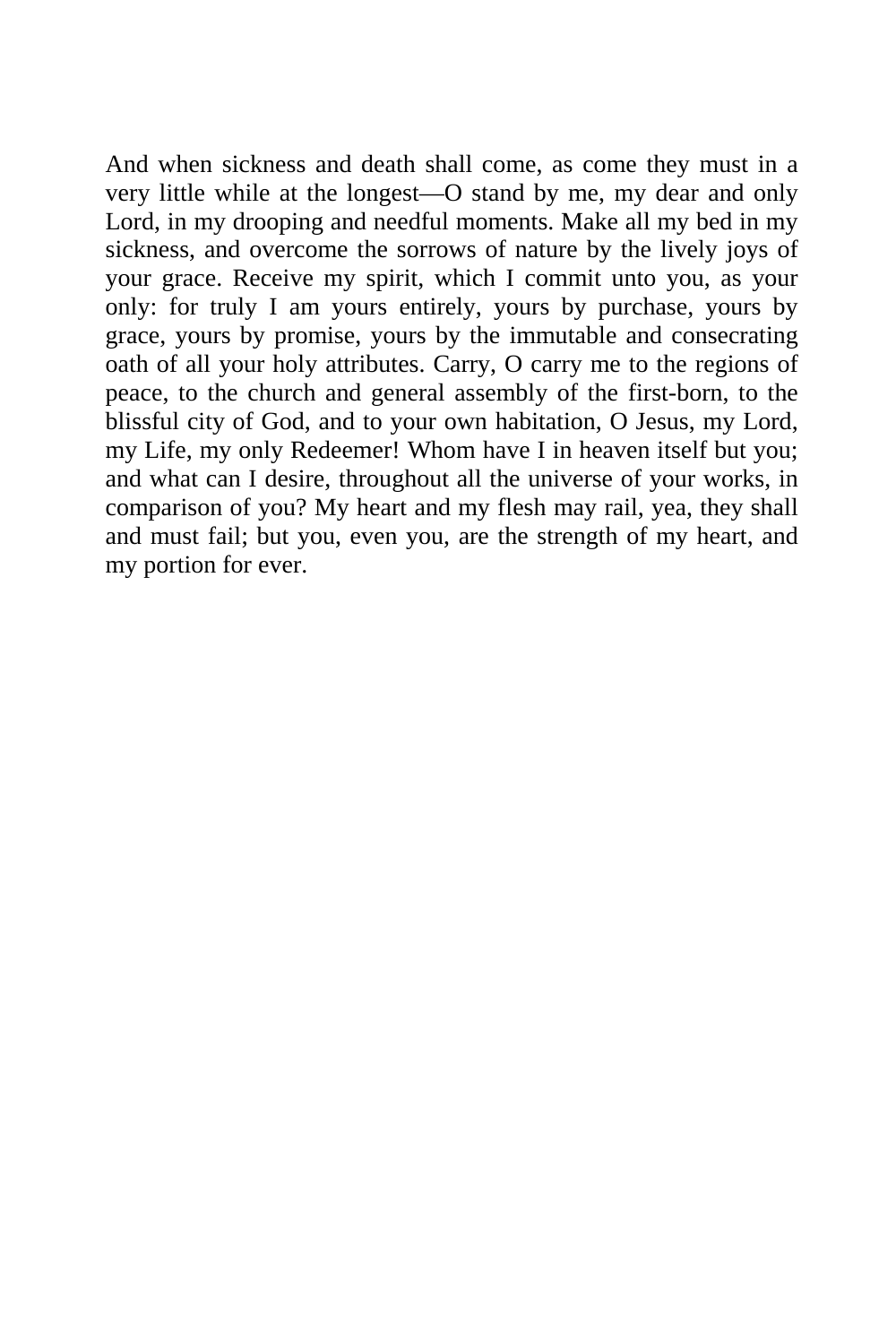# **THE CHRISTIAN REMEMBRANCER.**

## **PART III.**

### **CHAP. I.**

#### **THE REAL CHRISTIAN LOVES HIS COUNTRY, AND IS THEREFORE THE BEST OF PATRIOTS.**

POLITICAL hypocrisy has made the laudable name of patriotism almost suspicious. But he, that is sincere in the best things, and walks as in the sight of God, will, of all men, be faithful in lower matters, and carry a sterling integrity from religion into every duty of social life. On the other hand, he, that regards not God, nor yet other men but as they are convenient to himself, may very justly be suspected respecting his fidelity to his country. Profit and vain glory, indeed, will carry some men very far, as they have done ; but strip a worldly man of these, and where .ire his motives for promoting the national welfare?

The Christian is not a mere showy patriot, for lucre or for fame; but he is, what none but a Christian can be, a patriot in spirit and in truth, pouring out his secret and earnest prayers before God for the true prosperity of the land. The world, indeed, has a low opinion of this artillery of heaven; but He, who is wiser than the world, has told us, that *the effectual fervent prayer of a righteous man availeth much.* And if one such person, like an *Elias,* can be instrumental in drawing down public blessing; what may not be hoped for from the prayers of legions of Christians throughout the nation? We may read what the prayers of such men have obtained, in Heb. xi. 33, 34.

The Christian patriot will rejoice in the good done to his country; though other hands, rather than his, have been employed in the doing it. That man deserves not the name of a patriot, to whom the peace, honor, and prosperity of his country are valuable, only as they may contribute to his own.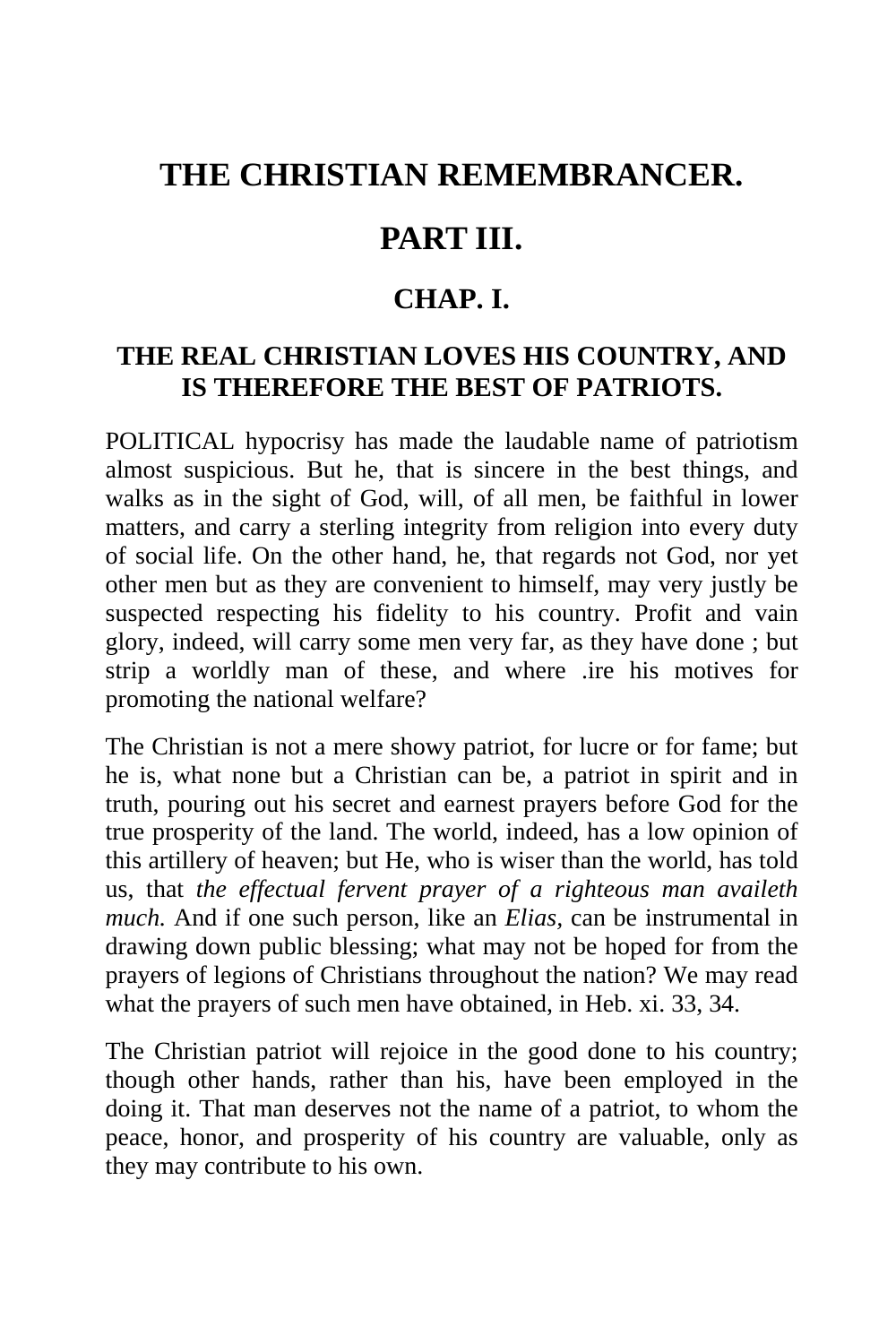As the Christian's patriotism is founded upon the pure principles of religion, he is more desirous of his country's prosperity in true worth and virtue, than in mere power and riches, which are often the dangerous fuel of luxury and pride both to states and individuals. He is no enemy to commerce, for a thousand reasons; but an utter enemy to commercial vices, for reasons infinite and eternal.

In wishing for his country all kinds of temporal blessings, he cannot forget to ask before God for a greater abundance of spiritual mercies. His heart's desire is, that the gospel and religion of Jesus Christ, happily countenanced and established by the laws, may for ever flourish through the land in its most genuine and effectual power and purity. Though he is not, and cannot be, an enemy *to* any man, yet he is a well-principled adversary to all wicked and blasphemous errors and opinions, and to all profligacy of heart and life, which flow from them, and which have over-run, the country with guilt and shame.

The Christian carries religion into his patriotism but not his patriotism into religion. The things of God are too holy and sacred with him either to be mixed with or truckle to the little low politics of men. He is the citizen of a better country, and a pilgrim in all others; though a peculiar and public spirited friend to that, in which he was born.

*As* he can say with *Samuel, God forbid that* I *should sin against the Lord, in ceasing to pray for his* nation; so he would act upon all occasions, as *Samuel* did, and endeavor to promote the welfare of his country by being a good countryman. He will contribute fairly and cheerfully to her burdens, live in all godly quietness and honesty among his people, and pray faithfully and. earnestly for the whole public weal as a Christian. Were all the subjects such patriots, the country would have but small reason to be afraid of the most mighty and numerous enemies; for who could penetrate *the wall of fire,*  with which God, in such a case, would surround it?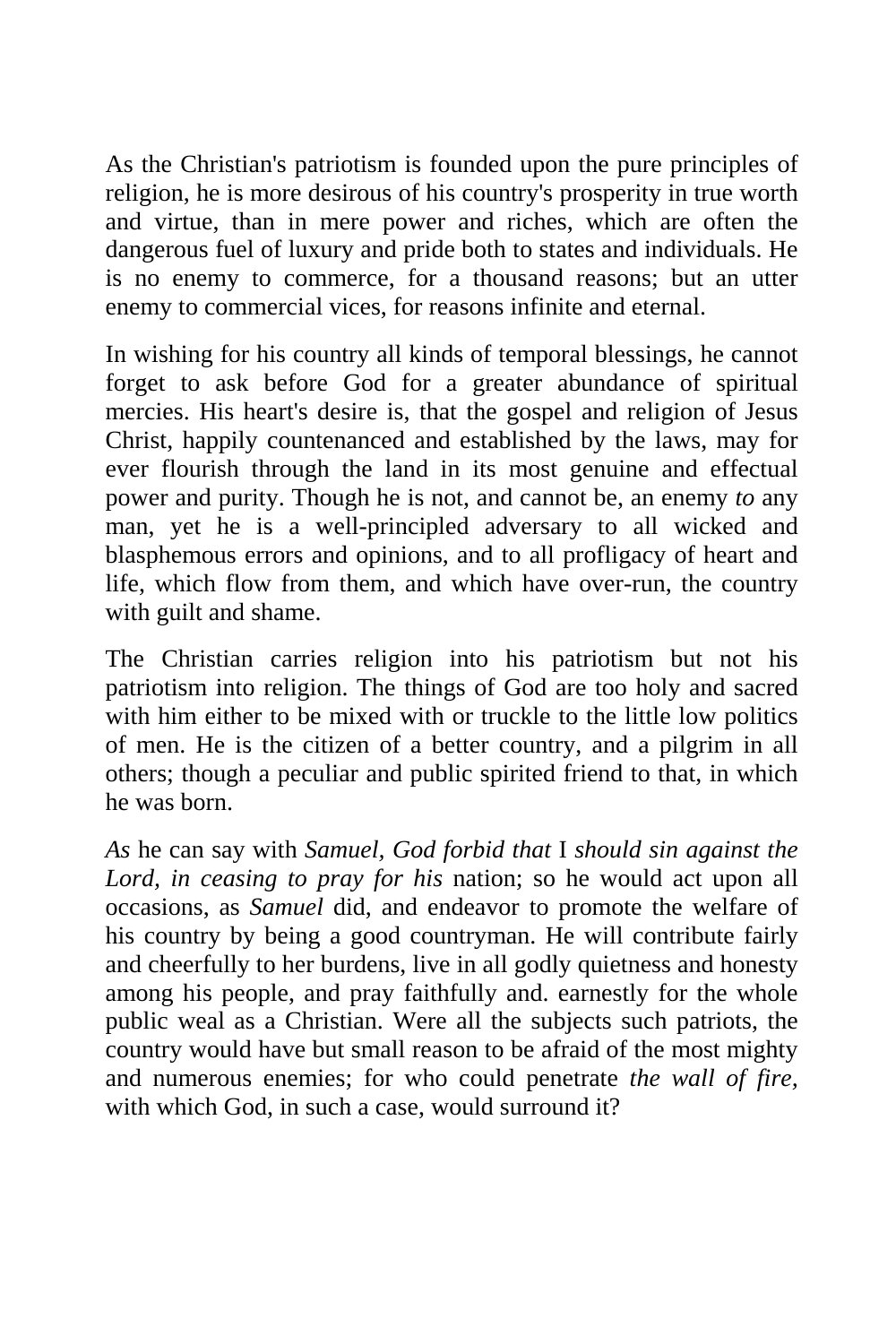#### **CHAP. II.**

#### **THE REAL CHRISTIAN IS CONSCIENTIOUSLY A DUTIFUL SUBJECT TO THE KING AND HIS GOVERNMENT.**

HE that said, *fear God,* immediately added as one evident proof of the reality of godly fear, honor *the king.* Being chief magistrate, the king is God's first temporal minister, who is to bear the sword of justice and judgment for *the punishment of evil doers and for the praise of them that do well.* The Christian then, living like a Christian, has no just cause to fear a wound. We are commanded by God to reverence those, who act under the king, for these ends; how much more then we are bound to regard himself! And if the Christian be concerned for his country, he cannot be unconcerned for his sovereign, who is more deeply interested in its welfare than any other man.

He prays publicly and privately for his king, for his family, and for all that are put in authority under him. It is his wisdom, interest, principle, and duty thus to pray; because their prosperity is not only connected with his own, but their downfall would occasion the worst of hazards to millions of people. He, who countenances strife and sedition, can no more be a true and benevolent Christian than a real patriot and subject; for by these, confusion, rebellion, rapine, and murder, may overspread a land, to the general destruction, and to the reproachful hindrance of godliness and piety. I can find examples of pardon for the most atrocious private sins, in the Bible; but I do not recollect one instance of God's mercy, extended to the public crime of rebellion. Indeed the same word is used in the original both for *rebellion* and for *apostasy* from God; and probably because they are almost one and the same *thing:* Rebellion is an aggregate evil, inducing and involving every other wickedness, and is precisely that offence of the first magnitude, which ruined the fallen angels, and through them brought misery and mischief into this world, as well as occasioned the irreparable sorrows of eternity.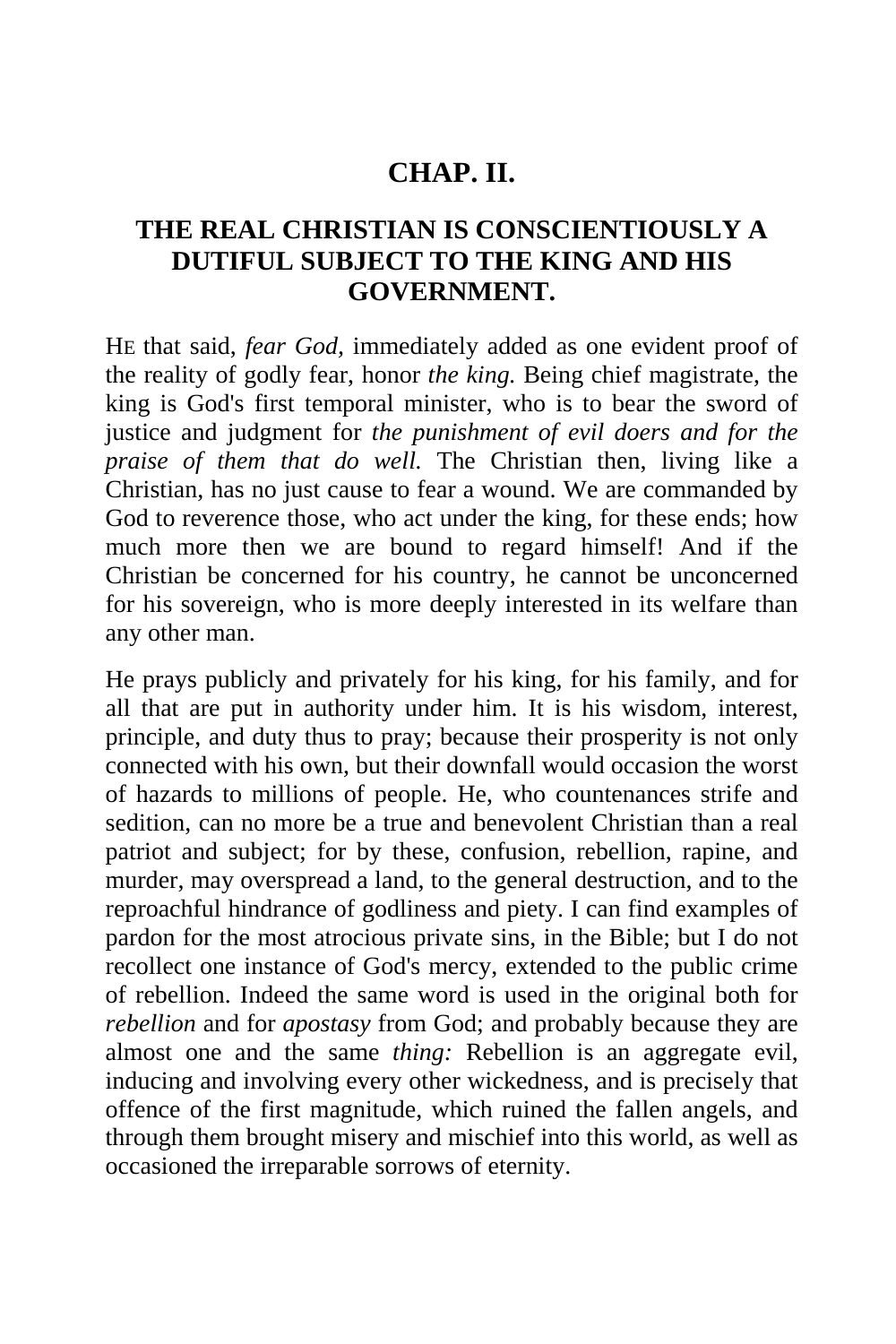A true Christian values private, public, and religious peace at too high a rate, ever to sacrifice it to the caprices and suspicions of selfish parties and worldly politicians. Corrupt as the world now is, he is thankful for the civil and religious liberty he enjoys, esteeming it a wonderful providence to him as a Briton above all other men; and therefore he is not captious and querulous because governors are frail mortals, like himself, and consequently cannot please every one, nor be absolutely perfect in all things.

In cases of real oppression, the Christian has a better God to go to, than his own passions, or the violence of sinful men, or the evil god of this present evil world, who kindles that violence and passion by his own. He does not rave, but pray; swear and curse, but bless; not strive to cut throats for his own self-will, but to subdue his own heart first to the will of God, and, then to soften the hearts of others by temperance of conduct, kindness of reason, and innocence of Iife. *And who is he that will harm you, if ye be followers of that which is good? But if ye suffer for righteousness sake, happy are ye; and be not afraid of their terror, neither be troubled*; *but sanctify the Lord God in your hearts.* 

The word of God is the Christian's rule of politics; not the false, fanciful, ignorant, and impracticable speculations of men, who know not their own hearts, and who, deriving all from their own stock, or aiming like *Belial,* to live *without yoke,* could not have true wisdom or grace, and consequently could not truly and really govern themselves. Whatever principles, temper, and conduct, cannot be *sanctified by the word of God and prayer,* are absolutely unholy to a Christian, and strictly to be avoided by him.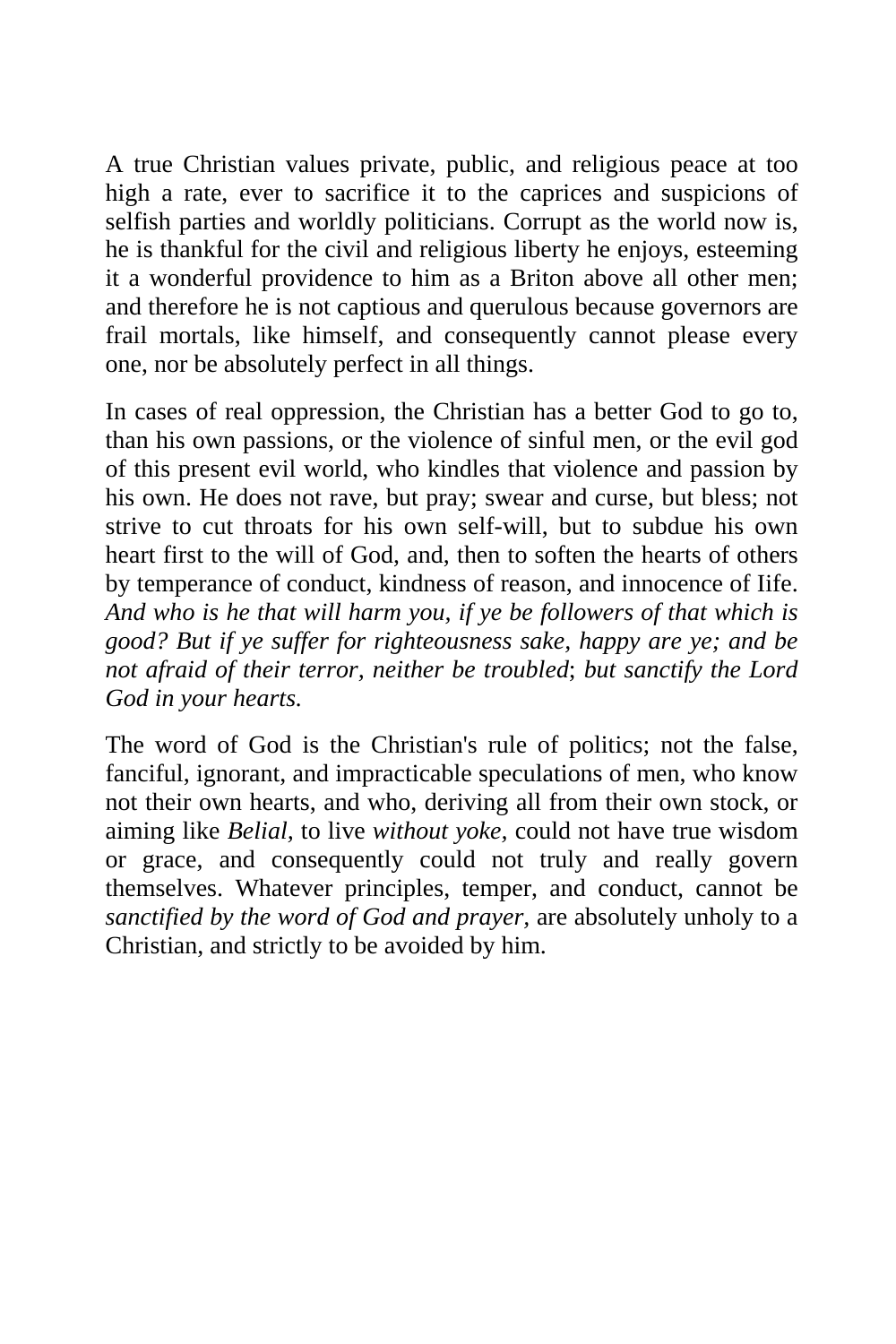### **CHAP. III.**

#### **THE REAL CHRISTIAN WILL PUNCTUALLY OBEY THE LAWS OF HIS COUNTRY, IN EVERY THING NOT OPPOSITE TO THE WILL AND WORD OF GOD.**

INIQUITY, not righteousness, is the object and occasion of law. Without law, so sinful is man, there could be no society, property, liberty, or peace. And though real Christians would, as such, do nothing but right, were there no law at all; yet as the number of these is few, and as the nature of man is frail and requires order and direction, they cannot better show, that they could live without laws, than by the most exact attention never to break them.

There is only one case, in which a Christian can withdraw his obedience; namely, when the laws of men are directly opposite to the will, and word, and laws of God. But he ought to be very sure, that they are so, and should rarely trust to his own single judgment; lest, instead of suffering for God by resisting man, he only set up his natural self-will against that of others, and so disgrace rather than glorify the cause of goodness and truth.

The laws of his country ought to be very dear, at this time, to a British Christian, because he is most unreservedly protected by them, in his liberty, property, and religion. He can now sit, and kneel too, *under his men vine,* none making him afraid.

A professor of religion acts unworthily, when he strives to evade the spirit and intention of the laws, or to profit by secretly breaking them. It is no act or faith, either to smuggle, or to eat, drink, and wear, such things as the prudence of the state has forbidden. Persons, who can allow themselves in this licentiousness, ought to examine the uprightness and sincerity of their own consciences, and whether they would not yet further contribute to the ruin and confusion of their country, if the punishment and force, meant for ungodly men, did not restrain even them. The Christianity of a smuggler, or shuffler of just duties and taxes, is as much to be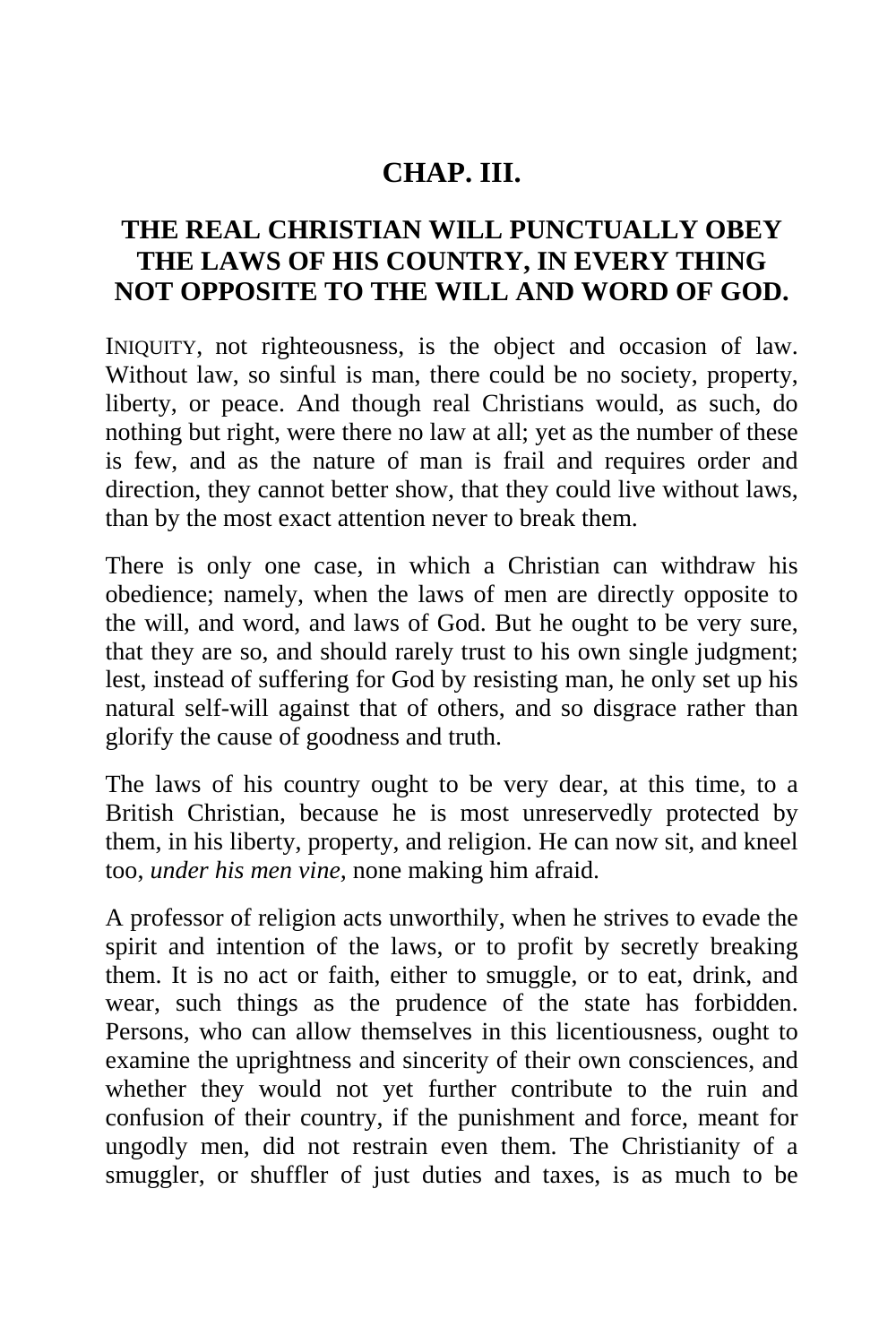doubted, as the honor and justice of a professed highwayman. It may be added, that the man deserves the highest blame, who, professing religion, can venture to do what religion and reason uniformly condemn. By his profession, he renders himself both a cheat and a hypocrite; whereas, without it, he would only have been demonstrated—a knave.—These are hard and bad *names;* but they cannot be so bad or offensive to us, as the *persons,* to whom they rightly belong, most certainly are in the sight of HIM, who hates iniquity.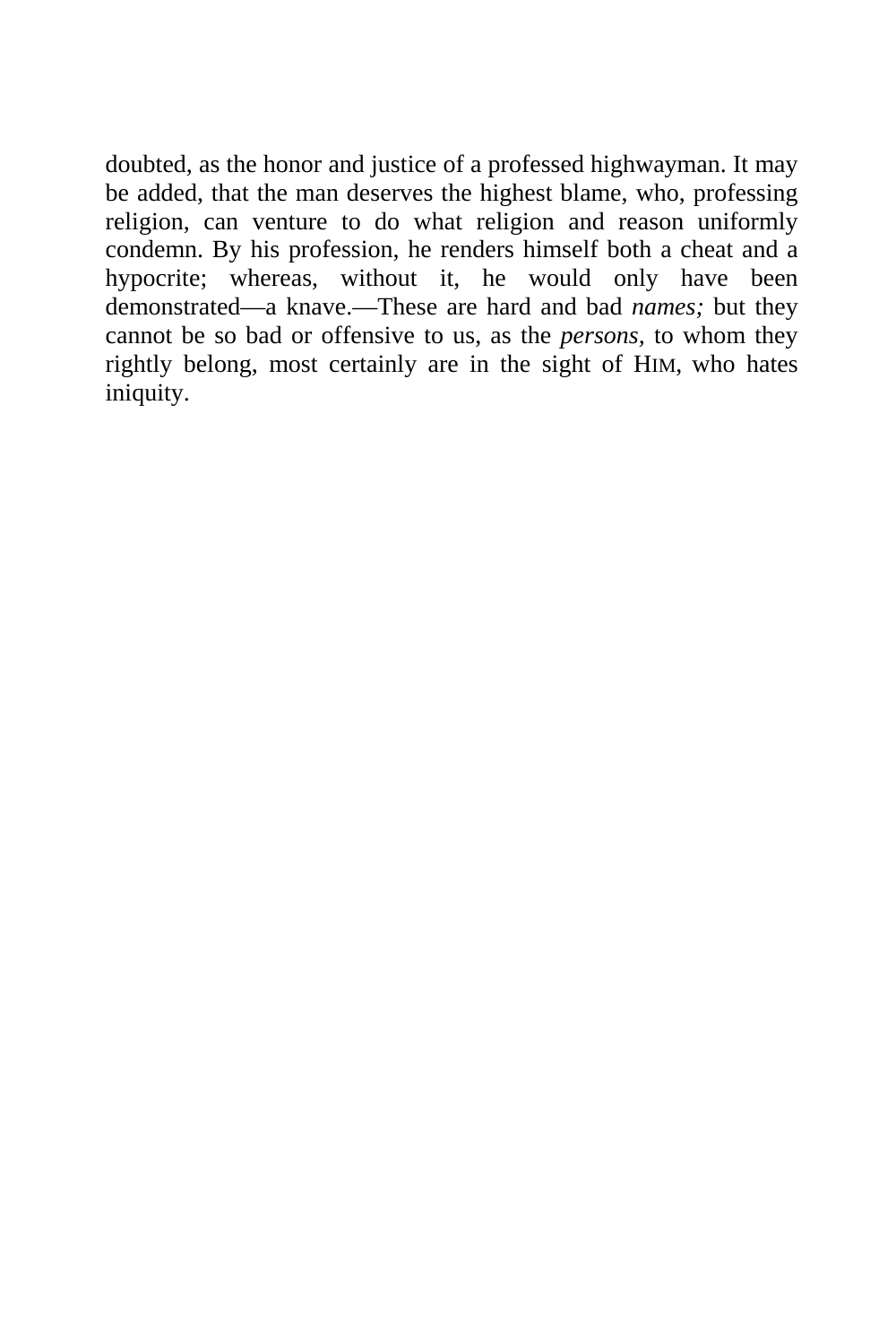### **CHAP. IV.**

### **HOW A REAL CHRISTIAN SHOULD CONDUCT HIMSELF TOWARDS THE CHURCH OF GOD.**

THE untamed corruptions and natural blindness of the human heart have introduced a great variety of disorders into Christian profession, and occasioned the whole multitude of sects and parties. All believers agree, that there is but one spiritual church, the bride of Christ and the mother of the faithful; but all believers do not act, as if they really consented to this truth. What mischief has not *the carnal mind* produced in all ages!. Superstition, bigotry, persecution, pomp, parade, and intolerance, are all of them the proper fruits of an evil heart, uncircumcised, unsubdued, untaught, by the Spirit and power of God. They are the evil detestable weeds in the spiritual field, which do nothing but stifle, overrun, rob, and impoverish the corn.

There are real Christians perhaps in every Christian church or society; and it will scarcely be denied, that there are hypocrites, formalists, carnalists, and ungodly men in all. Let the Christian's conscience be free; for God is his only master in these things: but to whatever particular profession he may belong, let his conversation be edifying to that, and let his charity be shown to all the rest. He should be willing to think the best things of any good men, considering the prejudices of education, the differences of situation and temper, and the advantages which God has given to some above others; and especially considering, that real Christians of all denominations are sincere in their views, and under deep concern for the salvation of their souls. These considerations beget tenderness in every spiritual mind; and the want of this tenderness in any man is no proof, that he is *not yet carnal. "*In things necessary, there should be unity; in things not necessary, liberty; and in all things, charity."

Whatever difference may be in the outward mode or form of real Christians respecting the worship of God, their life and spirit of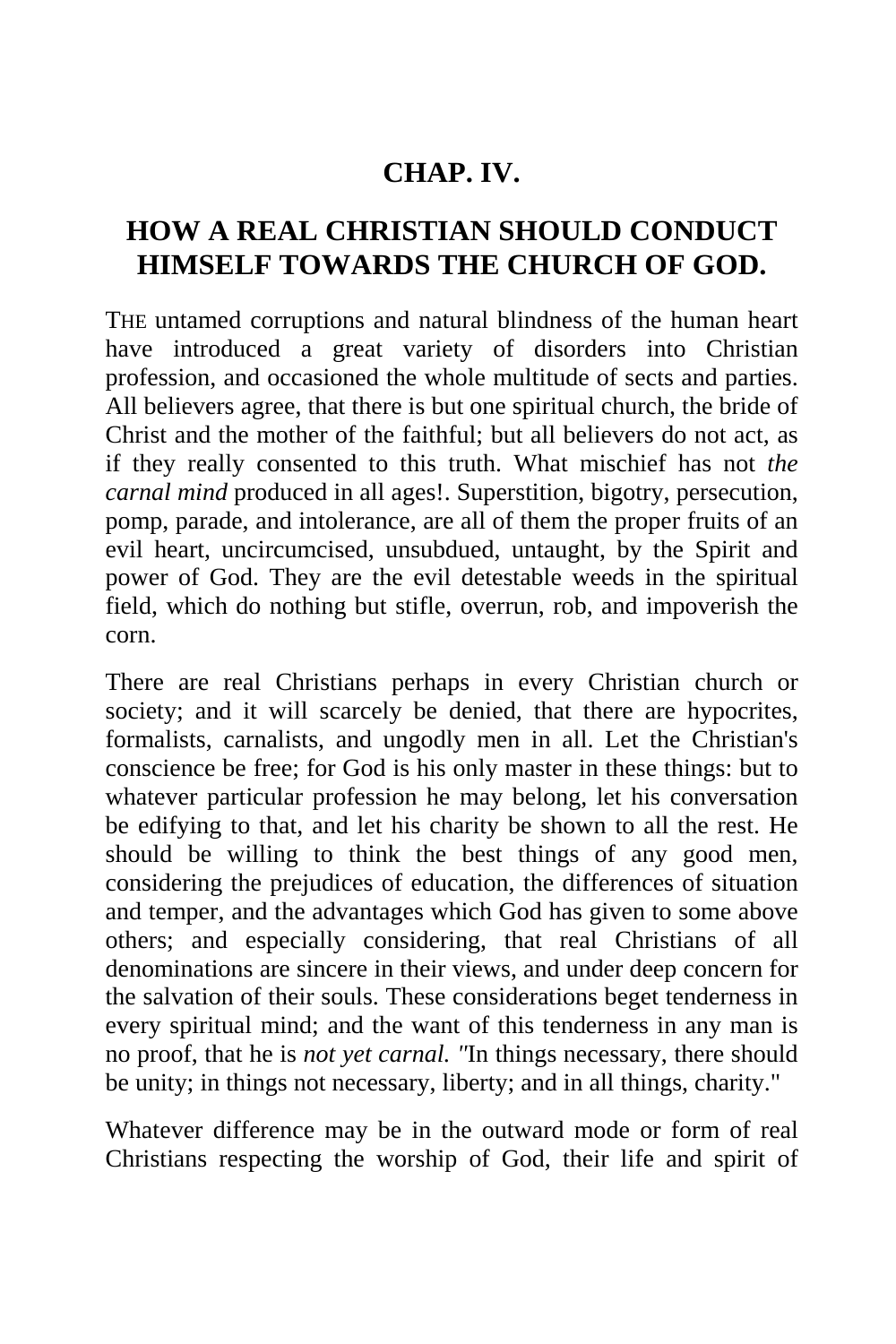worship are one and the same. As believers under the law had the like grace of faith with those under the gospel, though there was a vast disparity in their outward dispensations; so these last have an inward and substantial unity, yea, and uniformity too, one with another. Let each then, in his several vocation, not so much strive for the honor of a party, the love of party being only the love of self; but to glorify Christ with all the gracious power which may be given him. It would be happy indeed for themselves, and honorable for the Christian religion, if all its professors were like-minded in all outward things: but as this is not to be expected, while evil can mingle with good, or darkness with light, they ought however to labor hard, on all sides, to keep *the unity of the Spirit in. the bond of peace.* 

Let him that uses ceremonies, be candid to him that uses them not: and let him, that will not observe times, and days, and rituals, pray for, rather than revile, those who do. . The love of Christ preaches this lesson, which the apostle of Christ, almost in so many words, enforces and confirms.

With respect to those of the same denomination, the Christian is called in a more especial manner to show forth his works of faith and labors of love, for their comfort and edification. tie will see that the true distinction of a believer in Jesus, is not to rise over all, and to set up himself as a great somebody, but to be their helper or servant rather, showing all meekness, patience, gentleness, and truth. The infirmities of others he must not magnify, but pity and pray over, knowing that he himself is in the flesh, and is also encompassed with them. The attainments of others he must not envy, because these are the free gift of God, which if a man allow himself to envy, it is only because he does not know this gift aright. Strength of spirit inspires another conduct: Weakness of the flesh alone leads the professor to this. In fine, whether he be a pubic servant or a private member in the visible church, he will pray, that he may demean himself according to the settled order, with all gravity and decency, that he may lay no stumblingblock in the way of the weak, and no offence before the eyes of the strong; but that he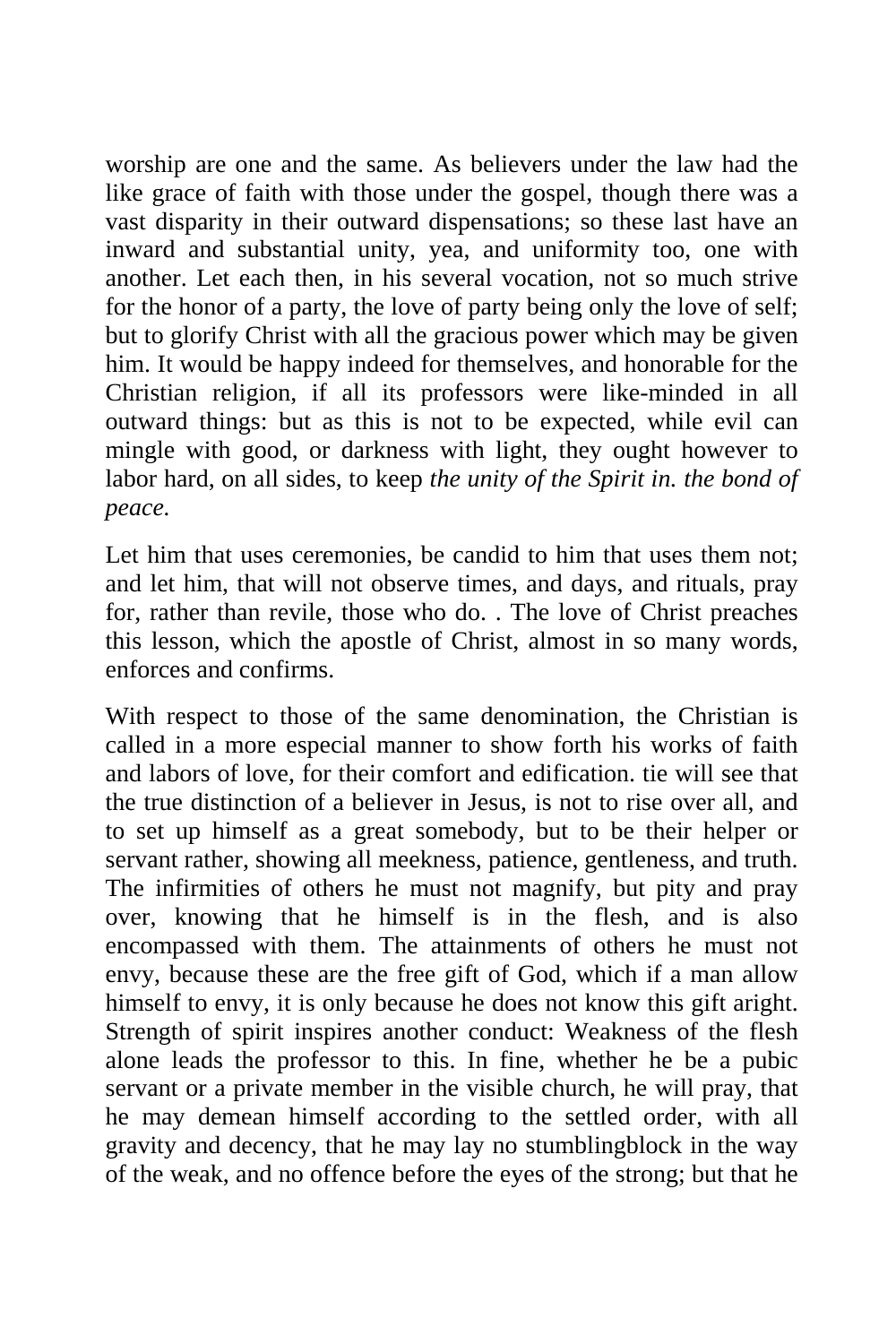may be an example of godliness, humility, faith, resignation, and charity, to all about him.

This, surely, is far better than any *nick-name;* for this is the true life and essence of what is signified by the best name,—a CHRISTIAN.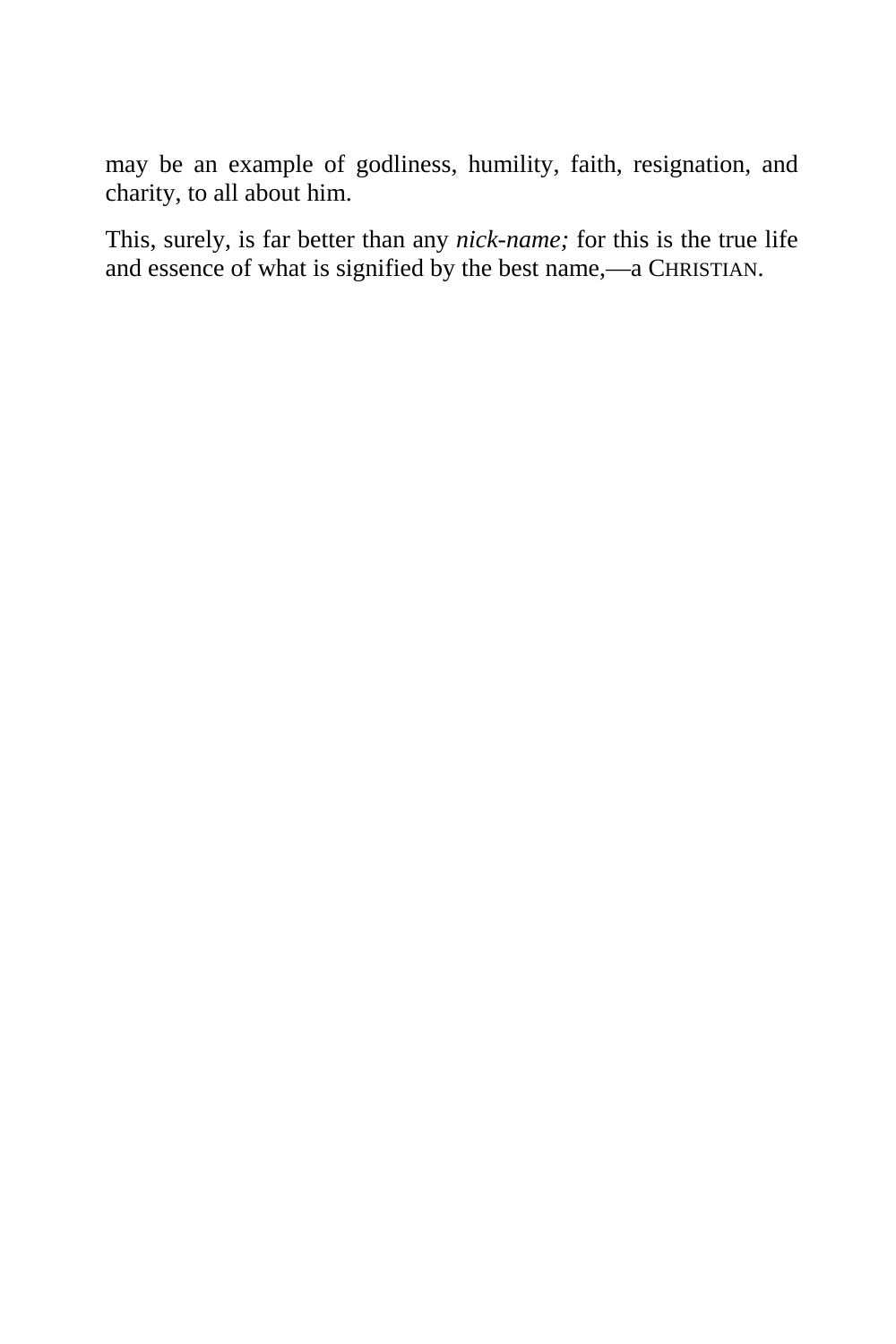## **CHAP. V.**

#### **ON THE RECIPROCAL DUTIES OF MINISTERS AND PEOPLE.**

IT would be presumption in me to offer instruction to those, by whom I would most gladly be taught. My words, therefore, on this head shall be few; and, I trust, they will not offend.

The faithful minister is the servant, the shepherd or pastor, the overseer, the teacher, the guide, the physician, the helper, and the comforter of the people committed to his charge. It is not, consequently, a light business for light heads; but an awful and solemn concern, which requires all the grace, wisdom, prudence, learning, courage, faith, patience, and godliness, that are dispersed among the laity at large, to be collected, as much as possible, in one individual man.

The profit *of* the flock, not the profit from the flock, is the grand object of a true pastor's concern. It is the character of the hireling, *whose own the sheep are not,* to care only for the fleece: and when he gets this the sheep not being his (which he proves by his want of care for their souls) he is nothing better than a robber. The world swarms with these spiritual thieves, who sacrifice all the plunder to their idleness, avarice^ pride, or pleasures.

What a character does the Lord give of whom he calls *the foolish shepherd!* He does not *visit those that are cut off, nor seek the young, nor heal the broken, nor feed that which stands still. Woe*  (continues he) *to the idle* (the false or foolish) *shepherd that leaveth the flock: the sword shall be upon his arm, and upon his right eye; his arm shall be clean dried up, and his right eye shall be utterly darkened.* He shall eventually be without strength or understanding. Zech. xi. 16. See also Ezek. xxxiv.

When any congregation of people have the blessing of an able and faithful minister, how ought they to prize so scarce and so valuable a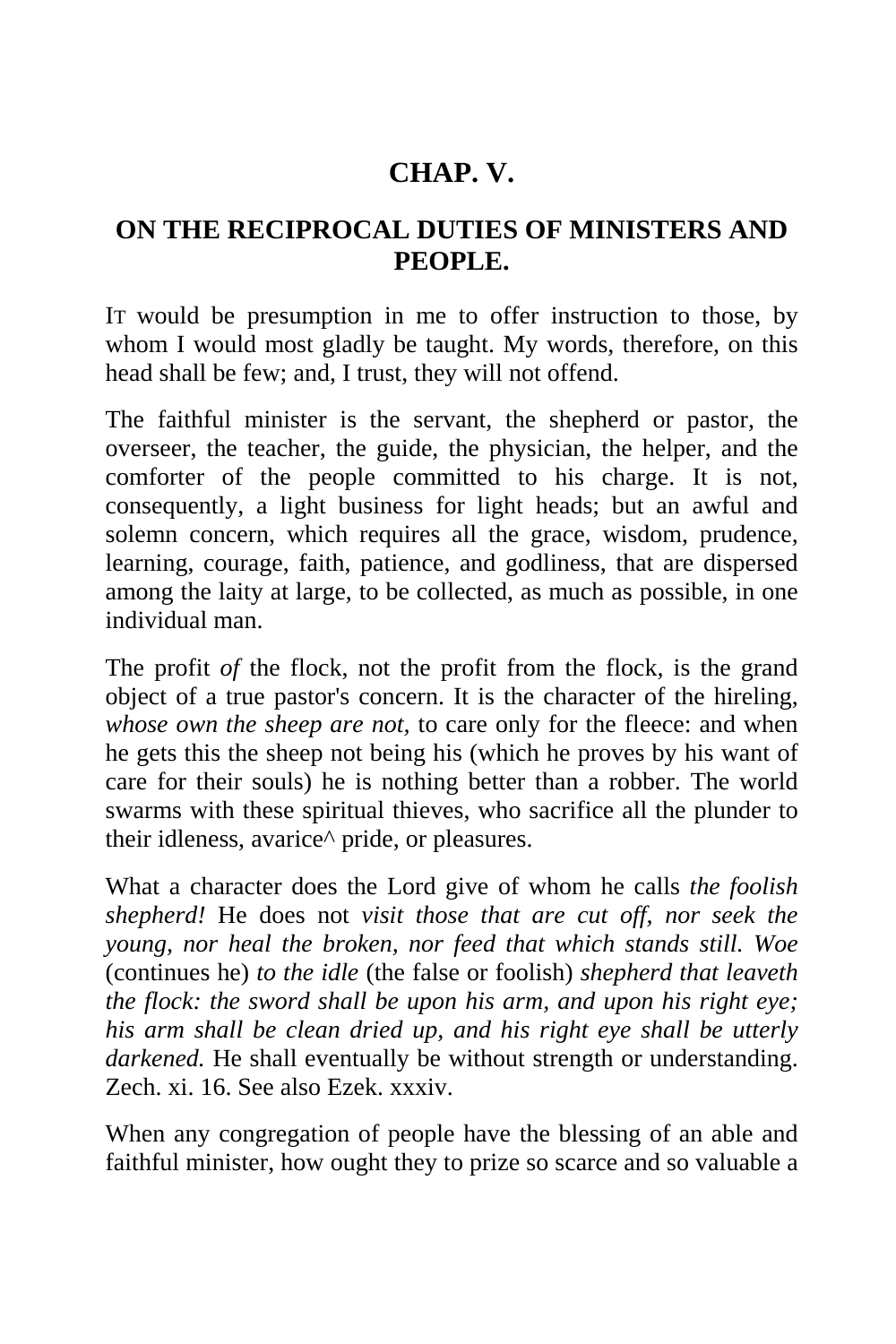jewel! Such an one is worthy of all honor, both for his work's sake and for his own sake; and those Christians are not wise for themselves, who do not all in their power to strengthen his hands, and to assist him in his ministry.

One good way of accomplishing this, is to pray earnestly and constantly in private for the pastor. This would draw down mutual blessings both on speaker and hearers, and much endear them to each other. The reason, probably, of the dissatisfaction and uselessness, which often arise between them, may be owing to the want of mutual prayer, which begets indifference or remissness, as well as discovers too lax a spirit of watchfulness and faith. And, then, how can the word, on one side, profit; and, on the other, how can the preacher be approved?

The minister of Christ, who gives up all his time, labor, and expectations, to his holy calling, ought to be comfortably and honorably supported in it. The laborer is worthy of his hire; and the very beasts eat of the corn for which they toil. If the maintenance be voluntary, it ought to be the more liberal for that very reason: If it be settled, it ought to be punctually complied with. It is sad for ministers, whose business is of a higher kind, that the covetousness or dishonesty of their people should make it just and necessary for them to attend, with any anxiety, to lower affairs. Certainly, it betrays a want of love to God, when men can suffer his ministers or his poor to starve by their dwellings. How can the pastor give himself up to the word" and to prayer, when he is constrained to serve tables? And how can he minister without distraction, when poverty and care haunt and worry him all the day long?—As a layman, I may ask these questions, without suspicion of any interested attachment to an order.

It is a melancholy fact, that the worldly pride and laziness of some clergymen have made the laity regardless of their sacred profession, and ready to treat it with wrongs; and that the spiritual ignorance and irreligion of the laity have rendered the situation of the clergy,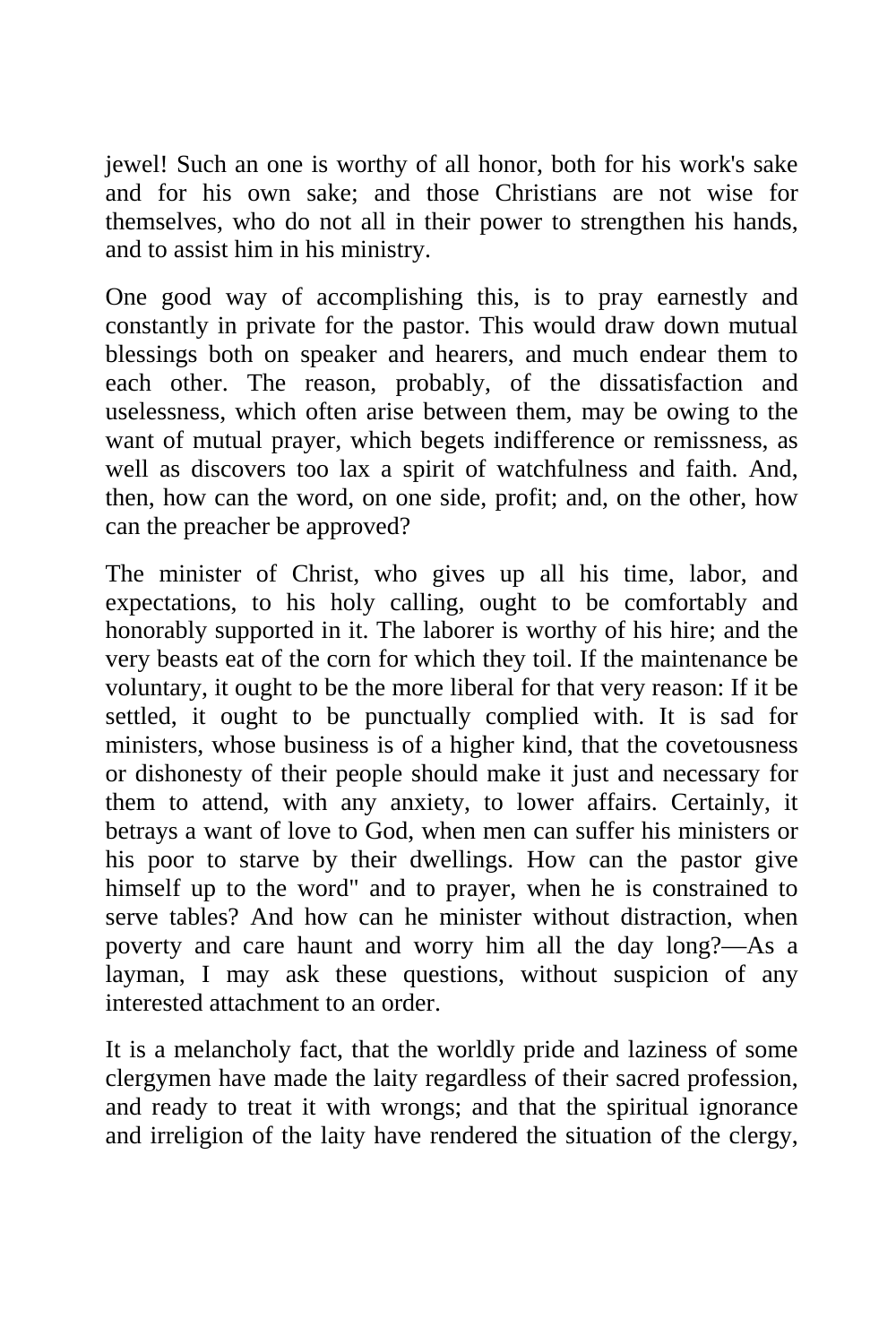in some respects, not so honorable, or desirable, as it should be, for themselves.

However these things may be, the Christian has one security of hope which can never fail; *The foundation of God standeth sure, having this seal; "*The Lord knoweth them that are his;" *And, "*Let every one, that nameth the name of Christ, depart from iniquity." *God is our Refuge and Strength; we have found him abundantly so in trouble: Therefore, will not we fear, though the earth be removed, and though the mountains be carried into the midst of the sea. There is a river, the streams whereof shall make glad the* CITY *of* GOD.

Outward establishments may meet with revolutions, and vary, and fail; but the true temple of God shall endure for ever. Yet, while Providence has ordained and settled so great a blessing as an establishment for religion among us; it seems to be the duty and the privilege of grace cheerfully to observe and support it.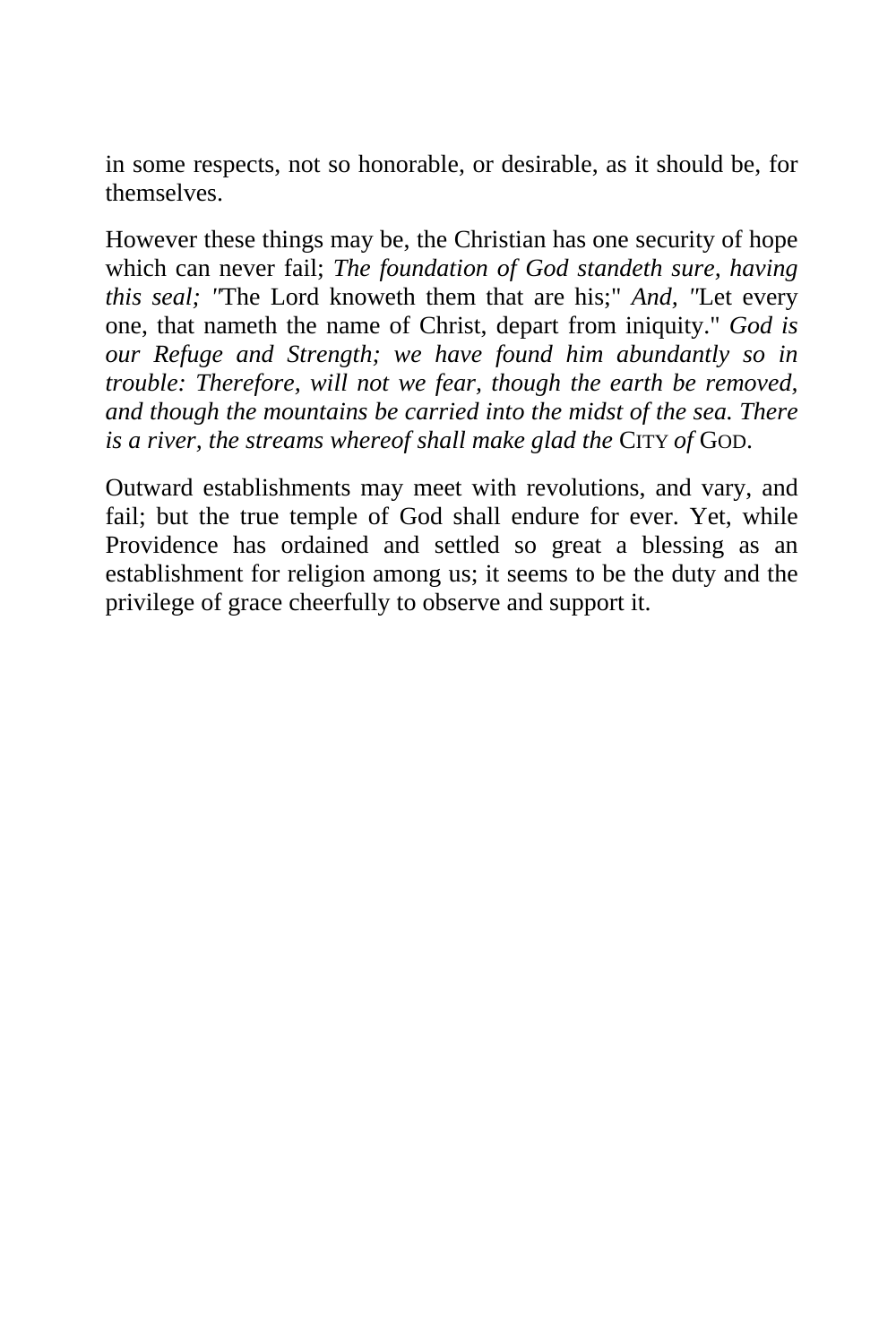### **CHAP. VI.**

#### **ON QUARRELS AMONG CHRISTIANS.**

IT is not grace, which genders strife, but corruption. If therefore my brother's corruption be raised against me, shall I oppose my corruption to his, and so enter into wrath; or shall I not rather beg of God, that his grace in me may invite the grace that is in my brother, and that so we may settle the whole in peace? If we are real Christians, we must both desire only what is just and right, or we do not live like Christians; and if we both agree in desiring this as the end, how is it, that we differ violently about the means? If either have done, or desired, the wrong; the other, who may be more under the conduct of grace, should kindly and affectionately represent it; and, if he cannot be heard, should leave the matter to God, without raising the unholy and unhappy tumult of heat and resentment in his, own mind. He, that can bear and forbear most, is certainly most like the Christian. It is misery and deadness to a real believer to walk and to. war after the base fury and discord of the flesh. When he deserves well of men, and patiently suffers evil from them, then he most follows his Master, and is most right in himself.

The apostle directs for believers, not the vengeance of the law, but Christian arbitration. Law is the last refuge, and can only be lawful, when right is not to be had by better means.

If Christians who have a matter of difference, would graciously agree, to meet with each other in prayer, and to pray together kindly for each other before the throne of grace; surely, if they meant the attainment of that right and truth which they prayed for, they might soon find it out and settle it accordingly. But, it is the flesh which comes in and mars all. One cannot stoop, and the other will not. They are not so wise as Luther's two goats, that met upon a narrow plank over a deep water. They could not go back, and they dared not to fight. At length, one of them lay down, while the other went over him; and so peace and safety attended both. Why should not believers try this method? But, alas! while grace remains idle or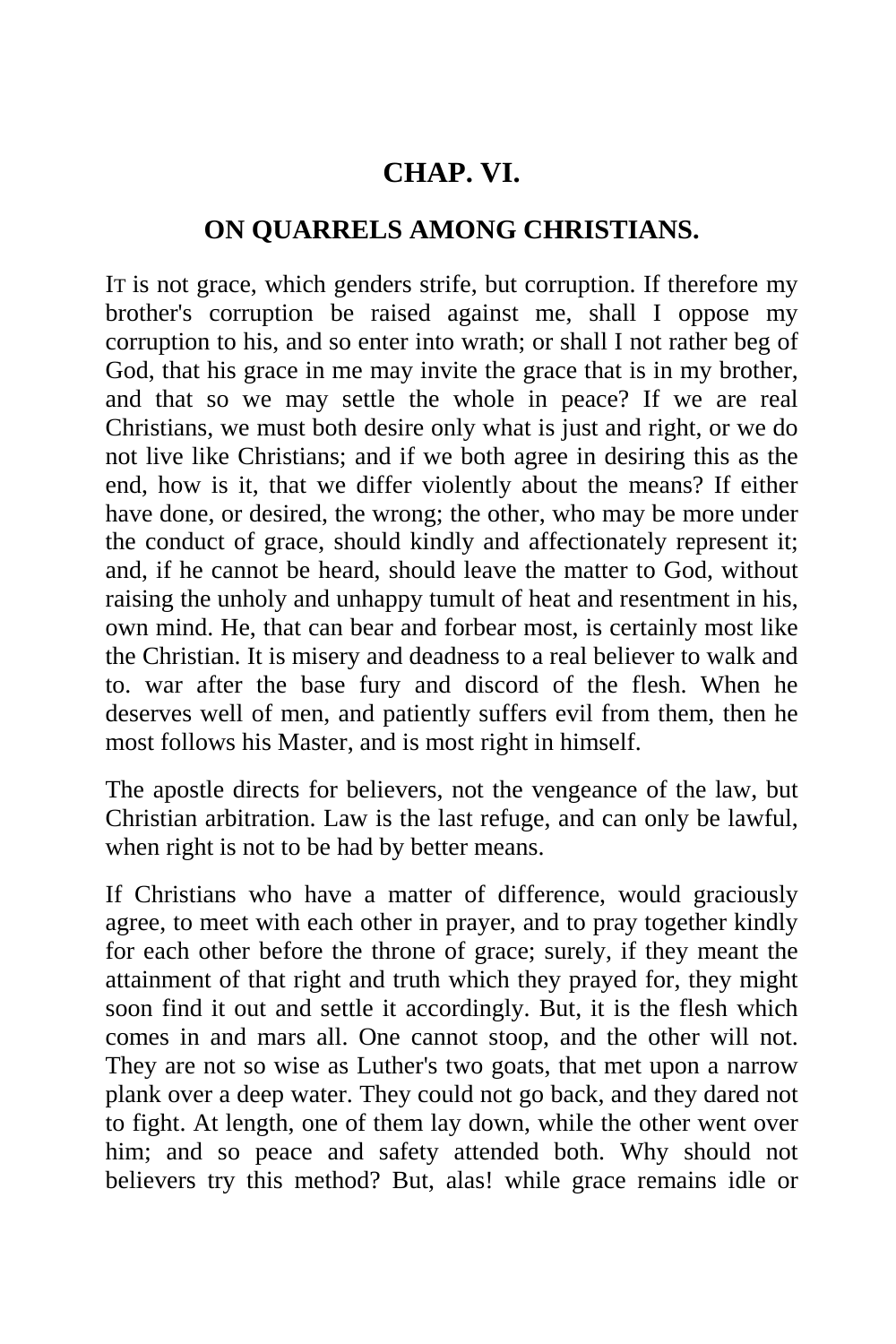neuter, the world jeers and triumphs; the devil is busy and. tempts; good men mourn and lament; the weak are stumbled, and turned aside; and a long train of inquietudes and jealousies fill the breasts of those, who humbly hope to dwell with God and with each other throughout eternity. These things ought not so to be.

If my brother be in the wrong, how shall I show myself in the right? By wounding him more than he has wounded himself? By doing wrong likewise, and rendering evil for evil

No; let me pray, that God would open his eyes, and not shut my heart; that he would give him more grace, and me more patience to meet what is not gracious in him; and, at the utmost, that I may not be a partaker with him of anger, or of those sins which may follow upon it.

Am I in the wrong? What then shall I do? Shall I persist in it, and make myself more in the Wrong? This would not be gracious; this would be bringing misery by heaps upon myself. Rather let me go first to God and then to my brother, acknowledging my fault, or my error, to both. There is no shame in confessing our sins to God, nor any meanness in owning them to men. It is the mark of a noble and generous spirit in common life; and it is the wisdom, as well as the duty and privilege, of a much better life in the Christian.

O you love of the brethren, where are you fled? We profess to believe in *the communion of saints;* but where are the saints, who have this communion? We talk of the unity of God's church with respect to its members; but where are those members who live in this unity? O shame upon us, that we differ at all, that we differ on trifles, that we love to differ, that we urge and promote differences, and that the healing spirit is not more to be found amongst us! Lord, if you would differ with us at any time, as we are ready at all times to differ with others; O how should we stand-before you, or what could we answer for ourselves? Give, O give, more of your grace, that we may be humble in our own hearts, true and just in our desires, mild to others, and deeply submissive to you.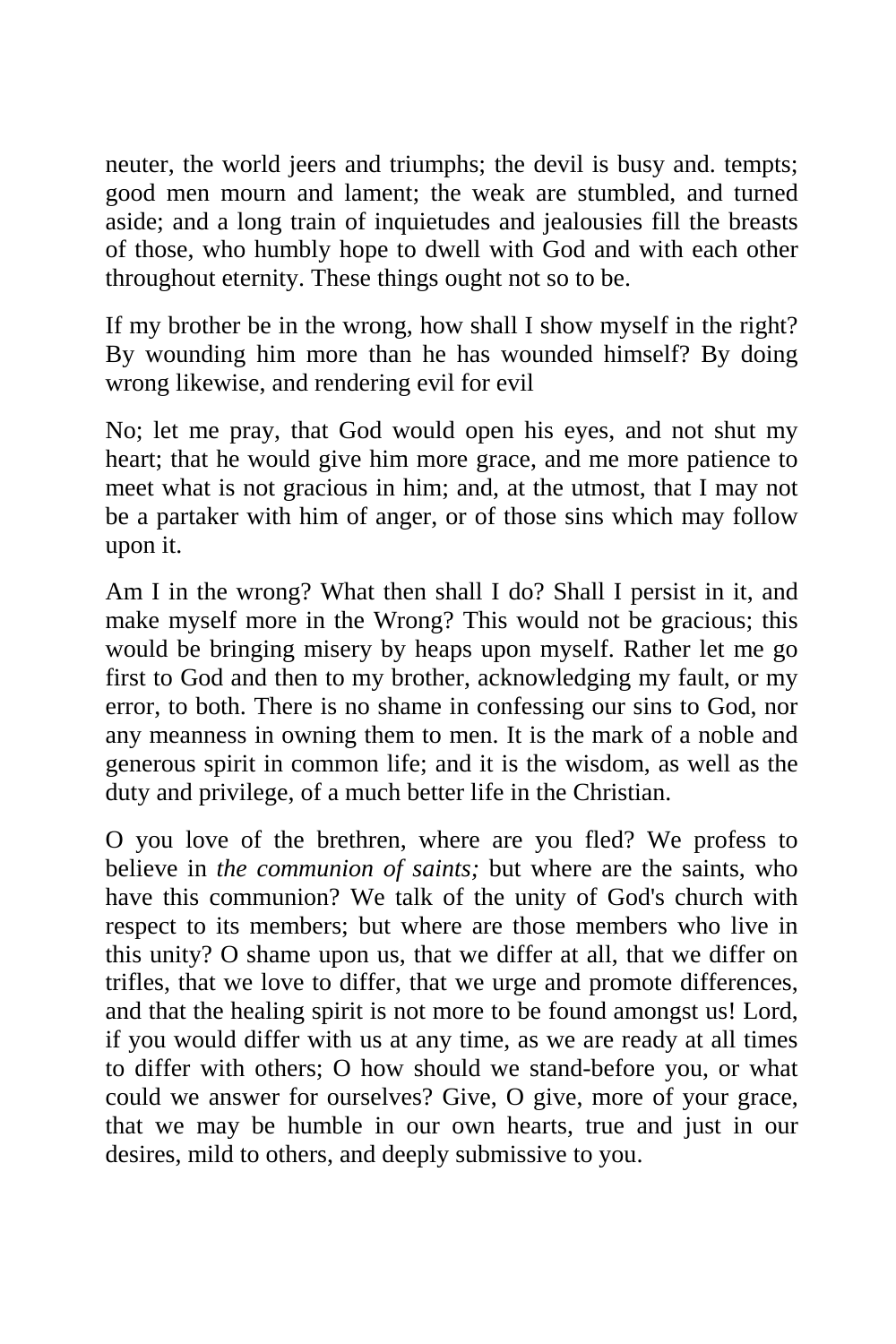## **CHAP. VII.**

#### **ON THE MARRIAGES OF REAL CHRISTIANS, AND THEIR DUTIES IN THAT STATE.**

IT is the voice of reason and religion, that piety must not be yoked with profaneness, nor the true believer with an infidel. When persons have broken through this rule, they have always done it to their own sad cost; as abundance of examples can testify.

Some have ventured upon this transgression from merely carnal motives, pretending at least to hope that they might be instruments of bringing the other side unto God. Many instances indeed occur, where both parties have married before they knew the grace of God, and have afterwards been called by it; but the example, perhaps, is not easily to be found, where a believer, acting directly against the rule of God for merely temporal ends, has been blessed with the spiritual advantage of a partner's conversion, but on the contrary has been vexed with trouble and mortification to the end of life. It may be expected, that God will be faithful to his own word, and that they, who willfully violate his order, cannot do it with confidence in his blessing.

This blessing of God is all in all; and if we have not this, whatever we have beside, it is nothing, or worse than nothing.

When the marriage-contract is made graciously, and with grace; there is every reason to hope for success. The less water of earth, and the more wine of heaven, there may be at the feast, so much the better.

After marriage, begins a life of care; and consequently the life of faith should be strengthened to bear it. It is a good way for married persons, not only to pray in the family, or privately, but together. Mutual prayers will improve mutual affections, and turn the very common blessings into spiritual mercies. If Christ dwell indeed in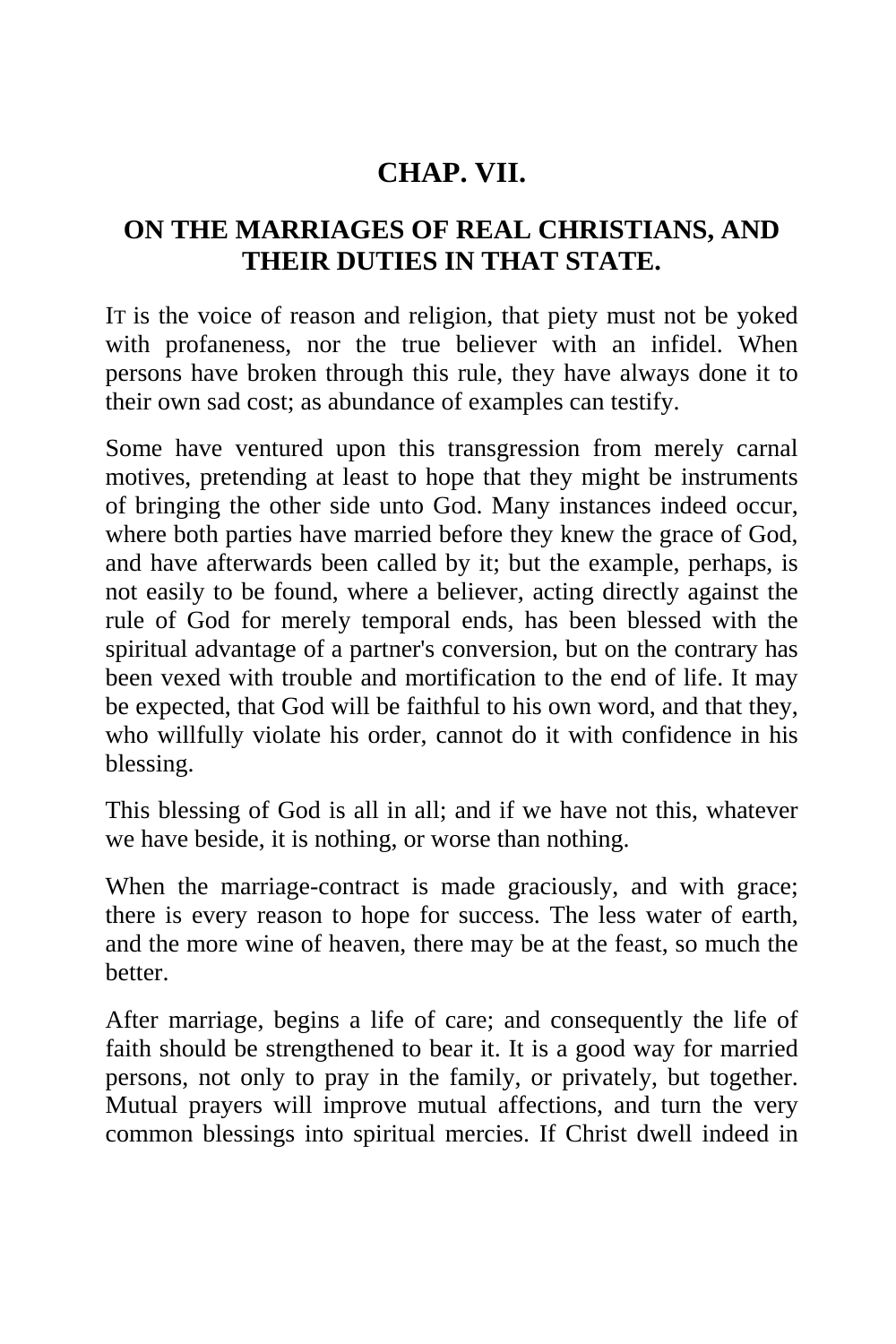both their hearts, he will not only keep out disgust and variance, but subdue, or remove, the causes of them.

As this state requires much and strong grace to go through it properly towards God; so it demands a larger exercise of charity, forbearance, and kindness, than any other, that no duty fail between the first and dearest neighbors, the husband and wife.—These are more exposed to solicitude, trouble, and a thousand affecting circumstances, than persons in the single state: They are yoked inseparably to meet them, and inseparably must bear them. Now, if grace be not the living and conquering principle in two persons thus circumstanced; there are so many imperfections in themselves, so many unavoidable mortifications from others, and so many evils on every side, that it will be impossible for them to live, in a due degree, as they ought, above the common disquietudes which overwhelm the world. But grace in the heart will double every temporal mercy, soften every temporal misery, and lead them on, with the truest union, towards the kingdom of heaven.

What a comfort is it to true Christians, truly married in grace as well as nature, to reflect, that as they are helpers of each other's faith and joy in this world, so they shall be everlasting friends in a more exalted way of life, in the kingdom of God! They can remain together in this state for only a very few years at the most; hut there, no further separation shall ensue. Being as the angels of God, they shall live with him and the whole church of the redeemed in unspeakable joy for ever. Their present union of heart and grace faintly typifies the union of themselves and of all the faithful with Christ; and, when they part here, they do not separate in the best sense, but only pass off, one perhaps after the other, to enjoy this spiritual union in everlasting perfection.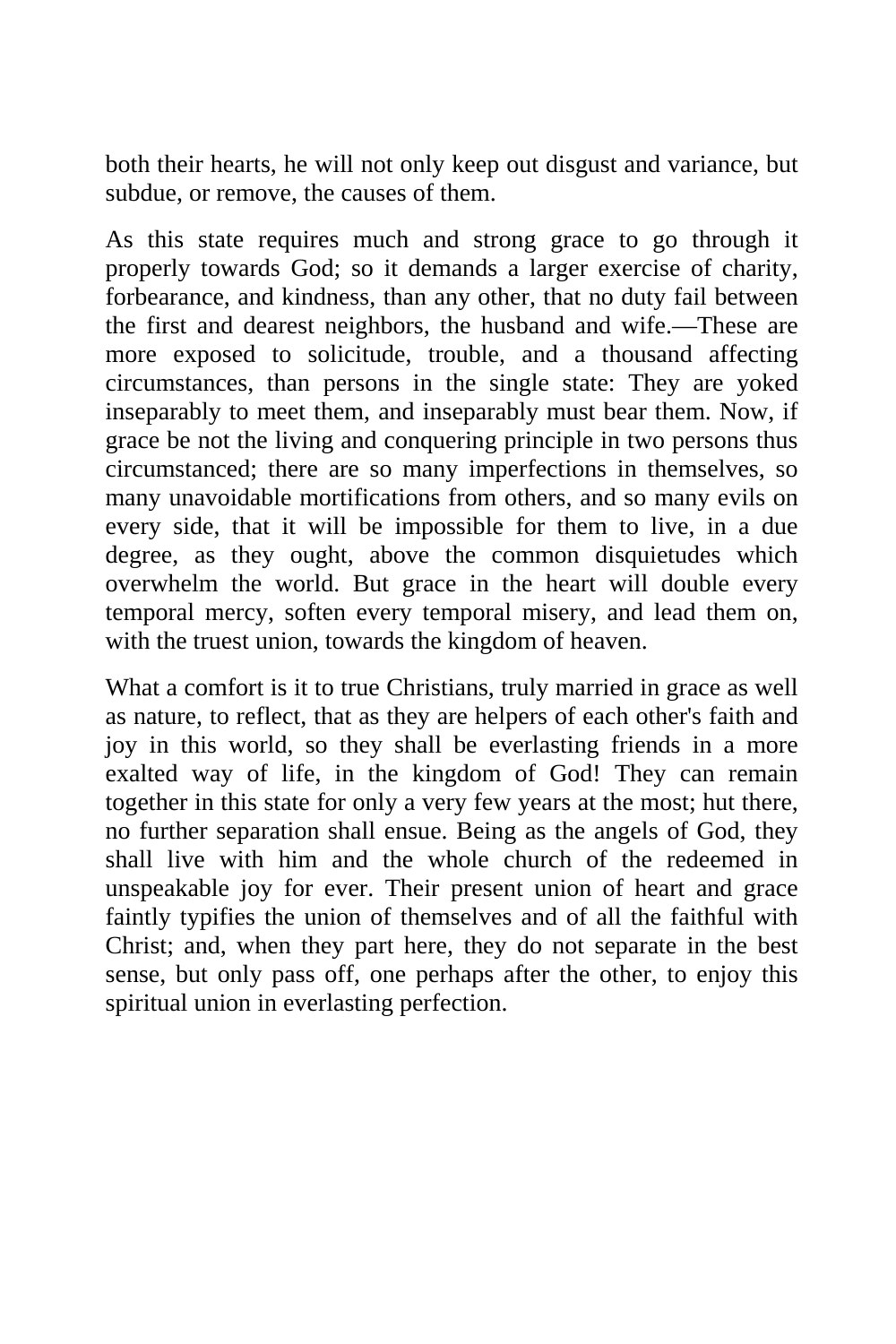### **CHAP. VIII.**

#### **ON THE DUTY OF PARENTS.**

THE general rule of parental duty is, to bring up children *in the nurture and admonition of the Lord.* It is true, we cannot give them grace, but we can. lead them to the means of grace: We cannot give them a new life, but we can correct the old one: We cannot make them to know Christ savingly; but we can, and we ought, to nurture them diligently in the ways of Christ, and admonish them in the fear of God. Whatever we can do for them, either tempo ally or spiritually, we are bound to do ; and when we have done all, we must leave them to the Lord. We must not repine, if we cannot mend their outward circumstances; for these are in God's disposal: Nor should we faithlessly murmur, if all our prayers and diligence be lost for their spiritual good; for as this is a gracious gift, we only seem to attribute too much to our own powers and affections, when we unduly lament, that our children have not obtained it by us. When we have prayed to God for them; we must trust God with them, and wait the issue in faith and patience. Nature will keep up our common endeavors, and grace will promote a thousand and a thousand prayers. These, when put together, will make up a good stock and foundation, and consequently no bad inheritance for them.

There is a promise of blessing *to* more than *the third and fourth generation* of a Christian's offspring; which love for them, and faith in the promiser, will ever be prompting him to sue out, that they may obtain. I had rather be a good man's child, covered by his prayers, than the son of the first emperor in the world, undevoted and unblest.

Some that never had children, and others that would be wiser than Solomon, or rather than God's word itself, have written books to show, that chastisements should be utterly excluded from education. Doubtless, it requires prudence and temper to chastise properly, and it ought to be done with a secret looking to God for a blessing, as well as on any other duty; but those have either taken up false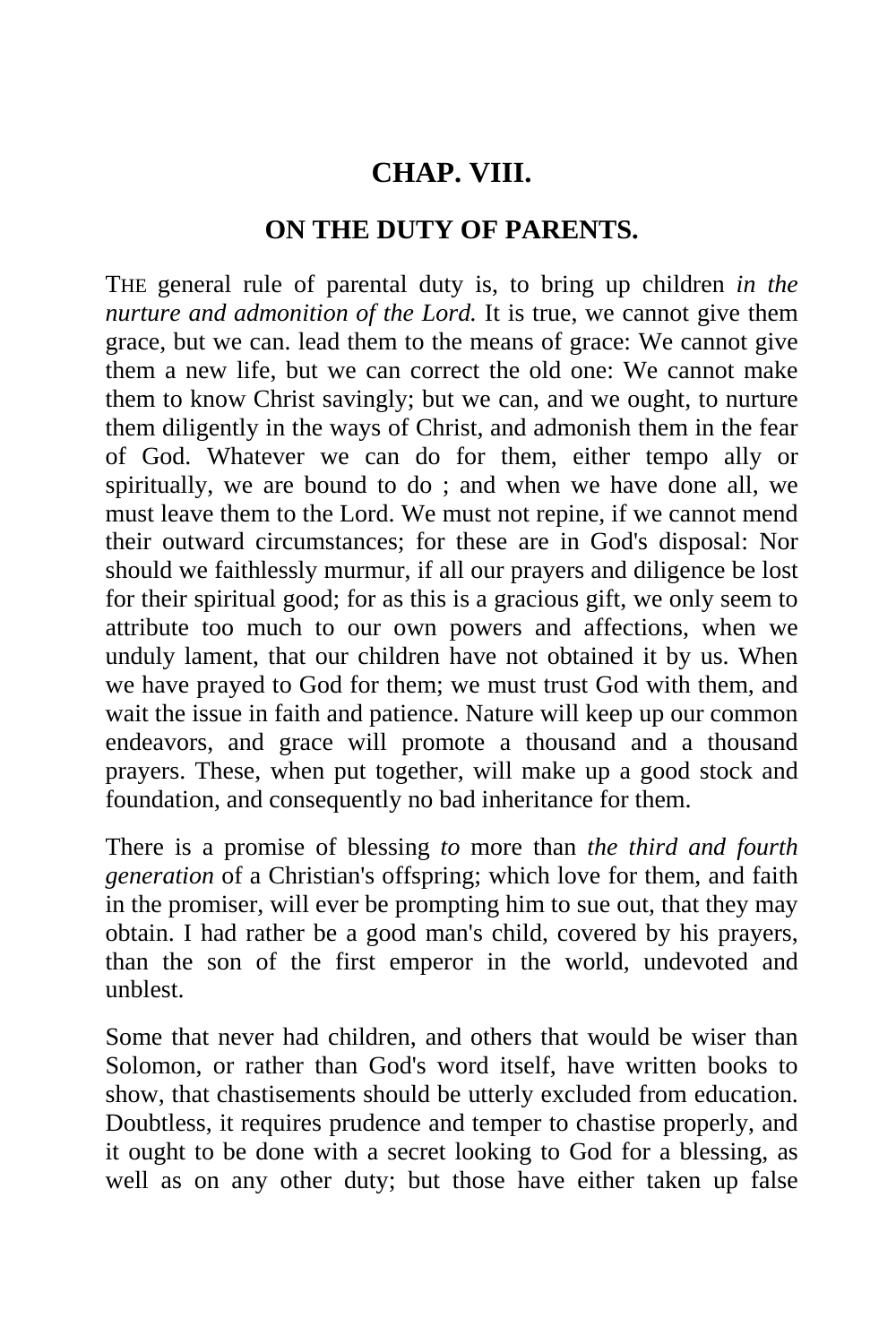principles of human nature, or have had but very little experience of it, who presume that it will do very well without the fear of punishment, or that it can be reasoned into all the irksome duties and toils of life. Such methods, we know, will not restrain even grown persons, who certainly can reason, and receive reason, better than children. Corruption is to be checked by all means; and if the gentler kinds fail of effect, as they will in the far greater part of instances, the most severe must be used, but always without passion and in moderation. It should be understood to be a parent's sad duty, which therefore can give him no pleasure, but on the contrary pain and mortification. When it is thus performed, it will not easily be abused: "When otherwise, it is not really performed at all. The parent's ill conduct, in such a case, deserves a severer chastisement from God, than any that can be due to the misdemeanor of a child.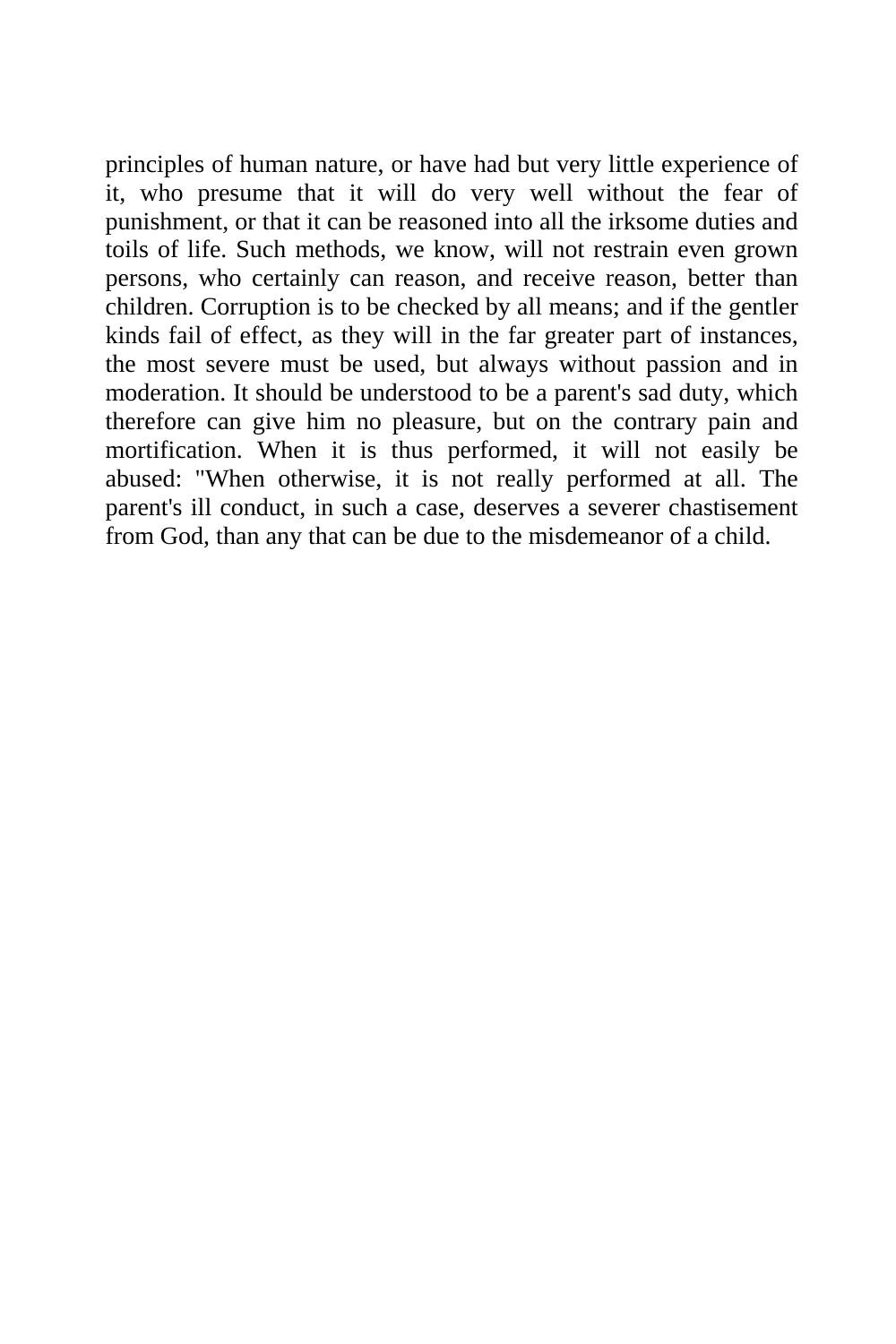## **CHAP. IX.**

### **ON THE DUTY OF CHILDREN.**

THESE are *to obey their parents in the Lord, for this is right.* Till children have learned obedience, they have properly learned nothing, and will probably be fit for nothing.

As they owe to their parents, under God, their maintenance, protection, introduction to the duties of life, and their very life itself; God has laid it upon them,. as what is necessary in the order of his providence, to honor and respect their parents. Children, who transgress this order, rebel against God. And it has been matter of great concern to many gracious persons, after they have been brought to a true sense of things, that they have failed particularly in this . just and important duty.

Their obedience is to be in the Lord, and for the Lord's sake. This is well-pleasing to God, and profitable for themselves. The only exemption is, if parents are so ungracious and unjust, as to insist upon any thing which God forbids, or to oppose any thing which God commands. Here the most dutiful children must disobey, and can plead God's own absolution for their conduct.

There is one great circumstance in life, which often strains the bond of filial duty. This is marriage. Children ought, if possible, to engage in this state with the full blessing and consent of their parents. On the other hand, parents should never constrain, and not always restrain, the affections of their children.

The two trying cases are *fortune* and *religion.* 

As to the former; the discretion of parents is usually of great importance. Children are not to follow their passions into ruin; nor is it the duty of parents to consent to it. On the other hand, mere lucre should not guide the parent's eye or mind, but the nobler considerations of character, worth, and piety.—Where these are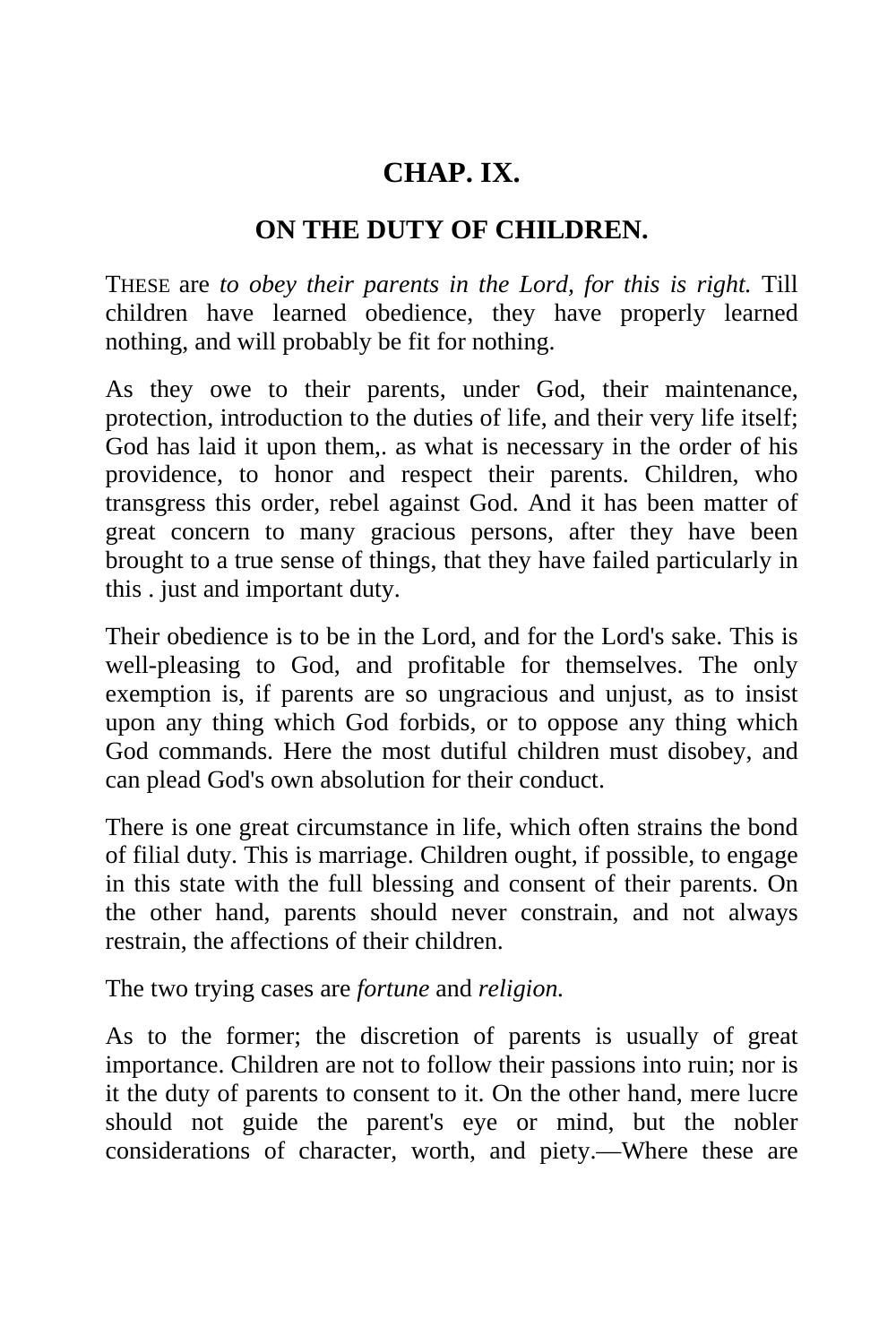wanting, all the wealth in the world is little better than a gilded curse.

As to religion, the unalterable rule for Christians is *to marry in the Lord.* If a parent direct otherwise, the command of God must first be regarded; and though he may have a right to put a negative perhaps upon almost any match, he cannot have a right to command one, which is contrary to the express word of God. He likewise has not a right to sacrifice his child's natural affections in any marriage, even where no objection can be made upon a religious account; because the peace and comfort of natural life are concerned, and because the child must be the sufferer here, and be exposed in the event to some dangerous temptations. On the other-hand, (to put the last difficult case) where the child has placed affections in a manner, that religion and all other circumstances will justify, but, because of religion, the parent withholds consent; it will be the best to try all means to gain that consent, to wait as long as possible, and with as much patience as possible for it; above all, to supplicate the Father of mercies to dispose the hearts of the parties concerned aright, and at last to venture on an act of such apparent disobedience, but through fear of greater evils than what may arise from the unreasonable obstinacy, perverseness, or irreligion of the parent. The case is so nice, and may so vary in its circumstances, that the wisdom, uprightness, grace, and impartiality of the ablest Christian friends should be well consulted upon the occasion.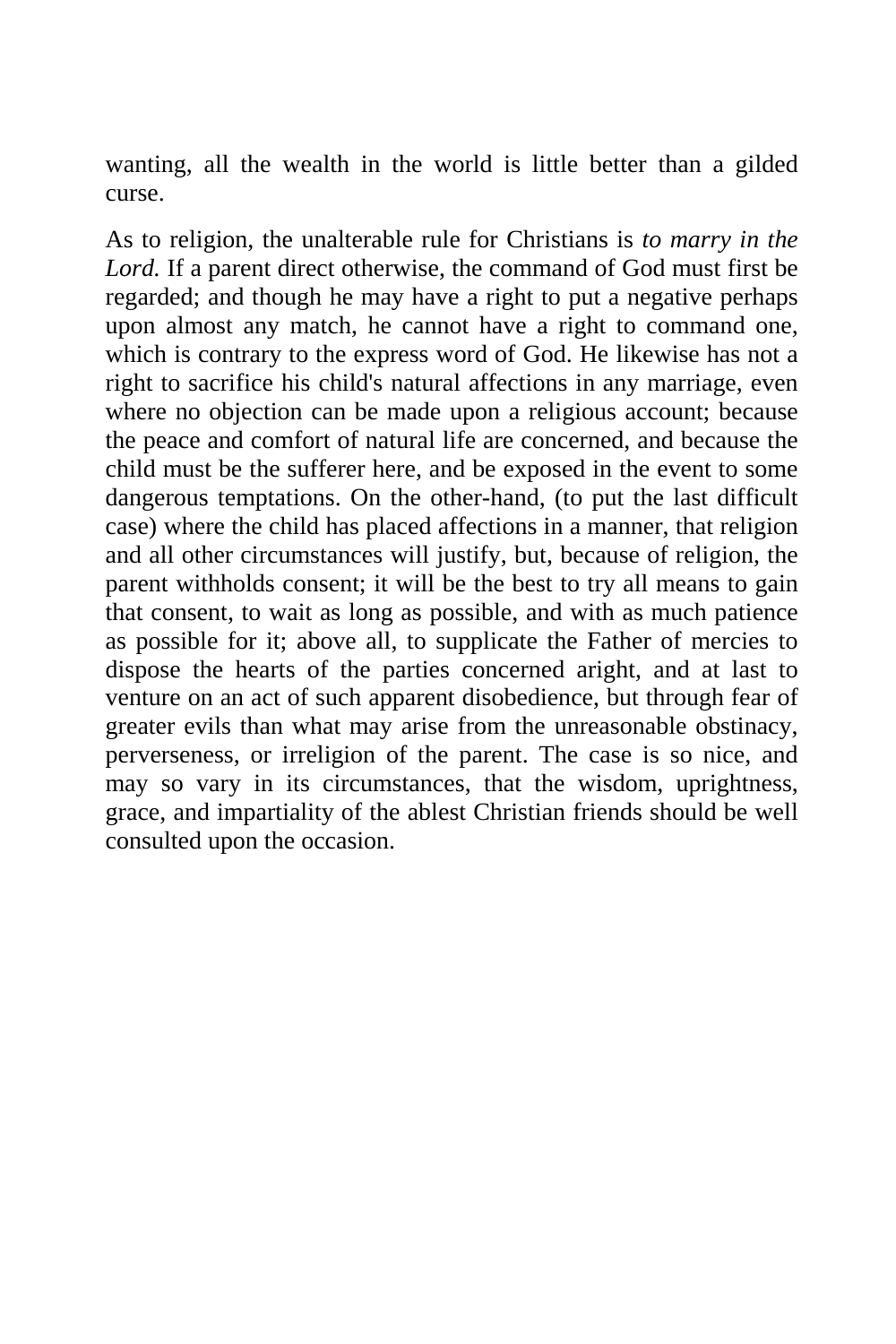# **CHAP. X.**

#### **ON THE DUTY OF CHRISTIAN MASTERS.**

IT is far more difficult rightly to command than dutifully to obey. To be a master and a Christian at the same time, in the direction of worldly affairs, requires more grace than men usually imagine. The master may soon be acted, and people are commonly very fond of acting this character, from the lust of power which rages in corrupted nature: But to command, under a sense of God's authority, the things which are just, and equal, and not to be lifted up with the pride and passion of pre-eminence; this is to give a proof, that the heart indeed lives as in God's presence, and that worldly superiority, which generally begets insolence, can be maintained with true meekness and humility. But how can he, whom grace has not made master of his own corruptions, expect obedience from others with all readiness and sincerity?

And in a higher case, so in this it may be asked of every Christian master, *Who maketh thee to differ from another?* Surely, God's providence never raised men into power, that they might show their pride only, but that they might do good, and carry on, as far as their power may extend, the welfare of society. If any people act otherwise, they must one day be deeply convinced, that all the little distinctions of men have no natural, though a necessary political reality in them, and that there is one common *Master m heaven,* with whom there is no such thing as *respect of persons.* 

Many professing masters are exceedingly deficient in one great duty to their servants. They give them perhaps plenty of bread, and furnish them well in earthly things; but they neglect to hold out the best of all subsistence, the bread of life, to their souls. The omission of family-worship cannot be excused on any account. This (as one said) like the hem of a garment, keeps all things together, and prevents other duties and affairs from raveling out. Servants cannot have grace indeed, but by God's mercy; but they can easily see, if their masters do not live graciously, and will readily notice it too;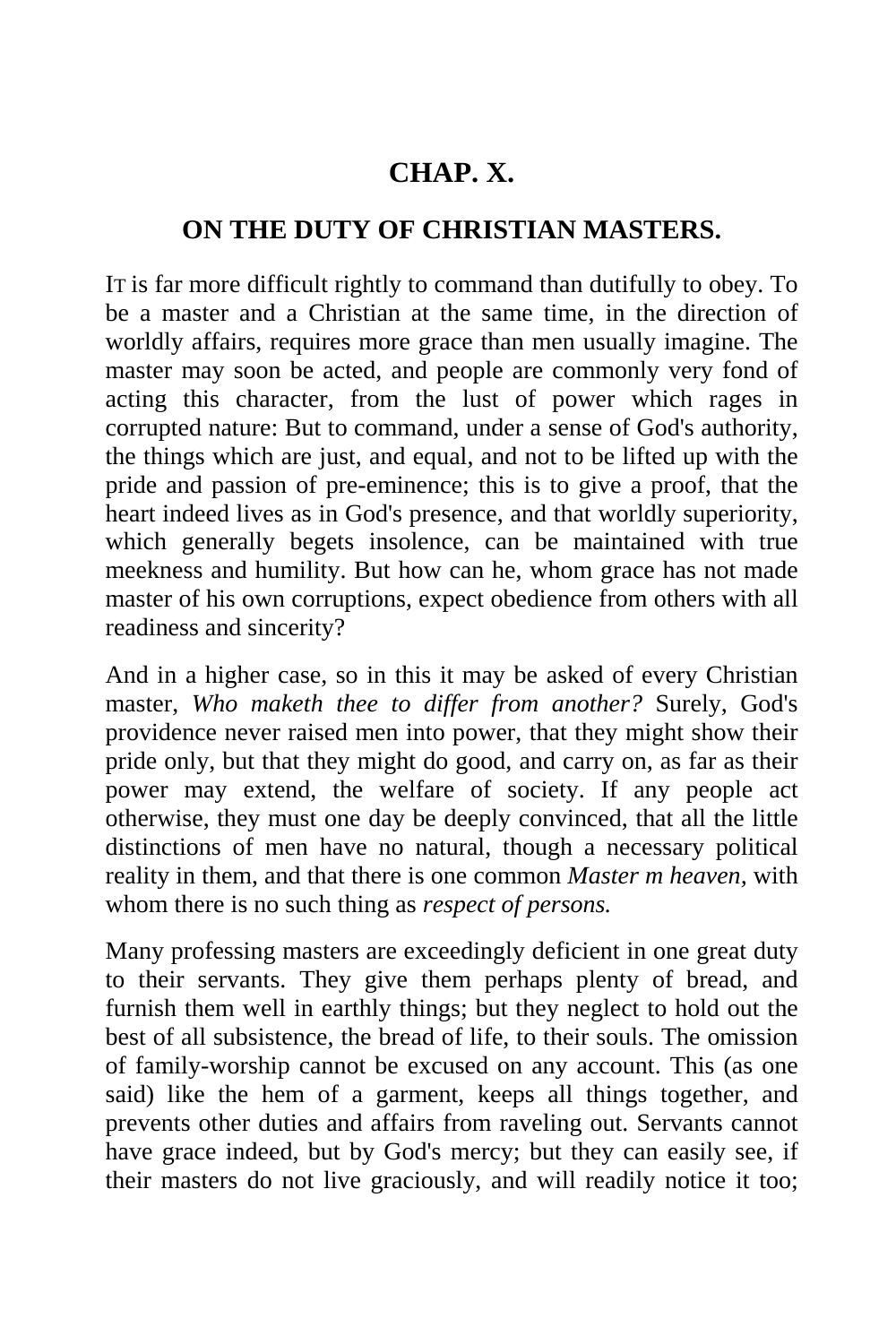nay, sometimes make from their failures an apology, though a bad apology, for themselves. If masters would live and demean themselves like Christians indeed, and walk in the fear of God; their servants would mend their manners, if nothing more, and we should have fewer complaints than we have, to the disgrace of religion and the discomfort of our lives. The wickedness of superiors, like a contaminating disease, infects the ranks beneath them, and has often brought a whole society or nation to the pitch of destruction.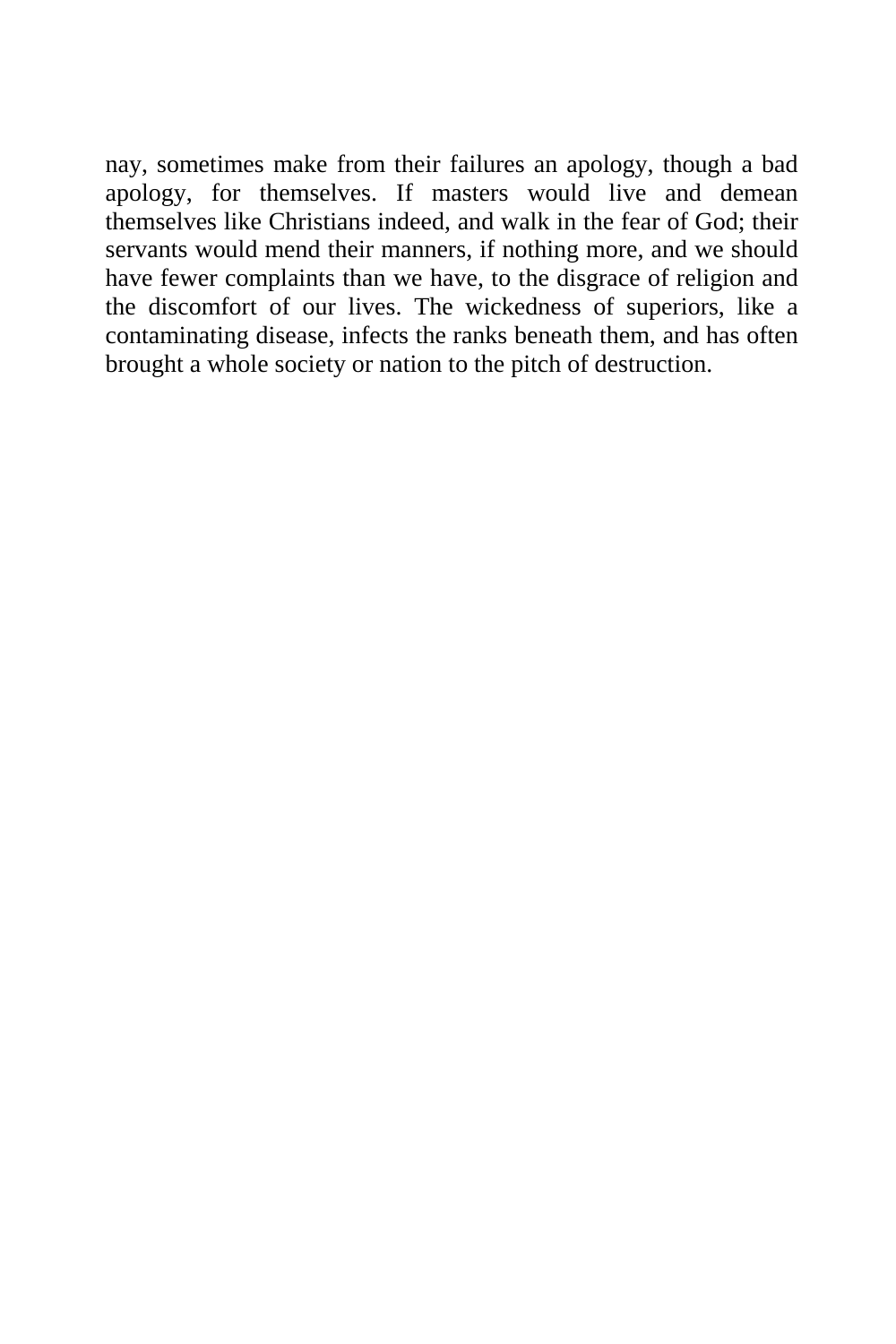# **CHAP. XI.**

#### **ON THE DUTY OF CHRISTIAN SERVANTS.**

A PROFESSING servant should get by heart the following rule of the apostle, and in all his business keep it in mind: *Servants, be obedient to them that are your masters according to the flesh, with fear and trembling, in singleness of your heart, as unto Christ: Not with eyeservice, as men-pleasers, but as the servants of Christ, doing the will of God from the heart; with good-will doing service, as to the* LORD, *and not to men.* 

Our proud hearts do not naturally love obedience. We would be all masters, and set up for ourselves; and if God suffered this, corrupt as we now are, we should soon be undone.

Is the master a man of the world? The Christian servant's light should so shine before him, that though he might hate him for his religion, he must respect him for his diligence, dutifulness, uprightness, and truth. Some masters have been won to God by the gracious and upright conduct and conversation of their servants; and how do those servants live who say, that they shall not be so blessed? If the master be harsh, it is not likely that a servant's sauciness should reclaim his mind, or do good to himself, or bring honor to the cause of God. Let all be done, which can be done, *without murmurings and disputings;* and, if there be no other remedy, it is better to part than to commit the sins of impertinence, or to live in the sins of anger and of strife.

Is the master a real Christian? The faithful servant will render him double honor, and rejoice to obey him on a higher. principle; both because providence has made such an one his master, and grace his brother and friend. If he take any unhandsome liberties on that account, forgetting his own place and duty; he breaks the order and disposal of God, and lays for his own mind a foundation of much uneasiness. It is a sad mistake of their duty, when truly serious servants imagine, that by the grace of God they are . to take up a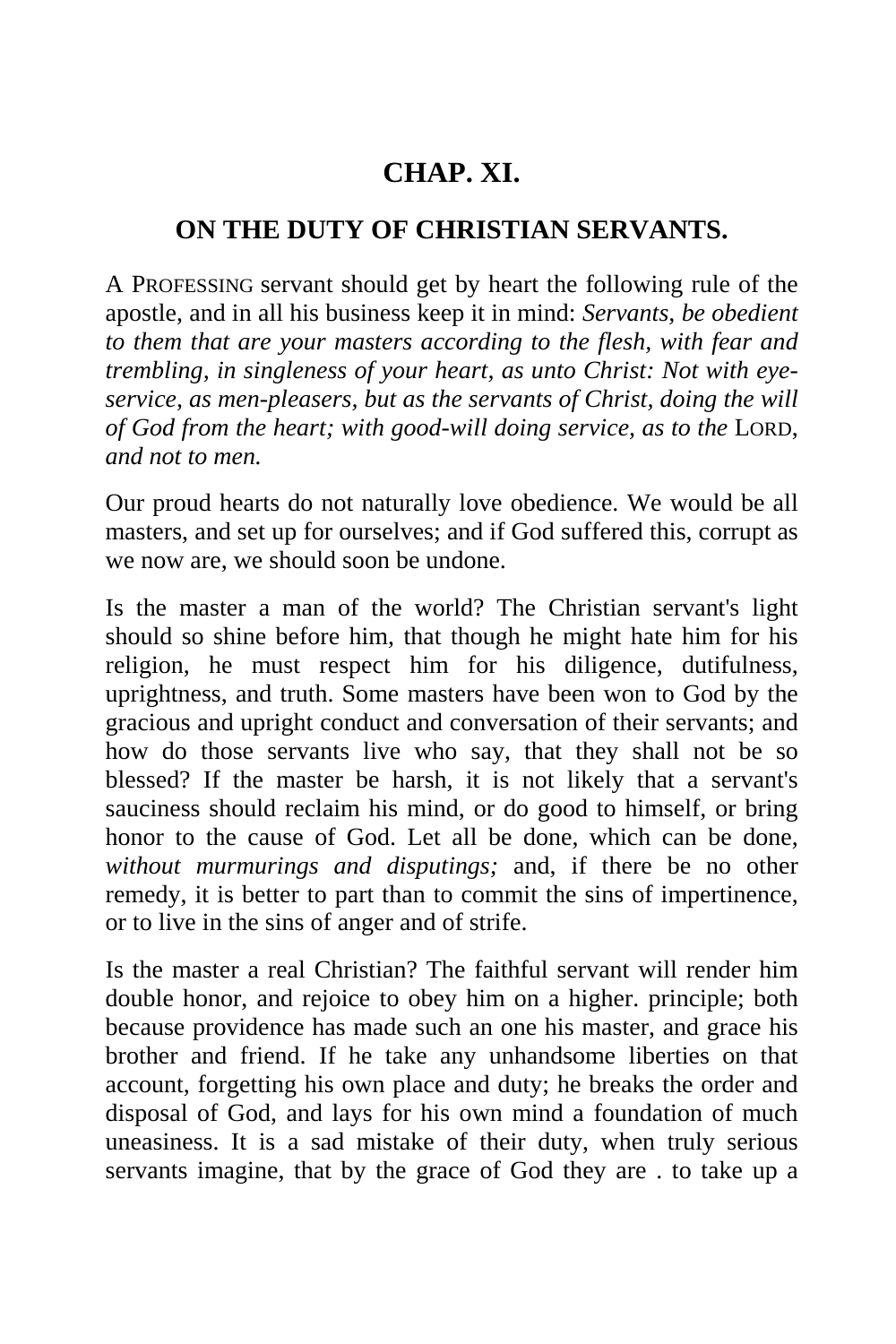new sort of natural boldness towards their superiors, and that, instead of putting on the ornament of a meek and quiet spirit, they have from grace a privilege to be insolent, froward, rough, and disobedient, as though they believed, that rudeness or impertinence were distinguishing properties of gospel-grace or gospel liberty. But it is a proud heart, that will not know, or pay due respect to, a superior. What a wretched thing is it to be said in the world, as it often is, " I had rather have any kind of servants, than professors of religion, because they ate always lazy or unruly:" Or, "I had rather have any one for my master or mistress, than those who talk about godliness; they are always so gloomy, humorsome, and perverse: In their places of worship they seem saints; but at home they are wolves, and bears, and very devils."— O this is a sad light indeed before men; or rather an unshining taper, that reeks only in a smoke and a stink for disgrace and annoyance!

I am sorry for the occasion to observe, that the giving away without leave a master's property, whether meat, drink, clothing, &c. is really neither more nor less than a species of robbery. It may be done under the mistaken notion of *charity;* but a theft, or disallowed bounty, from another's property, can never be real charity or goodness. It would be very easy, though not safe, to be liberal in this way, with. what costs a person nothing; but is the servant willing to administer relief at his own expense? If not. he is guilty of *purloining,* which surely very ill suits the character or profession of a Christian. He must be just, before he can be truly generous. The like remark will also extend to the *waste,* or idle application of a master's property, or the improper spending of his time; all of which are paid for by the master, and cannot be thrown away or mispent, without injustice and sin.

The laws of this country, above all others, are so much in favor of servants and the poor, that the Christian servant is obliged, ingratitude both to God and man, to conduct himself with the more zeal in his service to both. Servants here are considered by the laws as equally free in person with their masters, and not to be defrauded or abused. How then should the Christian bless. God, that he has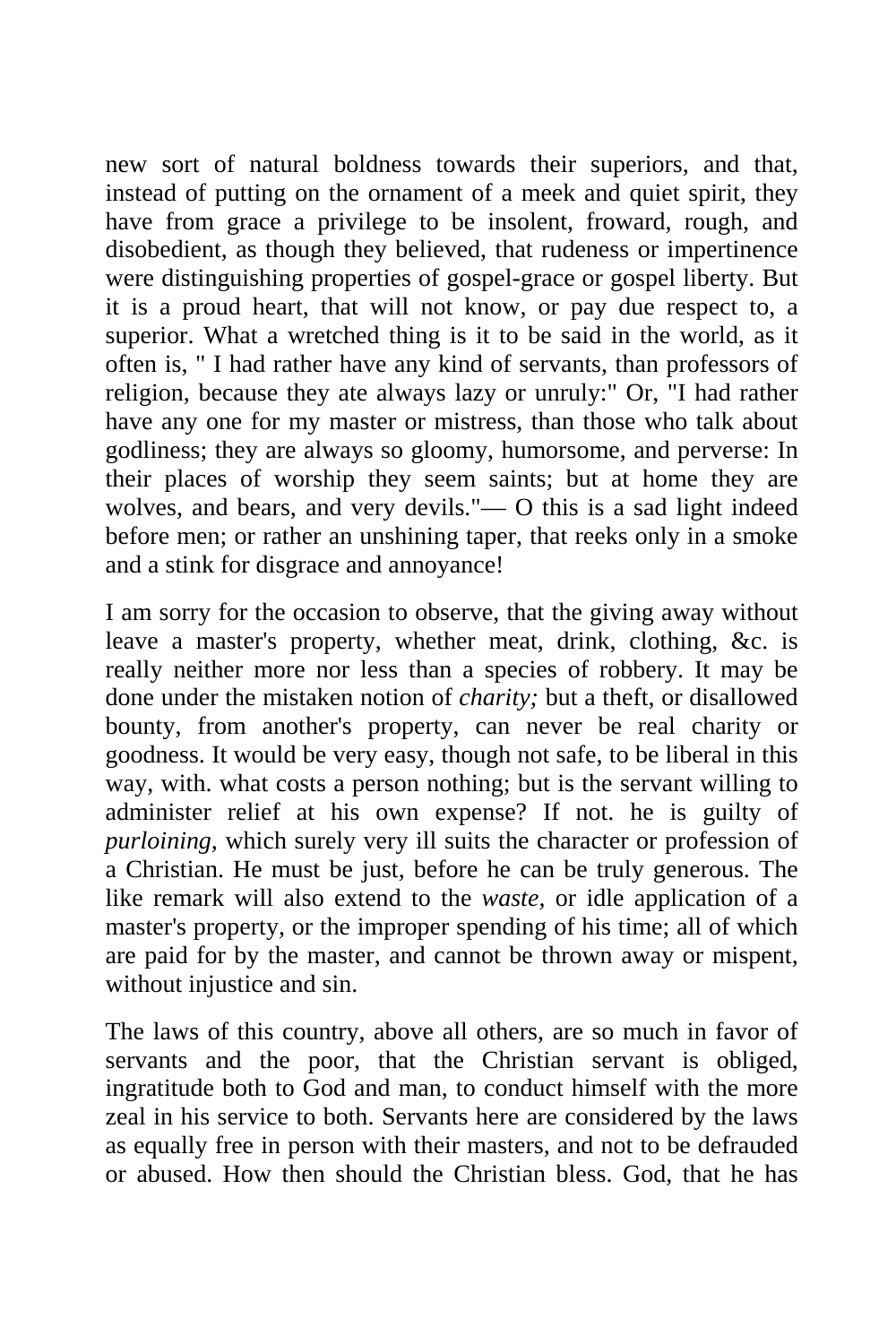placed him in such a country as this, where the gospel is freely preached and freely heard, and where he can enjoy his conscience with comfort and liberty? If be has more work than his master (though that is not always the case) he has less care, fewer distractions, and is more out of the way of many deceitful and dangerous temptations.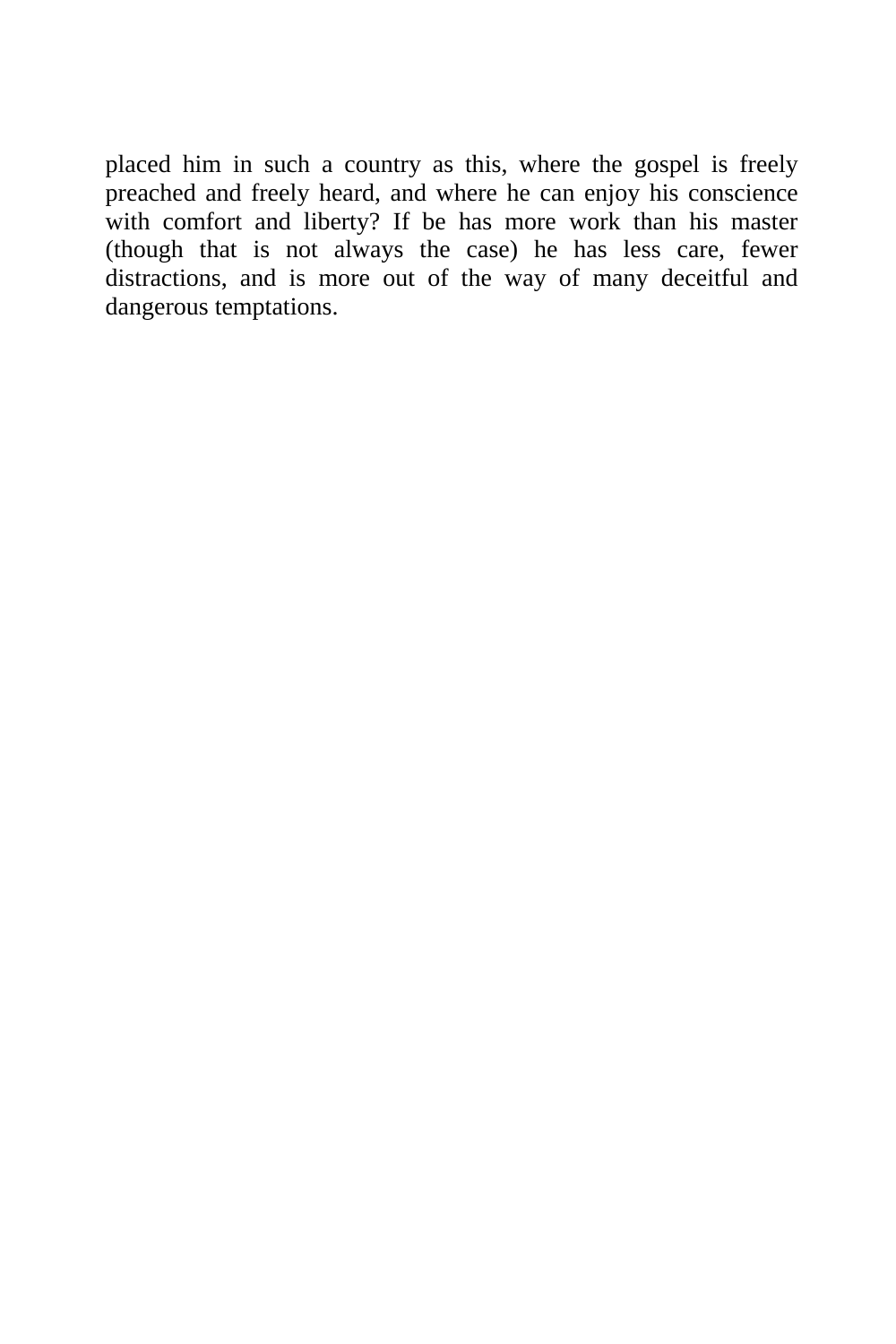### **CHAP. XII.**

#### **ON THE CHRISTIAN'S DUTY IN HIS CALLING.**

IN the conduct of all things, whether spiritual or temporal, a Christian is *called, not unto uncleanness, but unto holiness,* and to be *blameless and harmless, the Son of God without rebuke, in the midst of a crooked and perverse nation.* The methods and practices of evil men are to be no rule with him; but, on the contrary, his outward life and conduct should be a luminous example unto them.—He should remember, that though they cannot see or know his inward life or principle of action, yet they are very able judges of the action itself, and can easily discern whether his temper, honesty, sincerity, goodness, and charity, be such as become his profession.

The Christian's station, therefore, in this life, should be carefully maintained for his master's glory; for that is his chief business, not only in the church, but in the shop, the field, the house, the closet, and in all he has and does in the world; for which end it is necessary, that grace should come into and superintend the whole. Be he rich or poor, high or low; if he live without grace in common life, he lives poorly to God, if at all, in spirituals, and (to say the best) at a very cold and uncomfortable rate within himself. That a Christian should think of getting satisfaction or happiness out of the creatures without God's blessing, argues a great want of faith and experience; and he cannot have this blessing, unless grace attends him in his circumstances, and subjects his will, his vocation, his industry, and all his carnal affairs and affections to God's glory.

A Christian is as much a man of grace at the market or in the shop, as in the church or the closet. He deals fairly and conscientiously, neither defrauding in the nature, measure, or weight, of commodities, nor taking base advantages of the ignorance of others. The money, gotten by fraud, has a curse, which will either bring torment with it, or melt itself away. There is a maxim: "Buy cheap and sell dear:" And to carry this maxim on, men will wrongly undervalue and discommend, saying, *It is naughty naught,* in order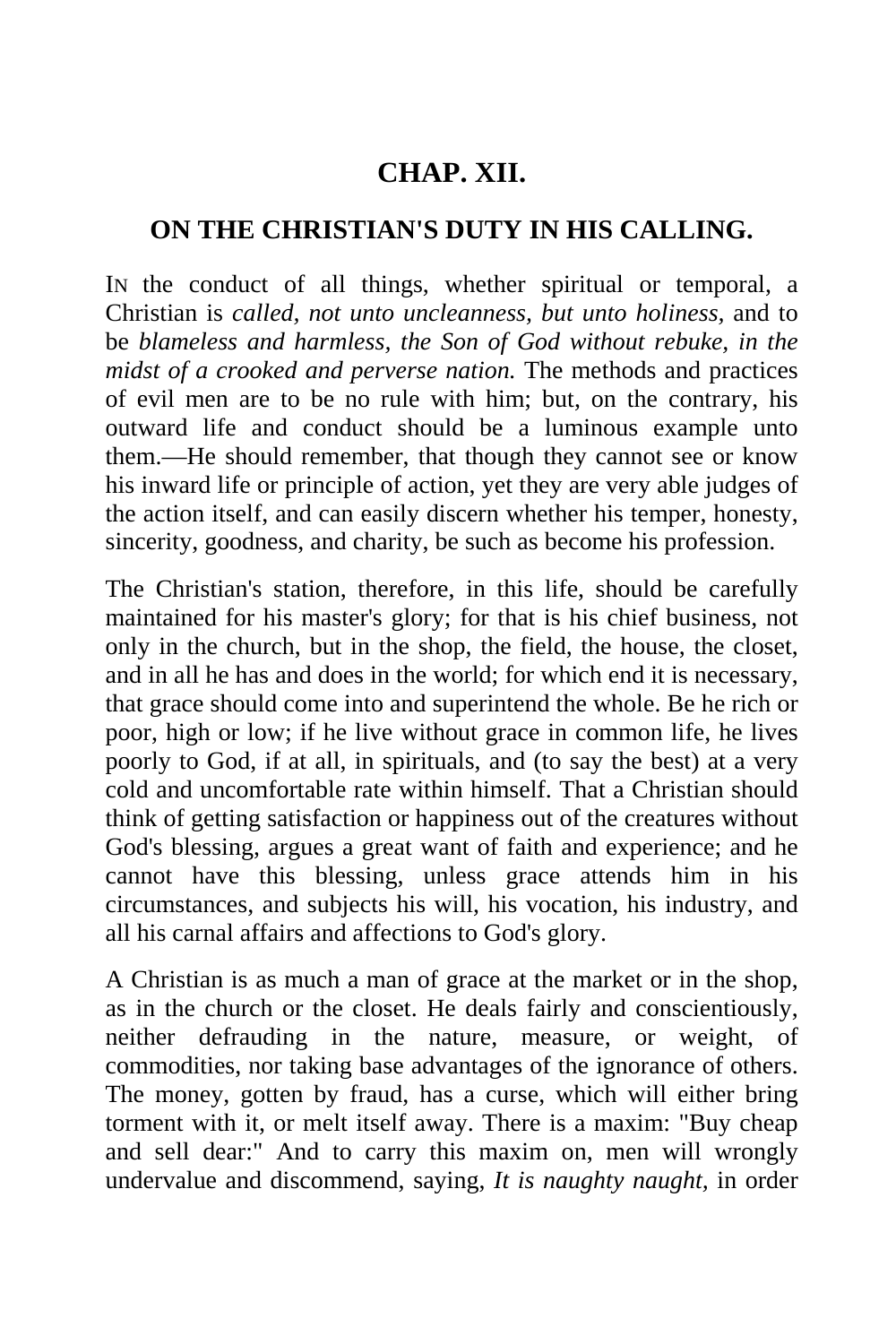to defraud the seller of the just worth; and they will overprize, and put into false light, by a thousand false words, what they have to part with, merely to *take in* the buyer. Thus shop-lies, as well as customhouse oaths, are become proverbial and therefore trivial, even with some who should treat such abominable practices with detestation. But how can he be thought an upright man with God or in the church, who can pick another's pocket by language, which he knows to be deceitful and unjust, in the poor concerns of this world?

The putting *double prices* upon goods is also dishonorable, and unworthy of a Christian. If a man give the higher price for that, which the -seller can and will afford at the lower; the seller is a thief and a cheat for all the money in the difference. The law of man indeed will not lay hold of him; but he should ask himself, *What is that gain worth, which has the curse of God upon it?* He may be sure, it has not his blessing, because it is unclean and unfair. For aught he knows, it may bring an evil upon all his due profits, and lay the ground of much future unhappiness, and perhaps of ruin. Would he do such things, if he were dying? How then can he dare to attempt them, when he knows not but that he may die in the doing them? It is a laudable custom, which some worthy persons have set up, to put one fair sum upon their goods, and to take no other.

With respect to commodities of fluctuating value, the market must be the standard of demand.; it being understood, that the market is neither enhanced nor depressed by any known artifice or design.

. In all cases of traffic and business, every man owes justice to himself and justice to others; and it is his duty to defraud neither. A Christian must be an honest man, and will not willfully, knowingly, and perseveringly, do wrong: And therefore if any person will thus do and continue to do wrong, as he cannot deserve the name pf an honest man, so much less that of. a Christian. *The counsels of the wicked* only *are deceit.* 

Whenever doubts arise upon any subject of this kind, let the Christian do as the Psalmist did —*set the Lord always before him.* If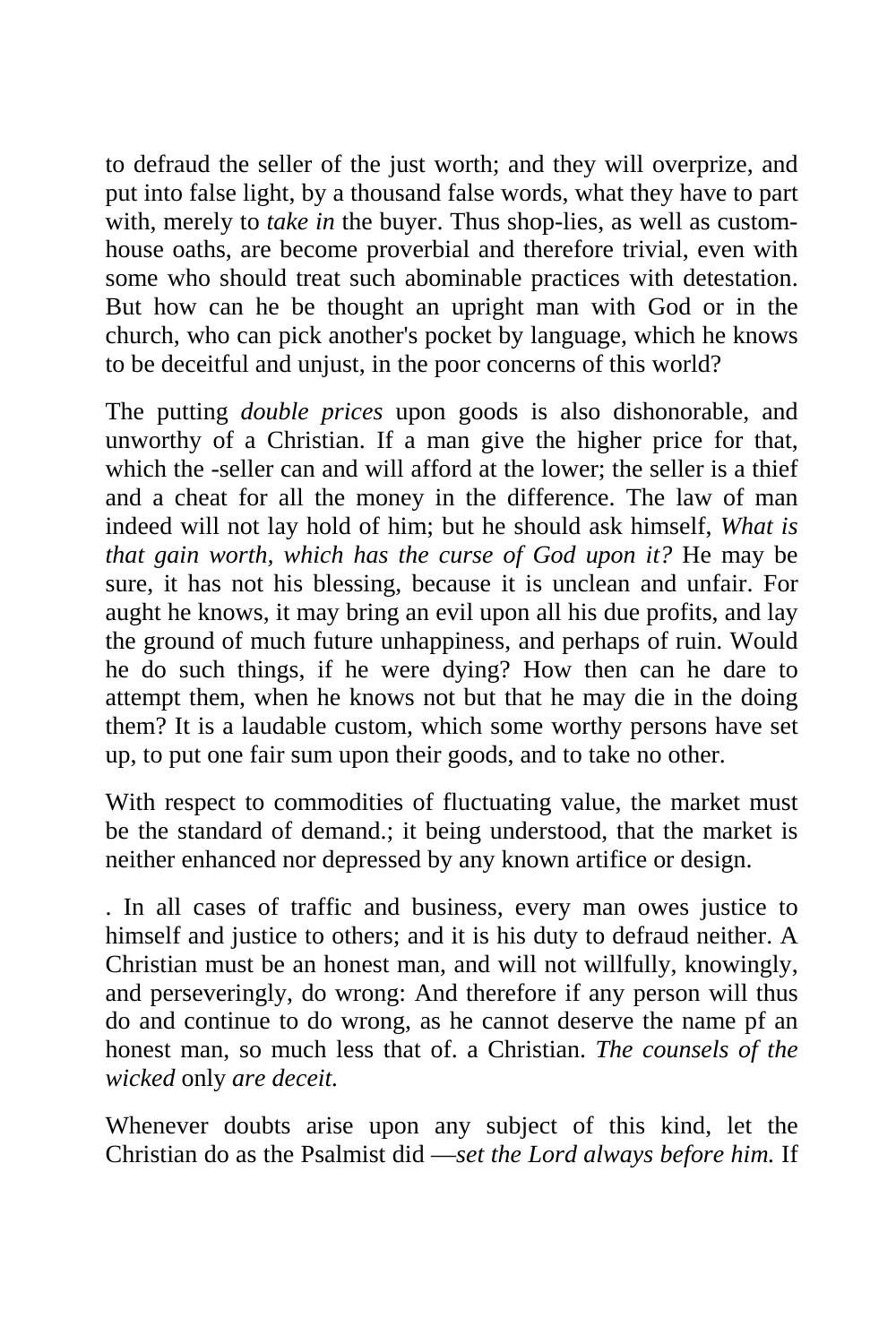a man walk closely in ihe fear of God, and set up his Savior for his example, he will very rarely through ignorance be guilty of injustice to man.

I believe, further, that a Christian is *conscientiously,* though not *legally*, bound, to supply all deficiencies in former failures, whenever providence may afford him the power. That Christian seems a very strange one to me, who needs the chain of statutes to bind him to duty; and, therefore, though it may be his case, and the case of many an honest man, to become a bankrupt, but certainly a credit to no man; yet when his certificate is granted, and he is thereby become clear of the compulsive force of the laws; how can he delay, with a clear conscience, to make good to the utmost any just losses, which others have sustained by him, as soon afterwards as God shall have given him the ability? I have heard of some, and these too were mere men of the world, who, recovering from ruin, had the magnanimity and good sense (for indeed it is both when understood) to discharge all remainders to creditors, and, with those remainders, the interest accumulated upon them. And shall one, who calls himself a believer in Jesus and a .child of God, neglect, in a similar case, to do both himself and his Christian profession so beautiful an honor, only by doing strict justice to those unfortunate sufferers, who, by their confidence in his integrity, have every sort of claim to expect it of him? I should doubt the faith of the professor, who could hesitate a moment to own, or to do, so plain a duty.

There are also some professions, which no real Christian can dare to follow. It is not necessary to name them, because they fall under the stroke of one general rule, which every believer in Christ must approve. *The trade, the calling, or tlie gain, which cannot be prayed over, be lived upon in faith, and carried on with thanksgiving, is like*  Achan's *golden wedge and Babylonish garment, a curse to the owner, and an abomination to the* LORD. On the other hand, *a small thing which the righteous hath, is better than great riches of many wicked :*and he is much safei and happier too, who has grace in his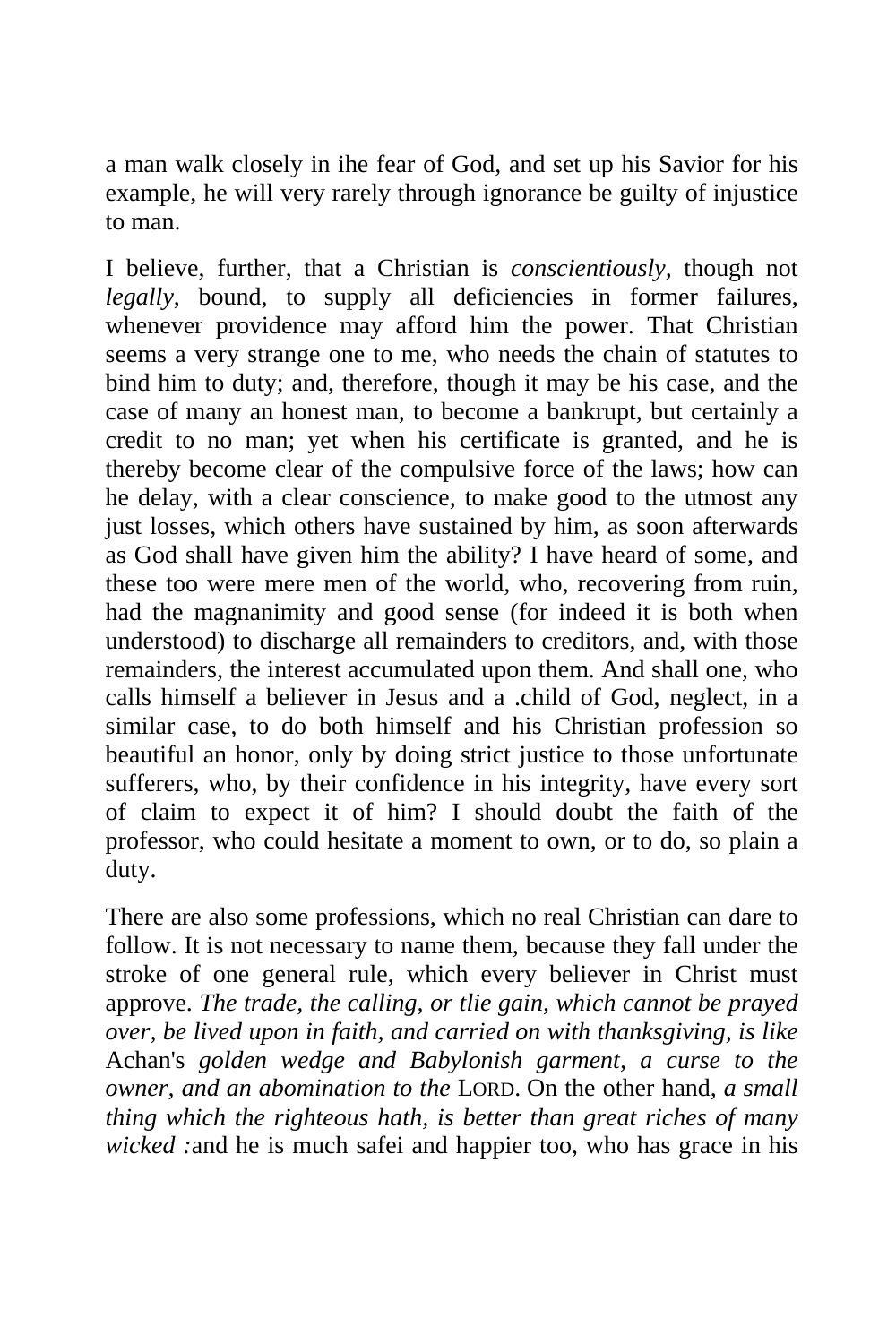heart with no money in his purse, than he, who, with thousands of gold and silver, has the wrath of God along with them.

It is the privilege and duty of a Christian to commit all his present concerns to the blessing of God. He that prays, as well as works, loses no time by his prayers. He that works, but does not pray, may often expect to labor in vain, as well as in sin, and bring his affairs to no good end. "Duty has much present comfort, and no curse in it; which consideration alone is worth all the care of a Christian.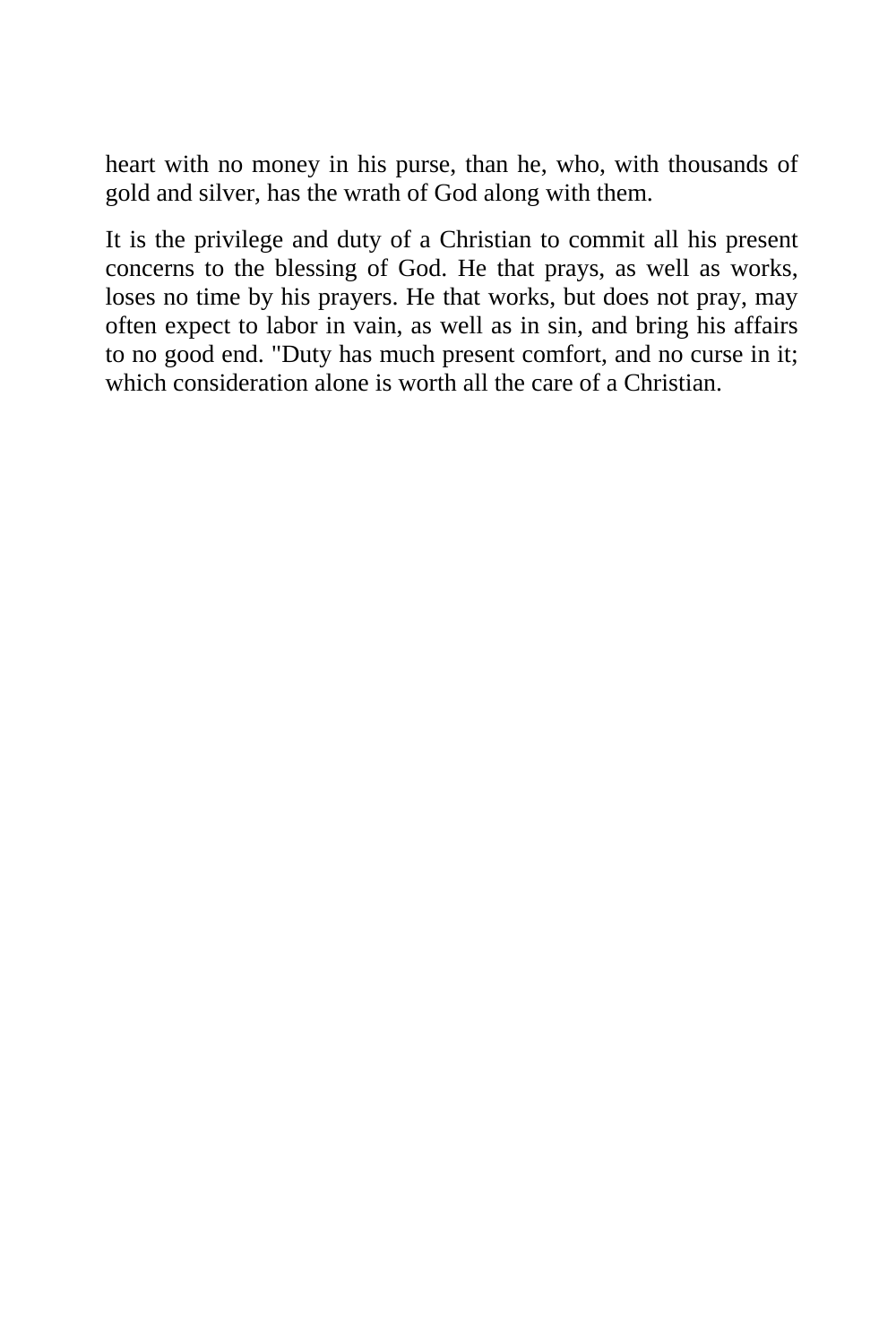## **CHAP. XIII.**

#### **THAT DUTIES ARE NOT TO BE MEASURED BY THE SUCCESS WHICH MAY FOLLOW THEM, BUT BY THE WORD OF GOD ONLY.**

WE have much self-love and self-righteousness in our fallen nature, which cause us to expect success from our spiritual or temporal duties, and to be mortified when we do not find it. Whereas if our minds were perfectly given to the Will of God, or in this frail state could be so given; that Will would be perfectly our own.

Let not the Christian grieve without hope, if, after all his attention to duty in his common concerns, they may not seem to prosper in his bands; for, however they seem, they do prosper for his real good, and especially if his heart and soul are drawn by any disappointments the closer to. God. "God's promises are not to be measured. by his providences, but his providences by his promises." The Christian, therefore, must keep in the strait path of duty, and leave it to his heavenly Father to appear faithful in the end, who can at no time be otherwise.

In religious duties, such as prayer and exhortation to his family, the Christian may likewise not always be attended with success; but is he, or can he dare to stop their performance upon that account? He should remember what God has appointed him, and he should pray to do it; but, as to the event, this does not belong to him. It is God's concern entirely. He may indeed rejoice, when he sees the hand of God; but he must trust and be doing, when he sees it not. All will be found well sooner or later; and that surely is sufficient for his present comfort.

It has been a sore trial to many faithful ministers, when they have worked hard in God's vineyard and have not sped. But it is scarcely necessary to observe to these, that they shall be blessed *in* their labor, if not *from* it. They feel the comfort of God's promise and presence, or they would go on more heavily still. It is an old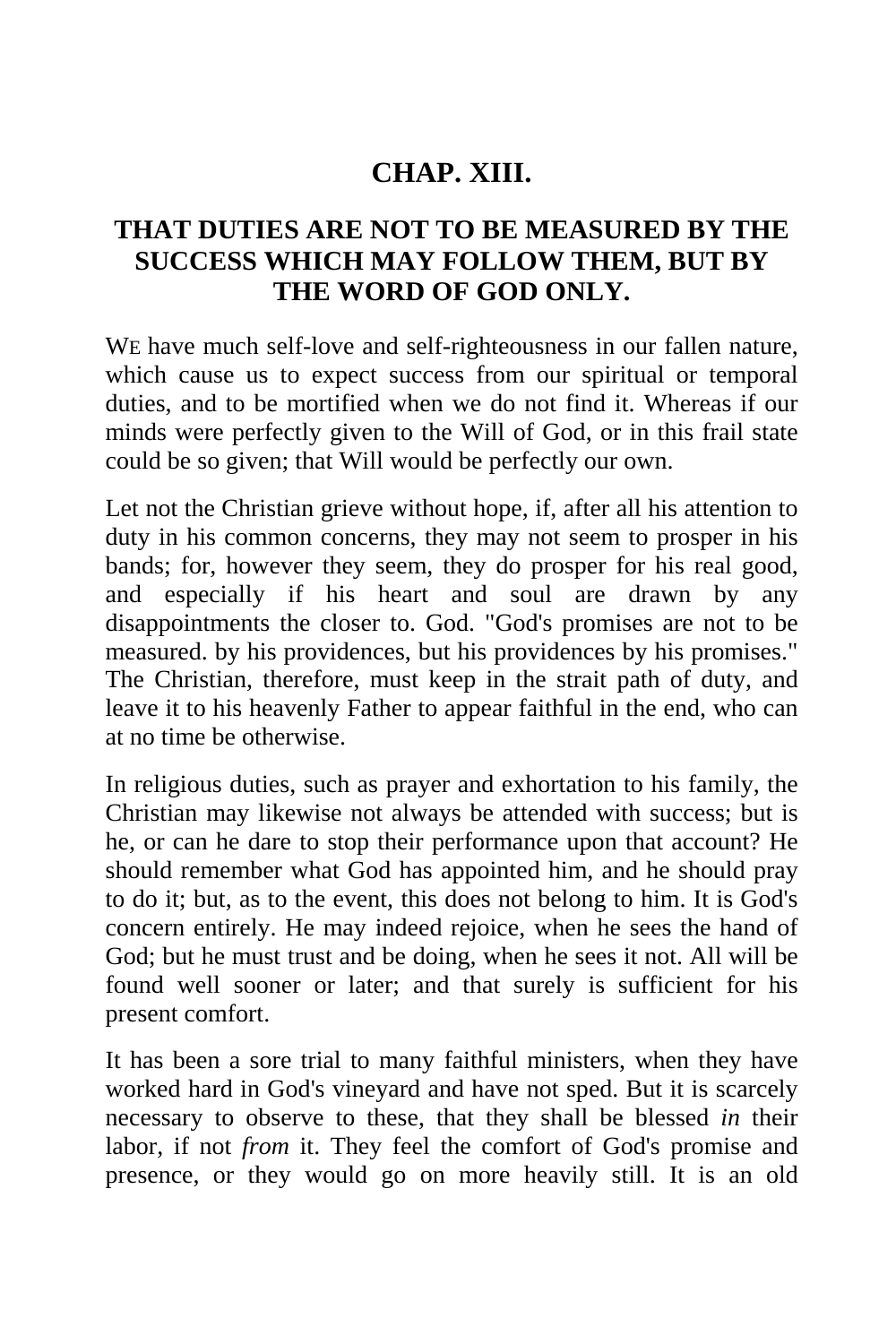complaint, I *have stretched forth my hands all the day long to a rebellious and gainsaying people.* So *Noah* was a preacher of righteousness for 120 years, while the ark was in building; but though it cloth not appear, that he worked upon one soul, he was not, however, the less blessed of God. Our Lord's apostles converted more than himself abundantly; and probably for this reason, that his faithful ministers should not afterwards be too much discouraged, when they see not an immediate or extensive fruit of their labors.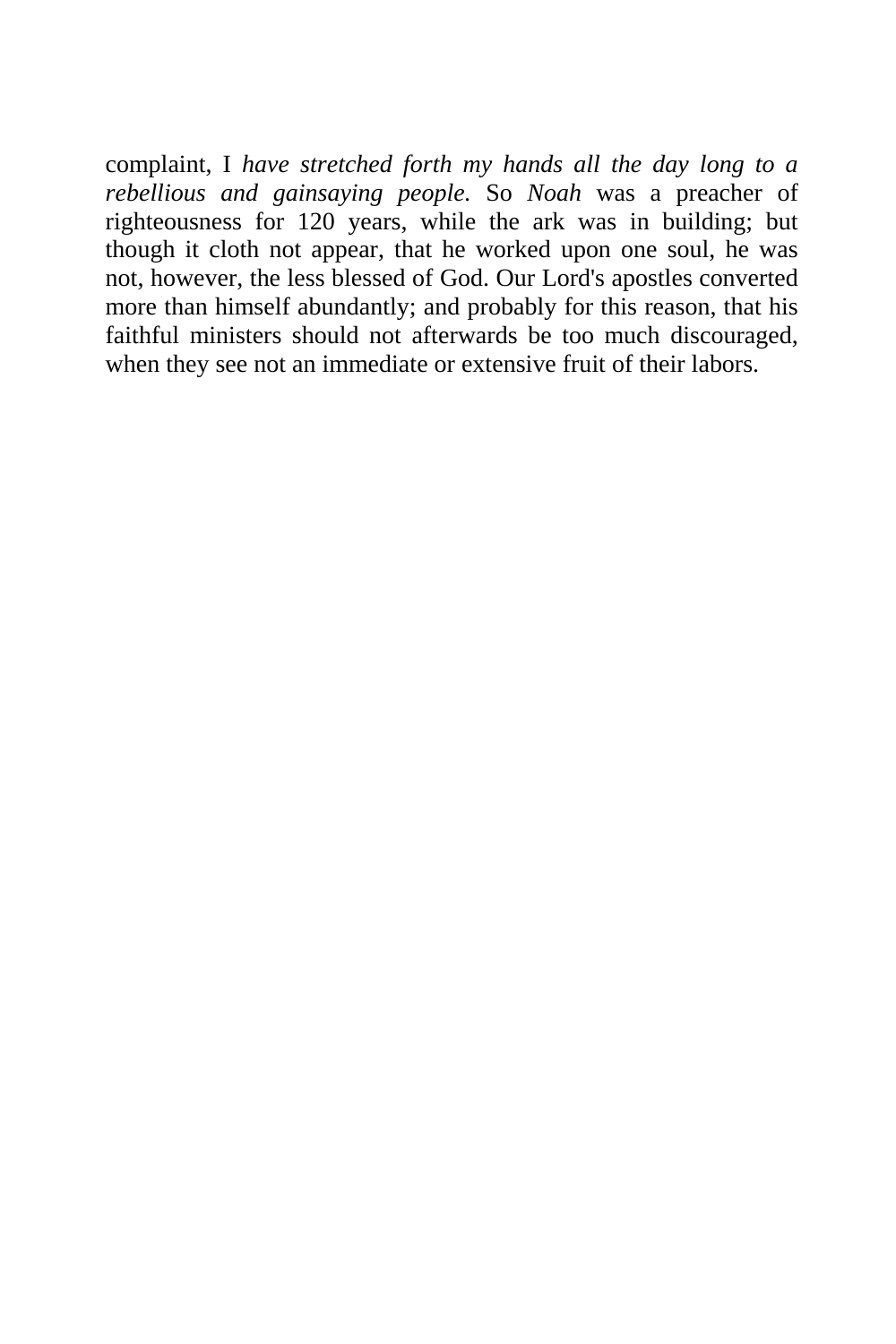# **CHAP. XIV.**

#### **ON THE DEPORTMENT OF A CHRISTIAN TO OTHERS.**

IN the first place, *as much as lieth in him,* the Christian *will, if possible, live in peace with all men.* That blessed Dove, the Holy Spirit, harbors not with contention and strife, but loves peace, concord and unity, yea, and unanimity too. It is by him that men find but one mind in their house, and in the house of God.

As the Christian is no *brawler;* so, in his habit of life, he cannot be an arrogant, uplifted, conceited, and presuming person; because such an one, in this arrogant world, cannot possibly be free from brawling.

Not being a coxcomb or forward person, the Christian has nothing on which to plume himself for the admiration of others. He knows, that the applause of men will not follow the tree servant or Christ, and that, if it could, it is too dangerous a thing for him to meddle with, whose inward selfishness costs him a constant hard labor to subdue it.

He values men, and desires to value them more, as God values them. The family of the faithful are his relations for eternity; and he will spiritually esteem these above all other persons. He is to live with them in glory. *By this shall all men know that ye are my disciples*  (saith Christ) *if ye have love one towards another.* 

His natural love to his natural friends is not extinguished by the love of God, but elevated, purified, and increased. He sees more than others of the real worth of their, souls, and is more anxious accordingly for their best interest, their immortal welfare. Those among them, who have obtained like mercy with himself, are more especially endeared. Those, who want this mercy, have his fervent prayer and compassion because they want it. When he cannot love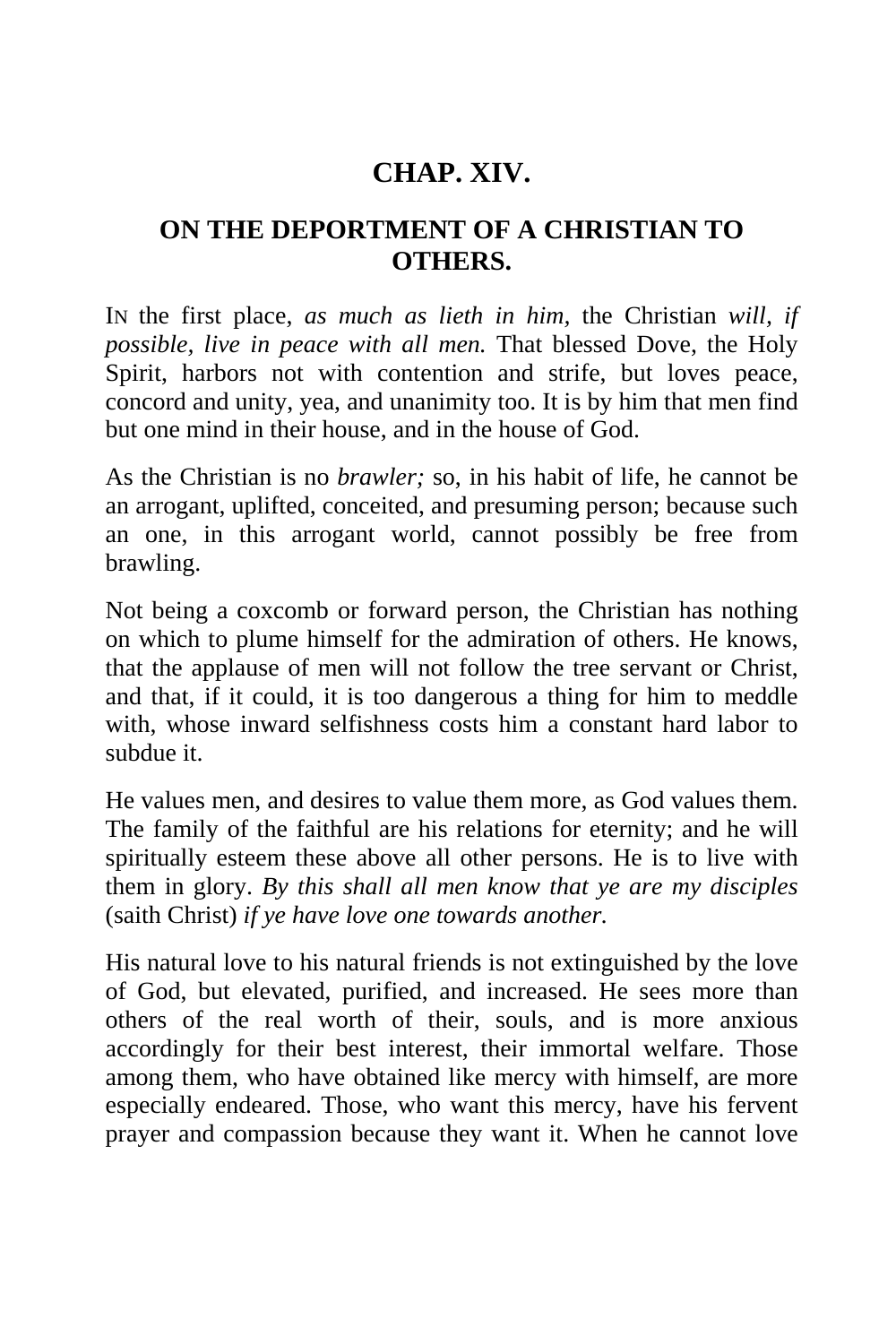his friends for Christ's sake, he will not cease to love them for their own.

Railing and evil-speaking he will cordially detest. The good he knows of others he will rejoice to mention, and the harm (unless for prevention of further harm) he will study to conceal. It is a good rule, never to speak of men's faults to others, till we have first and faithfully spoken of them to the offenders themselves. This would prevent a world of mischief and slander, and perhaps save many from a disgraceful persisting in sin.

He will esteem grace, and even common virtues and worth of character, above all manner of riches. A rich wicked man is, in a Christian's eye, somewhat like a body bloated with unwholesome fat and disease; not very pleasant to look upon, but much to be pitied and deplored. O what a sordid and dangerous evil is fulness of bread, without emptiness of self! The Christian will behave to such men with the decency that becomes him, and with the respect due to their station: At the same time, he cannot be partaker of their sins; nor ought he to miss the opportunity, if providence give it him, to set before them better riches than they now enjoy, even God's *durable riches and righteousness.* Though few of this sort do *put their necks to the work of the Lord,* (Neh. iii. 5.) or shall be saved, and it is only possible with God to save any of them; yet the Christian will be more tender and compassionate to them upon this very account. If they are to have their whole *portion In this life;* should not the anger, that may be felt from their insolence and pride, be turned into pity and prayer; since their *riches* will soon be *corrupted,* and not an atom of tlieir *pomp can follow them?*

With regard to the poor, the Christian cannot, as a Christian, be wanting in commiseration or relief, so far as it lies in his power. The affliction of their circumstances will reach bis heart most, when his hand can do least to abate it. No real Christian can *despise the poor.* He that does this is under a worse poverty than theirs. *God hath. chosen the poor of this world to be rich in faith, and heirs of his kingdom:* How then can those among the poor, who are thus blessed,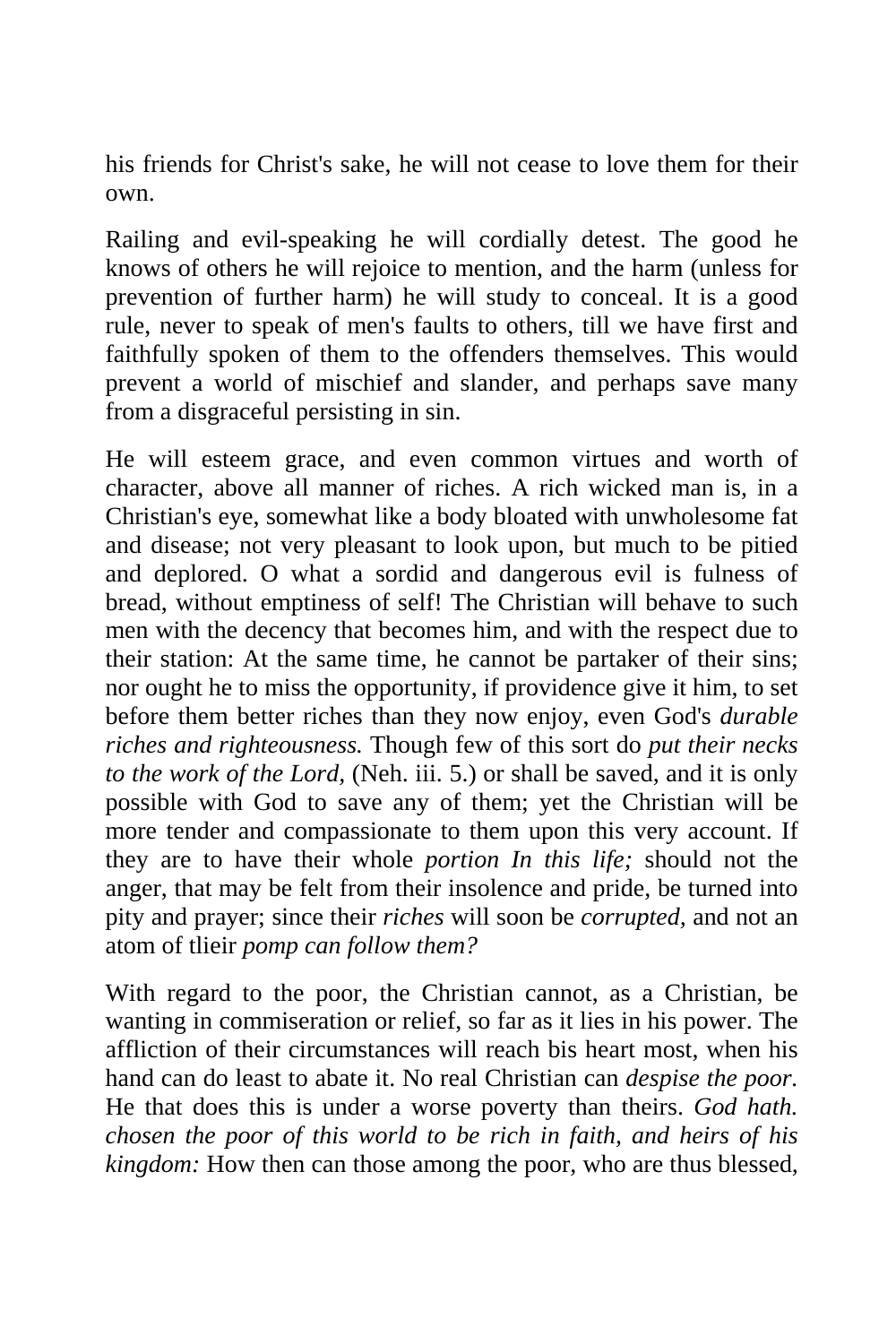receive contempt from any of God's children? Or how can the poor at large be treated with insolence and cruelty, when the Lord has declared that *he will avenge their cause?* If a poor man he wicked, he is doubly entitled to pity; because he has nothing in this world, and worse than nothing in view for the world to come. If a poor man be gracious, he is doubly an object of love; because he is now under many trials in the flesh, which the wealthy do not feel, and yet is dear to God, as his own blessed child and future inheritor of his glory.

To men of every rank and station the Christian will endeavor to render their due; *Custom to whom custom, fear to whom fear, honor to whom honor.* Let his own situation in this world be what it may, he is *the only gentleman in hearty* whatever others may stem to be in outward grimace and manners. *He is gentle, showing all tenderness to all men.* This is the golden polish; and, without this, the rest is nothing but daubing or tinsel.

It will appear from that, that the Christian school teaches the most punctual good manners of any in the world. It inculcates rules of the purest honor and integrity, and enforces every moral obligation, not by a harsh and unpleasant constraint, but by the far more prevailing and happy impressions of dutiful privilege and love. It not only insists upon decent outside, but leads to the correction of the heart, and to the strictest adjustment of all things into a right order within. No lax morals, no licentious conduct, no ill words, no indecent looks, no, nor yet one evil thought, are tolerated for a moment to the disciple of Jesus Christ. He would be, if he could; and he grieves because he cannot be, in this life—all holiness and perfection.— Thus, though no part or cause of his final salvation depends upon what is done by him or what is done in him; yet he desires to *abound in all the fruits of faith, which are by Christ Jesus, to the praise and glory of God.* And if these things be so, how can any presume to say, "That the doctrines of grace are pregnant with immorality!" It is the ignorance or relinquishment of these doctrines, which, like the absence of the sun, occasions most of the moral darkness, together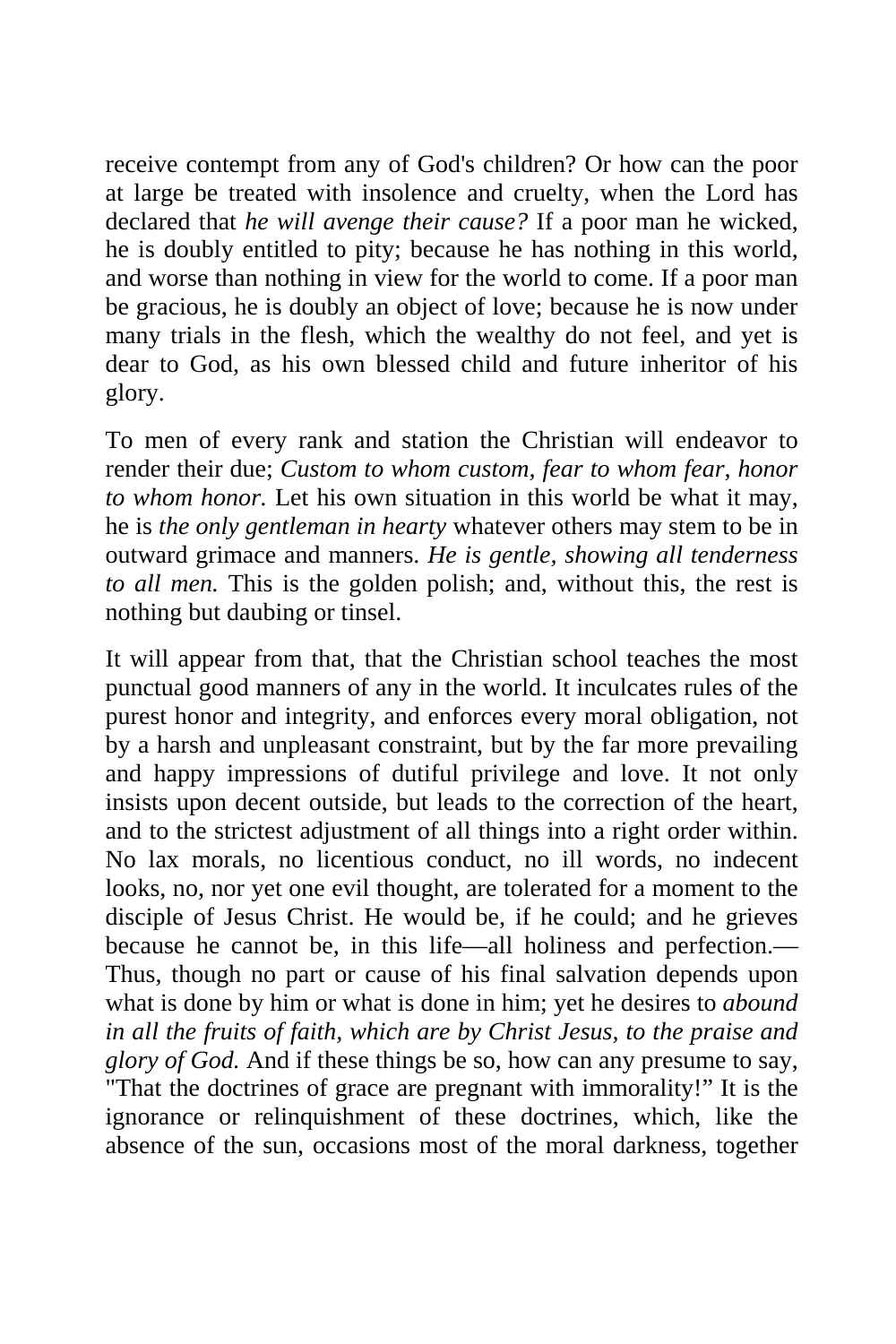with the speculative and practical atheism, or philosophisms, that now obscure and torment the world.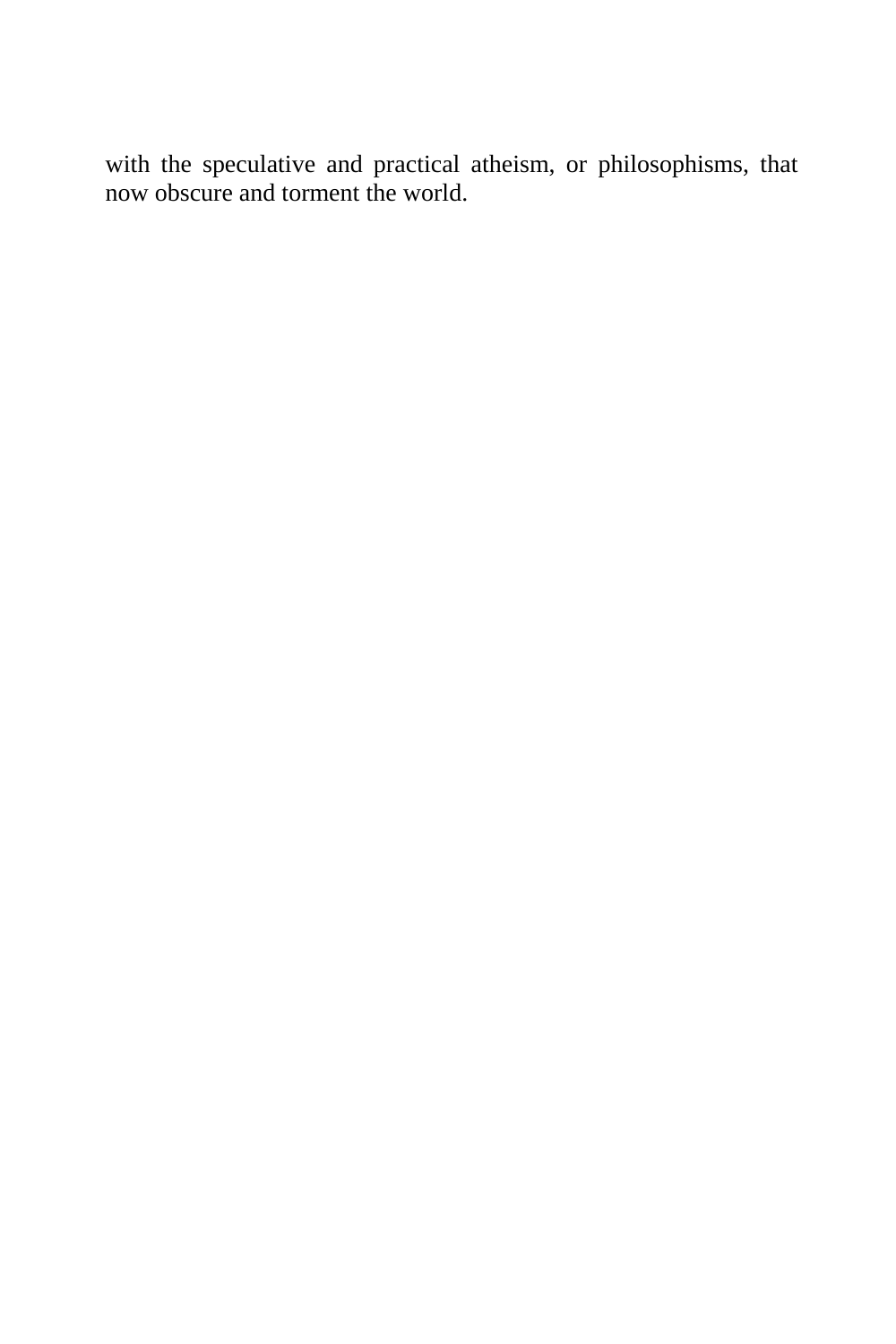# **CHAP. XV**

#### **THE CHRISTIAN S CONDUCT TO THE TEMPTED AND DISTRESSED IN MIND.**

THE members of the same body have a natural care and sympathy for each other; and so have the members of the church of Christ, which is his spiritual body. They cannot know of the sorrow and trial of a brother's soul, without some concern of spirit, or feeling of compassion.

Godly conference and discourse are often rendered the means of comfort and relief. The Lord, indeed, usually works in this way, that his people may see it to be their greater privilege and duty thus lo help each other's faith, and so be joint partakers of his joy. This mutual regard and assistance tend also to unite the flock of Christ, and to make them more and more dear to each other. For want of this, many congregations are like scattered sheep, unaffectionate, disregarding, and careless of their brethren's true happiness and prosperity.

Whatever be the trial or the disorder, the word and promises of God are the appointed help and remedy which must chiefly be used and applied. If God's word cannot relieve the troubled mind, vain indeed must be the word of man. But, experience shows, that this word, through the aid of divine grace, has been blessed to the souls of his distressed people, when all other helps have failed.

And as all the blessings must descend from above, so all discourses, if not begun, should at least be ended in prayer. Very often in the prayer, the trouble shall be lightened, which the previous discourse did not seem in the least to remove.

There is not a possible case of distress intowhich a believer may fall, but there is something in the holy scripture which can meet it. It is the wisdom, then, of a gracious person, in- all conferences with the afflicted, to have a store of suitable passages with him, or with his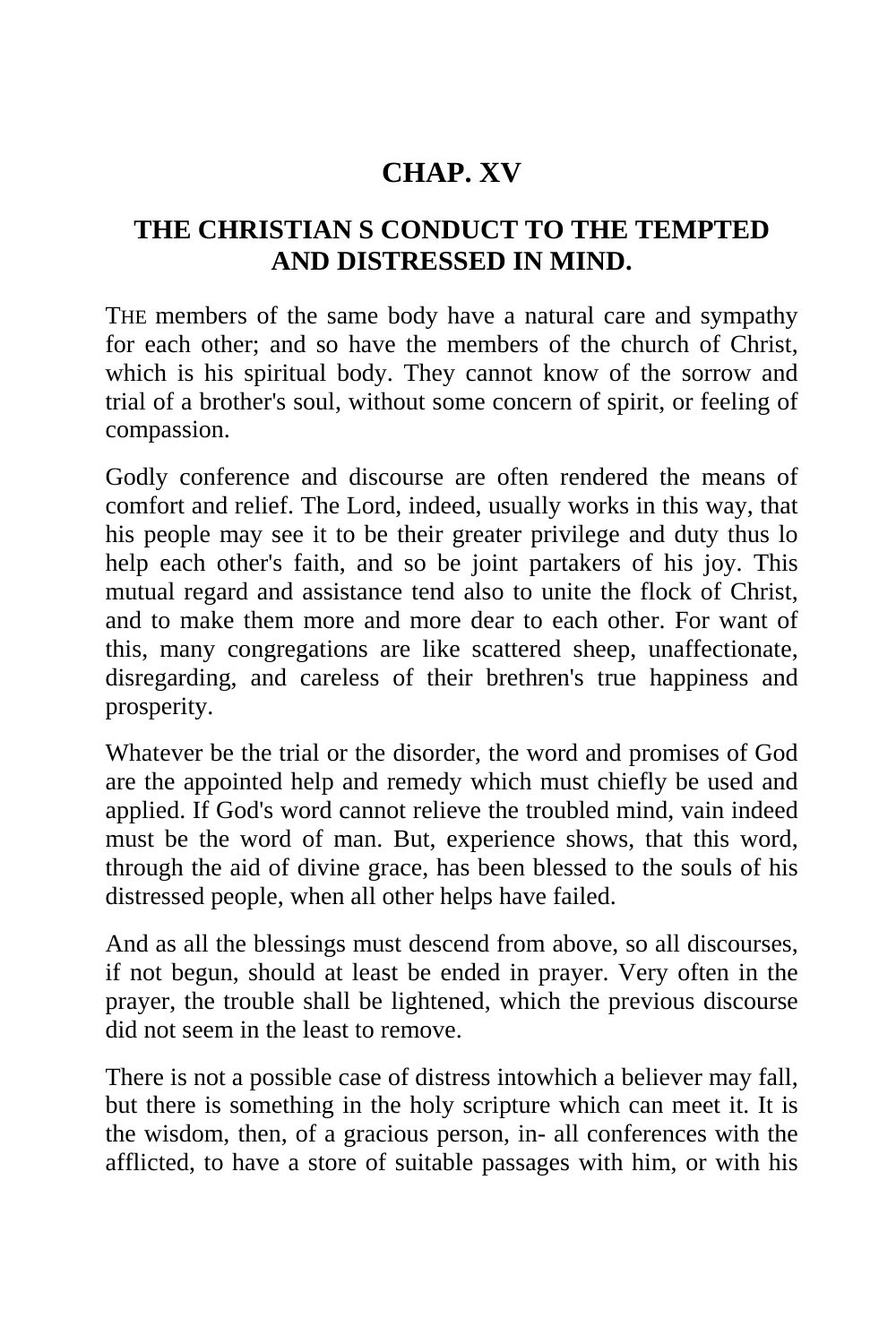mind, that out of it he may be able to draw what may tend, under God's blessing, to remove or to lessen the trial.

Where the body as well as the soul is affected, proper remedies must be administered to both, and especially to the latter, that it may be encouraged to support the frailer and the weaker part. Generally in cases of sickness, the mind above all things must be attended to; for if that be well, it will not only enable the person to bear the other better, but it will have this noble cordial within, that *all shall be well at the last.* It is an. abominable wickedness in some physicians, that they order all religious discourse out of the chambers of the sick and the dying, lest it should lower the spirits (as they think) and perplex the mind. Are the dying, then, to be deceived into death, if ibey are ignorant of God and salvation? Or, if they know God, are they to have no comfort of his word, when they have most occasion for it? It is equally wicked to flatter with life, when death itself is at the very door. I remember a man, who seemed to have some serious impressions from religious discourse, under a near prospect of dying; but when a deceiving physician had assured him of his recovery, he threw away all concerns for heaven, received with disgust any mention of the state of his soul, and was found with cards and idle company in the very evening of that night in which he fell speechless and died. Did not such a physician contribute what he could to the murder of a soul ? And is not this the worst, because the most lasting and irreparable cruelty?

Certainly, religious discourses at such seasons should not be thrust in at random, but by discreet persons, or (if they can be had) by pious ministers, who will neither be too long. at one time in their attentions, nor offer what may be unsuitable or impertinent.

When the soul is relieved and consoled, every one knows how much it will sometimes contribute to the health of the body. But if it be the will of God to remove the party from this world, surely, in the acts of faith and of the comforts which faith brings, it is the more meet to ascend up to another. Why should a Christian go off thoughtless and sad to celebrate the marriage supper in heaven?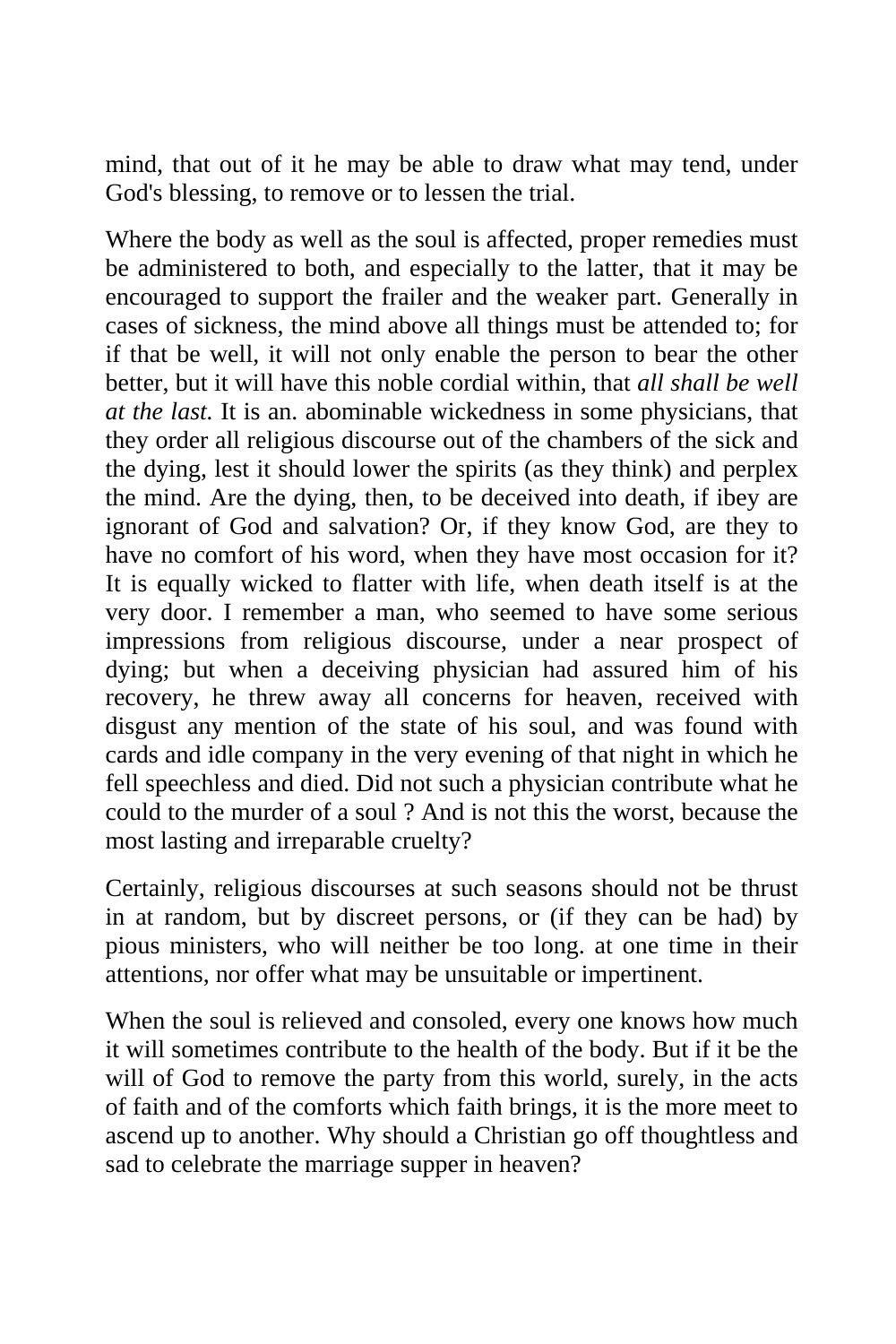All trials and troubles are meant to take out the dross from the Christian. By grace, they have this effect more or less, throughout his life: And his various distresses likewise are exactly proportioned to his need of them. The last refinement is in death, in which he is perfectly cleansed and purified from every corruption, and removed to enjoy that pure state, which is equally void of sorrow and sin throughout eternity.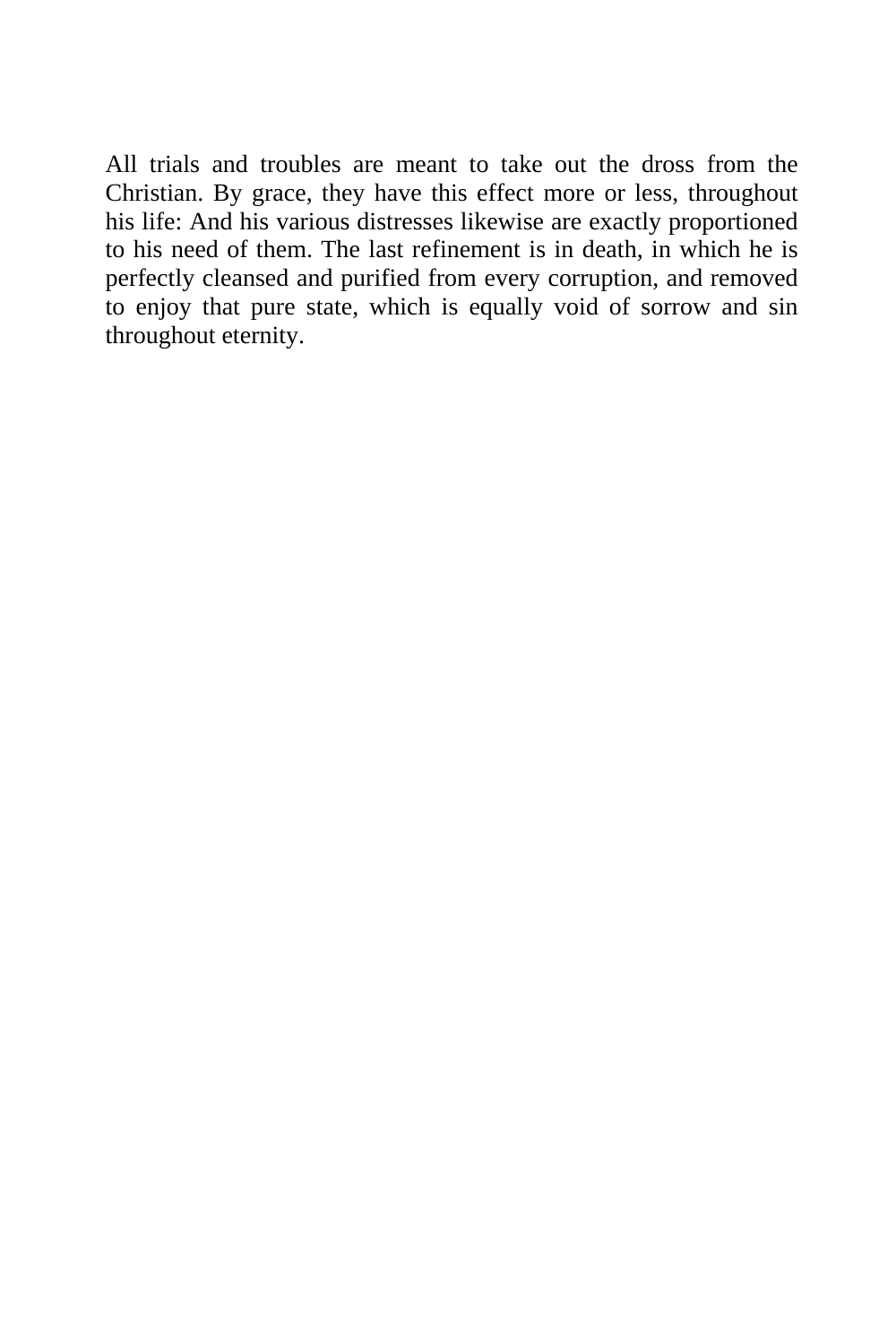# **CHAP. XVI.**

## **THE CHRISTIAN'S CONDUCT TO OLD AGE.**

IT is the Lord's express command, *Thou shalt rise up before the hoary head, and honor the face of the old man, and fear thy God.*  The experience and gravity, the judgment and wisdom, frequently found in old age, demand veneration ; and even where these are in some measure wanting, the infirmities and inquietudes of that state call upon people of younger years to abound in compassion towards them.

I know not how it may be with others; but for myself I ever loved the company and conversation of the ancient, preferably to the gay humors of the young, and have been exceedingly delighted at their explanations and informations of circumstances and events, which no books could possibly have given me.

To this day I cannot meet an aged person, especially if he be infirm, without feeling some kind emotions of heart towards him; and these always heightened by an anxious pity, if it appear that he has not yet felt any true concern for himself. All this may be mere *nature,* it is true; but, however, I do not wish to suppress it.

The grey hairs of the aged, those " church-yard flowers," (as they have been named) call aloud upon them, and through them to all men, *Prepare to meet your God.* They are remembrancers, to the eye and to the heart, of death at hand, and of eternity to come.

But the *ancient Christian* is especially to be considered as a venerable pile, respecting his soul, built up in a long course of grace for the habitation of God himself. The Fathers in Christ, having *known* HIM *who is from the beginning;* are to be revered, consulted, and (if need be) defended by the younger brethren upon all occasions.

The apostle, encouraging this tribute of respect to the aged, exhorts, *Rebuke not an elder, but intreat him as a father,* even when his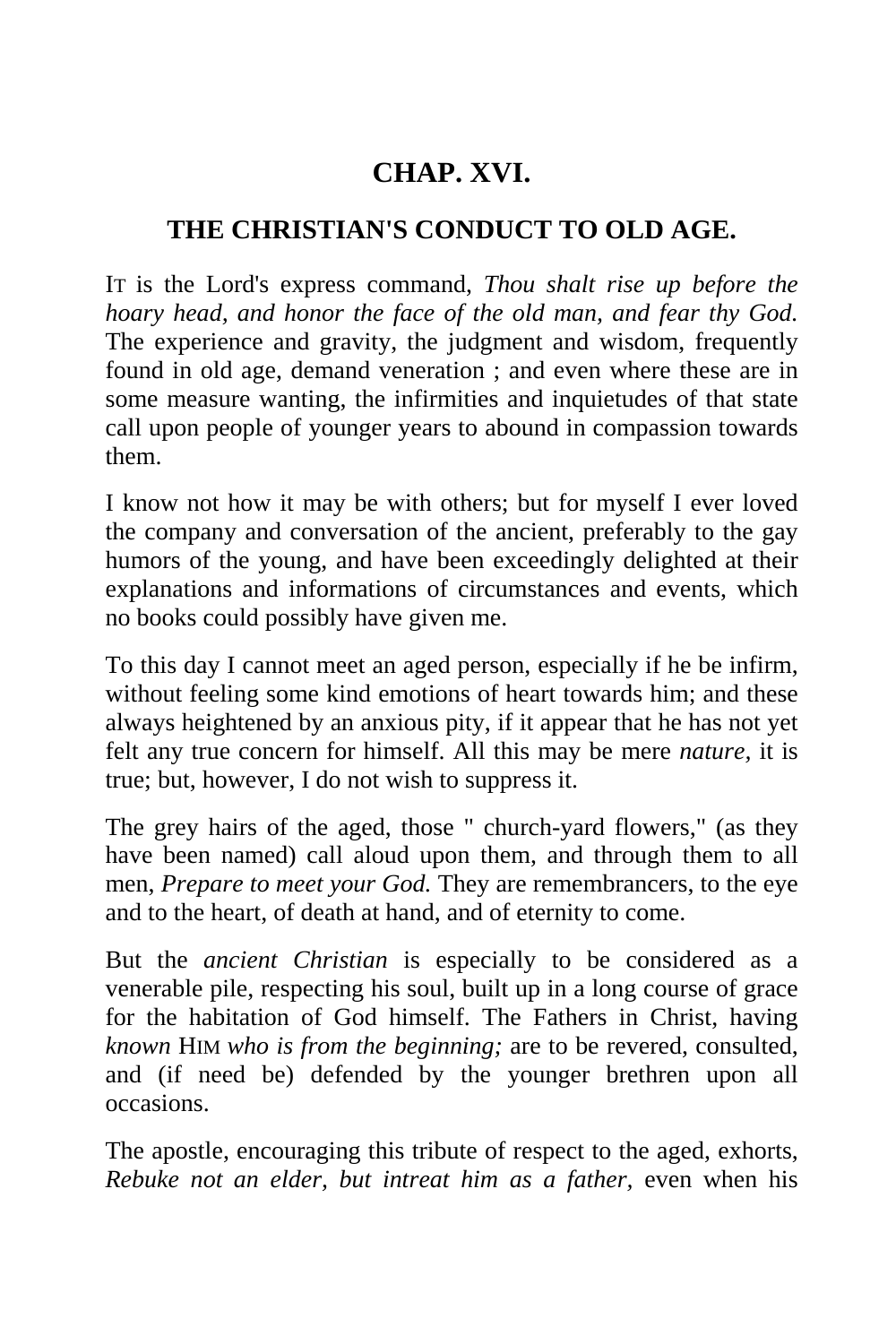conduct should be such, as is not to be approved. If these have tried grace and long experience, they have also increasing natural weakness and numberless infirmities, by which it will be no wonder, if in some instances they should be overborne. Could a young man, with a very large portion of grace, change places with them for a day, it is to be doubted, whether he would manage the case any better! though it is not to be doubted, that this experience might teach him extraordinary commiseration in future.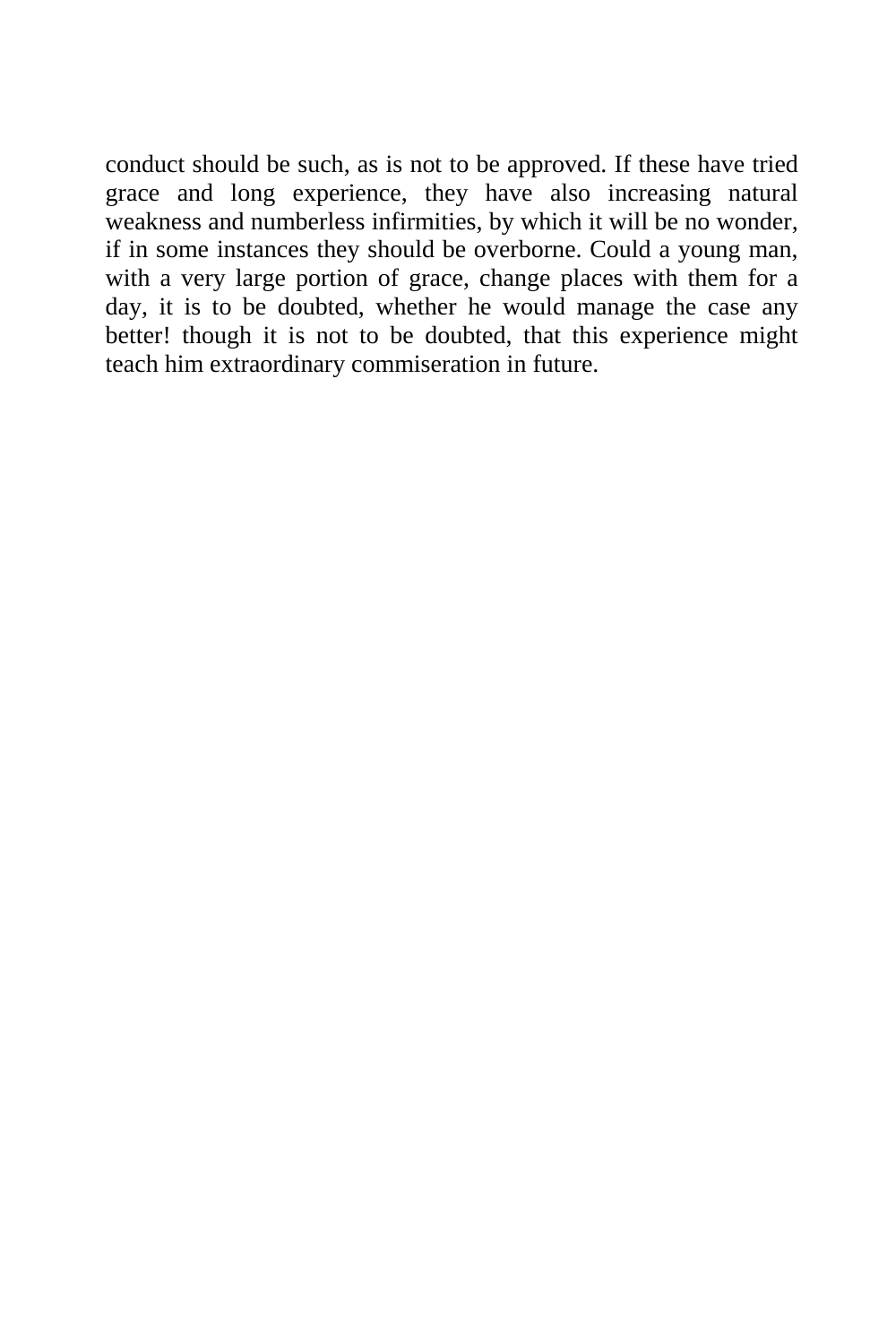# **CHAP. XVII.**

## **THE CHRISTIAN'S CONDUCT TO YOUTH.**

AN heathen could say, *That the greatest respect is due unto children.*  He meant, that nothing Should pass before their sight, which might either lead them to vices, or encourage vices in them.

There is no need of gloom in any of the things of God. True seriousness wants it not, and is very foreign to it in its nature. It is particularly unnecessary to indulge this sullen and morose humor of the natural heart (for it is seldom little better) before youth or children. There is an easy cheerfulness and benevolence, remote from all silly levity, and highly consistent with grace and the best good sense, which ought to reside in a Christian's heart, and which he might exhibit particularly upon occasion to younger persons; they are to be drawn by *the cords of a man,* that is, with natural affections; and though it is not in human power to render them truly religious, Jet surely religion ought not to appear before them, or before any body else, as a poor, miserable, dreadful thing like a spectre or ghost, to frighten them away from her. They should see, as well as hear, by the example of real Christians, *that the ways of*  religion (or true *wisdom,* which is the same thing) *are ways of pleasantness, and all her paths are peace.* Sourness may indeed be found very plentifully in nature; but there ia pot one single particle of it in all the being or exercise of grace. On the contrary, its tendency is to correct the natural moroseness of the human heart.

The Psalmist gives this mild and gentle invitation: *Come ye children, hearken unto me: I will teach you the fear of the Lord.* But wherefore? That they might *see good,* and partake of the blessings which the word of the Lord most amply sets before them.

Our Lord's benevolence to children is above all comment. He gave an example of good will and tenderness in this respect, which net the greatest and wisest of his disciples can think himself too wise or too great to follow.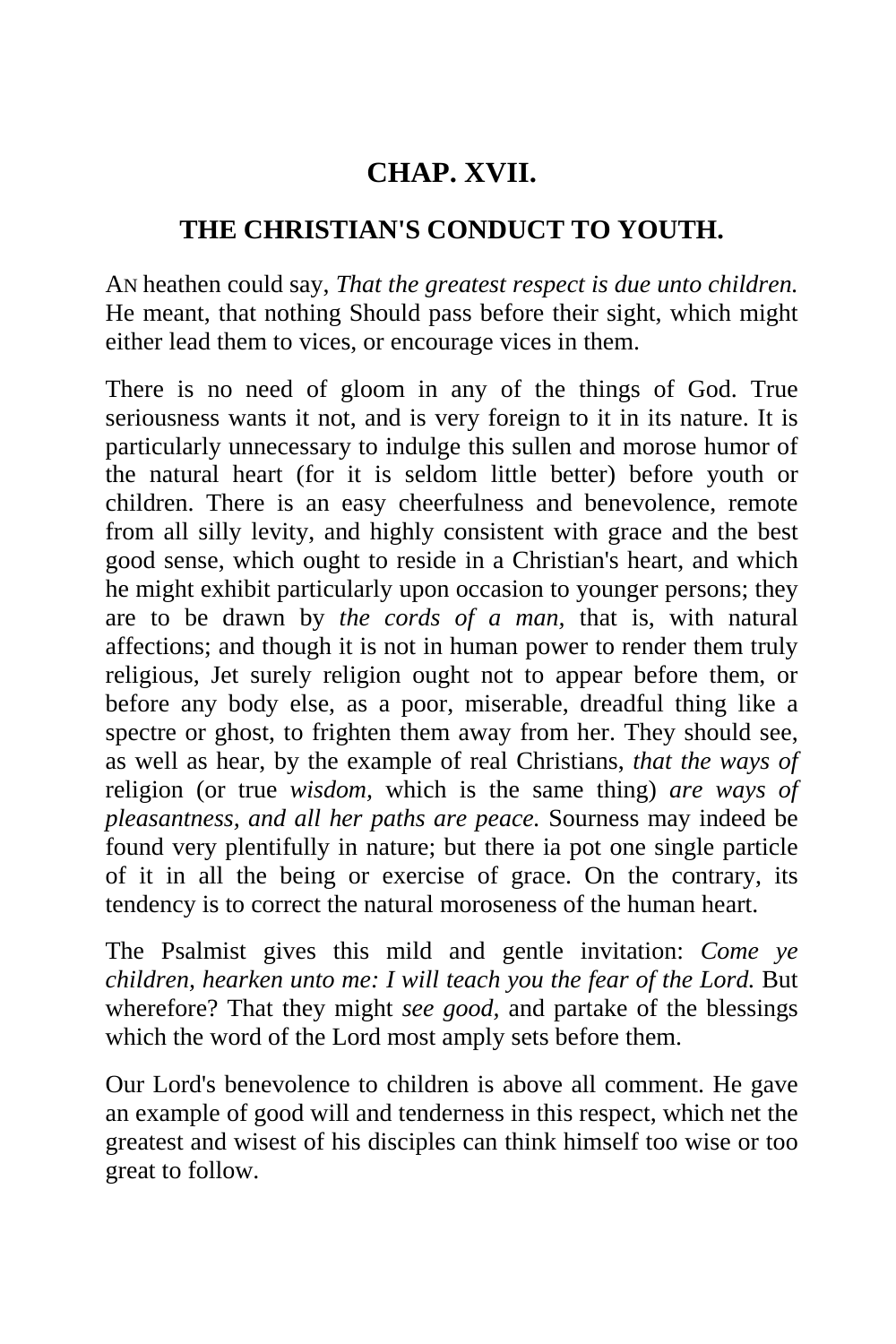The sincerest faithfulness to their souls is consistent with the greatest good-nature to their persons; nay, we cannot be truly goodnatured to them, unless we are faithful. Instruction, even in the best things, may be set before them in an inviting form, without the least deviation from the soundness of truth; and by a little gracious skill, they may perhaps be led to perceive, how deep an interest and concern they have in them. If God is pleased to second the instruction, by giving them a true sight of themselves; it is a known case, that they will love and honor those, who gave the instruction, as long as they live. And if God does not bless it to the desired end, yet the piety and well-meant kindness of the instructors will not fail of their approbation and respect; for none can choose but love those, who show any real or disinterested regard for themselves. Besides, who can tell, that the seed now sown in early age, though it seem buried and forgotten for many years, may not, in the secret workings of God, be brought forward into life at some future time? There have been instances of persons, who were favored with good instructions in younger days, and who appeared to have forgotten God, their instructors, themselves, and every thing else that was good, for a very long portion of their life; but who afterwards were blessed and made happy, through grace, in the very recollection of those things, which, *like bread upon the waters,* seemed to have been lost, but which *were found,* and found with great advantage, *after many days.* 

Sin may be checked, nay punished, and yet the sinner be loved. The sinner shall love in return when he perceives that love occasioned the correction, or rather, that there would have been no correction but from love. It is the same in a higher case: *Whom the Lord loveth he chasteneth:* And he will not do this, but for those who are truly his *sons.* 

It is very much their own fault, if there be not great weight in the conduct of parents and friends with young persons and children. These, it should be remembered, hear their words; but they watch their example. If the doctrine and life be the same thing, they will regard the former for the sake of the latter, with reverence : if the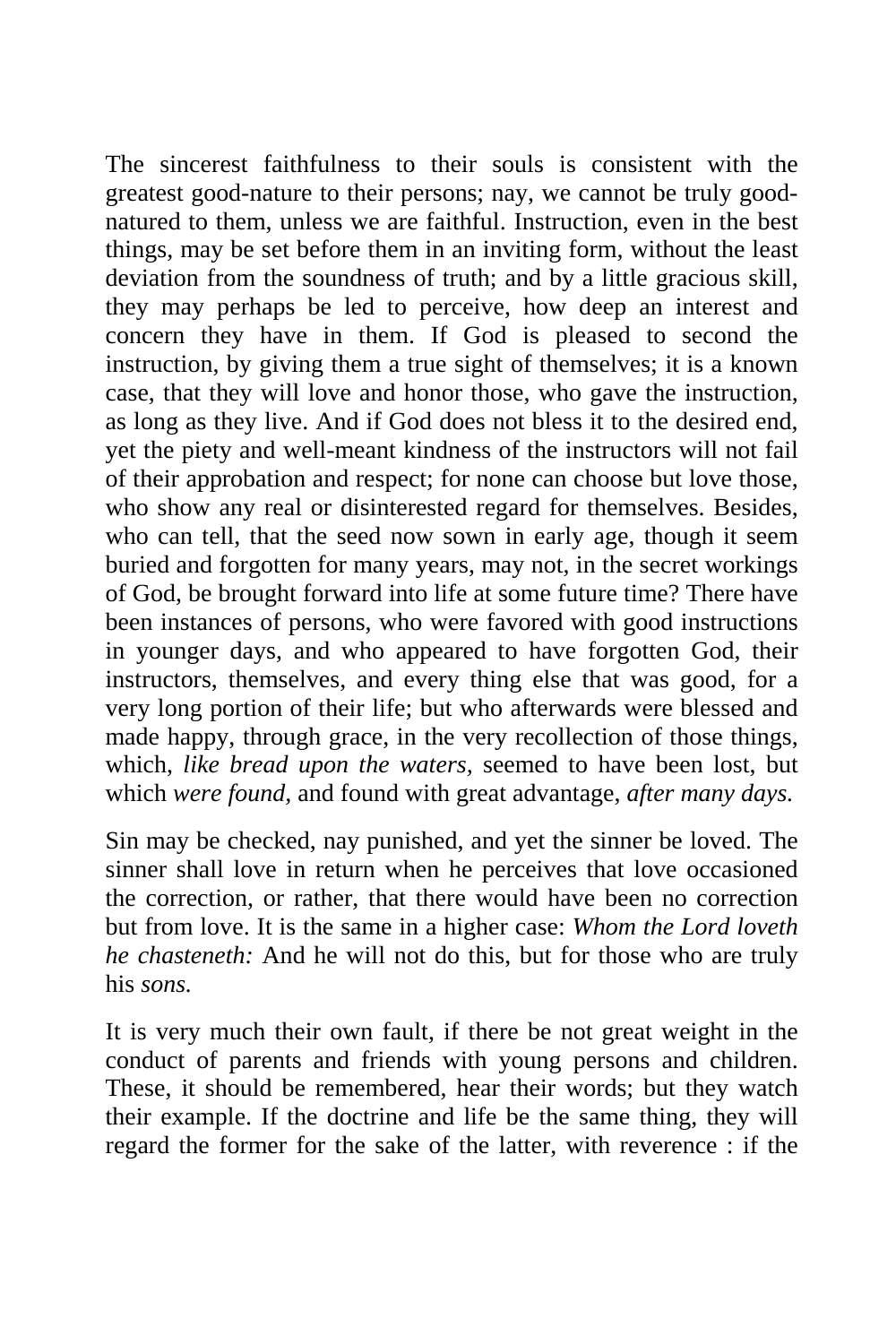preceptor divide them, it is usual for them to despise both, and to treat him with censure, or derision, into the bargain.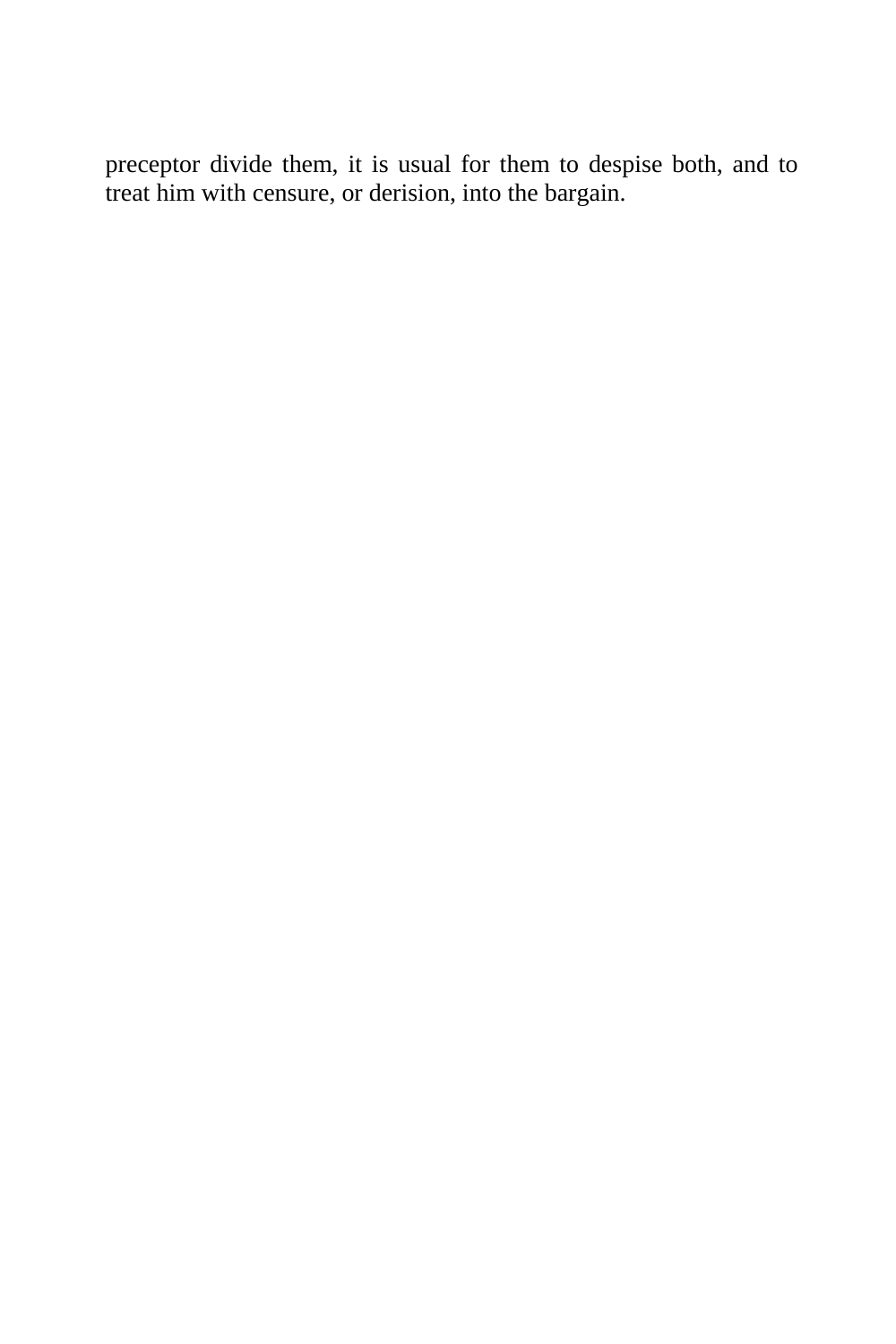## **CHAP. XVIII.**

#### **ON THE DISPOSAL OF PROPERTY.**

SOME people delay the testamentary disposal of their effects, till the time of sickness or prospect of death; when the mind, if capable of reflection, which is not always the case, should surely be engaged altogether in eternal affairs; and therefore, for this and other reasons, they are either able to make none at all, or none with suitable judgment and deliberation. The folly and cruelty of this conduct, as it respects either a man's friends or himself, cannot escape the censure of heaven and earth. *Set thine house in order,* is a divine command in the preparation for eternity: And the laws of all countries solemnly respect this final instance of attention to social duties.

There are those who make arbitrary or capricious bestowments, slighting the rules of God's word, the proportional claims of nature, and those reasonable human prescriptions which are founded upon them, and which none but very strong causes, such as the wickedness, idiocy, or certain misapplication of the parties expectant, can properly set aside. Such seem to forget, that, being only stewards and not absolute proprietors, they are as accountable for the *disposal* of their goods, as for the *acquisition* of them.

Others are exceedingly liberal in bequests to public or private charities, who would spare little or nothing during their own life, or in other *words from themselves.* These pompous bestowments are but too often "the painted sepulchres of alms," raised up by covetousness for a worthless glory: And if there be living and lawful heirs, or unexceptionable kindred, the whole is done at their expense, not the testator's, who has presumed to misapply what he could no longer grasp, and what therefore could be no longer his own, and to rob his friends for the sound of a name, which, in such a case, had been less disgraced if entirely forgotten.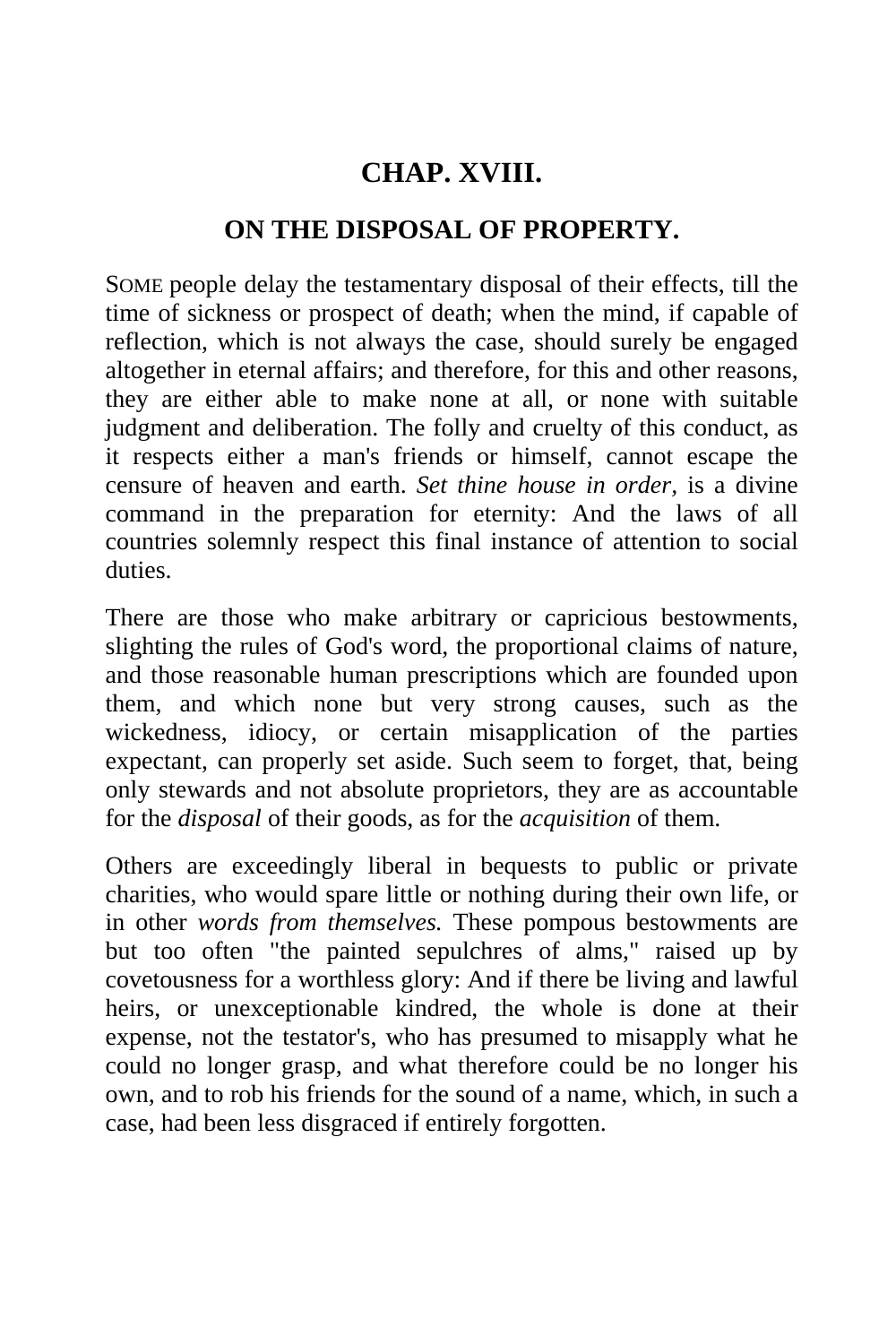If a Christian should *set the Lord* ALWAYS *before him,* he is especially called to recollect his presence in a business where he may be said to be acting after his death, and to be affecting very materially the future actions and interests of others. When his will is in force, he himself is at the bar of God, accounting for its principle and effects. He should therefore renounce all humors, and, in the most solemn frame of a religious mind, ask himself; "Suppose I were standing before the Divine Majesty, would I devise what he committed to my charge exactly as I have now devised it?" The *answer of a good conscience,* and of a *sound mind,* will generally exclude all foolish or perverse partialities, and determine what is honorable for the Christian, and fight for those he leaves behind him.

Where there are no near relations, or just claimants, people, at least pious people, may equitably dispose of their worldly matters with no other restraints than those of attention to religion. It would not be unseemly for persons in such circumstances to bequeath their property either to pious friends, who may receive or do good with it, or to pious institutions, where. It will be done; guarding, however, against idle ostentation, or the vanity of earthly fame. It would be poor, in a good man's view, to have this for the motive or reward. The distinguished Christian, whose honorable name is remembered near the front of these papers, and shall be remembered for ever in a way very superior to the words or memory of man, was a signal example of the widest benevolence, united, wherever the case would admit of it, with the closest and most humble concealment. Large sums of money were distributed, through various channels, to thousands of distressed persons who never knew, and perhaps never heard of, the principal instrument of their relief. He seemed to have a just fear, if not abhorrence, of that dangerous applause, which all sorts of people are ready enough to bestow on persons of this happy character, whether or not they are solicitous to follow their example. It was God who gave him the affluent ability; and he conferred a greater gift, when he gave him the heart to employ that ability, so entirely to the divine glory, and so diffusively to the good of men. It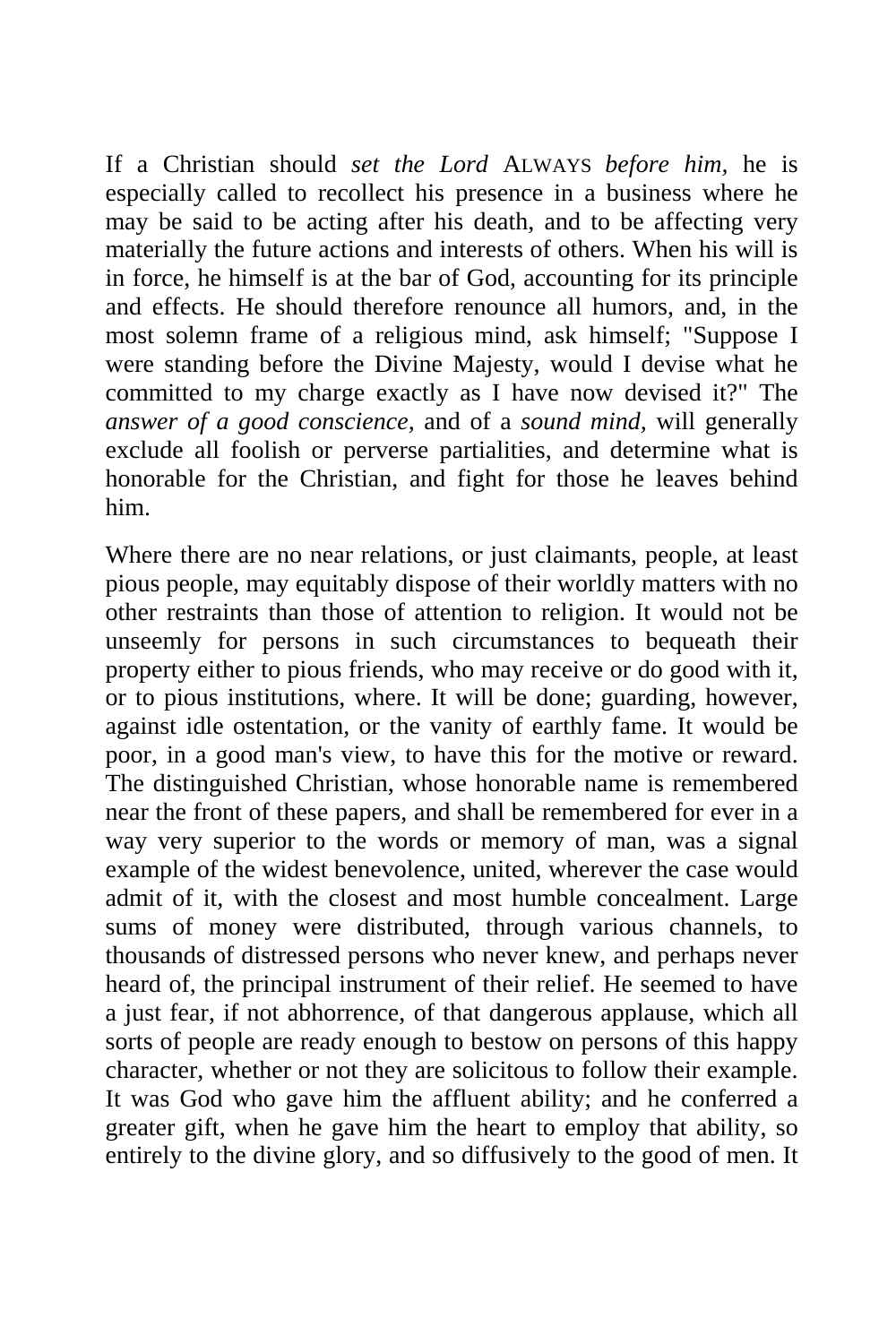is possible indeed for but very few to extend themselves according to his measure; *but this* is encouraging to every one, who *has first a willing mind,* that the performance *it accepted according to what a man hath, and not according to what he hath not:* and therefore it may not be improper, according to this rule, and their own measure, to remind professors of the true religion, that their Lord himself has said, *Go and do likewise.*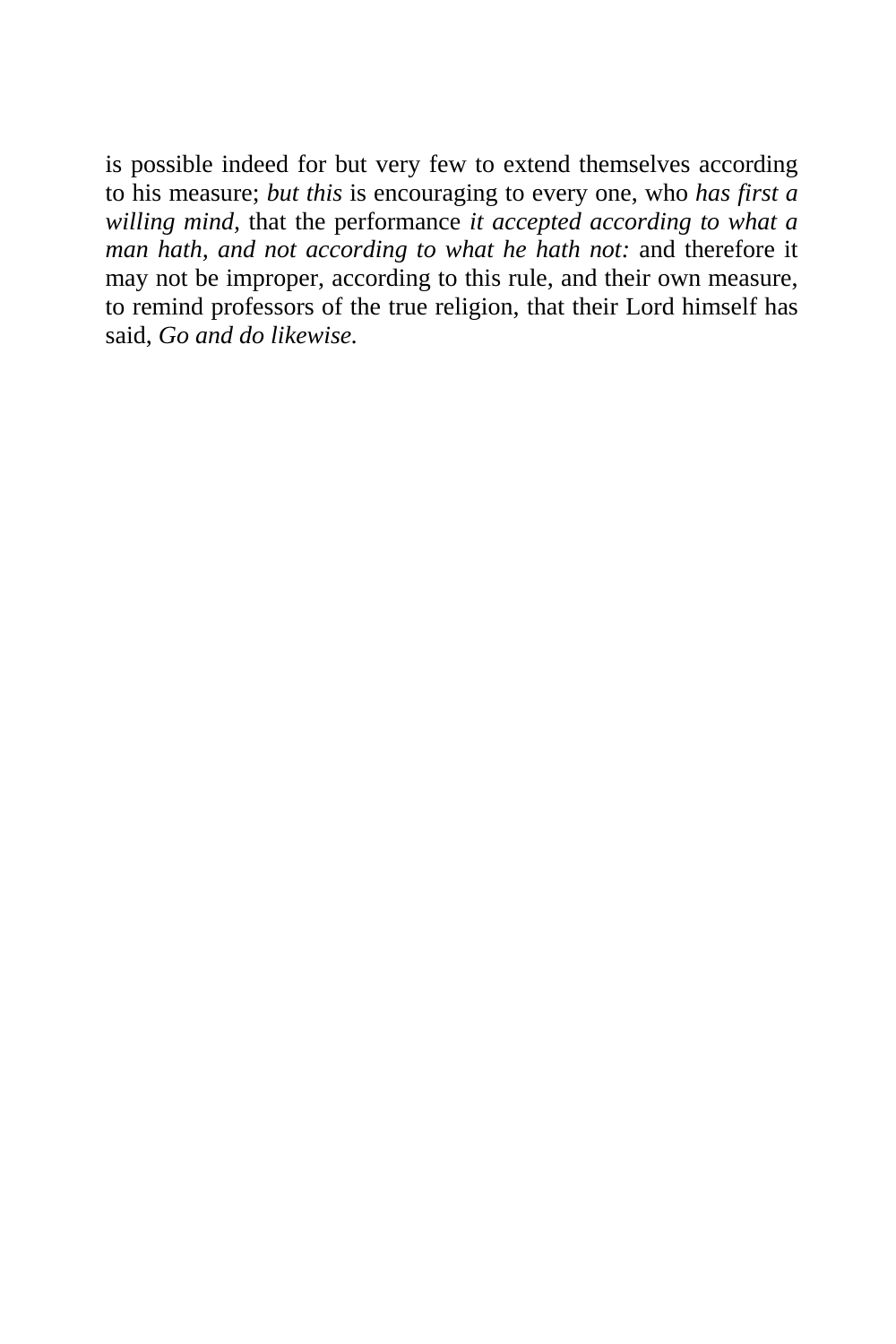# **CHAP. XIX.**

### **ON THE DEATH OF RELATIVES AND FRIENDS.**

IT was the saying of a man, who had lost all his Children and all his substance, and who found not one true friend to offer him the least real comfort; " Naked came I into the world, and naked shall I go out: The Lord gave, and the Lord has taken away; blessed be the name of the Lord."

This is the resignation of a believer. He refers every thing to the will and work of God; and, having nothing of his own but sin, and nothing to lose by death but sin; all he has, being by bounty and favor, should be freely offered up to the disposal of the Giver. This consideration, indeed, if by itself and alone, perhaps would not satisfy him; but there is another which ought, and, being set home upon his heart by grace, most certainly will: " All providences, whether pleasant or trying, shall work together for good to them that love and fear God." When God loves, and loves for the best end: and when God contrives, and contrives only, the best means; why is the mind of any Christian overcharged with disquietude and lamentation, with murmuring or sorrow? Does he not as much as say by it, "Father, not thy will, but my own, be done!"

"I have lost a friend," says some anxious mind. But who took that friend? Was it not the God, who gave him? And has he taken more than his own? And, if a pious friend, has he not removed him to the best advantage? And is it not your great privilege, after the enjoyment of such an one in this deplorable world, to live and be with him again, not here, but in a better? Besides, Christian, you have neither lost your God, nor your friend, no, nor yet will they ever lose you. Your friend, at the utmost, is but surrendered, not sunk, lent, not lost, and shall be found again with advantage. Pray then against the overstrong impressions of carnal sense; for all this is the striving of animal life, of mere flesh and blood, against the Lord; and desire you to find your will in the Divine will alone. Be silent when it strikes, contented when it denies, thankful when it gives,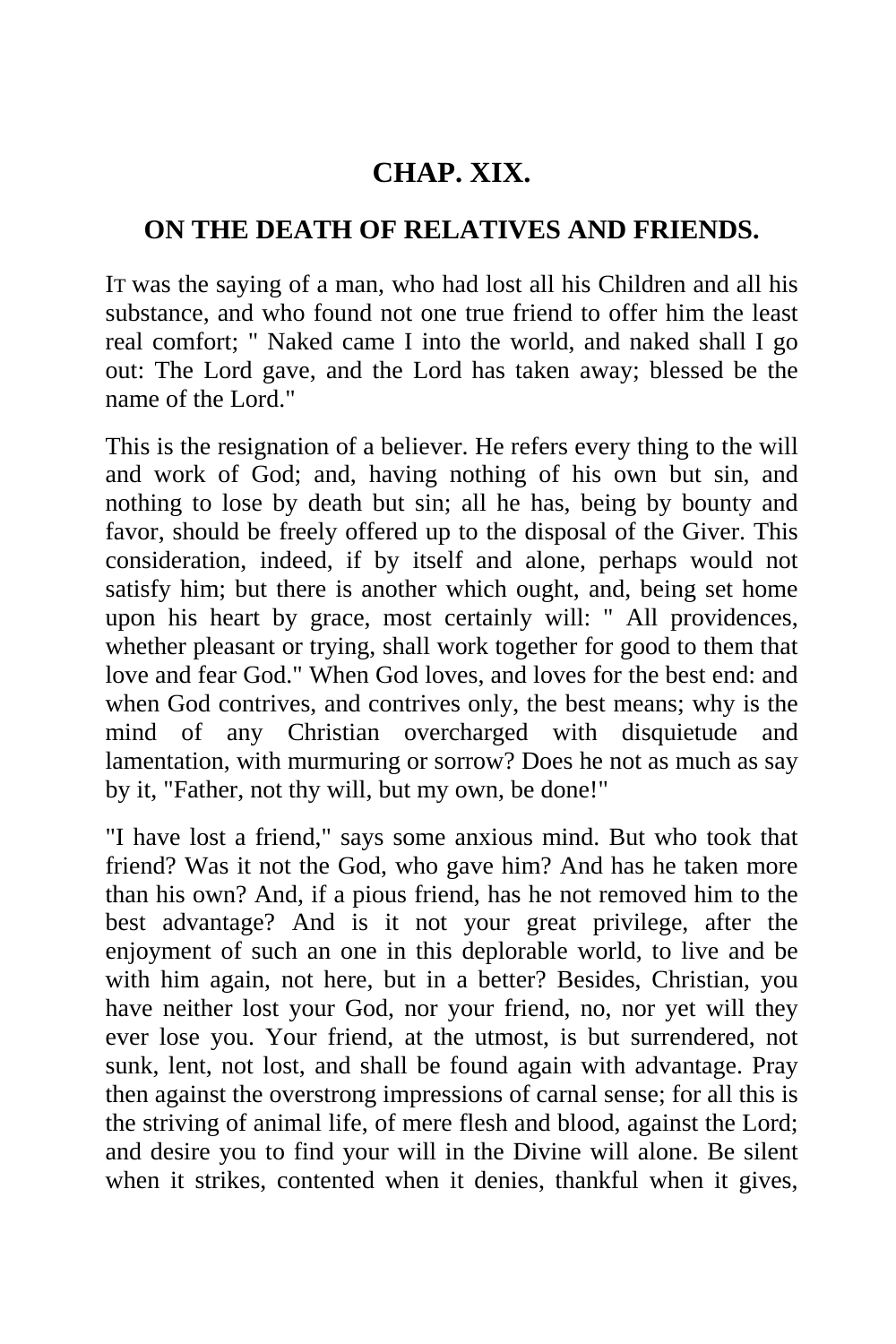resigned when it takes away. It is not the gold in the furnace which bubbles and froths upwards, but the dross and scum.

"I have lost a child," says another: But ask you, Who has found him? Is it not that gracious\* Redeemer, who called little children unto himself when upon earth, and who gave them the highest of benedictions? Has not this child escaped a thousand evils and miseries and sins, which it must have undergone or committed had it lived longer among the miserable sinners of this world? And does it not enjoy unutterable happiness with your own best Friend, with whom also you yourself hope to live for ever? And is it worthy of your love to your child thus excessively to bemoan its deliverance from grief, and its possession of peace? Or, rather, is it not the selfish working of your own too much compassioned heart, which laments its own loss in the flesh, or seeks its own pleasure more than your child's happiness, or its own will more than God's? I believe, if you examine closely, you will find something of this within you: But, however, be it what it may, it ought not to be there. It is no fruit of faith; and it can render no profit or comfort to your soul.

"I have lost a wife or an husband, the very desire of mine eyes, the outward comfort of my life, and my greatest outward support." I would not say, do not feel any grief, hut do not grieve beyond measure. When *Lazarus* died, even *Jesus* wept. Nature may suffer for its own losses; it may suffer for the losses of others; and in many cases it is decent to feel, and charitable to sympathize; but nature, if alone, is impatient and blind, especially in spiritual things, and makes all its reckonings from the outward senses. To say to nature, that grace gains where she loses, will never comfort her; and to say to persons who are at any time greatly under the affections of nature, or more under her impressions than those of grace, that their souls may profit where their bodies have lost, will be dull news, which, then at least, can scarcely find hearing. The appeal must be made to grace itself; and nature, if not quite shut out, must at least stand nearer the door. As grace becomes strengthened and quickened, nature will be subdued and quieted, from her tumult and sorrow. And, therefore, under these trials it is, that it may chiefly be seen in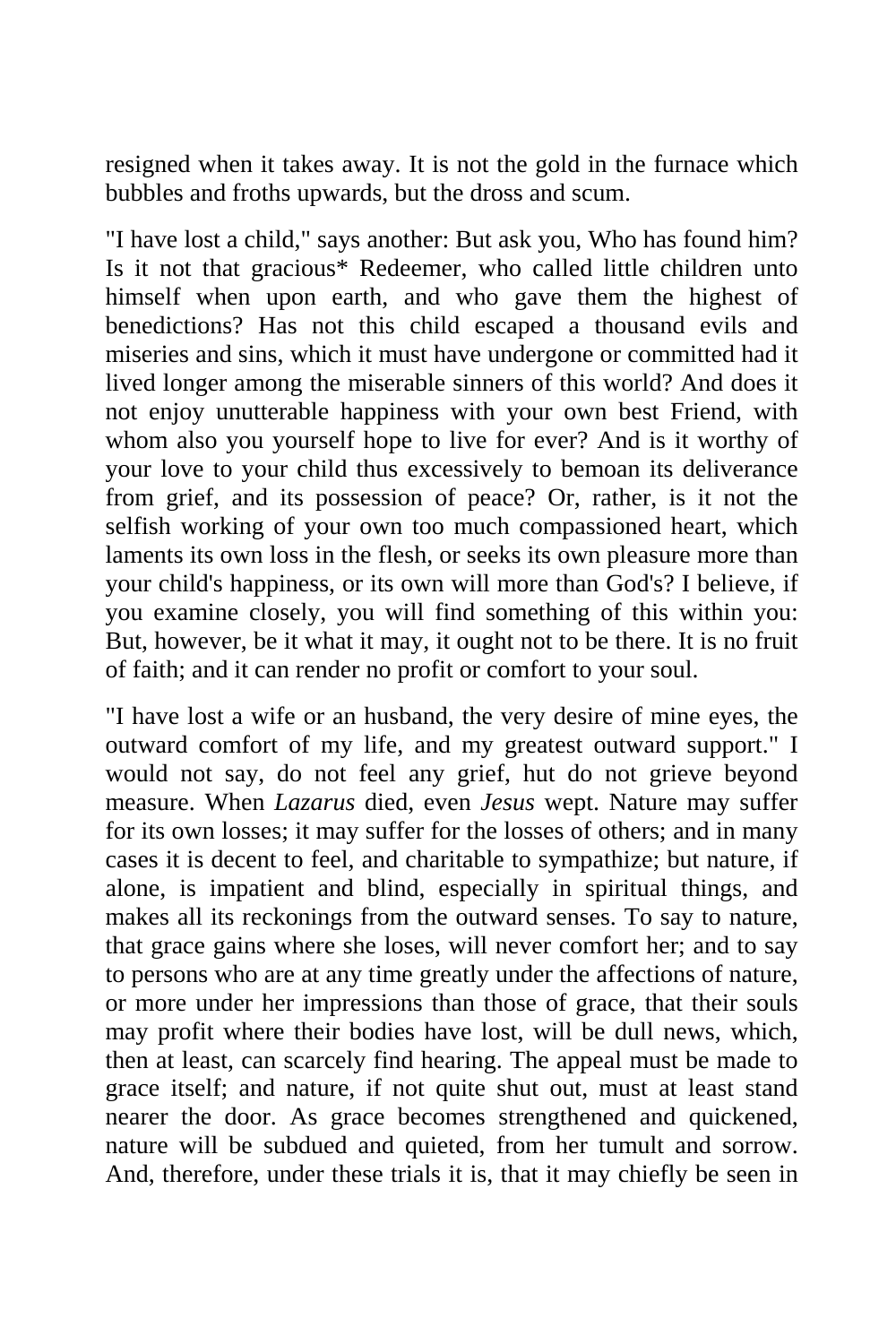believers, how strong or weak their faith is in the Lord. I knew a pious and excellent woman, now with God, who, with as much natural tenderness of heart as ever mortal creature had, and with as much affection for her husband as perhaps it is possible for human nature to feel for one every way worthy of her, received the account of his sickness and death, without a murmur or a groan, and with only some silent tears,\* which showed the greatness of her natural loss, the sense of her partner's gain, and the strong and lively hope which filled her soul of living with him again in a blissful eternity. I saw this amiable and beautiful example of the power of grace, and was convinced by it, how much above all sickness and feebleness of nature it can rise, and triumph, and glorify God.— Christian, could you have seen this gracious instance as I saw it, it would have taught you upon fact, how to mourn and bewail the same kind of loss, and how to live upon God; not without a feeling, for that is brutal insensibility, but without being stunned or stupefied in the use of grace by the mere feelings of nature.

But excellent as this example\* is, you and I have a more sure word of testimony to trust in, that we may get the better of our natural crosses and sorrows. God, who gathered all the fathers, will gather us ere long to the fathers in his glory. If our relatives, our dearest relatives, be dead as to this world, they now thank God, that they are so; and we may be reminded of the promise of our gracious Savior, which assures us, that, respecting our souls and the souls of all the faithful, they never shall, they never can, so much as *see* or *taste of death.* 

\* The late Mrs. *Talbot,* widow of the Rev. *William Talbot,* Vicar of St. *Giles's, Beading.* 

Why then should we sorrow, as those who have no hope? We ought to be ashamed of our selfish grief, and to beseech of God, that he would at least turn it into tranquil resignation, if not into praises and joy. God has wonderfully supported his people in all their extremities; and, if you are one of them, why not you? The youngest child may claim his father's bounty and blessing, though he may not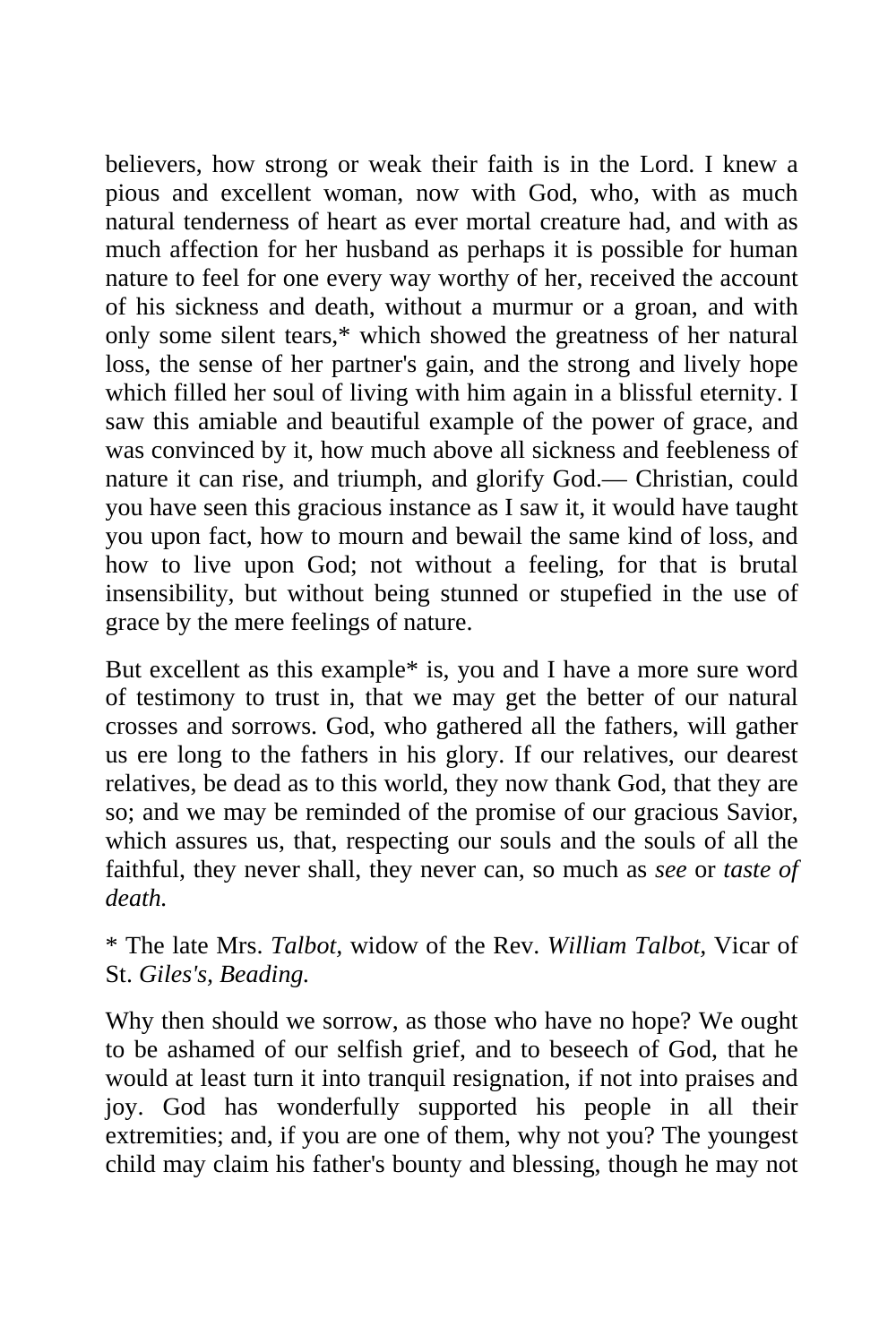enjoy so large a portion as the first-born. Trust then to the Lord; and entreat him to subdue in your heart all the passionate and perplexing tempests of disordered nature.

The intended effect of these solemn dispensations to yourself is, to wean you from time, and to set your face towards heaven. There you have many friends indeed, and one great Friend above all, who can never be lost; nor can the others, when met, be separated from you again. They are your friends, in that holy and unchanging region, not for such a shadow of a moment as your time is here, but for a blissful and boundless eternity. With what transport shalt you, one day, ascend to them; with what ecstasy will they all unite to receive you! The very foresight of this joy throws into contempt all the poor affairs of this world. But O what shall the possession do! Could the possibility of descending again to earth, as earth now is, enter the views of the saints in glory, it would throw a damp into heaven itself, and beggar their unspeakable joys. And yet this is almost, if not quite, the wish and desire of every one who murmurs at the departure of Christian friends; or who would, if they could, bring their souls back again, contrary to their heavenly interests, into moldering lumps of clay.

It was a noble saying of one over a dear departed friend: "There he lies (says he), and with him all my worldly comfort; but yet if the moving a straw would bring him to life again; without the will of my God, I would not be the mover of that straw for a thousand worlds."

My dear fellow Christian, may you be like-minded; and, instead of too much bewailing the departure of friends to heaven, let it be one great object of your life and faith to follow them thither, that you may enjoy, together with them, the common portion of the Redeemed, even the everlasting inheritance of the saints in light!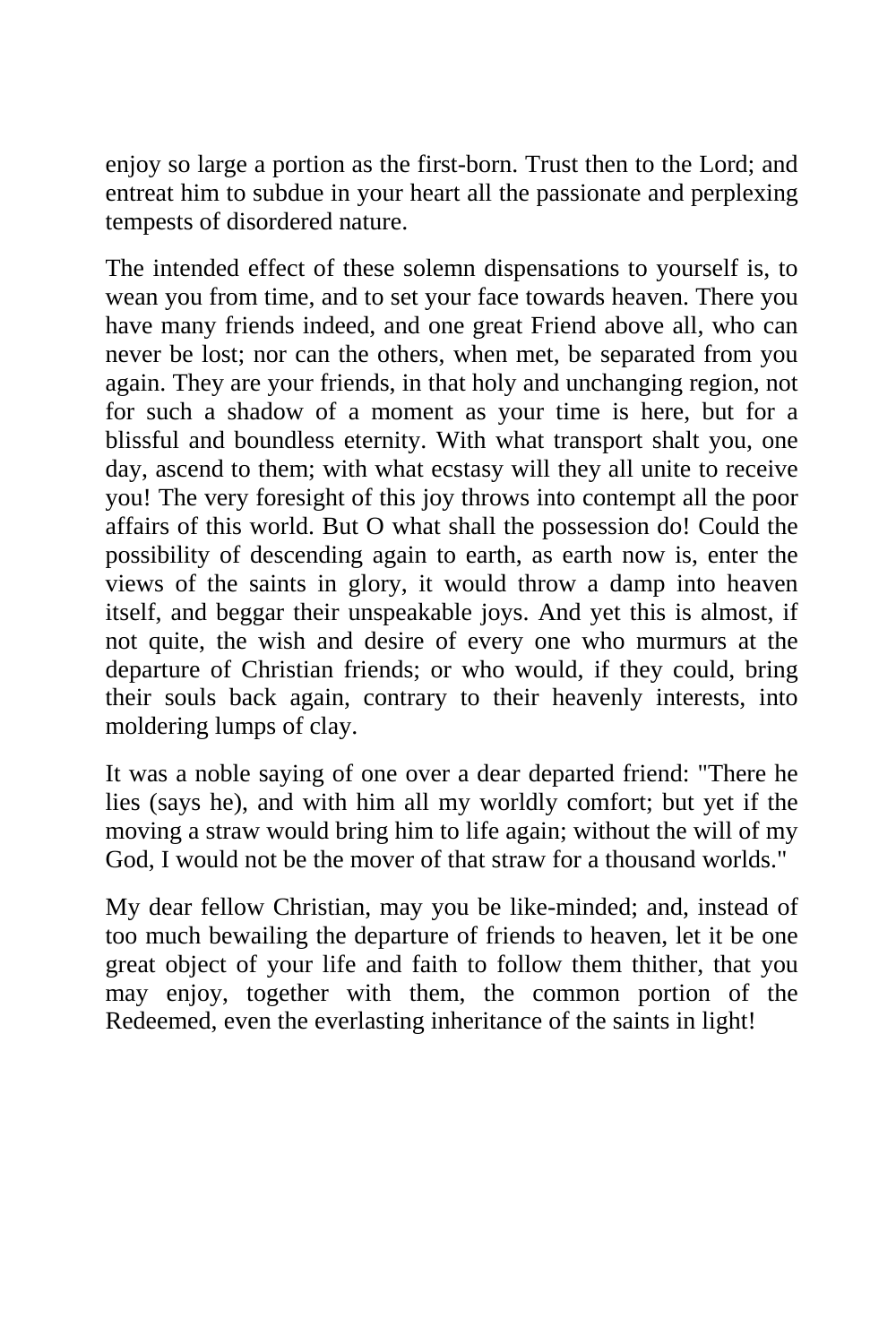# **CHAP. XX.**

#### **THE RECOLLECTION OF THIS THIRD PART IN PRAYER TO GOD.**

O MY heavenly Father, when I calmly look back upon my conduct to others in this world, and consider how greatly I have failed in all my known duties to men, against your holy word and against the peace of my soul; I am humbled to the dust before you. I have nothing to say for myself, but with your contrite prophet, *Unclean! Unclean!* 

I have not loved my country as I ought; because I have not prayed for its best welfare as I ought. Intent enough I have been upon its vainglory, its outward pomp, its carnal dignity, and its national prosperity; but O how little have I been importunate with you for the greatest blessings, that religion and piety might nourish in the land, without which no true happiness or welfare can really be found.

I humbly implore your blessing upon my sovereign, his family, and his government; beseeching you to grant, with all outward good, the inward mercies of your grace, and, in your due time, the life for evermore. Pardon me also for any failures of my duty on this account.

In obeying those, whom your providence has set over me, O teach me to see how I may best obey you, and glorify your goodness for a just government, good laws, and the valuable liberties I enjoy. If those in authority seem to fall into errors, (for what man is he that sins not?) keep my tongue from reviling, and direct my heart unto praying for them, that your wisdom may rectify what human ability could not apprehend or foresee. Deliver me from sedition and selfishness, from all the evils of political passion and resentment; and give peace, I beseech you, in my time, O Lord!

Enable me to conduct myself towards your church, your ministers, and all who profess to know you, so as to give no just cause of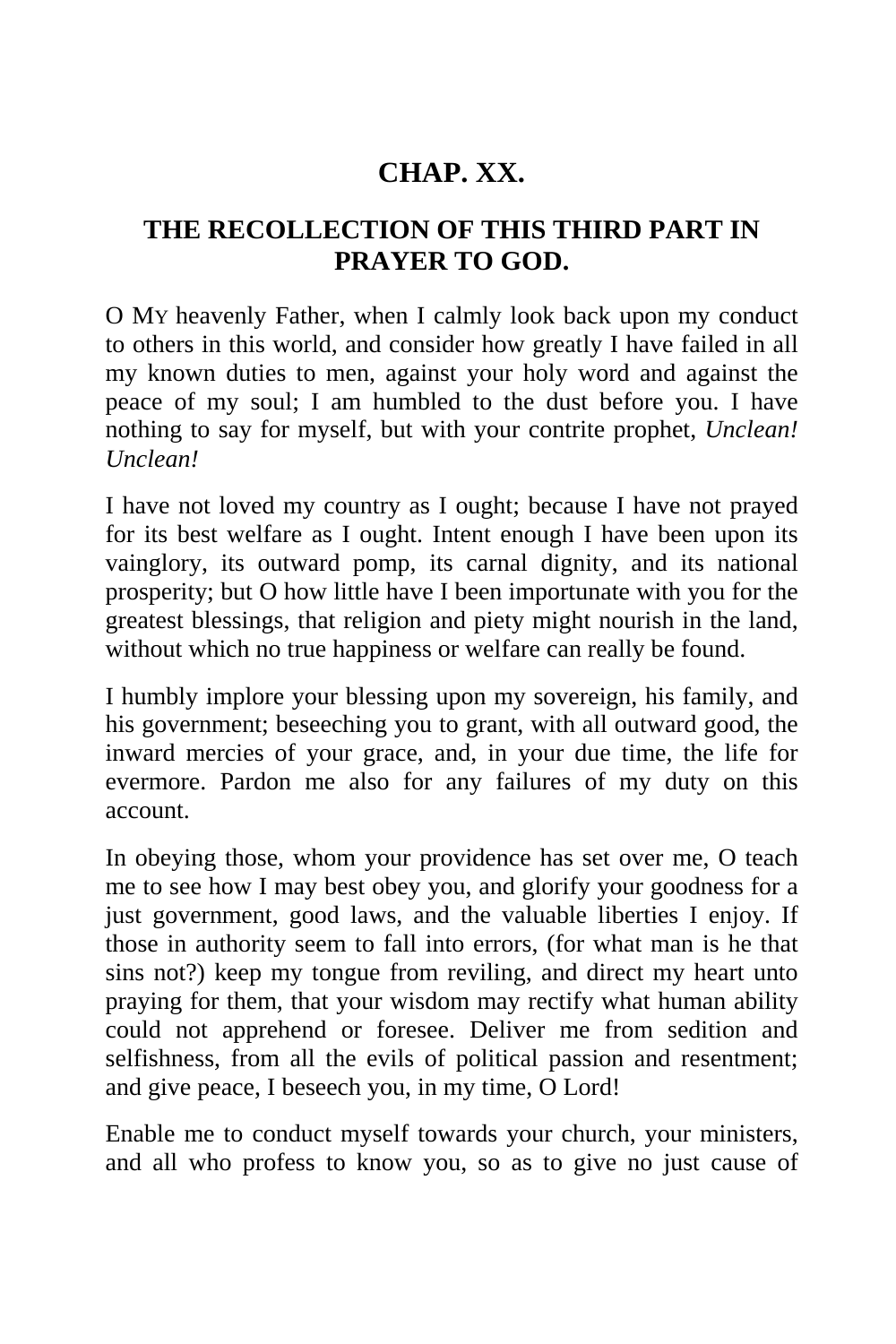offence in any thing to any man. I pray you to heal all divisions among your children, which may bring sad and deep reproach on your gospel, or lay dismal snares and stumbling-blocks in the ways of men. O! that they might love and pity each other, considering what infinitely tender pity and love you have manifested for them.

Help! O help me to fill up all my relations in life to your honor and glory, and forgive me, in the numberless instances wherein I have failed. Let the blood of Jesus cleanse me from all my sins to others; and do you forgive, as you have enabled me to forgive, all their transgressions against myself. Grant me larger measures of grace in the days to come, that I may praise you more and more throughout my whole life and conversation, and thus live and die to the edification of others, and above all to your glory.

Keep me from unreasonable and faithless grief, when you are pleased, with equal wisdom and goodness, to remove the friends of my heart, or the outward comforts of my life. Enable me to give them up without reserve to you, knowing that no good thing shall be lost either from them or myself, but that all things shall work together for our mutual, our real, our everlasting good.

Having these hopes, help me to be more and more purified from all uncleanness both of flesh and of spirit, and to endeavor even to perfect holiness in your faith and fear. Lord, I am a blind and feeble worm, and of mine own self can think or do nothing that is good; O do you therefore work in me to will and to do of your good pleasure, that I may neither be barren nor unfruitful in your word or work among the children of men. Help me to bear wrongs patiently, to speak every truth meekly, to carry as much as possible my whole conduct unblameably, with respect to others, that your holy name and truth may be exalted, and they themselves be encouraged to seek the ways of your salvation.

O Lord, I give up myself, all I have and all I am, into your blessed protection; beseeching you to do for me and for mine, in every respect, and at every time, exceeding abundantly above all that I can